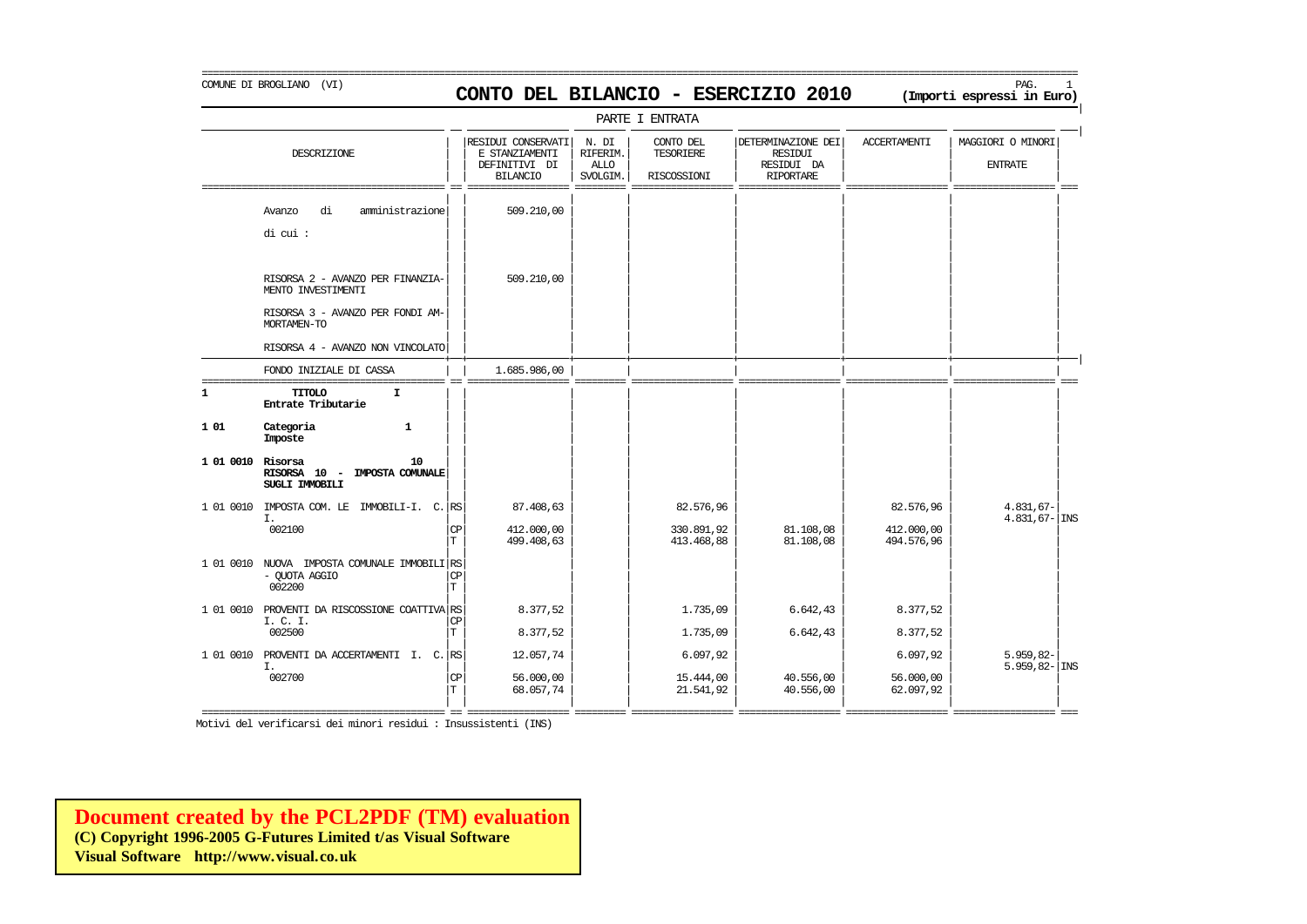=========================================================================================================================================================== COMUNE DI BROGLIANO (VI) PAG. 2 **CONTO DEL BILANCIO - ESERCIZIO 2010 (Importi espressi in Euro)** 

|                                       |                                                                                                               |                                                                           |                                                                                                                         |                                              | PARIE I ENIRAIA                              |                                                                        |                          |                                                       |
|---------------------------------------|---------------------------------------------------------------------------------------------------------------|---------------------------------------------------------------------------|-------------------------------------------------------------------------------------------------------------------------|----------------------------------------------|----------------------------------------------|------------------------------------------------------------------------|--------------------------|-------------------------------------------------------|
| DESCRIZIONE                           |                                                                                                               |                                                                           | E STANZIAMENTI<br>DEFINITIVI DI<br><b>BILANCIO</b>                                                                      | N. DI<br>RIFERIM.<br><b>ALLO</b><br>SVOLGIM. | CONTO DEL<br><b>TESORIERE</b><br>RISCOSSIONI | DETERMINAZIONE DEI<br><b>RESIDUI</b><br>RESIDUI DA<br><b>RIPORTARE</b> | <b>ACCERTAMENTI</b>      | MAGGIORI O MINORI<br><b>ENTRATE</b>                   |
| I. - QUOTA AGGIO<br>003100            |                                                                                                               | $\mathbb{C}\mathbb{P}$<br>$\mathbf T$                                     |                                                                                                                         |                                              |                                              |                                                                        |                          |                                                       |
| Totale Risorsa                        | 10                                                                                                            | RS                                                                        | 107.843,89                                                                                                              |                                              | 90.409,97                                    | 6.642, 43                                                              | 97.052,40                | 10.791,49-<br>$10.791, 49 -$ INS                      |
|                                       |                                                                                                               | CP<br>$\mathbf T$                                                         | 468,000,00<br>575.843,89                                                                                                |                                              | 346.335,92<br>436.745,89                     | 121.664,08<br>128.306,51                                               | 468.000,00<br>565.052,40 |                                                       |
| RISORSA 30 -<br>SULLA PUB-BLICITA'    | 30                                                                                                            |                                                                           |                                                                                                                         |                                              |                                              |                                                                        |                          |                                                       |
| TA'<br>003000                         |                                                                                                               |                                                                           | 503,00                                                                                                                  |                                              | 915,00                                       |                                                                        | 915,00                   | 432,00<br>$20,00-$<br>432,00<br>$20,00 -  \text{INS}$ |
|                                       |                                                                                                               | CP<br>$\mathbf T$                                                         | 3.800,00<br>4.303,00                                                                                                    |                                              | 3.820,30<br>4.735,30                         | 100,00<br>100,00                                                       | 3.920,30<br>4.835,30     | 120,30                                                |
| Totale Risorsa                        | 30                                                                                                            | RS                                                                        | 503,00                                                                                                                  |                                              | 915,00                                       |                                                                        | 915,00                   | 412,00<br>432,00                                      |
|                                       |                                                                                                               | CP<br>$\mathbf T$                                                         | 3.800,00<br>4.303,00                                                                                                    |                                              | 3.820,30<br>4.735,30                         | 100,00<br>100,00                                                       | 3.920,30<br>4.835,30     | $20,00 -$ INS<br>120,30                               |
| LE SULL'ENERGIA ELETTRICA             | 40                                                                                                            |                                                                           |                                                                                                                         |                                              |                                              |                                                                        |                          |                                                       |
|                                       |                                                                                                               |                                                                           | 4.434,61                                                                                                                |                                              | 177.81                                       |                                                                        | 177,81                   | $4.256,80-$<br>$4.256,80 -$ INS                       |
| 004000                                |                                                                                                               | $\mathbb{C}\mathbb{P}$<br>$\mathbf T$                                     | 43.500,00<br>47.934,61                                                                                                  |                                              | 43.681,26<br>43.859,07                       |                                                                        | 43.681,26<br>43.859,07   | 181,26                                                |
| Totale Risorsa                        | 40                                                                                                            | RS                                                                        | 4.434,61                                                                                                                |                                              | 177,81                                       |                                                                        | 177,81                   | $4.256,80-$<br>$4.256,80 -$ INS                       |
|                                       |                                                                                                               | CP<br>$\mathbf T$                                                         | 43.500,00<br>47.934,61                                                                                                  |                                              | 43.681,26<br>43.859,07                       |                                                                        | 43.681,26<br>43.859,07   | 181,26                                                |
| RISORSA 45<br>$\sim$<br>I. R. P. E. F | 45                                                                                                            |                                                                           |                                                                                                                         |                                              |                                              |                                                                        |                          |                                                       |
|                                       | 1 01 0010<br>1 01 0030 Risorsa<br>1 01 0030<br>1 01 0040 Risorsa<br><b>GIA ELETTRICA</b><br>1 01 0045 Risorsa | IMPOSTA COMUNALE<br>RISORSA 40 - ADDIZIONALE COMUNA-<br>COMPARTECIPAZIONE | PROVENTI DA ACCERTAMENTI I. C. RS<br>IMPOSTA COMUNALE SULLA PUBBLICI- RS<br>1 01 0040 ADDIZIONALE COMUNALE SULL'ENER-RS |                                              | RESIDUI CONSERVATI                           |                                                                        |                          |                                                       |

PARTE I ENTRATA

|

Motivi del verificarsi dei minori residui : Insussistenti (INS)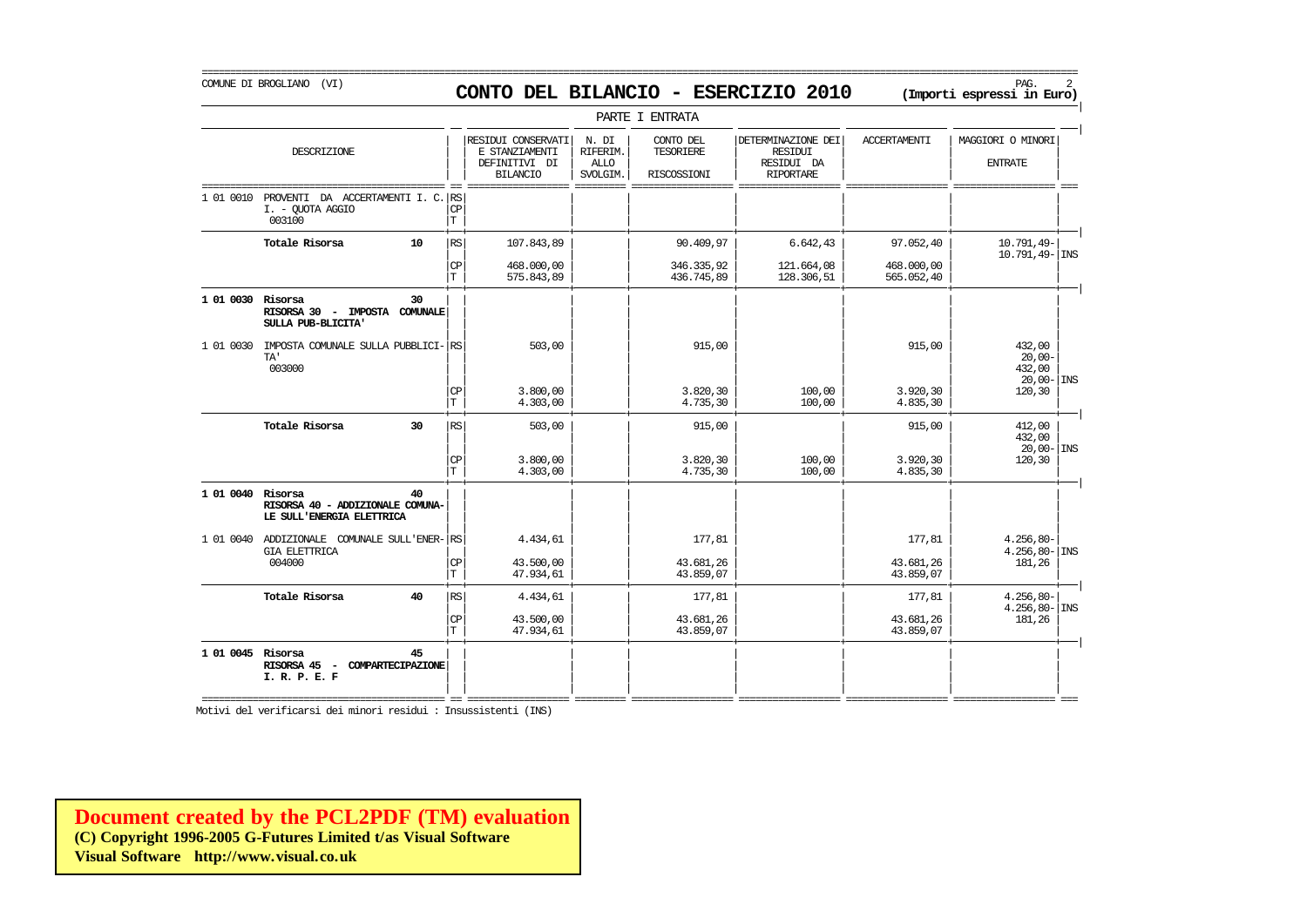COMUNE DI BROGLIANO (VI) PAG. 3 **CONTO DEL BILANCIO - ESERCIZIO 2010 (Importi espressi in Euro)** 

|                   |                                                     |                |                          |                                                                          |                                              | PARTE I ENTRATA                              |                                                                        |                            |                                     |
|-------------------|-----------------------------------------------------|----------------|--------------------------|--------------------------------------------------------------------------|----------------------------------------------|----------------------------------------------|------------------------------------------------------------------------|----------------------------|-------------------------------------|
|                   | DESCRIZIONE                                         |                |                          | RESIDUI CONSERVATI<br>E STANZIAMENTI<br>DEFINITIVI DI<br><b>BILANCIO</b> | N. DI<br>RIFERIM.<br><b>ALLO</b><br>SVOLGIM. | CONTO DEL<br><b>TESORIERE</b><br>RISCOSSIONI | DETERMINAZIONE DEI<br><b>RESIDUI</b><br>RESIDUI DA<br><b>RIPORTARE</b> | <b>ACCERTAMENTI</b>        | MAGGIORI O MINORI<br><b>ENTRATE</b> |
| 1 01 0045         | COMPARTECIPAZIONE IRPEF<br>002800                   |                | RS<br>CP<br>$\mathbf T$  | 82.870,00<br>82.870,00                                                   |                                              | 82.863,90<br>82.863,90                       |                                                                        | 82.863,90<br>82.863,90     | $6,10-$                             |
|                   | Totale Risorsa                                      | 45             | RS<br>CP<br>$\mathbf T$  | 82.870.00<br>82.870,00                                                   |                                              | 82.863.90<br>82.863,90                       |                                                                        | 82.863.90<br>82.863,90     | $6,10-$                             |
| 1 01 0050 Risorsa | RISORSA 50 - ALTRE IMPOSTE                          | 50             |                          |                                                                          |                                              |                                              |                                                                        |                            |                                     |
| 1 01 0050         | 5 PER MILLE GETTITO IRPEF<br>003200                 |                | RS                       | 7.400,00                                                                 |                                              |                                              | 6.037,07                                                               | 6.037,07                   | $1.362,93-$<br>$1.362,93 -$ INS     |
|                   |                                                     |                | CP<br>$\mathbf T$        | 5.000,00<br>12.400,00                                                    |                                              |                                              | 6.037,07                                                               | 6.037,07                   | $5.000,00 -$                        |
|                   | Totale Risorsa                                      | 50             | RS                       | 7.400,00                                                                 |                                              |                                              | 6.037,07                                                               | 6.037,07                   | $1.362.93-$<br>$1.362,93 -$ INS     |
|                   |                                                     |                | CP<br>$\mathbf T$        | 5,000,00<br>12,400,00                                                    |                                              |                                              | 6.037,07                                                               | 6.037,07                   | $5.000,00 -$                        |
| 1 01 0055 Risorsa | RISORSA 55 - ADDIZIONALE COMUNA-<br>LE IRPEF        | 55             |                          |                                                                          |                                              |                                              |                                                                        |                            |                                     |
|                   | 1 01 0055 ADDIZIONALE COMUNALE I. R. P. E. RS<br>F. |                |                          | 227.669,40                                                               |                                              | 220.460,94                                   | 21,721,20                                                              | 242.182,14                 | 14.512,74<br>14.512,74              |
|                   | 004100                                              |                | <b>CP</b><br>$\mathbf T$ | 319,000,00<br>546.669,40                                                 |                                              | 96.018,44<br>316.479,38                      | 222.981,56<br>244.702,76                                               | 319.000,00<br>561.182,14   |                                     |
|                   | Totale Risorsa                                      | 55             | RS                       | 227.669,40                                                               |                                              | 220.460,94                                   | 21.721,20                                                              | 242.182,14                 | 14.512,74<br>14.512,74              |
|                   |                                                     |                | CP<br>$\mathbf T$        | 319,000,00<br>546.669,40                                                 |                                              | 96.018,44<br>316.479,38                      | 222.981,56<br>244.702,76                                               | 319.000,00<br>561.182,14   |                                     |
|                   | Totale Categoria                                    | $\mathbf{1}$   | RS                       | 347.850,90                                                               |                                              | 311.963,72                                   | 34,400,70                                                              | 346.364,42                 | $1.486, 48-$<br>14.944,74           |
|                   |                                                     |                | CP<br>T.                 | 922,170,00<br>1,270,020,90                                               |                                              | 572.719,82<br>884.683,54                     | 344.745,64<br>379.146,34                                               | 917.465,46<br>1,263,829,88 | $16.431,22$ - INS<br>$4.704,54-$    |
| 1 0 2             | Categoria<br>Tasse                                  | $\overline{a}$ |                          |                                                                          |                                              |                                              |                                                                        |                            |                                     |

=========================================== == ================== ========= ================== ================== ================== ================== === Motivi del verificarsi dei minori residui : Insussistenti (INS)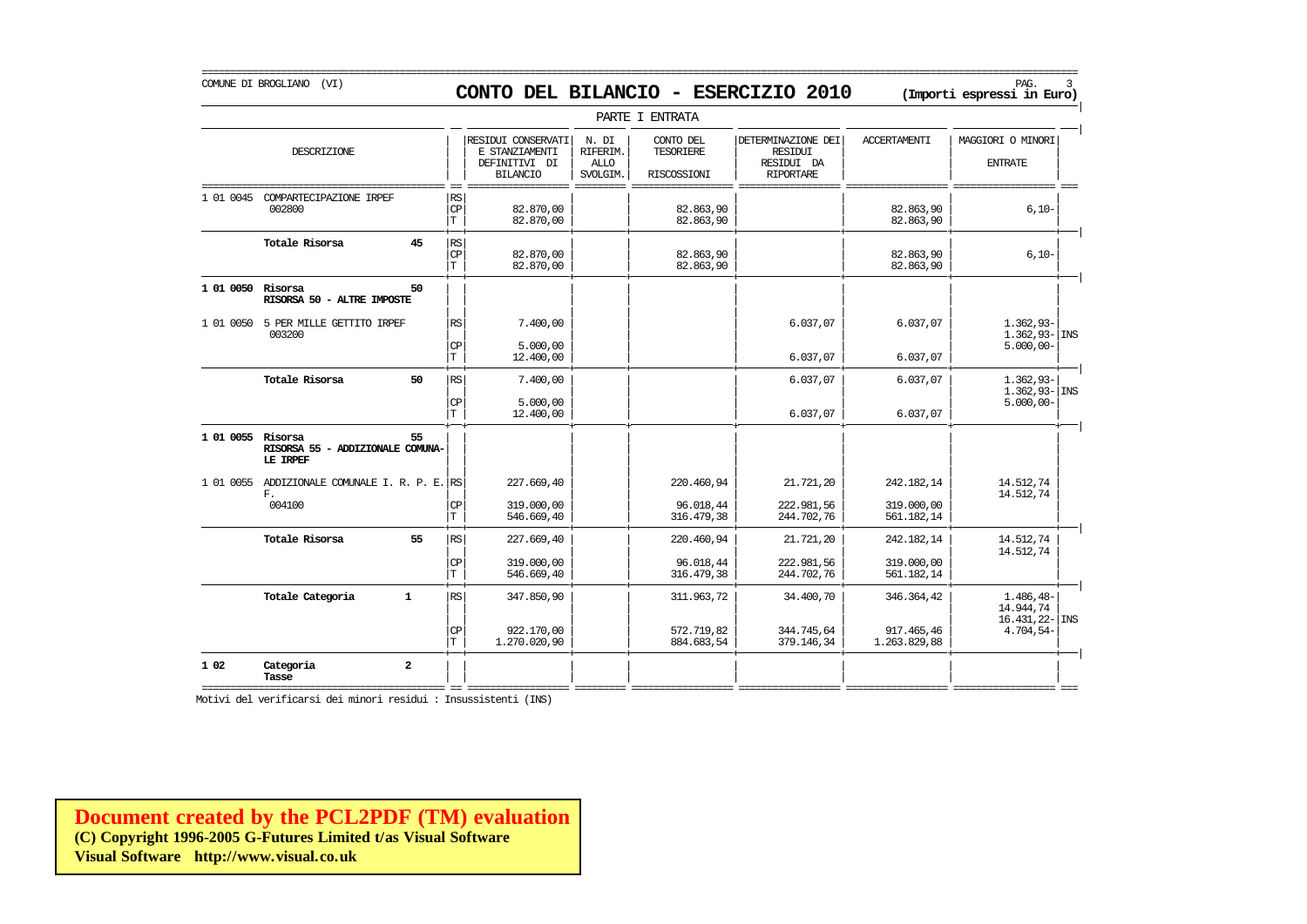### COMUNE DI BROGLIANO (VI) PAG. 4 **CONTO DEL BILANCIO - ESERCIZIO 2010 (Importi espressi in Euro)**

===========================================================================================================================================================

|                   |                                                                                              |                 |                                                                          |                                              | PARTE I ENTRATA                       |                                                                        |                               |                                     |
|-------------------|----------------------------------------------------------------------------------------------|-----------------|--------------------------------------------------------------------------|----------------------------------------------|---------------------------------------|------------------------------------------------------------------------|-------------------------------|-------------------------------------|
|                   | DESCRIZIONE                                                                                  |                 | RESIDUI CONSERVATI<br>E STANZIAMENTI<br>DEFINITIVI DI<br><b>BILANCIO</b> | N. DI<br>RIFERIM.<br><b>ALLO</b><br>SVOLGIM. | CONTO DEL<br>TESORIERE<br>RISCOSSIONI | DETERMINAZIONE DEI<br><b>RESIDUI</b><br>RESIDUI DA<br><b>RIPORTARE</b> | <b>ACCERTAMENTI</b>           | MAGGIORI O MINORI<br><b>ENTRATE</b> |
| 1 02 0060         | 60<br>Risorsa<br>RISORSA 60 - TASSA PER OCCUPA-<br>ZIONE SPAZIE AREE PUBBLICHE               |                 |                                                                          |                                              |                                       |                                                                        |                               |                                     |
| 1 02 0060         | TASSA PER L'OCCUPAZIONE DI SPAZI RS<br>ED AREEPUBBLICHE<br>005000                            | CP<br>T         | 6,50<br>7.500,00<br>7.506,50                                             |                                              | 62,40<br>6.558, 48<br>6.620,88        | 1.289,80<br>1.289,80                                                   | 62,40<br>7.848,28<br>7.910,68 | 55,90<br>55,90<br>348,28            |
|                   | Totale Risorsa<br>60                                                                         | RS<br>CP<br>T   | 6,50<br>7.500,00<br>7.506,50                                             |                                              | 62,40<br>6.558,48<br>6.620,88         | 1,289,80<br>1.289,80                                                   | 62,40<br>7.848,28<br>7.910,68 | 55,90<br>55,90<br>348,28            |
| 1 02 0070 Risorsa | 70<br>RISORSA 70 - TASSA PER LO SMAL-<br>TIMENTO DEI RIFIUTI SOLIDI URBA-<br>NI              |                 |                                                                          |                                              |                                       |                                                                        |                               |                                     |
| 1 02 0070         | RUOLO SUPPLETIVO TARIFFA R. S. RS<br>U.<br>006900                                            | СP<br>Т         | 1.189,20<br>1.189,20                                                     |                                              |                                       | 1.189,20<br>1.189,20                                                   | 1.189,20<br>1.189,20          |                                     |
| 1 02 0070         | TARIFFA PER LO SMALTIMENTO R. S. RS<br>U.<br>007000                                          | <b>CP</b><br>T  |                                                                          |                                              |                                       |                                                                        |                               |                                     |
| 1 02 0070         | RISCOSSIONE COATTIVA TARIFFA R. RS<br>S. U.<br>007100                                        | СP<br>T         |                                                                          |                                              |                                       |                                                                        |                               |                                     |
|                   | Totale Risorsa<br>70                                                                         | RS.<br>CP<br>IТ | 1,189,20<br>1,189,20                                                     |                                              |                                       | 1.189,20<br>1.189,20                                                   | 1.189,20<br>1.189,20          |                                     |
| 1 02 0080         | Risorsa<br>80<br>RISORSA 80 - ADDIZIONALE ERARIA-<br>LE SULLA TASSA SMALTIMENTO RI-<br>FIUTI |                 |                                                                          |                                              |                                       |                                                                        |                               |                                     |
| 1 02 0080         | ADDIZIONALE ECA SU TASSA PER LO RS<br>SMALTI- MENTO R. S. U.<br>007003                       | CP<br>T         | 6.618, 21<br>6.618, 21                                                   |                                              | 114,35<br>114,35                      | 6.503,86<br>6.503,86                                                   | 6.618, 21<br>6.618,21         |                                     |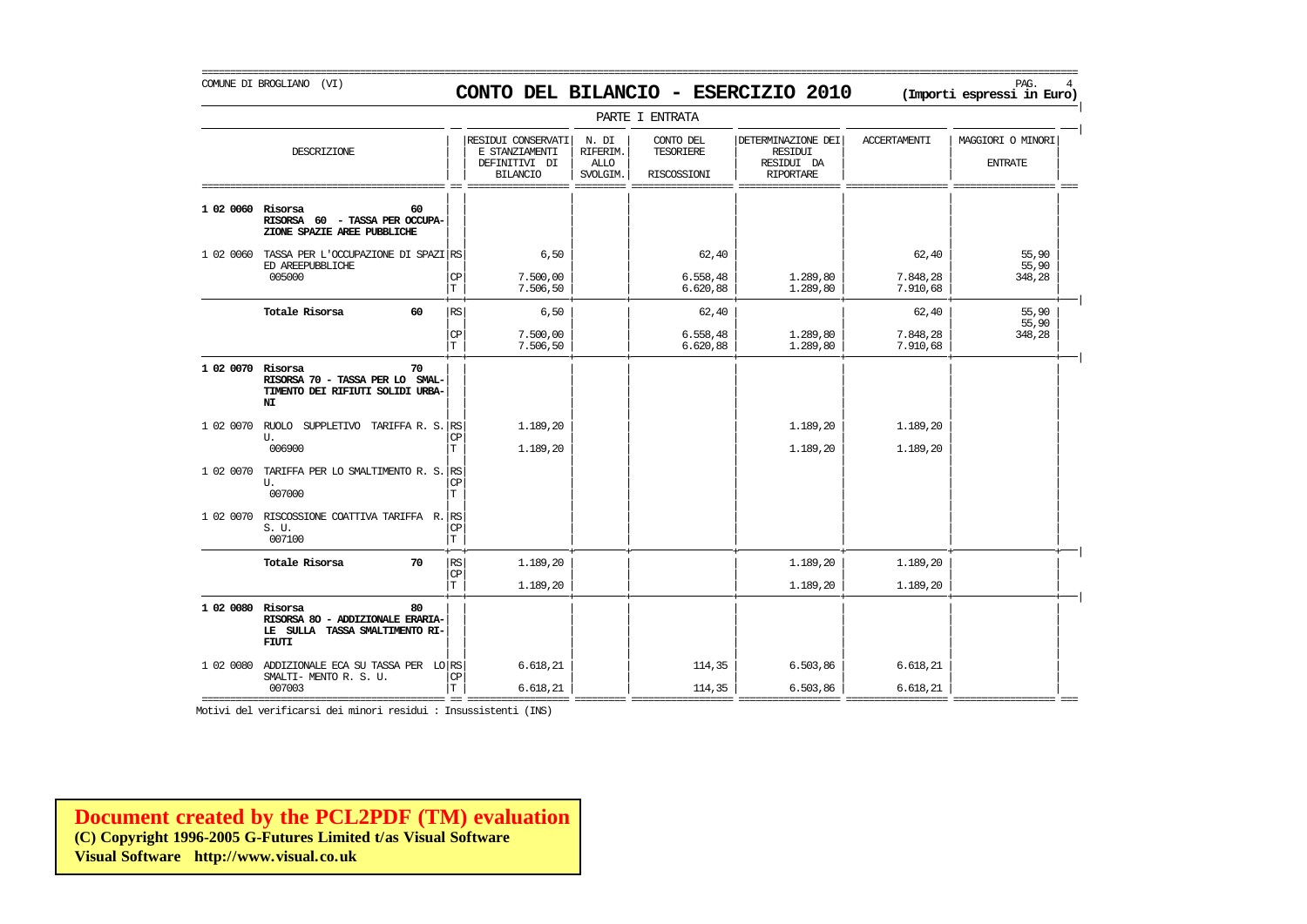### COMUNE DI BROGLIANO (VI) PAG. 5 **CONTO DEL BILANCIO - ESERCIZIO 2010 (Importi espressi in Euro)**

===========================================================================================================================================================

|              |                                                                                         |                |                                   |                                                                          |                                              | PARTE I ENTRATA                       |                                                                 |                            |                                                   |
|--------------|-----------------------------------------------------------------------------------------|----------------|-----------------------------------|--------------------------------------------------------------------------|----------------------------------------------|---------------------------------------|-----------------------------------------------------------------|----------------------------|---------------------------------------------------|
|              | DESCRIZIONE                                                                             |                |                                   | RESIDUI CONSERVATI<br>E STANZIAMENTI<br>DEFINITIVI DI<br><b>BILANCIO</b> | N. DI<br>RIFERIM.<br><b>ALLO</b><br>SVOLGIM. | CONTO DEL<br>TESORIERE<br>RISCOSSIONI | DETERMINAZIONE DEI<br>RESIDUI<br>RESIDUI DA<br><b>RIPORTARE</b> | <b>ACCERTAMENTI</b>        | MAGGIORI O MINORI<br><b>ENTRATE</b>               |
|              | Totale Risorsa                                                                          | 80             | <b>RS</b><br>CP                   | 6.618, 21                                                                |                                              | 114,35                                | 6.503,86                                                        | 6.618, 21                  |                                                   |
|              |                                                                                         |                | T                                 | 6.618, 21                                                                |                                              | 114,35                                | 6.503,86                                                        | 6.618, 21                  |                                                   |
|              | Totale Categoria                                                                        | $\overline{a}$ | RS.                               | 7.813,91                                                                 |                                              | 176,75                                | 7.693,06                                                        | 7.869,81                   | 55,90                                             |
|              |                                                                                         |                | $\mathbf{C}\mathbf{P}$<br>T       | 7.500,00<br>15.313,91                                                    |                                              | 6.558, 48<br>6.735,23                 | 1,289,80<br>8.982,86                                            | 7.848,28<br>15.718,09      | 55,90<br>348,28                                   |
| 1 03         | Categoria<br>Tributi speciali ed entrate tri-<br>butarie proprie                        | 3              |                                   |                                                                          |                                              |                                       |                                                                 |                            |                                                   |
| 1 03 0120    | Risorsa<br>RISORSA 120 - ALTRI TRIBUTI SPE-<br>CIALI ED ENTRATE TRIBUTARIE PRO-<br>PRIE | 120            |                                   |                                                                          |                                              |                                       |                                                                 |                            |                                                   |
| 1 03 0120    | TRASFERIMENTO DALLA REGIONE - I. RS<br>R. A. P.<br>026500                               |                | $\mathbf{CP}$<br>T                |                                                                          |                                              |                                       |                                                                 |                            |                                                   |
|              | Totale Risorsa                                                                          | 120            | RS<br>$\mathbf{C}\mathbf{P}$<br>T |                                                                          |                                              |                                       |                                                                 |                            |                                                   |
|              | Totale Categoria                                                                        | 3              | RS<br>CP<br>İТ                    |                                                                          |                                              |                                       |                                                                 |                            |                                                   |
| $\mathbf{1}$ | Riassunto Titolo<br>Entrate Tributarie                                                  | $\mathbf{I}$   |                                   |                                                                          |                                              |                                       |                                                                 |                            |                                                   |
| 101          | Categoria                                                                               | $\mathbf{1}$   | $\mathbb{R}\mathbb{S}$            | 347.850,90                                                               |                                              | 311.963,72                            | 34.400,70                                                       | 346.364,42                 | $1.486, 48-$<br>14.944.74<br>$16.431, 22 -  $ INS |
|              |                                                                                         |                | CP<br>T                           | 922,170,00<br>1.270.020,90                                               |                                              | 572.719,82<br>884.683,54              | 344.745,64<br>379.146,34                                        | 917.465,46<br>1.263.829,88 | $4.704,54-$                                       |
| 1 0 2        | Categoria                                                                               | $\overline{a}$ | RS                                | 7.813,91                                                                 |                                              | 176,75                                | 7.693,06                                                        | 7.869,81                   | 55,90<br>55,90                                    |
|              |                                                                                         |                | CP<br>T                           | 7.500,00<br>15.313,91                                                    |                                              | 6.558, 48<br>6.735,23                 | 1,289,80<br>8.982,86                                            | 7.848,28<br>15.718,09      | 348,28                                            |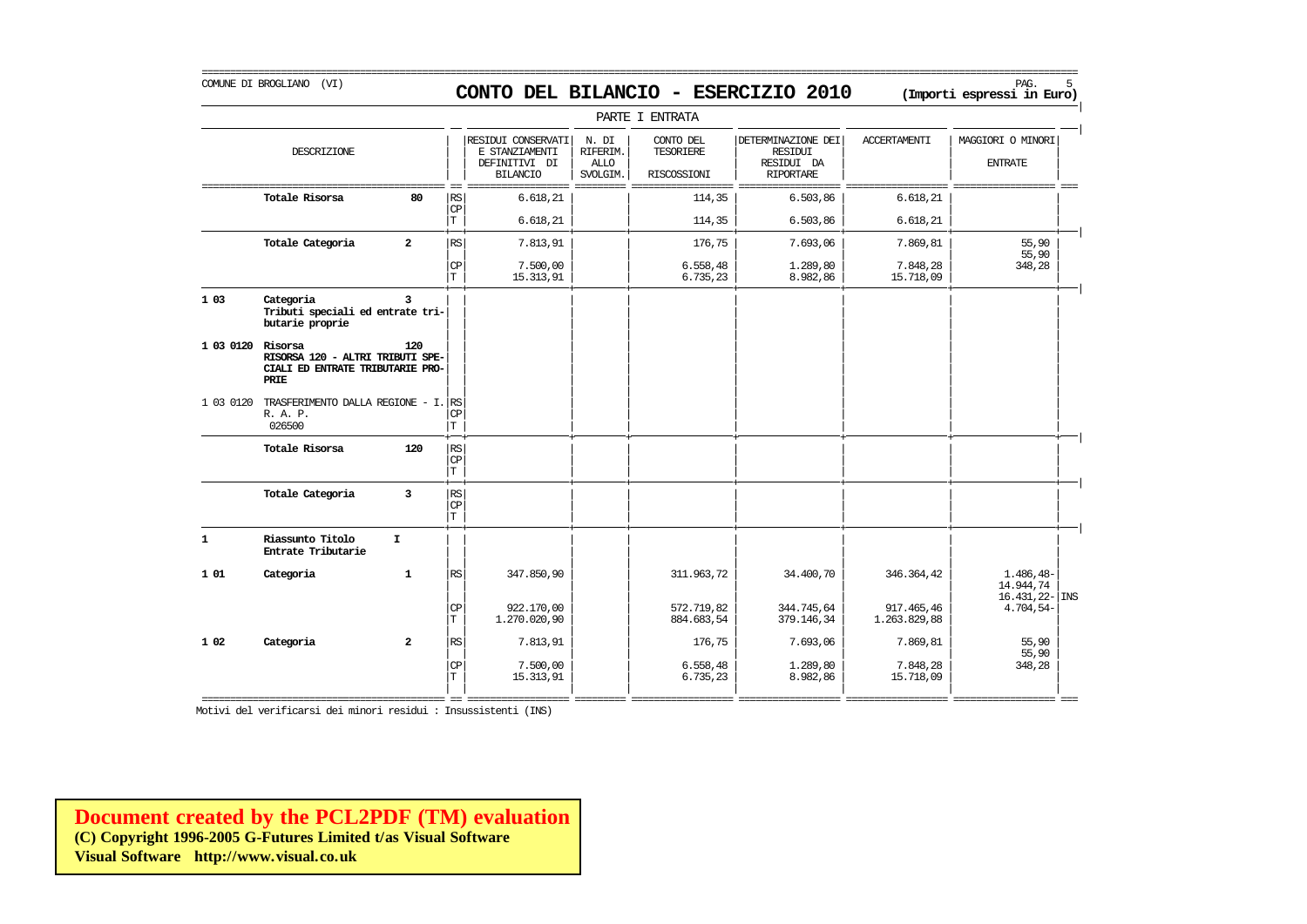### COMUNE DI BROGLIANO (VI) PAG. 6 **CONTO DEL BILANCIO - ESERCIZIO 2010 (Importi espressi in Euro)**

===========================================================================================================================================================

|                   | PARTE I ENTRATA                                                                                                                                                                                            |                      |                                                                          |                                              |                                              |                                                                        |                          |                                                           |  |  |  |
|-------------------|------------------------------------------------------------------------------------------------------------------------------------------------------------------------------------------------------------|----------------------|--------------------------------------------------------------------------|----------------------------------------------|----------------------------------------------|------------------------------------------------------------------------|--------------------------|-----------------------------------------------------------|--|--|--|
|                   | DESCRIZIONE                                                                                                                                                                                                |                      | RESIDUI CONSERVATI<br>E STANZIAMENTI<br>DEFINITIVI DI<br><b>BILANCIO</b> | N. DI<br>RIFERIM.<br><b>ALLO</b><br>SVOLGIM. | CONTO DEL<br><b>TESORIERE</b><br>RISCOSSIONI | DETERMINAZIONE DEI<br><b>RESIDUI</b><br>RESIDUI DA<br><b>RIPORTARE</b> | <b>ACCERTAMENTI</b>      | MAGGIORI O MINORI<br><b>ENTRATE</b>                       |  |  |  |
| 1 03              | Categoria<br>3                                                                                                                                                                                             | RS<br>CP<br>T        |                                                                          |                                              |                                              |                                                                        |                          |                                                           |  |  |  |
|                   | Totale Titolo<br>I.                                                                                                                                                                                        | RS<br>CP             | 355.664,81<br>929.670,00                                                 |                                              | 312.140,47<br>579.278,30                     | 42.093,76<br>346.035,44                                                | 354.234,23<br>925.313,74 | 1.430,58-<br>15.000,64<br>$16.431, 22$ - INS<br>4.356,26- |  |  |  |
|                   |                                                                                                                                                                                                            | T.                   | 1.285.334,81                                                             |                                              | 891.418,77                                   | 388.129,20                                                             | 1.279.547,97             |                                                           |  |  |  |
| $\mathbf{2}$      | <b>TITOLO</b><br>II<br>Entrate derivanti da contributi<br>e trasferim. correnti dello Sta-<br>to, della Regione e altri enti<br>pubblici anche in rapporto al-<br>l'esercizio di fun. deleg. dalla<br>Reg. |                      |                                                                          |                                              |                                              |                                                                        |                          |                                                           |  |  |  |
| 201               | Categoria<br>Entrate derivanti da trasferi-<br>menti correnti da Settore Stata-<br>le                                                                                                                      |                      |                                                                          |                                              |                                              |                                                                        |                          |                                                           |  |  |  |
| 2 01 0130 Risorsa | 130<br>RISORSA 130 - TRASFERIMENTI COR-<br>RENTI DELLO STATO A CARATTERE<br><b>GENERALE</b>                                                                                                                |                      |                                                                          |                                              |                                              |                                                                        |                          |                                                           |  |  |  |
|                   | 2 01 0130 CONTRIBUTO STATALE MINORE ENTRA-<br>TE ICI SUI FABBRICATI "D"<br>010700                                                                                                                          | RS<br><b>CP</b><br>T | 12,300,00<br>12,300,00                                                   |                                              | 18.709,77<br>18.709,77                       |                                                                        | 18.709,77<br>18.709,77   | 6.409,77                                                  |  |  |  |
| 2 01 0130         | TRASFERIMENTO DALLO STATO PER RS<br>MINORE EN-TRATA DA IMPOSTA ICI A                                                                                                                                       |                      | 155.974,15                                                               |                                              | 142.814,98                                   | 15.420,30                                                              | 158.235,28               | 2.261,13<br>2.261,13                                      |  |  |  |
|                   | SEGUITO DELL'E- SCLUSIONE DEL-<br>L'ABITAZIONE PRINCIPALE<br>010800                                                                                                                                        | СP<br>T.             | 207.261,13<br>363.235,28                                                 |                                              | 207.261,13<br>350.076,11                     | 15.420,30                                                              | 207.261,13<br>365.496,41 |                                                           |  |  |  |
| 2 01 0130         | CONTRIBUTO DALLO STATO PER IVA RS<br>VERSATA SU PRESTAZIONI DI SERVI-                                                                                                                                      | <b>CP</b>            | 2.235,99                                                                 |                                              |                                              | 2.235,99                                                               | 2.235,99                 |                                                           |  |  |  |
|                   | ZI NON COMMERCIA-LI ESTERNALIZ-<br>ZATI<br>010900                                                                                                                                                          | T                    | 2.235,99                                                                 |                                              |                                              | 2.235,99                                                               | 2.235,99                 |                                                           |  |  |  |
|                   |                                                                                                                                                                                                            |                      |                                                                          |                                              |                                              |                                                                        |                          |                                                           |  |  |  |

Motivi del verificarsi dei minori residui : Insussistenti (INS)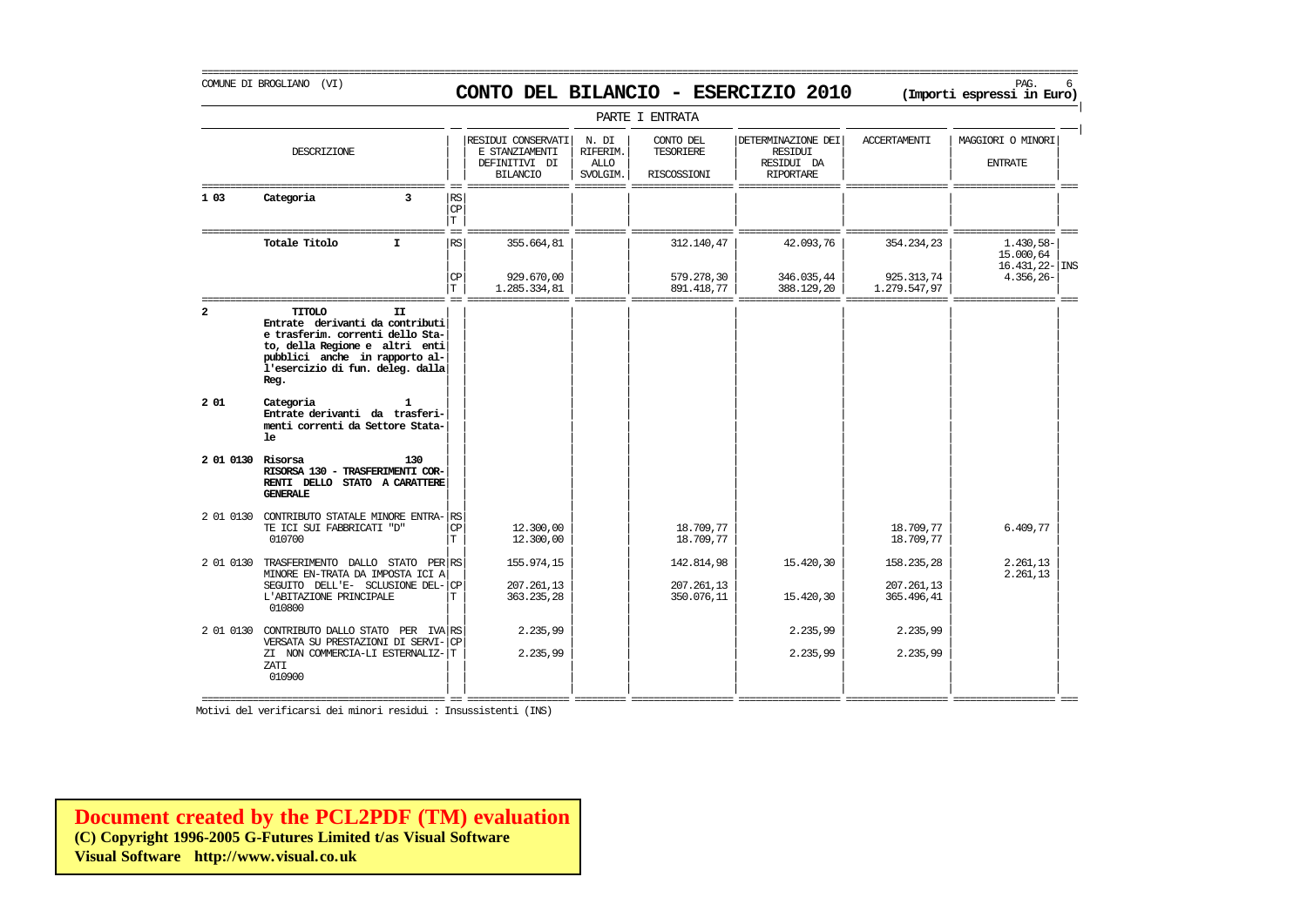### COMUNE DI BROGLIANO (VI) PAG. 7 **CONTO DEL BILANCIO - ESERCIZIO 2010 (Importi espressi in Euro)**

===========================================================================================================================================================

|           | PARTE I ENTRATA                                                                                                                          |                              |                                                                          |                                              |                                              |                                                                        |                                        |                                     |  |  |  |
|-----------|------------------------------------------------------------------------------------------------------------------------------------------|------------------------------|--------------------------------------------------------------------------|----------------------------------------------|----------------------------------------------|------------------------------------------------------------------------|----------------------------------------|-------------------------------------|--|--|--|
|           | DESCRIZIONE                                                                                                                              |                              | RESIDUI CONSERVATI<br>E STANZIAMENTI<br>DEFINITIVI DI<br><b>BILANCIO</b> | N. DI<br>RIFERIM.<br><b>ALLO</b><br>SVOLGIM. | CONTO DEL<br><b>TESORIERE</b><br>RISCOSSIONI | DETERMINAZIONE DEI<br><b>RESIDUI</b><br>RESIDUI DA<br><b>RIPORTARE</b> | <b>ACCERTAMENTI</b>                    | MAGGIORI O MINORI<br><b>ENTRATE</b> |  |  |  |
| 2 01 0130 | STATO PER IL RS<br>CONTRIBUTI DELLO<br>FINANZIAMENTO DEL BILANCIO<br>011000                                                              | <b>CP</b><br>T.              | 15.311.49<br>436.900,00<br>452.211,49                                    |                                              | 32.513.51<br>428.260,45<br>460.773,96        | 17.402,22<br>17.402,22                                                 | 32.513.51<br>445.662.67<br>478.176,18  | 17.202,02<br>17.202.02<br>8.762,67  |  |  |  |
| 2 01 0130 | ONTRIBUTO STATALE PER COSTRUZIO-<br>NE IM- PIANTI SPORTIVI. MUTUO L.<br>200,000,000<br>011100                                            | <b>RS</b><br><b>CP</b><br>Т  | 32,800,00<br>8.200,00<br>41,000,00                                       |                                              |                                              | 32.800,00<br>8.200,00<br>41.000,00                                     | 32.800,00<br>8,200,00<br>41.000,00     |                                     |  |  |  |
| 2 01 0130 | TRASFERIMENTO DALLO STATO<br>PER RS<br>MINORE EN-TRATA DA IMPOSTA PUB-<br><b>BLICITA'</b><br>011300                                      | CP<br>T                      | 2.832.00<br>2,832,00                                                     |                                              | 2.831.94<br>2.831,94                         |                                                                        | 2.831.94<br>2.831,94                   | $0,06-$                             |  |  |  |
| 2 01 0130 | TRASFERIMENTO DALLO STATO PER<br>MINORE EN-TRATA DA IMPOSTA I.C.<br>I. PER DETRAZIONE PRIMA CASA<br>011400                               | <b>RS</b><br><b>CP</b><br>T. |                                                                          |                                              |                                              |                                                                        |                                        |                                     |  |  |  |
| 2 01 0130 | TRASFERIMENTO DAL MINISTERO<br>STRUZIONE, UNIVERSITA' E RICERCA<br>DEGLI<br>TARSU/TIA DELLET<br>ONERI<br><b>SCUOLE STATALI</b><br>011500 | $I-$ RS<br>l CP              | 900,00<br>900,00                                                         |                                              | 3.646.68<br>3.646,68                         |                                                                        | 3.646.68<br>3.646,68                   | 2.746,68                            |  |  |  |
| 2 01 0130 | TRASFERIMENTO DAL MINISTERO DEL-<br>L'INTERNO PER CONTRIBUTO LIBRICP<br>DI TESTO SCUOLA SECONDARIA DI 1^ T<br>E 2^ GRADO 1<br>011600     | <b>RS</b>                    | 6.500.00<br>6.500,00                                                     |                                              | 4.815.12<br>4.815.12                         |                                                                        | 4.815,12<br>4.815.12                   | 1.684.88-                           |  |  |  |
| 2 01 0130 | CONTRIBUTO DAL MINISTERO DEL TE- RS<br>SORO, DEL BILANCIO E DELLA PRO-<br>GRAMM. ECONOMICA PER DIRITTO AL-<br>LO STUDIO<br>011700        | <b>CP</b><br>т               | 4,000,00<br>4,000,00                                                     |                                              |                                              |                                                                        |                                        | $4.000,00 -$                        |  |  |  |
|           | Totale Risorsa<br>130                                                                                                                    | RS<br><b>CP</b><br>Т         | 206.321,63<br>678.893,13<br>885.214,76                                   |                                              | 175.328,49<br>665.525,09<br>840.853,58       | 50.456,29<br>25.602,22<br>76.058,51                                    | 225.784,78<br>691.127,31<br>916.912,09 | 19.463,15<br>19.463,15<br>12.234,18 |  |  |  |

Motivi del verificarsi dei minori residui : Insussistenti (INS)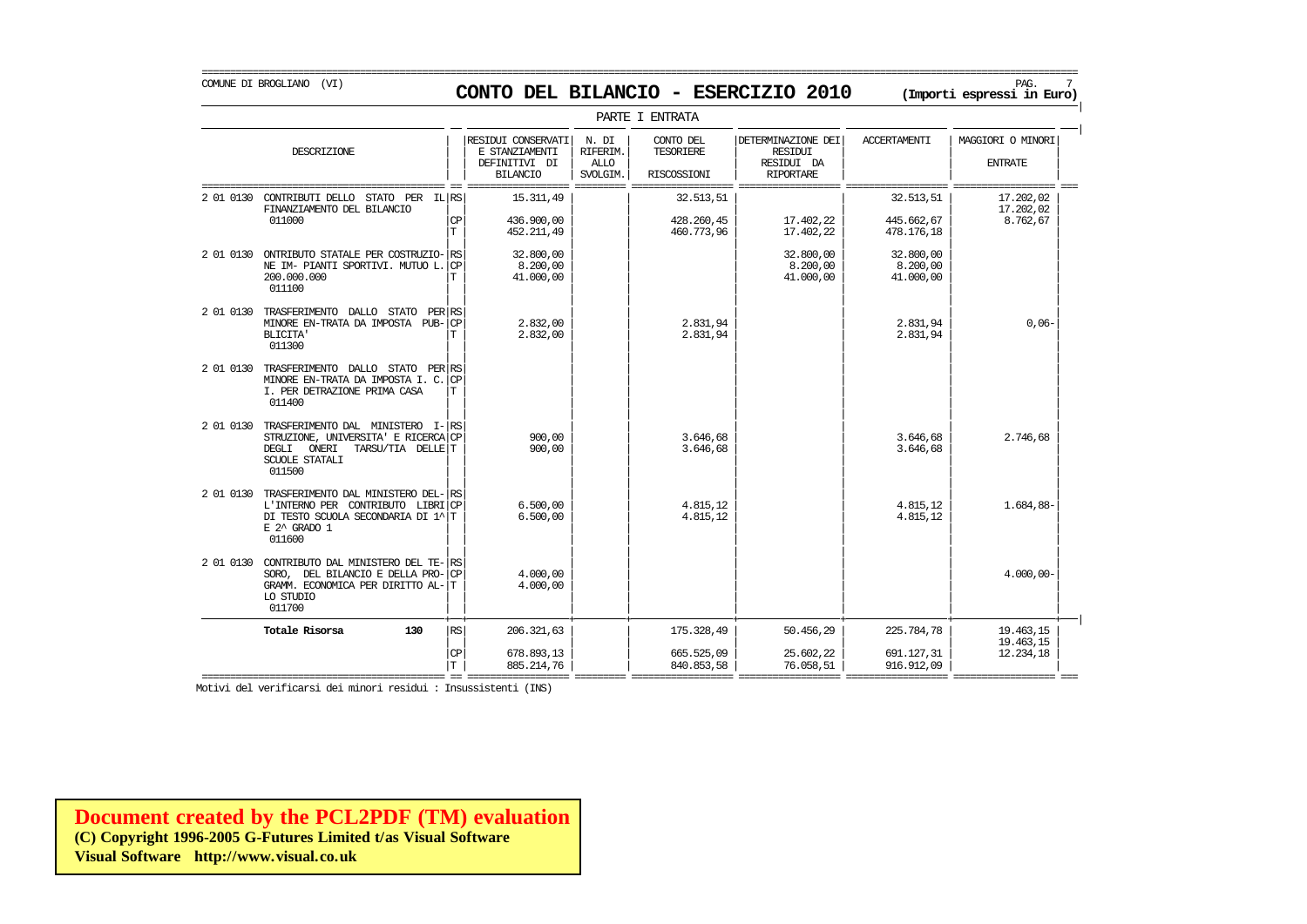### COMUNE DI BROGLIANO (VI) PAG. 8 **CONTO DEL BILANCIO - ESERCIZIO 2010 (Importi espressi in Euro)**

|                   |                                                                                                                                                                           |                        |                                                                          |                                              | PARTE I ENTRATA                       |                                                                        |                          |                                     |
|-------------------|---------------------------------------------------------------------------------------------------------------------------------------------------------------------------|------------------------|--------------------------------------------------------------------------|----------------------------------------------|---------------------------------------|------------------------------------------------------------------------|--------------------------|-------------------------------------|
|                   | DESCRIZIONE                                                                                                                                                               |                        | RESIDUI CONSERVATI<br>E STANZIAMENTI<br>DEFINITIVI DI<br><b>BILANCIO</b> | N. DI<br>RIFERIM.<br><b>ALLO</b><br>SVOLGIM. | CONTO DEL<br>TESORIERE<br>RISCOSSIONI | DETERMINAZIONE DEI<br><b>RESIDUI</b><br>RESIDUI DA<br><b>RIPORTARE</b> | <b>ACCERTAMENTI</b>      | MAGGIORI O MINORI<br><b>ENTRATE</b> |
|                   | Totale Categoria<br>1                                                                                                                                                     | RS                     | 206.321,63                                                               |                                              | 175.328,49                            | 50.456,29                                                              | 225.784,78               | 19.463,15<br>19.463,15              |
|                   |                                                                                                                                                                           | CP<br>T                | 678.893,13<br>885.214,76                                                 |                                              | 665.525,09<br>840.853,58              | 25.602,22<br>76.058,51                                                 | 691.127,31<br>916.912,09 | 12.234,18                           |
| 2 0 2             | Categoria<br>2<br>Entrate derivanti da trasferi-<br>menti correnti delle Regioni.                                                                                         |                        |                                                                          |                                              |                                       |                                                                        |                          |                                     |
| 2 02 0180 Risorsa | 180<br>RISORSA 180 - FUNZIONI RELATIVE<br>ALLA CULTURA E AI BENI CULTURALI                                                                                                |                        |                                                                          |                                              |                                       |                                                                        |                          |                                     |
| 2 02 0180         | CONTRIBUTO DALLA REGIONE<br>SERVIZI BIBLIOTECARI<br>013000                                                                                                                | PER RS<br>СP<br>T      |                                                                          |                                              |                                       |                                                                        |                          |                                     |
| 2 02 0180         | CONTRIBUTO DALLA REGIONE PER AT-RS<br>TIVITA' CULTURALI (L. R. 51/84)                                                                                                     | $\mathbb{C}\mathbb{P}$ | 1.000,00                                                                 |                                              | 1.000,00                              |                                                                        | 1.000,00                 |                                     |
|                   | 013300                                                                                                                                                                    | T                      | 1,000,00                                                                 |                                              | 1,000,00                              |                                                                        | 1,000,00                 |                                     |
|                   | Totale Risorsa<br>180                                                                                                                                                     | RS<br>CP               | 1.000,00                                                                 |                                              | 1.000,00                              |                                                                        | 1.000,00                 |                                     |
|                   |                                                                                                                                                                           | T                      | 1,000,00                                                                 |                                              | 1,000,00                              |                                                                        | 1,000,00                 |                                     |
| 2 02 0210 Risorsa | 210<br>RISORSA 210 - FUNZIONI NEL CAMPO<br>DELLA VIABILITA' E DEI TRASPORTI                                                                                               |                        |                                                                          |                                              |                                       |                                                                        |                          |                                     |
| 2 02 0210         | CONTRIBUTO DALLA REGIONE PER RA- RS<br>TE DI AM-MORTAMENTO SU MUTUO DI CP<br>L. 436.800.000 CON LA CASSA DD. T<br>PP. PER PISTA CICLABILE DESTRA<br><b>AGNO</b><br>013900 |                        | 13.247,00<br>13.247,00                                                   |                                              | 13.228,64<br>13.228,64                |                                                                        | 13.228,64<br>13.228,64   | $18, 36 -$                          |
|                   | Totale Risorsa<br>210                                                                                                                                                     | RS<br>CP<br>T          | 13.247,00<br>13.247,00                                                   |                                              | 13.228,64<br>13.228,64                |                                                                        | 13.228,64<br>13.228,64   | $18, 36 -$                          |
| 2 02 0220 Risorsa | 220<br>RISORSA 220 - FUNZIONI RIGUAR-<br>DANTI LA GESTIONE DEL TERRITORIO<br>E DELL'AMBIENTE                                                                              |                        |                                                                          |                                              |                                       |                                                                        |                          |                                     |

Motivi del verificarsi dei minori residui : Insussistenti (INS)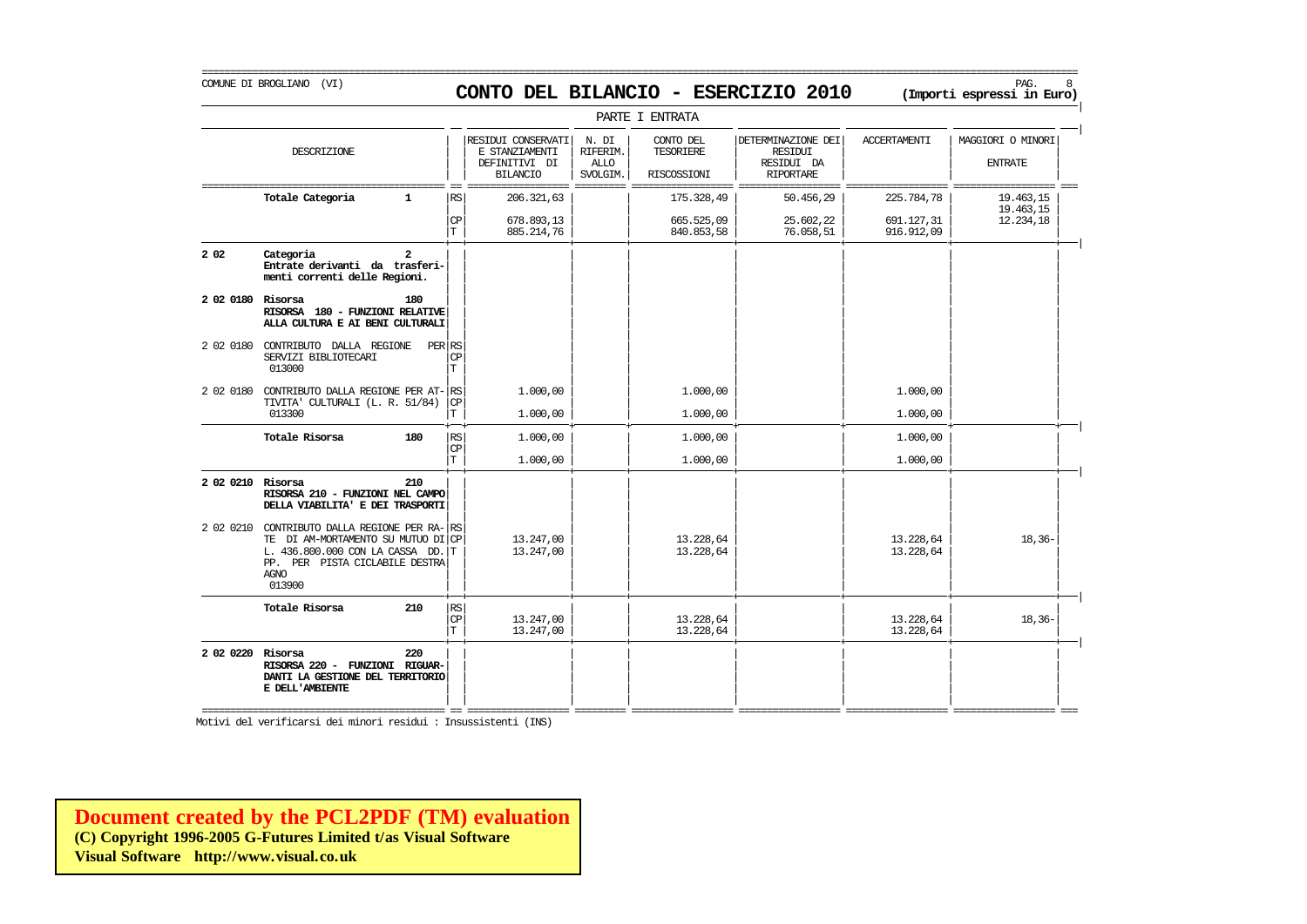### COMUNE DI BROGLIANO (VI) PAG. 9 **CONTO DEL BILANCIO - ESERCIZIO 2010 (Importi espressi in Euro)**

===========================================================================================================================================================

|                   |                                                                                                                                         |                       |                                                                          |                                              | PARTE I ENTRATA                              |                                                                        |                        |                                             |
|-------------------|-----------------------------------------------------------------------------------------------------------------------------------------|-----------------------|--------------------------------------------------------------------------|----------------------------------------------|----------------------------------------------|------------------------------------------------------------------------|------------------------|---------------------------------------------|
|                   | DESCRIZIONE                                                                                                                             |                       | RESIDUI CONSERVATI<br>E STANZIAMENTI<br>DEFINITIVI DI<br><b>BILANCIO</b> | N. DI<br>RIFERIM.<br><b>ALLO</b><br>SVOLGIM. | CONTO DEL<br><b>TESORIERE</b><br>RISCOSSIONI | DETERMINAZIONE DEI<br><b>RESIDUI</b><br>RESIDUI DA<br><b>RIPORTARE</b> | <b>ACCERTAMENTI</b>    | MAGGIORI O MINORI<br><b>ENTRATE</b>         |
| 2 02 0220         | INCENTIVO DA PARTE DELLA REGIONE RS<br>VENETO PER LA REALIZZAZIONE DEL CP<br>PIANO COMUNALE DI PROTEZIONE CI-T<br><b>VILE</b><br>012700 |                       | 2,000,00<br>2,000,00                                                     |                                              |                                              | 2,000,00<br>2.000,00                                                   | 2,000,00<br>2,000,00   |                                             |
|                   | Totale Risorsa<br>220                                                                                                                   | RS.<br><b>CP</b><br>T | 2,000,00<br>2,000,00                                                     |                                              |                                              | 2,000,00<br>2,000,00                                                   | 2,000,00<br>2,000,00   |                                             |
| 2 02 0230 Risorsa | 230<br>RISORSA 230 - FUNZIONI NEL SET-<br>TORE SOCIALE                                                                                  |                       |                                                                          |                                              |                                              |                                                                        |                        |                                             |
|                   | 2 02 0230 CONTRIBUTO<br>DELLA REGIONE PER RS<br>SERVIZI SOCIALI - ASSISTENZA DO-<br><b>MTCTLTARE</b><br>012100                          | CP<br>T               | 5.390,00<br>6.000.00<br>11,390,00                                        |                                              | 5.388,86<br>5.388,86                         |                                                                        | 5.388,86<br>5.388,86   | $1,14-$<br>$1,14$ - INS<br>$6.000,00 -$     |
| 2 02 0230         | CONTRIBUTO REGIONALE PER PROGET- RS<br>TO "ANZIANI SOLI? NO GRAZIE"<br>012300                                                           | <b>CP</b><br>T        |                                                                          |                                              |                                              |                                                                        |                        |                                             |
| 2 02 0230         | TRASFERIMENTI REGIONALI A TITOLO RS<br>DI ASSEGNO DI CURA<br>012500                                                                     | <b>CP</b><br>т        | 22.861.00<br>22.861,00                                                   |                                              | 22.861.00<br>22.861,00                       |                                                                        | 22.861.00<br>22.861,00 |                                             |
| 2 02 0230         | CONTRIBUTO REGIONALE PER GESTIO- RS<br>NE ASILO NIDO COMUNALE<br>012600                                                                 | <b>CP</b><br>T        | 42.000,00<br>42.000.00                                                   |                                              | 35.526,53<br>35.526,53                       |                                                                        | 35.526,53<br>35.526,53 | $6.473, 47-$                                |
| 2 02 0230         | CONTRIBUTO PER IL SOSTEGNO AL-RS<br>L'ACCESSO DELLE ABITAZIONI IN CP<br>LOCAZIONE (ART. 11 LEGGE 912/98 T<br>N. 431)<br>013700          |                       | 9.500,00<br>9.500,00                                                     |                                              | 3.905,73<br>3.905,73                         |                                                                        | 3.905,73<br>3.905,73   | $5.594, 27 -$                               |
| 2 02 0230         | CONTRIBUTO DALLA REGIONE PER FA-RS<br>MIGLIE CON NUMERO DI FIGLI PARI CP<br>O SUPERIORE A QUATTRO<br>014000                             | Т                     | 8.800,00<br>8.800,00                                                     |                                              | 6.137,60<br>6.137,60                         | 2.630,40<br>2.630, 40                                                  | 8.768,00<br>8.768,00   | $32,00-$                                    |
|                   | Totale Risorsa<br>230                                                                                                                   | <b>RS</b>             | 5.390.00                                                                 |                                              | 5.388.86                                     |                                                                        | 5.388.86               | $1,14-$<br>$1,14$ - $\overline{\text{INS}}$ |
|                   |                                                                                                                                         | CP<br>m.              | 89.161,00<br><b>Q4 551 00</b>                                            |                                              | 68.430,86<br>72 910 72                       | 2.630,40<br>2.620 A0                                                   | 71.061,26<br>76 450 12 | 18.099,74-                                  |

| | | | | | | | T 94.551,00 73.819,72 2.630,40 76.450,12 =========================================== == ================== ========= ================== ================== ================== ================== === Motivi del verificarsi dei minori residui : Insussistenti (INS)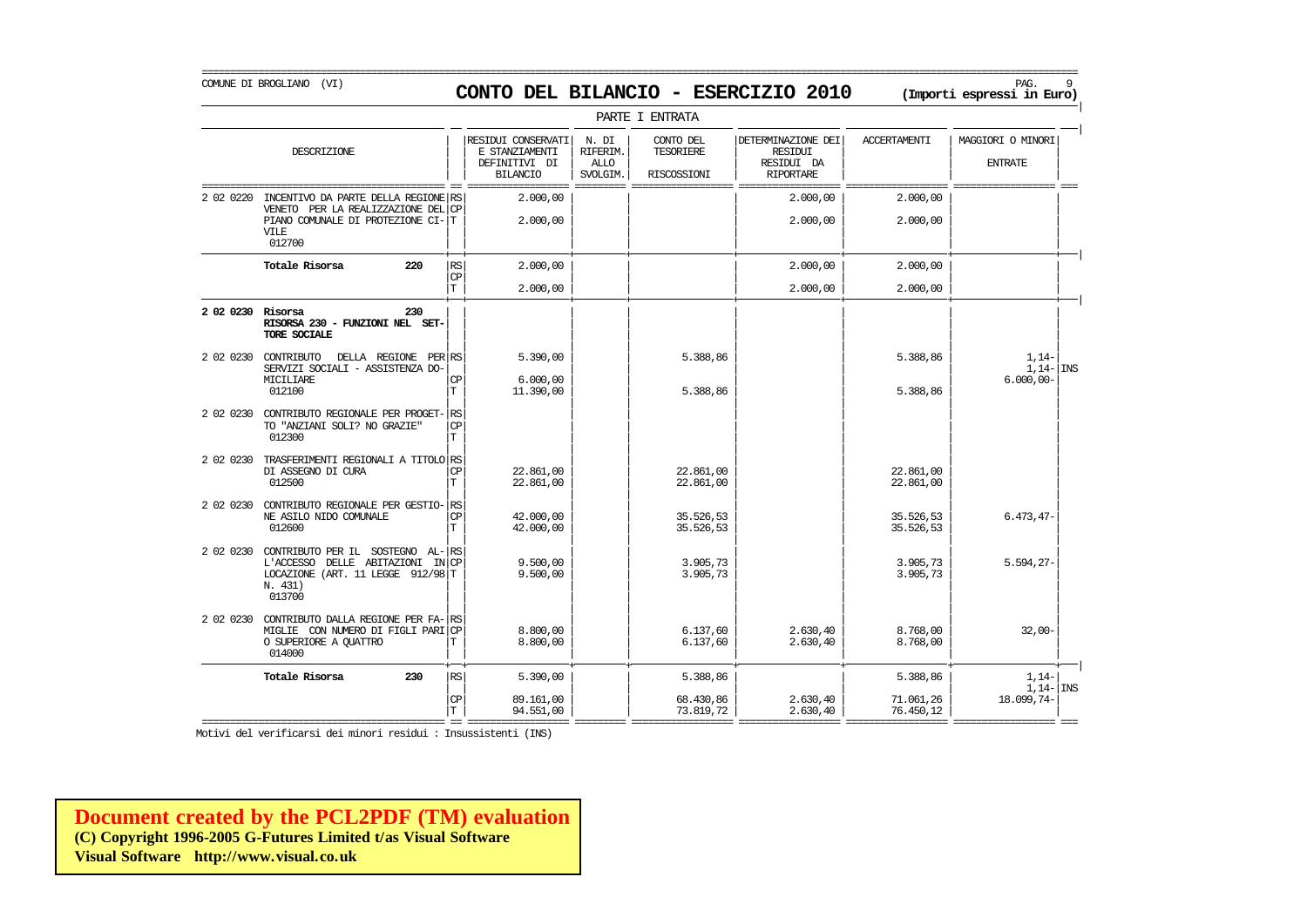### COMUNE DI BROGLIANO (VI) PAG. 10 **CONTO DEL BILANCIO - ESERCIZIO 2010 (Importi espressi in Euro)**

===========================================================================================================================================================

|                   |                                                                                                      |                                    |                                                                          |                                              | PARTE I ENTRATA                       |                                                                 |                                  |                                     |
|-------------------|------------------------------------------------------------------------------------------------------|------------------------------------|--------------------------------------------------------------------------|----------------------------------------------|---------------------------------------|-----------------------------------------------------------------|----------------------------------|-------------------------------------|
|                   | DESCRIZIONE                                                                                          |                                    | RESIDUI CONSERVATI<br>E STANZIAMENTI<br>DEFINITIVI DI<br><b>BILANCIO</b> | N. DI<br>RIFERIM.<br><b>ALLO</b><br>SVOLGIM. | CONTO DEL<br>TESORIERE<br>RISCOSSIONI | DETERMINAZIONE DEI<br>RESIDUI<br>RESIDUI DA<br><b>RIPORTARE</b> | <b>ACCERTAMENTI</b>              | MAGGIORI O MINORI<br><b>ENTRATE</b> |
| 2 02 0240 Risorsa | 240<br>RISORSA 240 - FUNZIONI NEL CAMPO<br>DELLO SVILUPPO ECONOMICO                                  |                                    |                                                                          |                                              |                                       |                                                                 |                                  |                                     |
|                   | 2 02 0240 CONTRIBUTO DALLA REGIONE<br>STRUMENTI URBANISTICI<br>013400                                | PER RS<br>СP<br>T.                 | 7.395,00<br>7.395,00                                                     |                                              |                                       | 7.395,00<br>7.395,00                                            | 7.395,00<br>7.395,00             |                                     |
|                   | Totale Risorsa<br>240                                                                                | RS                                 | 7.395,00                                                                 |                                              |                                       | 7.395,00                                                        | 7.395,00                         |                                     |
|                   |                                                                                                      | CP<br>T                            | 7.395,00                                                                 |                                              |                                       | 7.395,00                                                        | 7.395,00                         |                                     |
|                   | $\overline{\mathbf{2}}$<br>Totale Categoria                                                          | RS                                 | 15.785,00                                                                |                                              | 6.388,86                              | 9.395,00                                                        | 15.783,86                        | $1,14-$                             |
|                   |                                                                                                      | CP<br>T.                           | 102,408,00<br>118.193,00                                                 |                                              | 81.659,50<br>88.048,36                | 2.630,40<br>12.025,40                                           | 84.289,90<br>100.073,76          | $1,14-$ INS<br>$18.118.10 -$        |
| 2 0 3             | Categoria<br>3<br>Contributi e trasferimenti della<br>Regioneper funzioni delegate.                  |                                    |                                                                          |                                              |                                       |                                                                 |                                  |                                     |
| 2 03 0340 Risorsa | 340<br>RISORSA 340 - FUNZIONI NEL SET-<br>TORE SOCIALE                                               |                                    |                                                                          |                                              |                                       |                                                                 |                                  |                                     |
| 2 03 0340         | TRASFERIMENTO DALLA REGIONE PER RS<br>PIANO SOCIALE<br>011200                                        | СP<br>T                            |                                                                          |                                              |                                       |                                                                 |                                  |                                     |
|                   | Totale Risorsa<br>340                                                                                | RS<br>CP<br>T.                     |                                                                          |                                              |                                       |                                                                 |                                  |                                     |
| 2 03 0360 Risorsa | 360<br>RISORSA 360 - ALTRI CONTRIBUTI E<br>TRASFE-RIMENTI DALLA REGIONE PER<br>FUNZIONI DELE-GATE    |                                    |                                                                          |                                              |                                       |                                                                 |                                  |                                     |
| 2 03 0360         | TRASFERIMENTO DALLA REGIONE PER RS<br>FUNZIONIDELEGATE DI CUI ALLA L.<br>R. 11/2001 E 2/02<br>012900 | <b>CP</b><br>Т                     | 1,000,00<br>1,000,00<br>2.000,00                                         |                                              | 180,38<br>180,38                      | 1,000,00<br>1,014,00<br>2.014,00                                | 1,000,00<br>1.194,38<br>2.194,38 | 194,38                              |
|                   | Totale Risorsa<br>360                                                                                | $\mathbb{R}\mathbb{S}$<br>CP<br>T. | 1,000,00<br>1,000,00<br>2,000,00                                         |                                              | 180,38<br>180,38                      | 1,000,00<br>1,014,00<br>2.014,00                                | 1,000,00<br>1.194,38<br>2.194,38 | 194,38                              |

=========================================== == ================== ========= ================== ================== ================== ================== === Motivi del verificarsi dei minori residui : Insussistenti (INS)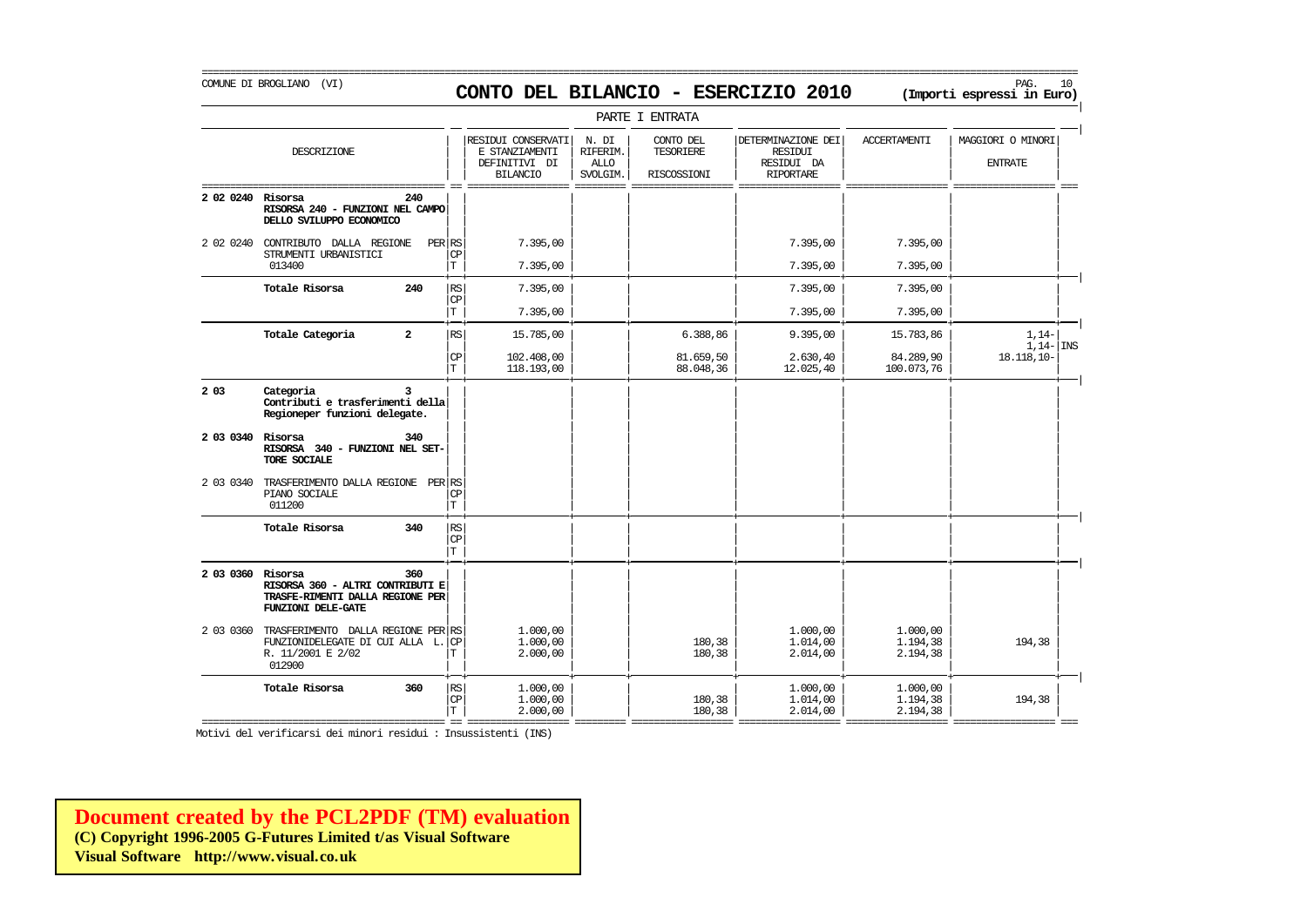### COMUNE DI BROGLIANO (VI) PAG. 11 **CONTO DEL BILANCIO - ESERCIZIO 2010 (Importi espressi in Euro)**

===========================================================================================================================================================

|                   | PARTE I ENTRATA                                                                                                                |                      |                                                                          |                                              |                                              |                                                                        |                                  |                                     |  |  |  |
|-------------------|--------------------------------------------------------------------------------------------------------------------------------|----------------------|--------------------------------------------------------------------------|----------------------------------------------|----------------------------------------------|------------------------------------------------------------------------|----------------------------------|-------------------------------------|--|--|--|
|                   | DESCRIZIONE                                                                                                                    |                      | RESIDUI CONSERVATI<br>E STANZIAMENTI<br>DEFINITIVI DI<br><b>BILANCIO</b> | N. DI<br>RIFERIM.<br><b>ALLO</b><br>SVOLGIM. | CONTO DEL<br><b>TESORIERE</b><br>RISCOSSIONI | DETERMINAZIONE DEI<br><b>RESIDUI</b><br>RESIDUI DA<br><b>RIPORTARE</b> | <b>ACCERTAMENTI</b>              | MAGGIORI O MINORI<br><b>ENTRATE</b> |  |  |  |
|                   | Totale Categoria<br>3                                                                                                          | RS<br>CP<br>T        | 1,000,00<br>1,000,00<br>2.000,00                                         |                                              | 180,38<br>180,38                             | 1,000,00<br>1,014,00<br>2.014,00                                       | 1,000,00<br>1.194,38<br>2.194,38 | 194,38                              |  |  |  |
| 2 0 5             | Categoria<br>5<br>Contributi e trasferimenti cor-<br>renti da altri enti del settore<br>pubblico.                              |                      |                                                                          |                                              |                                              |                                                                        |                                  |                                     |  |  |  |
| 2 05 0440 Risorsa | 440<br>RISORSA 440 - CONTRIBUTI E TRA-<br>SFERIMENTICORRENTU DA ALTRI ENTI<br>DEL SETTORE PUB- BLICO                           |                      |                                                                          |                                              |                                              |                                                                        |                                  |                                     |  |  |  |
| 2 05 0440         | CONTRIBUTO DAI COMUNI DI TRISSI-<br>NO E CA- STALGOMBERTO PER PRO-<br>GETTO "ANZIANI SOLI?NO GRAZIE"<br>013100                 | RS<br><b>CP</b><br>T |                                                                          |                                              |                                              |                                                                        |                                  |                                     |  |  |  |
| 2 05 0440         | CONVENZIONE CON IL COMUNE DI RS<br>TRISSINO PER LA RISERVA DI POSTI<br>NELL'ASILO NIDO COMUNALE<br>013200                      | <b>CP</b><br>T       |                                                                          |                                              |                                              |                                                                        |                                  |                                     |  |  |  |
| 2 05 0440         | TRASFERIMENTO DAL COMUNE DI VAL-<br>DAGNO DI QUOTA PARTE DELLE SPESE CP<br>PER PATTUGLIA INTERCOMUNALE<br>013500               | RS<br>T              | 1,566,00<br>1,600,00<br>3.166,00                                         |                                              | 854,86<br>854,86                             | 1.566,00<br>1.566,00                                                   | 1.566,00<br>854,86<br>2.420,86   | $745.14-$                           |  |  |  |
| 2 05 0440         | RIMBORSO DAL COMUNE DI CASTEL-<br>GOMBERTO PER SERVIZIO CIVILE RE-<br><b>GIONALE</b><br>013600                                 | RS<br><b>CP</b><br>т |                                                                          |                                              |                                              |                                                                        |                                  |                                     |  |  |  |
| 2 05 0440         | CONTRIBUTO DALLA PROVINCIA PER RS<br>INIZIATI-VE DIVERSE.<br>014100                                                            | <b>CP</b><br>T       | 340,80<br>500,00<br>840,80                                               |                                              | 340,80<br>340,80                             |                                                                        | 340,80<br>340,80                 | $500,00 -$                          |  |  |  |
| 2 05 0440         | TRASFERIMENTO DALL'A. V. S. DEL- RS<br>LE QUOTE DI INTERESSI SU MUTUI CP<br>OPERE FOGNARIE E ACQUEDOTTISTIC-T<br>HE.<br>014500 |                      | 34,120,00<br>34.120,00                                                   |                                              |                                              | 34,120,00<br>34.120,00                                                 | 34.120,00<br>34.120,00           |                                     |  |  |  |

Motivi del verificarsi dei minori residui : Insussistenti (INS)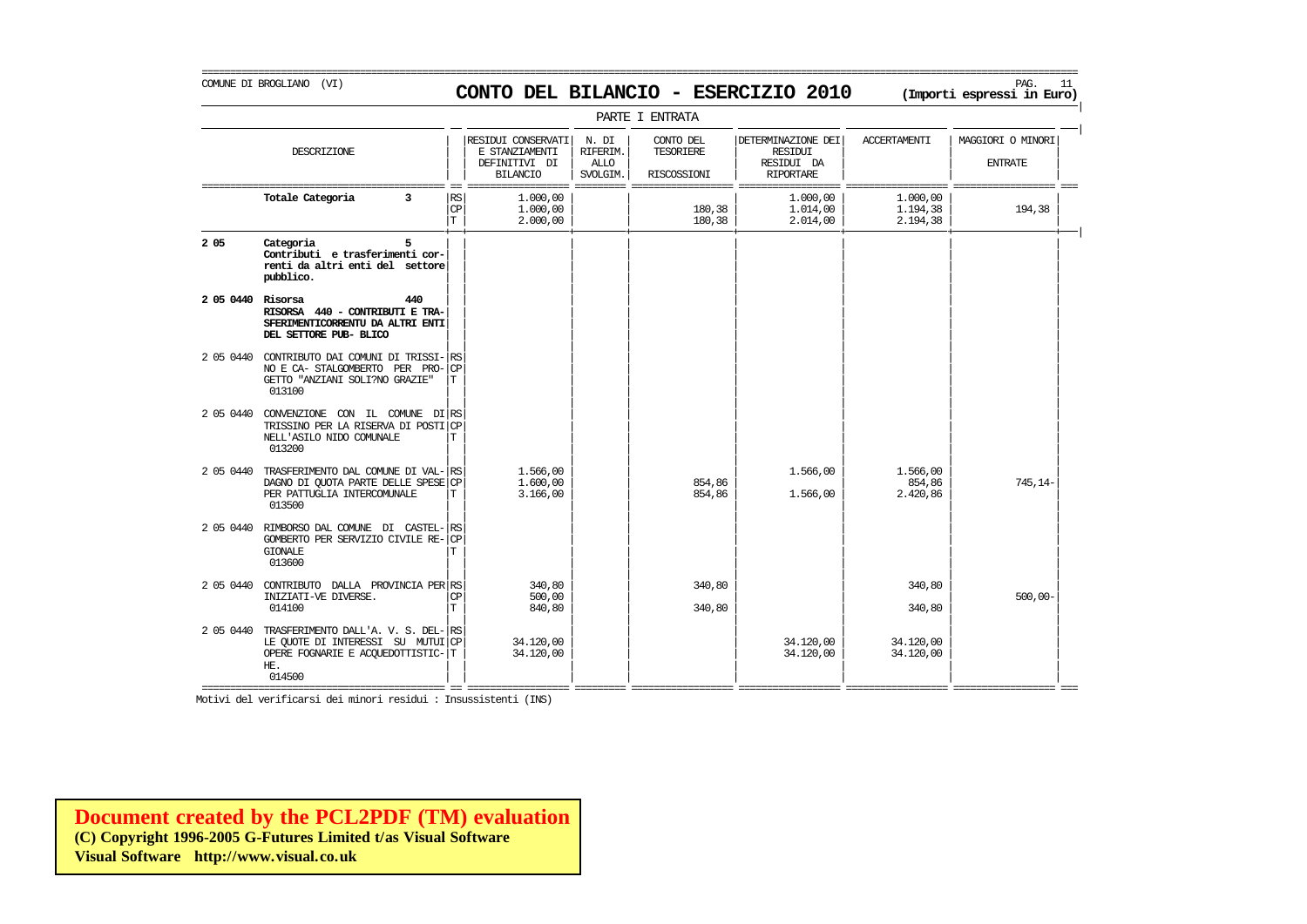# COMUNE DI BROGLIANO (VI) PAG. 12 **CONTO DEL BILANCIO - ESERCIZIO 2010 (Importi espressi in Euro)**

===========================================================================================================================================================

|                       |                                                                                                                                                                                                         |                         |                                |                                                                          |                                              | PARTE I ENTRATA                        |                                                                        |                                          |                                                         |
|-----------------------|---------------------------------------------------------------------------------------------------------------------------------------------------------------------------------------------------------|-------------------------|--------------------------------|--------------------------------------------------------------------------|----------------------------------------------|----------------------------------------|------------------------------------------------------------------------|------------------------------------------|---------------------------------------------------------|
|                       | DESCRIZIONE                                                                                                                                                                                             |                         |                                | RESIDUI CONSERVATI<br>E STANZIAMENTI<br>DEFINITIVI DI<br><b>BILANCIO</b> | N. DI<br>RIFERIM.<br><b>ALLO</b><br>SVOLGIM. | CONTO DEL<br>TESORIERE<br>RISCOSSIONI  | DETERMINAZIONE DEI<br><b>RESIDUI</b><br>RESIDUI DA<br><b>RIPORTARE</b> | <b>ACCERTAMENTI</b>                      | MAGGIORI O MINORI<br><b>ENTRATE</b>                     |
|                       | Totale Risorsa                                                                                                                                                                                          | 440                     | RS<br>CP<br>$\mathbf T$        | 1,906,80<br>36,220,00<br>38,126,80                                       |                                              | 340,80<br>854,86<br>1.195.66           | 1,566,00<br>34,120,00<br>35,686,00                                     | 1.906,80<br>34.974,86<br>36,881,66       | 1.245,14-                                               |
|                       | Totale Categoria                                                                                                                                                                                        | 5                       | RS<br>CP<br>$\mathbf T$        | 1,906,80<br>36,220,00<br>38,126,80                                       |                                              | 340,80<br>854,86<br>1.195,66           | 1.566,00<br>34,120,00<br>35.686,00                                     | 1.906,80<br>34.974,86<br>36.881,66       | $1.245, 14-$                                            |
| $\overline{a}$        | Riassunto Titolo<br>Entrate derivanti da contributi<br>e trasferim. correnti dello Sta-<br>to, della Regione e altri enti<br>pubblici anche in rapporto al-<br>l'esercizio di fun. deleg. dalla<br>Reg. | <b>TT</b>               |                                |                                                                          |                                              |                                        |                                                                        |                                          |                                                         |
| 201                   | Categoria                                                                                                                                                                                               | $\mathbf{1}$            | RS<br><b>CP</b><br>$\mathbf T$ | 206.321.63<br>678.893,13<br>885.214,76                                   |                                              | 175.328,49<br>665.525,09<br>840.853,58 | 50.456.29<br>25.602,22<br>76.058,51                                    | 225.784.78<br>691.127,31<br>916.912,09   | 19.463.15<br>19.463,15<br>12.234,18                     |
| 2 0 2                 | Categoria                                                                                                                                                                                               | $\overline{a}$          | RS<br><b>CP</b><br>T           | 15.785,00<br>102,408,00<br>118,193,00                                    |                                              | 6.388,86<br>81.659,50<br>88.048,36     | 9.395,00<br>2.630,40<br>12.025,40                                      | 15.783,86<br>84.289,90<br>100.073,76     | $1,14-$<br>$1.14 -$ INS<br>18.118.10-                   |
| 2 0 3                 | Categoria                                                                                                                                                                                               | $\overline{\mathbf{3}}$ | RS<br><b>CP</b><br>T           | 1,000,00<br>1,000,00<br>2,000,00                                         |                                              | 180,38<br>180,38                       | 1,000,00<br>1.014,00<br>2.014,00                                       | 1,000,00<br>1.194,38<br>2.194,38         | 194,38                                                  |
| 2 0 5                 | Categoria                                                                                                                                                                                               | 5                       | RS<br><b>CP</b><br>$\mathbf T$ | 1,906,80<br>36,220,00<br>38, 126, 80                                     |                                              | 340,80<br>854,86<br>1.195,66           | 1,566,00<br>34,120,00<br>35.686,00                                     | 1.906,80<br>34.974,86<br>36.881,66       | $1.245, 14-$                                            |
|                       | Totale Titolo                                                                                                                                                                                           | II                      | l RS<br>CP<br>T                | 225.013,43<br>818.521,13<br>1.043.534,56                                 |                                              | 182.058,15<br>748.219,83<br>930.277.98 | 62.417,29<br>63.366,62<br>125.783,91                                   | 244.475,44<br>811.586,45<br>1.056.061,89 | 19.462,01<br>19.463,15<br>$1.14 -  $ INS<br>$6.934,68-$ |
| $\overline{3}$<br>301 | <b>CIOTIT</b><br>Entrate extratributarie<br>Categoria<br>Proventi dei servizi pubblici                                                                                                                  | III<br>1.               |                                |                                                                          |                                              |                                        |                                                                        |                                          |                                                         |

Motivi del verificarsi dei minori residui : Insussistenti (INS)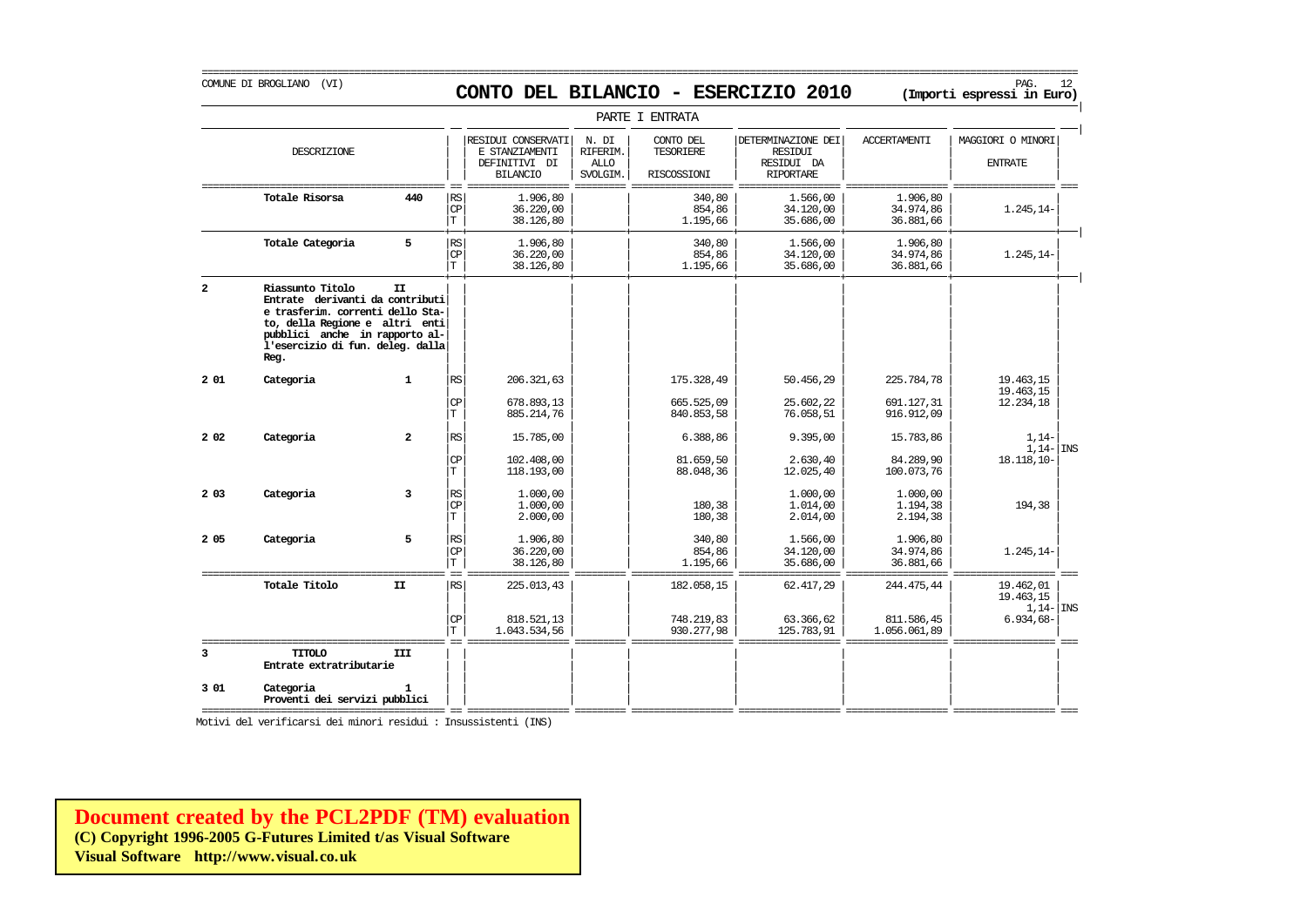### COMUNE DI BROGLIANO (VI) PAG. 13 **CONTO DEL BILANCIO - ESERCIZIO 2010 (Importi espressi in Euro)**

===========================================================================================================================================================

|                   |                                                                                                                                 |          |                          |                                                                          |                                              | PARTE I ENTRATA                              |                                                                        |                               |                                     |
|-------------------|---------------------------------------------------------------------------------------------------------------------------------|----------|--------------------------|--------------------------------------------------------------------------|----------------------------------------------|----------------------------------------------|------------------------------------------------------------------------|-------------------------------|-------------------------------------|
|                   | DESCRIZIONE                                                                                                                     |          |                          | RESIDUI CONSERVATI<br>E STANZIAMENTI<br>DEFINITIVI DI<br><b>BILANCIO</b> | N. DI<br>RIFERIM.<br><b>ALLO</b><br>SVOLGIM. | CONTO DEL<br><b>TESORIERE</b><br>RISCOSSIONI | DETERMINAZIONE DEI<br><b>RESIDUI</b><br>RESIDUI DA<br><b>RIPORTARE</b> | <b>ACCERTAMENTI</b>           | MAGGIORI O MINORI<br><b>ENTRATE</b> |
| 3 01 0320 Risorsa | RISORSA 320 - FUNZIONI RIGUAR-<br>DANTI LA GESTIONE DEL TERRITORIO<br>E DELL'AMBIENTE                                           | 320      |                          |                                                                          |                                              |                                              |                                                                        |                               |                                     |
| 3 01 0320         | SANZIONI AMMINISTRATIVE - INDEN- RS<br>NITA' RI-SARCITORIA PER DANNO CP<br><b>AMBIENTALE</b><br>(ART.164D.<br>490/99)<br>023100 | $LGS.$ T |                          |                                                                          |                                              |                                              |                                                                        |                               |                                     |
|                   | Totale Risorsa                                                                                                                  | 320      | RS<br><b>CP</b><br>T     |                                                                          |                                              |                                              |                                                                        |                               |                                     |
| 3 01 0450 Risorsa | RISORSA 450 - SEGRETERIA GENERA-<br>LE, PERSONALE E ORGANIZZAZIONE                                                              | 450      |                          |                                                                          |                                              |                                              |                                                                        |                               |                                     |
|                   | 3 01 0450 DIRITTI DI SEGRETERIA DA UFFICIO RS<br>DEMOGRAFICO<br>015000                                                          |          | <b>CP</b><br>$\mathbf T$ | 38,90<br>500,00<br>538,90                                                |                                              | 38,90<br>407,08<br>445,98                    | 53,56<br>53,56                                                         | 38,90<br>460,64<br>499,54     | $39, 36 -$                          |
| 3 01 0450         | DIRITTI DI SEGRETERIA PER ATTI RS<br>STIPULATIDALL'ENTE<br>015200                                                               |          | <b>CP</b><br>$\mathbf T$ | 3.000,00<br>3.000.00                                                     |                                              | 747,58<br>747,58                             |                                                                        | 747,58<br>747.58              | $2.252, 42-$                        |
|                   | Totale Risorsa                                                                                                                  | 450      | RS<br> CP<br>T           | 38,90<br>3.500,00<br>3.538,90                                            |                                              | 38,90<br>1.154,66<br>1.193,56                | 53,56<br>53,56                                                         | 38,90<br>1.208,22<br>1.247,12 | $2.291,78-$                         |
| 3 01 0460 Risorsa | RISORSA 460 - UFFICIO TECNICO                                                                                                   | 460      |                          |                                                                          |                                              |                                              |                                                                        |                               |                                     |
| 3 01 0460 DIRITTI | SEGRETERIA D.<br>DI<br>233/92<br>015100                                                                                         | $L.$ RS  | CP<br>$\mathbf T$        | 9.100,00<br>9.100,00                                                     |                                              | 11.004,82<br>11.004,82                       |                                                                        | 11.004,82<br>11.004,82        | 1.904,82                            |
|                   | Totale Risorsa                                                                                                                  | 460      | RS<br><b>CP</b><br>T     | 9.100,00<br>9.100,00                                                     |                                              | 11.004,82<br>11,004,82                       |                                                                        | 11.004,82<br>11.004.82        | 1.904.82                            |

Motivi del verificarsi dei minori residui : Insussistenti (INS)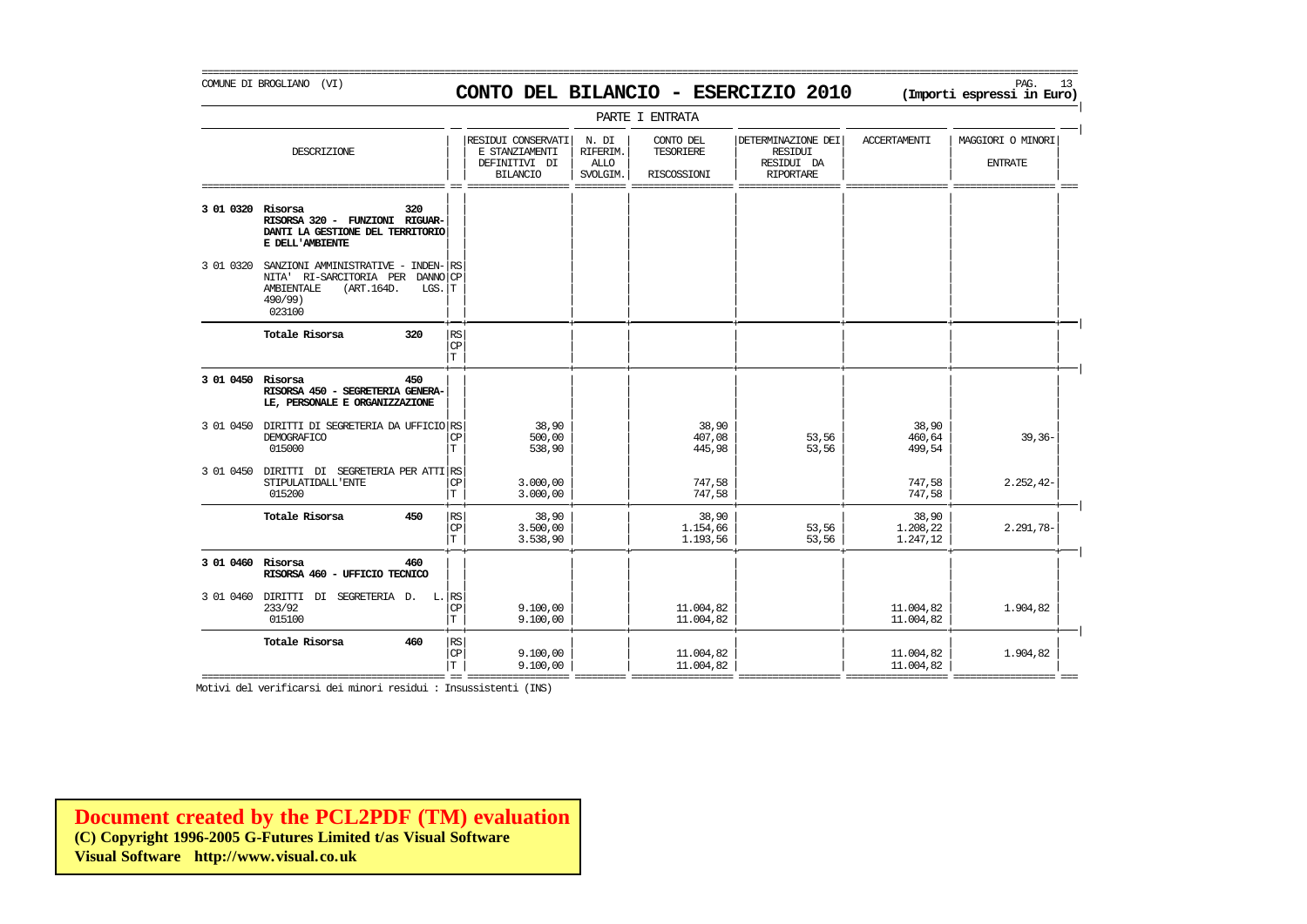COMUNE DI BROGLIANO (VI) PAG. 14 **CONTO DEL BILANCIO - ESERCIZIO 2010 (Importi espressi in Euro)** 

|                   |                                                                                                   |                                                    |                                                                          |                                              | PARTE I ENTRATA                       |                                                                 |                                |                                     |
|-------------------|---------------------------------------------------------------------------------------------------|----------------------------------------------------|--------------------------------------------------------------------------|----------------------------------------------|---------------------------------------|-----------------------------------------------------------------|--------------------------------|-------------------------------------|
|                   | DESCRIZIONE                                                                                       |                                                    | RESIDUI CONSERVATI<br>E STANZIAMENTI<br>DEFINITIVI DI<br><b>BILANCIO</b> | N. DI<br>RIFERIM.<br><b>ALLO</b><br>SVOLGIM. | CONTO DEL<br>TESORIERE<br>RISCOSSIONI | DETERMINAZIONE DEI<br>RESIDUI<br>RESIDUI DA<br><b>RIPORTARE</b> | <b>ACCERTAMENTI</b>            | MAGGIORI O MINORI<br><b>ENTRATE</b> |
| 3 01 0470 Risorsa | 470<br>RISORSA 470 - ANAGRAFE, STATO<br>CIVILE, ELETTORALE, LEVA E SER-<br>VIZIO STATISTICO       |                                                    |                                                                          |                                              |                                       |                                                                 |                                |                                     |
| 3 01 0470         | INTROITO DA PRIVATI PER CELEBRA-<br>ZIONE DI MATRIMONI CIVILI<br>015300                           | RS<br><b>CP</b><br>Т                               | 480,00<br>480,00                                                         |                                              | 360,00<br>360,00                      |                                                                 | 360,00<br>360,00               | $120,00 -$                          |
| 3 01 0470         | DIRITTI PER IL RILASCIO DELLE RS<br>CARTE DI IDENTITA<br>017000                                   | <b>CP</b><br>$\mathbf T$                           | 98,04<br>1,700,00<br>1.798,04                                            |                                              | 98,04<br>1.300,32<br>1.398,36         | 180,60<br>180,60                                                | 98,04<br>1.480,92<br>1.578,96  | $219,08-$                           |
|                   | 470<br>Totale Risorsa                                                                             | RS<br>CP<br>T                                      | 98,04<br>2,180,00<br>2.278,04                                            |                                              | 98,04<br>1.660,32<br>1.758,36         | 180,60<br>180,60                                                | 98,04<br>1.840,92<br>1.938,96  | $339,08-$                           |
| 3 01 0480 Risorsa | 480<br>RISORSA 480 - ALTRI SERVIZI GE-<br><b>NERALI</b>                                           |                                                    |                                                                          |                                              |                                       |                                                                 |                                |                                     |
|                   | 3 01 0480 APPLICAZIONE RITENUTA SCIOPERO RS<br>SU STIPENDI AL PERSONALE<br>028900                 | СP<br>$\mathbf T$                                  | 500,00<br>500,00                                                         |                                              |                                       |                                                                 |                                | $500,00 -$                          |
| 3 01 0480         | RISCOSSIONE DIRITTI DIVERSI<br>029000                                                             | RS<br>$\mathbf{C}\mathbf{P}$<br>T                  | 435,64<br>1,000,00<br>1.435,64                                           |                                              | 423,88<br>659,12<br>1.083,00          | 11,76<br>105,78<br>117,54                                       | 435,64<br>764,90<br>1.200,54   | $235,10-$                           |
| 3 01 0480         | RIMBORSO SPESE SERVIZIO FOGNATU-<br>RA<br>029300                                                  | <b>RS</b><br>$\mathbb{C}\mathbb{P}$<br>$\mathbf T$ |                                                                          |                                              |                                       |                                                                 |                                |                                     |
|                   | Totale Risorsa<br>480                                                                             | RS<br>$\mathbf{CP}$<br>T                           | 435,64<br>1,500,00<br>1.935,64                                           |                                              | 423,88<br>659.12<br>1.083,00          | 11,76<br>105,78<br>117,54                                       | 435,64<br>764,90<br>1.200,54   | $735,10-$                           |
| 3 01 0500 Risorsa | 500<br>RISORSA 500 - POLIZIA MUNICIPALE<br>- RISORSE GENERALI                                     |                                                    |                                                                          |                                              |                                       |                                                                 |                                |                                     |
| 3 01 0500         | SANZIONI AMMINISTRATIVE PER VIO-<br>LAZIONE DI REGOLAMENTI COMUNALI,<br>ORDINANZE, ECC.<br>018000 | RS<br>CP                                           | 868,18<br>5.000,00<br>5.868,18                                           |                                              | 868,18<br>4.843,87<br>5.712,05        | 886,00<br>886,00                                                | 868,18<br>5.729,87<br>6.598,05 | 729,87                              |

Motivi del verificarsi dei minori residui : Insussistenti (INS)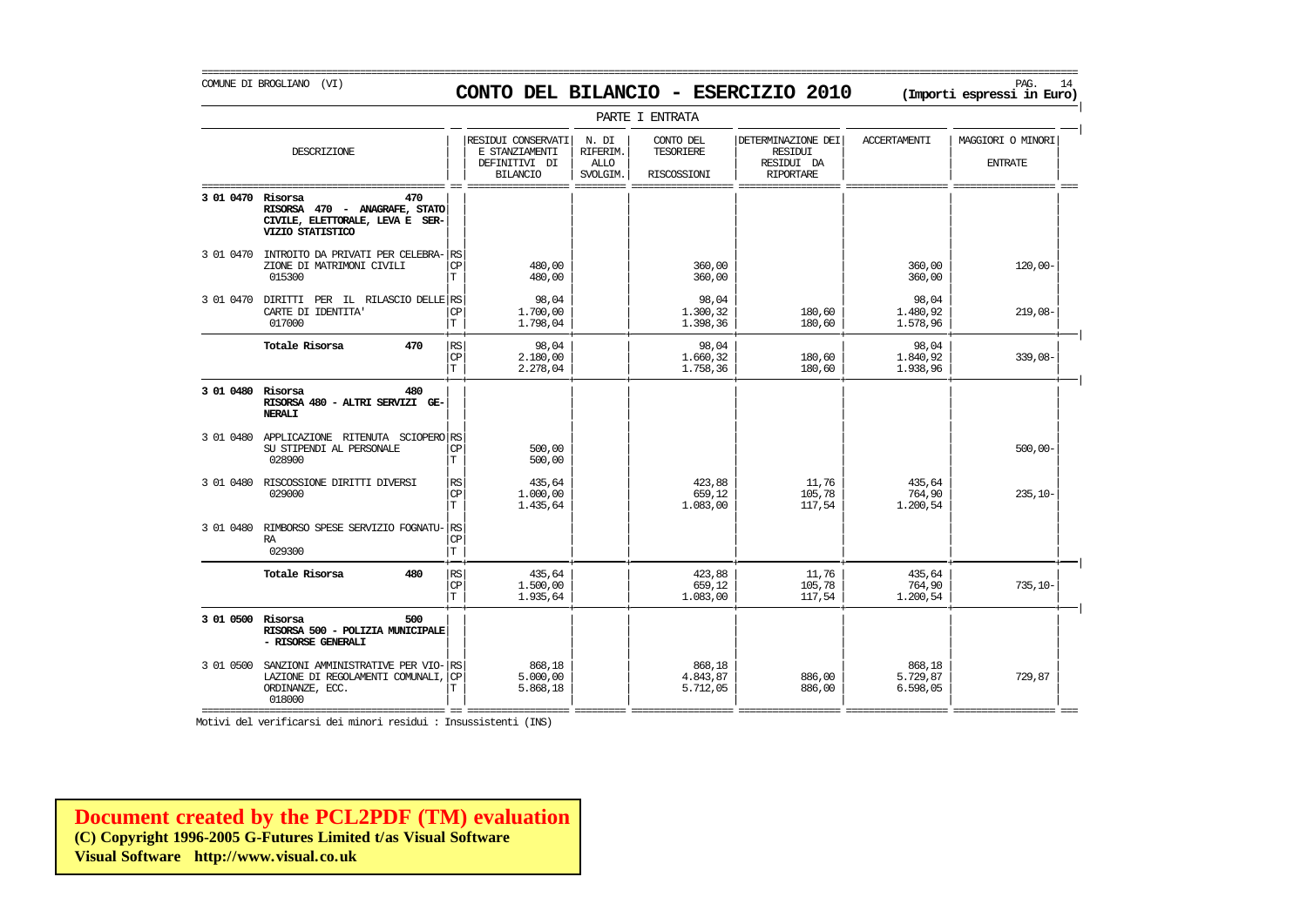### COMUNE DI BROGLIANO (VI) PAG. 15 **CONTO DEL BILANCIO - ESERCIZIO 2010 (Importi espressi in Euro)**

===========================================================================================================================================================

|                   |                                                                                                               |                           |                                                                          |                                              | PARTE I ENTRATA                              |                                                                 |                                     |                                                   |
|-------------------|---------------------------------------------------------------------------------------------------------------|---------------------------|--------------------------------------------------------------------------|----------------------------------------------|----------------------------------------------|-----------------------------------------------------------------|-------------------------------------|---------------------------------------------------|
|                   | DESCRIZIONE                                                                                                   |                           | RESIDUI CONSERVATI<br>E STANZIAMENTI<br>DEFINITIVI DI<br><b>BILANCIO</b> | N. DI<br>RIFERIM.<br><b>ALLO</b><br>SVOLGIM. | CONTO DEL<br><b>TESORIERE</b><br>RISCOSSIONI | DETERMINAZIONE DEI<br>RESIDUI<br>RESIDUI DA<br><b>RIPORTARE</b> | <b>ACCERTAMENTI</b>                 | MAGGIORI O MINORI<br><b>ENTRATE</b>               |
|                   | Totale Risorsa<br>500                                                                                         | RS<br>$\mathbf{CP}$<br>T. | 868,18<br>5.000.00<br>5.868,18                                           |                                              | 868,18<br>4.843.87<br>5.712,05               | 886,00<br>886,00                                                | 868,18<br>5.729.87<br>6.598,05      | 729,87                                            |
| 3 01 0510 Risorsa | 510<br>RISORSA POLIZIA MUNICIPALE - RI-<br>SORSE FI-NALIZZATE CODICE DELLA<br><b>STRADA</b>                   |                           |                                                                          |                                              |                                              |                                                                 |                                     |                                                   |
|                   | 3 01 0510 PROVENTI SANZIONI VIOLAZIONE CO- RS<br>DICE STRADA - ART. 393 REGOLA-<br>MENTO C. S. -<br>018100    | СP<br>T.                  | 18.201,15<br>11,000,00<br>29.201,15                                      |                                              | 4.159,97<br>9.229.84<br>13.389,81            | 14.106,72<br>5.795.55<br>19.902,27                              | 18.266,69<br>15.025.39<br>33.292,08 | 65,54<br>65,54<br>4.025,39                        |
| 3 01 0510         | RIMBORSO DA PRIVATI PER RIPRODU-<br>ZIONE DO-CUMENTAZIONE RELATIVA CP<br>AD INCIDENTI STRA-DALI<br>018200     | RS<br>T                   | 20,00<br>120,00<br>140,00                                                |                                              | 20,00<br>120,00<br>140,00                    | 20,00<br>20,00                                                  | 20.00<br>140,00<br>160,00           | 20,00                                             |
|                   | Totale Risorsa<br>510                                                                                         | RS<br>$\mathbf{CP}$<br>T. | 18.221,15<br>11.120,00<br>29.341,15                                      |                                              | 4.179,97<br>9.349,84<br>13.529,81            | 14.106,72<br>5.815,55<br>19.922,27                              | 18.286,69<br>15.165,39<br>33.452,08 | 65.54<br>65,54<br>4.045,39                        |
| 3 01 0550 Risorsa | 550<br>RISORSA 550 - ASSISTANZA SCOLA-<br>TRASPORTO, REFEZIONE E<br>STICA,<br><b>ALTRI SERVIZI</b>            |                           |                                                                          |                                              |                                              |                                                                 |                                     |                                                   |
|                   | 3 01 0550 CONTRIBUTO DAGLI UTENTI PER IL RS<br>SERVIZIO MENSA SCOLASTICA<br>020100<br><rilev.iva></rilev.iva> | СP<br>Т                   | 32.000.00<br>32,000,00                                                   |                                              | 30.394,00<br>30.394,00                       |                                                                 | 30.394,00<br>30.394,00              | $1.606,00 -$                                      |
| 3 01 0550         | CONTRIBUTO DAGLI UTENTI PER CEN- RS<br>TRO EDUCATIVO POMERIDIANO<br>020200                                    | <b>CP</b><br>T.           | 2.434,52<br>5.500.00<br>7.934,52                                         |                                              | 367,64<br>1.855,84<br>2.223,48               | 472,50<br>3.477,00<br>3.949,50                                  | 840,14<br>5.332,84<br>6.172,98      | $1.594, 38-$<br>$1.594, 38 -  $ INS<br>$167, 16-$ |
| 3 01 0550         | CONTRIBUTO UTENZE PER CENTRO DI RS<br>INTERES-SE ESTIVO<br>029200                                             | СP<br>T.                  | 15.000,00<br>15.000,00                                                   |                                              | 14.973,72<br>14.973,72                       |                                                                 | 14.973,72<br>14.973.72              | $26, 28 -$                                        |
|                   | Totale Risorsa<br>550                                                                                         | RS<br><b>CP</b><br>T      | 2.434,52<br>52.500,00<br>54.934,52                                       |                                              | 367,64<br>47.223,56<br>47.591,20             | 472,50<br>3.477,00<br>3.949,50                                  | 840,14<br>50.700,56<br>51.540,70    | $1.594, 38 -$<br>$1.594, 38 -$ INS<br>$1.799.44-$ |

Motivi del verificarsi dei minori residui : Insussistenti (INS)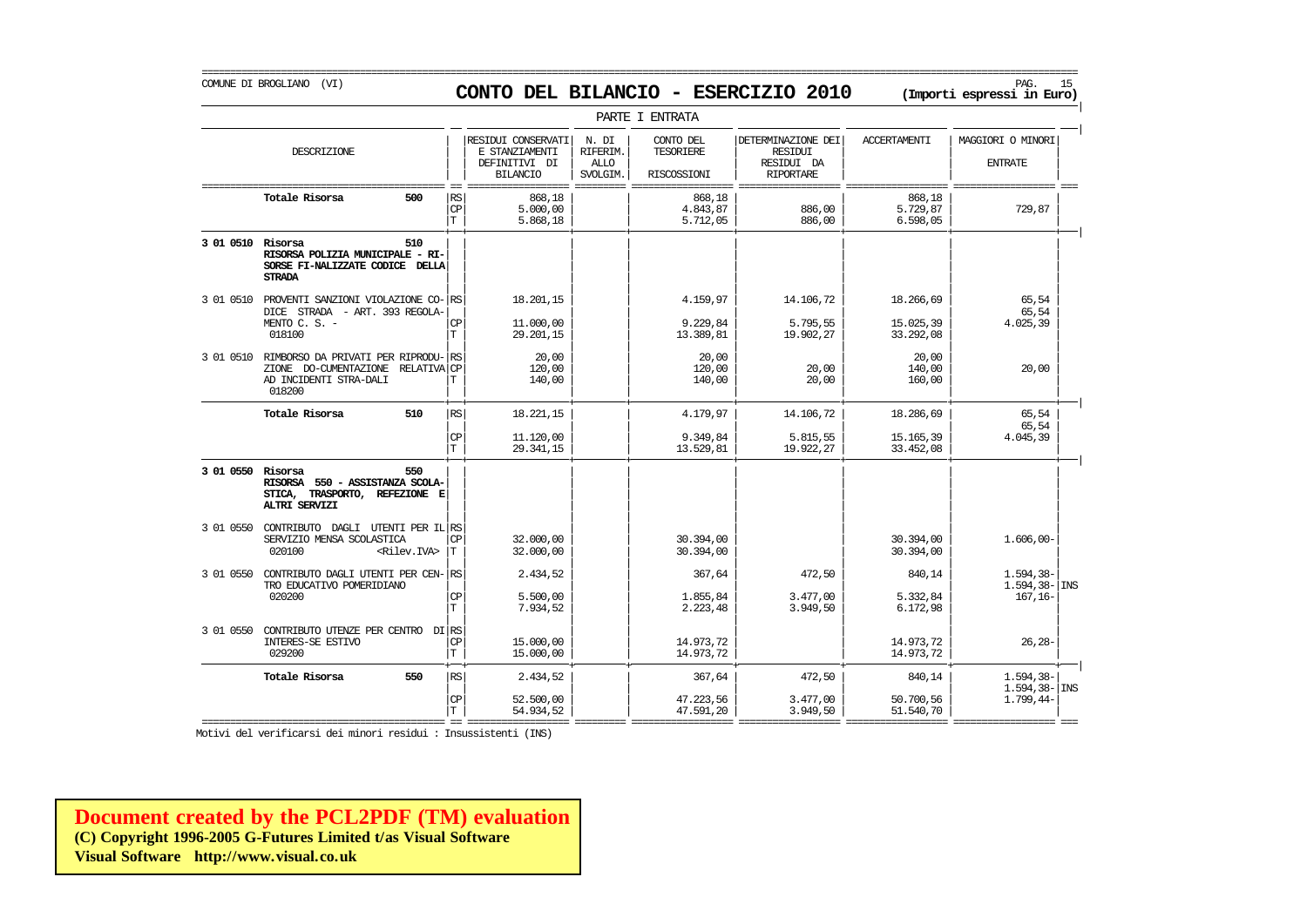COMUNE DI BROGLIANO (VI) PAG. 16 **CONTO DEL BILANCIO - ESERCIZIO 2010 (Importi espressi in Euro)** 

|                   | PARTE I ENTRATA                                                                                                             |     |                                |                                                                          |                                              |                                       |                                                                 |                                        |                                                      |  |  |
|-------------------|-----------------------------------------------------------------------------------------------------------------------------|-----|--------------------------------|--------------------------------------------------------------------------|----------------------------------------------|---------------------------------------|-----------------------------------------------------------------|----------------------------------------|------------------------------------------------------|--|--|
|                   | DESCRIZIONE                                                                                                                 |     |                                | RESIDUI CONSERVATI<br>E STANZIAMENTI<br>DEFINITIVI DI<br><b>BILANCIO</b> | N. DI<br>RIFERIM.<br><b>ALLO</b><br>SVOLGIM. | CONTO DEL<br>TESORIERE<br>RISCOSSIONI | DETERMINAZIONE DEI<br>RESIDUI<br>RESIDUI DA<br><b>RIPORTARE</b> | <b>ACCERTAMENTI</b>                    | MAGGIORI O MINORI<br><b>ENTRATE</b>                  |  |  |
| 3 01 0590 Risorsa | RISORSA 590 - STADIO COMUNALE,<br>PALAZZO DELLO SPORT E ALTRI IM-<br><b>PIANTI</b>                                          | 590 |                                |                                                                          |                                              |                                       |                                                                 |                                        |                                                      |  |  |
| 3 01 0590         | PROVENTI DERIVANTI DALLA GESTIO- RS<br>NE DI SERVIZI A DOMANDA INDIVI-<br>DUALE - PALESTRA E CAMPO DA CAL-<br>CIO<br>020600 |     | <b>CP</b><br>Т                 | 3.040,50<br>7.800,00<br>10.840,50                                        |                                              | 889,50<br>4.557,00<br>5.446,50        | 2.457,00<br>3.349,00<br>5.806,00                                | 3.346,50<br>7.906,00<br>11.252,50      | 306,00<br>306,00<br>106,00                           |  |  |
|                   | Totale Risorsa                                                                                                              | 590 | <b>RS</b><br>CP<br>$\mathbf T$ | 3.040,50<br>7.800,00<br>10.840,50                                        |                                              | 889,50<br>4.557,00<br>5.446,50        | 2.457,00<br>3.349,00<br>5.806,00                                | 3.346,50<br>7.906,00<br>11.252,50      | 306,00<br>306,00<br>106,00                           |  |  |
| 3 01 0640 Risorsa | RISORSA 640 - TRASPORTI PUBBLICI<br>LOCALI E SERVIZI CONNESSI                                                               | 640 |                                |                                                                          |                                              |                                       |                                                                 |                                        |                                                      |  |  |
| 3 01 0640         | CONCORSO DAI PRIVATI PER LA GE-RS<br>STIONE TRASPORTO SCUOLE<br><rilev.iva><br/>020000</rilev.iva>                          |     | <b>CP</b><br>Iт                | 14.717,08<br>20,000,00<br>34.717,08                                      |                                              | 14.430,08<br>5.029,70<br>19.459,78    | 287,00<br>10.862,37<br>11.149.37                                | 14.717,08<br>15.892,07<br>30.609,15    | 4.107,93-                                            |  |  |
|                   | Totale Risorsa                                                                                                              | 640 | RS<br>CP<br>T                  | 14.717,08<br>20,000,00<br>34.717,08                                      |                                              | 14.430,08<br>5.029,70<br>19.459,78    | 287,00<br>10.862,37<br>11.149,37                                | 14.717,08<br>15.892,07<br>30.609,15    | 4.107,93-                                            |  |  |
| 3 01 0690 Risorsa | RISORSA 690 - SERVIZIO SMALTI-<br>MENTO RIFIUTI                                                                             | 690 |                                |                                                                          |                                              |                                       |                                                                 |                                        |                                                      |  |  |
| 3 01 0690         | TARIFFA PER SMALTIMENTO R. S. U. RS<br>DELLE SCUOLE STATALI<br>022400                                                       |     | <b>CP</b><br>T                 |                                                                          |                                              |                                       |                                                                 |                                        |                                                      |  |  |
| 3 01 0690         | RISCOSSIONE COATTIVA TARIFFA R.<br>S. U.<br>022500                                                                          |     | l RS<br>CP<br>T                |                                                                          |                                              |                                       |                                                                 |                                        |                                                      |  |  |
| 3 01 0690         | TARIFFA PER SMALTIMENTO R. S. U.<br>022600<br><rilev.iva></rilev.iva>                                                       |     | l RS<br>СP<br>T                | 127.370,30<br>294.310,00<br>421.680,30                                   |                                              | 79.028,28<br>181.902,34<br>260.930,62 | 32.534,74<br>92.560,89<br>125.095,63                            | 111.563.02<br>274.463,23<br>386.026,25 | 15.807,28-<br>$15.807, 28 - \vert$ INS<br>19.846,77- |  |  |

Motivi del verificarsi dei minori residui : Insussistenti (INS)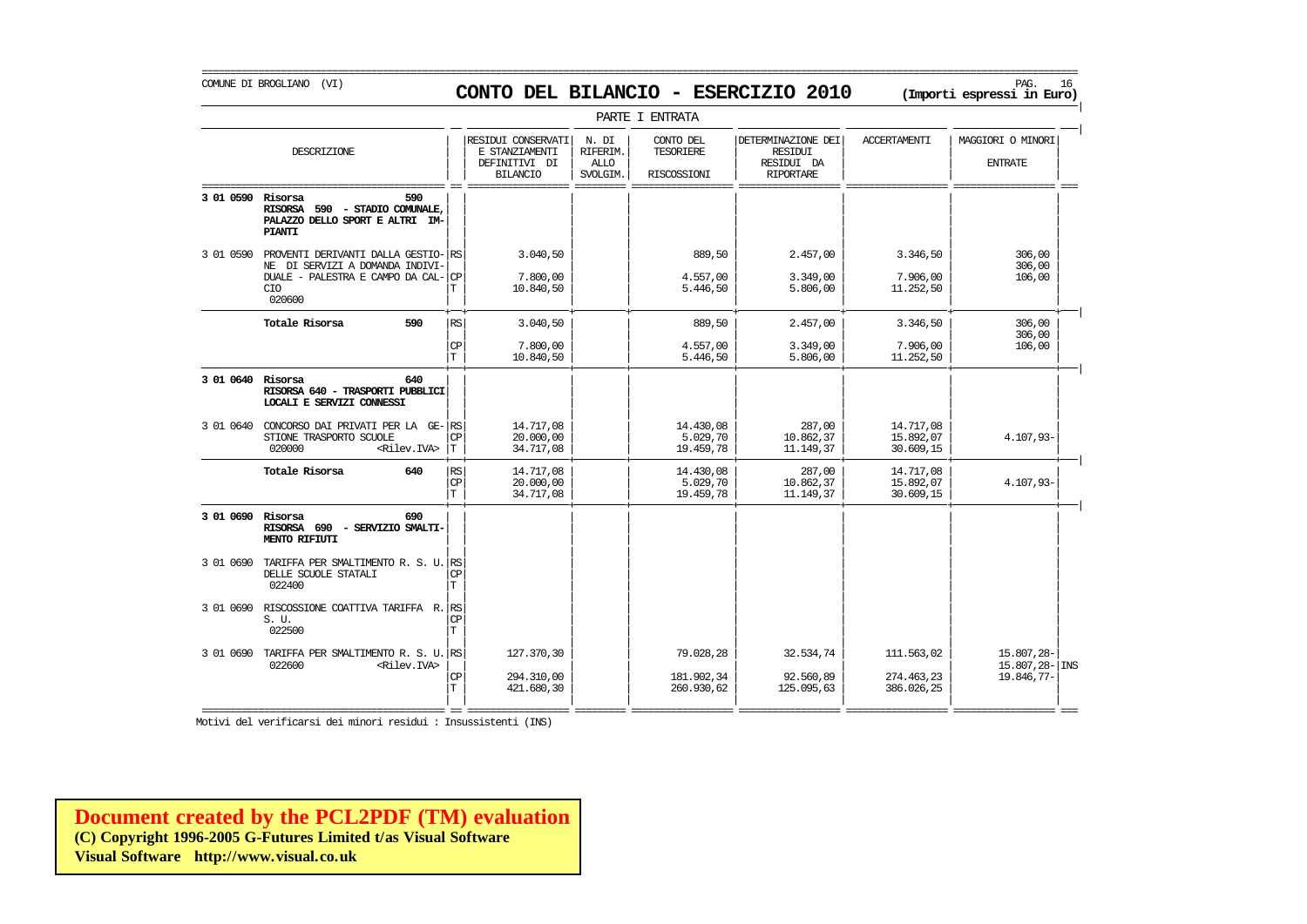### COMUNE DI BROGLIANO (VI) PAG. 17 **CONTO DEL BILANCIO - ESERCIZIO 2010 (Importi espressi in Euro)**

|                   |                                                                                                       |                         |                                                        |                                                                                                 |                                              | PARTE I ENTRATA                       |                                                                 |                          |                                                 |
|-------------------|-------------------------------------------------------------------------------------------------------|-------------------------|--------------------------------------------------------|-------------------------------------------------------------------------------------------------|----------------------------------------------|---------------------------------------|-----------------------------------------------------------------|--------------------------|-------------------------------------------------|
|                   | DESCRIZIONE                                                                                           |                         |                                                        | RESIDUI CONSERVATI<br>E STANZIAMENTI<br>DEFINITIVI DI<br><b>BILANCIO</b><br>------------------- | N. DI<br>RIFERIM.<br><b>ALLO</b><br>SVOLGIM. | CONTO DEL<br>TESORIERE<br>RISCOSSIONI | DETERMINAZIONE DEI<br>RESIDUI<br>RESIDUI DA<br><b>RIPORTARE</b> | <b>ACCERTAMENTI</b>      | MAGGIORI O MINORI<br><b>ENTRATE</b>             |
| 3 01 0690         | RUOLO SUPPLETIVO<br>U.                                                                                | TARIFFA R. S. RS        |                                                        | 11,108,82                                                                                       |                                              |                                       | 7.286,42                                                        | 7.286,42                 | $3.822, 40-$<br>$3.822, 40 - \vert$ INS         |
|                   | 022700                                                                                                | <rilev.iva></rilev.iva> | СP<br>T                                                | 6.000,00<br>17.108,82                                                                           |                                              |                                       | 6.657, 61<br>13.944,03                                          | 6.657, 61<br>13.944,03   | 657,61                                          |
| 3 01 0690         | RIMBORSO DAI PRIVATI PER RACCOL-<br>TA SCARTI DA GIARDINO<br>022800                                   |                         | RS<br>СP<br>T                                          | 26,00<br>100,00<br>126,00                                                                       |                                              | 26,00<br>80,00<br>106,00              | 14,00<br>14,00                                                  | 26,00<br>94,00<br>120,00 | $6,00-$                                         |
| 3 01 0690         | PROVENTO PER RIPARTO CORRISPET-<br>TIVO RAC- COLTA DIFFERENZIATA DA                                   |                         | RS                                                     | 19.088,68                                                                                       |                                              | 14.098,08                             | 5.878,76                                                        | 19.976,84                | 888,16<br>888,16                                |
|                   | PARTE DEL CONSOR-ZIO SMALTIMENTO CP<br>RIFIUTI<br>022900                                              | <rilev.iva></rilev.iva> | T                                                      | 11.810,00<br>30.898,68                                                                          |                                              | 825,00<br>14.923,08                   | 20.128,79<br>26.007,55                                          | 20.953,79<br>40.930,63   | 9.143,79                                        |
|                   | Totale Risorsa                                                                                        | 690                     | RS                                                     | 157.593,80                                                                                      |                                              | 93.152,36                             | 45.699,92                                                       | 138.852,28               | 18.741,52-<br>888,16<br>$19.629,68 - \vert$ INS |
|                   |                                                                                                       |                         | $\mathbf{CP}$<br>$\mathbf T$                           | 312.220,00<br>469.813,80                                                                        |                                              | 182.807,34<br>275.959,70              | 119.361,29<br>165.061,21                                        | 302.168,63<br>441.020,91 | $10.051, 37 -$                                  |
| 3 01 0720 Risorsa | RISORSA 720 - STRUTTURE RESIDEN-<br>ZIALI E DI RICOVERO PER ANZIANI                                   | 720                     |                                                        |                                                                                                 |                                              |                                       |                                                                 |                          |                                                 |
| 3 01 0720         | RIMBORSO SPESE PER IL RICOVERO RS<br>DI INABI-LI AL LAVORO<br>028000                                  |                         | СP<br>T                                                |                                                                                                 |                                              |                                       |                                                                 |                          |                                                 |
|                   | Totale Risorsa                                                                                        | 720                     | $\mathbb{R}\mathbb{S}$<br>$\mathrm{CP}$<br>$\mathbb T$ |                                                                                                 |                                              |                                       |                                                                 |                          |                                                 |
| 3 01 0730 Risorsa | RISORSA 730 - ASSISTENZA, BENE-<br>FICIENZA PUBBLICA E SERVIZI DI-<br>VERSI ALLA PERSONA              | 730                     |                                                        |                                                                                                 |                                              |                                       |                                                                 |                          |                                                 |
| 3 01 0730         | INTROITO DAGLI UTENTI PER IL RS<br>SERVIZIO DI PASTI A DOMICILIO                                      |                         |                                                        | 442,85                                                                                          |                                              | 827,61                                |                                                                 | 827,61                   | 384,76<br>384,76                                |
|                   | 028200                                                                                                |                         | $\mathbf{CP}$<br>T                                     | 10.700,00<br>11.142,85                                                                          |                                              | 9.670,18<br>10.497,79                 | 199,27<br>199,27                                                | 9.869,45<br>10.697,06    | 830,55-                                         |
| 3 01 0730         | INTROITO DA UTENTI DEL TELESOC-<br>CORSO/TELECONTROLLO<br>028400<br>================================= |                         | <b>RS</b><br>$\mathbf{CP}$<br>T                        | 75,00<br>75,00<br>$=   -  -  - - - -$                                                           |                                              |                                       |                                                                 |                          | $75,00-$                                        |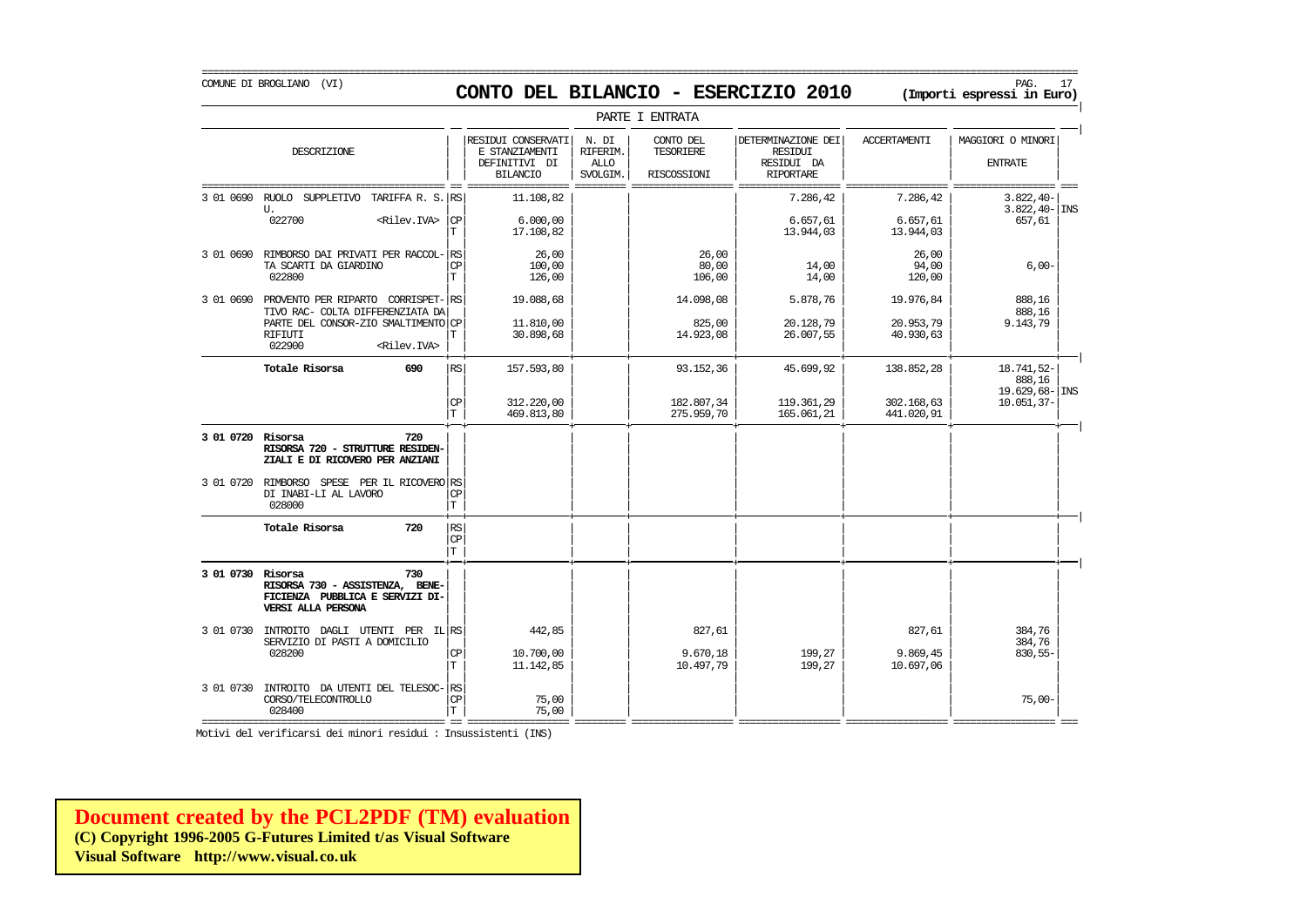=========================================================================================================================================================== COMUNE DI BROGLIANO (VI) PAG. 18 **CONTO DEL BILANCIO - ESERCIZIO 2010 (Importi espressi in Euro)** 

|                        |                                                                                                       |                                   |                                                                          |                                              | PARTE I ENTRATA                              |                                                                        |                                |                                     |
|------------------------|-------------------------------------------------------------------------------------------------------|-----------------------------------|--------------------------------------------------------------------------|----------------------------------------------|----------------------------------------------|------------------------------------------------------------------------|--------------------------------|-------------------------------------|
|                        | DESCRIZIONE                                                                                           |                                   | RESIDUI CONSERVATI<br>E STANZIAMENTI<br>DEFINITIVI DI<br><b>BILANCIO</b> | N. DI<br>RIFERIM.<br><b>ALLO</b><br>SVOLGIM. | CONTO DEL<br><b>TESORIERE</b><br>RISCOSSIONI | DETERMINAZIONE DEI<br><b>RESIDUI</b><br>RESIDUI DA<br><b>RIPORTARE</b> | <b>ACCERTAMENTI</b>            | MAGGIORI O MINORI<br><b>ENTRATE</b> |
| =========<br>3 01 0730 | CONTRIBUTO DALLO STATO PER SPESE RS<br>SERVI- ZIO CIVILE<br>028500                                    | <b>CP</b><br>T.                   |                                                                          |                                              |                                              |                                                                        |                                | ======== ===                        |
| 3 01 0730              | RIMBORSO DA PRIVATI PER SERVIZIO RS<br>DI TRA-SPORTO SOCIALE<br>028600                                | $\mathbb{C}\mathbb{P}$<br>T       |                                                                          |                                              |                                              |                                                                        |                                |                                     |
|                        | Totale Risorsa<br>730                                                                                 | RS                                | 442,85                                                                   |                                              | 827,61                                       |                                                                        | 827,61                         | 384,76                              |
|                        |                                                                                                       | $\mathbf{CP}$<br>T                | 10.775,00<br>11.217,85                                                   |                                              | 9.670,18<br>10.497,79                        | 199,27<br>199,27                                                       | 9.869,45<br>10.697,06          | 384,76<br>$905, 55 -$               |
| 3 01 0740 Risorsa      | 740<br>RISORSA 740 - SERVIZIO NECROSCO-<br>PICO CIMITERIALE                                           |                                   |                                                                          |                                              |                                              |                                                                        |                                |                                     |
| 3 01 0740              | PROVENTI DI SERVIZI CIMITERIALI<br>019000                                                             | RS<br>$\mathbb{C}\mathbb{P}$<br>T | 336,78<br>3.000,00<br>3.336,78                                           |                                              | 336,78<br>1.620,23<br>1.957,01               | 280,65<br>280,65                                                       | 336,78<br>1.900,88<br>2.237,66 | $1.099, 12-$                        |
| 3 01 0740              | PROVENTI DAL SERVIZIO DI ILLUMI-RS<br>NAZIONE VOTIVA<br>019100<br><riley.tva></riley.tva>             | CP<br>T                           | 570,00<br>570,00                                                         |                                              | 1,000,00<br>1,000,00                         |                                                                        | 1,000,00<br>1,000,00           | 430,00                              |
|                        | Totale Risorsa<br>740                                                                                 | RS<br>CP<br>T                     | 336,78<br>3.570,00<br>3.906,78                                           |                                              | 336,78<br>2.620,23<br>2.957,01               | 280,65<br>280,65                                                       | 336,78<br>2.900,88<br>3.237,66 | 669,12-                             |
| 3 01 0780 Risorsa      | 780<br>RISORSA 780 - SERVIZI RELATIVI<br>ALL'INDU-STRIA, COMMERCIO, ARTI-<br>GIANATO, AGRICOLTURA ECC |                                   |                                                                          |                                              |                                              |                                                                        |                                |                                     |
| 3 01 0780              | DIRITTI DI PESO E MISURA PUBBLI-<br>CA<br>019500                                                      | RS<br>CP<br>T                     | 300,00<br>300,00<br>600,00                                               |                                              | 300,00<br>300,00<br>600,00                   |                                                                        | 300,00<br>300,00<br>600,00     |                                     |
|                        | Totale Risorsa<br>780                                                                                 | RS<br><b>CP</b>                   | 300,00<br>300,00                                                         |                                              | 300,00<br>300,00                             |                                                                        | 300,00<br>300,00               |                                     |

=========================================== == ================== ========= ================== ================== ================== ================== ===

 $|T|$  600,00  $|$  600,00 600,00  $|$  600,00  $|$  600,00  $|$ 

Motivi del verificarsi dei minori residui : Insussistenti (INS)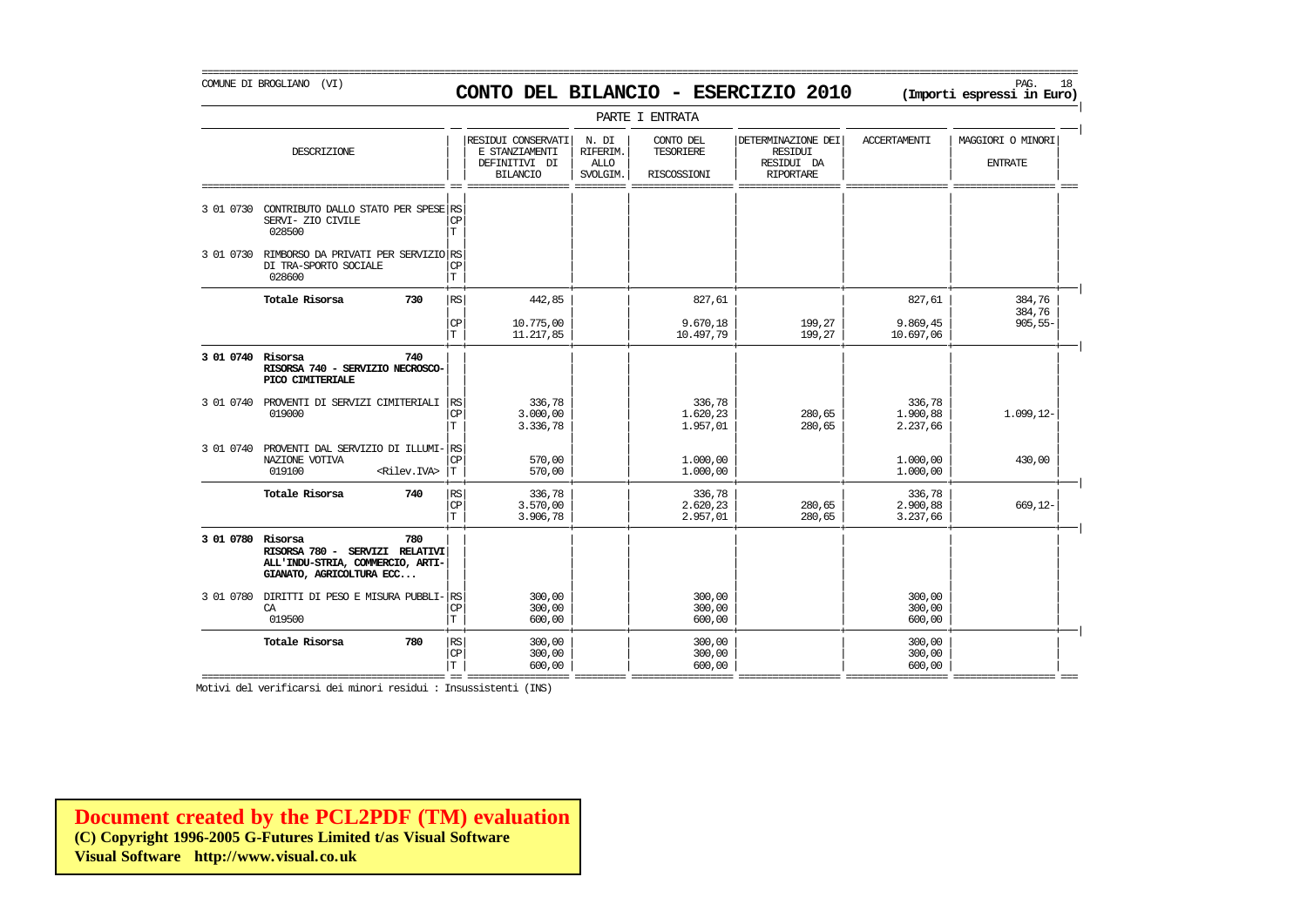### COMUNE DI BROGLIANO (VI) PAG. 19 **CONTO DEL BILANCIO - ESERCIZIO 2010 (Importi espressi in Euro)**

===========================================================================================================================================================

|                   |                                                                                               |                         |                                |                                                                          |                                              | PARTE I ENTRATA                        |                                                                        |                                        |                                                           |
|-------------------|-----------------------------------------------------------------------------------------------|-------------------------|--------------------------------|--------------------------------------------------------------------------|----------------------------------------------|----------------------------------------|------------------------------------------------------------------------|----------------------------------------|-----------------------------------------------------------|
|                   | DESCRIZIONE                                                                                   |                         |                                | RESIDUI CONSERVATI<br>E STANZIAMENTI<br>DEFINITIVI DI<br><b>BILANCIO</b> | N. DI<br>RIFERIM.<br><b>ALLO</b><br>SVOLGIM. | CONTO DEL<br>TESORIERE<br>RISCOSSIONI  | DETERMINAZIONE DEI<br><b>RESIDUI</b><br>RESIDUI DA<br><b>RIPORTARE</b> | <b>ACCERTAMENTI</b>                    | MAGGIORI O MINORI<br><b>ENTRATE</b>                       |
|                   | Totale Categoria                                                                              | 1                       | RS<br>CP<br>$\mathbf T$        | 198.527,44<br>439.565,00<br>638.092,44                                   |                                              | 115.912,94<br>280.880,64<br>396.793,58 | 63.034,90<br>144.571,07<br>207.605,97                                  | 178.947,84<br>425.451,71<br>604.399,55 | 19.579,60-<br>1.644,46<br>$21.224,06$ - INS<br>14.113,29- |
| 3 0 2             | Categoria<br>Proventi dei beni Comunali                                                       | $\overline{\mathbf{2}}$ |                                |                                                                          |                                              |                                        |                                                                        |                                        |                                                           |
| 3 02 0860 Risorsa | RISORSA 860 - GESTIONE DEI FAB-<br><b>BRICATI</b>                                             | 860                     |                                |                                                                          |                                              |                                        |                                                                        |                                        |                                                           |
| 3 02 0860         | PROVENTI PER FITTI DI IMMOBILI E RS<br>AREE.<br>024000                                        |                         | СP<br>T                        | 1,900,00<br>1,900,00                                                     |                                              | 1.899,96<br>1.899,96                   |                                                                        | 1.899,96<br>1.899,96                   | $0,04-$                                                   |
| 3 02 0860         | PROVENTI PER L'UTILIZZO DI EDI-RS<br>FICI COMU-NALI DA PARTE DI PRI-<br><b>VATT</b><br>029400 |                         | <b>CP</b>                      | 240,00<br>1,700,00<br>1.940,00                                           |                                              | 240,00<br>1.465,00<br>1.705,00         | 195,00<br>195,00                                                       | 240,00<br>1,660,00<br>1,900,00         | $40,00 -$                                                 |
|                   | Totale Risorsa                                                                                | 860                     | RS<br>CP<br>T                  | 240,00<br>3,600,00<br>3.840,00                                           |                                              | 240,00<br>3.364,96<br>3.604,96         | 195,00<br>195,00                                                       | 240,00<br>3.559,96<br>3.799,96         | $40,04-$                                                  |
| 3 02 0870 Risorsa | RISORSA 870 - PROVENTI DA CON-<br><b>CESSIONI CIMITERIALI</b>                                 | 870                     |                                |                                                                          |                                              |                                        |                                                                        |                                        |                                                           |
| 3 02 0870         | PROVENTI DA CONCESSIONI CIMITE-RS<br><b>RIALI</b><br>024500                                   |                         | <b>CP</b><br>$\mathbf T$       | 8.418,96<br>22,000,00<br>30.418,96                                       |                                              | 8.418,96<br>16.837,92<br>25.256,88     |                                                                        | 8.418,96<br>16.837,92<br>25.256,88     | $5.162,08-$                                               |
|                   | Totale Risorsa                                                                                | 870                     | RS<br>CP<br>$\mathbf T$        | 8.418.96<br>22.000,00<br>30.418,96                                       |                                              | 8.418.96<br>16.837,92<br>25.256,88     |                                                                        | 8.418.96<br>16.837,92<br>25.256,88     | $5.162,08-$                                               |
|                   | Totale Categoria                                                                              | $\overline{a}$          | RS<br><b>CP</b><br>$\mathbf T$ | 8.658,96<br>25.600,00<br>34.258,96                                       |                                              | 8.658,96<br>20.202,88<br>28.861,84     | 195,00<br>195,00                                                       | 8.658,96<br>20.397,88<br>29.056,84     | $5.202, 12-$                                              |
| 3 0 3<br>======== | Categoria<br>Interessi su anticipazioni<br>crediti                                            | 3<br>e                  |                                |                                                                          |                                              |                                        |                                                                        |                                        |                                                           |

Motivi del verificarsi dei minori residui : Insussistenti (INS)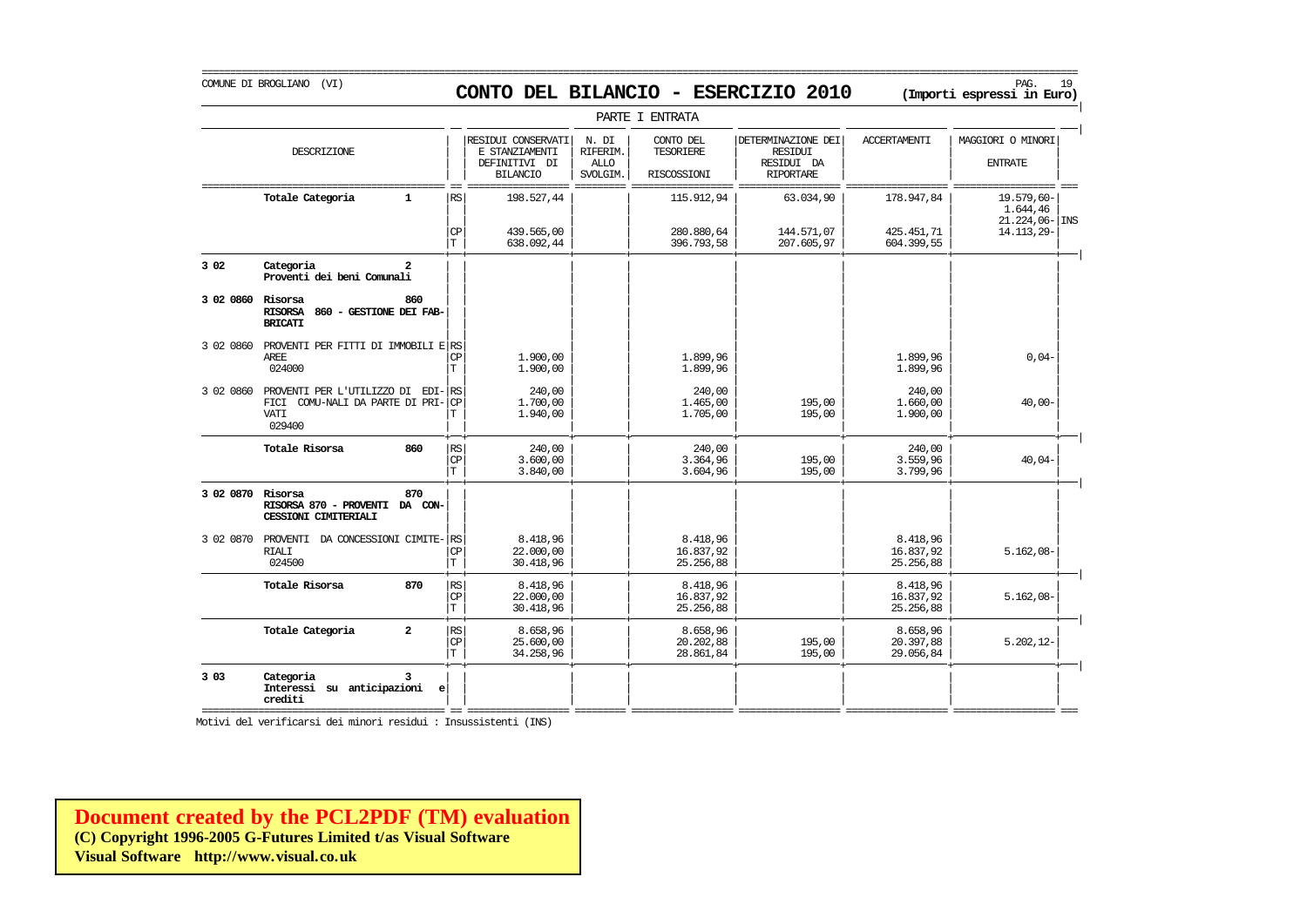COMUNE DI BROGLIANO (VI) PAG. 20 **CONTO DEL BILANCIO - ESERCIZIO 2010 (Importi espressi in Euro)** 

|           |                                                                                              |                         |                                                                          |                                              | PARTE I ENTRATA                              |                                                                        |                                  |                                     |
|-----------|----------------------------------------------------------------------------------------------|-------------------------|--------------------------------------------------------------------------|----------------------------------------------|----------------------------------------------|------------------------------------------------------------------------|----------------------------------|-------------------------------------|
|           | DESCRIZIONE                                                                                  |                         | RESIDUI CONSERVATI<br>E STANZIAMENTI<br>DEFINITIVI DI<br><b>BILANCIO</b> | N. DI<br>RIFERIM.<br><b>ALLO</b><br>SVOLGIM. | CONTO DEL<br><b>TESORIERE</b><br>RISCOSSIONI | DETERMINAZIONE DEI<br><b>RESIDUI</b><br>RESIDUI DA<br><b>RIPORTARE</b> | <b>ACCERTAMENTI</b>              | MAGGIORI O MINORI<br><b>ENTRATE</b> |
| 3 03 0890 | Risorsa<br>890<br>RISORSA 890 - INTERESSI SU DEPO-<br>SITI DI DENARO O VALORI MOBILIA-<br>RI |                         |                                                                          |                                              |                                              |                                                                        |                                  |                                     |
| 3 03 0890 | INTERESSI<br>ATTIVI SULLE GIACENZE RS<br>DI CASSA<br>025000                                  | CP<br>$\mathbf T$       | 134,90<br>1,000,00<br>1.134,90                                           |                                              | 134,90<br>189,33<br>324,23                   | 77,60<br>77,60                                                         | 134,90<br>266,93<br>401,83       | $733,07-$                           |
| 3 03 0890 | INTERESSI ATTIVI DIVERSI<br>026000                                                           | RS<br>CP<br>T           | 560,63<br>3.000,00<br>3.560,63                                           |                                              | 560,63<br>2.339,66<br>2.900,29               | 803,51<br>803,51                                                       | 560,63<br>3.143,17<br>3.703,80   | 143,17                              |
|           | Totale Risorsa<br>890                                                                        | RS<br>CP<br>$\mathbf T$ | 695,53<br>4,000,00<br>4.695,53                                           |                                              | 695,53<br>2.528,99<br>3.224,52               | 881,11<br>881,11                                                       | 695,53<br>3.410, 10<br>4.105,63  | 589,90-                             |
|           | Totale Categoria<br>3                                                                        | RS<br>CP<br>T.          | 695,53<br>4,000,00<br>4.695,53                                           |                                              | 695,53<br>2.528,99<br>3.224,52               | 881,11<br>881,11                                                       | 695,53<br>3.410,10<br>4.105,63   | $589,90-$                           |
| 3 0 5     | 5<br>Categoria<br>Proventi diversi                                                           |                         |                                                                          |                                              |                                              |                                                                        |                                  |                                     |
| 3 05 0940 | Risorsa<br>940<br>RISORSA 940 - PROVENTI DIVERSI                                             |                         |                                                                          |                                              |                                              |                                                                        |                                  |                                     |
| 3 05 0940 | PROVENTI DA SPONSORIZZAZIONE<br>ART. 18 CONVENZIONE DI TESORERIA CP<br>013800                | RS<br>Т                 | 3.000,00<br>1,500,00<br>4.500,00                                         |                                              | 3.000,00<br>1,500,00<br>4.500,00             |                                                                        | 3.000,00<br>1,500,00<br>4.500,00 |                                     |
| 3 05 0940 | CONTRIBUTO VOLUME STORIA DI BRO- RS<br>GLIANO                                                | <b>CP</b>               | 15.874,00                                                                |                                              | 119,00                                       | 15.755,00                                                              | 15.874,00                        |                                     |
|           | 014300                                                                                       | T                       | 15.874,00                                                                |                                              | 119,00                                       | 15.755,00                                                              | 15.874,00                        |                                     |
| 3 05 0940 | RIMBORSO DA PRIVATI PER ASSI-RS<br>STENZA DOMICILIARE                                        |                         | 2.037,80                                                                 |                                              | 1.579,82                                     | 267,30                                                                 | 1.847,12                         | 190,68-<br>$190,68 - \vert$ INS     |
|           | 014400<br><rilev.iva></rilev.iva>                                                            | <b>CP</b><br>T          | 3.000,00<br>5.037,80                                                     |                                              | 1.146,40<br>2.726,22                         | 1,111,60<br>1.378,90                                                   | 2.258,00<br>4.105,12             | $742,00-$                           |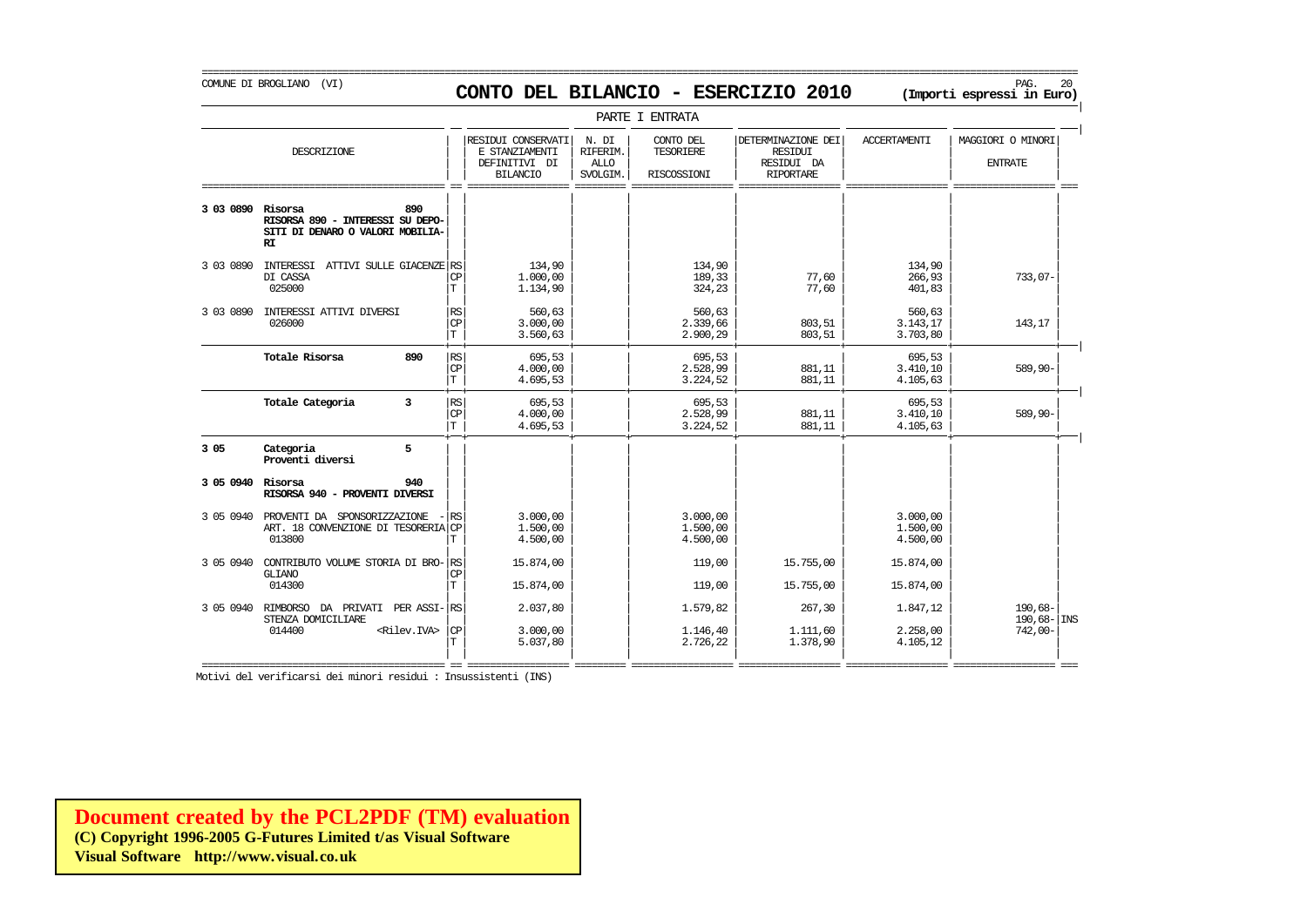COMUNE DI BROGLIANO (VI) PAG. 21 **CONTO DEL BILANCIO - ESERCIZIO 2010 (Importi espressi in Euro)** 

|           |                                                                                                                                                             |                        |                                                                          |                                              | PARTE I ENTRATA                              |                                                                 |                              |                                             |
|-----------|-------------------------------------------------------------------------------------------------------------------------------------------------------------|------------------------|--------------------------------------------------------------------------|----------------------------------------------|----------------------------------------------|-----------------------------------------------------------------|------------------------------|---------------------------------------------|
|           | DESCRIZIONE                                                                                                                                                 |                        | RESIDUI CONSERVATI<br>E STANZIAMENTI<br>DEFINITIVI DI<br><b>BILANCIO</b> | N. DI<br>RIFERIM.<br><b>ALLO</b><br>SVOLGIM. | CONTO DEL<br><b>TESORIERE</b><br>RISCOSSIONI | DETERMINAZIONE DEI<br>RESIDUI<br>RESIDUI DA<br><b>RIPORTARE</b> | <b>ACCERTAMENTI</b>          | MAGGIORI O MINORI<br><b>ENTRATE</b>         |
| 3 05 0940 | CONTRIBUTO DA PRIVATI PER MANI-<br>FESTAZIONICULTURALI ED INIZIATI-<br>VE VARIE PROPOSTE DALL'ASSESSO-<br>RATO CULTURA/SOCIALE/ISTRU- ZIO-<br>NF.<br>014800 | RS<br><b>CP</b><br>lΤ. |                                                                          |                                              |                                              |                                                                 |                              | ssesse est                                  |
| 3 05 0940 | PROVENTI DA PRIVATI PER IL RICO-RS<br>VERO DI INABILI AL LAVORO<br>028100                                                                                   | CP<br>T                |                                                                          |                                              |                                              |                                                                 |                              |                                             |
| 3 05 0940 | PROVENTI DA PRIVATI PER TELECON- RS<br>TROLLO/ TLESOCCORSO<br>028300                                                                                        | <b>CP</b><br>T.        |                                                                          |                                              |                                              |                                                                 |                              |                                             |
| 3 05 0940 | RIMBORSO DA PRIVATI PER SERVIZIO RS<br>DI TRA-SPORTO SOCIALE<br>028700                                                                                      | CP<br>T.               | 414,98<br>800,00<br>1.214,98                                             |                                              | 385,13<br>389,72<br>774,85                   | 490,74<br>490,74                                                | 385,13<br>880,46<br>1.265,59 | $29,85-$<br>$29,85-$<br><b>INS</b><br>80,46 |
| 3 05 0940 | INTROITO E RIMBORSI DIVERSI<br>029500                                                                                                                       | RS                     | 19.251,14                                                                |                                              | 16.585,04                                    | 2.657,40                                                        | 19.242,44                    | 0, 30<br>$9,00-$<br>0, 30                   |
|           | 3 05 0940 NUOVE ENTRATE DI COMPETENZA AC-                                                                                                                   | CP<br>T<br> RS         | 5.000.00<br>24.251,14                                                    |                                              | 10.861.17<br>27.446,21                       | 471,07<br>3.128,47                                              | 11.332.24<br>30.574,68       | $9,00 -  $ INS<br>6.332,24                  |
|           | CANTONATE<br>IN ATTESA DI DESTINA-<br>ZIONE<br>031000                                                                                                       | CP<br>Т                |                                                                          |                                              |                                              |                                                                 |                              |                                             |
|           | Totale Risorsa<br>940                                                                                                                                       | RS                     | 40.577,92                                                                |                                              | 21.668,99                                    | 18.679,70                                                       | 40.348,69                    | $229, 23 -$<br>0, 30<br>$229,53 -  $ INS    |
|           |                                                                                                                                                             | CP<br>$\mathbf T$      | 10.300,00<br>50.877,92                                                   |                                              | 13.897,29<br>35.566,28                       | 2.073,41<br>20.753,11                                           | 15.970,70<br>56.319,39       | 5.670,70                                    |
|           | 5<br>Totale Categoria                                                                                                                                       | RS                     | 40.577,92                                                                |                                              | 21.668,99                                    | 18.679,70                                                       | 40.348,69                    | $229, 23 -$<br>0, 30<br>$229,53 -$ INS      |

=========================================== == ================== ========= ================== ================== ================== ================== === Motivi del verificarsi dei minori residui : Insussistenti (INS)

 $|\mathbb{CP}|$  10.300,00 | 13.897,29 2.073,41 15.970,70 5.670,70 |  $|T|$  50.877,92  $|$  35.566,28 20.753,11 56.319,39

**[Document created by the PCL2PDF \(TM\) evaluation](http://www.visual.co.uk) (C) Copyright 1996-2005 G-Futures Limited t/as Visual Software Visual Software http://www.visual.co.uk**

#### ===========================================================================================================================================================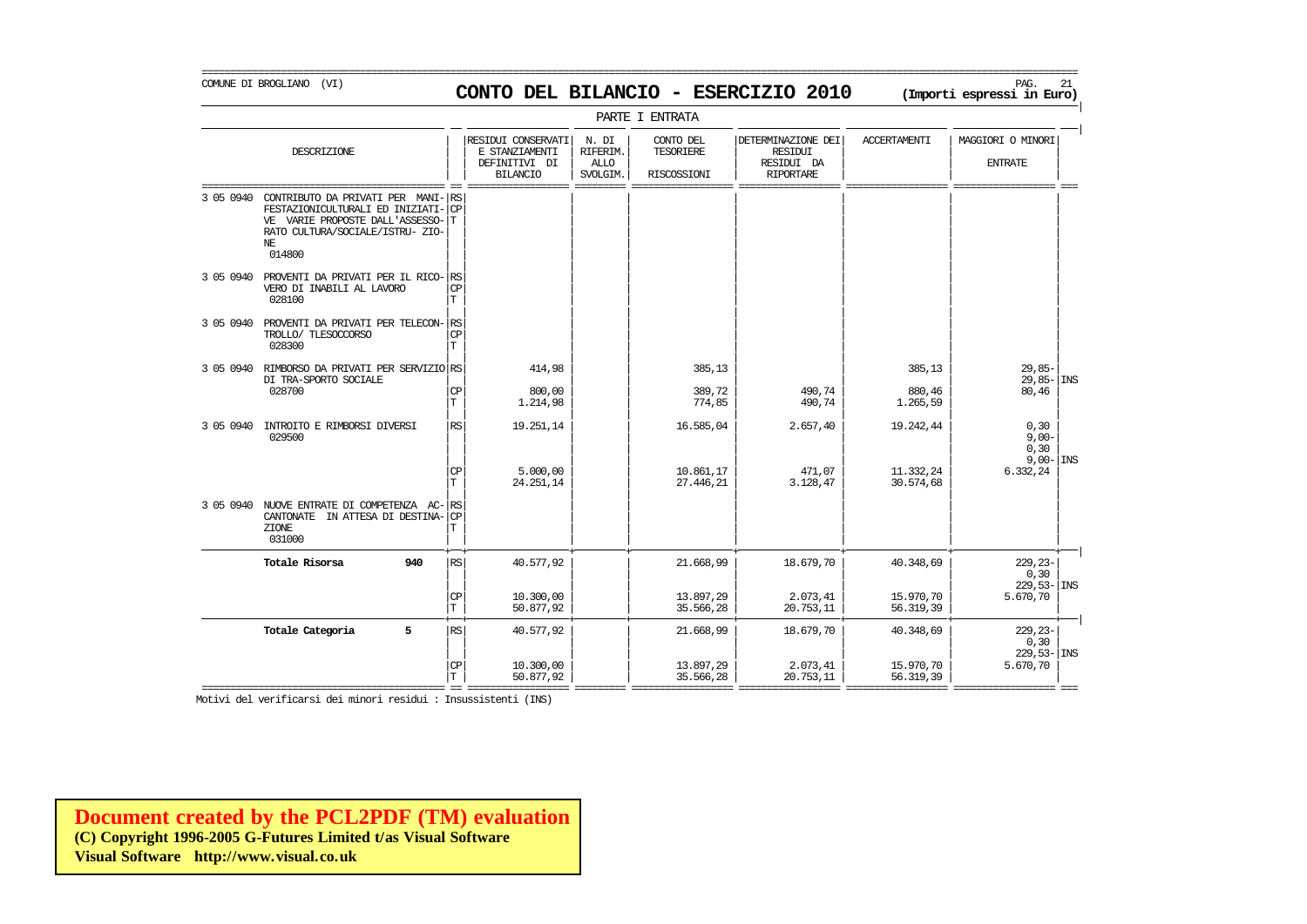# COMUNE DI BROGLIANO (VI) PAG. 22 **CONTO DEL BILANCIO - ESERCIZIO 2010 (Importi espressi in Euro)**

===========================================================================================================================================================

|                   |                                                                                                              |                |                                              |                                                                          |                                              | PARTE I ENTRATA                                     |                                                                 |                                    |                                             |
|-------------------|--------------------------------------------------------------------------------------------------------------|----------------|----------------------------------------------|--------------------------------------------------------------------------|----------------------------------------------|-----------------------------------------------------|-----------------------------------------------------------------|------------------------------------|---------------------------------------------|
|                   | DESCRIZIONE                                                                                                  |                |                                              | RESIDUI CONSERVATI<br>E STANZIAMENTI<br>DEFINITIVI DI<br><b>BILANCIO</b> | N. DI<br>RIFERIM.<br><b>ALLO</b><br>SVOLGIM. | CONTO DEL<br><b>TESORIERE</b><br><b>RISCOSSIONI</b> | DETERMINAZIONE DEI<br>RESIDUI<br>RESIDUI DA<br><b>RIPORTARE</b> | <b>ACCERTAMENTI</b>                | MAGGIORI O MINORI<br><b>ENTRATE</b>         |
| 3                 | Riassunto Titolo<br>Entrate extratributarie                                                                  | III            |                                              |                                                                          |                                              |                                                     |                                                                 |                                    |                                             |
| 301               | Categoria                                                                                                    | $\mathbf{1}$   | RS                                           | 198.527,44                                                               |                                              | 115.912,94                                          | 63.034,90                                                       | 178.947,84                         | 19.579,60-<br>1,644,46<br>$21.224,06 -$ INS |
|                   |                                                                                                              |                | $_{\rm CP}$<br>T.                            | 439.565,00<br>638.092,44                                                 |                                              | 280.880.64<br>396.793,58                            | 144.571,07<br>207.605,97                                        | 425.451,71<br>604.399,55           | 14.113,29-                                  |
| 3 0 2             | Categoria                                                                                                    | $\overline{a}$ | $\mathbb{R}\mathbb{S}$<br>CP<br>T.           | 8.658,96<br>25.600,00<br>34.258,96                                       |                                              | 8.658,96<br>20.202,88<br>28.861.84                  | 195,00<br>195,00                                                | 8.658.96<br>20.397,88<br>29.056,84 | $5.202, 12 -$                               |
| 3 0 3             | Categoria                                                                                                    | 3              | $\mathbb{R}\mathbb{S}$<br>$\mathbf{CP}$<br>T | 695,53<br>4,000,00<br>4.695,53                                           |                                              | 695,53<br>2.528,99<br>3.224,52                      | 881,11<br>881,11                                                | 695,53<br>3.410, 10<br>4.105,63    | 589,90-                                     |
| 3 0 5             | Categoria                                                                                                    | 5              | RS                                           | 40.577,92                                                                |                                              | 21.668,99                                           | 18.679,70                                                       | 40.348,69                          | $229, 23 -$<br>0, 30<br>$229,53 - 1$ INS    |
|                   | ==================================                                                                           |                | $\mathbf{C}\mathbf{P}$<br>T.                 | 10.300,00<br>50.877,92                                                   |                                              | 13.897,29<br>35.566,28                              | 2.073,41<br>20.753,11                                           | 15.970,70<br>56.319,39             | 5.670,70                                    |
|                   | Totale Titolo                                                                                                | <b>III</b>     | <b>RS</b>                                    | 248.459,85                                                               |                                              | 146.936,42                                          | 81.714,60                                                       | 228.651,02                         | 19.808,83-<br>1.644,76<br>$21.453,59 -$ INS |
|                   |                                                                                                              |                | CP<br>T                                      | 479.465,00<br>727.924,85                                                 |                                              | 317.509,80<br>464.446,22                            | 147.720,59<br>229.435,19                                        | 465.230,39<br>693.881,41           | 14.234,61-                                  |
| 4                 | TITOLO<br>Entrate derivanti da alienazio-<br>ni, da trasferimenti di capitale<br>e da riscossioni di crediti | IV             |                                              |                                                                          |                                              |                                                     |                                                                 |                                    |                                             |
| 4 01              | Categoria<br>Alienazione ed ammortamento di<br>beni patrimoniali.                                            | 1              |                                              |                                                                          |                                              |                                                     |                                                                 |                                    |                                             |
| 4 01 0960 Risorsa | RISORSA 960 - ALIENAZIONEW BENI<br>IMMOBILI E DIRITTI REALI SU BENI<br><b>IMMOBILI</b>                       | 960            |                                              |                                                                          |                                              |                                                     |                                                                 |                                    |                                             |

Motivi del verificarsi dei minori residui : Insussistenti (INS)

**[Document created by the PCL2PDF \(TM\) evaluation](http://www.visual.co.uk) (C) Copyright 1996-2005 G-Futures Limited t/as Visual Software Visual Software http://www.visual.co.uk**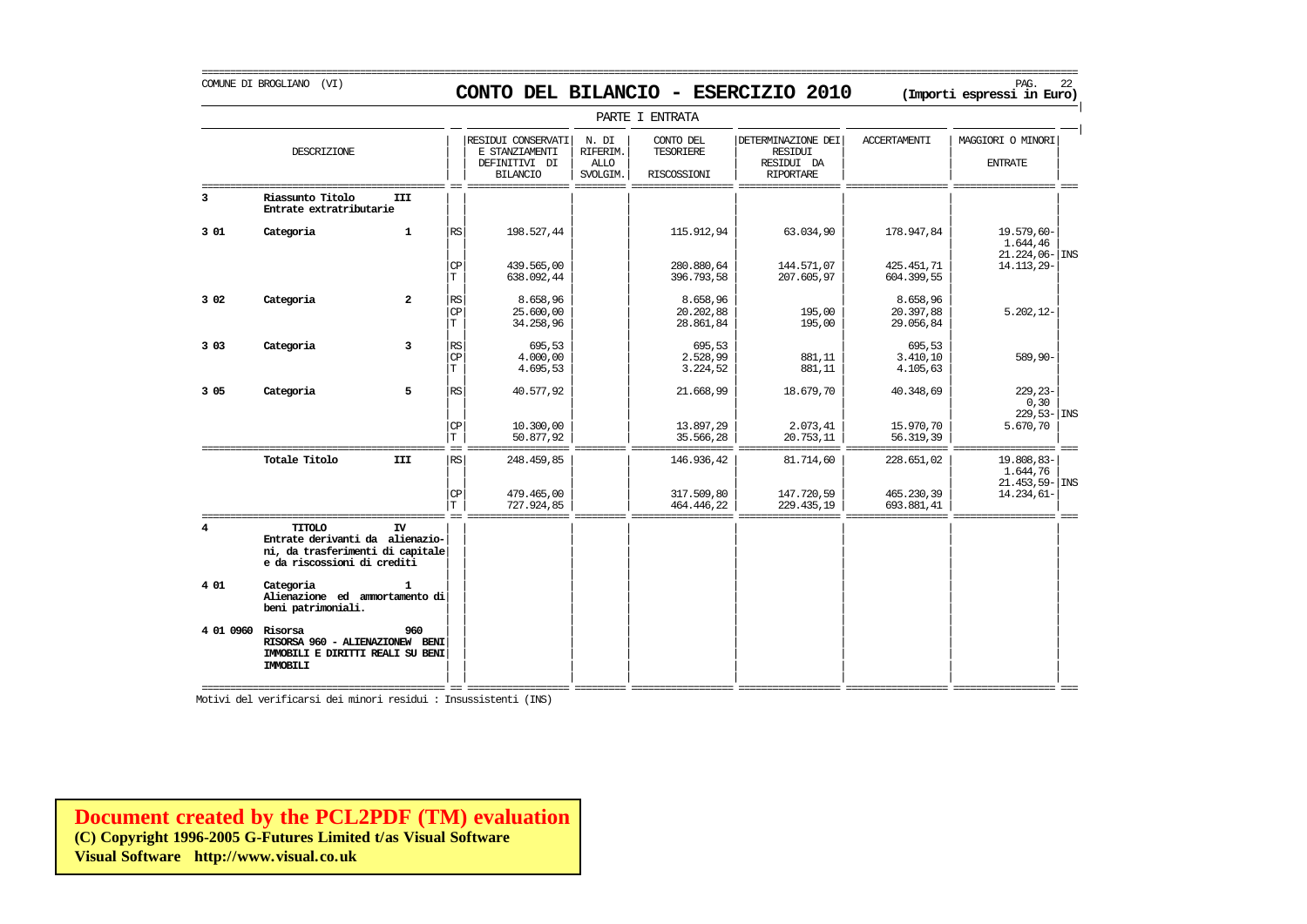=========================================================================================================================================================== COMUNE DI BROGLIANO (VI) PAG. 23 **CONTO DEL BILANCIO - ESERCIZIO 2010 (Importi espressi in Euro)** 

|                   |                                                                                                                                                |                                   |                                                                          |                                       | PARTE I ENTRATA                              |                                                                 |                        |                                     |
|-------------------|------------------------------------------------------------------------------------------------------------------------------------------------|-----------------------------------|--------------------------------------------------------------------------|---------------------------------------|----------------------------------------------|-----------------------------------------------------------------|------------------------|-------------------------------------|
|                   | DESCRIZIONE                                                                                                                                    |                                   | RESIDUI CONSERVATI<br>E STANZIAMENTI<br>DEFINITIVI DI<br><b>BILANCIO</b> | N. DI<br>RIFERIM.<br>ALLO<br>SVOLGIM. | CONTO DEL<br><b>TESORIERE</b><br>RISCOSSIONI | DETERMINAZIONE DEI<br>RESIDUI<br>RESIDUI DA<br><b>RIPORTARE</b> | <b>ACCERTAMENTI</b>    | MAGGIORI O MINORI<br><b>ENTRATE</b> |
| 4 01 0960         | PROVENTI DA ALIENAZIONE BENI IM- RS<br>MOBILI PER IL FINANZIMENTO DELLA CP<br>NUOVA SEDE MU-NICIPALE<br>031100                                 | T                                 | ———————                                                                  | ----------                            |                                              | ____________                                                    |                        | --------- ---                       |
| 4 01 0960         | PROVENTI DERIVANTRI DA PERMUTA RS<br><b>STABILE</b><br>031500                                                                                  | <b>CP</b><br>T                    |                                                                          |                                       |                                              |                                                                 |                        |                                     |
|                   | Totale Risorsa<br>960                                                                                                                          | $\mathbb{R}\mathbb{S}$<br>CP<br>T |                                                                          |                                       |                                              |                                                                 |                        |                                     |
|                   | Totale Categoria<br>$\mathbf{1}$                                                                                                               | $\mathbb{RS}$<br><b>CP</b><br>T   |                                                                          |                                       |                                              |                                                                 |                        |                                     |
| 4 0 2             | Categoria<br>$\overline{a}$<br>Entrate derivanti da trasferi-<br>menti di capitale da Settore<br>statale                                       |                                   |                                                                          |                                       |                                              |                                                                 |                        |                                     |
| 4 02 1040         | Risorsa<br>1040<br>RISORSA 1040 - FONDO ORDINARIO<br>SVILUPPO INVESTIMENTI                                                                     |                                   |                                                                          |                                       |                                              |                                                                 |                        |                                     |
| 4 02 1040         | CONTRIBUTO NAZIONALE ORDINARIO RS<br>INVESTI- MENTI DA PARTE DEL MI-<br>NISTERO DELL'INTER-NO<br>031800                                        | CP<br>T                           |                                                                          |                                       |                                              |                                                                 |                        |                                     |
|                   | Totale Risorsa<br>1040                                                                                                                         | RS<br>$\mathbb{C}\mathbb{P}$<br>T |                                                                          |                                       |                                              |                                                                 |                        |                                     |
| 4 02 1050 Risorsa | 1050<br>RISORSA 1050 - FONDI C. I. P. E.                                                                                                       |                                   |                                                                          |                                       |                                              |                                                                 |                        |                                     |
| 4 02 1050         | TRASFERIMENTO FONDI CIPE<br>2005<br>PER LAVORI DI MESSA IN SICUREZZA<br>STRADA SAN MARTI-NO IN CORRI-<br>SPONDENZA DEL NUCLEO URBANO<br>031400 | RS<br>CP<br>т                     | 80.141,40<br>80.141,40                                                   |                                       |                                              | 80.141,40<br>80.141,40                                          | 80.141,40<br>80.141,40 |                                     |

=========================================== == ================== ========= ================== ================== ================== ================== === Motivi del verificarsi dei minori residui : Insussistenti (INS)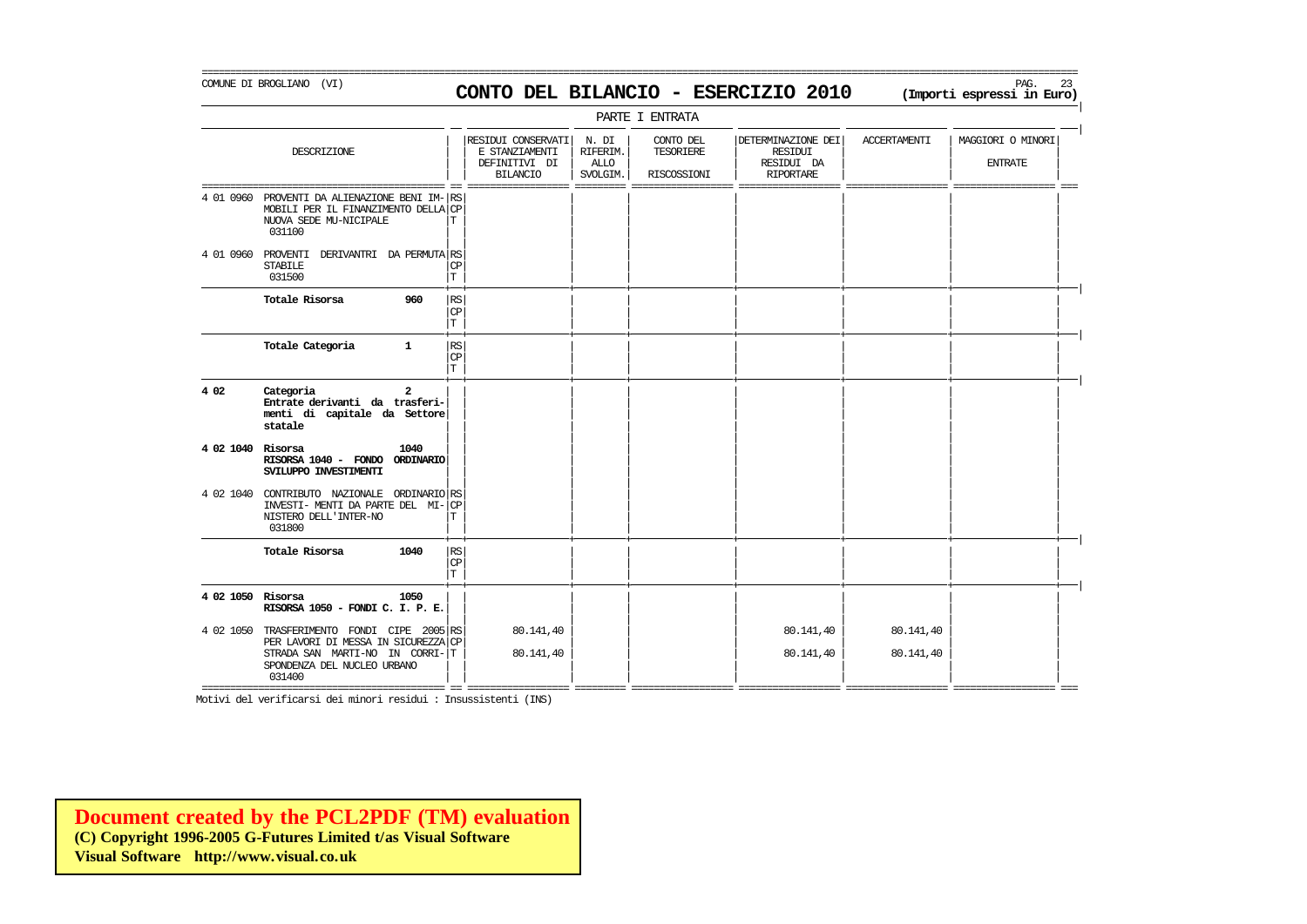### COMUNE DI BROGLIANO (VI) PAG. 24 **CONTO DEL BILANCIO - ESERCIZIO 2010 (Importi espressi in Euro)**

===========================================================================================================================================================

|                   | PARTE I ENTRATA                                                                                                                                                                                                                                         |                   |                                                                          |                                              |                                       |                                                                        |                     |                                     |  |  |  |  |
|-------------------|---------------------------------------------------------------------------------------------------------------------------------------------------------------------------------------------------------------------------------------------------------|-------------------|--------------------------------------------------------------------------|----------------------------------------------|---------------------------------------|------------------------------------------------------------------------|---------------------|-------------------------------------|--|--|--|--|
|                   | DESCRIZIONE                                                                                                                                                                                                                                             |                   | RESIDUI CONSERVATI<br>E STANZIAMENTI<br>DEFINITIVI DI<br><b>BILANCIO</b> | N. DI<br>RIFERIM.<br><b>ALLO</b><br>SVOLGIM. | CONTO DEL<br>TESORIERE<br>RISCOSSIONI | DETERMINAZIONE DEI<br><b>RESIDUI</b><br>RESIDUI DA<br><b>RIPORTARE</b> | <b>ACCERTAMENTI</b> | MAGGIORI O MINORI<br><b>ENTRATE</b> |  |  |  |  |
|                   | Totale Risorsa<br>1050                                                                                                                                                                                                                                  | <b>RS</b>         | 80.141,40                                                                |                                              |                                       | 80.141,40                                                              | 80.141,40           |                                     |  |  |  |  |
|                   |                                                                                                                                                                                                                                                         | CP<br>$\mathbf T$ | 80.141,40                                                                |                                              |                                       | 80.141,40                                                              | 80.141,40           |                                     |  |  |  |  |
|                   | Totale Categoria<br>$\overline{a}$                                                                                                                                                                                                                      | RS<br>CP          | 80.141,40                                                                |                                              |                                       | 80.141,40                                                              | 80.141,40           |                                     |  |  |  |  |
|                   |                                                                                                                                                                                                                                                         | T                 | 80.141,40                                                                |                                              |                                       | 80.141,40                                                              | 80.141,40           |                                     |  |  |  |  |
| 4 0 3             | Categoria<br>3<br>Trasferimenti di capitale dalla<br>regione                                                                                                                                                                                            |                   |                                                                          |                                              |                                       |                                                                        |                     |                                     |  |  |  |  |
| 4 03 1020 Risorsa | 1020<br>RISORSA 1020 - TRASFERIMENTI DI<br>CAPITALESTRAORDINARI DALLA RE-<br><b>GIONE</b>                                                                                                                                                               |                   |                                                                          |                                              |                                       |                                                                        |                     |                                     |  |  |  |  |
|                   | 4 03 1020 CONTRIBUTO REGIONALE PER LAVORI RS                                                                                                                                                                                                            |                   | 135,000,00                                                               |                                              |                                       | 135.000,00                                                             | 135.000,00          |                                     |  |  |  |  |
|                   | DI RIQUALIFICAZIONE DEL "COLLE <sup>CP</sup><br>DEL BELVEDERE" E DEL "COLLE DEL T<br>CASTELLO" - L. R. 30/2007.<br>030200                                                                                                                               |                   | 135.000,00                                                               |                                              |                                       | 135.000,00                                                             | 135.000,00          |                                     |  |  |  |  |
| 4 03 1020         | $DOCUP$ RS<br>CONTRIBUTO<br>REGIONALE<br>2000-2006 OBIETTIVO 2 MISURACP<br>2.3-ATTIVITA' DI RI- CERCA ET<br>TECNOLOGIA.<br>TRASFERIMENTO<br>DI<br>RECUPERO DI MATERIA<br>PROGETTO<br>PRIMA DA PLA- STICHE (PE) DI<br>SCARTO PER DEPOLIMERIZZ.<br>030900 |                   |                                                                          |                                              |                                       |                                                                        |                     |                                     |  |  |  |  |
| 4 03 1020         | CONTRIBUTO REGIONALE PER TERZO RS                                                                                                                                                                                                                       |                   | 116.000,00                                                               |                                              |                                       | 116.000,00                                                             | 116.000,00          |                                     |  |  |  |  |
|                   | STRALCIO PISTA CICLABILE.<br>031200                                                                                                                                                                                                                     | CP<br>T           | 116.000,00                                                               |                                              |                                       | 116.000,00                                                             | 116.000,00          |                                     |  |  |  |  |
| 4 03 1020         | CONTRIBUTO REGIONALE PER AMPLIA-RS<br>MENTO VO-LUMETRICO DI EDIFICICP                                                                                                                                                                                   |                   | 82.500,00                                                                |                                              |                                       | 82.500,00                                                              | 82.500,00           |                                     |  |  |  |  |
|                   | CAT. 4 L. R. 59/99 FONDI 2008 -<br><b>MENSA</b><br>031300                                                                                                                                                                                               | lΤ                | 82.500,00                                                                |                                              |                                       | 82.500,00                                                              | 82.500,00           |                                     |  |  |  |  |
|                   |                                                                                                                                                                                                                                                         |                   |                                                                          |                                              |                                       |                                                                        |                     |                                     |  |  |  |  |

Motivi del verificarsi dei minori residui : Insussistenti (INS)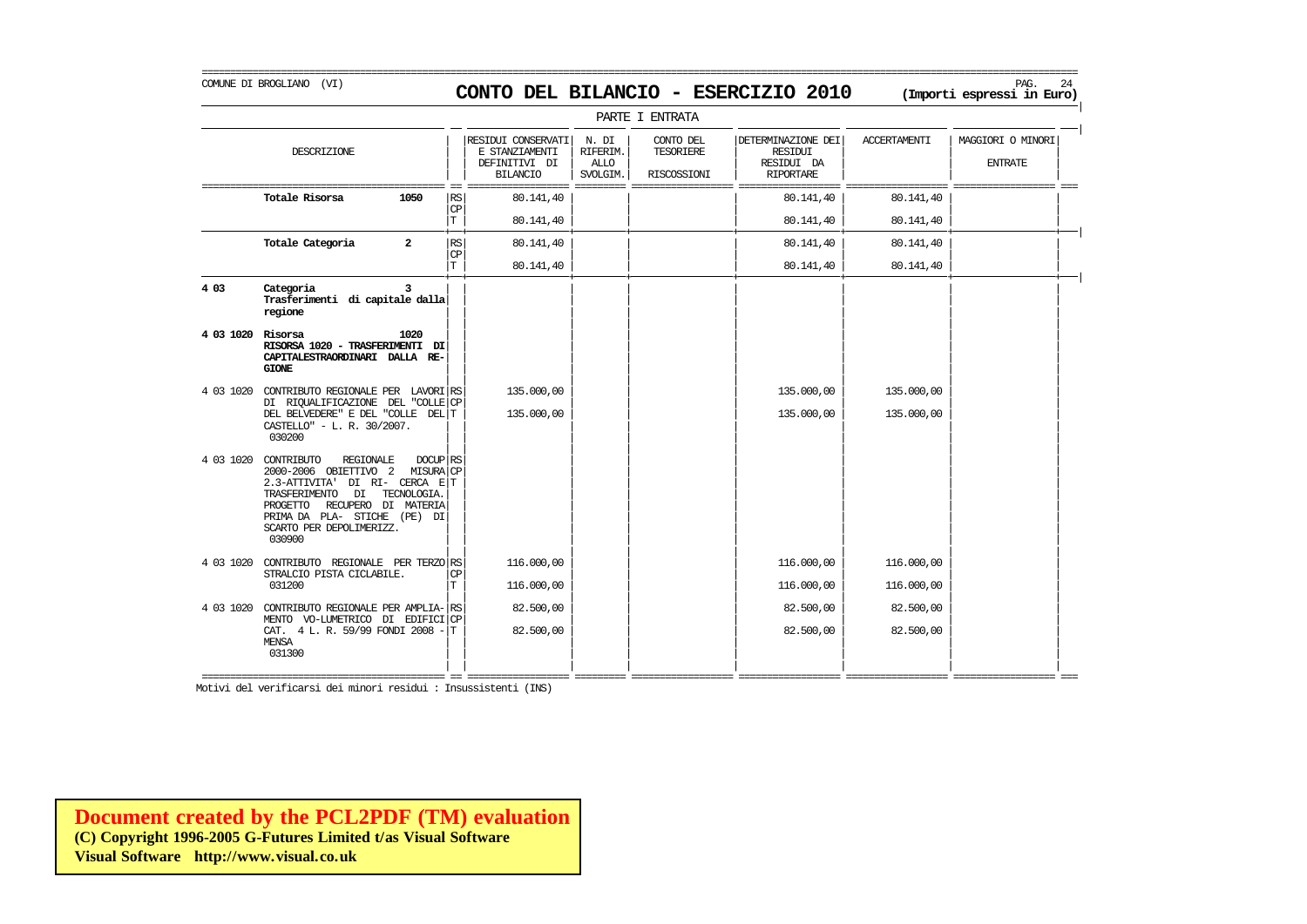COMUNE DI BROGLIANO (VI) PAG. 25 **CONTO DEL BILANCIO - ESERCIZIO 2010 (Importi espressi in Euro)** 

PARTE I ENTRATA | | | RESIDUI CONSERVATI | N. DI | CONTO DEL | DETERMINAZIONE DEI | ACCERTAMENTI | MAGGIORI O MINORI<br>| F. STANZIAMENTI | RIFERIM. | TESORIERE | | RESIDUI DESCRIZIONE E STANZIAMENTI RIFERIM. TESORIERE RESIDUI | | | | | | | |  $\begin{array}{c|c|c|c|c|c|c|c|c} \texttt{DEFINITIVI} & \texttt{DI} & \texttt{ALLO} & & & \texttt{RESIDUI} & \texttt{DA} & & & \texttt{ENTRATE} \\ \hline \texttt{BIIANCIO} & \texttt{SVOJGIM} & \texttt{RISCOSSIONI} & & \texttt{RIPORTARE} & & & & & \end{array}$ | | BILANCIO | SVOLGIM. | RISCOSSIONI | RIPORTARE | | | =========================================== == ================== ========= ================== ================== ================== ================== === 4 03 1020 CONTRIBUTO REGIONALE PER ADEGUA- $|\text{RS}|$  54.725,00 | | | | | 54.725,00 | 54.725,00 MENTO DI STRUTTURE ESISTENTI $|\text{CP}|\$ <br>
CAT. 1 L.R. 59/99 FONDI 2009 - T 54.725,00  $|$  1 = 54.725,00 = 54.725,00 = 54.725,00 = 54.725,00 CAT. 1 L. R. 59/99 FONDI 2009  $-|T|$ REALIZZAZIONE DRENAGGIO SCUOLE 031600 031600 | | | | | | | | | | | | | | | | 4 03 1020 CONTRIBUTO REGIONALE PER NUOVO| | | | | | | | RS CENTRO COMUNALE DI RACCOLTA DEI $|\text{CP}|$  = 100.000,00 | = 100.000,00 | = 100.000,00 | = 100.000,00 100.000,00 | = 100.000,00 RIFIUTI URBANI | | | | | | | | T 100.000,00 100.000,00 100.000,00 031700 | | | | | | | | | | | | | | | | 4 03 1020 CONTRIBUTO DALLA REGIONE PER AC- $\begin{bmatrix} \text{RS} \\ \text{C}\text{P} \end{bmatrix}$ QUISTO SCUOLABUS | | | | | | | | CP 032400 | | | | | | | | T | | | | | | | | 4 03 1020 CONTRIBUTO DALLA REGIONE PER MO- $|$ RS BILITA' CICLISTICA - DESTRA AGNO CP<br>L. 366/98 L. 366/98 | | | | | | | | T 032500 | | | | | | | | | | | | | | | | 4 03 1020 CONTRIBUTO DALLA REGIONE PER RS<br>NIOVA SEDE MINICIPALE NUOVA SEDE MUNICIPALE<br>032600 032600 | | | | | | | | T | | | | | | | | 4 03 1020 TRASFERIMENTO FONDI DALLA REGIO-| | | | | | | | RS 11.987,37 11.987,37 11.987,37 NE PER RIPRISTINO DISSESTO FRA- $|\text{CP}$ <br>
11.987.37 11.987.37 11.987.37 11.987.37 11.987.37 NOSO VIA STELLA | | | | | | | | T 11.987,37 11.987,37 11.987,37 032700 | | | | | | | | | | | | | | | |  $\begin{array}{c|c|c|c|c|c|c|c|c} \text{103 1020} & \text{COMTRIBUTO} & \text{DALLA} & \text{REGIONE} & \text{PER} & \text{RS} & 109.697,03 & 109.697,03 & 109.697,03 & 109.697,03 & 109.697,03 & 109.697,03 & 109.697,03 & 109.697,03 & 109.697,03 & 109.697,03 & 109.697,03 & 109.697,03 & 10$ DISSESTI I-DROGEOLOGICI ED EVEN- $|\text{CP}|$  334.005,00 34.002,98 319.351,74 14.651,24 344.27 334.002,98 34.002,98 2,02-443.700.01 TI ALLUVIONALI | | | | | | | | T 443.702,03 319.351,74 124.348,27 443.700,01 032900 | | | | | | | | | | | | | | | | 4 03 1020 TRASFERIMENTO FONDI REGIONALI<sup>E</sup>RS PER FINAN-ZIAMENTO LAVORI DI RE-CP ALIZZAZIONE MARCIA-PIEDE ED AL-T TRE OPERE DI ARREDO URBANO INVIA MARCONI E IN VIA STAZIONE<br>033000 033000 | | | | | | | |

=========================================== == ================== ========= ================== ================== ================== ================== === Motivi del verificarsi dei minori residui : Insussistenti (INS)

| | | | | | | |

**[Document created by the PCL2PDF \(TM\) evaluation](http://www.visual.co.uk) (C) Copyright 1996-2005 G-Futures Limited t/as Visual Software Visual Software http://www.visual.co.uk**

|

|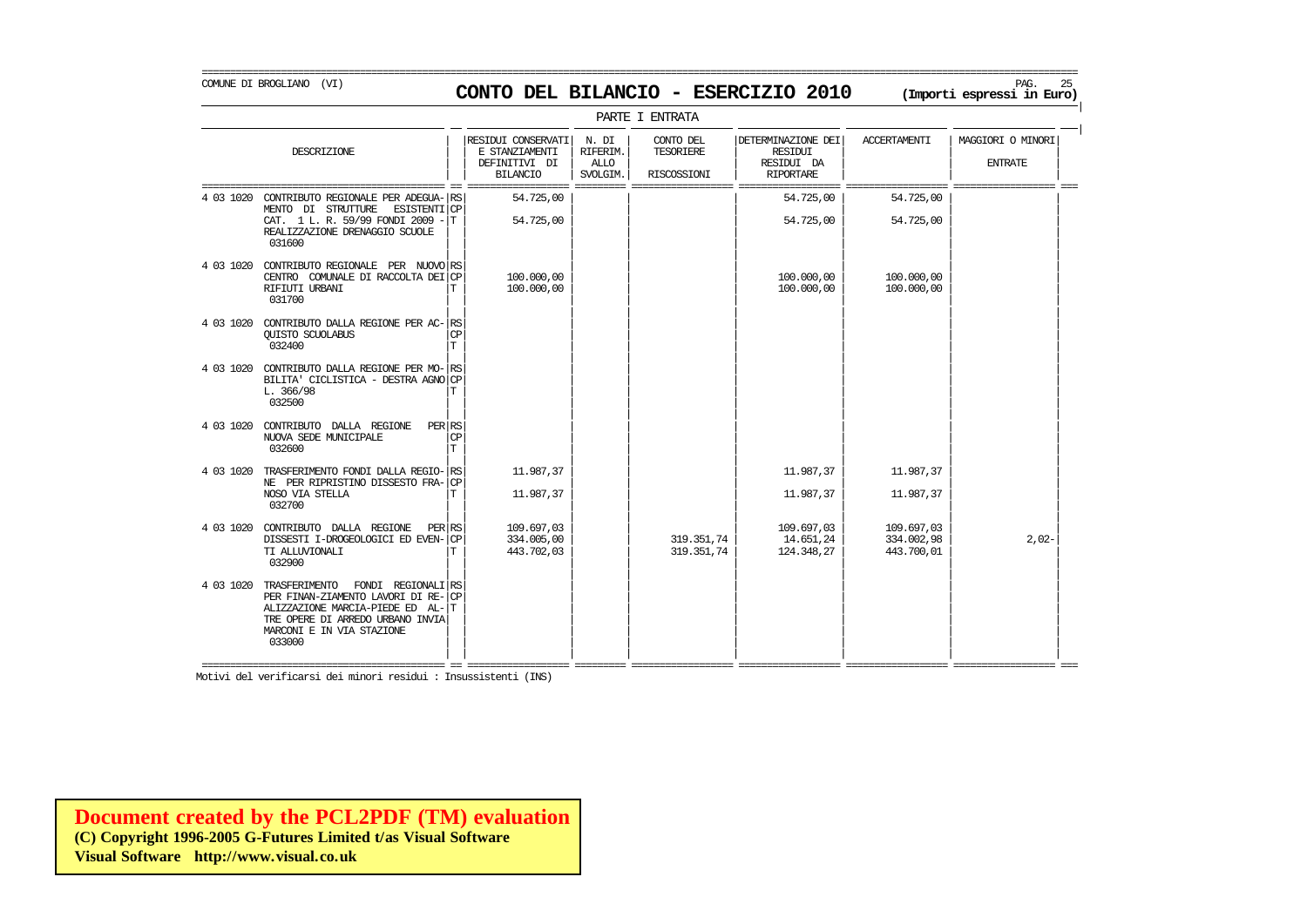### COMUNE DI BROGLIANO (VI) PAG. 26 **CONTO DEL BILANCIO - ESERCIZIO 2010 (Importi espressi in Euro)**

===========================================================================================================================================================

|

|                   |                                                                                                                                                    |                          |                                   |                                                                          |                                       | PARTE I ENTRATA                       |                                                                 |                                          |                                                |
|-------------------|----------------------------------------------------------------------------------------------------------------------------------------------------|--------------------------|-----------------------------------|--------------------------------------------------------------------------|---------------------------------------|---------------------------------------|-----------------------------------------------------------------|------------------------------------------|------------------------------------------------|
|                   | DESCRIZIONE                                                                                                                                        |                          |                                   | RESIDUI CONSERVATI<br>E STANZIAMENTI<br>DEFINITIVI DI<br><b>BILANCIO</b> | N. DI<br>RIFERIM.<br>ALLO<br>SVOLGIM. | CONTO DEL<br>TESORIERE<br>RISCOSSIONI | DETERMINAZIONE DEI<br>RESIDUI<br>RESIDUI DA<br><b>RIPORTARE</b> | <b>ACCERTAMENTI</b>                      | MAGGIORI O MINORI<br><b>ENTRATE</b><br>--- --- |
| 4 03 1020         | TRASFERIMENTO<br>PER FINAN-ZIAMENTO LAVORI DI A-<br>DEGUAMENTO VIABILITAA SERVIZIOT<br>DELLA LOCALITA' TURISTICA LA-GO<br>DI QUARGNENTA.<br>033100 | FONDI REGIONALI RS       | <b>CP</b>                         |                                                                          |                                       |                                       |                                                                 |                                          |                                                |
| 4 03 1020         | TRASFERIMENTO FONDI DALLA REGIO- RS<br>NE PER SISTEMAZIONE MOVIMENTICP<br>FRANOSI VIA MENON<br>033200                                              |                          | T                                 |                                                                          |                                       |                                       |                                                                 |                                          |                                                |
| 4 03 1020         | CONTRIBUTO DALLA REGIONE PER A-RS<br>SILO NIDO COMUNALE<br>033400                                                                                  |                          | СP<br>T                           |                                                                          |                                       |                                       |                                                                 |                                          |                                                |
|                   | 4 03 1020 CONTRIBUTO DALLA REGIONE PER LA-RS<br>VORI DI COMPLETAMENTO EDIFICIO CP<br>SPOGLIATOI PRESSO CAMPO SPORTIVO T<br>033600                  |                          |                                   | 102,280,00<br>102.280,00                                                 |                                       |                                       | 102,280,00<br>102.280,00                                        | 102,280,00<br>102.280,00                 |                                                |
|                   | Totale Risorsa                                                                                                                                     | 1020                     | RS<br>$\mathbb{C}\mathbb{P}$<br>T | 612.189,40<br>434.005,00<br>1.046.194,40                                 |                                       | 319.351,74<br>319.351,74              | 612.189,40<br>114.651,24<br>726.840,64                          | 612.189,40<br>434.002,98<br>1.046.192,38 | $2,02-$                                        |
|                   | Totale Categoria                                                                                                                                   | 3                        | $\mathbb{R}\mathbb{S}$<br>CP<br>T | 612.189,40<br>434.005,00<br>1.046.194,40                                 |                                       | 319.351,74<br>319.351,74              | 612.189,40<br>114.651,24<br>726.840,64                          | 612.189,40<br>434.002,98<br>1.046.192,38 | $2,02-$                                        |
| 4 0 4             | Categoria<br>Trasferimenti di capitale da al-<br>tri enti del settore pubblico                                                                     |                          |                                   |                                                                          |                                       |                                       |                                                                 |                                          |                                                |
| 4 04 1025 Risorsa | RISORSA 1025 - TRASFERIMENTI DI<br>CAPITALEDA ALTRI ENTI DEL SETTO-<br>RE PUBBLICO - DA COMUNI E DA U-<br>NIONI DI COMUNI                          | 1025                     |                                   |                                                                          |                                       |                                       |                                                                 |                                          |                                                |
|                   | 4 04 1025 TRASFERIMENTO<br>DAL<br>TRISSINO DEL<br>034800                                                                                           | $DI$ RS<br><b>COMUNE</b> | $_{\rm CP}$<br>$\mathbb T$        |                                                                          |                                       |                                       |                                                                 |                                          |                                                |
|                   | Totale Risorsa                                                                                                                                     | 1025                     | RS<br>CP<br>T.                    |                                                                          |                                       |                                       |                                                                 |                                          |                                                |

=========================================== == ================== ========= ================== ================== ================== ================== === Motivi del verificarsi dei minori residui : Insussistenti (INS)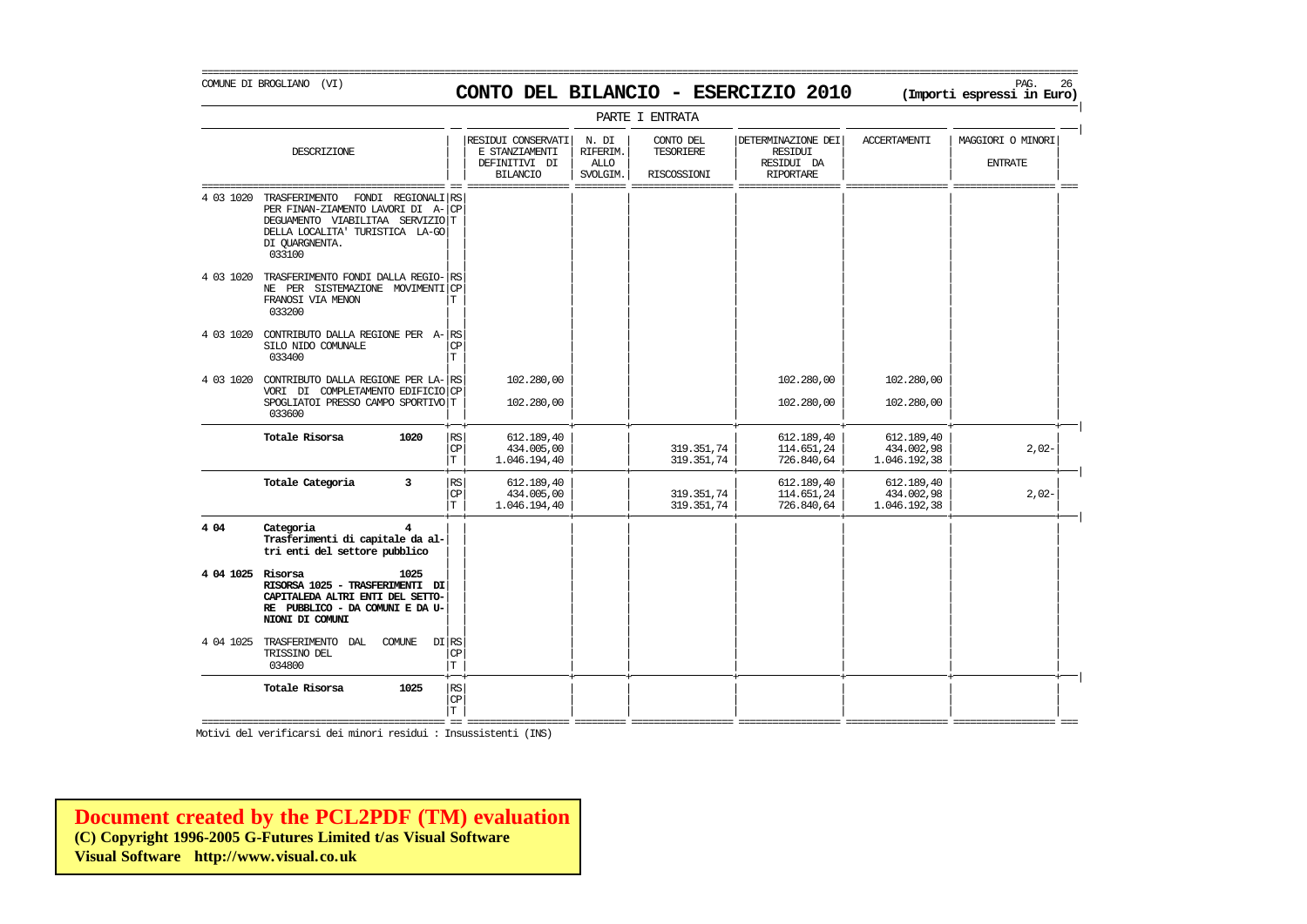COMUNE DI BROGLIANO (VI) PAG. 27 **CONTO DEL BILANCIO - ESERCIZIO 2010 (Importi espressi in Euro)**  PARTE I ENTRATA | | | RESIDUI CONSERVATI | N. DI | CONTO DEL | DETERMINAZIONE DEI | ACCERTAMENTI | MAGGIORI O MINORI<br>| F. STANZIAMENTI | RIFERIM. | TESORIERE | | RESIDUI DESCRIZIONE E STANZIAMENTI RIFERIM. TESORIERE RESIDUI | | | | | | | |  $\begin{array}{c|c|c|c|c|c|c|c|c} \texttt{DEFINITIVI} & \texttt{DI} & \texttt{ALLO} & & & \texttt{RESIDUI} & \texttt{DA} & & & \texttt{ENTRATE} \\ \hline \texttt{BIIANCIO} & \texttt{SVOJGIM} & \texttt{RISCOSSIONI} & & \texttt{RIPORTARE} & & & & & \end{array}$ | | BILANCIO | SVOLGIM. | RISCOSSIONI | RIPORTARE | | | =========================================== == ================== ========= ================== ================== ================== ================== === **4 04 1030 Risorsa 1030** | | | | | | | |  $RISORSA$  1030 - TRASFERIMENTI DI CAPITALEDA ALTRI ENTI DEL SETTO-**RE PUBBLICO - DA PROVINCIA** | | | | | | | | 4 04 1030 TRASFERIMENTO SOMME DA PARTE RS  $DELLA$  PRO- VINCIA PER ILLUMINA- $|CP$ ZIONE INCROCIO S. P. SAN MARTINO | T - VIA BREGONZA | | | | | | | | RISORSA 1040 - TRASFERIMENTI STRAORDINA-RI DI CAPITALE DA EL-<br>TRI ENTI PUBBLICI

|

|

034900 | | | | | | | | + + + + + + + + | **Totale Risorsa 1030** | | | | | | | | RS  $|\mathbb{CP}|$  , and the set of the set of the set of the set of the set of the set of the set of the set of the set of the set of the set of the set of the set of the set of the set of the set of the set of the set of the set  $|\mathbf{T}|$  , and  $|\mathbf{T}|$  , and  $|\mathbf{T}|$  , and  $|\mathbf{T}|$  , and  $|\mathbf{T}|$  , and  $|\mathbf{T}|$  , and  $|\mathbf{T}|$  , and  $|\mathbf{T}|$  , and  $|\mathbf{T}|$  , and  $|\mathbf{T}|$  , and  $|\mathbf{T}|$  , and  $|\mathbf{T}|$  , and  $|\mathbf{T}|$  , and  $|\mathbf{T}|$  , and  $|\mathbf{T}|$  , and  $|\mathbf{T}|$  , a + + + + + + + + | **4 04 1040 Risorsa 1040** | | | | | | | | **TRI ENTI PUBBLICI** | | | | | | | | | | | | | | | | 4 04 1040 CONTRIBUTO CONSORZIO BACINO IM- $\begin{vmatrix} 13.040, 00 & 13.040, 00 \\ 15.960.00 & 5.960.00 \end{vmatrix}$  13.040,00 13.040,00 13.040,00 13.040,00 13.040,00 13.040,00 13.040,00 13.040,00 13.040,00 13.040,00 13.040,00 15.960.00 15 BRIFERO MONTANO DELL'AGNO  $\begin{bmatrix} \text{CP} \\ \text{T} \end{bmatrix}$  = 5.960,00 5.960,00 5.960,00 5.960,00 5.960,00 5.960,00 5.960,00 5.960,00 5.960,00 5.960,00 5.960,00 5.960,00 5.960,00 5.960,00 5.960,00 5.960,00 5.960,00 5.960,00 5.960, 031900 | | | | | | | | T 19.000,00 19.000,00 19.000,00 | | | | | | | | 4 04 1040 CONTRIBUTO DALLA COMUNITA' MON- $|$ RS TANA PER SISTEMAZIONE E RECUPERO CP PESA DI QUARGNENTA  $\boxed{\text{T}}$ 032300 | | | | | | | | | | | | | | | | 4 04 1040 CONTRIBUTO DALLA REGIONE PER PI- $|$ RS STA CICLABILE STA CICLABILE | | | | | | | | CP 034400  $|\text{T}|$   $|\text{T}|$ + + + + + + + + | **Totale Risorsa 1040** | | | | | | | | RS 13.040,00 13.040,00 13.040,00  $|\mathbb{CP}|$  5.960,00  $|$   $|$  5.960,00 5.960,00  $|$  $|\text{T}|$  19.000,00  $|$   $|$  19.000,00 19.000,00 19.000,00 1 + + + + + + + + | **Totale Categoria 4** | | | | | | | | RS 13.040,00 13.040,00 13.040,00  $|\mathbb{CP}|$  5.960,00  $|$   $|$  5.960,00 5.960,00  $|$  $|\text{T}|$  19.000,00  $|$   $|$  19.000,00 19.000,00 19.000,00 1 + + + + + + + + | **4 05 Categoria 5** | | | | | | | | **Trasferimenti di capitale da al-<br>tri soggetti tri soggetti** | | | | | | | | =========================================== == ================== ========= ================== ================== ================== ================== ===

Motivi del verificarsi dei minori residui : Insussistenti (INS)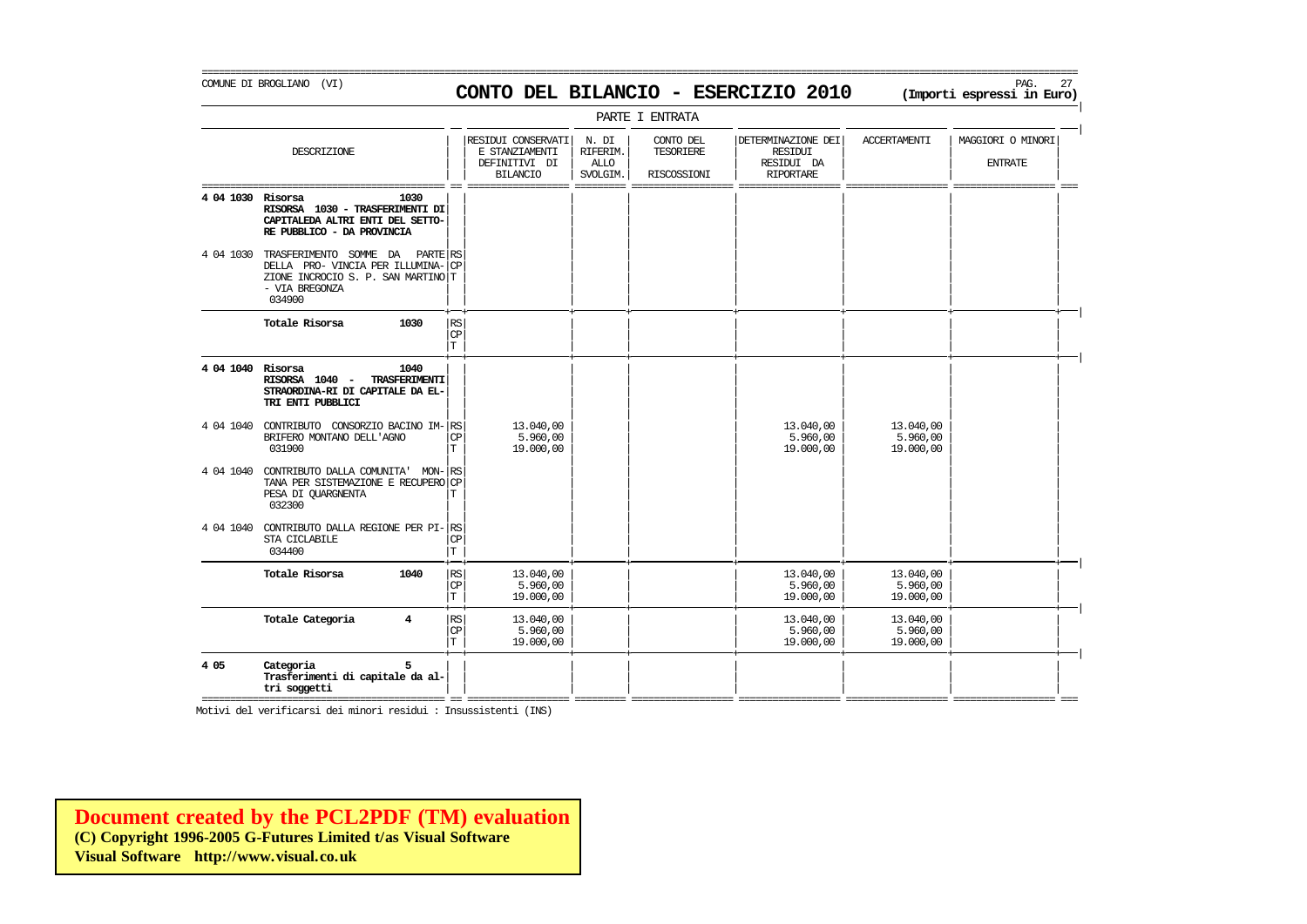# COMUNE DI BROGLIANO (VI) PAG. 28 **CONTO DEL BILANCIO - ESERCIZIO 2010 (Importi espressi in Euro)**

===========================================================================================================================================================

|                   |                                                                                                                                                    |                                       |                                                                          |                                              | PARTE I ENTRATA                              |                                                                        |                        |                                     |
|-------------------|----------------------------------------------------------------------------------------------------------------------------------------------------|---------------------------------------|--------------------------------------------------------------------------|----------------------------------------------|----------------------------------------------|------------------------------------------------------------------------|------------------------|-------------------------------------|
|                   | DESCRIZIONE                                                                                                                                        |                                       | RESIDUI CONSERVATI<br>E STANZIAMENTI<br>DEFINITIVI DI<br><b>BILANCIO</b> | N. DI<br>RIFERIM.<br><b>ALLO</b><br>SVOLGIM. | CONTO DEL<br><b>TESORIERE</b><br>RISCOSSIONI | DETERMINAZIONE DEI<br><b>RESIDUI</b><br>RESIDUI DA<br><b>RIPORTARE</b> | <b>ACCERTAMENTI</b>    | MAGGIORI O MINORI<br><b>ENTRATE</b> |
| 4 05 1050 Risorsa | 1050<br>RISORSA 1050 - PROVENTI DELLE<br>CONCESSIO-NI EDILIZIE E SANZIONI<br>URBANISTICHE                                                          |                                       |                                                                          |                                              |                                              |                                                                        |                        |                                     |
|                   | 4 05 1050 PROVENTI DERIVANTI DALLE CONCES- RS<br>SIONI EDILIZIE<br>032100                                                                          | <b>CP</b><br>$\mathbf T$              | 82,000,00<br>82.000,00                                                   |                                              | 95.995.37<br>95.995,37                       |                                                                        | 95.995,37<br>95.995,37 | 13.995,37                           |
|                   | 4 05 1050 PROVENTI DA CONDONO EDILIZIO<br>032201                                                                                                   | RS<br> CP<br>$\mathbf T$              |                                                                          |                                              |                                              |                                                                        |                        |                                     |
|                   | 4 05 1050 PEREQUAZIONE URBANISTICA<br>033300                                                                                                       | RS<br>C <sub>P</sub><br>İТ            |                                                                          |                                              |                                              |                                                                        |                        |                                     |
|                   | Totale Risorsa<br>1050                                                                                                                             | RS<br><b>CP</b><br>$\mathbf T$        | 82,000,00<br>82.000,00                                                   |                                              | 95.995,37<br>95.995,37                       |                                                                        | 95.995,37<br>95.995,37 | 13.995,37                           |
| 4 05 1055 Risorsa | 1055<br>RISORSA 1055 - TRASFERIMENTI DI<br>CAPITALEDA IMPRESE                                                                                      |                                       |                                                                          |                                              |                                              |                                                                        |                        |                                     |
|                   | 4 05 1055 PEREQUAZIONE URBANISTICA PER RE- RS<br>ALIZZAZIONE NUOVO ASILO NIDO CO- CP<br>MUNALE NEILA FRA- ZIONE QUAR-T<br><b>GNBENTA</b><br>030100 |                                       |                                                                          |                                              |                                              |                                                                        |                        |                                     |
|                   | Totale Risorsa<br>1055                                                                                                                             | <b>RS</b><br><b>CP</b><br>$\mathbb T$ |                                                                          |                                              |                                              |                                                                        |                        |                                     |
|                   | Totale Categoria<br>5                                                                                                                              | RS<br>CP<br>T                         | 82.000,00<br>82,000,00                                                   |                                              | 95.995,37<br>95.995,37                       |                                                                        | 95.995,37<br>95.995,37 | 13.995,37                           |
| 4                 | Riassunto Titolo<br>IV<br>Entrate derivanti da alienazio-<br>ni, da trasferimenti di capitale<br>e da riscossioni di crediti                       |                                       |                                                                          |                                              |                                              |                                                                        |                        |                                     |

=========================================== == ================== ========= ================== ================== ================== ================== ===

Motivi del verificarsi dei minori residui : Insussistenti (INS)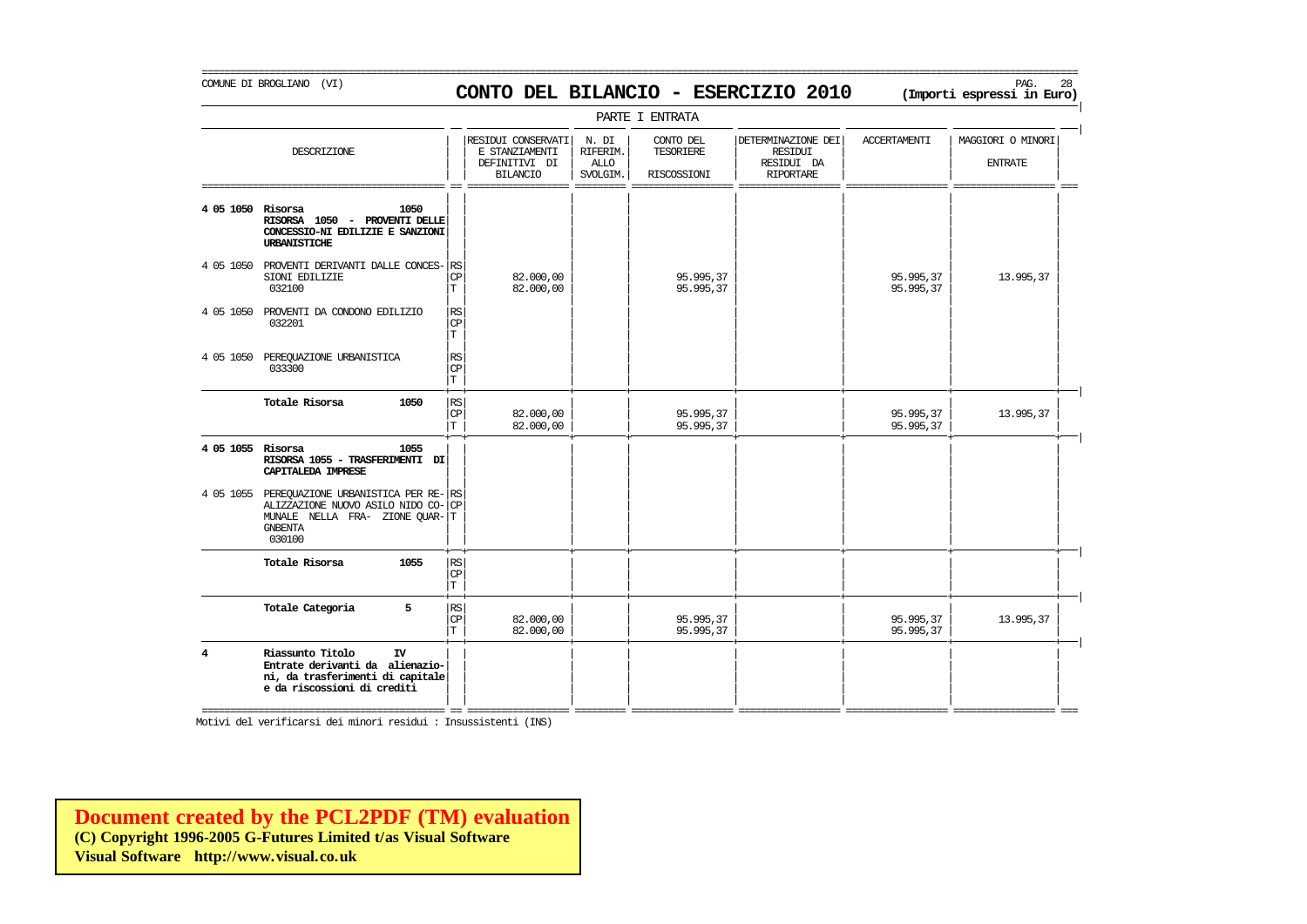COMUNE DI BROGLIANO (VI) PAG. 29 **CONTO DEL BILANCIO - ESERCIZIO 2010 (Importi espressi in Euro)** 

|

===========================================================================================================================================================

|                   |                                                                 |                |                                               |                                                                          |                                              | PARTE I ENTRATA                       |                                                          |                                                       |                                     |
|-------------------|-----------------------------------------------------------------|----------------|-----------------------------------------------|--------------------------------------------------------------------------|----------------------------------------------|---------------------------------------|----------------------------------------------------------|-------------------------------------------------------|-------------------------------------|
| ==========        | <b>DESCRIZIONE</b>                                              |                |                                               | RESIDUI CONSERVATI<br>E STANZIAMENTI<br>DEFINITIVI DI<br><b>BILANCIO</b> | N. DI<br>RIFERIM.<br><b>ALLO</b><br>SVOLGIM. | CONTO DEL<br>TESORIERE<br>RISCOSSIONI | DETERMINAZIONE DEI<br>RESIDUI<br>RESIDUI DA<br>RIPORTARE | <b>ACCERTAMENTI</b>                                   | MAGGIORI O MINORI<br><b>ENTRATE</b> |
| 4 01              | Categoria                                                       | $\mathbf{1}$   | RS<br>CP<br>$\mathbf T$                       |                                                                          |                                              |                                       |                                                          |                                                       |                                     |
| 4 0 2             | Categoria                                                       | $\overline{a}$ | RS<br><b>CP</b>                               | 80.141,40                                                                |                                              |                                       | 80.141,40                                                | 80.141,40                                             |                                     |
| 4 0 3             | Categoria                                                       | 3              | $\mathbf T$<br>RS<br><b>CP</b><br>$\mathbf T$ | 80.141,40<br>612.189,40<br>434,005,00<br>1.046.194,40                    |                                              | 319.351,74<br>319.351,74              | 80.141,40<br>612.189,40<br>114.651,24<br>726.840,64      | 80.141,40<br>612.189.40<br>434.002,98<br>1.046.192,38 | $2,02-$                             |
| 4 0 4             | Categoria                                                       | 4              | RS<br>CP<br>$\mathbf T$                       | 13.040,00<br>5.960,00<br>19.000,00                                       |                                              |                                       | 13.040,00<br>5.960,00<br>19.000,00                       | 13.040,00<br>5.960,00<br>19.000,00                    |                                     |
| 4 0 5             | Categoria                                                       | 5              | RS<br>CP<br>T.                                | 82.000,00<br>82.000,00                                                   |                                              | 95.995,37<br>95.995,37                |                                                          | 95.995,37<br>95.995,37                                | 13.995,37                           |
|                   | Totale Titolo                                                   | IV             | RS<br><b>CP</b><br>$\mathbf T$                | 705.370,80<br>521.965,00<br>1.227.335,80                                 |                                              | 415.347,11<br>415.347,11              | 705.370,80<br>120.611,24<br>825.982,04                   | 705.370,80<br>535.958,35<br>1.241.329,15              | 13.993,35                           |
| 5                 | TITOLO<br>Entrate derivanti da accensioni<br>di prestiti        |                |                                               |                                                                          |                                              |                                       |                                                          |                                                       |                                     |
| 501               | Categoria<br>Anticipazioni di cassa                             | $\mathbf{1}$   |                                               |                                                                          |                                              |                                       |                                                          |                                                       |                                     |
| 5 01 1090 Risorsa | RISORSA 1090-ANTICIPAZIONE<br><b>TESORERIA</b>                  | 1090<br>DI     |                                               |                                                                          |                                              |                                       |                                                          |                                                       |                                     |
|                   | 5 01 1090 ANTICIPAZIONI DI TESORERIA<br>032800                  |                | RS<br>CP<br>T.                                |                                                                          |                                              |                                       |                                                          |                                                       |                                     |
|                   | Totale Risorsa                                                  | 1090           | <b>RS</b><br>CP<br>T                          |                                                                          |                                              |                                       |                                                          |                                                       |                                     |
|                   | Totale Categoria                                                | $\mathbf{1}$   | RS<br>$\mathbb{C}\mathbb{P}$<br>T.            |                                                                          |                                              |                                       |                                                          |                                                       |                                     |
|                   | Motivi del verificarsi dei minori residui : Insussistenti (INS) |                |                                               | s as assam                                                               |                                              |                                       |                                                          |                                                       |                                     |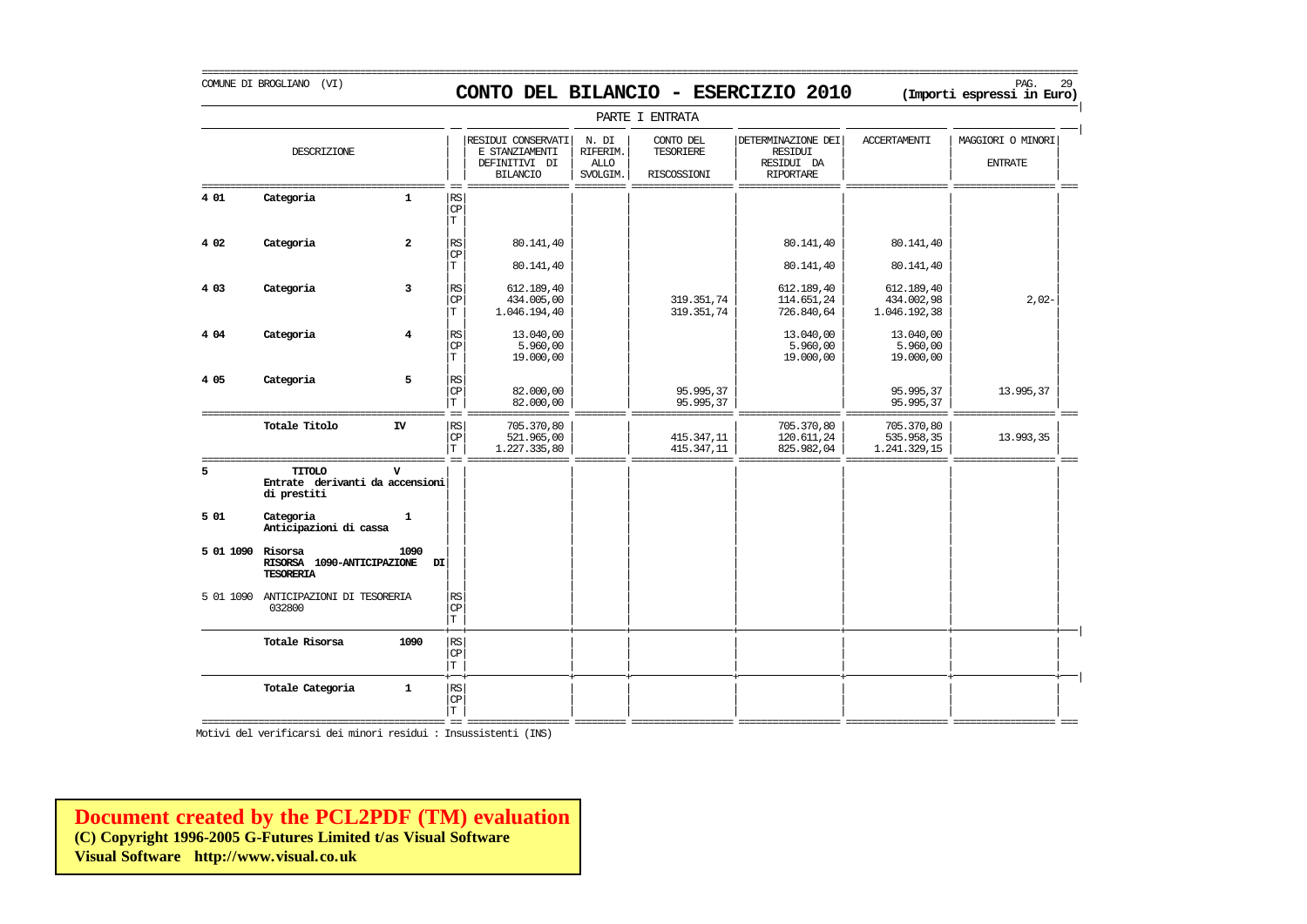### COMUNE DI BROGLIANO (VI) PAG. 30 **CONTO DEL BILANCIO - ESERCIZIO 2010 (Importi espressi in Euro)**

===========================================================================================================================================================

|                   | PARTE I ENTRATA                                                                                                                                                     |                         |                                                                          |                                              |                                       |                                                                 |                          |                                     |  |  |  |  |  |
|-------------------|---------------------------------------------------------------------------------------------------------------------------------------------------------------------|-------------------------|--------------------------------------------------------------------------|----------------------------------------------|---------------------------------------|-----------------------------------------------------------------|--------------------------|-------------------------------------|--|--|--|--|--|
|                   | DESCRIZIONE                                                                                                                                                         |                         | RESIDUI CONSERVATI<br>E STANZIAMENTI<br>DEFINITIVI DI<br><b>BILANCIO</b> | N. DI<br>RIFERIM.<br><b>ALLO</b><br>SVOLGIM. | CONTO DEL<br>TESORIERE<br>RISCOSSIONI | DETERMINAZIONE DEI<br>RESIDUI<br>RESIDUI DA<br><b>RIPORTARE</b> | <b>ACCERTAMENTI</b>      | MAGGIORI O MINORI<br><b>ENTRATE</b> |  |  |  |  |  |
| 5 03              | Categoria<br>categoria 3^ - Assunzione di mu-<br>tui e prestiti                                                                                                     |                         |                                                                          |                                              |                                       |                                                                 |                          |                                     |  |  |  |  |  |
| 5 03 1100 Risorsa | 1100<br>RISORSA 1100 - ENTRATE DERIVANTI<br>DA ASSUNZIONE DI MUTUI CON LA<br>CASSA DEPOSI TI E PRESTITI                                                             |                         |                                                                          |                                              |                                       |                                                                 |                          |                                     |  |  |  |  |  |
|                   | 5 03 1100 MUTUO PER EDIFICI SCOLASTICI II RS<br><b>STRALCIO</b><br>033500                                                                                           | <b>CP</b><br>T          |                                                                          |                                              |                                       |                                                                 |                          |                                     |  |  |  |  |  |
| 5 03 1100         | SISTEMAZIONE DELLO STABILE "EX RS<br>SCUOLE ELEMENTARI" SITE IN PIAZ- CP<br>ZA ROMA BROGLIA-NO CAPOLUOGO PER T<br>REALIZAZIONE NUOVA SEDE MUNICI-<br>PALE<br>033700 |                         | 340.000,00<br>340.000,00                                                 |                                              | 275.422,71<br>275.422,71              | 64.577,29<br>64.577,29                                          | 340.000,00<br>340.000,00 |                                     |  |  |  |  |  |
|                   | 5 03 1100 MUTUO PER SISTEMAZIONE ACQUEDOT- RS<br><b>TO</b><br>034000                                                                                                | CP<br>T                 | 3.991,51<br>3.991,51                                                     |                                              |                                       | 3.991,51<br>3.991,51                                            | 3.991,51<br>3.991,51     |                                     |  |  |  |  |  |
|                   | 5 03 1100 MUTUO PER CIMITERO DI SAN MARTI- RS<br>NO DI BROGLIANO<br>034100                                                                                          | <b>CP</b><br>T          |                                                                          |                                              |                                       |                                                                 |                          |                                     |  |  |  |  |  |
|                   | 5 03 1100 MUTUO PER FOGNATURA<br>035000                                                                                                                             | RS<br><b>CP</b><br>T    | 3.438,50<br>3.438,50                                                     |                                              |                                       | 3.438,50<br>3.438,50                                            | 3.438,50<br>3.438,50     |                                     |  |  |  |  |  |
|                   | 5 03 1100 MUTUO PER RIFACIMENTO RETE IDRI-RS<br>CA DEL CAPOLUOGO<br>035100                                                                                          | CP<br>T                 |                                                                          |                                              |                                       |                                                                 |                          |                                     |  |  |  |  |  |
|                   | 5 03 1100 MUTUO PER SISTEMAZIONE CON SO-RS<br>STITUZIONE CONDOTTE IDRICHE FRA-CP<br>ZIONE OUARGNENTA<br>035400                                                      | Т                       | 7.438,07<br>7.438,07                                                     |                                              |                                       | 7.438,07<br>7.438,07                                            | 7.438,07<br>7.438,07     |                                     |  |  |  |  |  |
|                   | 5 03 1100 INVESTIMENTO PER OPERE FOGNANTI<br>035700                                                                                                                 | RS<br>CP<br>$\mathbf T$ |                                                                          |                                              |                                       |                                                                 |                          |                                     |  |  |  |  |  |

Motivi del verificarsi dei minori residui : Insussistenti (INS)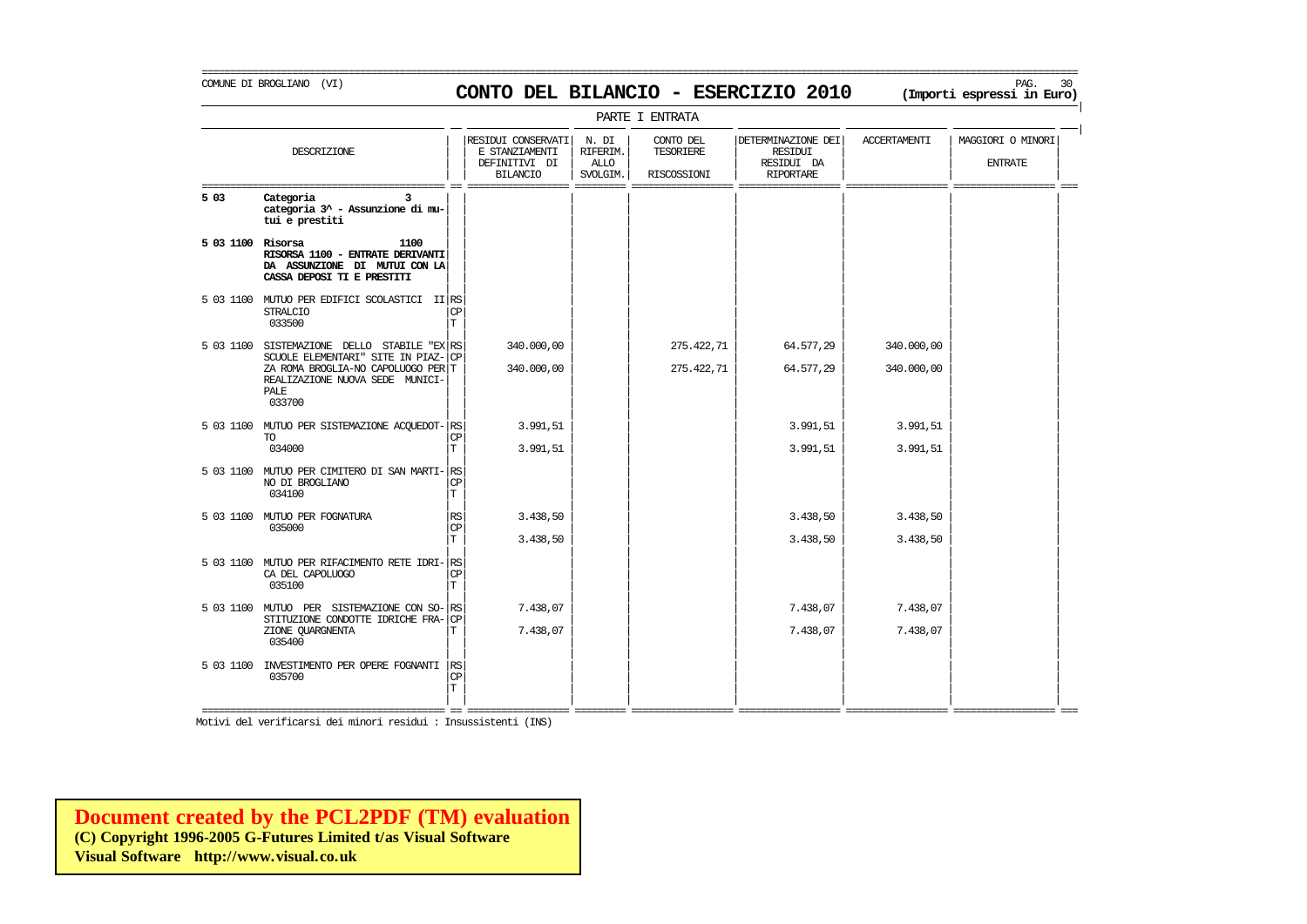### COMUNE DI BROGLIANO (VI) PAG. 31 **CONTO DEL BILANCIO - ESERCIZIO 2010 (Importi espressi in Euro)**

===========================================================================================================================================================

|

|                                                                                                                 |                                   |                                                                          |                                              | PARTE I ENTRATA                       |                                                                        |                     |                                     |
|-----------------------------------------------------------------------------------------------------------------|-----------------------------------|--------------------------------------------------------------------------|----------------------------------------------|---------------------------------------|------------------------------------------------------------------------|---------------------|-------------------------------------|
| DESCRIZIONE                                                                                                     |                                   | RESIDUI CONSERVATI<br>E STANZIAMENTI<br>DEFINITIVI DI<br><b>BILANCIO</b> | N. DI<br>RIFERIM.<br><b>ALLO</b><br>SVOLGIM. | CONTO DEL<br>TESORIERE<br>RISCOSSIONI | DETERMINAZIONE DEI<br><b>RESIDUI</b><br>RESIDUI DA<br><b>RIPORTARE</b> | <b>ACCERTAMENTI</b> | MAGGIORI O MINORI<br><b>ENTRATE</b> |
| 5 03 1100 MUTUO PER REALIZZAZIONE NUOVA RS<br>MENSA SCO-LASTICA<br>035900                                       | $_{\rm CP}$<br>T                  |                                                                          |                                              |                                       |                                                                        |                     |                                     |
| 5 03 1100 MUTUO PER STRADE<br>036000                                                                            | $\mathbb{R}\mathbb{S}$<br>СP<br>T |                                                                          |                                              |                                       |                                                                        |                     |                                     |
| 5 03 1100 MUTUO PER AMBULATORIO MEDICO<br>036200                                                                | $\mathbb{R}\mathbb{S}$<br>CP<br>T |                                                                          |                                              |                                       |                                                                        |                     |                                     |
| 5 03 1100 MUTUO PER REALIZZAZIONE IMPIANTO RS                                                                   |                                   | 12.866,82                                                                |                                              |                                       | 12.866,82                                                              | 12.866,82           |                                     |
| PUBBLI-CA ILLUMINAZIONE VIE OL-<br>TREAGNO-DE AMICIS-COSTA-SCOLADO-T<br>RI E FRAZ. QUARGNENTA<br>036300         | CP                                | 12.866,82                                                                |                                              |                                       | 12.866,82                                                              | 12.866,82           |                                     |
| 5 03 1100 MUTUO PER SISTEMAZIONE STRADE RS<br>COMUNALI: I STRALCIO VIA SPES-                                    | CP                                | 17.788,45                                                                |                                              |                                       | 17.788,45                                                              | 17.788,45           |                                     |
| SE-GRIGOLATI-OLTRE AGNO<br>036400                                                                               | т                                 | 17.788,45                                                                |                                              |                                       | 17.788,45                                                              | 17.788,45           |                                     |
| 5 03 1100 REALIZZAZIONE DI N. 128 LOCULI RS<br>NEL CIMI-TERO DI S. MARTINO - II CP<br>LOTTO ESECUTIVO<br>036500 | Т                                 |                                                                          |                                              |                                       |                                                                        |                     |                                     |
| 5 03 1100 MUTUO PER LAVORI DI COMPLETAMEN- RS                                                                   |                                   | 132,720,00                                                               |                                              |                                       | 132,720,00                                                             | 132,720,00          |                                     |
| TO EDIFI-CIO SPOGLIATOI PRESSO<br>CAMPO SPORTIVO<br>036600                                                      | <b>CP</b><br>Т                    | 132.720,00                                                               |                                              |                                       | 132.720,00                                                             | 132.720,00          |                                     |
| 5 03 1100 MUTUO PER REALIZZAZIONE DELL'AL- RS<br>LARGAMEN-TO E SISTEMAZIONE STRA-                               | <b>CP</b>                         | 824,50                                                                   |                                              |                                       | 824,50                                                                 | 824,50              |                                     |
| DA COMUNALE VIA MORGANTE<br>036800                                                                              | Т                                 | 824,50                                                                   |                                              |                                       | 824,50                                                                 | 824,50              |                                     |
| 5 03 1100 MUTUO CON LA CASSA DD. PP. PER RS<br>MOBILITA' CICLISTICA - DESTRA A-<br>GNO<br>037200                | <b>CP</b><br>Т                    |                                                                          |                                              |                                       |                                                                        |                     |                                     |

=========================================== == ================== ========= ================== ================== ================== ================== === Motivi del verificarsi dei minori residui : Insussistenti (INS)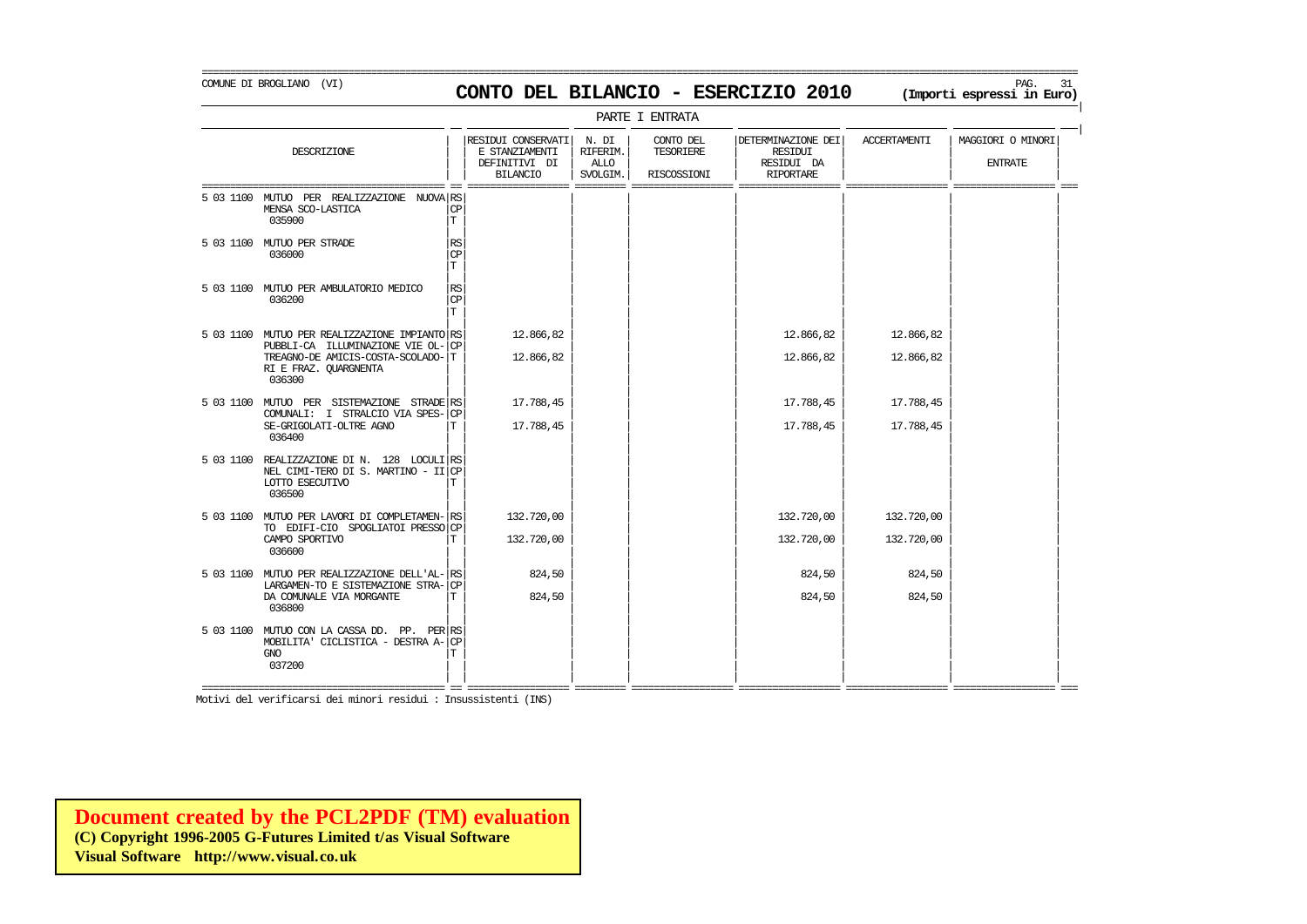### COMUNE DI BROGLIANO (VI) PAG. 32 **CONTO DEL BILANCIO - ESERCIZIO 2010 (Importi espressi in Euro)**

===========================================================================================================================================================

|                   |                                                                                                                          |                 |                                                                          |                                              | PARTE I ENTRATA                              |                                                                        |                     |                                     |
|-------------------|--------------------------------------------------------------------------------------------------------------------------|-----------------|--------------------------------------------------------------------------|----------------------------------------------|----------------------------------------------|------------------------------------------------------------------------|---------------------|-------------------------------------|
|                   | DESCRIZIONE                                                                                                              |                 | RESIDUI CONSERVATI<br>E STANZIAMENTI<br>DEFINITIVI DI<br><b>BILANCIO</b> | N. DI<br>RIFERIM.<br><b>ALLO</b><br>SVOLGIM. | CONTO DEL<br><b>TESORIERE</b><br>RISCOSSIONI | DETERMINAZIONE DEI<br><b>RESIDUI</b><br>RESIDUI DA<br><b>RIPORTARE</b> | <b>ACCERTAMENTI</b> | MAGGIORI O MINORI<br><b>ENTRATE</b> |
| 5 03 1100         | MUTUO PER SISTEMAZIONE<br>STRADA RS<br>NUOVO CAM-PO SPORTIVO FINO ALLA CP<br>PROV. LE CORNEDO<br>037400                  | Т               |                                                                          |                                              |                                              |                                                                        |                     |                                     |
|                   | 5 03 1100 FINANZIAMENTO PERIZIA SUPPLETIVA RS<br>E DI VARIANTE IN SANATORIA I CP<br>STRALCIO SCUOLE ELEMENTARI<br>038000 | Т               |                                                                          |                                              |                                              |                                                                        |                     |                                     |
|                   | 5 03 1100 MUTUO DI L. 200.000.000 CON LA RS<br>CC. DD. PP. PER ADEGUAMENTO TRI-CP                                        |                 | 21,726,87                                                                |                                              |                                              | 21.726,87                                                              | 21.726,87           |                                     |
|                   | BUNE E SPOGLIATOI DELCAMPO SPOR-T<br>TIVO DEL CAPOLUOGO<br>038201                                                        |                 | 21.726,87                                                                |                                              |                                              | 21.726,87                                                              | 21.726,87           |                                     |
|                   | 5 03 1100 MUTUO PER MANUTENZIONE STRAORDI- RS<br>NARIA FABBRICATI-ADEGUAMENTO IM-<br>PIANTI ELETTRI-CI<br>038300         | <b>CP</b><br>Т  |                                                                          |                                              |                                              |                                                                        |                     |                                     |
|                   | 5 03 1100 FINANZIAMENTO PERIZIA SUPPLETIVA RS<br>E DI VARIANTE II STRALCIO NUOVE CP<br>SCUOLE ELEM.<br>038500            | Т               |                                                                          |                                              |                                              |                                                                        |                     |                                     |
|                   | 5 03 1100 MUTUO PER COMPLETAMENTO OPERE I- RS<br>DRICHE A SERVIZIO DELLA LOCALI-                                         | <b>CP</b>       | 730.54                                                                   |                                              |                                              | 730,54                                                                 | 730,54              |                                     |
|                   | TA' QUARGNENTA<br>038700                                                                                                 | Т               | 730,54                                                                   |                                              |                                              | 730,54                                                                 | 730,54              |                                     |
|                   | 5 03 1100 MUTUO PER COMPLETAMENTO EDIFICIO RS<br>SCOLA- STICO III STRALCIO<br>038800                                     | <b>CP</b><br>T  |                                                                          |                                              |                                              |                                                                        |                     |                                     |
|                   | Totale Risorsa<br>1100                                                                                                   | RS<br><b>CP</b> | 541.525,26                                                               |                                              | 275.422,71                                   | 266.102,55                                                             | 541.525,26          |                                     |
|                   |                                                                                                                          | $\mathbf T$     | 541.525,26                                                               |                                              | 275.422,71                                   | 266.102,55                                                             | 541.525,26          |                                     |
| 5 03 1120 Risorsa | 1120<br>RISORSA 1120 - MUTUI PASSIVI<br>DALL'ISTI-TUTO PER IL CREDITO<br><b>SPORTIVO</b>                                 |                 |                                                                          |                                              |                                              |                                                                        |                     |                                     |

Motivi del verificarsi dei minori residui : Insussistenti (INS)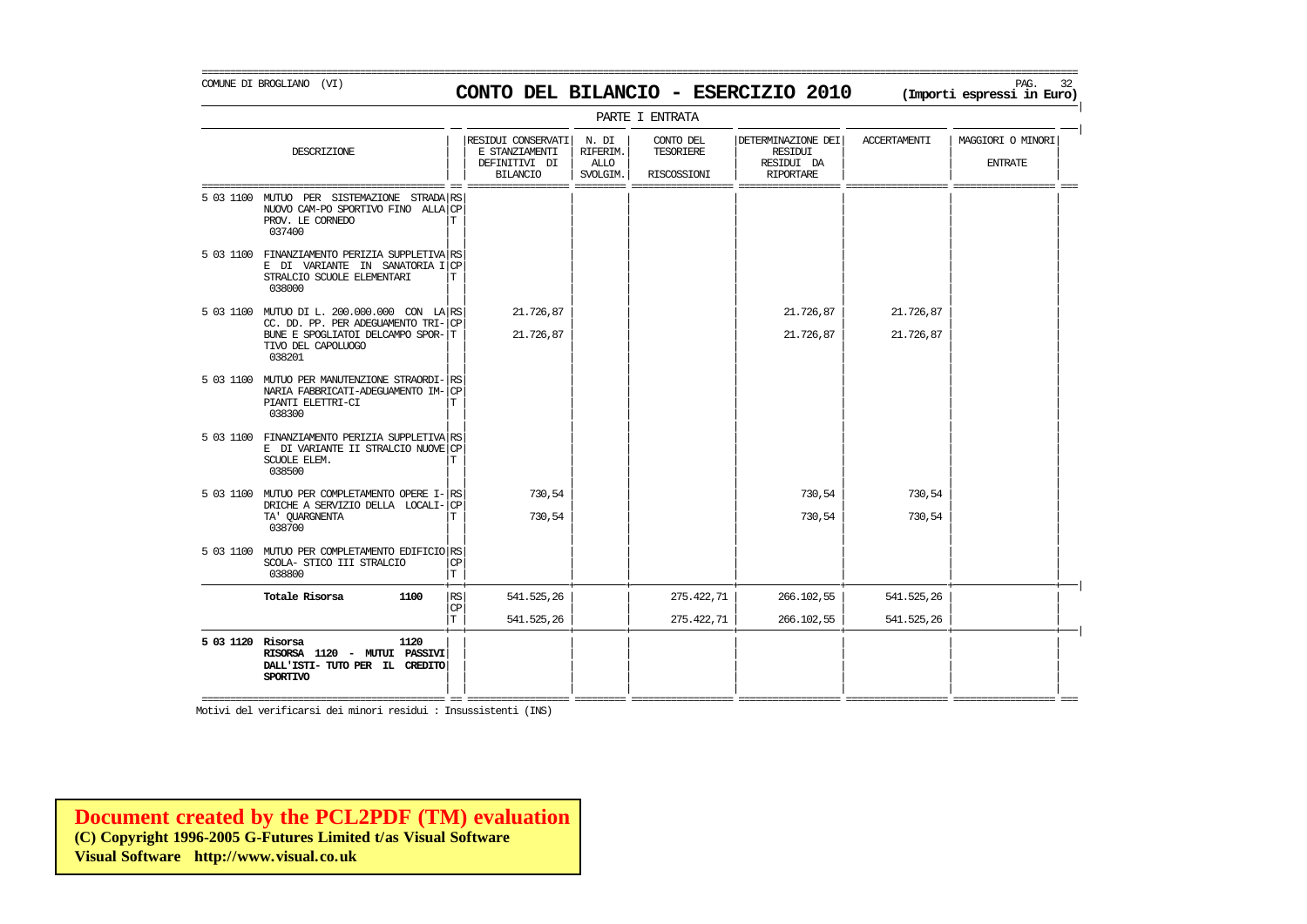### COMUNE DI BROGLIANO (VI) PAG. 33 **CONTO DEL BILANCIO - ESERCIZIO 2010 (Importi espressi in Euro)**

|                   |                                                                                                                                                             |                                                    |                                                                          |                                              | PARTE I ENTRATA                       |                                                                 |                          |                                     |
|-------------------|-------------------------------------------------------------------------------------------------------------------------------------------------------------|----------------------------------------------------|--------------------------------------------------------------------------|----------------------------------------------|---------------------------------------|-----------------------------------------------------------------|--------------------------|-------------------------------------|
|                   | DESCRIZIONE                                                                                                                                                 |                                                    | RESIDUI CONSERVATI<br>E STANZIAMENTI<br>DEFINITIVI DI<br><b>BILANCIO</b> | N. DI<br>RIFERIM.<br><b>ALLO</b><br>SVOLGIM. | CONTO DEL<br>TESORIERE<br>RISCOSSIONI | DETERMINAZIONE DEI<br>RESIDUI<br>RESIDUI DA<br><b>RIPORTARE</b> | <b>ACCERTAMENTI</b>      | MAGGIORI O MINORI<br><b>ENTRATE</b> |
|                   | 5 03 1120 MUTUO DI L. 143.500.000 CON L'I- RS<br>SITITUTO PER IL CREDITO SPORTIVO CP<br>PER ADEGUAMENTO TRIBUNE E SPO-T<br>GLIATOI CAMPO SPORTIVO<br>038202 |                                                    | 6.177,35<br>6.177, 35                                                    |                                              |                                       | 6.177,35<br>6.177,35                                            | 6.177,35<br>6.177,35     |                                     |
|                   | Totale Risorsa<br>1120                                                                                                                                      | $\mathbb{R}\mathbb{S}$<br><b>CP</b><br>$\mathbf T$ | 6.177,35<br>6.177, 35                                                    |                                              |                                       | 6.177,35<br>6.177,35                                            | 6.177,35<br>6.177, 35    |                                     |
| 5 03 1130 Risorsa | 1130<br>RISORSA 1130 - MUTUI PASSIVI DA<br>AZIENDE DI CREDITO                                                                                               |                                                    |                                                                          |                                              |                                       |                                                                 |                          |                                     |
|                   | 5 03 1130 MUTUO PER OPERE STRADALI VARIE RS<br>CON ISTI-TUTO DI PREVIDENZA<br>036700                                                                        | СP<br>T.                                           | 21.514,84<br>21.514,84                                                   |                                              |                                       | 21.514,84<br>21.514,84                                          | 21.514,84<br>21.514,84   |                                     |
|                   | Totale Risorsa<br>1130                                                                                                                                      | $\mathbb{R}\mathbb{S}$<br>CP<br>T                  | 21.514,84<br>21.514,84                                                   |                                              |                                       | 21.514,84<br>21.514,84                                          | 21.514,84<br>21.514,84   |                                     |
|                   | Totale Categoria<br>3                                                                                                                                       | RS<br><b>CP</b><br>T                               | 569.217,45<br>569.217,45                                                 |                                              | 275.422,71<br>275.422,71              | 293.794,74<br>293.794,74                                        | 569.217,45<br>569.217,45 |                                     |
| 5                 | Riassunto Titolo<br>$\mathbf{v}$<br>Entrate derivanti da accensioni<br>di prestiti                                                                          |                                                    |                                                                          |                                              |                                       |                                                                 |                          |                                     |
| 501               | Categoria<br>$\mathbf{1}$                                                                                                                                   | RS<br>CP<br>T                                      |                                                                          |                                              |                                       |                                                                 |                          |                                     |
| 5 03              | Categoria<br>3                                                                                                                                              | RS<br>СP<br>T                                      | 569.217,45<br>569.217,45                                                 |                                              | 275.422,71<br>275.422,71              | 293.794,74<br>293.794,74                                        | 569.217,45<br>569.217,45 |                                     |
| ==========        | Totale Titolo<br>v                                                                                                                                          | <b>RS</b><br>CP<br>T                               | 569.217,45<br>569.217,45                                                 |                                              | 275.422,71<br>275.422,71              | 293.794,74<br>293.794,74                                        | 569.217,45<br>569.217,45 |                                     |
| 6                 | <b>CIOTIT</b><br>VI<br>Entrate da servizi per conto di<br>terzi                                                                                             |                                                    |                                                                          |                                              |                                       |                                                                 |                          |                                     |

Motivi del verificarsi dei minori residui : Insussistenti (INS)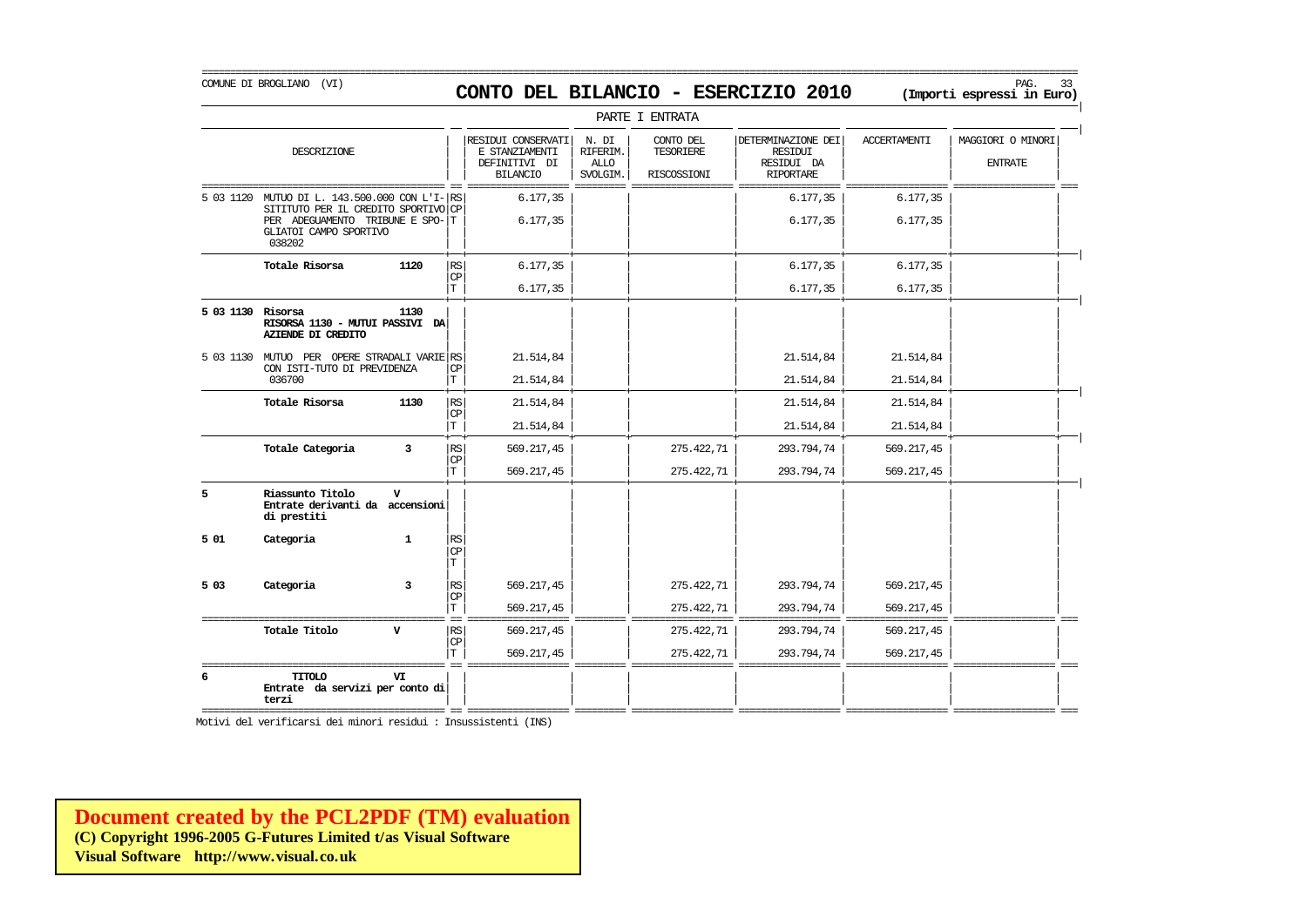# COMUNE DI BROGLIANO (VI) **CONTO DEL BILANCIO - ESERCIZIO 2010** (Importi espressi in Euro)

===========================================================================================================================================================

|       |                                                                          |                |                       |                                                                          |                                              | PARTE I ENTRATA                              |                                                                        |                                    |                                               |
|-------|--------------------------------------------------------------------------|----------------|-----------------------|--------------------------------------------------------------------------|----------------------------------------------|----------------------------------------------|------------------------------------------------------------------------|------------------------------------|-----------------------------------------------|
|       | DESCRIZIONE                                                              |                |                       | RESIDUI CONSERVATI<br>E STANZIAMENTI<br>DEFINITIVI DI<br><b>BILANCIO</b> | N. DI<br>RIFERIM.<br><b>ALLO</b><br>SVOLGIM. | CONTO DEL<br><b>TESORIERE</b><br>RISCOSSIONI | DETERMINAZIONE DEI<br><b>RESIDUI</b><br>RESIDUI DA<br><b>RIPORTARE</b> | <b>ACCERTAMENTI</b>                | MAGGIORI O MINORI<br><b>ENTRATE</b>           |
| 6 01  | Capitolo<br>Ritenute previdenziali e assi-<br>stenziali al personale.    | $\mathbf{1}$   |                       |                                                                          |                                              |                                              |                                                                        |                                    |                                               |
| 6 01  | PREVIDENZIALI E ASSI- RS<br>RITENUTE<br>STENZIALI AL PERSONALE<br>039000 |                | CP<br>T.              | 552,89<br>55,000,00<br>55.552,89                                         |                                              | 47.207,87<br>47.207,87                       |                                                                        | 47.207,87<br>47.207,87             | $552,89-$<br>$552,89 -  $ INS<br>$7.792, 13-$ |
|       | Totale Capitolo                                                          | $\mathbf{1}$   | <b>RS</b><br>CP<br>T  | 552,89<br>55.000,00<br>55.552,89                                         |                                              | 47.207,87<br>47.207,87                       |                                                                        | 47.207,87<br>47.207,87             | $552,89-$<br>$552,89 -  $ INS<br>$7.792, 13-$ |
| 6 02  | Capitolo<br>Ritenute erariali.                                           | $\overline{a}$ |                       |                                                                          |                                              |                                              |                                                                        |                                    |                                               |
| 6 0 2 | RITENUTE ERARIALI<br>040000                                              |                | RS<br>CP<br>T.        | 105.000,00<br>105.000,00                                                 |                                              | 93.653,01<br>93.653,01                       |                                                                        | 93.653,01<br>93.653,01             | 11.346,99-                                    |
| 6 0 2 | RITENUTE ERARIALI PER LAVORO AU-<br><b>TONOMO</b><br>040500              |                | RS<br>CP<br>T         | 473,76<br>40,000,00<br>40.473,76                                         |                                              | 461,84<br>29.294,78<br>29.756,62             | 36,00<br>36,00                                                         | 497,84<br>29.294,78<br>29.792,62   | 24,08<br>24,08<br>10.705,22-                  |
|       | Totale Capitolo                                                          | $\overline{a}$ | <b>RS</b><br>CP<br>T. | 473,76<br>145.000,00<br>145.473,76                                       |                                              | 461,84<br>122.947,79<br>123.409,63           | 36,00<br>36,00                                                         | 497,84<br>122.947,79<br>123.445,63 | 24,08<br>24,08<br>$22.052, 21 -$              |
| 6 03  | Capitolo<br>Altre ritenute al personale per<br>conto di terzi.           | $\overline{3}$ |                       |                                                                          |                                              |                                              |                                                                        |                                    |                                               |
| 6 0 3 | ALTRE RITENUTE AL PERSONALE PER RS<br>CONTO DITERZI<br>041000            |                | CP<br>T               | 9,08<br>3.000,00<br>3.009,08                                             |                                              | 1.902,56<br>1.902,56                         |                                                                        | 1.902,56<br>1.902,56               | $9,08-$<br>$9,08 - \vert$ INS<br>1.097,44-    |
|       | Totale Capitolo                                                          | $\overline{3}$ | <b>RS</b><br>CP<br>T. | 9,08<br>3.000,00<br>3.009,08                                             |                                              | 1.902,56<br>1.902,56                         |                                                                        | 1.902,56<br>1.902,56               | $9.08 -$<br>$9,08 -  $ INS<br>$1.097,44-$     |

=========================================== == ================== ========= ================== ================== ================== ================== ===

Motivi del verificarsi dei minori residui : Insussistenti (INS)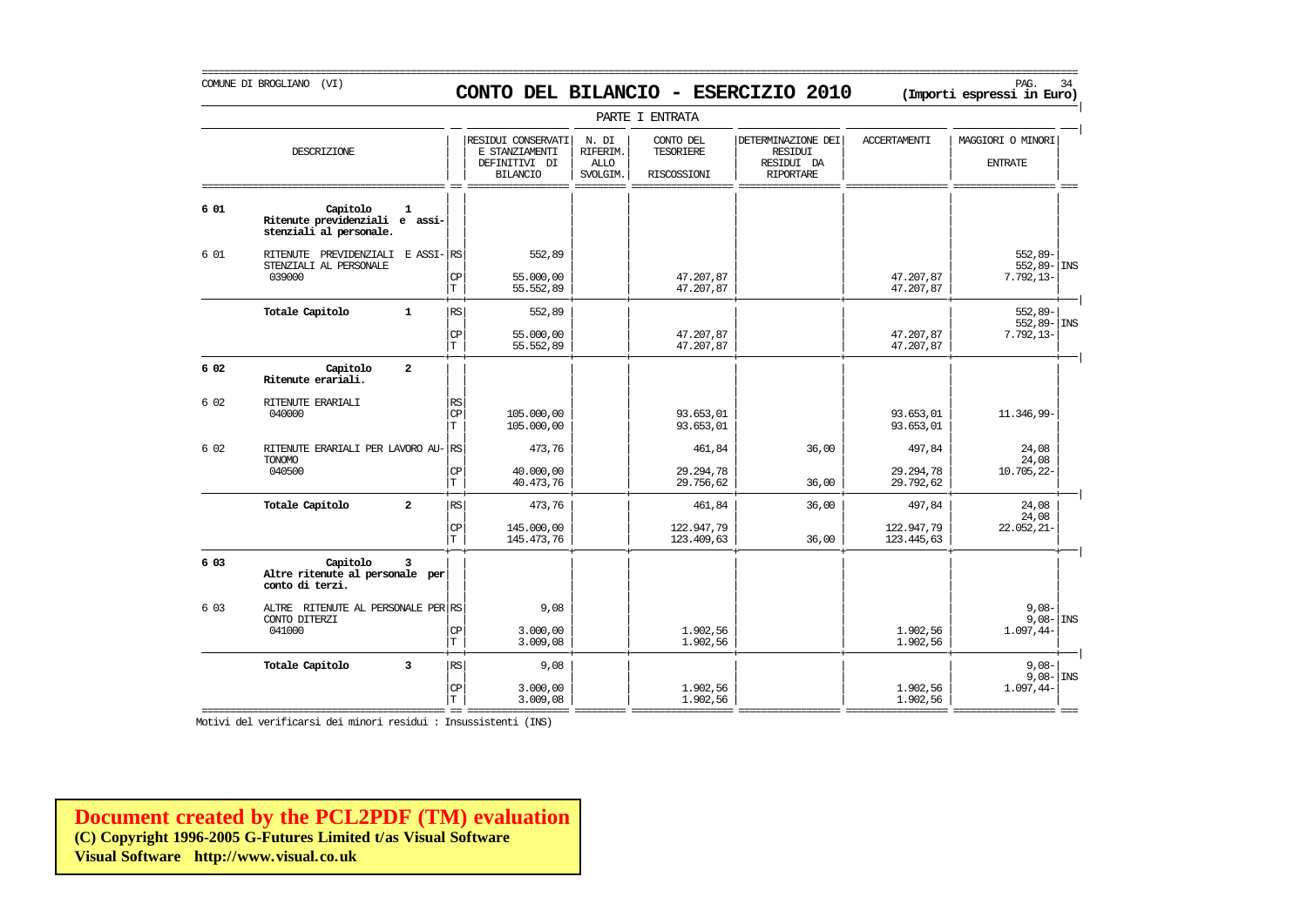### COMUNE DI BROGLIANO (VI) PAG. 35 **CONTO DEL BILANCIO - ESERCIZIO 2010 (Importi espressi in Euro)**

===========================================================================================================================================================

|      |                                                                                                                                                |                 |                                                                          |                                              | PARTE I ENTRATA                              |                                                                        |                                    |                                                            |
|------|------------------------------------------------------------------------------------------------------------------------------------------------|-----------------|--------------------------------------------------------------------------|----------------------------------------------|----------------------------------------------|------------------------------------------------------------------------|------------------------------------|------------------------------------------------------------|
|      | DESCRIZIONE                                                                                                                                    |                 | RESIDUI CONSERVATI<br>E STANZIAMENTI<br>DEFINITIVI DI<br><b>BILANCIO</b> | N. DI<br>RIFERIM.<br><b>ALLO</b><br>SVOLGIM. | CONTO DEL<br><b>TESORIERE</b><br>RISCOSSIONI | DETERMINAZIONE DEI<br><b>RESIDUI</b><br>RESIDUI DA<br><b>RIPORTARE</b> | <b>ACCERTAMENTI</b>                | MAGGIORI O MINORI<br><b>ENTRATE</b>                        |
| 6 04 | Capitolo<br>4<br>Depositi cauzionali.                                                                                                          |                 |                                                                          |                                              |                                              |                                                                        |                                    |                                                            |
| 6 04 | DEPOSITI CAUZIONALI<br>042000                                                                                                                  | RS              | 2.440,00                                                                 |                                              | 1.140,00                                     | 1,200,00                                                               | 2.340,00                           | $100.00 -$<br>$100,00 -$ INS                               |
|      |                                                                                                                                                | CP<br>T.        | 10,000,00<br>12,440,00                                                   |                                              | 509,87<br>1.649,87                           | 1,200,00                                                               | 509,87<br>2.849,87                 | $9.490, 13 -$                                              |
|      | Totale Capitolo<br>$\overline{4}$                                                                                                              | $\mathbb{RS}$   | 2.440,00                                                                 |                                              | 1.140,00                                     | 1,200,00                                                               | 2.340,00                           | $100,00 -$<br>$100,00 -$ INS                               |
|      |                                                                                                                                                | <b>CP</b><br>T  | 10,000,00<br>12,440,00                                                   |                                              | 509,87<br>1.649,87                           | 1,200,00                                                               | 509,87<br>2.849,87                 | $9.490, 13 -$                                              |
| 6 05 | Capitolo<br>5<br>Rimborso spese per servizi conto<br>di terzi.                                                                                 |                 |                                                                          |                                              |                                              |                                                                        |                                    |                                                            |
| 6 05 | RIMBORSO SPESE PER SERVIZI IN RS<br>CONTO TER-ZI<br>043000                                                                                     | СP<br>T.        | 4.230,81<br>25,000,00<br>29.230,81                                       |                                              | 532,57<br>13.696,86<br>14.229,43             | 575,20<br>6.242,56<br>6.817,76                                         | 1.107,77<br>19.939,42<br>21.047,19 | $3.123.04-$<br>$3.123,04$ - $ \text{INS}$<br>$5.060, 58 -$ |
| 6 05 | TRASFERIMENTO DAL MINISTERO DEL-<br>L'INTERNOPER CONTRIBUTO LIBRI DI<br>TESTO SCUOLA SE-CONDARIA DI PRI- T<br>MO E SECONDO GRADO<br>043100     | RS<br><b>CP</b> | 40,99<br>40,99                                                           |                                              |                                              | 40,99<br>40,99                                                         | 40,99<br>40,99                     |                                                            |
| 6 05 | RIMBORSO SPSE PER CONVENZIONE RS<br>CON L'UF- FICIO NAZIONALE PER IL<br>SERVIZIO CIVILE PER L'IMPIEGO DI T<br>OBIETTORI DI COSCIENZA<br>043200 | <b>CP</b>       |                                                                          |                                              |                                              |                                                                        |                                    |                                                            |
| 6 05 | ONTRIBUTO DAL MINISTERO DEL TE-<br>SORO, DEL BILANCIO E DELLA PRO-<br>GRAMM. ECONOMICA PERDIRITTO ALLO T<br><b>STUDIO</b><br>043300            | RS<br><b>CP</b> |                                                                          |                                              |                                              |                                                                        |                                    |                                                            |
| 6 05 | CONTRIBUTO REGIONALE DI CUI ALLA RS<br>L. R. 2/2001 - CENTRI STORICI<br>043400                                                                 | CP<br>T.        |                                                                          |                                              |                                              |                                                                        |                                    |                                                            |

Motivi del verificarsi dei minori residui : Insussistenti (INS)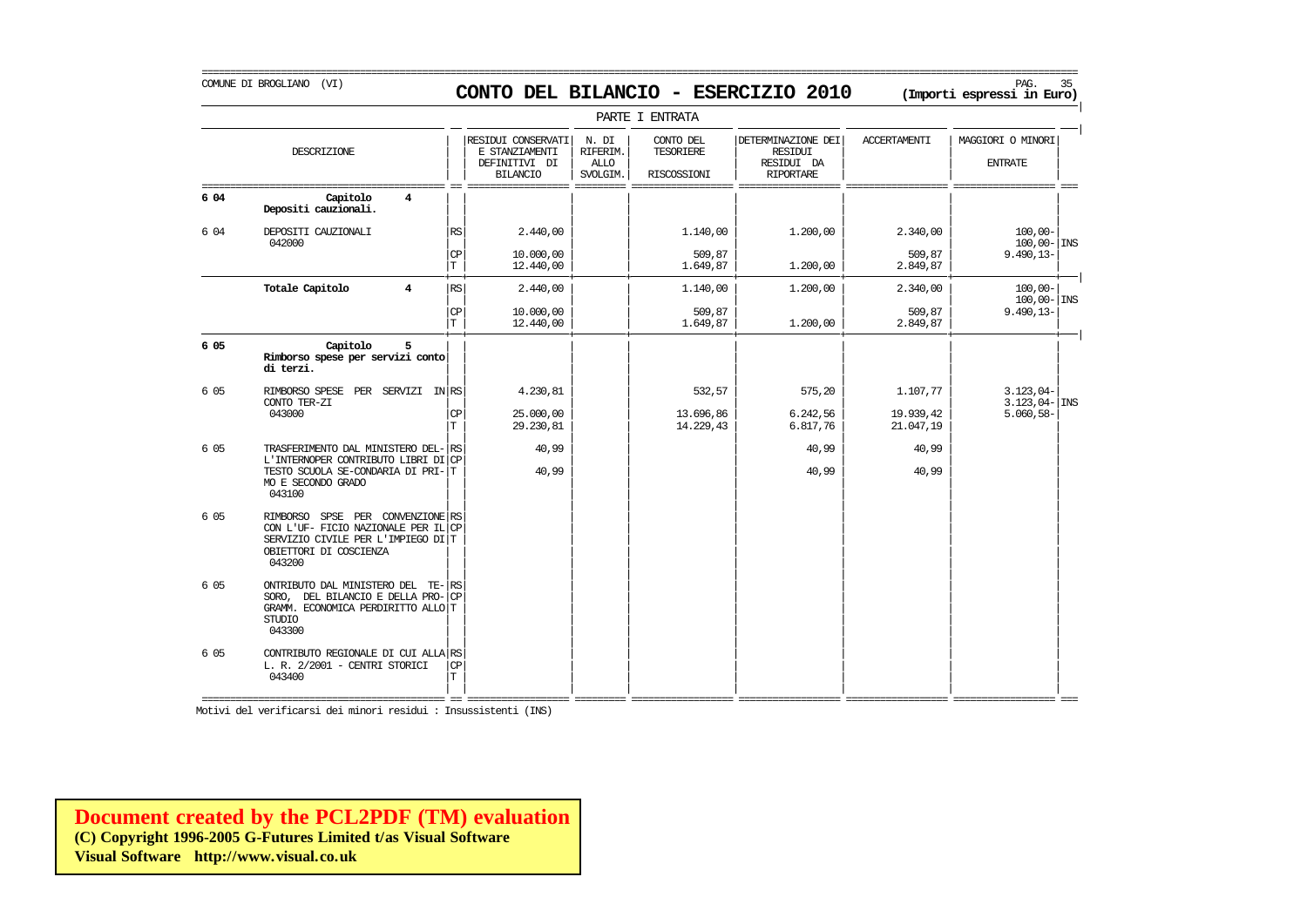### COMUNE DI BROGLIANO (VI) PAG. 36 **CONTO DEL BILANCIO - ESERCIZIO 2010 (Importi espressi in Euro)**

===========================================================================================================================================================

|      |                                                                                                                                                                                  |                         |                                                                          |                                              | PARTE I ENTRATA                       |                                                                 |                      |                                     |  |
|------|----------------------------------------------------------------------------------------------------------------------------------------------------------------------------------|-------------------------|--------------------------------------------------------------------------|----------------------------------------------|---------------------------------------|-----------------------------------------------------------------|----------------------|-------------------------------------|--|
|      | DESCRIZIONE                                                                                                                                                                      |                         | RESIDUI CONSERVATI<br>E STANZIAMENTI<br>DEFINITIVI DI<br><b>BILANCIO</b> | N. DI<br>RIFERIM.<br><b>ALLO</b><br>SVOLGIM. | CONTO DEL<br>TESORIERE<br>RISCOSSIONI | DETERMINAZIONE DEI<br>RESIDUI<br>RESIDUI DA<br><b>RIPORTARE</b> | <b>ACCERTAMENTI</b>  | MAGGIORI O MINORI<br><b>ENTRATE</b> |  |
| 6 05 | RIMBORSO SPESE PER PROGETTO SER-<br>VIZIO CI-VILE<br>043500                                                                                                                      | RS<br>CP<br>$\mathbf T$ |                                                                          |                                              |                                       |                                                                 |                      |                                     |  |
| 6 05 | CONTRIBUTO DALLA REGIONE VENETO RS<br>PER LI- BRI DI TESTO SCUOLA SE-<br>CONDARIA DI PRIMO E SECONDO GRA- T<br>$DO - 2^$ FASCIA<br>043600                                        | C <sub>P</sub>          |                                                                          |                                              |                                       |                                                                 |                      |                                     |  |
| 6 05 | SPESE PER CONTO DELLO STATO E RS<br>PER CONSULTAZIONI ELETTORALI DI-<br><b>VERSE</b>                                                                                             | CP<br>T.                | 22.370,83                                                                |                                              | 14.356,48                             |                                                                 | 14.356,48            | $8.014, 35-$<br>$8.014, 35 -  $ INS |  |
| 6 05 | 046000<br>ONERE PER ELEZIONI AM-RS<br><b>RIMBORSO</b><br>MINISTRA- TIVE PROVINCIALI<br>046100                                                                                    | <b>CP</b><br>T.         | 22.370,83                                                                |                                              | 14.356,48                             |                                                                 | 14.356,48            |                                     |  |
| 6 05 | TRASFERIMENTO SOMME DA<br>PARTE RS<br>DELLA PRO- VINCIA - SICUETA' VI.<br>ABILITA' PER ACOUI-SIZIONE DI T<br>TERRENI RELATIVI AI LAVORI DI<br>ALLARGAMENTO S. P. SELVA<br>046200 | l CP                    | 505,85<br>505,85                                                         |                                              |                                       | 505,85<br>505,85                                                | 505,85<br>505,85     |                                     |  |
| 6 05 | RIMBORSO ONERE PER ELEZIONI AM- RS<br>MINISTRA- TIVE REGIONALI<br>046300                                                                                                         | <b>CP</b><br>T          | 15.000,00<br>15.000,00                                                   |                                              | 2.250,00<br>2.250,00                  |                                                                 | 2.250,00<br>2.250,00 | 12.750,00-                          |  |
| 6 05 | TRASFERIMENTO QUOTE DALL'ISTAT RS<br>PER RILE-VAZIONE SUI CONSUMI<br>DELLE FAMIGLIE<br>046400                                                                                    | <b>CP</b><br>T          | 1.277,32<br>1,277,32                                                     |                                              | 1.255,32<br>1.255,32                  |                                                                 | 1.255,32<br>1.255,32 | $22,00-$<br>$22,00 -  $ INS         |  |
| 6 05 | CONTRIBUTO DALLA REGIONE PER AB-<br>BATTIMEN-TO BARRIERE ARCHITETTO-<br>NICHE<br>046500                                                                                          | l RS<br><b>CP</b><br>т  | 580,00<br>580,00                                                         |                                              |                                       | 573,67<br>573,67                                                | 573,67<br>573,67     | $6,33-$                             |  |
| 6 05 | TRASFERIMENTO OUOTE PER 6^ CEN-RS<br>SIMENTO A-GRICOLTURA<br>046600                                                                                                              | <b>CP</b><br>T.         | 2,000,00<br>2.000,00                                                     |                                              |                                       | 1.465,75<br>1.465,75                                            | 1.465.75<br>1.465,75 | $534.25-$                           |  |

Motivi del verificarsi dei minori residui : Insussistenti (INS)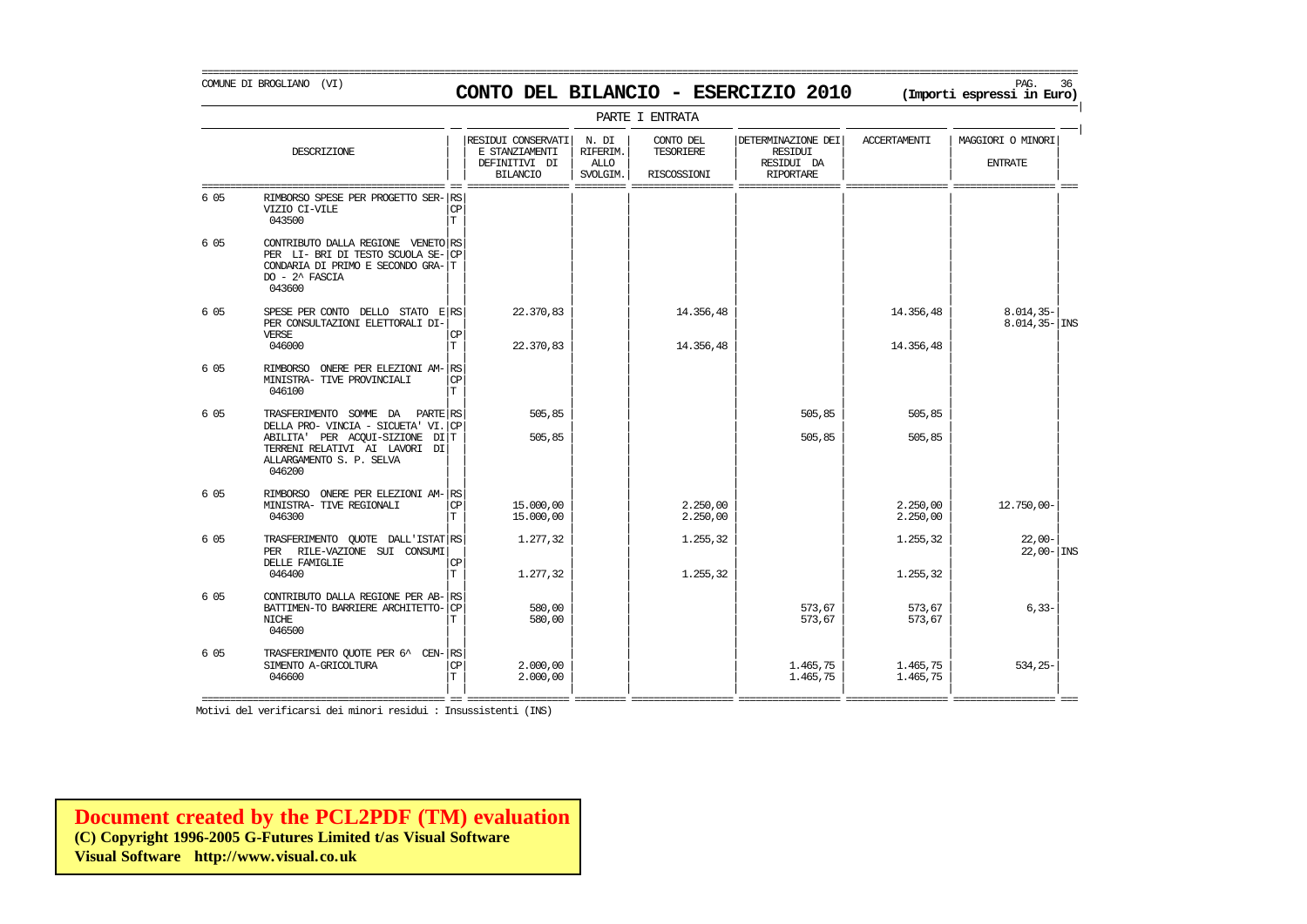COMUNE DI BROGLIANO (VI) PAG. 37 **CONTO DEL BILANCIO - ESERCIZIO 2010 (Importi espressi in Euro)**  PARTE I ENTRATA

|

|       | DESCRIZIONE                                                                                                                                    |                          | RESIDUI CONSERVATI<br>E STANZIAMENTI<br>DEFINITIVI DI<br><b>BILANCIO</b> | N. DI<br>RIFERIM.<br><b>ALLO</b><br>SVOLGIM. | CONTO DEL<br><b>TESORIERE</b><br>RISCOSSIONI | DETERMINAZIONE DEI<br><b>RESIDUI</b><br>RESIDUI DA<br><b>RIPORTARE</b> | <b>ACCERTAMENTI</b>               | MAGGIORI O MINORI<br><b>ENTRATE</b> |
|-------|------------------------------------------------------------------------------------------------------------------------------------------------|--------------------------|--------------------------------------------------------------------------|----------------------------------------------|----------------------------------------------|------------------------------------------------------------------------|-----------------------------------|-------------------------------------|
| 6 05  | TRASFERIMENTO QUOTE PER 16^ CEN- RS<br>SIMENTO POPOLAZIONE E 9^ CENSI-<br>MENTO INDUSTRIE E SERVIZI<br>046700                                  | <b>CP</b><br>T.          |                                                                          |                                              |                                              |                                                                        |                                   |                                     |
| 6 05  | TRASFERIMENTO DALLA REGIONE PER RS<br>SPESE DIRISCALDAMENTO DOMESTICO<br>046800                                                                | CP<br>T.                 |                                                                          |                                              |                                              |                                                                        |                                   |                                     |
| 6 05  | PER IL SOSTEGNO AL-RS<br>CONTRIBUTO<br>DELLE ABITAZIONI IN CP<br>L'ACCESSO<br><b>LOCAZIONE</b><br>(ART. 11 LEGGE 912/98 T<br>N. 431)<br>046900 |                          |                                                                          |                                              |                                              |                                                                        |                                   |                                     |
|       | 5<br>Totale Capitolo                                                                                                                           | $\mathbb{R}\mathbb{S}$   | 28,425,80                                                                |                                              | 16.144,37                                    | 1.122,04                                                               | 17.266,41                         | 11.159,39-<br>$11.159.39 -  $ INS   |
|       |                                                                                                                                                | CP<br>T.                 | 42.580,00<br>71.005,80                                                   |                                              | 15.946,86<br>32.091,23                       | 8.281,98<br>9.404,02                                                   | 24.228,84<br>41.495,25            | 18.351,16-                          |
| 6 0 6 | Capitolo<br>6<br>Rimborso di anticipazione<br>fondi per il servizio economato.                                                                 | di                       |                                                                          |                                              |                                              |                                                                        |                                   |                                     |
| 6 0 6 | RIMBORSO ANTICIPAZIONI DI FONDI RS<br>PER IL SERVIZIO DI ECONOMATO<br>044000                                                                   | <b>CP</b><br>T           | 5.164,00<br>5.164,00<br>10.328,00                                        |                                              | 5.164,00<br>5.164,00                         | 5.164,00<br>5.164,00                                                   | 5.164,00<br>5.164,00<br>10.328,00 |                                     |
|       | Totale Capitolo<br>6                                                                                                                           | RS<br><b>CP</b><br>T     | 5.164,00<br>5.164,00<br>10.328,00                                        |                                              | 5.164,00<br>5.164,00                         | 5.164,00<br>5.164,00                                                   | 5.164,00<br>5.164,00<br>10.328,00 |                                     |
| 6     | Riassunto Titolo<br>VI<br>Entrate da servizi per conto di<br>terzi                                                                             |                          |                                                                          |                                              |                                              |                                                                        |                                   |                                     |
| 6 01  | Capitolo<br>$\mathbf{1}$                                                                                                                       | RS                       | 552,89                                                                   |                                              |                                              |                                                                        |                                   | $552.89 -$<br>$552,89 -  $ INS      |
|       |                                                                                                                                                | <b>CP</b><br>$\mathbf T$ | 55,000,00<br>55.552,89                                                   |                                              | 47.207,87<br>47.207,87                       |                                                                        | 47.207,87<br>47.207,87            | $7.792, 13-$                        |
| 6 02  | Capitolo<br>$\overline{a}$                                                                                                                     | RS                       | 473,76                                                                   |                                              | 461,84                                       | 36,00                                                                  | 497,84                            | 24,08<br>24,08                      |
|       |                                                                                                                                                | <b>CP</b><br>T           | 145.000,00<br>145.473,76                                                 |                                              | 122.947,79<br>123.409,63                     | 36,00                                                                  | 122.947,79<br>123.445,63          | 22.052,21-                          |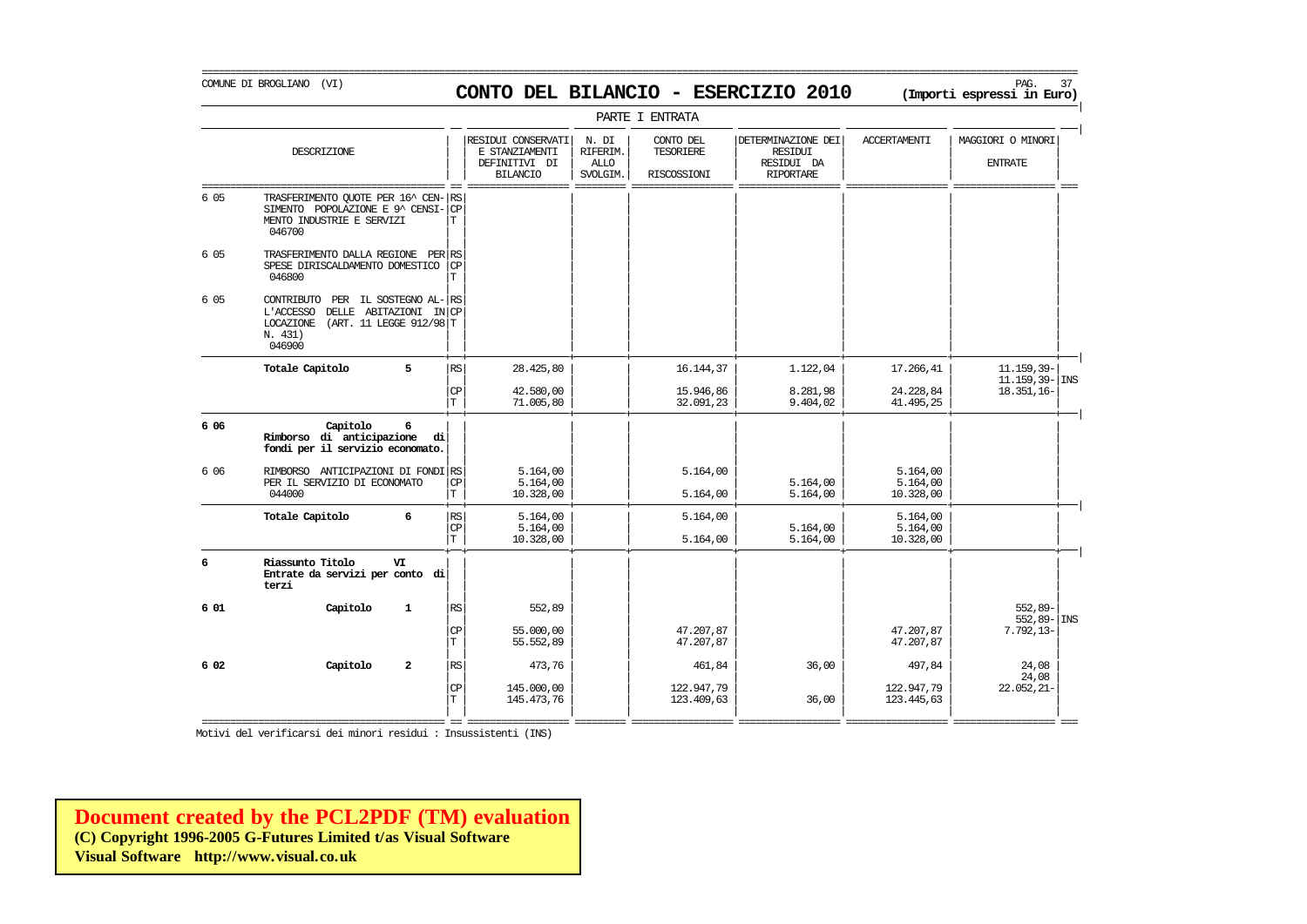|

|      |               |                |                      |                                                                             |                                                    | PARTE I ENTRATA                              |                                                                 |                                     |                                                           |
|------|---------------|----------------|----------------------|-----------------------------------------------------------------------------|----------------------------------------------------|----------------------------------------------|-----------------------------------------------------------------|-------------------------------------|-----------------------------------------------------------|
|      | DESCRIZIONE   |                |                      | RESIDUI CONSERVATI<br>E STANZIAMENTI<br>DEFINITIVI<br>DI<br><b>BILANCIO</b> | N. DI<br><b>RIFERIM</b><br><b>ALLO</b><br>SVOLGIM. | CONTO DEL<br><b>TESORIERE</b><br>RISCOSSIONI | DETERMINAZIONE DEI<br>RESIDUI<br>RESIDUI DA<br><b>RIPORTARE</b> | <b>ACCERTAMENTI</b>                 | MAGGIORI O MINORI<br><b>ENTRATE</b>                       |
| 6 03 | Capitolo      | 3              | RS<br><b>CP</b>      | 9,08<br>3.000,00<br>3.009,08                                                |                                                    | 1.902,56<br>1.902,56                         |                                                                 | 1.902,56<br>1.902,56                | $9,08-$<br>$9,08 -$ INS<br>$1.097,44-$                    |
| 6 04 | Capitolo      | $\overline{4}$ | RS<br><b>CP</b><br>T | 2.440,00<br>10.000,00<br>12,440,00                                          |                                                    | 1.140,00<br>509,87<br>1.649,87               | 1.200,00<br>1,200,00                                            | 2.340,00<br>509,87<br>2.849,87      | $100,00 -$<br>$100,00 -  \text{INS}$<br>$9.490, 13 -$     |
| 6 05 | Capitolo      | 5              | RS<br><b>CP</b><br>T | 28.425,80<br>42.580,00<br>71.005,80                                         |                                                    | 16.144,37<br>15.946,86<br>32.091,23          | 1.122,04<br>8.281,98<br>9.404,02                                | 17.266,41<br>24.228,84<br>41.495,25 | $11.159, 39-$<br>$11.159.39 -  $ INS<br>$18.351, 16-$     |
| 6 06 | Capitolo      | 6              | RS<br><b>CP</b><br>T | 5.164,00<br>5.164,00<br>10.328,00                                           |                                                    | 5.164,00<br>5.164,00                         | 5.164,00<br>5.164,00                                            | 5.164,00<br>5.164,00<br>10.328,00   |                                                           |
|      | Totale Titolo | VI             | l RS<br><b>CP</b>    | 37.065,53<br>260.744,00                                                     |                                                    | 22.910,21<br>188.514,95                      | 2.358,04<br>13.445,98                                           | 25.268,25<br>201.960,93             | 11.797,28-<br>24,08<br>$11.821, 36 -  $ INS<br>58.783,07- |

 $|\text{T}|$  297.809,53  $|$  211.425,16 15.804,02 227.229,18 227.229 =========================================== == ================== ========= ================== ================== ================== ================== === Motivi del verificarsi dei minori residui : Insussistenti (INS)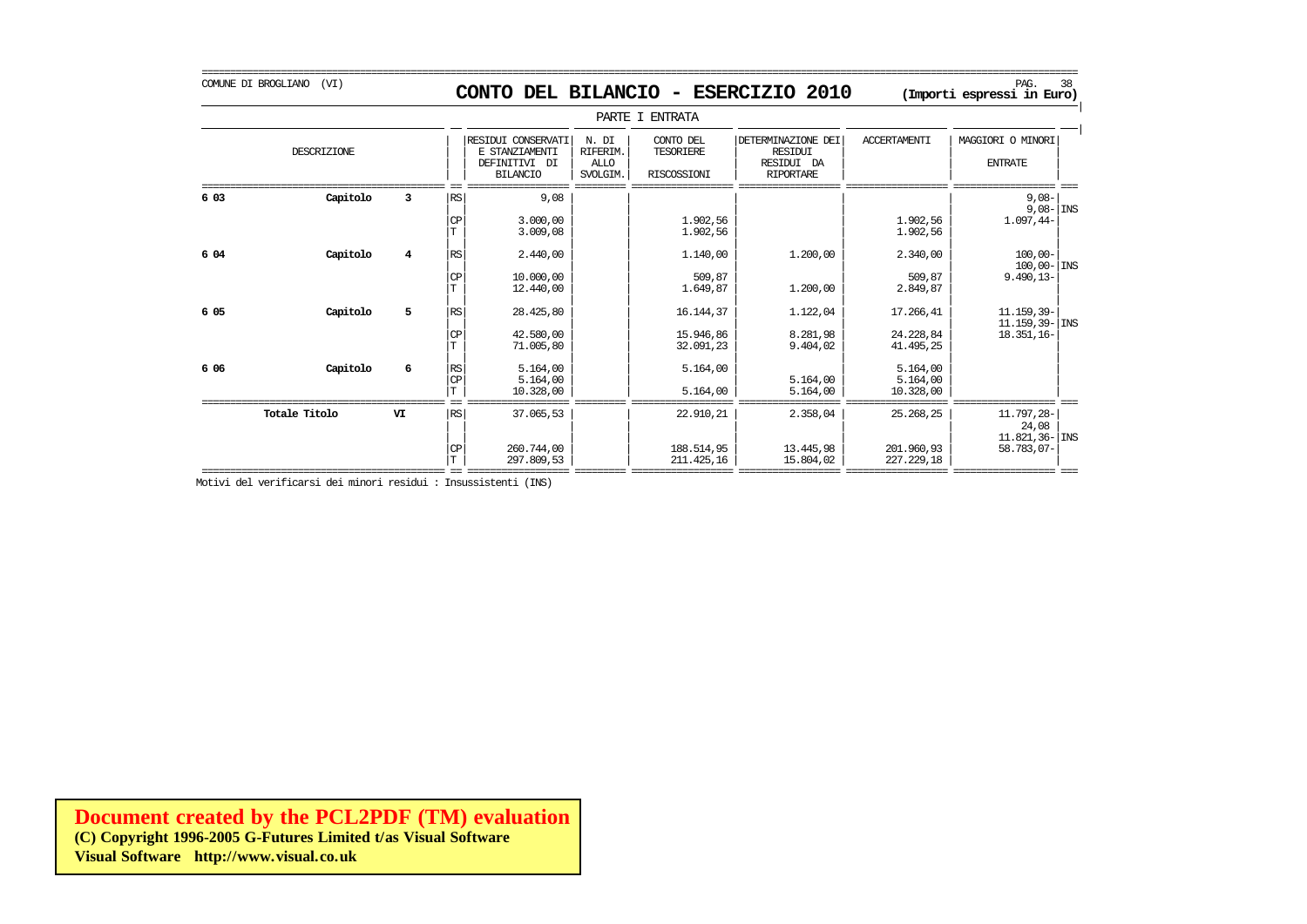COMUNE DI BROGLIANO (VI) PAG. 39 **CONTO DEL BILANCIO - ESERCIZIO 2010 (Importi espressi in Euro)** 

|                           |              |                                                                 |                                                                          |                                              | PARTE I ENTRATA                              |                                                                        |                                          |                                                           |
|---------------------------|--------------|-----------------------------------------------------------------|--------------------------------------------------------------------------|----------------------------------------------|----------------------------------------------|------------------------------------------------------------------------|------------------------------------------|-----------------------------------------------------------|
| DESCRIZIONE               |              |                                                                 | RESIDUI CONSERVATI<br>E STANZIAMENTI<br>DEFINITIVI DI<br><b>BILANCIO</b> | N. DI<br>RIFERIM.<br><b>ALLO</b><br>SVOLGIM. | CONTO DEL<br><b>TESORIERE</b><br>RISCOSSIONI | DETERMINAZIONE DEI<br><b>RESIDUI</b><br>RESIDUI DA<br><b>RIPORTARE</b> | <b>ACCERTAMENTI</b>                      | MAGGIORI O MINORI<br><b>ENTRATE</b>                       |
| TITOLO                    | $\mathbf{I}$ | RS                                                              | 355.664,81                                                               |                                              | 312.140,47                                   | 42.093,76                                                              | 354.234,23                               | 1.430,58-<br>15.000,64<br>$16.431, 22$ - INS              |
|                           |              | $\mathsf{CP}$<br>$\mathbf T$                                    | 929,670,00<br>1.285.334,81                                               |                                              | 579.278,30<br>891.418,77                     | 346.035,44<br>388.129,20                                               | 925.313.74<br>1.279.547,97               | $4.356, 26 -$                                             |
| TITOLO                    | II           | $\mathbb{RS}$                                                   | 225.013.43                                                               |                                              | 182.058,15                                   | 62.417.29                                                              | 244.475,44                               | 19.462.01<br>19.463,15<br>$1,14$ - INS                    |
|                           |              | $\mathbb{C}\mathbb{P}$<br>$\mathbf T$                           | 818.521,13<br>1.043.534,56                                               |                                              | 748.219,83<br>930.277,98                     | 63.366,62<br>125.783,91                                                | 811.586,45<br>1.056.061,89               | $6.934,68-$                                               |
| TITOLO                    | III          | $\mathbb{RS}$                                                   | 248.459,85                                                               |                                              | 146.936,42                                   | 81.714,60                                                              | 228.651,02                               | 19.808,83-<br>1,644,76<br>$21.453,59 -$ INS               |
|                           |              | $_{\rm CP}$<br>T                                                | 479.465,00<br>727.924,85                                                 |                                              | 317.509,80<br>464.446,22                     | 147.720,59<br>229.435,19                                               | 465.230,39<br>693.881,41                 | $14.234.61 -$                                             |
| TITOLO                    | IV           | $\mathbb{R}\mathbb{S}$<br>CP<br>T                               | 705.370,80<br>521,965,00<br>1.227.335,80                                 |                                              | 415.347,11<br>415.347,11                     | 705.370,80<br>120.611,24<br>825.982,04                                 | 705.370,80<br>535.958,35<br>1.241.329,15 | 13.993,35                                                 |
| TITOLO                    | $\mathbf v$  | $\mathbb{R}\mathbb{S}$<br>$\mathbb{C}\mathbb{P}$<br>$\mathbf T$ | 569.217,45<br>569.217,45                                                 |                                              | 275.422,71<br>275.422,71                     | 293.794,74<br>293.794,74                                               | 569.217,45<br>569.217,45                 |                                                           |
| TITOLO                    | VI           | <b>RS</b>                                                       | 37.065.53                                                                |                                              | 22.910,21                                    | 2.358,04                                                               | 25.268,25                                | 11.797,28-                                                |
|                           |              | $\frac{CP}{T}$                                                  | 260.744,00                                                               |                                              | 188.514,95                                   | 13.445,98                                                              | 201.960,93                               | 24,08<br>$11.821, 36 -$ INS<br>58.783,07-                 |
| Totale Titoli             |              | RS                                                              | 297.809,53<br>2.140.791,87                                               |                                              | 211.425,16<br>939.467,96                     | 15.804,02<br>1.187.749,23                                              | 227.229,18<br>2.127.217,19               | 13.574,68-                                                |
|                           |              | $\mathbf{CP}$<br>$\mathbb T$                                    | 3.010.365,13<br>5.151.157,00                                             |                                              | 2.248.869,99<br>3.188.337,95                 | 691.179,87<br>1.878.929,10                                             | 2.940.049,86<br>5.067.267,05             | 36.132,63<br>$49.707, 31 -  \text{INS}$<br>$70.315, 27 -$ |
| Avanzo di amministrazione |              |                                                                 | 509,210,00                                                               |                                              |                                              |                                                                        |                                          |                                                           |
| FONDO INIZIALE DI CASSA   |              |                                                                 | 1.685.986,00                                                             |                                              |                                              |                                                                        |                                          |                                                           |

Motivi del verificarsi dei minori residui : Insussistenti (INS)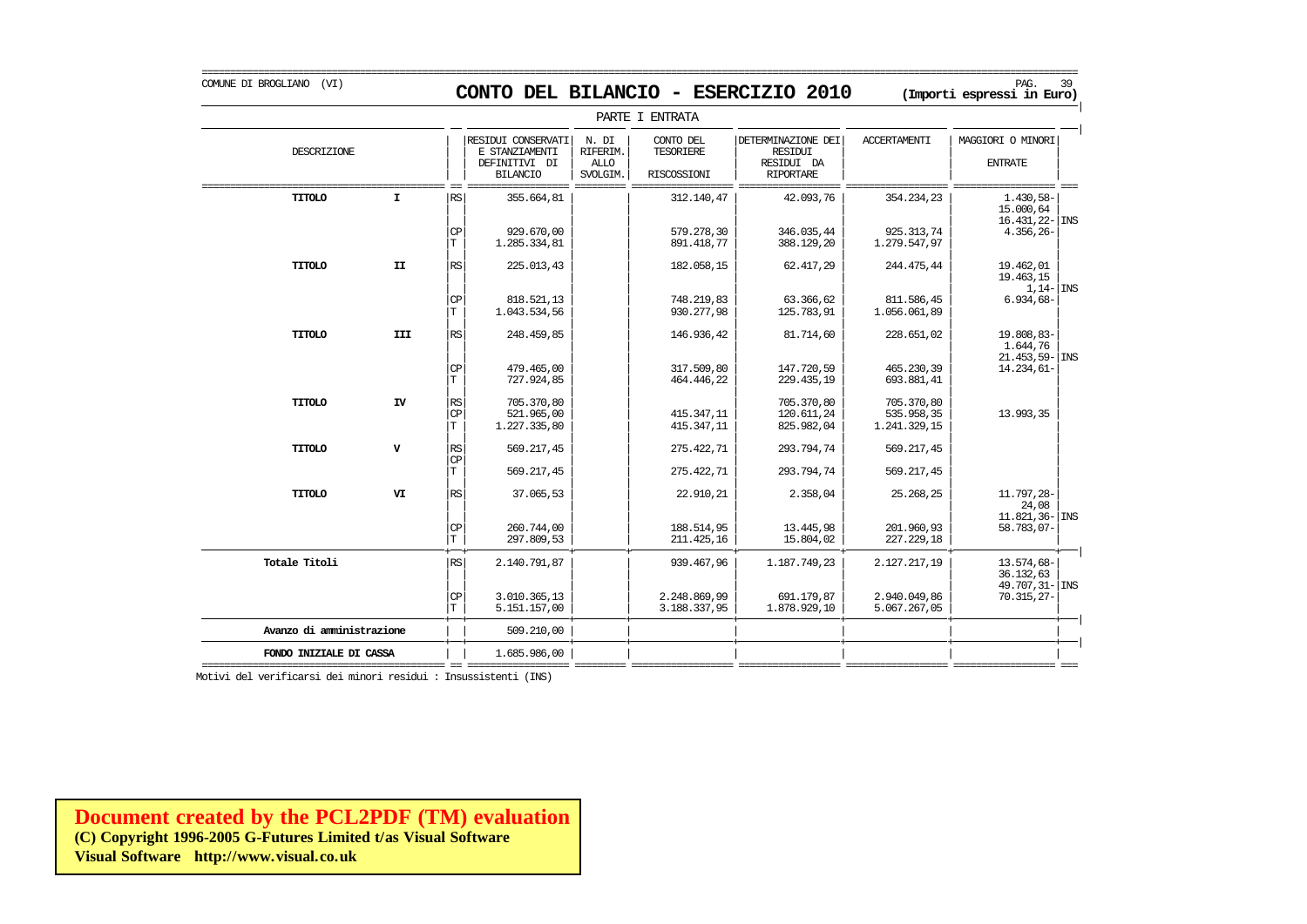| COMUNE DI BROGLIANO<br>(VI)  |                 |                                                                   |                                       |                                              | CONTO DEL BILANCIO - ESERCIZIO 2010                             |                                              | PAG.<br>40<br>(Importi espressi in Euro)                   |
|------------------------------|-----------------|-------------------------------------------------------------------|---------------------------------------|----------------------------------------------|-----------------------------------------------------------------|----------------------------------------------|------------------------------------------------------------|
|                              |                 |                                                                   |                                       | PARTE I ENTRATA                              |                                                                 |                                              |                                                            |
| DESCRIZIONE                  |                 | RESIDUI CONSERVATI<br>E STANZIAMENTI<br>DEFINITIVI DI<br>BILANCIO | N. DI<br>RIFERIM.<br>ALLO<br>SVOLGIM. | CONTO DEL<br><b>TESORTERE</b><br>RISCOSSIONI | DETERMINAZIONE DEI<br>RESIDUI<br>RESIDUI DA<br><b>RTPORTARE</b> | <b>ACCERTAMENTI</b>                          | MAGGIORI O MINORI<br><b>ENTRATE</b>                        |
| TOTALE GENERALE DELL'ENTRATA | <b>RS</b><br>CP | 2.140.791,87<br>3.519.575,13<br>5.660.367,00                      |                                       | 939,467,96<br>2.248.869,99<br>3.188.337,95   | 1.187.749.23<br>691.179,87<br>1,878,929,10                      | 2.127.217.19<br>2.940.049,86<br>5.067.267,05 | 13.574,68-<br>36.132,63<br>49.707,31- INS<br>$70.315.27 -$ |

=========================================== == ================== ========= ================== ================== ================== ================== === Motivi del verificarsi dei minori residui : Insussistenti (INS)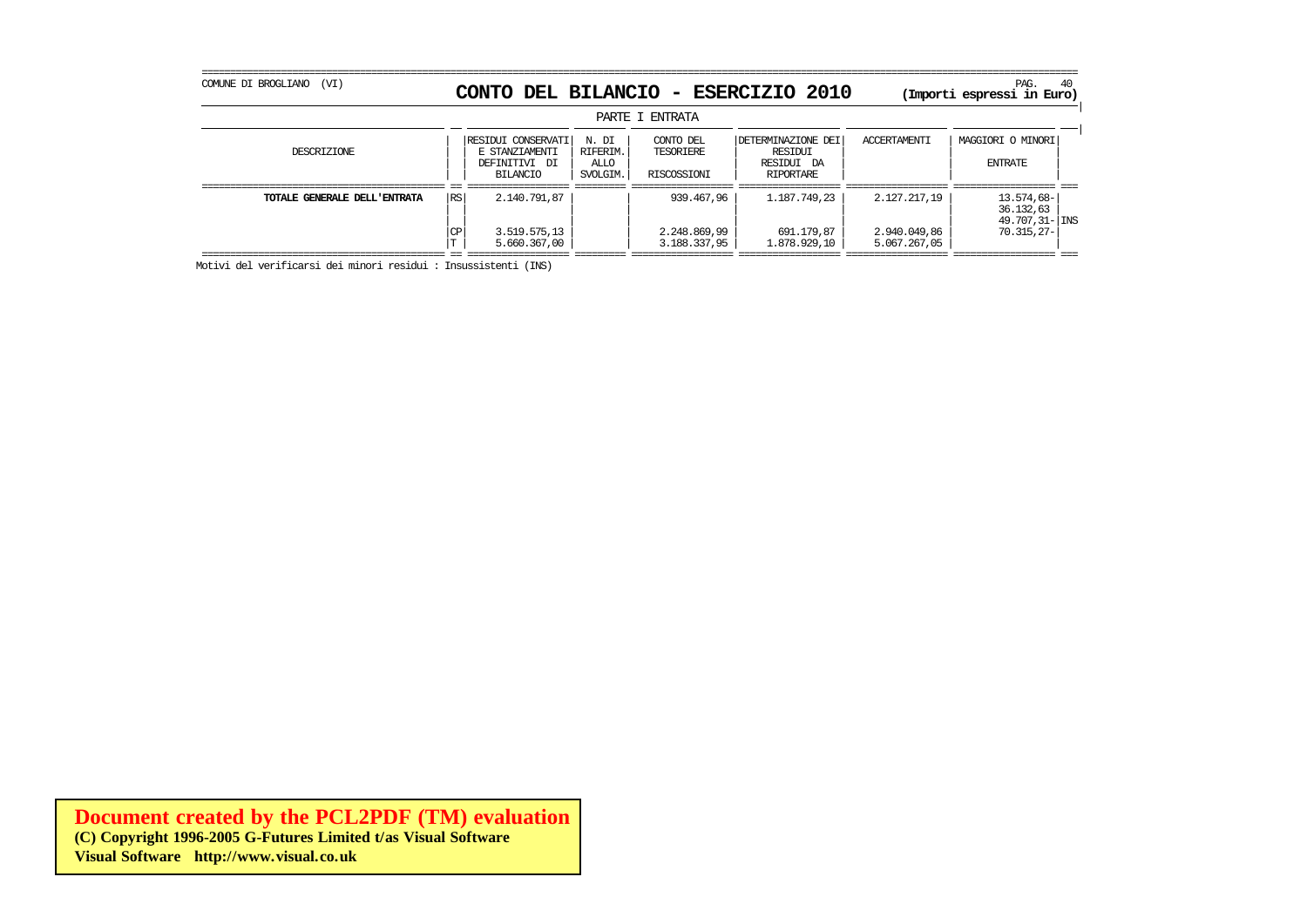## COMUNE DI BROGLIANO (VI) PAG. 41 **CONTO DEL BILANCIO - ESERCIZIO 2010 (Importi espressi in Euro)**

|                    | PARTE II SPESA                                                                                |                          |                                                                          |                                              |                                     |                                                                        |                        |                                     |  |  |  |  |
|--------------------|-----------------------------------------------------------------------------------------------|--------------------------|--------------------------------------------------------------------------|----------------------------------------------|-------------------------------------|------------------------------------------------------------------------|------------------------|-------------------------------------|--|--|--|--|
|                    | DESCRIZIONE                                                                                   |                          | RESIDUI CONSERVATI<br>E STANZIAMENTI<br>DEFINITIVI DI<br><b>BILANCIO</b> | N. DI<br>RIFERIM.<br><b>ALLO</b><br>SVOLGIM. | CONTO DEL<br>TESORIERE<br>PAGAMENTI | DETERMINAZIONE DEI<br><b>RESIDUI</b><br>RESIDUI DA<br><b>RIPORTARE</b> | IMPEGNI                | MINORI RESIDUI O<br><b>ECONOMIE</b> |  |  |  |  |
| $\mathbf{1}$       | TITOLO<br>I<br>Spese correnti                                                                 |                          |                                                                          |                                              |                                     |                                                                        |                        |                                     |  |  |  |  |
| 1 01               | Funzione<br>Funzioni generali di amministra-<br>zione di gestione e di controllo              |                          |                                                                          |                                              |                                     |                                                                        |                        |                                     |  |  |  |  |
| 1 01 01            | Servizio<br>Organi istituzionali, partecipa-<br>zione e decentramento.                        |                          |                                                                          |                                              |                                     |                                                                        |                        |                                     |  |  |  |  |
|                    | 1 01 01 02 Intervento<br>$\mathbf{z}$<br>Acquisto di beni di consumo e/o<br>di materie prime. |                          |                                                                          |                                              |                                     |                                                                        |                        |                                     |  |  |  |  |
|                    | 1 01 01 02 SPESE DI RAPPRESENTANZA - ACOUI- RS<br>STO DI BENI DI CONSUMO<br>002700            | СP<br>T                  | 850,00<br>850,00                                                         |                                              | 777,80<br>777,80                    | 50,00<br>50,00                                                         | 827,80<br>827,80       | $22, 20 -$                          |  |  |  |  |
|                    | $\overline{a}$<br>Totale Intervento                                                           | <b>RS</b><br>CP<br>T.    | 850,00<br>850,00                                                         |                                              | 777,80<br>777,80                    | 50,00<br>50,00                                                         | 827,80<br>827,80       | $22, 20 -$                          |  |  |  |  |
|                    | 1 01 01 03 Intervento<br>3<br>Prestazioni di servizi                                          |                          |                                                                          |                                              |                                     |                                                                        |                        |                                     |  |  |  |  |
|                    | 1 01 01 03 INDENNITA' AL SINDACO AGLI AS-<br>SESSORI ED AI CONSIGLIERI COMU-                  | RS                       | 4.610,98                                                                 |                                              | 754,20                              | 3.610,98                                                               | 4.365,18               | $245,80-$<br>$245,80 -  $ INS       |  |  |  |  |
|                    | NALI<br>001000                                                                                | CP<br>$\mathbf T$        | 55,100,00<br>59.710,98                                                   |                                              | 48.848,99<br>49.603,19              | 6.170,00<br>9.780,98                                                   | 55.018,99<br>59.384,17 | $81,01-$                            |  |  |  |  |
|                    | 1 01 01 03 SPESE PER GIUNTA E CONSIGLIO<br>001500                                             | RS<br>CP<br>$\mathbf T$  | 100,00<br>100,00                                                         |                                              |                                     |                                                                        |                        | $100,00 -$                          |  |  |  |  |
|                    | 1 01 01 03 RIMBORSI E INDENNITA' DI MISSIO- RS<br>NE AGLI AMM. RI E CONSIGLIERI               |                          | 100,00                                                                   |                                              |                                     |                                                                        |                        | $100.00 -$<br>$100,00 -$ INS        |  |  |  |  |
|                    | COMUNALI<br>002000                                                                            | CP<br>T                  | 1,000,00<br>1.100,00                                                     |                                              | 362,17<br>362,17                    | 37,59<br>37,59                                                         | 399,76<br>399,76       | $600, 24 -$                         |  |  |  |  |
| 1 01 01 03 POLIZZE | INFORTUNI DEGLI AMMINI- RS<br>STRATORI COMUNALI<br>002100                                     | <b>CP</b><br>$\mathbf T$ | 1,700,00<br>1,700,00                                                     |                                              | 1.539,04<br>1.539,04                |                                                                        | 1.539,04<br>1.539,04   | 160,96-                             |  |  |  |  |
|                    | 1 01 01 03 POLIZZA R. C. PATRIMONIALE E TU- RS<br>TELA LEGA-LE AMMINISTRATORI<br>002200       | СP<br>$\mathbf T$        | 6.500,00<br>6.500,00                                                     |                                              | 6.106, 85<br>6.106, 85              |                                                                        | 6.106,85<br>6.106,85   | $393, 15-$                          |  |  |  |  |

=========================================== == ================== ========= ================== ================== ================== ================== === Motivi del verificarsi dei minori residui : Insussistenti (INS); Prescritti (PRE)

Indicare la parte degli impegni che si riferisce a mere regolazioni contabili di spese correlate alle entrate (COR)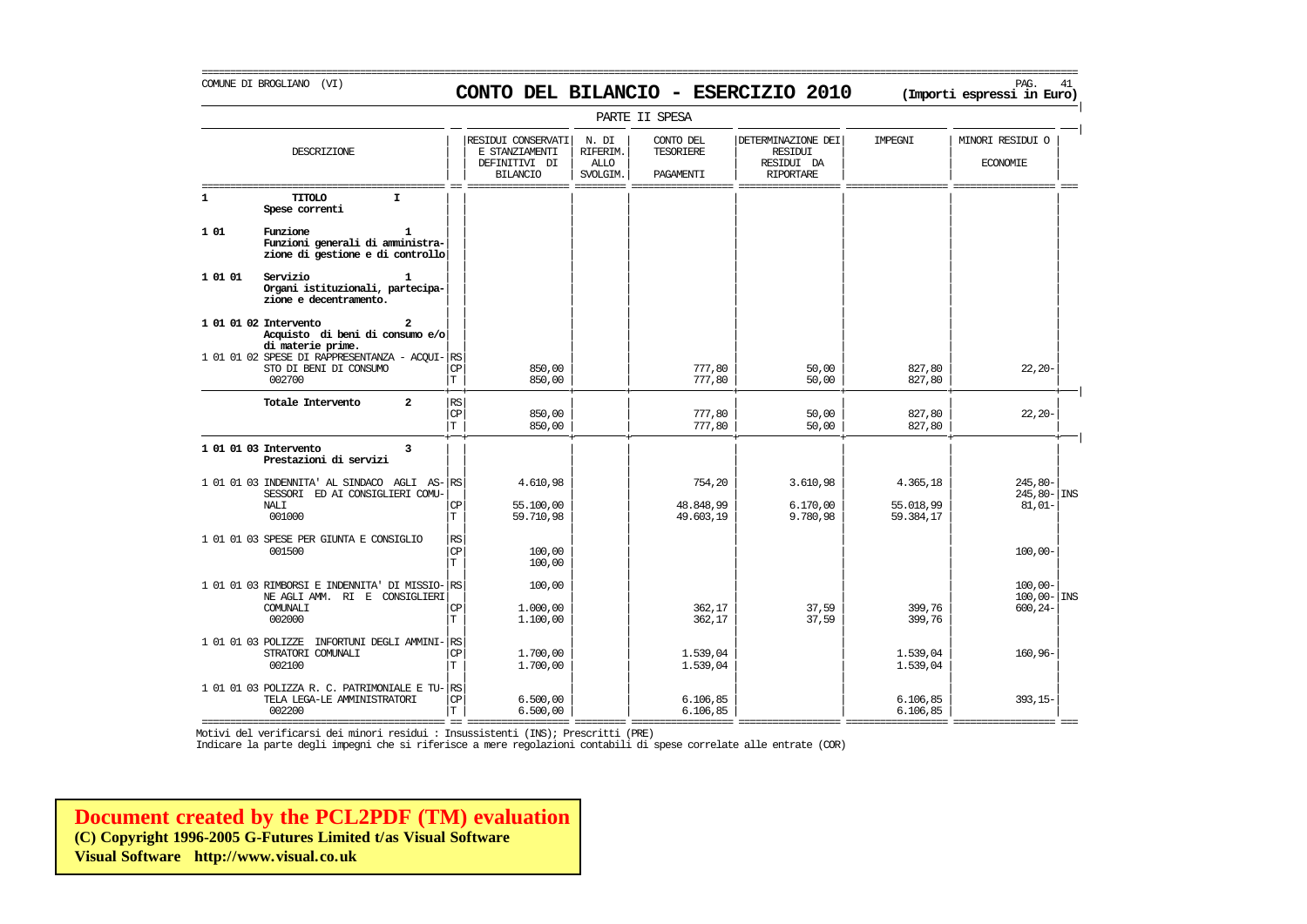COMUNE DI BROGLIANO (VI) PAG. 42 **CONTO DEL BILANCIO - ESERCIZIO 2010 (Importi espressi in Euro)** 

PARTE II SPESA | | RESIDUI CONSERVATI | N. DI | CONTO DEL | | DETERMINAZIONE DEI | IMPEGNI | | MINORI RESIDUI O DESCRIZIONE E STANZIAMENTI RIFERIM. TESORIERE RESIDUI | | | | | | | | || DEFINITIVI DI | ALLO | | RESIDUI DA | | ECONOMIE | | | BILANCIO | SVOLGIM. | PAGAMENTI | RIPORTARE | | =========================================== == ================== ========= ================== ================== ================== ================== === | | | | | | | | 1 01 01 03 INDENNITA' DI PRESENZA PER LA| | | | | | | | RS  $\text{COMMISSIO-NE PUBBLICI SPETTACOLI} \n\begin{array}{c}\n\text{CF} \\
\text{T}\n\end{array}$   $\begin{array}{c}\n\text{500,00} \\
\text{500,00}\n\end{array}$ 002500 | | | | | | | | T 500,00 | | | | | | | |  $1 \t01 \t01 \t03 \t{SESE}$  DI RAPPRESENTANZA  $\begin{bmatrix} \text{RS} \\ \text{R} \end{bmatrix}$  185,00 182,25 182,25 182,25 182,25 182,25 2,75-002600  $\hphantom{\int^{P^P}_{P_P}}2,75-\vert \hspace{0.08cm} \vert$   $\hphantom{\int^{P^P}_{P_P}}3,75-\vert \hspace{0.08cm} \vert$   $\hphantom{\int^{P^P}_{P_P}}3,75-\vert \hspace{0.08cm} \vert$   $\hphantom{\int^{P^P}_{P_P}}3,75-\vert \hspace{0.08cm} \vert$   $\hphantom{\int^{P^P}_{P_P}}3,75-\vert \hspace{0.08cm} \vert$   $\hphantom{\int^{P^P}_{P_P}}3,75-\vert \hspace{0.08cm} \vert$   $\hphant$  $|\text{CP}|$  1.000,00  $|$   $|$  694,50 203,50 898,00 102,00- $|T|$  1.185,00  $|$  876,75 203,50 1.080,25  $|$ | | | | | | | | 1 01 01 03 SPESE REVISIONE ECONOMICO FINAN- $\begin{vmatrix} 1 & 0 & 0 & 0 \\ 0 & 0 & 0 & 0 \\ 0 & 0 & 0 & 0 \\ 0 & 0 & 0 & 0 \end{vmatrix}$  = 5.616,00 5.616,00 5.616,00 5.616,00 5.616,00 5.616,00 5.616,00 5.616,00 5.616,00 5.616,00 5.616,00 5.616,00 5.616,0  $\begin{array}{|c|c|c|c|c|c|}\n\hline\n\text{ZIARIA AISENSI ART.} & 57 \text{ L.} & 142/90 & \text{CP} & 5.620,00 & 5.616,00 & 5.616,00 & 5.616,00 & 11.232,00 & 4.00 & 5.616,00 & 5.616,00 & 5.616,00 & 5.616,00 & 5.616,00 & 5.616,00 & 5.616,00 & 5.616,00 & 5.616,00 & 5.616,00 &$ 018500  $|T|$  11.236,00  $|T|$  5.616,00 5.616,00 11.232,00 1 | | | | | | | | 1 01 01 03 SPESE PER GARE DI APPALTO E CON- $|\mathbf{R}\sin \theta|$  = 000.00 = 000.00 = 000.00 = 000.00 = 000.00 = 000.00 = 000.00 = 000.00 = 000.00 = 000.00 = 000.00 = 000.00 = 000.00 = 000.00 = 000.00 = 000.00 = 000.00 = 000.00 = 0 TRATTI (EX CAP. 190) | | | | | | | | CP 200,00 200,00 200,00 018900  $|T|$   $200,00$   $200,00$   $200,00$   $200,00$   $200,00$ + + + + + + + + | **Totale Intervento 3** | | | | | | | | RS 10.511,98 6.552,45 3.610,98 10.163,43 348,55- | | | 348,55- | INS  $|\mathbb{CP}|$  71.720,00  $|$  57.751,55 12.027,09 69.778,64 1.941,36- $|T|$  82.231,98 64.304,00 15.638,07 79.942,07 + + + + + + + + | **1 01 01 07 Intervento** 7<br> **Imposte e tasse Imposte e tasse** | | | | | | | | | | | | | | | | 1 01 01 07 IRAP SU INDENNITA' DI CARICA DEL<sup>|</sup> RS
<br>
SINDACO SU COMMISSIONI COMUNALI (CP
8 45.000,00
8
5.095,20
8
5.095,20
8
5.095,20
8
8
914,52  $\begin{array}{|c|c|c|c|c|}\hline \text{SINDACO} & \text{SU COMMSSIONI COMINALI} & \text{CP} & \text{6.400,00} & \text{5.095,20} & \text{390,28} & \text{5.485,48} \ \hline \text{E CONSULENZE} & \text{F.768.06} & \text{F.768.06} & \text{F.768.06} & \text{F.768.06} \ \hline \end{array}$ E CONSULENZE | | | | | | | | T 6.682,58 5.377,78 390,28 5.768,06 001100 | | | | | | | | | | | | | | | |  $\begin{array}{r|l|l} \text{1 01 01 07 SESE PER GARE DI APPALTO E CON-} & \text{RSS TRATTI} & \text{1} & \text{1} & \text{1} \\ \end{array}$ TRATTI | | | | | | | | CP 019000 | | | | | | | | T + + + + + + + + | **Totale Intervento 7** | | | | | | | | RS 282,58 282,58 282,58  $|\mathbb{CP}|$  6.400,00  $|$  5.095,20 390,28 5.485,48 914,52- $|T|$  6.682,58  $|$  5.377,78 390,28 5.768,06  $|$ + + + + + + + + | **Totale Servizio 1** |RS| 10.794,56 | | 6.835,03 | 3.610,98 | 10.446,01 | 348,55-| | | | | | | | | 348,55- INS

=========================================== == ================== ========= ================== ================== ================== ================== === Motivi del verificarsi dei minori residui : Insussistenti (INS); Prescritti (PRE)

 $|\mathbb{CP}|$  78.970,00  $|$  63.624,55 12.467,37 76.091,92 2.878,08- $|T|$  89.764,56  $|$  70.459,58 16.078,35 86.537,93 16.078

Indicare la parte degli impegni che si riferisce a mere regolazioni contabili di spese correlate alle entrate (COR)

**[Document created by the PCL2PDF \(TM\) evaluation](http://www.visual.co.uk) (C) Copyright 1996-2005 G-Futures Limited t/as Visual Software Visual Software http://www.visual.co.uk**

### ===========================================================================================================================================================

|

|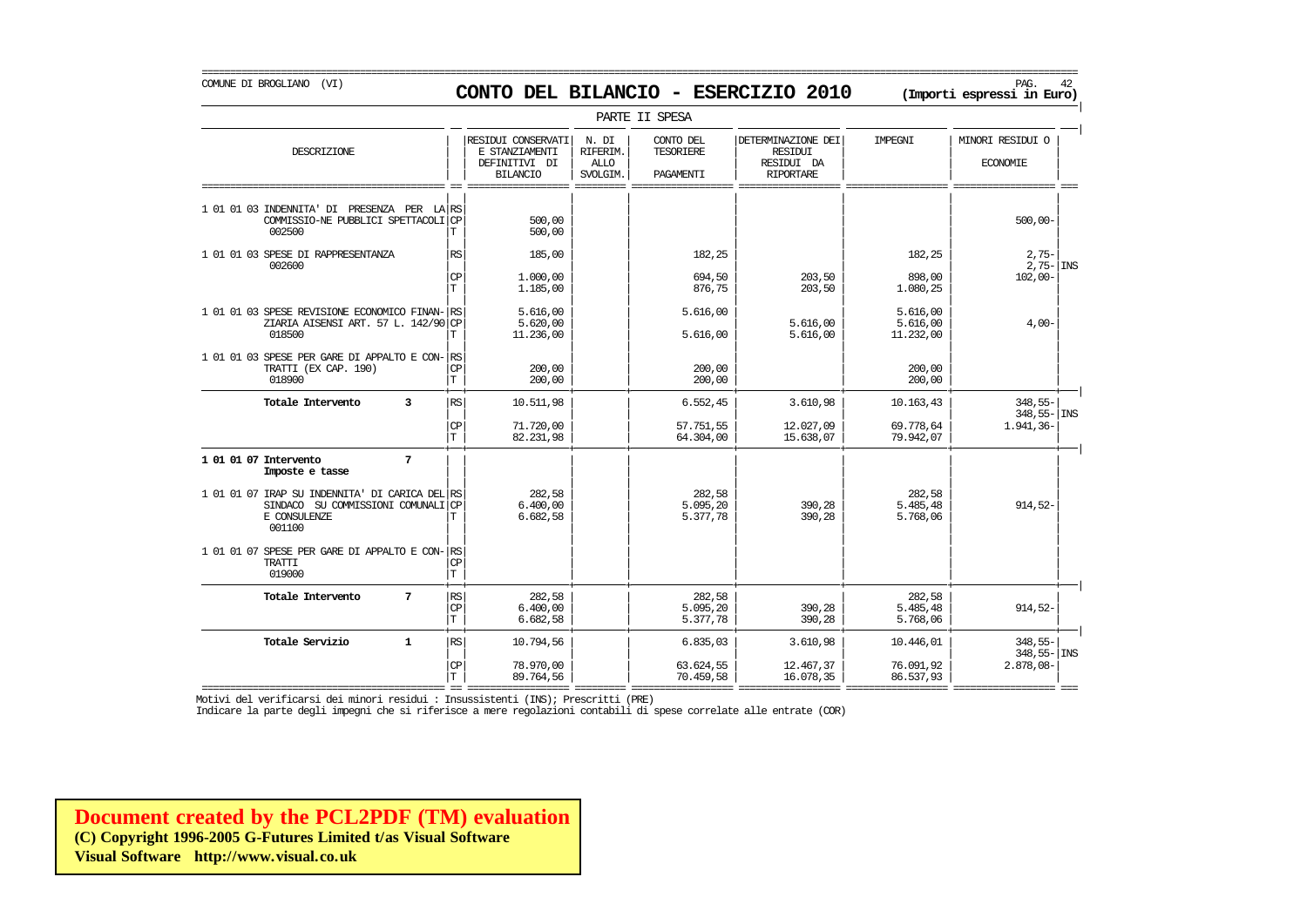### COMUNE DI BROGLIANO (VI) PAG. 43 **CONTO DEL BILANCIO - ESERCIZIO 2010 (Importi espressi in Euro)**

===========================================================================================================================================================

| PARTE II SPESA |                                                                                                                    |                                |                                                                          |                                              |                                            |                                                                        |                                  |                                     |  |  |  |
|----------------|--------------------------------------------------------------------------------------------------------------------|--------------------------------|--------------------------------------------------------------------------|----------------------------------------------|--------------------------------------------|------------------------------------------------------------------------|----------------------------------|-------------------------------------|--|--|--|
|                | DESCRIZIONE                                                                                                        |                                | RESIDUI CONSERVATI<br>E STANZIAMENTI<br>DEFINITIVI DI<br><b>BILANCIO</b> | N. DI<br>RIFERIM.<br><b>ALLO</b><br>SVOLGIM. | CONTO DEL<br><b>TESORIERE</b><br>PAGAMENTI | DETERMINAZIONE DEI<br><b>RESIDUI</b><br>RESIDUI DA<br><b>RIPORTARE</b> | <b>TMPRGNT</b>                   | MINORI RESIDUI O<br><b>ECONOMIE</b> |  |  |  |
| 1 01 02        | Servizio<br>2<br>Segreteria generale, personale e<br>organizzazione.                                               |                                |                                                                          |                                              |                                            |                                                                        |                                  |                                     |  |  |  |
|                | 1 01 02 01 Intervento<br>$\mathbf{1}$<br>Personale                                                                 |                                |                                                                          |                                              |                                            |                                                                        |                                  |                                     |  |  |  |
|                | 1 01 02 01 COMPENSO INCENTIVANTE LA PRODUT-<br><b>TIVITA'</b><br>002400                                            | RS<br><b>CP</b><br>$\mathbf T$ | 1,200,00<br>1,200,00                                                     |                                              | 761,73<br>761,73                           | 438.27<br>438,27                                                       | 1,200,00<br>1,200,00             |                                     |  |  |  |
|                | 1 01 02 01 COMPENSO PER LAVORO STRAORDINA-<br>RIO - PER-SONALE SEGRETERIA<br>002900                                | RS<br><b>CP</b><br>T           | 176,00<br>176,00                                                         |                                              | 176,00<br>176,00                           |                                                                        | 176,00<br>176,00                 |                                     |  |  |  |
|                | 1 01 02 01 STIPENDI ED ALTRI ASSEGNI FISSI RS<br>AL PERSONALE - SERVIZI GENERALI<br>003000                         | <b>CP</b><br>$\mathbf T$       | 76,000,00<br>76,000,00                                                   |                                              | 68.436,06<br>68.436,06                     | 7.273,04<br>7.273,04                                                   | 75.709,10<br>75.709,10           | 290,90-                             |  |  |  |
|                | 1 01 02 01 COMPENSO PER GESTIONE CONVENZIO-<br>NATA SE- GRETERIA COMUNALE<br>003100                                | RS<br><b>CP</b><br>$\mathbf T$ | 1.761,36<br>5.800,00<br>7.561,36                                         |                                              | 1.761,36<br>4.009,44<br>5.770,80           | 1.790,56<br>1.790,56                                                   | 1.761,36<br>5.800,00<br>7.561,36 |                                     |  |  |  |
|                | 1 01 02 01 INDENNITA' DI POSIZIONE-AREA SE- RS<br><b>GRETERIA</b><br>003200                                        | <b>CP</b><br>T                 | 5.900.00<br>5.900,00                                                     |                                              | 5.656.63<br>5.656,63                       | 186,10<br>186,10                                                       | 5.842.73<br>5.842,73             | $57.27 -$                           |  |  |  |
|                | 1 01 02 01 INDENNITA' DI RISULTATO-AREA SE-<br><b>GRETERIA</b><br>003300                                           | l RS<br><b>CP</b><br>T         | 2.100,00<br>2.100,00                                                     |                                              |                                            | 2.100,00<br>2.100,00                                                   | 2.100,00<br>2.100,00             |                                     |  |  |  |
|                | 1 01 02 01 PROGETTI FINALIZZATI ALL'ISTITU-<br>ZIONE DI SERVIZI AGGIUNTIVI - A-<br><b>REA SEGRETERIA</b><br>003500 | l RS<br><b>CP</b><br>T         |                                                                          |                                              |                                            |                                                                        |                                  |                                     |  |  |  |
|                | 1 01 02 01 ONERI PREV. LI ECC. A CARICO DEL RS<br>COMUNE SERVIZI GENERALI<br>004000                                | CP<br>$\mathbf T$              | 29.500,00<br>29.500,00                                                   |                                              | 20.826,09<br>20.826,09                     | 7.058,35<br>7.058,35                                                   | 27.884,44<br>27.884,44           | 1.615,56-                           |  |  |  |
|                | 1 01 02 01 COMPENSO PER LAVORO STRAORDINA-<br>RIO AL PERSONALE DIPENDENTE                                          | RS                             | 969,99                                                                   |                                              | 112,50                                     |                                                                        | 112,50                           | 857,49-<br>$857.49 -  \text{INS}$   |  |  |  |
|                | 005001                                                                                                             | <b>CP</b><br>T                 | 724,00<br>1.693,99                                                       |                                              | 724,00<br>836,50                           |                                                                        | 724,00<br>836,50                 |                                     |  |  |  |

=========================================== == ================== ========= ================== ================== ================== ================== === Motivi del verificarsi dei minori residui : Insussistenti (INS); Prescritti (PRE)

Indicare la parte degli impegni che si riferisce a mere regolazioni contabili di spese correlate alle entrate (COR)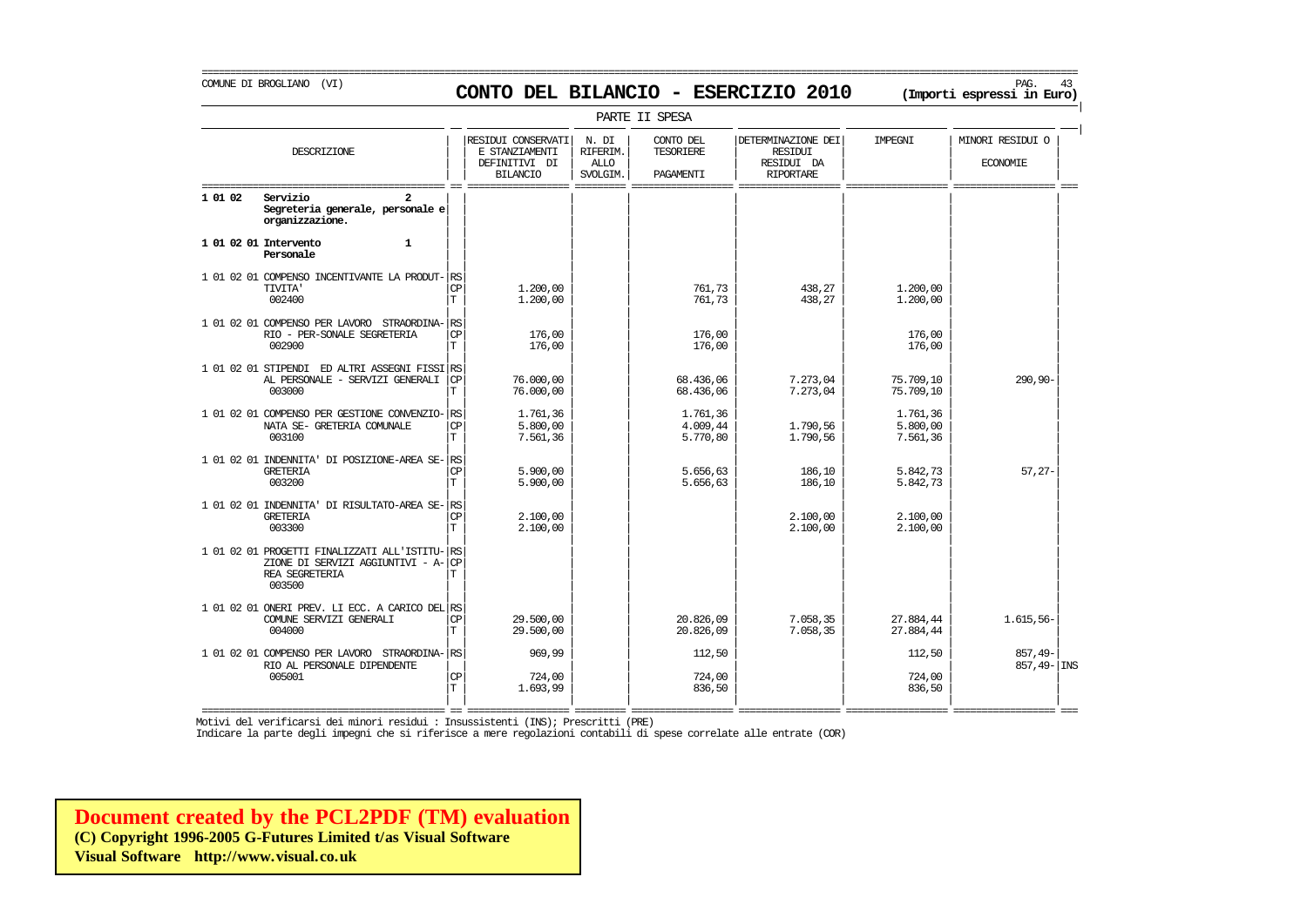COMUNE DI BROGLIANO (VI) PAG. 44 **CONTO DEL BILANCIO - ESERCIZIO 2010 (Importi espressi in Euro)** 

|                                                                                                                                             |                                    |                                                                          |                                              | PARTE II SPESA                             |                                                                        |                                       |                                                 |
|---------------------------------------------------------------------------------------------------------------------------------------------|------------------------------------|--------------------------------------------------------------------------|----------------------------------------------|--------------------------------------------|------------------------------------------------------------------------|---------------------------------------|-------------------------------------------------|
| DESCRIZIONE                                                                                                                                 |                                    | RESIDUI CONSERVATI<br>E STANZIAMENTI<br>DEFINITIVI DI<br><b>BILANCIO</b> | N. DI<br>RIFERIM.<br><b>ALLO</b><br>SVOLGIM. | CONTO DEL<br><b>TESORIERE</b><br>PAGAMENTI | DETERMINAZIONE DEI<br><b>RESIDUI</b><br>RESIDUI DA<br><b>RIPORTARE</b> | IMPEGNI                               | MINORI RESIDUI O<br><b>ECONOMIE</b>             |
| 1 01 02 01 COMPENSO INCENTIVANTE LA PRODUT- RS<br>TIVITA' AL PERSONALE DIPENDENTE<br>005002                                                 | CP<br>T                            | 17.319,99<br>12.981,00<br>30.300,99                                      |                                              | 13.078,25<br>12.476,52<br>25.554,77        |                                                                        | 13.078,25<br>12.476,52<br>25.554,77   | 4.241,74-<br>$4.241,74$ - INS<br>$504, 48-$     |
| 1 01 02 01 COMPENSO INCENTIVANTE LA PRODUT- RS<br>TIVITA'-<br>PROGETTI FINALIZZATI<br>ALL'ISTITUZIONE DI SERVIZI AG-<br>GIUNTIVI.<br>005003 | <b>CP</b><br>T                     | 8.269,40<br>8.269,40                                                     |                                              | 4.821,18<br>4.821,18                       |                                                                        | 4.821,18<br>4.821,18                  | $3.448,22-$<br>$3.448, 22 -$ INS                |
| 1 01 02 01 COMPENSO PER INDENNITA' DI POSI-<br>ZIONE<br>005004                                                                              | RS<br><b>CP</b><br>T               | 5.700,00<br>5.700,00                                                     |                                              | 5.700,00<br>5.700,00                       |                                                                        | 5.700,00<br>5.700,00                  |                                                 |
| 1 01 02 01 SPESE PER ATTIVITA' RICHIESTE AL RS<br>PERSONALE DI POLIZIA LOCALE<br>005005                                                     | CP<br>T                            | 6.600,00<br>6.600,00                                                     |                                              | 6.360,00<br>6.360,00                       |                                                                        | 6.360,00<br>6.360,00                  | $240,00-$<br>$240,00 -  \text{INS}$             |
| 1 01 02 01 COMPENSO PER INDENNITA' DI RI-<br><b>SULTATO</b><br>005006                                                                       | RS<br><b>CP</b><br>T               | 9.684,42<br>9.684,42                                                     |                                              | 9.684,42<br>9.684,42                       |                                                                        | 9.684,42<br>9.684,42                  |                                                 |
| 1 01 02 01 COMPENSO AL PERSONALE DIPENDENTE RS<br>AI SEN-SI L. 468/94 - CONDONO E-<br><b>DILIZIO</b><br>005200                              | <b>CP</b>                          | 3.943,97<br>3.943,97                                                     |                                              |                                            | 3.943,97<br>3.943,97                                                   | 3.943,97<br>3.943,97                  |                                                 |
| 1 01 02 01 SPESE PER IL SERVIZIO MENSA AL RS<br>PERSONALEDIPENDENTE<br>005500                                                               | <b>CP</b><br>T.                    |                                                                          |                                              |                                            |                                                                        |                                       |                                                 |
| 1 01 02 01 INDENNITA' E RIMBORSO SPESE MIS-<br>SIONI - SERVIZI GENERALI<br>006000                                                           | RS<br>CP<br>T.                     |                                                                          |                                              |                                            |                                                                        |                                       |                                                 |
| 1 01 02 01 QUOTA DIRITTI DI ROGITO SPETTAN-<br>TE AL SEGRTARIO COMUNALE<br>008000                                                           | $\mathbb{R}\mathbb{S}$<br>CP<br>T. | 13,08<br>2.365,00<br>2.378.08                                            |                                              | 13,08<br>504,61<br>517,69                  |                                                                        | 13,08<br>504,61<br>517,69             | 1.860,39-                                       |
| Totale Intervento<br>$\mathbf{1}$                                                                                                           | RS<br>CP<br>$\mathbf T$            | 48.562,21<br>142.446,00<br>191.008,21                                    |                                              | 35.830,79<br>119.271,08<br>155.101,87      | 3.943,97<br>18.846,32<br>22,790,29                                     | 39.774,76<br>138.117,40<br>177.892,16 | $8.787,45-$<br>$8.787, 45 -$ INS<br>$4.328,60-$ |

=========================================== == ================== ========= ================== ================== ================== ================== === Motivi del verificarsi dei minori residui : Insussistenti (INS); Prescritti (PRE)

Indicare la parte degli impegni che si riferisce a mere regolazioni contabili di spese correlate alle entrate (COR)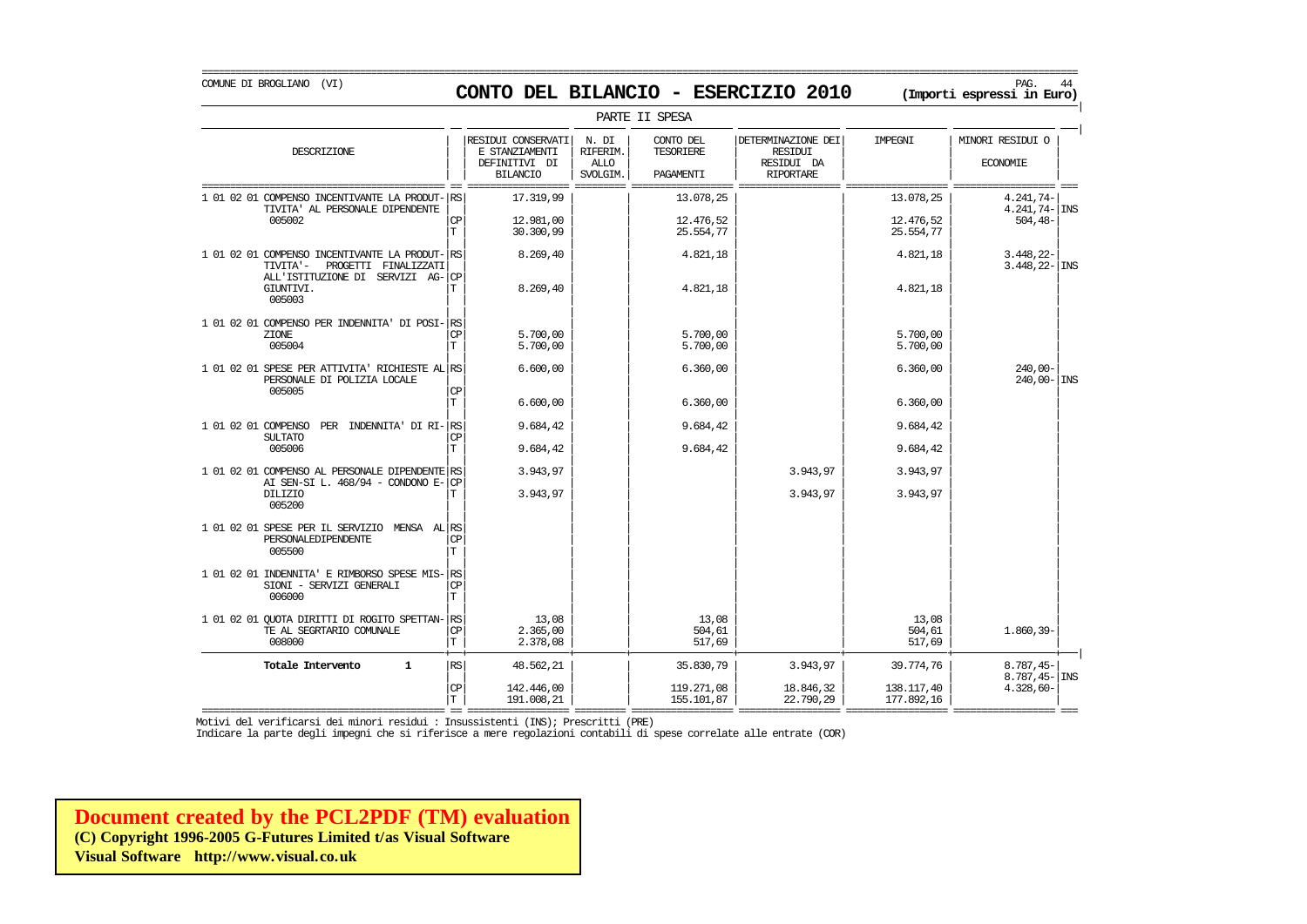## COMUNE DI BROGLIANO (VI) PAG. 45 **CONTO DEL BILANCIO - ESERCIZIO 2010 (Importi espressi in Euro)**

|                                                                                                                |                              |                                                                          |                                              | PARTE II SPESA                             |                                                                        |                                  |                                     |  |
|----------------------------------------------------------------------------------------------------------------|------------------------------|--------------------------------------------------------------------------|----------------------------------------------|--------------------------------------------|------------------------------------------------------------------------|----------------------------------|-------------------------------------|--|
| DESCRIZIONE                                                                                                    |                              | RESIDUI CONSERVATI<br>E STANZIAMENTI<br>DEFINITIVI DI<br><b>BILANCIO</b> | N. DI<br>RIFERIM.<br><b>ALLO</b><br>SVOLGIM. | CONTO DEL<br><b>TESORIERE</b><br>PAGAMENTI | DETERMINAZIONE DEI<br><b>RESIDUI</b><br>RESIDUI DA<br><b>RIPORTARE</b> | IMPEGNI                          | MINORI RESIDUI O<br><b>ECONOMIE</b> |  |
| 1 01 02 02 Intervento<br>Acquisto di beni di consumo e/o<br>di materie prime.                                  |                              |                                                                          |                                              |                                            |                                                                        |                                  |                                     |  |
| 1 01 02 02 SPESE DI MANUTENZIONE E FUNZIO- RS<br>NAMENTO DEGLI UFFICI - SPESE DI-                              |                              | 2.013,01                                                                 |                                              | 1.519,35                                   |                                                                        | 1.519,35                         | 493,66-<br>493,66-INS               |  |
| VERSE DI GESTIONE<br>010400                                                                                    | СP<br>$\mathbf T$            | 11.000,00<br>13.013,01                                                   |                                              | 7.770,21<br>9.289,56                       | 3.120,46<br>3.120,46                                                   | 10.890,67<br>12.410,02           | $109, 33 -$                         |  |
| 1 01 02 02 SPESE DI MANUTENZIONE E DI FUN- RS<br>ZIONAMENTODEGLI UFFICI<br>011000                              | <b>CP</b><br>$\mathbf T$     | 14,40<br>1,300,00<br>1.314,40                                            |                                              | 14,40<br>1.155,16<br>1.169,56              | 76,10<br>76,10                                                         | 14,40<br>1.231,26<br>1.245,66    | $68,74-$                            |  |
| 1 01 02 02 SPESE PER MANUTENZIONE AL PATRI- RS<br>MONIO, MOBILI, ARREDI E ATTREZ-                              |                              | 460,10                                                                   |                                              | 16,10                                      |                                                                        | 16,10                            | 444,00-<br>$444,00 -$ INS           |  |
| ZATURE COMUNALI<br>011100                                                                                      | <b>CP</b><br>$\mathbf T$     | 3.200,00<br>3.660.10                                                     |                                              | 3.001,94<br>3.018,04                       |                                                                        | 3.001,94<br>3.018,04             | 198,06-                             |  |
| 1 01 02 02 ABBONAMENTI ALLA G. U., RACCOL- RS<br>TA LEGGI E DECRETI, BOLLETTINO CP<br><b>REGIONE</b><br>014000 | Т                            | 160,00<br>160,00                                                         |                                              | 160,00<br>160,00                           |                                                                        | 160,00<br>160,00                 |                                     |  |
| 1 01 02 02 ACOUISTO ED ABBONAMENTO GIORNALI RS<br>E RIVISTE PER USO DEGLI UFFICI<br>015000                     | <b>CP</b><br>T               | 2.403,00<br>2.403,00                                                     |                                              | 2.402,80<br>2.402,80                       |                                                                        | 2.402,80<br>2.402,80             | $0, 20 -$                           |  |
| 1 01 02 02 SPESE FUNZIONAMENTO CENTRO ELET-RS<br>TRONICO<br>015500                                             | CP<br>T                      |                                                                          |                                              |                                            |                                                                        |                                  |                                     |  |
| $\overline{a}$<br>Totale Intervento                                                                            | <b>RS</b>                    | 2.487,51                                                                 |                                              | 1.549,85                                   |                                                                        | 1.549,85                         | $937.66 -$<br>$937,66 -$ INS        |  |
|                                                                                                                | $\mathrm{CP}$<br>$\mathbf T$ | 18.063,00<br>20.550,51                                                   |                                              | 14.490,11<br>16.039,96                     | 3.196,56<br>3.196,56                                                   | 17.686,67<br>19.236,52           | $376, 33 -$                         |  |
| 1 01 02 03 Intervento<br>3<br>Prestazioni di servizi                                                           |                              |                                                                          |                                              |                                            |                                                                        |                                  |                                     |  |
| 1 01 02 03 INCARICHI PER PRESTAZIONE<br>SERVIZI DI-VERSI<br>003600                                             | DI RS<br><b>CP</b><br>T      | 2.539,00<br>2,000,00<br>4.539,00                                         |                                              | 2.424,00<br>888,00<br>3.312,00             | 115,00<br>480,00<br>595,00                                             | 2.539,00<br>1,368,00<br>3.907,00 | $632,00-$                           |  |
| 1 01 02 03 SPESE PER NUCLEO DI VALUTAZIONE<br>003700                                                           | RS<br>CP                     | 500,00                                                                   |                                              |                                            | 500,00                                                                 | 500,00                           |                                     |  |
|                                                                                                                | $\mathbf T$                  | 500,00                                                                   |                                              |                                            | 500,00                                                                 | 500,00                           |                                     |  |

=========================================== == ================== ========= ================== ================== ================== ================== === Motivi del verificarsi dei minori residui : Insussistenti (INS); Prescritti (PRE)

Indicare la parte degli impegni che si riferisce a mere regolazioni contabili di spese correlate alle entrate (COR)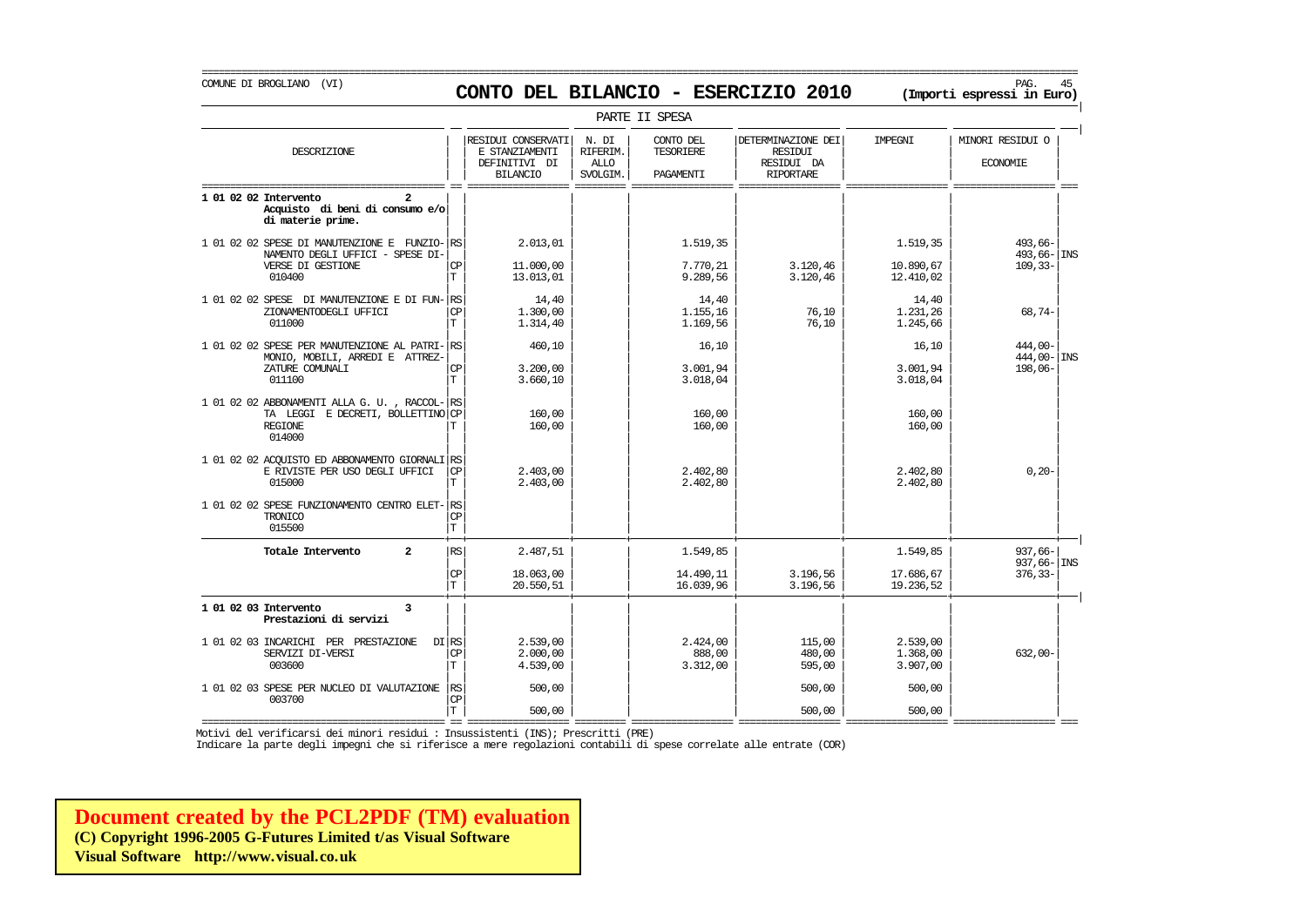| PARTE II SPESA | | RESIDUI CONSERVATI | N. DI | CONTO DEL | | DETERMINAZIONE DEI | IMPEGNI | | MINORI RESIDUI O DESCRIZIONE E STANZIAMENTI RIFERIM. TESORIERE RESIDUI | | | | | | | | || DEFINITIVI DI | ALLO | | RESIDUI DA | | ECONOMIE | | | BILANCIO | SVOLGIM. | PAGAMENTI | RIPORTARE | | =========================================== == ================== ========= ================== ================== ================== ================== === | | | | | | | | 1 01 02 03 SPESE PER BUONI PASTO E MENSA AL $\vert$ RS 844,99  $\vert$  50,24 50,24 50,24 50,24 794,75- 794,75- 794,75- 794,75-PERSONALE | | | | | | | | 794,75- INS 005600 | | | | | | | | CP 1.000,00 316,25 683,75 1.000,00  $|T|$  1.844,99 | 366,49 683,75 1.050,24 | | | | | | | | | 1 01 02 03 INDENNITA' E RIMBORSO SPESE MIS- $\begin{matrix} 29 & 748 & 29 \\ 748 & 29 & 748 & 29 \\ 748 & 29 & 748 & 29 \end{matrix}$  748,29  $\begin{matrix} 748 & 748 & 748 & 29 \\ 748 & 29 & 748 & 29 \\ 748 & 57 & 748 & 411 & 43 \end{matrix}$  748,29 SIONE - SERVIZI GENERALI. (EX| | | | | | | | CP 1.900,00 1.488,57 411,43 1.900,00 CAP. 60)  $|T|$   $2.648,29$   $2.236,86$   $411,43$   $2.648,29$ 006100 | | | | | | | | | | | | | | | | 1 01 02 03 INCARICO PER SERVIZIO DI ELABO- $\begin{vmatrix} 1.091,16 & 1.091,16 & 897,19 \\ 1.091,16 & 897,19 & 897,19 \end{vmatrix}$  897,19 897,19 897,19 193,97-RAZIONE PAGHE E STIPENDI DEL| | | | | | | | 193,97- INS PERSONALE DIPENDENTE  $|\text{CP}|$  5.350,00 | 3.838,46 | 1.361,54 | 5.200,00 | 150,00- |  $008500$   $\boxed{\text{T}}$   $6.441,16$   $4.735,65$   $1.361,54$   $6.097,19$ | | | | | | | | 1 01 02 03 SPESE PER ADEMPIMENTI AI SENSI| | | | | | | | RS 4.800,00 2.560,00 2.240,00 4.800,00 DEL D. LGS626/94 | | | | | | | | CP 4.800,00 32,56 4.736,65 4.769,21 30,79-  $009000$  |  $\boxed{\text{T}}$  9.600,00 | | 2.592,56 | 6.976,65 | 9.569,21 | | | | | | | | | | |  $1 \t01 \t02 \t03 \t{SESE} \t{PER}$  LA FORMAZIONE, QUALI- $\begin{vmatrix} \text{RS} \\ \text{R} \end{vmatrix}$   $1.458,00$   $1.278,00$   $1.278,00$   $1.278,00$   $1.278,00$   $1.278,00$   $1.278,00$   $1.278,00$   $1.278,00$   $1.278,00$  $\begin{array}{|c|c|c|c|c|c|}\n\hline \text{FICAZIONAMENTO DEL} & & & & \text{0.00} \\
\hline \text{PERSONALE} & & & & \text{1.91,05} & & & \text{0.01} \\
\hline \end{array}$ PERSONALE | | | | 1.541,05 | 735,00 | 2.276,05 | 3.923,95- | 2.2776,05 | 3.923,95- $010000$   $\boxed{\text{T}}$   $7.658,00$   $2.819,05$   $7.35,00$   $3.554,05$ | | | | | | | | 1 01 02 03 SPESE PER CONCORSI A POSTI VA- $|$ RS CANTI IN ORGANICO CANTI IN ORGANICO GANICO I (CP) (CHANGER AND HELD III) IN HELD III (CHANGER AND HELD III) IN HELD III (CHANGER 010100  $|\mathbf{T}|$   $|\mathbf{A}|\mathbf{A}$ | | | | | | | | 1 01 02 03 SPESE PER AFFRANCATURA CORRI-| | | | | | | | RS 18,00 18,00 18,00 SPONDENZA E SPESE POSTALI VARIE | | | | | | | | CP 10.000,00 8.118,45 8.118,45 1.881,55- 010500  $|T|$  10.018,00  $|S|$  8.136,45  $|S|$  8.136,45  $|S|$  8.136,45  $|S|$ | | | | | | | |  $1 \t01 \t02 \t03 \t{SPESE}$  DI MANUTENZIONE E FUNZIO- $|\text{RS}|$   $5.458,25$   $4.075,13$   $4.075,13$   $4.075,13$   $4.075,13$   $1.383,12-$ NAMENTO DEGLI UFFICI - PRESTA-<br>ZIONI DI SERVIZI (EX CAP. 110) CP 32.500,00 32.500,00 12.383,81 12.129,43 31.969,24 530,76-ZIONI DI SERVIZI (EX CAP. 110) | | | | | | | | CP 32.500,00 19.839,81 12.129,43 31.969,24 530,76- 011200  $|T|$  37.958,25  $|$  23.914,94 12.129,43 36.044,37  $|$ | | | | | | | | 1 01 02 03 SPESE PER FESTE NAZIONALI E SO- $|\text{RS}|$  160,00 150,00 150,00 150,00 150,00 150,00 150,00 150,00 150,00 150,00 10,00-LENNITA' CIVILI E CERIMONIE DI- $\begin{vmatrix} 1 & 0 & 0 & 0 \\ 0 & 0 & 0 & 0 \\ 0 & 0 & 0 & 0 \end{vmatrix}$   $\begin{vmatrix} 1 & 0 & 0 & 0 \\ 0 & 1 & 0 & 0 \\ 0 & 0 & 0 & 0 \\ 0 & 0 & 0 & 0 \end{vmatrix}$   $\begin{vmatrix} 1 & 0 & 0 & 0 \\ 0 & 1 & 0 & 0 \\ 0 & 0 & 0 & 0 \\ 0 & 0 & 0 & 0 \end{vmatrix}$   $\begin{vmatrix} 1 & 0 & 0 &$ VERSE | | | | | | | | CP 300,00 188,00 112,00 300,00  $013000$   $|T|$   $460,00$   $|$   $338,00$   $112,00$   $450,00$   $|$ | | | | | | | |

=========================================== == ================== ========= ================== ================== ================== ================== === Motivi del verificarsi dei minori residui : Insussistenti (INS); Prescritti (PRE)

Indicare la parte degli impegni che si riferisce a mere regolazioni contabili di spese correlate alle entrate (COR)

**[Document created by the PCL2PDF \(TM\) evaluation](http://www.visual.co.uk) (C) Copyright 1996-2005 G-Futures Limited t/as Visual Software Visual Software http://www.visual.co.uk**

### COMUNE DI BROGLIANO (VI) PAG. 46 **CONTO DEL BILANCIO - ESERCIZIO 2010 (Importi espressi in Euro)**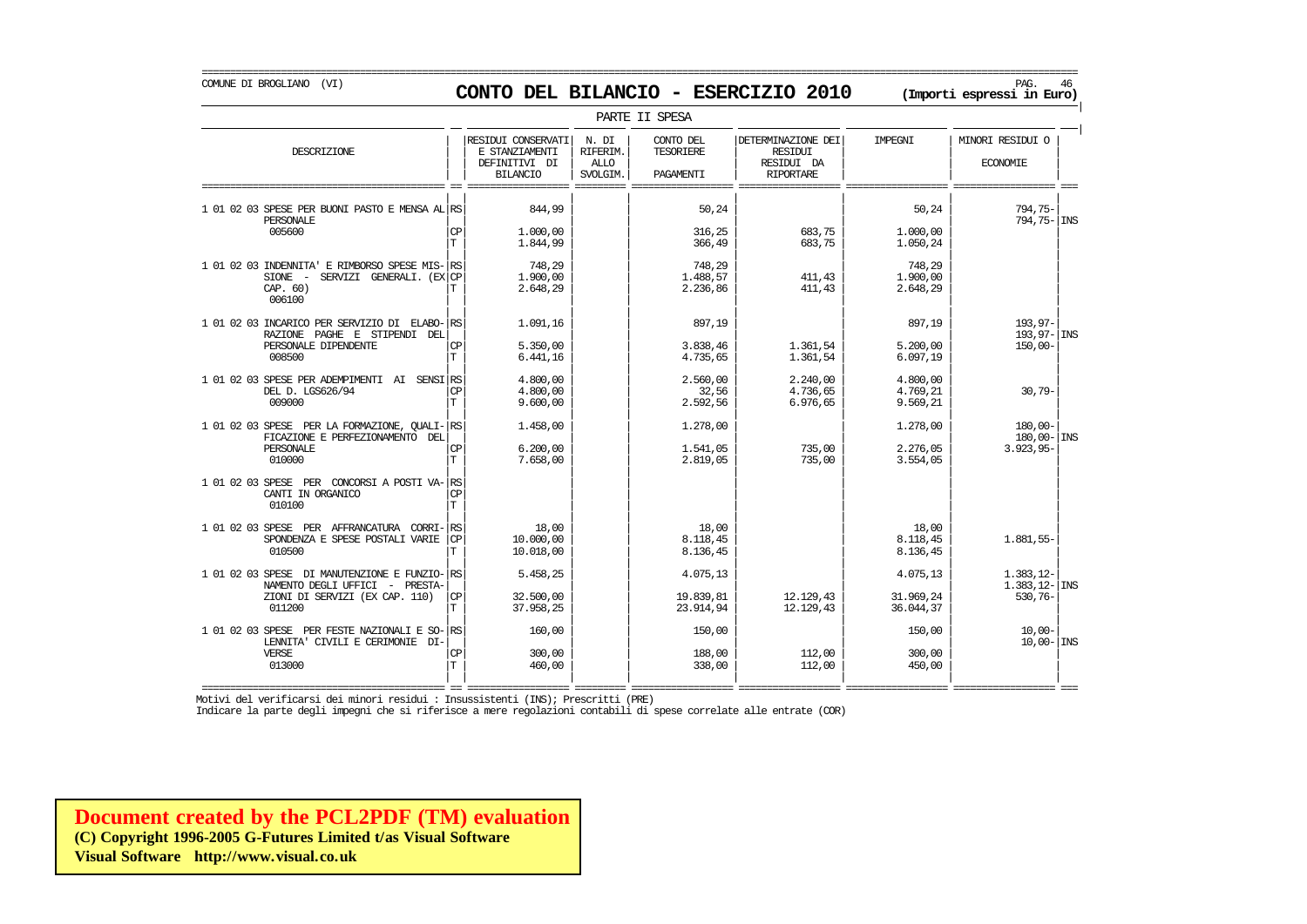=========================================================================================================================================================== COMUNE DI BROGLIANO (VI) PAG. 47 **CONTO DEL BILANCIO - ESERCIZIO 2010 (Importi espressi in Euro)** 

| PARTE II SPESA                                                                                                                                                                                                                 |                                 |                                                                          |                                              |                                                                     |                                                                        |                                                                      |                                          |  |  |  |  |
|--------------------------------------------------------------------------------------------------------------------------------------------------------------------------------------------------------------------------------|---------------------------------|--------------------------------------------------------------------------|----------------------------------------------|---------------------------------------------------------------------|------------------------------------------------------------------------|----------------------------------------------------------------------|------------------------------------------|--|--|--|--|
| DESCRIZIONE                                                                                                                                                                                                                    |                                 | RESIDUI CONSERVATI<br>E STANZIAMENTI<br>DEFINITIVI DI<br><b>BILANCIO</b> | N. DI<br>RIFERIM.<br><b>ALLO</b><br>SVOLGIM. | CONTO DEL<br><b>TESORIERE</b><br><b>PAGAMENTT</b>                   | DETERMINAZIONE DEI<br><b>RESIDUI</b><br>RESIDUI DA<br><b>RIPORTARE</b> | IMPEGNI                                                              | MINORI RESIDUI O<br><b>ECONOMIE</b>      |  |  |  |  |
| 1 01 02 03 SPESE FUNZIONAMENTO CENTRO ELET-<br>TRONICO - MANUTENZIONE HARDWARE<br>(EX CAP. 155)<br>015600<br>1 01 02 03 SPESE FUNZIONAMENTO CENTRO ELET-<br>TRONICO -MANUTENZIONE SOFTWARE E<br><b>ADDESTRAMENTO</b><br>015700 | RS<br>СP<br>T.<br>RS<br>CP<br>T | 301,71<br>2,000,00<br>2.301,71<br>4.740,00<br>10.000,00<br>14.740,00     |                                              | 301,70<br>1.641,31<br>1.943,01<br>2.661,60<br>9.730,00<br>12.391,60 | 357,80<br>357,80<br>2.078,40<br>270,00<br>2.348,40                     | 301,70<br>1.999,11<br>2.300,81<br>4.740,00<br>10.000,00<br>14.740,00 | $0,01-$<br>$0,01- \text{INS}$<br>$0,89-$ |  |  |  |  |
| 1 01 02 03 SPESE PER CONSULENZE, LITI, ARBI-<br>TRAGGI E<br>RISARCIMENTI (EX CAP.<br>180)<br>017900                                                                                                                            | RS<br><b>CP</b><br>T.           | 6.468,80<br>8.000,00<br>14.468,80                                        |                                              | 1.836,00<br>503,85<br>2.339,85                                      | 4.632,80<br>1,872,00<br>6.504,80                                       | 6.468,80<br>2.375,85<br>8.844,65                                     | $5.624, 15-$                             |  |  |  |  |
| 1 01 02 03 ONERI ASSICURAZIONE RESPONSABI-<br>LITA' CIVILE<br>021200                                                                                                                                                           | RS<br><b>CP</b><br>T.           | 10,000,00<br>10.000,00                                                   |                                              | 9.869.00<br>9.869.00                                                |                                                                        | 9.869.00<br>9.869.00                                                 | $131,00-$                                |  |  |  |  |
| 1 01 02 03 ONERI R. C. T. PER I RESPONSABI-<br>LI DEI SER-VIZI<br>021300                                                                                                                                                       | RS<br><b>CP</b><br>T.           |                                                                          |                                              |                                                                     |                                                                        |                                                                      |                                          |  |  |  |  |
| 1 01 02 03 ONERI PER POLIZZA INFORTUNI CON-<br>DUCENTI EPOLIZZA KASKO<br>021500                                                                                                                                                | RS<br>CP<br>T                   | 1,500,00<br>1,500,00                                                     |                                              | 1.415,00<br>1.415,00                                                |                                                                        | 1.415,00<br>1.415,00                                                 | $85,00-$                                 |  |  |  |  |
| $\overline{3}$<br>Totale Intervento                                                                                                                                                                                            | $\mathbb{RS}$                   | 29.128,20                                                                |                                              | 17.000,15                                                           | 9.566,20                                                               | 26.566,35                                                            | $2.561,85-$<br>$2.561,85 -$ INS          |  |  |  |  |
|                                                                                                                                                                                                                                | CP<br>$\mathbb T$               | 95.550,00<br>124.678,20                                                  |                                              | 59.410,31<br>76.410,46                                              | 23.149,60<br>32.715,80                                                 | 82.559,91<br>109.126,26                                              | 12.990,09-                               |  |  |  |  |
| 5<br>1 01 02 05 Intervento<br>Trasferimenti                                                                                                                                                                                    |                                 |                                                                          |                                              |                                                                     |                                                                        |                                                                      |                                          |  |  |  |  |
| 1 01 02 05 FONDO MOBILITA' SEGRETARI COMU-<br>NALI DI CUI AL DPR 465/97 (EXCP<br>CAP. 33)<br>003400                                                                                                                            | RS<br>T                         | 4.850,00<br>4.850,00                                                     |                                              | 4.829,90<br>4.829,90                                                |                                                                        | 4.829,90<br>4.829,90                                                 | $20,10-$                                 |  |  |  |  |
| 1 01 02 05 OUOTA DIRITTI SEGRETERIA E ROGI-<br>TO DA VERSARE ALL'AGENZIA AUTO-<br>NOMA ALBRO SEGRETARI COMUNALI<br>007000                                                                                                      | RS<br><b>CP</b><br>T            | 1,03<br>350,00<br>351,03                                                 |                                              | 1,03<br>184,93<br>185,96                                            |                                                                        | 1,03<br>184,93<br>185,96                                             | $165.07-$                                |  |  |  |  |

=========================================== == ================== ========= ================== ================== ================== ================== === Motivi del verificarsi dei minori residui : Insussistenti (INS); Prescritti (PRE)

Indicare la parte degli impegni che si riferisce a mere regolazioni contabili di spese correlate alle entrate (COR)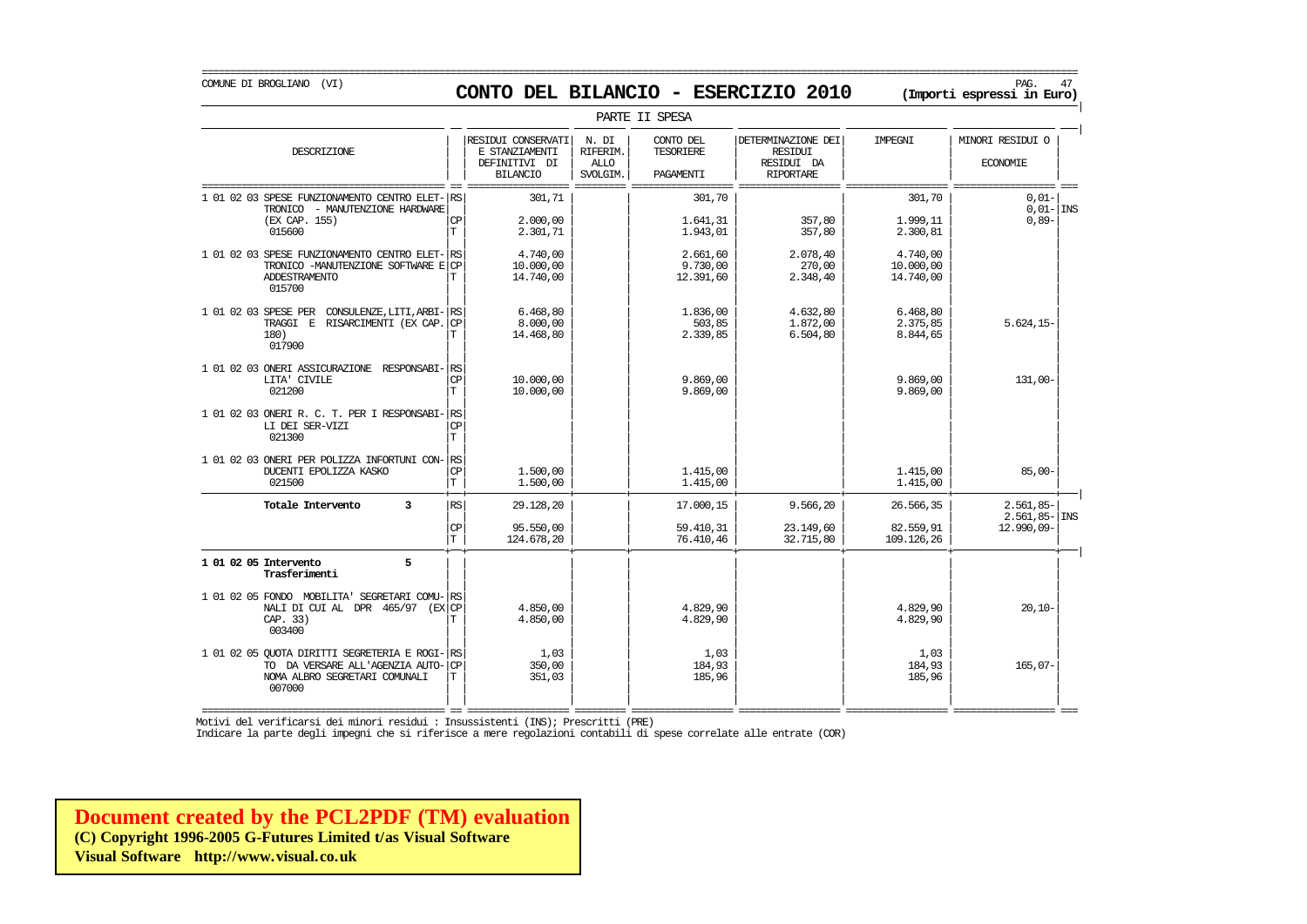## COMUNE DI BROGLIANO (VI) PAG. 48 **CONTO DEL BILANCIO - ESERCIZIO 2010 (Importi espressi in Euro)**

===========================================================================================================================================================

|                                                                                                                 |                                             |                                                                          |                                              | PARTE II SPESA                             |                                                                        |                              |                                     |
|-----------------------------------------------------------------------------------------------------------------|---------------------------------------------|--------------------------------------------------------------------------|----------------------------------------------|--------------------------------------------|------------------------------------------------------------------------|------------------------------|-------------------------------------|
| DESCRIZIONE                                                                                                     |                                             | RESIDUI CONSERVATI<br>E STANZIAMENTI<br>DEFINITIVI DI<br><b>BILANCIO</b> | N. DI<br>RIFERIM.<br><b>ALLO</b><br>SVOLGIM. | CONTO DEL<br><b>TESORIERE</b><br>PAGAMENTI | DETERMINAZIONE DEI<br><b>RESIDUI</b><br>RESIDUI DA<br><b>RIPORTARE</b> | <b>TMPRGNT</b>               | MINORI RESIDUI O<br><b>ECONOMIE</b> |
| 1 01 02 05 CONTRIBUTI ASSOCIATIVI ANNUALI<br>020000                                                             | <b>RS</b><br>$\mathbb{C}\mathbb{P}$<br>T    | 2.421,00<br>2.421,00                                                     |                                              | 2.392,53<br>2.392,53                       |                                                                        | 2.392,53<br>2.392,53         | $28,47-$                            |
| 5<br>Totale Intervento                                                                                          | RS<br><b>CP</b><br>$\mathbf T$              | 1,03<br>7.621,00<br>7.622,03                                             |                                              | 1,03<br>7.407,36<br>7.408,39               |                                                                        | 1,03<br>7.407,36<br>7.408,39 | $213,64-$                           |
| 1 01 02 06 Intervento<br>6<br>Interessi passivi e oneri finan-<br>ziari diversi                                 |                                             |                                                                          |                                              |                                            |                                                                        |                              |                                     |
| 1 01 02 06 INTERESSI PASSIVI PER MUTUI RE-RS<br>LATIVI AI SERVIZI COMPRESI NELLA CP<br><b>RUBRICA</b><br>021700 | т                                           | 14.600,00<br>14.600,00                                                   |                                              | 14.577,88<br>14.577,88                     |                                                                        | 14.577,88<br>14.577,88       | $22,12-$                            |
| 6<br>Totale Intervento                                                                                          | RS<br>$\mathbf{C}\mathbf{P}$<br>$\mathbf T$ | 14,600,00<br>14,600,00                                                   |                                              | 14.577,88<br>14.577,88                     |                                                                        | 14.577,88<br>14.577,88       | $22,12-$                            |
| $7\phantom{.0}$<br>1 01 02 07 Intervento<br>Imposte e tasse                                                     |                                             |                                                                          |                                              |                                            |                                                                        |                              |                                     |
| 1 01 02 07 PERSONALE SERVIZI GENERALI - I. RS<br>R. A. P. EX S. S. N.<br>004100                                 | <b>CP</b><br>T                              | 9.250,00<br>9.250,00                                                     |                                              | 5.175,56<br>5.175,56                       | 1.427,43<br>1.427,43                                                   | 6.602,99<br>6.602,99         | $2.647,01-$                         |
| 7<br>Totale Intervento                                                                                          | RS<br>$\mathbb{C}\mathbb{P}$<br>Iт          | 9.250,00<br>9.250,00                                                     |                                              | 5.175,56<br>5.175,56                       | 1.427,43<br>1.427,43                                                   | 6.602,99<br>6.602,99         | $2.647,01-$                         |
| 1 01 02 08 Intervento<br>R<br>Oneri straordinari della gestio-<br>ne corrente                                   |                                             |                                                                          |                                              |                                            |                                                                        |                              |                                     |
| 1 01 02 08 SPESE PER CONSULENZE, LITI, AR-RS<br>BITRAGGI ERISARCIMENTI<br>018000                                | <b>CP</b><br>$\mathbf T$                    | 3.322,58<br>3.322,58                                                     |                                              |                                            | 3.322,58<br>3.322,58                                                   | 3.322,58<br>3.322,58         |                                     |
| 8<br>Totale Intervento                                                                                          | RS<br>CP<br>$\mathbf T$                     | 3.322,58<br>3.322,58                                                     |                                              |                                            | 3.322,58<br>3.322,58                                                   | 3.322,58<br>3.322,58         |                                     |

=========================================== == ================== ========= ================== ================== ================== ================== === Motivi del verificarsi dei minori residui : Insussistenti (INS); Prescritti (PRE)

Indicare la parte degli impegni che si riferisce a mere regolazioni contabili di spese correlate alle entrate (COR)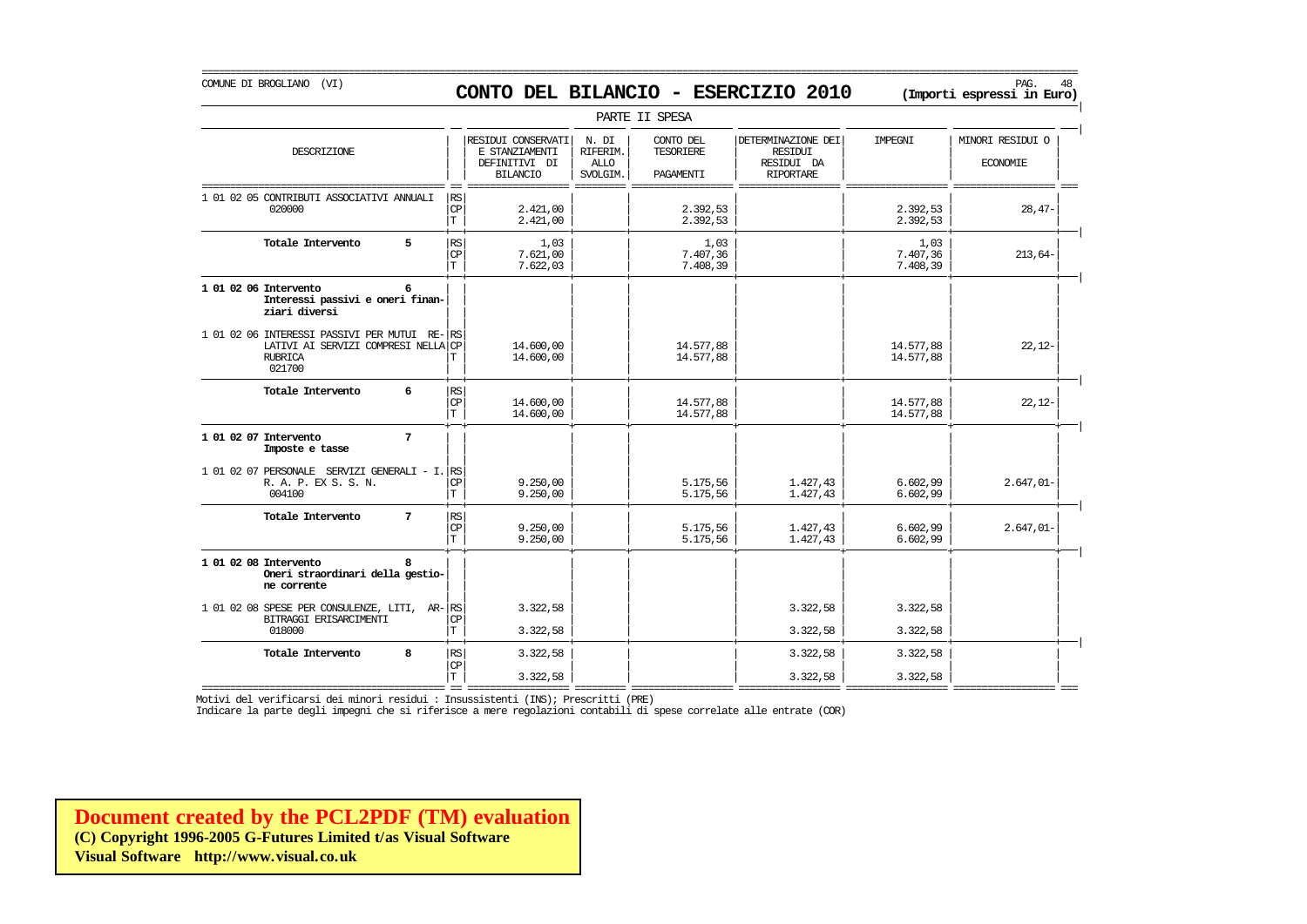### COMUNE DI BROGLIANO (VI) PAG. 49 **CONTO DEL BILANCIO - ESERCIZIO 2010 (Importi espressi in Euro)**

===========================================================================================================================================================

|         |                                                                                                                 |                                                       |                                                                          |                                              | PARTE II SPESA                      |                                                                 |                                    |                                     |
|---------|-----------------------------------------------------------------------------------------------------------------|-------------------------------------------------------|--------------------------------------------------------------------------|----------------------------------------------|-------------------------------------|-----------------------------------------------------------------|------------------------------------|-------------------------------------|
|         | DESCRIZIONE                                                                                                     |                                                       | RESIDUI CONSERVATI<br>E STANZIAMENTI<br>DEFINITIVI DI<br><b>BILANCIO</b> | N. DI<br>RIFERIM.<br><b>ALLO</b><br>SVOLGIM. | CONTO DEL<br>TESORIERE<br>PAGAMENTI | DETERMINAZIONE DEI<br>RESIDUI<br>RESIDUI DA<br><b>RIPORTARE</b> | IMPEGNI                            | MINORI RESIDUI O<br><b>ECONOMIE</b> |
|         | 1 01 02 09 Intervento<br>9<br>Ammortamenti di esercizio                                                         |                                                       |                                                                          |                                              |                                     |                                                                 |                                    |                                     |
|         | 1 01 02 09 AMMORTAMENTI DI ESERCIZIO - SE-RS<br><b>GRETERIA GENERALE</b><br>021800                              | CP<br>$\mathbb T$                                     |                                                                          |                                              |                                     |                                                                 |                                    |                                     |
|         | 9<br>Totale Intervento                                                                                          | $\mathbb{R}\mathbb{S}$<br>$\mathbb{C}\mathbb{P}$<br>T |                                                                          |                                              |                                     |                                                                 |                                    |                                     |
|         | Totale Servizio<br>$\overline{a}$                                                                               | RS                                                    | 83.501,53                                                                |                                              | 54.381,82                           | 16.832,75                                                       | 71.214,57                          | 12.286,96-<br>$12.286,96 -$ INS     |
|         |                                                                                                                 | $\mathsf{CP}$<br>T.                                   | 287.530,00<br>371.031,53                                                 |                                              | 220.332,30<br>274.714,12            | 46.619,91<br>63.452,66                                          | 266.952,21<br>338.166,78           | 20.577,79-                          |
| 1 01 03 | Servizio<br>3<br>Gestione economica, finanziaria,<br>programmazione, provveditorato e<br>controllo di gestione. |                                                       |                                                                          |                                              |                                     |                                                                 |                                    |                                     |
|         | 1 01 03 01 Intervento<br>$\mathbf{1}$<br>Personale                                                              |                                                       |                                                                          |                                              |                                     |                                                                 |                                    |                                     |
|         | 1 01 03 01 STIPENDI ED ALTRI ASSEGNI FISSI RS<br>AL PERSONALE - AREA FINANZIARIA<br>002800                      | <b>CP</b><br>T                                        | 7.228,98<br>73.500,00<br>80.728,98                                       |                                              | 7.228,98<br>66.049,86<br>73.278,84  | 4.440,57<br>4.440,57                                            | 7.228,98<br>70.490,43<br>77.719,41 | $3.009, 57 -$                       |
|         | 1 01 03 01 ONERI PREVIDENZIALI ECC. A CARI- RS<br>CO DEL COMUNE - AREA FIANZIARIA<br>003800                     | CP<br>T                                               | 2.398,62<br>28,600,00<br>30.998,62                                       |                                              | 2.398,62<br>21.499,43<br>23.898,05  | 6.653, 41<br>6.653, 41                                          | 2.398,62<br>28.152,84<br>30.551,46 | 447, 16-                            |
|         | 1 01 03 01 COMPENSO PER LAVORO STRAORDINA- RS<br>RIO - AREAFINANZIARIA<br>003900                                | <b>CP</b><br>T.                                       | 550,00<br>550,00                                                         |                                              | 550,00<br>550,00                    |                                                                 | 550,00<br>550,00                   |                                     |
|         | 1 01 03 01 COMPENSO PER EMOLUMENTI ACCESSO-<br>RI DIVER-SI - PERSONALE AREA FI-<br>NANZIARIA<br>004200          | RS<br>CP<br>T                                         | 9.790,00<br>9.790,00                                                     |                                              | 7.543,92<br>7.543,92                | 1.026,18<br>1.026,18                                            | 8.570,10<br>8.570,10               | $1.219,90-$                         |
|         | 1 01 03 01 PROGETTI FINALIZZATI ALL'ISTITU- RS<br>ZIONE DI SERVIZI AGGIUNTIVI - A-<br>REA FINANZIARIA<br>004300 | <b>CP</b><br>T.                                       |                                                                          |                                              |                                     |                                                                 |                                    |                                     |

=========================================== == ================== ========= ================== ================== ================== ================== === Motivi del verificarsi dei minori residui : Insussistenti (INS); Prescritti (PRE)

Indicare la parte degli impegni che si riferisce a mere regolazioni contabili di spese correlate alle entrate (COR)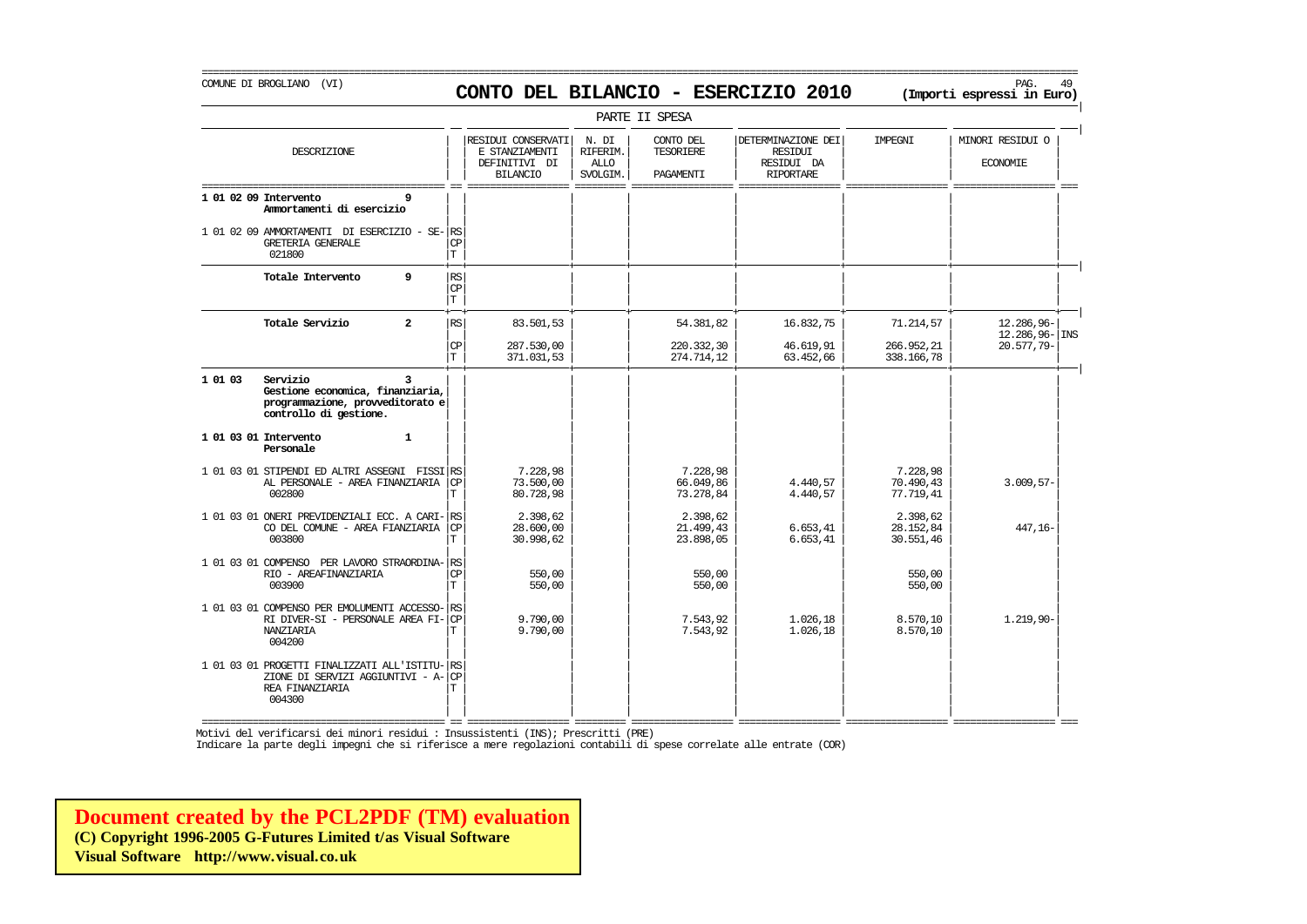## COMUNE DI BROGLIANO (VI) PAG. 50 **CONTO DEL BILANCIO - ESERCIZIO 2010 (Importi espressi in Euro)**

===========================================================================================================================================================

|                                                                                      |                                       |                                                                          |                                              | PARTE II SPESA                      |                                                                        |                                      |                                            |
|--------------------------------------------------------------------------------------|---------------------------------------|--------------------------------------------------------------------------|----------------------------------------------|-------------------------------------|------------------------------------------------------------------------|--------------------------------------|--------------------------------------------|
| DESCRIZIONE                                                                          |                                       | RESIDUI CONSERVATI<br>E STANZIAMENTI<br>DEFINITIVI DI<br><b>BILANCIO</b> | N. DI<br>RIFERIM.<br><b>ALLO</b><br>SVOLGIM. | CONTO DEL<br>TESORIERE<br>PAGAMENTI | DETERMINAZIONE DEI<br><b>RESIDUI</b><br>RESIDUI DA<br><b>RIPORTARE</b> | IMPEGNI                              | MINORI RESIDUI O<br><b>ECONOMIE</b>        |
| 1 01 03 01 INDENNITA' DI RISULTATO<br>AREA RS<br>FINANZIA-RIA<br>004400              | <b>CP</b><br>T                        | 2,000,00<br>2,000,00                                                     |                                              | 1,000,00<br>1.000,00                | 500,00<br>500,00                                                       | 1,500,00<br>1,500,00                 | $500,00 -$                                 |
| Totale Intervento<br>$\mathbf{1}$                                                    | RS<br>CP<br>İТ                        | 9.627.60<br>114.440,00<br>124,067,60                                     |                                              | 9.627,60<br>96.643,21<br>106.270,81 | 12.620,16<br>12.620,16                                                 | 9.627,60<br>109.263,37<br>118.890,97 | $5.176.63-$                                |
| 1 01 03 03 Intervento<br>3<br>Prestazioni di servizi                                 |                                       |                                                                          |                                              |                                     |                                                                        |                                      |                                            |
| 1 01 03 03 SPESE PER IL SERVIZIO DI TESORE- RS<br><b>RIA</b><br>016000               | <b>CP</b>                             | 350,00<br>350,00                                                         |                                              | 2,91<br>3,00                        | 340,00                                                                 | 2,91<br>343,00                       | 347,09-<br>$347,09 - \vert$ INS<br>$7,00-$ |
|                                                                                      | T                                     | 700,00                                                                   |                                              | 5,91                                | 340,00                                                                 | 345,91                               |                                            |
| 1 01 03 03 SPESE AFFERENTI A PUBBLICAZIONI RS<br>VARIE<br>021000                     | <b>CP</b><br>$\mathbb T$              | 1.874.40<br>3.000,00<br>4.874,40                                         |                                              | 1.754,40<br>840,00<br>2.594,40      | 120,00<br>120,00                                                       | 1.874.40<br>840,00<br>2.714,40       | $2.160,00 -$                               |
| Totale Intervento<br>$\overline{3}$                                                  | RS                                    | 2.224,40                                                                 |                                              | 1.757,31                            | 120,00                                                                 | 1.877,31                             | $347,09-$<br>347,09- INS                   |
|                                                                                      | <b>CP</b><br>T                        | 3.350,00<br>5.574,40                                                     |                                              | 843,00<br>2.600,31                  | 340,00<br>460,00                                                       | 1.183,00<br>3.060,31                 | $2.167,00 -$                               |
| $7\phantom{.0}$<br>1 01 03 07 Intervento<br>Imposte e tasse                          |                                       |                                                                          |                                              |                                     |                                                                        |                                      |                                            |
| 1 01 03 07 PERSONALE AREA FINANZIARIA -<br>R. A. P.<br>004800                        | I. RS<br><b>CP</b><br>$\mathbf T$     | 1.683,90<br>8.000,00<br>9.683,90                                         |                                              | 1.683,90<br>6.691,21<br>8.375,11    | 970,36<br>970,36                                                       | 1.683,90<br>7.661,57<br>9.345,47     | $338,43-$                                  |
| 7<br>Totale Intervento                                                               | <b>RS</b><br><b>CP</b><br>$\mathbf T$ | 1.683,90<br>8.000,00<br>9.683,90                                         |                                              | 1.683,90<br>6.691, 21<br>8.375,11   | 970,36<br>970,36                                                       | 1.683,90<br>7.661,57<br>9.345,47     | $338,43-$                                  |
| Totale Servizio<br>3                                                                 | $\mathbb{R}\mathbb{S}$                | 13.535,90                                                                |                                              | 13.068,81                           | 120,00                                                                 | 13.188,81                            | 347,09-<br>$347,09 -$ INS                  |
|                                                                                      | <b>CP</b><br>ΙT                       | 125.790,00<br>139.325,90                                                 |                                              | 104.177,42<br>117.246,23            | 13.930,52<br>14.050,52                                                 | 118.107,94<br>131.296,75             | $7.682,06-$                                |
| 1 01 04<br>Servizio<br>4<br>Gestione delle entrate tributa-<br>rie e servizi fiscali |                                       |                                                                          |                                              |                                     |                                                                        |                                      |                                            |

=========================================== == ================== ========= ================== ================== ================== ================== === Motivi del verificarsi dei minori residui : Insussistenti (INS); Prescritti (PRE)

Indicare la parte degli impegni che si riferisce a mere regolazioni contabili di spese correlate alle entrate (COR)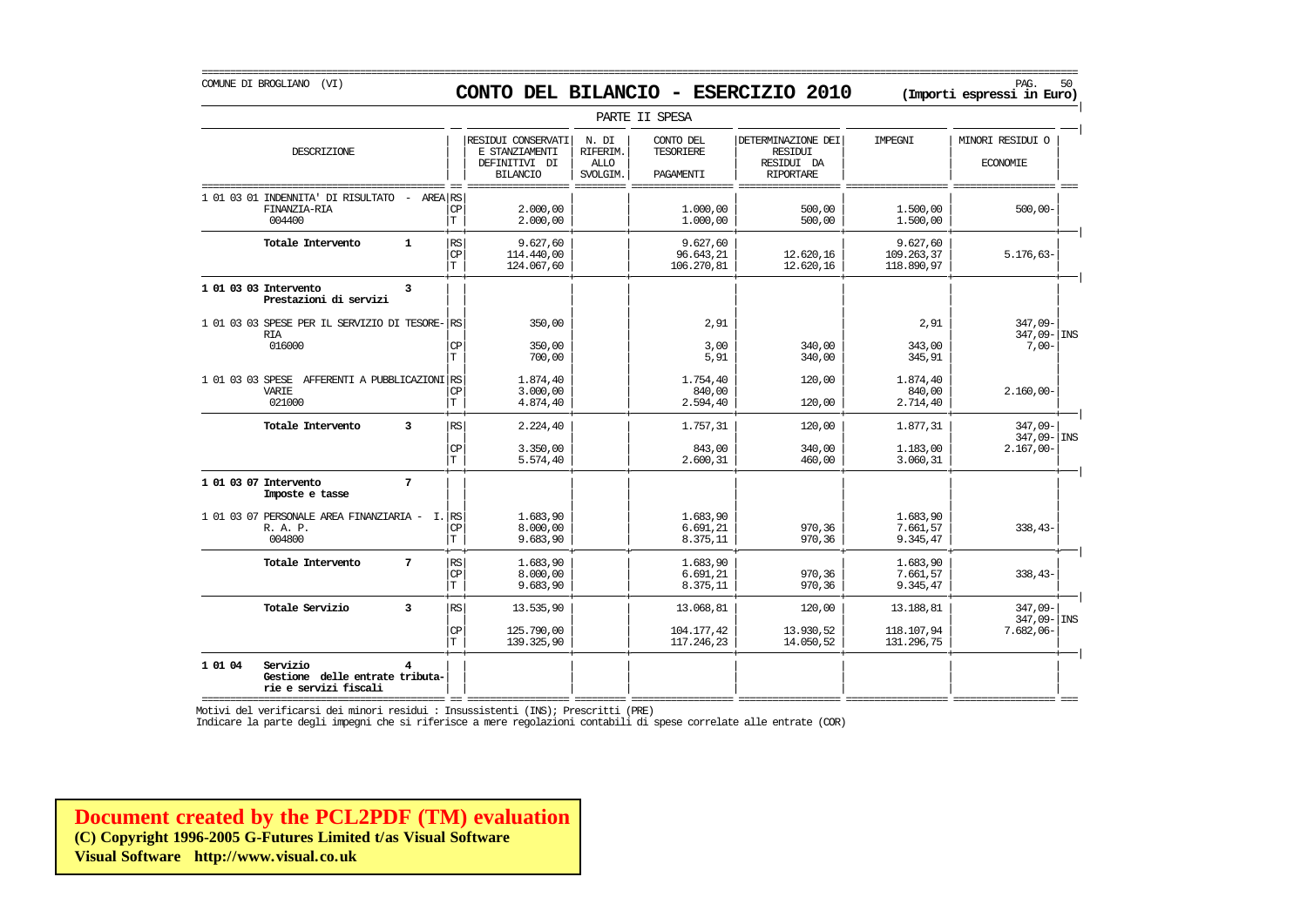### COMUNE DI BROGLIANO (VI) PAG. 51 **CONTO DEL BILANCIO - ESERCIZIO 2010 (Importi espressi in Euro)**

===========================================================================================================================================================

|                                                                                                     |                          |                                                                          |                                              | PARTE II SPESA                      |                                                                 |                                  |                                     |
|-----------------------------------------------------------------------------------------------------|--------------------------|--------------------------------------------------------------------------|----------------------------------------------|-------------------------------------|-----------------------------------------------------------------|----------------------------------|-------------------------------------|
| DESCRIZIONE                                                                                         |                          | RESIDUI CONSERVATI<br>E STANZIAMENTI<br>DEFINITIVI DI<br><b>BILANCIO</b> | N. DI<br>RIFERIM.<br><b>ALLO</b><br>SVOLGIM. | CONTO DEL<br>TESORIERE<br>PAGAMENTI | DETERMINAZIONE DEI<br>RESIDUI<br>RESIDUI DA<br><b>RIPORTARE</b> | IMPEGNI                          | MINORI RESIDUI O<br><b>ECONOMIE</b> |
| 1 01 04 01 Intervento<br>$\mathbf{1}$<br>Personale                                                  |                          |                                                                          |                                              |                                     |                                                                 |                                  |                                     |
| 1 01 04 01 SPESE PER GESTIONE DIRETTA DEL-RS<br>L'I. C. I.<br>036800                                | <b>CP</b><br>$\mathbf T$ |                                                                          |                                              |                                     |                                                                 |                                  |                                     |
| Totale Intervento<br>$\mathbf{1}$                                                                   | RS<br>CP<br>IТ           |                                                                          |                                              |                                     |                                                                 |                                  |                                     |
| 1 01 04 03 Intervento<br>3<br>Prestazioni di servizi                                                |                          |                                                                          |                                              |                                     |                                                                 |                                  |                                     |
| 1 01 04 03 SPESE PER GESTIONE DIRETTA DEL-<br>L'I. C. I. (EX CAP. 368)<br>036900                    | RS<br><b>CP</b><br>T     | 230,26<br>1,500,00<br>1.730,26                                           |                                              | 230,26<br>606,98<br>837,24          | 184,70<br>184,70                                                | 230,26<br>791,68<br>1.021,94     | $708, 32-$                          |
| 1 01 04 03 SPESE PER LA RISCOSSIONE DEI RS<br>TRIBUTI COMUNALI<br>037000                            | <b>CP</b><br>Т           | 374,21<br>500,00<br>874,21                                               |                                              | 374,21<br>374,21                    |                                                                 | 374,21<br>374,21                 | $500,00 -$                          |
| 1 01 04 03 AGGIO AL CONCESSIONARIO PER LA RS<br>RISCOSSIONE DELL'I. C. I.<br>037200                 | CP<br>T                  |                                                                          |                                              |                                     |                                                                 |                                  |                                     |
| 1 01 04 03 AGGIO AL CONCESSIONARIO PER LA RS<br>RISCOSSIONE DELLA TARIFFA R. S.<br>U.<br>037300     | <b>CP</b><br>т           | 6.500,00<br>6.500,00                                                     |                                              |                                     | 5.182,43<br>5.182,43                                            | 5.182,43<br>5.182,43             | 1.317,57-                           |
| 1 01 04 03 CONTRIBUTO IFEL<br>037400                                                                | <b>RS</b>                | 360,00                                                                   |                                              | 330,49                              |                                                                 | 330,49                           | $29,51-$<br>$29,51 -  $ INS         |
|                                                                                                     | <b>CP</b><br>$\mathbf T$ | 600,00<br>960,00                                                         |                                              | 330,49                              | 400,00<br>400,00                                                | 400,00<br>730,49                 | $200,00 -$                          |
| 1 01 04 03 SERVIZIO PER ELABORAZIONE DEL RS<br>CONTRIBUTO PERDITA ICI FABBRICA-<br>"D" TI<br>037600 | CP<br>Т                  | 1,870,97<br>1,500,00<br>3.370,97                                         |                                              | 1.870,97<br>1.870,97                | 1,326,00<br>1.326,00                                            | 1.870,97<br>1.326,00<br>3.196,97 | $174,00-$                           |
| 1 01 04 03 SERVIZIO DI SUPPORTO PER ACCER-<br>TAMENTO ICI AREE FABBRICABILI<br>037700               | RS<br><b>CP</b><br>T     | 4,300,00<br>4.300,00                                                     |                                              |                                     | 4.223,88<br>4.223,88                                            | 4.223,88<br>4.223,88             | $76, 12-$                           |

Motivi del verificarsi dei minori residui : Insussistenti (INS); Prescritti (PRE)

Indicare la parte degli impegni che si riferisce a mere regolazioni contabili di spese correlate alle entrate (COR)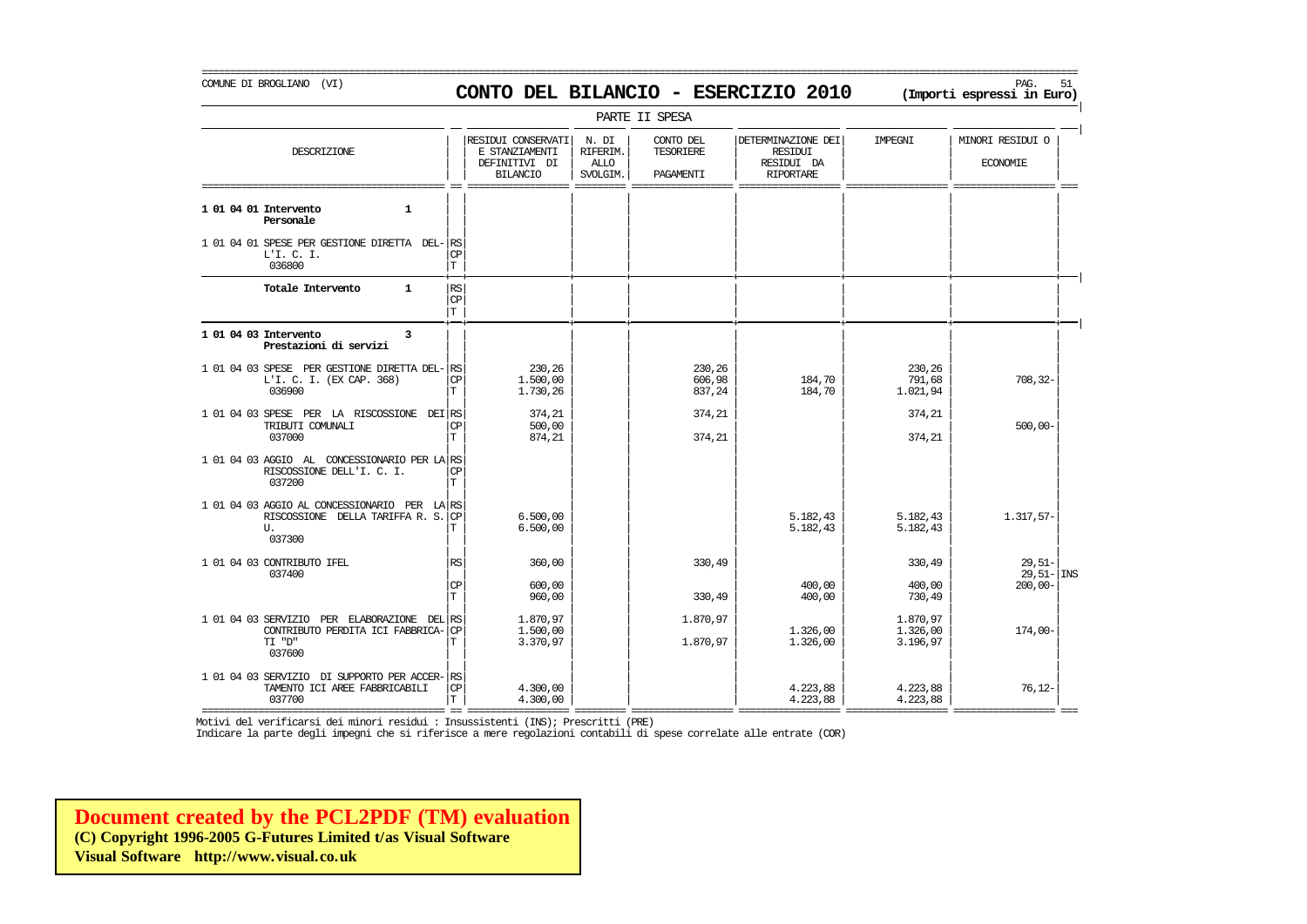| COMUNE DI BROGLIANO (VI)                                                             |    |                         |                              |                                                                          |                                              |                                            | CONTO DEL BILANCIO - ESERCIZIO 2010                                    |                                    | PAG.<br>52<br>(Importi espressi in Euro)   |
|--------------------------------------------------------------------------------------|----|-------------------------|------------------------------|--------------------------------------------------------------------------|----------------------------------------------|--------------------------------------------|------------------------------------------------------------------------|------------------------------------|--------------------------------------------|
|                                                                                      |    |                         |                              |                                                                          |                                              | PARTE II SPESA                             |                                                                        |                                    |                                            |
| DESCRIZIONE                                                                          |    |                         |                              | RESIDUI CONSERVATI<br>E STANZIAMENTI<br>DEFINITIVI DI<br><b>BILANCIO</b> | N. DI<br>RIFERIM.<br><b>ALLO</b><br>SVOLGIM. | CONTO DEL<br><b>TESORIERE</b><br>PAGAMENTI | DETERMINAZIONE DEI<br><b>RESIDUI</b><br>RESIDUI DA<br><b>RIPORTARE</b> | IMPEGNI                            | MINORI RESIDUI O<br><b>ECONOMIE</b>        |
| Totale Intervento                                                                    |    | 3                       | RS<br>CP<br>$\mathbf T$      | 2.835,44<br>14,900,00<br>17.735,44                                       |                                              | 2.805,93<br>606,98<br>3.412,91             | 11.317,01<br>11.317,01                                                 | 2.805,93<br>11.923,99<br>14.729,92 | $29,51-$<br>$29,51 -  $ INS<br>$2.976,01-$ |
| 1 01 04 07 Intervento<br>Imposte e tasse                                             |    | 7                       |                              |                                                                          |                                              |                                            |                                                                        |                                    |                                            |
| 1 01 04 07 SPESE PER IMPOSTA<br>C/C DIVER-SI<br>016100                               | DI | BOLLO SURS              | СP<br>T                      | 165,93<br>1,800,00<br>1.965,93                                           |                                              | 165,93<br>998,90<br>1.164,83               | 141,25<br>141,25                                                       | 165,93<br>1.140,15<br>1,306,08     | 659,85-                                    |
| 1 01 04 07 POLIZZE FIDEJUSSORIE<br>035900                                            |    |                         | <b>RS</b><br><b>CP</b><br>T. |                                                                          |                                              |                                            |                                                                        |                                    |                                            |
| 1 01 04 07 TRIBUTI E CONTRIBUTI A CARICO RS<br>DEL COMUNE<br>036000                  |    |                         | <b>CP</b><br>T               | 9,00<br>1.500,00<br>1.509,00                                             |                                              | 761,88<br>761,88                           | 700,00<br>700,00                                                       | 1.461,88<br>1.461,88               | $9,00-$<br>$9,00 - \vert$ INS<br>$38,12-$  |
| Totale Intervento                                                                    |    | 7                       | RS                           | 174,93                                                                   |                                              | 165,93                                     |                                                                        | 165,93                             | $9,00-$<br>$9,00 -$ INS                    |
|                                                                                      |    |                         | CP<br>$\mathbf T$            | 3.300,00<br>3.474,93                                                     |                                              | 1.760,78<br>1.926,71                       | 841,25<br>841,25                                                       | 2.602,03<br>2.767,96               | 697,97-                                    |
| 1 01 04 08 Intervento<br>Oneri straordinari della gestio-<br>ne corrente             |    |                         |                              |                                                                          |                                              |                                            |                                                                        |                                    |                                            |
| 1 01 04 08 ACCANTONAMENTO DI NUOVE ENTRATE RS<br>IN ATTESA DI DESTINAZIONE<br>100000 |    |                         | СP<br>$\mathbf T$            |                                                                          |                                              |                                            |                                                                        |                                    |                                            |
| 1 01 04 08 SGRAVI E RESTITUZIONE DI TRIBUTI RS<br>100100                             |    | <rilev.iva></rilev.iva> | <b>CP</b><br>T               | 3.000,00<br>3.000,00                                                     |                                              | 445,30<br>445,30                           |                                                                        | 445,30<br>445,30                   | $2.554,70-$                                |
| 1 01 04 08 SGRAVI E RESTITUZIONE DI TRIBUTI RS<br>$- I. C. I$<br>100300              |    |                         | СP<br>$\mathbf T$            | 497,00<br>3.000,00<br>3.497,00                                           |                                              | 497,00<br>3.000,00<br>3.497,00             |                                                                        | 497,00<br>3.000,00<br>3.497,00     |                                            |
| Totale Intervento                                                                    |    | 8                       | RS                           | 497,00                                                                   |                                              | 497,00                                     |                                                                        | 497,00                             |                                            |

 $|\mathbb{CP}|$  6.000,00  $|$  3.445,30 3.445,30 3.445,30 3.445,30 3.445,30 3.554,70- $|T|$  6.497,00  $|$  3.942,30  $|$  3.942,30  $|$ 

=========================================== == ================== ========= ================== ================== ================== ================== === Motivi del verificarsi dei minori residui : Insussistenti (INS); Prescritti (PRE)

Indicare la parte degli impegni che si riferisce a mere regolazioni contabili di spese correlate alle entrate (COR)

**[Document created by the PCL2PDF \(TM\) evaluation](http://www.visual.co.uk) (C) Copyright 1996-2005 G-Futures Limited t/as Visual Software Visual Software http://www.visual.co.uk**

#### ===========================================================================================================================================================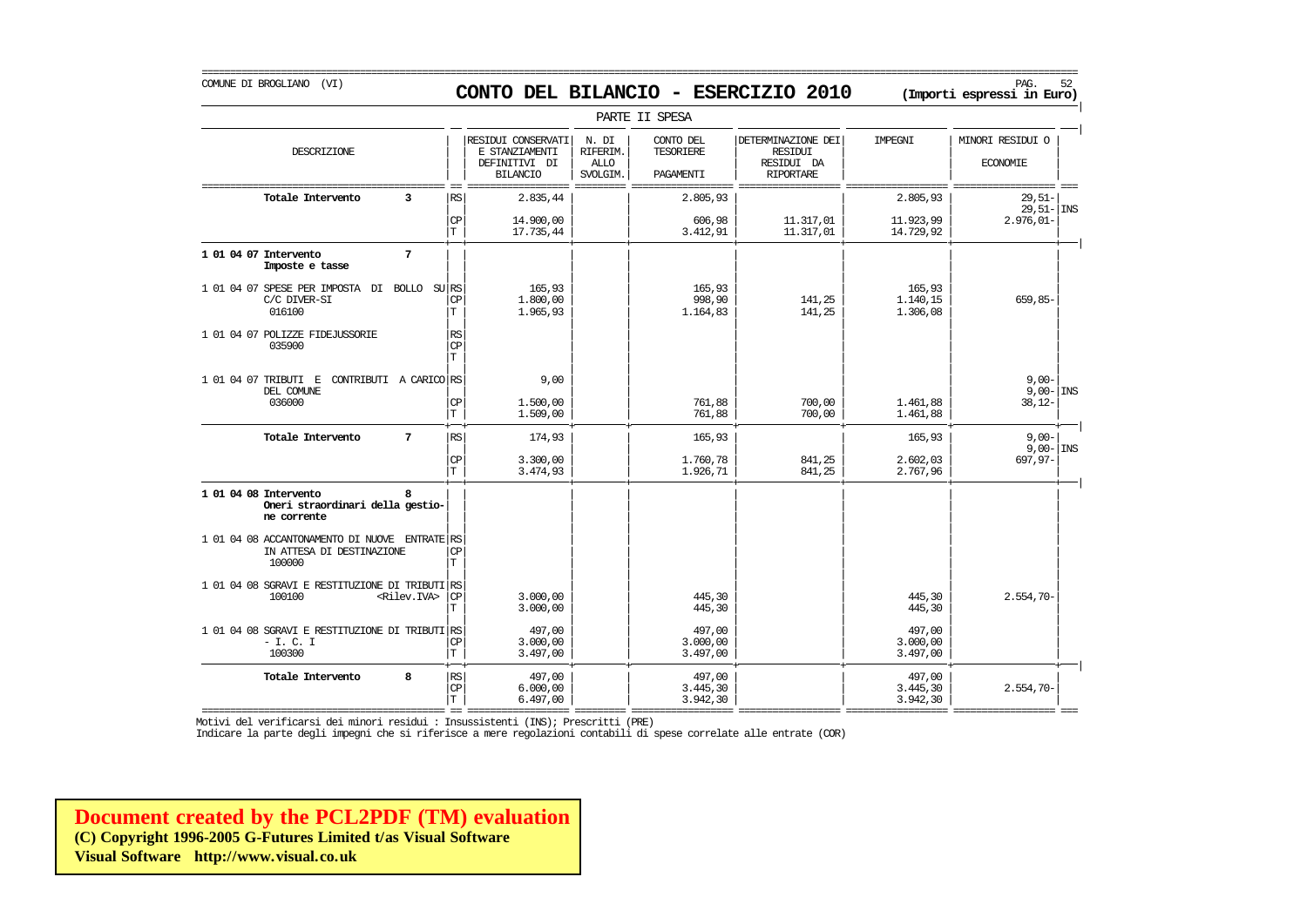## COMUNE DI BROGLIANO (VI) PAG. 53 **CONTO DEL BILANCIO - ESERCIZIO 2010 (Importi espressi in Euro)**

===========================================================================================================================================================

|         |                                                                                                          |   |                              |                                                                          |                                              | PARTE II SPESA                             |                                                                        |                        |                                     |
|---------|----------------------------------------------------------------------------------------------------------|---|------------------------------|--------------------------------------------------------------------------|----------------------------------------------|--------------------------------------------|------------------------------------------------------------------------|------------------------|-------------------------------------|
|         | DESCRIZIONE                                                                                              |   |                              | RESIDUI CONSERVATI<br>E STANZIAMENTI<br>DEFINITIVI DI<br><b>BILANCIO</b> | N. DI<br>RIFERIM.<br><b>ALLO</b><br>SVOLGIM. | CONTO DEL<br><b>TESORIERE</b><br>PAGAMENTI | DETERMINAZIONE DEI<br><b>RESIDUI</b><br>RESIDUI DA<br><b>RIPORTARE</b> | IMPEGNI                | MINORI RESIDUI O<br><b>ECONOMIE</b> |
|         | Totale Servizio                                                                                          |   | RS                           | 3.507,37                                                                 |                                              | 3.468,86                                   |                                                                        | 3.468,86               | $38,51-$<br>$38,51 -  $ INS         |
|         |                                                                                                          |   | <b>CP</b><br>T               | 24,200,00<br>27.707,37                                                   |                                              | 5.813,06<br>9.281,92                       | 12.158,26<br>12.158,26                                                 | 17.971,32<br>21.440,18 | $6.228,68-$                         |
| 1 01 05 | Servizio<br>Gestione dei beni demaniali e<br>patrimoniali                                                | 5 |                              |                                                                          |                                              |                                            |                                                                        |                        |                                     |
|         | 1 01 05 03 Intervento<br>Prestazioni di servizi                                                          | 3 |                              |                                                                          |                                              |                                            |                                                                        |                        |                                     |
|         | 1 01 05 03 MANUTENZIONE DI MONUMENTI COMME-<br>MORATIVI ESISTENTI SUL TERRITO-<br>RIO COMUNALE<br>013400 |   | RS<br>CP<br>T                |                                                                          |                                              |                                            |                                                                        |                        |                                     |
|         | 1 01 05 03 SPESE PER AMBULATORI<br>013800                                                                |   | RS                           | 567,08                                                                   |                                              | 121,38                                     |                                                                        | 121,38                 | 445,70-<br>$445,70 -  $ INS         |
|         |                                                                                                          |   | CP<br>T                      | 3.400,00<br>3.967,08                                                     |                                              | 2.399,10<br>2.520,48                       | 934,90<br>934,90                                                       | 3.334,00<br>3.455,38   | $66,00-$                            |
|         | 1 01 05 03 SPESE PER ASSICURAZIONI<br>034900                                                             |   | RS<br>CP<br>T.               | 2,000,00<br>2,000,00                                                     |                                              | 1.961,99<br>1.961,99                       |                                                                        | 1.961,99<br>1.961,99   | $38,01-$                            |
|         | Totale Intervento                                                                                        | 3 | RS                           | 567,08                                                                   |                                              | 121,38                                     |                                                                        | 121,38                 | 445,70-<br>$445,70 -  $ INS         |
|         |                                                                                                          |   | $\mathbb{C}\mathbb{P}$<br>T. | 5.400,00<br>5.967,08                                                     |                                              | 4.361,09<br>4.482,47                       | 934,90<br>934,90                                                       | 5.295,99<br>5.417,37   | $104,01-$                           |
|         | 1 01 05 04 Intervento<br>Utilizzo di beni di terzi.                                                      | 4 |                              |                                                                          |                                              |                                            |                                                                        |                        |                                     |
|         | 1 01 05 04 CANONI PER CONCESSIONI DEMANIALI RS<br>037100                                                 |   | CP                           | 1,000,00                                                                 |                                              |                                            | 1.000,00                                                               | 1.000,00               |                                     |
|         |                                                                                                          |   | T                            | 1,000,00                                                                 |                                              |                                            | 1,000,00                                                               | 1,000,00               |                                     |
|         | Totale Intervento                                                                                        | 4 | RS<br>CP                     | 1,000,00                                                                 |                                              |                                            | 1,000,00                                                               | 1,000,00               |                                     |
|         |                                                                                                          |   | T                            | 1,000,00                                                                 |                                              |                                            | 1.000,00                                                               | 1,000,00               |                                     |
|         | 1 01 05 07 Intervento<br>Imposte e tasse                                                                 | 7 |                              |                                                                          |                                              |                                            |                                                                        |                        |                                     |

=========================================== == ================== ========= ================== ================== ================== ================== ===

Motivi del verificarsi dei minori residui : Insussistenti (INS); Prescritti (PRE)

Indicare la parte degli impegni che si riferisce a mere regolazioni contabili di spese correlate alle entrate (COR)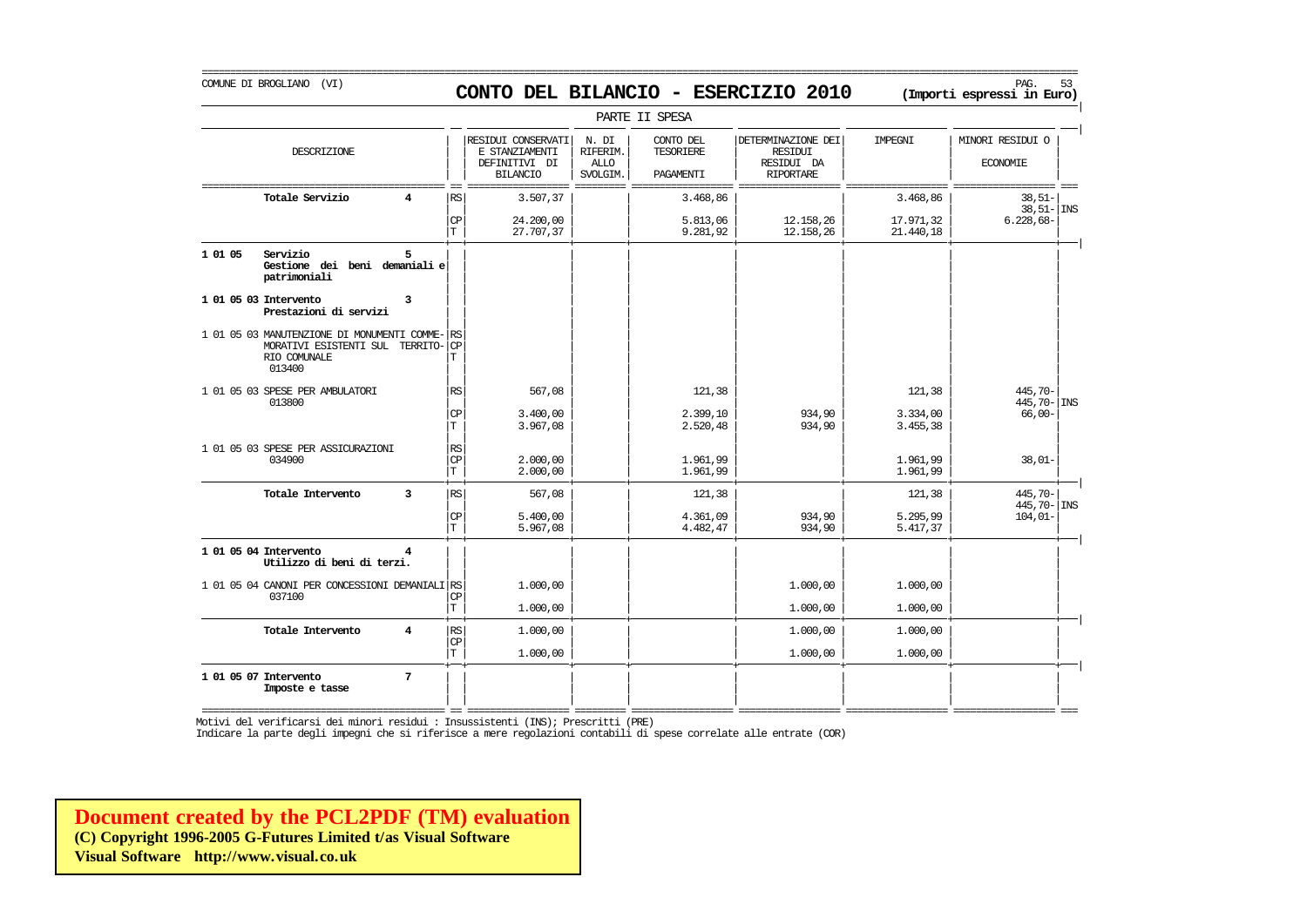COMUNE DI BROGLIANO (VI) PAG. 54 **CONTO DEL BILANCIO - ESERCIZIO 2010 (Importi espressi in Euro)** 

|         |                                                                                                         |              |                                          |                                                                          |                                              | PARTE II SPESA                             |                                                                        |                                   |                                     |
|---------|---------------------------------------------------------------------------------------------------------|--------------|------------------------------------------|--------------------------------------------------------------------------|----------------------------------------------|--------------------------------------------|------------------------------------------------------------------------|-----------------------------------|-------------------------------------|
|         | DESCRIZIONE                                                                                             |              |                                          | RESIDUI CONSERVATI<br>E STANZIAMENTI<br>DEFINITIVI DI<br><b>BILANCIO</b> | N. DI<br>RIFERIM.<br><b>ALLO</b><br>SVOLGIM. | CONTO DEL<br><b>TESORIERE</b><br>PAGAMENTI | DETERMINAZIONE DEI<br><b>RESIDUI</b><br>RESIDUI DA<br><b>RIPORTARE</b> | IMPEGNI                           | MINORI RESIDUI O<br><b>ECONOMIE</b> |
|         | 1 01 05 07 CANONI PER CONCESSIONI DEMANIALI RS<br>(EX CAP. 371)<br>037500                               |              | <b>CP</b><br>T                           | 7.183,16<br>6.500.00<br>13.683,16                                        |                                              | 4.012,26<br>2.092.88<br>6.105,14           | 3.170,90<br>4.407.12<br>7.578,02                                       | 7.183,16<br>6.500.00<br>13.683,16 |                                     |
|         | Totale Intervento                                                                                       | 7            | <b>RS</b><br>CP<br>İТ                    | 7.183,16<br>6.500,00<br>13.683.16                                        |                                              | 4.012,26<br>2.092,88<br>6.105, 14          | 3.170,90<br>4.407,12<br>7.578,02                                       | 7.183,16<br>6.500,00<br>13.683,16 |                                     |
|         | Totale Servizio                                                                                         | 5            | RS                                       | 8.750,24                                                                 |                                              | 4.133,64                                   | 4.170,90                                                               | 8.304,54                          | 445,70-<br>$445,70 -  $ INS         |
|         |                                                                                                         |              | $\mathbf{CP}$<br>$\mathbf T$             | 11.900,00<br>20.650,24                                                   |                                              | 6.453,97<br>10.587,61                      | 5.342,02<br>9.512,92                                                   | 11.795,99<br>20.100,53            | $104,01-$                           |
| 1 01 06 | Servizio<br>Ufficio tecnico                                                                             | 6            |                                          |                                                                          |                                              |                                            |                                                                        |                                   |                                     |
|         | 1 01 06 01 Intervento<br>Personale                                                                      | $\mathbf{1}$ |                                          |                                                                          |                                              |                                            |                                                                        |                                   |                                     |
|         | 1 01 06 01 FONDO PROGETTAZIONE INTERNA (EX RS<br>CAP. 53)<br>005400                                     |              | <b>CP</b><br>$\mathbf T$                 | 8.914,36<br>500,00<br>9.414,36                                           |                                              |                                            | 8.914,36<br>8.914,36                                                   | 8.914,36<br>8.914,36              | $500,00 -$                          |
|         | 1 01 06 01 STIPENDI ED ALTRI ASSEGNI FISSI RS<br>AL PERSONALE - UFFICIO TECNICO<br>022000               |              | СP<br>T                                  | 69,700,00<br>69,700,00                                                   |                                              | 66.857,95<br>66.857,95                     |                                                                        | 66.857,95<br>66.857,95            | $2.842,05-$                         |
|         | 1 01 06 01 ONERI PREV. LI ECC. A CARICO DEL RS<br>COMUNE -UFFICIO TECNICO<br>023000                     |              | CP<br>T                                  | 29,000,00<br>29,000,00                                                   |                                              | 23.064,40<br>23.064,40                     | 3.302,37<br>3.302,37                                                   | 26.366,77<br>26.366,77            | $2.633.23-$                         |
|         | 1 01 06 01 COMPENSO PER LAVORO STRAORDINA-<br>RIO - UFFICIO TECNICO<br>023200                           |              | RS<br>CP<br>$\mathbf T$                  | 322,00<br>322,00                                                         |                                              | 322,00<br>322,00                           |                                                                        | 322,00<br>322,00                  |                                     |
|         | 1 01 06 01 COMPENSO PER EMOLUMENTI ACCESSO-<br>RI DIVER-SI - UFFICIO TECNICO<br>023300                  |              | <b>RS</b><br>$\mathbb{C}\mathbb{P}$<br>T | 7.961,00<br>7.961,00                                                     |                                              | 7.950.10<br>7.950,10                       | 4,68<br>4,68                                                           | 7.954,78<br>7.954,78              | $6,22-$                             |
|         | 1 01 06 01 PROGETTI FINALIZZATI ALL'ISTITU-<br>ZIONE DI SERVIZI AGGIUNTIVI<br>UFFICIO TECNICO<br>023400 |              | RS<br>$\mathbf{C}\mathbf{P}$<br>T        |                                                                          |                                              |                                            |                                                                        |                                   |                                     |

Motivi del verificarsi dei minori residui : Insussistenti (INS); Prescritti (PRE)

Indicare la parte degli impegni che si riferisce a mere regolazioni contabili di spese correlate alle entrate (COR)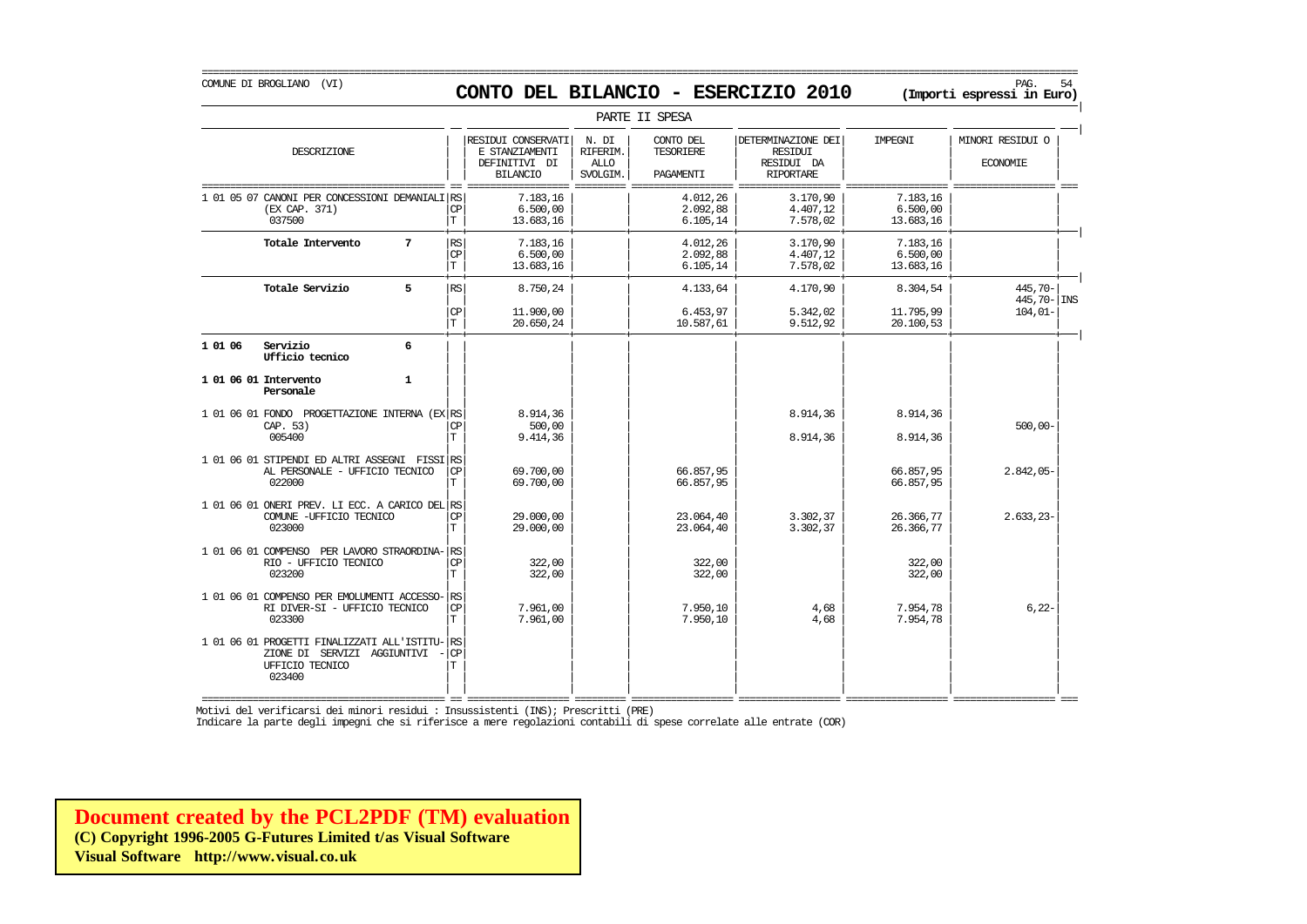### COMUNE DI BROGLIANO (VI) PAG. 55 **CONTO DEL BILANCIO - ESERCIZIO 2010 (Importi espressi in Euro)**

===========================================================================================================================================================

|                                                                                                                                                              |                                    |                                                                          |                                       | PARTE II SPESA                             |                                                                        |                                      |                                                     |
|--------------------------------------------------------------------------------------------------------------------------------------------------------------|------------------------------------|--------------------------------------------------------------------------|---------------------------------------|--------------------------------------------|------------------------------------------------------------------------|--------------------------------------|-----------------------------------------------------|
| DESCRIZIONE                                                                                                                                                  |                                    | RESIDUI CONSERVATI<br>E STANZIAMENTI<br>DEFINITIVI DI<br><b>BILANCIO</b> | N. DI<br>RIFERIM.<br>ALLO<br>SVOLGIM. | CONTO DEL<br><b>TESORIERE</b><br>PAGAMENTI | DETERMINAZIONE DEI<br><b>RESIDUI</b><br>RESIDUI DA<br><b>RIPORTARE</b> | <b>TMPRGNT</b>                       | MINORI RESIDUI O<br><b>ECONOMIE</b>                 |
| 1 01 06 01 COMPENSO PER INDENNITA' DI POSI- RS<br>ZIONE - UFFICIO TECNICO<br>023500                                                                          | CP<br>T.                           | 7.600,00<br>7.600,00                                                     |                                       | 7.297,62<br>7.297,62                       |                                                                        | 7.297,62<br>7.297,62                 | $302, 38 -$                                         |
| 1 01 06 01 INDENNITA'<br>DI RISULTATO-UFFICIO RS<br>TECNICO<br>023600                                                                                        | <b>CP</b><br>T                     | 2.750,00<br>2.750,00                                                     |                                       |                                            | 2.750.00<br>2.750,00                                                   | 2.750,00<br>2,750,00                 |                                                     |
| 1 01 06 01 INDENNITA' E RIMBORSO SPESE MIS-<br>SIONI - UFFICIO TECNICO<br>025000                                                                             | RS<br><b>CP</b><br>$\mathbb T$     |                                                                          |                                       |                                            |                                                                        |                                      |                                                     |
| Totale Intervento<br>$\mathbf{1}$                                                                                                                            | RS<br>$\mathbb{C}\mathbb{P}$<br>T. | 8.914,36<br>117.833,00<br>126.747,36                                     |                                       | 105.492,07<br>105.492,07                   | 8.914,36<br>6.057,05<br>14.971,41                                      | 8.914,36<br>111.549,12<br>120.463,48 | $6.283,88-$                                         |
| 1 01 06 02 Intervento<br>$\boldsymbol{c}$<br>Acquisto di beni di consumo e/o<br>di materie prime.                                                            |                                    |                                                                          |                                       |                                            |                                                                        |                                      |                                                     |
| 1 01 06 02 SPESE DI MANUTENZIONE E FUNZIO-<br>NAMENTO DELL'UFFICIO TECNICO<br>028000                                                                         | <b>RS</b><br><b>CP</b><br>T.       | 2.500,00<br>3.200.00<br>5.700,00                                         |                                       | 660.53<br>660,53                           | 2.139,49<br>2.139,49                                                   | 2.800.02<br>2.800,02                 | $2.500,00 -$<br>$2.500,00 -  \text{INS}$<br>399,98- |
| 1 01 06 02 SPESE PER LA GESTIONE DEGLI AU-RS<br>TOMEZZI DEL COMUNE - SERVIZI<br>TECNICI (ACOUISTO BENI DI CONSU-<br>MO)<br>029000<br><rilev.iva></rilev.iva> | CP<br>T                            | 1,407,10<br>5.500,00<br>6.907,10                                         |                                       | 774,78<br>4.921,80<br>5.696,58             | 541,00<br>541,00                                                       | 774,78<br>5.462,80<br>6.237,58       | $632, 32-$<br>$632.32 - 1$ INS<br>$37, 20 -$        |
| Totale Intervento<br>$\overline{2}$                                                                                                                          | $\mathbb{RS}$<br><b>CP</b><br>T.   | 3.907,10<br>8,700,00<br>12.607,10                                        |                                       | 774,78<br>5.582,33<br>6.357, 11            | 2.680,49<br>2.680,49                                                   | 774,78<br>8.262,82<br>9.037,60       | $3.132, 32-$<br>$3.132, 32$ - INS<br>437, 18-       |
| 1 01 06 03 Intervento<br>3<br>Prestazioni di servizi                                                                                                         |                                    |                                                                          |                                       |                                            |                                                                        |                                      |                                                     |
| 1 01 06 03 FONDO PROGETTAZIONE INTERNA<br>005300                                                                                                             | <b>RS</b><br><b>CP</b><br>T.       | 436,35<br>436,35                                                         |                                       |                                            | 436,35<br>436,35                                                       | 436,35<br>436,35                     |                                                     |

=========================================== == ================== ========= ================== ================== ================== ================== === Motivi del verificarsi dei minori residui : Insussistenti (INS); Prescritti (PRE)

Indicare la parte degli impegni che si riferisce a mere regolazioni contabili di spese correlate alle entrate (COR)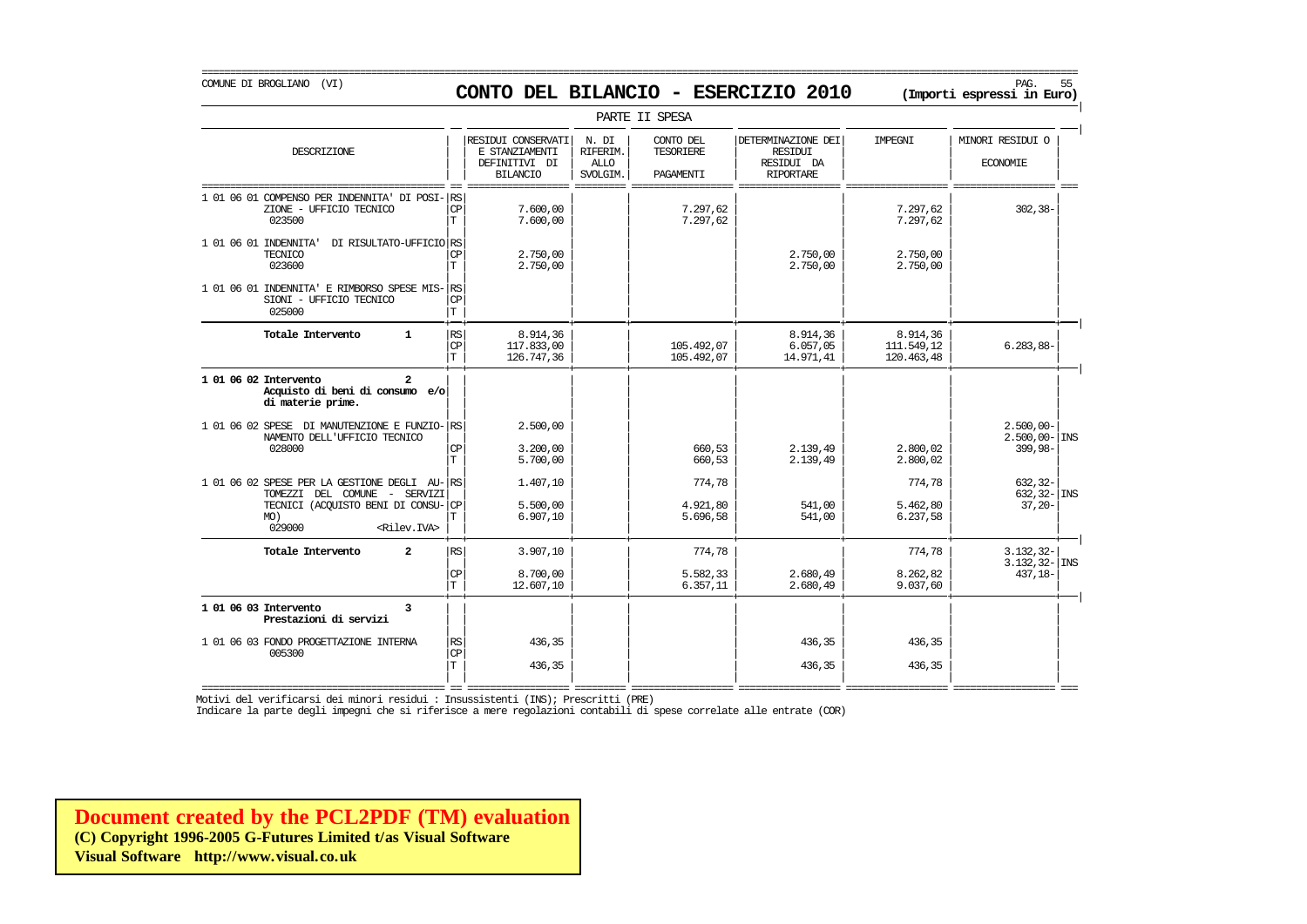## COMUNE DI BROGLIANO (VI) PAG. 56 **CONTO DEL BILANCIO - ESERCIZIO 2010 (Importi espressi in Euro)**

===========================================================================================================================================================

|                                                                                                                            |                                          |                                                                          |                                              | PARTE II SPESA                       |                                                                        |                                       |                                                   |
|----------------------------------------------------------------------------------------------------------------------------|------------------------------------------|--------------------------------------------------------------------------|----------------------------------------------|--------------------------------------|------------------------------------------------------------------------|---------------------------------------|---------------------------------------------------|
| DESCRIZIONE                                                                                                                |                                          | RESIDUI CONSERVATI<br>E STANZIAMENTI<br>DEFINITIVI DI<br><b>BILANCIO</b> | N. DI<br>RIFERIM.<br><b>ALLO</b><br>SVOLGIM. | CONTO DEL<br>TESORIERE<br>PAGAMENTI  | DETERMINAZIONE DEI<br><b>RESIDUI</b><br>RESIDUI DA<br><b>RIPORTARE</b> | IMPEGNI                               | MINORI RESIDUI O<br><b>ECONOMIE</b>               |
| 1 01 06 03 INDENNITA' E RIMBORSO SPESE MIS-<br>SIONI - UFFICIO TECNICO (EX CAP.<br>250)<br>025100                          | RS<br>CP<br>T.                           | 3,25<br>200,00<br>203,25                                                 |                                              | 3,25<br>106,70<br>109,95             | 67,02<br>67,02                                                         | 3,25<br>173,72<br>176,97              | $26, 28 -$                                        |
| 1 01 06 03 PRESTAZIONI PROFESSIONALI<br>PER<br>STUDI, PROGETTAZIONI, DIREZIONE<br>LAVORI, COLLAUDI<br>027000               | RS<br>CP<br>T.                           | 5.736,85<br>14.650,00<br>20.386,85                                       |                                              | 3.000,00<br>3.000,00                 | 2.000,00<br>11.649,60<br>13.649,60                                     | 2.000,00<br>14.649,60<br>16.649,60    | $3.736,85-$<br>$3.736, 85 -  $ INS<br>$0,40-$     |
| 1 01 06 03 SPESE PER LA GESTIONE DEGLI AU-<br>TOMEZZI DEL COMUNE, SERVIZI TEC-<br>NICI - PRESTAZIO-NI DI SERVIZI<br>029100 | RS<br>СP<br>T                            | 1.298,56<br>8.500,00<br>9.798,56                                         |                                              | 1.201,56<br>7.668,25<br>8.869,81     | 714,40<br>714,40                                                       | 1.201,56<br>8.382,65<br>9.584,21      | $97,00-$<br>$97,00 -  $ INS<br>$117, 35-$         |
| 3<br>Totale Intervento                                                                                                     | RS<br><b>CP</b><br>T.                    | 7.475,01<br>23.350,00<br>30.825,01                                       |                                              | 1.204,81<br>10.774,95<br>11.979,76   | 2.436,35<br>12.431,02<br>14.867,37                                     | 3.641,16<br>23.205,97<br>26.847,13    | $3.833,85-$<br>$3.833, 85 -  $ INS<br>$144,03-$   |
| 5<br>1 01 06 05 Intervento<br>Trasferimenti                                                                                |                                          |                                                                          |                                              |                                      |                                                                        |                                       |                                                   |
| 1 01 06 05 DECENTRAMENTO<br>DELLE ATTIVITA'<br>CATASTALI AI COMUNI<br>027100                                               | RS<br>CP<br>$\mathbf T$                  |                                                                          |                                              |                                      |                                                                        |                                       |                                                   |
| 5<br>Totale Intervento                                                                                                     | $\mathbb{R}\mathbb{S}$<br>CP<br>T.       |                                                                          |                                              |                                      |                                                                        |                                       |                                                   |
| $\overline{7}$<br>1 01 06 07 Intervento<br>Imposte e tasse                                                                 |                                          |                                                                          |                                              |                                      |                                                                        |                                       |                                                   |
| 1 01 06 07 PERSONALE UFFICIO TECNICO<br>$-$ I.<br>R. A. P. EX S. S. N.<br>023100                                           | RS<br>СP<br>T.                           | 1.100.76<br>9.000,00<br>10.100,76                                        |                                              | 1.100.76<br>7.114,39<br>8.215,15     | 1.068,55<br>1.068,55                                                   | 1.100.76<br>8.182,94<br>9.283,70      | 817,06-                                           |
| 7<br>Totale Intervento                                                                                                     | $\mathbb{R}\mathbb{S}$<br><b>CP</b><br>T | 1.100,76<br>9.000,00<br>10.100,76                                        |                                              | 1.100,76<br>7.114,39<br>8.215,15     | 1.068,55<br>1.068,55                                                   | 1.100,76<br>8.182,94<br>9.283,70      | $817,06 -$                                        |
| 6<br>Totale Servizio                                                                                                       | RS<br>CP<br>T.                           | 21.397,23<br>158.883,00<br>180.280,23                                    |                                              | 3.080,35<br>128.963,74<br>132.044,09 | 11.350,71<br>22.237,11<br>33.587,82                                    | 14.431,06<br>151.200,85<br>165.631,91 | $6.966, 17-$<br>$6.966, 17 -$ INS<br>$7.682, 15-$ |

=========================================== == ================== ========= ================== ================== ================== ================== === Motivi del verificarsi dei minori residui : Insussistenti (INS); Prescritti (PRE)

Indicare la parte degli impegni che si riferisce a mere regolazioni contabili di spese correlate alle entrate (COR)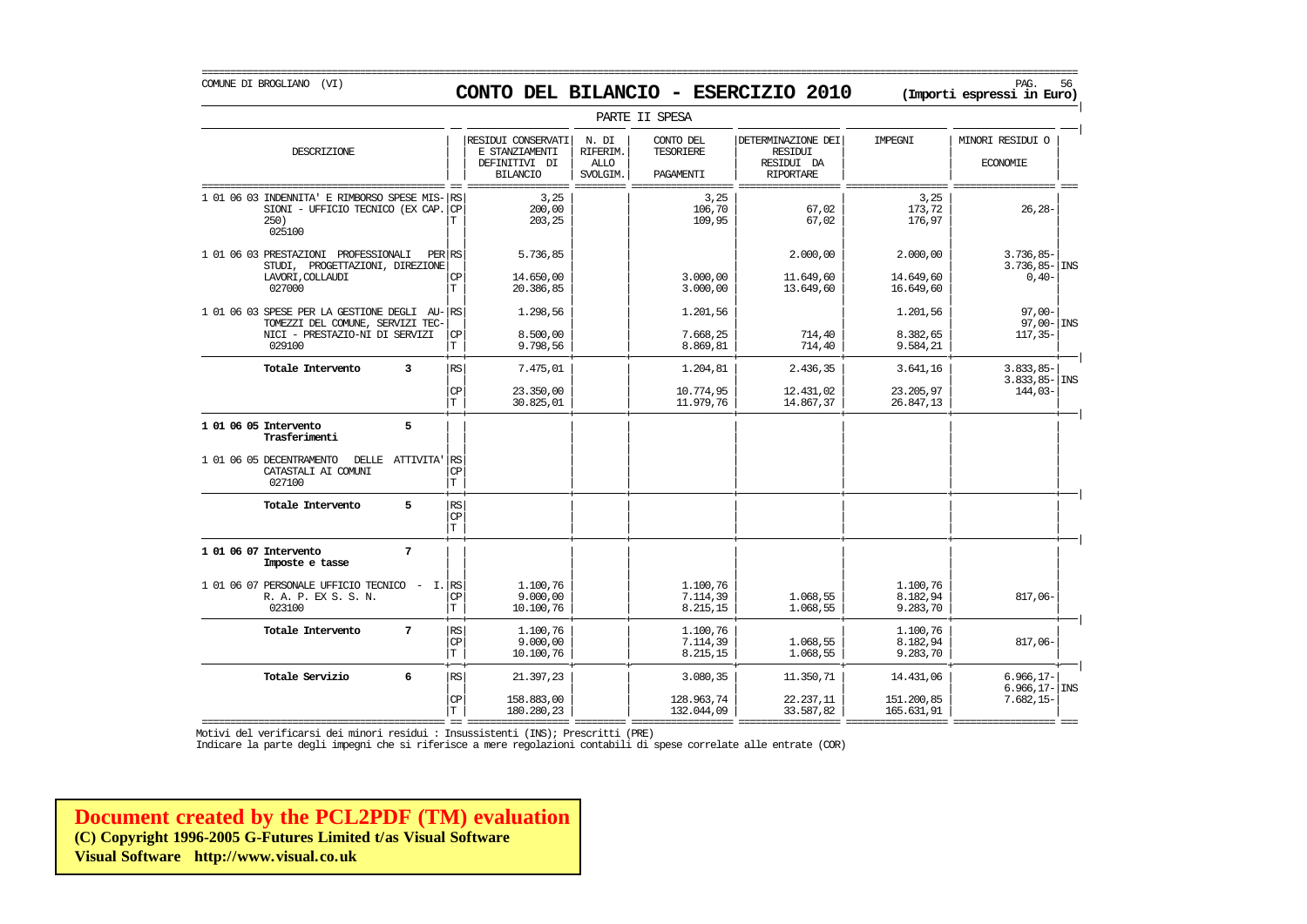### COMUNE DI BROGLIANO (VI) PAG. 57 **CONTO DEL BILANCIO - ESERCIZIO 2010 (Importi espressi in Euro)**

===========================================================================================================================================================

|         |                                                                                                                               |                          |                                                                          |                                              | PARTE II SPESA                             |                                                                        |                                    |                                     |
|---------|-------------------------------------------------------------------------------------------------------------------------------|--------------------------|--------------------------------------------------------------------------|----------------------------------------------|--------------------------------------------|------------------------------------------------------------------------|------------------------------------|-------------------------------------|
|         | DESCRIZIONE                                                                                                                   |                          | RESIDUI CONSERVATI<br>E STANZIAMENTI<br>DEFINITIVI DI<br><b>BILANCIO</b> | N. DI<br>RIFERIM.<br><b>ALLO</b><br>SVOLGIM. | CONTO DEL<br><b>TESORIERE</b><br>PAGAMENTI | DETERMINAZIONE DEI<br><b>RESIDUI</b><br>RESIDUI DA<br><b>RIPORTARE</b> | <b>TMPRGNT</b>                     | MINORI RESIDUI O<br><b>ECONOMIE</b> |
| 1 01 07 | Servizio<br>7<br>Anagrafe, Stato Civile, Eletto-<br>rale, Leva e servizio statistico                                          |                          |                                                                          |                                              |                                            |                                                                        |                                    |                                     |
|         | 1 01 07 01 Intervento<br>$\mathbf{1}$<br>Personale                                                                            |                          |                                                                          |                                              |                                            |                                                                        |                                    |                                     |
|         | 1 01 07 01 STIPENDI ED ALTRI ASSEGNI FISSI RS<br>AL PER-<br>SONALE - SERVIZI DEMO-<br><b>GRAFICI</b><br>030000                | CP<br>T                  | 44.000,00<br>44.000,00                                                   |                                              | 43.602,47<br>43.602,47                     |                                                                        | 43.602,47<br>43.602,47             | $397,53-$                           |
|         | 1 01 07 01 ONERI PREV. LI ECC. A CARICO DEL RS<br>COMUNE - SERVIZI DEMOGRAFICI<br>031000                                      | CP<br>T                  | 1.414,85<br>15.500,00<br>16.914,85                                       |                                              | 1.414,85<br>15.500,00<br>16.914,85         |                                                                        | 1.414,85<br>15.500,00<br>16.914,85 |                                     |
|         | 1 01 07 01 COMPENSO PER LAVORO STRAORDINA- RS<br>RIO - SER-VIZI DEMOGRAFICI<br>031100                                         | <b>CP</b><br>$\mathbf T$ | 360,00<br>360,00                                                         |                                              | 360,00<br>360,00                           |                                                                        | 360,00<br>360,00                   |                                     |
|         | 1 01 07 01 COMPENSO PER EMOLUMENTI ACCESSO-<br>RI DIVER-SI - SERVIZI DEMOGRAFI-<br>CI E SEGRETERIA<br>031200                  | RS<br><b>CP</b><br>T     | 9.324.00<br>9.324,00                                                     |                                              | 8.975,59<br>8.975,59                       | 348,41<br>348,41                                                       | 9.324,00<br>9.324,00               |                                     |
|         | 1 01 07 01 PROGETTI FINALIZZATI ALL'ISTITU- RS<br>ZIONE DI SERVIZI AGGIUNTIVI<br>SERVIZI DEMOGRAFICI E SEGRETERIA T<br>031300 | <b>CP</b>                | 150,00<br>150,00                                                         |                                              |                                            | 150,00<br>150,00                                                       | 150,00<br>150,00                   |                                     |
|         | 1 01 07 01 INDENNITA' E RIMBORSO SPESE MIS-<br>SIONI - SERVIZI DEMOGRAFICI-SE-<br><b>GRETERIA</b><br>033000                   | RS<br>CP<br>Т            |                                                                          |                                              |                                            |                                                                        |                                    |                                     |
|         | Totale Intervento<br>$\mathbf{1}$                                                                                             | RS<br>CP<br>T            | 1.414,85<br>69.334,00<br>70.748,85                                       |                                              | 1.414,85<br>68.438,06<br>69.852,91         | 498,41<br>498,41                                                       | 1.414,85<br>68.936,47<br>70.351,32 | $397,53-$                           |
|         | 1 01 07 02 Intervento<br>$\mathbf{2}$<br>Acquisto di beni di consumo e/o<br>di materie prime.                                 |                          |                                                                          |                                              |                                            |                                                                        |                                    |                                     |

=========================================== == ================== ========= ================== ================== ================== ================== === Motivi del verificarsi dei minori residui : Insussistenti (INS); Prescritti (PRE)

Indicare la parte degli impegni che si riferisce a mere regolazioni contabili di spese correlate alle entrate (COR)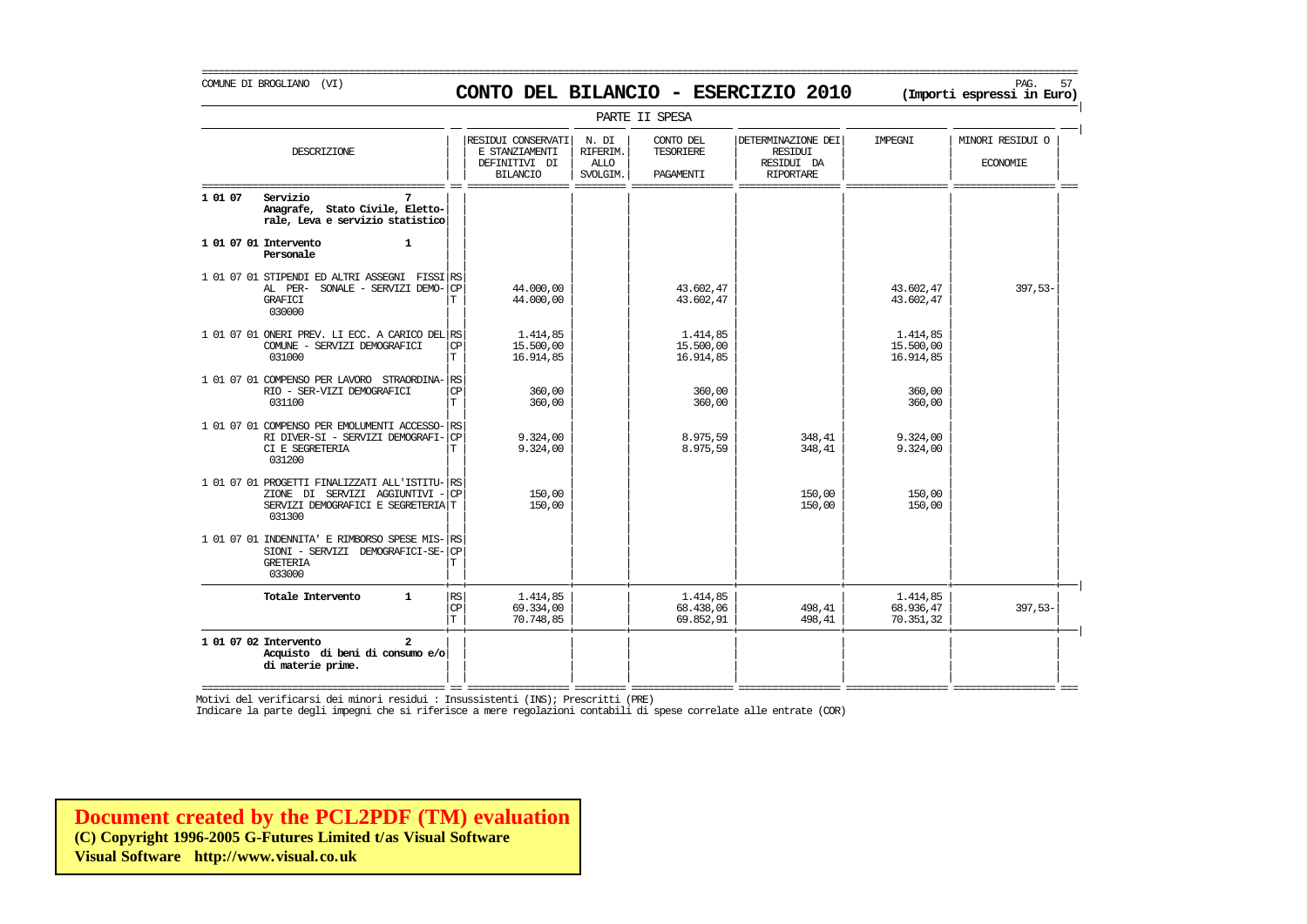COMUNE DI BROGLIANO (VI) PAG. 58 **CONTO DEL BILANCIO - ESERCIZIO 2010 (Importi espressi in Euro)** 

PARTE II SPESA | | RESIDUI CONSERVATI | N. DI | CONTO DEL | | DETERMINAZIONE DEI | IMPEGNI | | MINORI RESIDUI O DESCRIZIONE E STANZIAMENTI RIFERIM. TESORIERE RESIDUI | | | | | | | | || DEFINITIVI DI | ALLO | | RESIDUI DA | | ECONOMIE | | | BILANCIO | SVOLGIM. | PAGAMENTI | RIPORTARE | | =========================================== == ================== ========= ================== ================== ================== ================== === 1 01 07 02 SPESE DI MANUTENZIONE E FUNZIO- $|\text{RS}|$  1.364,36  $|$  677,52 162,00 839,52 839,52 524,84- $|\text{NSR}|\$ NAMENTO DEGLI UFFICI ANAGRAFE E| | | | | | | | 524,84- INS  $STATO CYILLE$   $|CP|$   $4.700,00$   $|$   $3.238,40$   $1.388,12$   $4.626,52$   $73,48$ -034000  $|T|$  6.064,36 3.915,92 1.550,12 5.466,04 5.466,04 + + + + + + + + | **Totale Intervento 2** | | | | | | | | RS 1.364,36 677,52 162,00 839,52 524,84- | | | | | | | | 524,84- INS  $|\mathbb{CP}|$  4.700,00  $|$  1.388,40 1.388,12 4.626,52 73,48- $|T|$  6.064,36 1 3.915,92 1.550,12 5.466,04 + + + + + + + + | **1 01 07 03 Intervento 3** | | | | | | | | **Prestazioni di servizi** | | | | | | | | | | | | | | | | 1 01 07 03 SPESE PER LA COMMISSIONE ELETTO-<br>RALE COMINALE RALE COMUNALE  $|\text{CP}|$ 011400 | | | | | | | | T | | | | | | | | 1 01 07 03 SPESE PER LA COMMISSIONE ELETTO- $\begin{bmatrix} \text{RS} \end{bmatrix}$  500,00  $\begin{bmatrix} 45,85 \end{bmatrix}$  455,85  $\begin{bmatrix} 44,15 \end{bmatrix}$  44,15-  $\begin{bmatrix} 44,15 \end{bmatrix}$  44,15-RALE MANDAMENTALE  $^{44.15-|\, \rm{INSR}}$  $012000$   $|CP|$  600,00  $|$   $|$  600,00  $|$  600,00 600,00  $|$  600,00  $|$  600,00  $|$  $| T |$  1.100,00  $|$  455,85 600,00 1.055,85 600,00 1.055,85 600,00 1.055,85 600,00 1.055,85 600,00 1.055,85 61 | | | | | | | | 1 01 07 03 INDENNITA' E RIMBORSO SPESE MIS-| | | | | | | | RS SIONI – SERVIZI DEMOGRAFICI-SE- $|\text{CP}|$  = 150,00  $|$  104,56  $|$  2,00 106,56 2,00 106,56 2,00 106,56 2,00 106,56 GRETERIA (EX CAP. 330)<br>032900 032900 | | | | | | | | | | | | | | | |  $1 01 07 03$  SPESE PER ALLOGGIO TRUPPE IN OC- $\begin{vmatrix} 18 & 0 & 0 \\ 0.0 & 0 & 0 \\ 0.0 & 0 & 0 \\ 0.0 & 0 & 0 \end{vmatrix}$  (232,00  $\begin{array}{|c|c|c|c|c|}\n \hline\n \text{CASTONE} & \text{DIC CONSUME JZIONE} & \text{ELE} & \text{EITIO} & \text{CPP} & \text{A00,00} & \text{A01,00} & \text{B32,00} & \text{B32,00} & \text{B332,00} & \text{B32,00} & \text{B332,00} & \text{B332,00} & \text{B332,00} & \text{B332,00} & \text{B332,00} & \text{B332,00} & \text{B332,00} & \text{$ RALI E PER PULI- ZIA DEI SEGGI 047400 047400 | | | | | | | | | | | | | | | | 1 01 07 03 SPESE PER ELEZIONI COMUNALI  $\begin{array}{c} \n\begin{array}{c} \n\end{array} \n\end{array}$ RS 047600 | | | | | | | | CP  $|\mathbf{T}|$  , and  $|\mathbf{T}|$  , and  $|\mathbf{T}|$  , and  $|\mathbf{T}|$  , and  $|\mathbf{T}|$  , and  $|\mathbf{T}|$  , and  $|\mathbf{T}|$  , and  $|\mathbf{T}|$  , and  $|\mathbf{T}|$  , and  $|\mathbf{T}|$  , and  $|\mathbf{T}|$  , and  $|\mathbf{T}|$  , and  $|\mathbf{T}|$  , and  $|\mathbf{T}|$  , and  $|\mathbf{T}|$  , and  $|\mathbf{T}|$  , a + + + + + + + + | **Totale Intervento 3** | | | | | | | | RS 500,00 455,85 455,85 44,15- | | | | | | | | 44,15- INS  $|\mathbb{CP}|$  1.150,00 1.150,00 436,56 602,00 1.038,56 111,44- $|T|$  1.650,00  $|$  892,41 602,00 1.494,41 1 + + + + + + + + | **1 01 07 07 Intervento** 7 **Imposte e tasse** 

=========================================== == ================== ========= ================== ================== ================== ================== === Motivi del verificarsi dei minori residui : Insussistenti (INS); Prescritti (PRE)

**Imposte e tasse** | | | | | | | |

| | | | | | | |

Indicare la parte degli impegni che si riferisce a mere regolazioni contabili di spese correlate alle entrate (COR)

**[Document created by the PCL2PDF \(TM\) evaluation](http://www.visual.co.uk) (C) Copyright 1996-2005 G-Futures Limited t/as Visual Software Visual Software http://www.visual.co.uk**

#### ===========================================================================================================================================================

|

|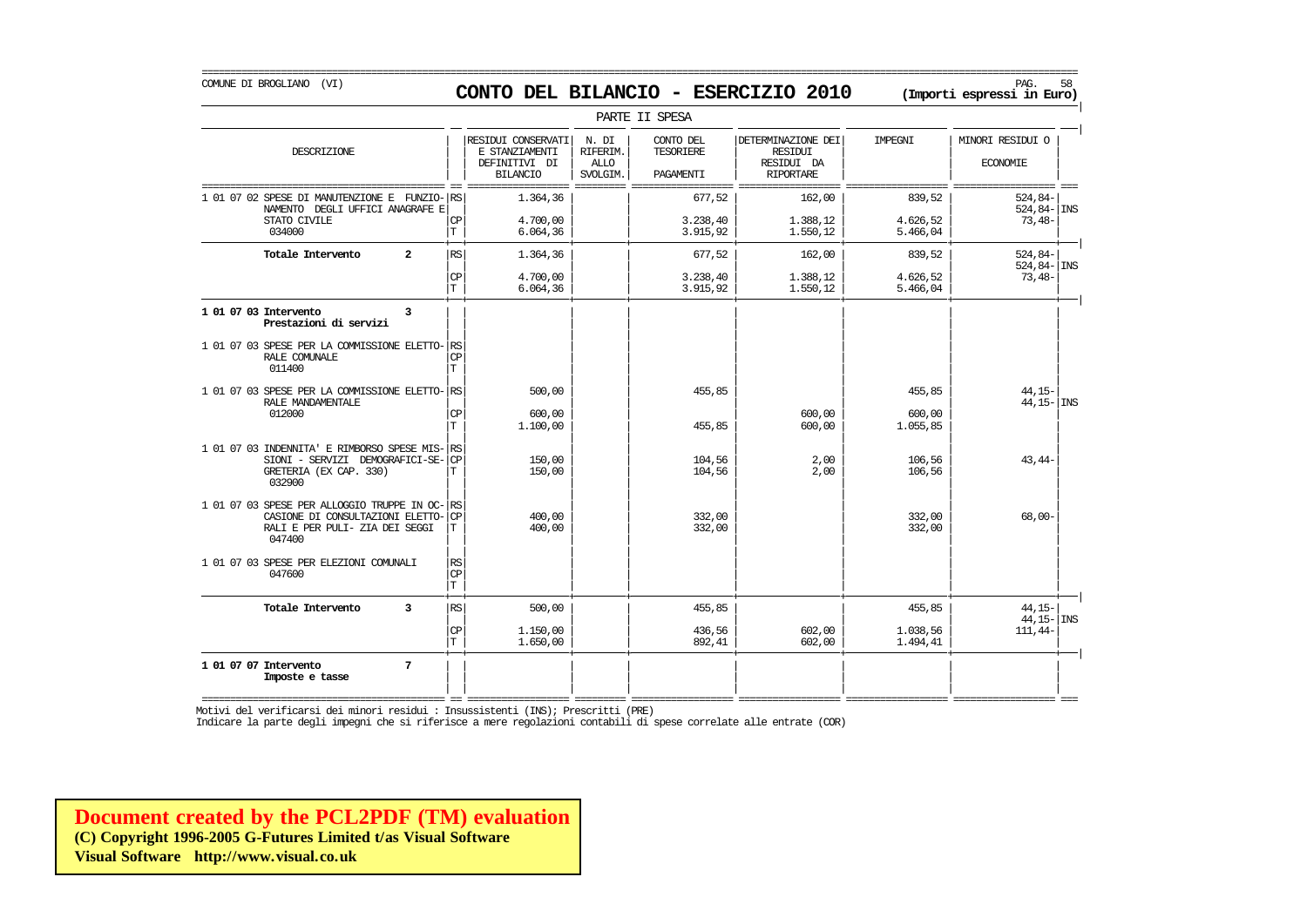COMUNE DI BROGLIANO (VI) PAG. 59 **CONTO DEL BILANCIO - ESERCIZIO 2010 (Importi espressi in Euro)** 

|                      |                                                                                                                                                |   |                   |                                                                          |                                              | PARTE II SPESA                      |                                                                        |                                |                                               |
|----------------------|------------------------------------------------------------------------------------------------------------------------------------------------|---|-------------------|--------------------------------------------------------------------------|----------------------------------------------|-------------------------------------|------------------------------------------------------------------------|--------------------------------|-----------------------------------------------|
|                      | DESCRIZIONE                                                                                                                                    |   |                   | RESIDUI CONSERVATI<br>E STANZIAMENTI<br>DEFINITIVI DI<br><b>BILANCIO</b> | N. DI<br>RIFERIM.<br><b>ALLO</b><br>SVOLGIM. | CONTO DEL<br>TESORIERE<br>PAGAMENTI | DETERMINAZIONE DEI<br><b>RESIDUI</b><br>RESIDUI DA<br><b>RIPORTARE</b> | IMPEGNI                        | MINORI RESIDUI O<br><b>ECONOMIE</b>           |
| 1 01 07 07 PERSONALE | UFFICIO DEMOGRAFICO<br>I. R. A. P.<br>033500                                                                                                   |   | RS<br>CP<br>T     | 968,84<br>5.000,00<br>5.968,84                                           |                                              | 968,84<br>4.405,65<br>5.374,49      | 594,35<br>594,35                                                       | 968,84<br>5.000,00<br>5.968,84 |                                               |
|                      | Totale Intervento                                                                                                                              | 7 | RS<br>CP<br>T     | 968,84<br>5.000,00<br>5.968,84                                           |                                              | 968,84<br>4.405,65<br>5.374,49      | 594,35<br>594,35                                                       | 968,84<br>5.000,00<br>5.968,84 |                                               |
|                      | Totale Servizio                                                                                                                                | 7 | RS                | 4.248,05                                                                 |                                              | 3.517,06                            | 162,00                                                                 | 3.679,06                       | $568,99-$<br>$568, 99 - \vert$ INS            |
|                      |                                                                                                                                                |   | CP<br>$\mathbf T$ | 80.184,00<br>84.432,05                                                   |                                              | 76.518,67<br>80.035,73              | 3.082,88<br>3.244,88                                                   | 79.601,55<br>83.280,61         | $582, 45-$                                    |
| 1 01 08              | Servizio<br>Altri servizi generali                                                                                                             | 8 |                   |                                                                          |                                              |                                     |                                                                        |                                |                                               |
|                      | 1 01 08 03 Intervento<br>Prestazioni di servizi                                                                                                | 3 |                   |                                                                          |                                              |                                     |                                                                        |                                |                                               |
|                      | 1 01 08 03 RIMBORSO SPESE PER RICHIESTA NO-<br>TIFICA- ZIONE ATTI AD ALTRI ENTI<br>009600                                                      |   | RS<br>CP<br>T     | 203,28<br>100,00<br>303,28                                               |                                              | 9,28<br>9,28                        | 30,72<br>30,72                                                         | 40,00<br>40,00                 | $203, 28 -$<br>$203, 28 -$ INS<br>$60,00-$    |
|                      | 1 01 08 03 SPESE PER RICORRENZE RELIGIOSE<br>013100                                                                                            |   | RS<br>CP<br>İТ    |                                                                          |                                              |                                     |                                                                        |                                |                                               |
|                      | Totale Intervento                                                                                                                              | 3 | RS                | 203,28                                                                   |                                              |                                     |                                                                        |                                | $203, 28 -$<br>$203, 28 -$ INS                |
|                      |                                                                                                                                                |   | CP<br>$\mathbf T$ | 100,00<br>303,28                                                         |                                              | 9,28<br>9,28                        | 30,72<br>30,72                                                         | 40,00<br>40,00                 | $60,00-$                                      |
|                      | 1 01 08 05 Intervento<br>Trasferimenti                                                                                                         | 5 |                   |                                                                          |                                              |                                     |                                                                        |                                |                                               |
|                      | 1 01 08 05 CONTRIBUTO A ISTITUZIONI, ENTI E RS<br>GRUPPI VARI PER L'ORGANIZZAZIONE<br>DI MANIFESTA- ZIONI E CERIMONIE CP<br>DIVERSE.<br>012900 |   | Т                 | 75,00<br>4.000,00<br>4.075,00                                            |                                              | 2.785,83<br>2.785,83                | 790,00<br>790,00                                                       | 3.575,83<br>3.575,83           | $75,00-$<br>$75,00 - \vert$ INS<br>$424, 17-$ |

Indicare la parte degli impegni che si riferisce a mere regolazioni contabili di spese correlate alle entrate (COR)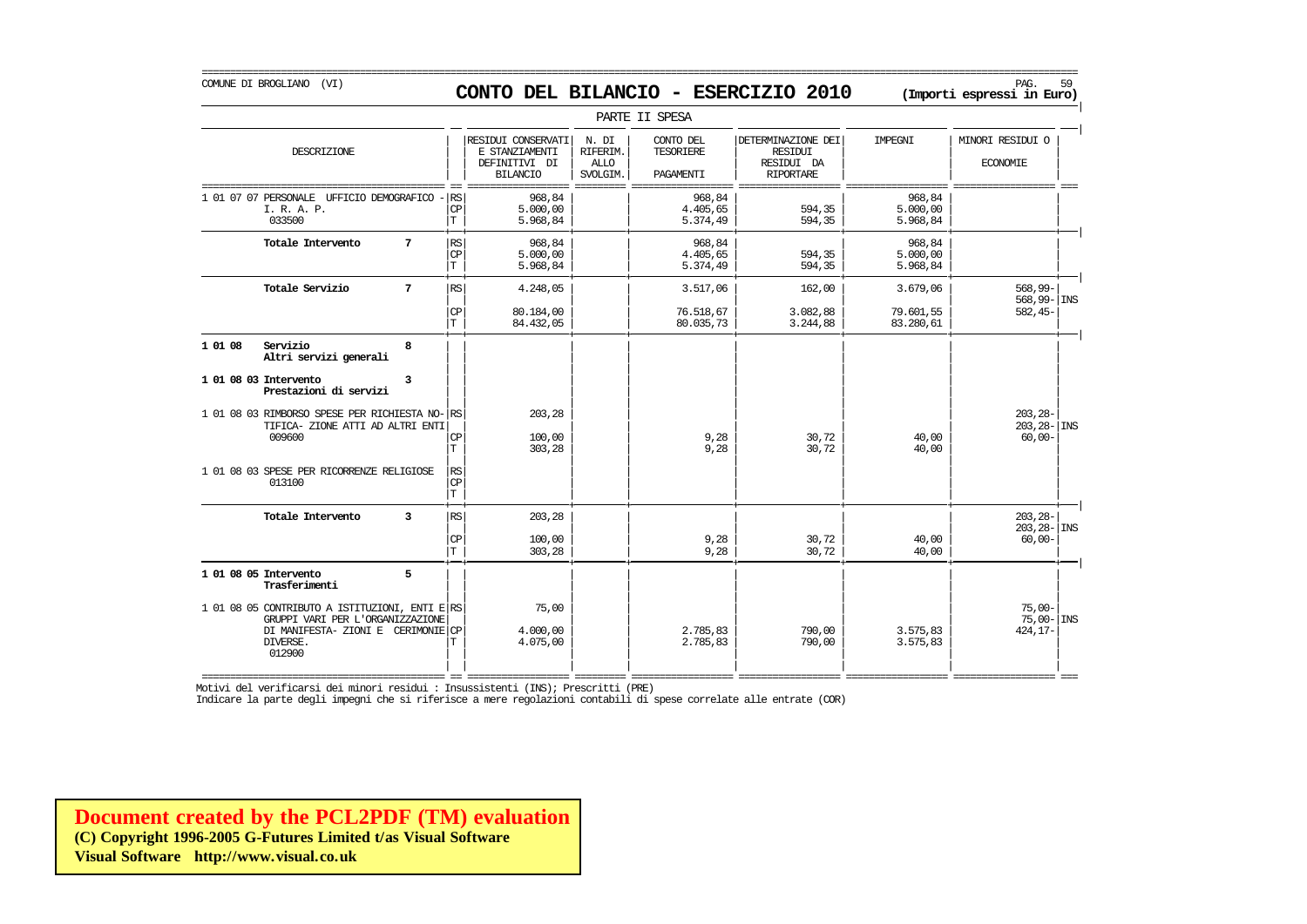=========================================================================================================================================================== COMUNE DI BROGLIANO (VI) PAG. 60 **CONTO DEL BILANCIO - ESERCIZIO 2010 (Importi espressi in Euro)** 

|                                                                                                                                                             |                             |                                                                          |                                              | PARTE II SPESA                             |                                                                        |                                  |                                     |
|-------------------------------------------------------------------------------------------------------------------------------------------------------------|-----------------------------|--------------------------------------------------------------------------|----------------------------------------------|--------------------------------------------|------------------------------------------------------------------------|----------------------------------|-------------------------------------|
| DESCRIZIONE                                                                                                                                                 |                             | RESIDUI CONSERVATI<br>E STANZIAMENTI<br>DEFINITIVI DI<br><b>BILANCIO</b> | N. DI<br>RIFERIM.<br><b>ALLO</b><br>SVOLGIM. | CONTO DEL<br><b>TESORIERE</b><br>PAGAMENTI | DETERMINAZIONE DEI<br><b>RESIDUI</b><br>RESIDUI DA<br><b>RIPORTARE</b> | IMPEGNI                          | MINORI RESIDUI O<br><b>ECONOMIE</b> |
| 1 01 08 05 CONCORSO<br>SPESE PER IL FUNZIONA-RS<br>MENTO DEL-LA SEZIONE CIRCOSCRI-<br>ZIONALE PER L'IMPIE-GO (EX CAP.<br>205)<br>020700                     | CP<br>T                     | 1,400,00<br>1,500,00<br>2.900,00                                         |                                              | 1.394,89<br>1.394,89                       | 1,500,00<br>1,500,00                                                   | 1.394,89<br>1,500,00<br>2.894,89 | $5,11-$<br>$5,11 -  $ INS           |
| 1 01 08 05 CONTRIBUTO SECONDO CONCORSO QUA-<br>LITA' AN-NO 2006 - ULSS N. 5<br>020900                                                                       | RS<br><b>CP</b><br>T.       |                                                                          |                                              |                                            |                                                                        |                                  |                                     |
| 1 01 08 05 RIPARTO DEGLI ONERI DELLA GE-<br>STIONE COM- MISSARIALE DELLA CO-<br>MUNITA' MONTANA AGNO-CHIAMPO AI T<br>SENSI D. G. R. 3687/25.11.08<br>021100 | RS<br><b>CP</b>             |                                                                          |                                              |                                            |                                                                        |                                  |                                     |
| 5<br>Totale Intervento                                                                                                                                      | RS                          | 1,475,00                                                                 |                                              | 1.394,89                                   |                                                                        | 1.394,89                         | $80.11 -$<br>$80,11 -$ INS          |
|                                                                                                                                                             | CP<br>T.                    | 5.500,00<br>6.975,00                                                     |                                              | 2.785,83<br>4.180,72                       | 2.290,00<br>2,290,00                                                   | 5.075,83<br>6.470,72             | 424, 17-                            |
| 1 01 08 06 Intervento<br>6<br>Interessi passivi e oneri finan-<br>ziari diversi                                                                             |                             |                                                                          |                                              |                                            |                                                                        |                                  |                                     |
| 1 01 08 06 INTERESSI PASSIVI SU ANTICIPA-<br>ZIONI DI TESORERIA<br>100700                                                                                   | RS<br>CP<br>T.              |                                                                          |                                              |                                            |                                                                        |                                  |                                     |
| 1 01 08 06 QUOTE INTERESSI MUTUI NON RICOM- RS<br>PRESI NELLE ALTRE RUBRICHE<br>101000                                                                      | <b>CP</b><br>T              | 1,600,00<br>1,600,00                                                     |                                              | 1.575,76<br>1.575,76                       |                                                                        | 1.575,76<br>1.575,76             | $24, 24-$                           |
| Totale Intervento<br>6                                                                                                                                      | <b>RS</b><br><b>CP</b><br>T | 1,600,00<br>1,600,00                                                     |                                              | 1.575,76<br>1.575,76                       |                                                                        | 1.575,76<br>1.575,76             | $24, 24-$                           |
| 1 01 08 07 Intervento<br>7<br>Imposte e tasse                                                                                                               |                             |                                                                          |                                              |                                            |                                                                        |                                  |                                     |
| 1 01 08 07 VERSAMENTO I. V. A. ALL'ERARIO<br>036200                                                                                                         | <b>RS</b><br>CP<br>T.       | 500,00<br>500,00                                                         |                                              |                                            |                                                                        |                                  | $500,00 -$                          |

|

=========================================== == ================== ========= ================== ================== ================== ================== === Motivi del verificarsi dei minori residui : Insussistenti (INS); Prescritti (PRE)

Indicare la parte degli impegni che si riferisce a mere regolazioni contabili di spese correlate alle entrate (COR)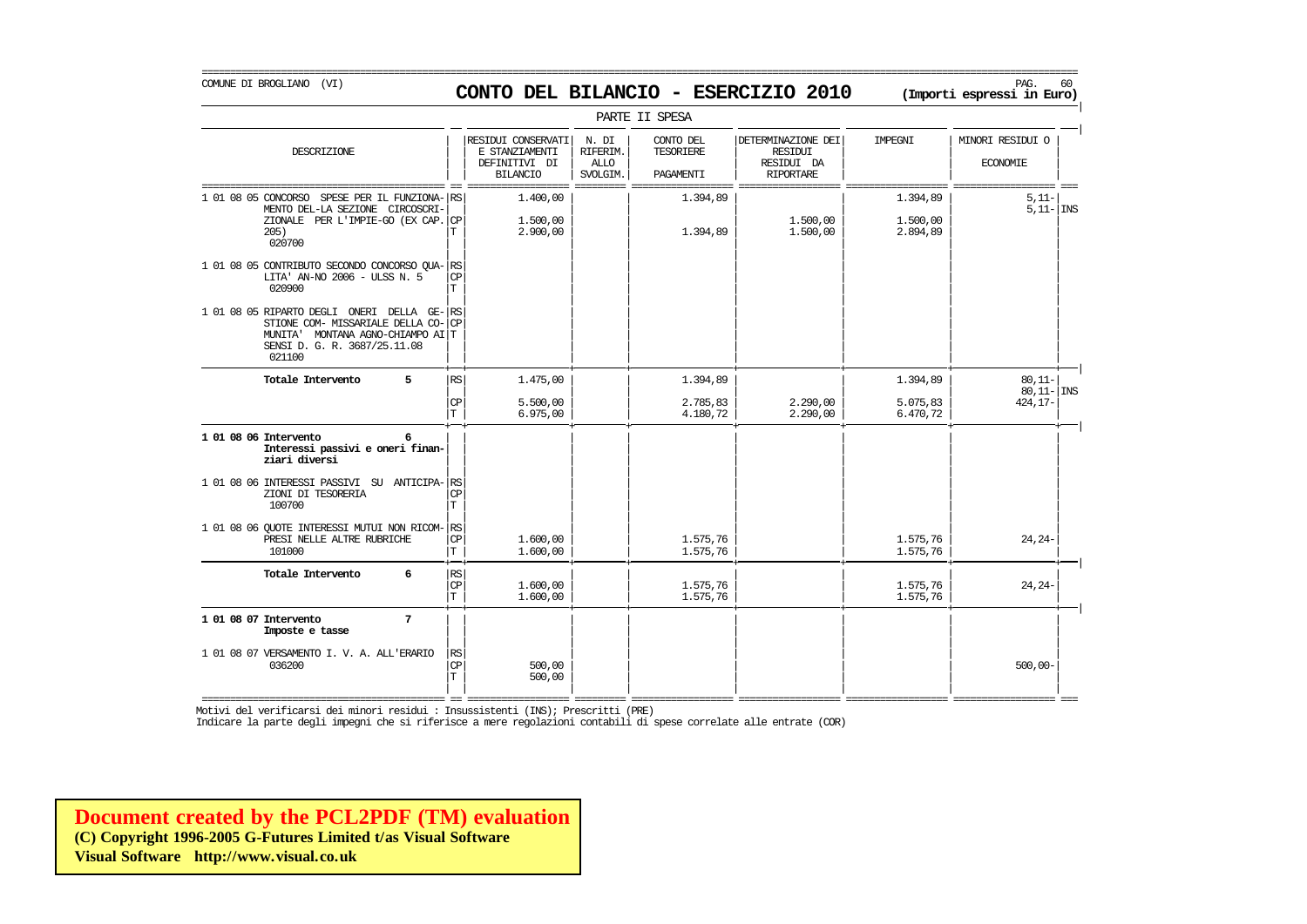### COMUNE DI BROGLIANO (VI) PAG. 61 **CONTO DEL BILANCIO - ESERCIZIO 2010 (Importi espressi in Euro)**

===========================================================================================================================================================

|                                                                                  |                                              |                                                                          |                                              | PARTE II SPESA                             |                                                                 |                                |                                     |
|----------------------------------------------------------------------------------|----------------------------------------------|--------------------------------------------------------------------------|----------------------------------------------|--------------------------------------------|-----------------------------------------------------------------|--------------------------------|-------------------------------------|
| DESCRIZIONE                                                                      |                                              | RESIDUI CONSERVATI<br>E STANZIAMENTI<br>DEFINITIVI DI<br><b>BILANCIO</b> | N. DI<br>RIFERIM.<br><b>ALLO</b><br>SVOLGIM. | CONTO DEL<br><b>TESORIERE</b><br>PAGAMENTI | DETERMINAZIONE DEI<br>RESIDUI<br>RESIDUI DA<br><b>RIPORTARE</b> | IMPEGNI                        | MINORI RESIDUI O<br><b>ECONOMIE</b> |
| 1 01 08 07 VERSAMENTO I. V. A. ALL'ERARIO RS<br>PER GESTIO-NE R. S. U.<br>036300 | CP<br>T                                      | 500,00<br>500,00                                                         |                                              |                                            |                                                                 |                                | $500,00 -$                          |
| Totale Intervento<br>7                                                           | RS<br>CP<br>١T.                              | 1,000,00<br>1,000,00                                                     |                                              |                                            |                                                                 |                                | $1.000,00 -$                        |
| 1 01 08 08 Intervento<br>8<br>Oneri straordinari della gestio-<br>ne corrente    |                                              |                                                                          |                                              |                                            |                                                                 |                                |                                     |
| 1 01 08 08 RESTITUZIONE DI SOMME NON DOVUTE RS<br>100500                         | CP<br>$\mathbf T$                            | 3.347,87<br>1.200,00<br>4.547,87                                         |                                              | 308,00<br>339,40<br>647,40                 | 3.039,87<br>3.039,87                                            | 3.347,87<br>339,40<br>3.687,27 | $860, 60 -$                         |
| Totale Intervento<br>8                                                           | RS<br>$\mathbf{CP}$<br>IТ                    | 3.347,87<br>1.200,00<br>4.547,87                                         |                                              | 308,00<br>339,40<br>647,40                 | 3.039,87<br>3.039,87                                            | 3.347,87<br>339,40<br>3.687,27 | $860, 60 -$                         |
| 1 01 08 09 Intervento<br>9<br>Ammortamenti di esercizio                          |                                              |                                                                          |                                              |                                            |                                                                 |                                |                                     |
| $1$ 01 08 09 AMMORTAMENTO D'ESERCZIO –<br>SERVIZI GENERALI<br>100600             | ALTRI RS<br>$\mathbb{C}\mathbb{P}$<br>T      |                                                                          |                                              |                                            |                                                                 |                                |                                     |
| 9<br>Totale Intervento                                                           | RS<br>$\mathbf{CP}$<br>İΤ                    |                                                                          |                                              |                                            |                                                                 |                                |                                     |
| 1 01 08 11 Intervento<br>11<br>Fondo di riserva                                  |                                              |                                                                          |                                              |                                            |                                                                 |                                |                                     |
| 1 01 08 11 FONDO DI RISERVA ORDINARIO<br>097000                                  | RS<br>CP<br>T                                | 6.235, 13<br>6.235, 13                                                   |                                              |                                            |                                                                 |                                | $6.235, 13-$                        |
| 1 01 08 11 FONDO DI RISERVA PER LE SPESE RS<br><b>IMPREVISTE</b><br>098000       | CP<br>T                                      |                                                                          |                                              |                                            |                                                                 |                                |                                     |
| Totale Intervento<br>11                                                          | RS <br>$\mathbf{C}\mathbf{P}$<br>$\mathbf T$ | 6.235, 13<br>6.235, 13                                                   |                                              |                                            |                                                                 |                                | $6.235, 13-$                        |

=========================================== == ================== ========= ================== ================== ================== ================== === Motivi del verificarsi dei minori residui : Insussistenti (INS); Prescritti (PRE)

Indicare la parte degli impegni che si riferisce a mere regolazioni contabili di spese correlate alle entrate (COR)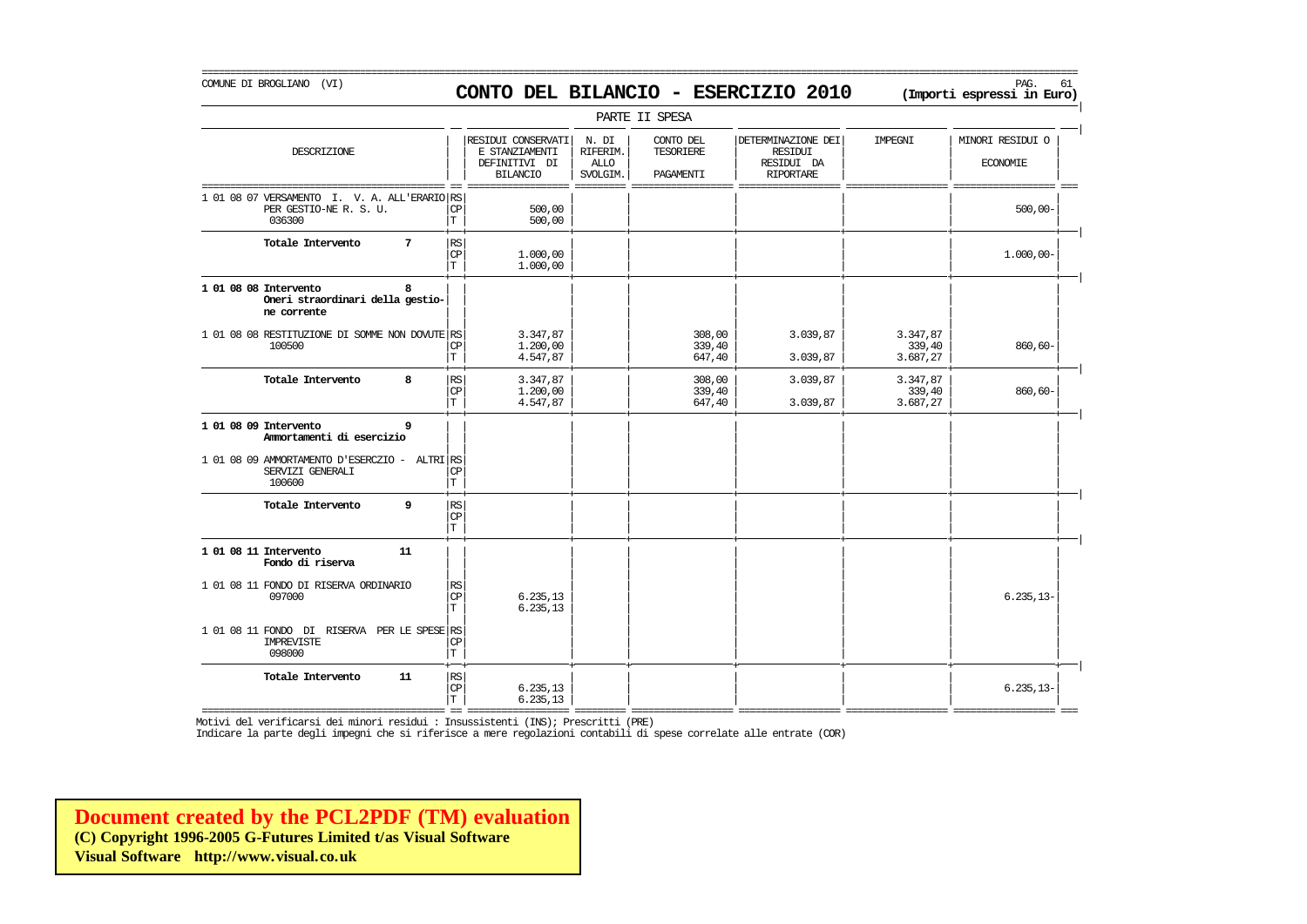### COMUNE DI BROGLIANO (VI) PAG. 62 **CONTO DEL BILANCIO - ESERCIZIO 2010 (Importi espressi in Euro)**

|                     |                                                                                                                    |                             |                                                                          |                                              | PARTE II SPESA                             |                                                                        |                                  |                                     |  |
|---------------------|--------------------------------------------------------------------------------------------------------------------|-----------------------------|--------------------------------------------------------------------------|----------------------------------------------|--------------------------------------------|------------------------------------------------------------------------|----------------------------------|-------------------------------------|--|
|                     | DESCRIZIONE                                                                                                        |                             | RESIDUI CONSERVATI<br>E STANZIAMENTI<br>DEFINITIVI DI<br><b>BILANCIO</b> | N. DI<br>RIFERIM.<br><b>ALLO</b><br>SVOLGIM. | CONTO DEL<br><b>TESORIERE</b><br>PAGAMENTI | DETERMINAZIONE DEI<br><b>RESIDUI</b><br>RESIDUI DA<br><b>RIPORTARE</b> | IMPEGNI                          | MINORI RESIDUI O<br><b>ECONOMIE</b> |  |
|                     | Totale Servizio<br>ឧ                                                                                               | RS                          | 5.026,15                                                                 |                                              | 1.702,89                                   | 3.039,87                                                               | 4.742,76                         | $283, 39-$<br>283, 39 - INS         |  |
|                     |                                                                                                                    | <b>CP</b><br>T.             | 15.635,13<br>20.661,28                                                   |                                              | 4.710,27<br>6.413, 16                      | 2.320,72<br>5.360,59                                                   | 7.030,99<br>11.773,75            | $8.604, 14-$                        |  |
|                     | Totale Funzione<br>$\mathbf{1}$                                                                                    | RS                          | 150.761,03                                                               |                                              | 90.188,46                                  | 39.287,21                                                              | 129.475,67                       | 21.285,36-<br>$21.285, 36 -  $ INS  |  |
|                     |                                                                                                                    | <b>CP</b><br>T.             | 783.092,13<br>933.853,16                                                 |                                              | 610.593,98<br>700.782,44                   | 118.158,79<br>157.446,00                                               | 728.752,77<br>858.228,44         | 54.339,36-                          |  |
| 1 0 3               | Funzione<br>3<br>Funzioni di polizia locale                                                                        |                             |                                                                          |                                              |                                            |                                                                        |                                  |                                     |  |
| 1 03 01             | Servizio<br>$\mathbf{1}$<br>Polizia municipale.                                                                    |                             |                                                                          |                                              |                                            |                                                                        |                                  |                                     |  |
|                     | 1 03 01 01 Intervento<br>$\mathbf{1}$<br>Personale                                                                 |                             |                                                                          |                                              |                                            |                                                                        |                                  |                                     |  |
|                     | 1 03 01 01 ONERI PREV. LI ECC. A CARICO DEL<br>COMUNE -POLIZIA URBANA<br>042000                                    | RS<br><b>CP</b><br>T.       | 100,00<br>21.600,00<br>21,700,00                                         |                                              | 100,00<br>16.024,27<br>16.124,27           | 2.130,90<br>2.130,90                                                   | 100,00<br>18.155,17<br>18.255,17 | $3.444,83-$                         |  |
|                     | 1 03 01 01 STIPENDI ED ALTRI ASSEGNI FISSI<br>AL PERSONALE POLIZIA URBANA<br>042500                                | <b>RS</b><br><b>CP</b><br>T | 48,000,00<br>48.000,00                                                   |                                              | 47.448.14<br>47.448,14                     |                                                                        | 47.448,14<br>47.448,14           | 551,86-                             |  |
| 1 03 01 01 COMPENSO | PER LAVORO STRAORDINA-<br>RIO PERSO-NALE POLIZIA URBANA<br>042700                                                  | RS<br><b>CP</b><br>T.       | 305,00<br>305,00                                                         |                                              | 305,00<br>305,00                           |                                                                        | 305,00<br>305,00                 |                                     |  |
|                     | 1 03 01 01 COMPENSO PER EMOLUMENTI ACCESSO-<br>RI DIVER-SI - PERSONALE<br>POLIZIA<br><b>URBANA</b><br>042800       | <b>RS</b><br><b>CP</b><br>Т | 7.042.00<br>7.042,00                                                     |                                              | 5.620.08<br>5.620,08                       | 782,26<br>782,26                                                       | 6.402.34<br>6.402,34             | 639,66-                             |  |
|                     | 1 03 01 01 PROGETTI FINALIZZATI ALL'ISTITU-<br>ZIONE DI SERVIZI AGGIUNTIVI -<br>PERSONALE POLIZIA URBANA<br>042900 | <b>RS</b><br><b>CP</b><br>T | 1,743,00<br>1,743,00                                                     |                                              |                                            | 1,743,00<br>1.743,00                                                   | 1.743,00<br>1.743,00             |                                     |  |
|                     | 1 03 01 01 SPESE PER ATTIVITA' RICHIESTE AL RS<br>PERSONALE DI POLIZIA LOCALE<br>043100                            | <b>CP</b><br>T.             | 6.600,00<br>6.600,00                                                     |                                              |                                            | 6.600,00<br>6.600,00                                                   | 6.600,00<br>6.600,00             |                                     |  |

=========================================== == ================== ========= ================== ================== ================== ================== === Motivi del verificarsi dei minori residui : Insussistenti (INS); Prescritti (PRE)

Indicare la parte degli impegni che si riferisce a mere regolazioni contabili di spese correlate alle entrate (COR)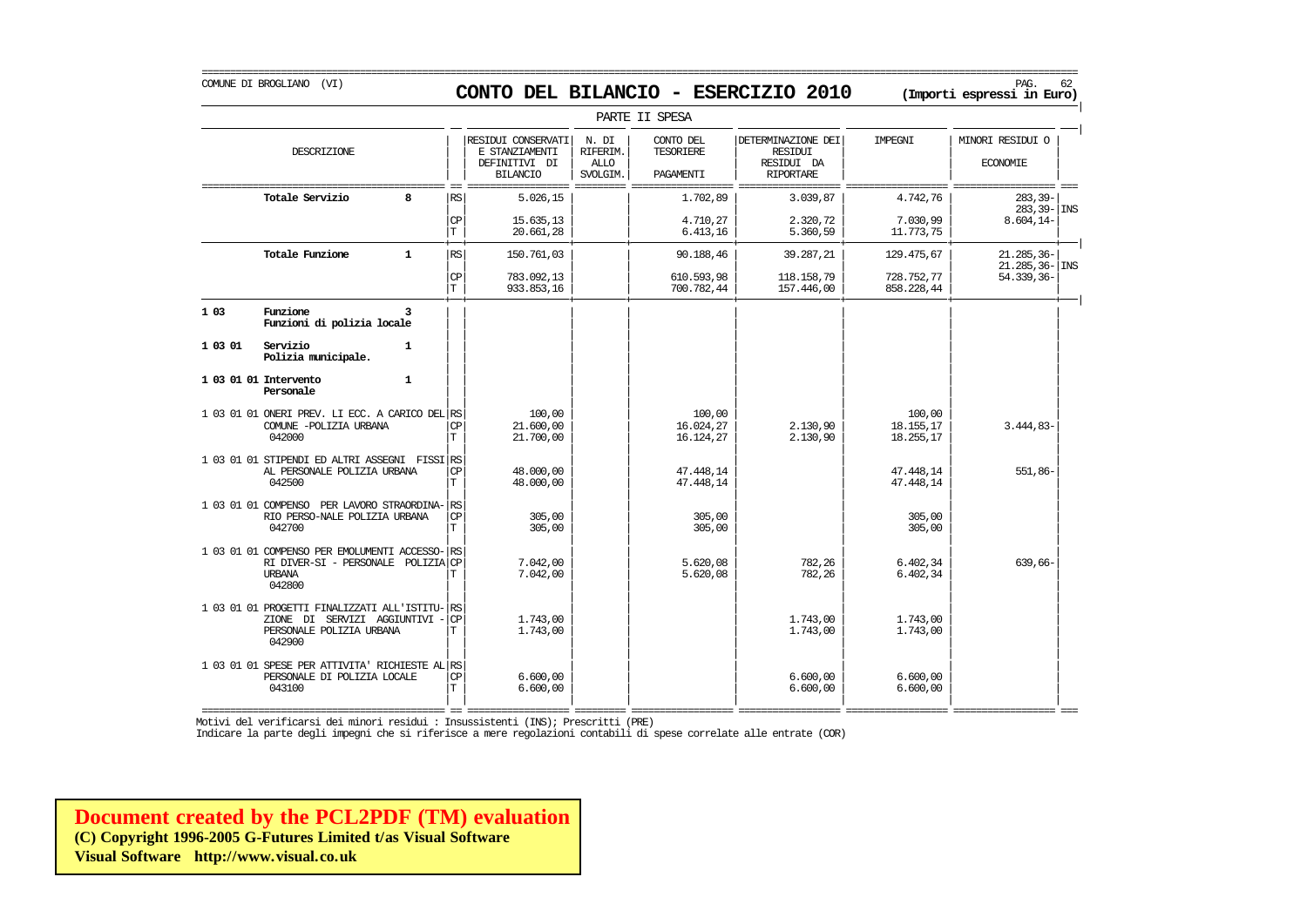## COMUNE DI BROGLIANO (VI) PAG. 63 **CONTO DEL BILANCIO - ESERCIZIO 2010 (Importi espressi in Euro)**

===========================================================================================================================================================

|                                                                                                                             |                               |                                                                          |                                              | PARTE II SPESA                             |                                                                        |                                |                                                  |
|-----------------------------------------------------------------------------------------------------------------------------|-------------------------------|--------------------------------------------------------------------------|----------------------------------------------|--------------------------------------------|------------------------------------------------------------------------|--------------------------------|--------------------------------------------------|
| DESCRIZIONE                                                                                                                 |                               | RESIDUI CONSERVATI<br>E STANZIAMENTI<br>DEFINITIVI DI<br><b>BILANCIO</b> | N. DI<br>RIFERIM.<br><b>ALLO</b><br>SVOLGIM. | CONTO DEL<br><b>TESORIERE</b><br>PAGAMENTI | DETERMINAZIONE DEI<br><b>RESIDUI</b><br>RESIDUI DA<br><b>RIPORTARE</b> | IMPEGNI                        | MINORI RESIDUI O<br><b>ECONOMIE</b>              |
| 1 03 01 01 INDENNITA'<br>E RIMBORSO SPESE MIS-<br>SIONI - POLIZIA URBANA<br>044000                                          | RS<br><b>CP</b><br>T          |                                                                          |                                              |                                            |                                                                        |                                |                                                  |
| 1 03 01 01 COMPENSO PER PROGETTO SPERIMEN-RS<br>TALE PATTUGLIA NOTTURNA INTERCO-<br><b>MUNALE</b>                           | СP                            | 3.023,78<br>3.500,00                                                     |                                              | 792,56<br>115,52                           | 1,200,00                                                               | 792,56<br>1.315,52             | $2.231, 22-$<br>$2.231, 22 -$ INS<br>$2.184,48-$ |
| 044100                                                                                                                      | T                             | 6.523,78                                                                 |                                              | 908,08                                     | 1,200,00                                                               | 2.108,08                       |                                                  |
| Totale Intervento<br>$\mathbf{1}$                                                                                           | <b>RS</b>                     | 3.123,78                                                                 |                                              | 892,56                                     |                                                                        | 892,56                         | $2.231, 22 -$<br>$2.231, 22 - \vert$ INS         |
|                                                                                                                             | CP<br>$\mathbf T$             | 88,790,00<br>91.913,78                                                   |                                              | 69.513,01<br>70.405,57                     | 12.456,16<br>12.456,16                                                 | 81.969,17<br>82.861,73         | $6.820, 83 -$                                    |
| 1 03 01 02 Intervento<br>$\mathbf{2}$<br>Acquisto di beni di consumo e/o<br>di materie prime.                               |                               |                                                                          |                                              |                                            |                                                                        |                                |                                                  |
| 1 03 01 02 SPESE PER IL VESTIARIO DI SERVI- RS<br>ZIO AL PERSONALE- POLIZIA LOCALE CP<br>045000                             | Т                             | 2.000,00<br>2.000,00                                                     |                                              | 2.000,00<br>2.000,00                       |                                                                        | 2,000,00<br>2,000,00           |                                                  |
| 1 03 01 02 SPESE DI MANTENIMENTO E DI FUN-RS<br>ZIONAMENTODEGLI UFFICI DI POLI-<br>ZIA LOCALE -ACOUISTO DI BENI<br>046000   | <b>CP</b><br>т                | 240,00<br>500,00<br>740,00                                               |                                              | 240,00<br>228,30<br>468,30                 |                                                                        | 240,00<br>228,30<br>468,30     | 271,70-                                          |
| 1 03 01 02 SPESE PER IL PARCO MEZZI IN DO-<br>TAZIONE AISERVIZI DI POLIZIA LO-<br>CALE (ACQUISTO BENI DI CONSUMO)<br>047000 | RS<br>CP<br>т                 | 215,00<br>1,400,00<br>1.615,00                                           |                                              | 215,00<br>1.034,00<br>1.249,00             | 106,00<br>106,00                                                       | 215,00<br>1,140,00<br>1.355,00 | $260,00-$                                        |
| Totale Intervento<br>$\overline{a}$                                                                                         | <b>RS</b><br><b>CP</b><br>١T. | 455,00<br>3.900.00<br>4.355,00                                           |                                              | 455,00<br>3.262,30<br>3.717,30             | 106,00<br>106,00                                                       | 455,00<br>3.368,30<br>3.823,30 | $531.70 -$                                       |
| 1 03 01 03 Intervento<br>3<br>Prestazioni di servizi                                                                        |                               |                                                                          |                                              |                                            |                                                                        |                                |                                                  |
| 1 03 01 03 INDENNITA' E RIMBORSO SPESE MIS-<br>SIONI - POLIZIA URBANA (EX CAP.<br>440)<br>043000                            | RS<br><b>CP</b><br>т          | 150,00<br>150,00                                                         |                                              | 25,00<br>25,00                             |                                                                        | 25,00<br>25,00                 | $125,00-$                                        |

Motivi del verificarsi dei minori residui : Insussistenti (INS); Prescritti (PRE)

Indicare la parte degli impegni che si riferisce a mere regolazioni contabili di spese correlate alle entrate (COR)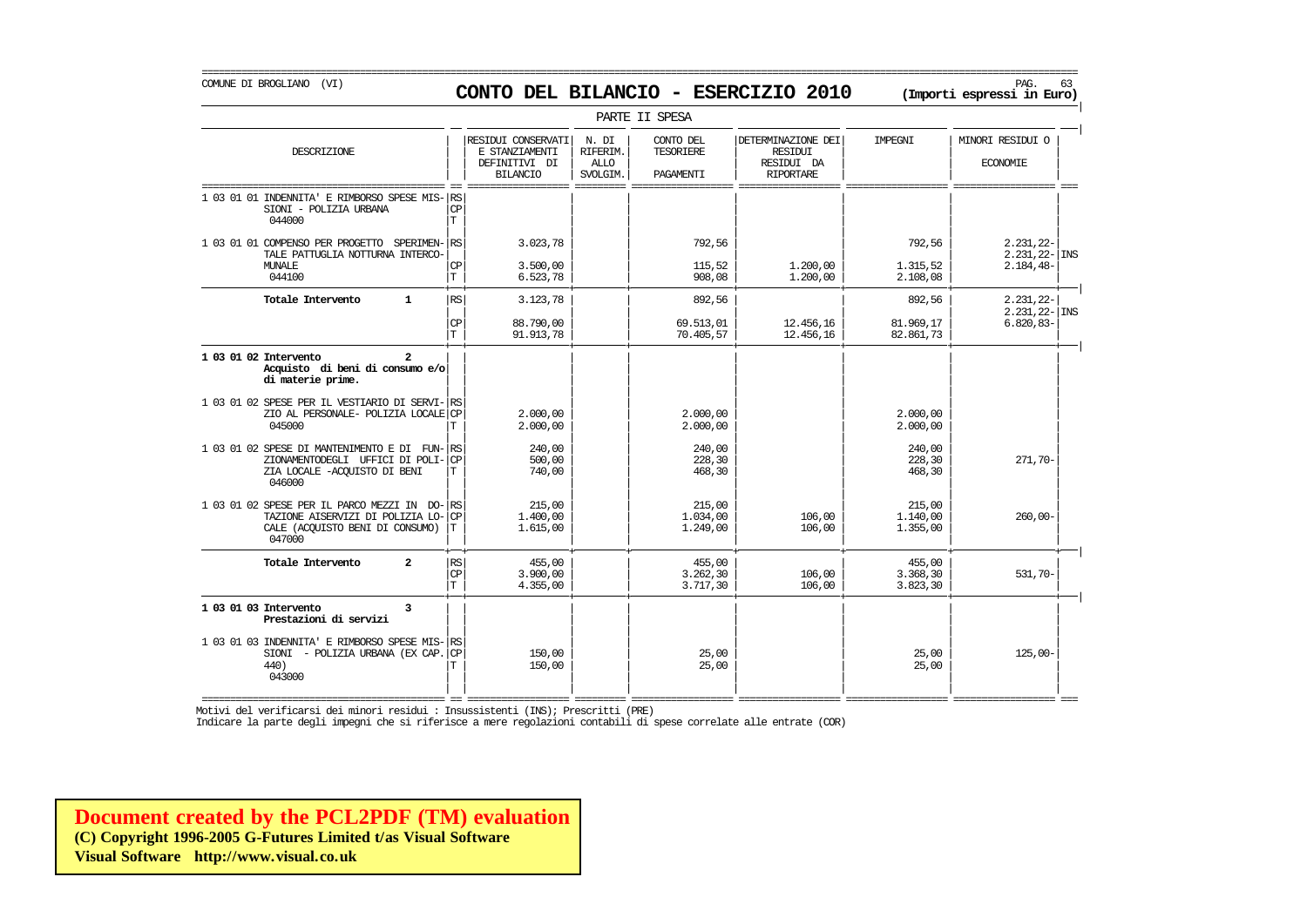COMUNE DI BROGLIANO (VI) PAG. 64 **CONTO DEL BILANCIO - ESERCIZIO 2010 (Importi espressi in Euro)** 

|                                                                                                                                   |                                    |                                                                          |                                              | PARTE II SPESA                             |                                                                        |                                    |                                                        |
|-----------------------------------------------------------------------------------------------------------------------------------|------------------------------------|--------------------------------------------------------------------------|----------------------------------------------|--------------------------------------------|------------------------------------------------------------------------|------------------------------------|--------------------------------------------------------|
| DESCRIZIONE                                                                                                                       |                                    | RESIDUI CONSERVATI<br>E STANZIAMENTI<br>DEFINITIVI DI<br><b>BILANCIO</b> | N. DI<br>RIFERIM.<br><b>ALLO</b><br>SVOLGIM. | CONTO DEL<br><b>TESORIERE</b><br>PAGAMENTI | DETERMINAZIONE DEI<br><b>RESIDUI</b><br>RESIDUI DA<br><b>RIPORTARE</b> | <b>TMPRGNT</b>                     | MINORI RESIDUI O<br><b>ECONOMIE</b>                    |
| $FWZIO-$ RS<br>1 03 01 03 SPESE DI MANTENIMENTO E<br>NAMENTO DEGLI UFFICI DI POLIZIA<br>LOCALE - PRESTAZIONI DI SERVIZI<br>046100 | CP<br>T.                           | 1.239,75<br>3.000,00<br>4.239,75                                         |                                              | 890,50<br>1.365,67<br>2.256,17             | 1,242,00<br>1,242,00                                                   | 890,50<br>2.607,67<br>3.498,17     | $349, 25 -$<br>$349.25 - 1$ INS<br>$392, 33-$          |
| 1 03 01 03 RIMBORSO AL COMUNE DI VALDAGNO RS<br>PER SPESE DI GESTIONE PATTUGLIA<br>INTERCOMUNALE<br>046200                        | СP<br>T.                           | 2.736,00<br>1,650,00<br>4.386,00                                         |                                              |                                            | 80,00<br>80,00                                                         | 80,00<br>80,00                     | $2.736,00 -$<br>$2.736.00 - \vert$ INS<br>$1.570,00 -$ |
| 1 03 01 03 SPESE PER IL PARCO MEZZI IN DO-<br>TAZIONE AISERVIZI DI POLIZIA LO-<br>CALE - PRESTAZIONI DI SERVIZI<br>046900         | RS<br><b>CP</b><br>T.              | 14,00<br>1,000,00<br>1,014,00                                            |                                              | 808,74<br>808,74                           | 114,01<br>114,01                                                       | 922,75<br>922,75                   | $14.00 -$<br>$14,00 -  $ INS<br>$77,25-$               |
| 3<br>Totale Intervento                                                                                                            | RS<br>CP<br>T.                     | 3.989,75<br>5.800,00<br>9.789,75                                         |                                              | 890,50<br>2.199,41<br>3.089,91             | 1.436,01<br>1.436,01                                                   | 890,50<br>3.635, 42<br>4.525,92    | $3.099, 25 -$<br>$3.099, 25 -$ INS<br>$2.164,58-$      |
| 7<br>1 03 01 07 Intervento<br>Imposte e tasse                                                                                     |                                    |                                                                          |                                              |                                            |                                                                        |                                    |                                                        |
| 1 03 01 07 PERSONALE POLIZIA URBANA - I. R.<br>A. P. EX S. S. N.<br>042600                                                        | RS<br><b>CP</b><br>T               | 667.26<br>6.500,00<br>7.167,26                                           |                                              | 667.26<br>4.988,00<br>5.655,26             | 683,07<br>683,07                                                       | 667.26<br>5.671,07<br>6.338,33     | 828,93-                                                |
| $7\phantom{.0}$<br>Totale Intervento                                                                                              | RS<br>CP<br>T                      | 667,26<br>6.500,00<br>7.167,26                                           |                                              | 667,26<br>4.988,00<br>5.655,26             | 683,07<br>683,07                                                       | 667,26<br>5.671,07<br>6.338,33     | $828,93-$                                              |
| Totale Servizio<br>$\mathbf{1}$                                                                                                   | $\mathbb{R}\mathbb{S}$<br>CP<br>T. | 8.235,79<br>104.990,00<br>113.225,79                                     |                                              | 2.905,32<br>79.962,72<br>82.868,04         | 14.681,24<br>14.681,24                                                 | 2.905,32<br>94.643,96<br>97.549,28 | $5.330, 47-$<br>$5.330, 47 -  $ INS<br>10.346,04-      |
| Totale Funzione<br>3                                                                                                              | RS<br>CP<br>T.                     | 8.235.79<br>104.990,00<br>113.225,79                                     |                                              | 2.905,32<br>79.962,72<br>82.868,04         | 14.681,24<br>14.681,24                                                 | 2.905,32<br>94.643,96<br>97.549,28 | $5.330.47-$<br>$5.330, 47 -$ INS<br>10.346,04-         |
| 1 04<br>Funzione<br>Funzioni di istruzione pubblica                                                                               |                                    |                                                                          |                                              |                                            |                                                                        |                                    |                                                        |

=========================================== == ================== ========= ================== ================== ================== ================== === Motivi del verificarsi dei minori residui : Insussistenti (INS); Prescritti (PRE)

**Scuola materna** | | | | | | | |

Indicare la parte degli impegni che si riferisce a mere regolazioni contabili di spese correlate alle entrate (COR)

**[Document created by the PCL2PDF \(TM\) evaluation](http://www.visual.co.uk) (C) Copyright 1996-2005 G-Futures Limited t/as Visual Software Visual Software http://www.visual.co.uk**

**1 04 01 Servizio 1** | | | | | | | |

#### ===========================================================================================================================================================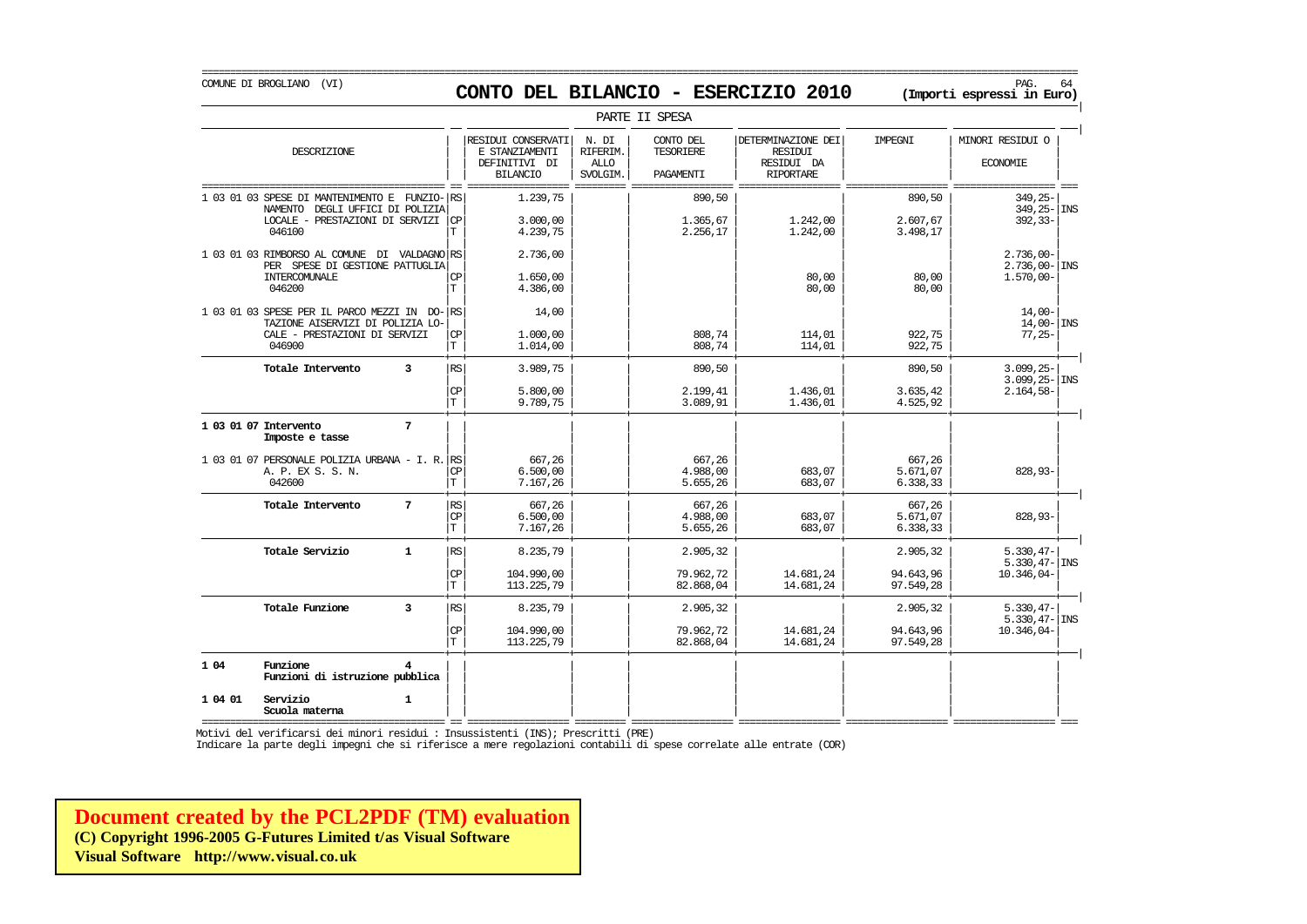## COMUNE DI BROGLIANO (VI) PAG. 65 **CONTO DEL BILANCIO - ESERCIZIO 2010 (Importi espressi in Euro)**

===========================================================================================================================================================

|                                        |                                                                                                                         |                             |                                                                          |                                       | PARTE II SPESA                      |                                                                 |                                     |                                                 |
|----------------------------------------|-------------------------------------------------------------------------------------------------------------------------|-----------------------------|--------------------------------------------------------------------------|---------------------------------------|-------------------------------------|-----------------------------------------------------------------|-------------------------------------|-------------------------------------------------|
|                                        | DESCRIZIONE                                                                                                             |                             | RESIDUI CONSERVATI<br>E STANZIAMENTI<br>DEFINITIVI DI<br><b>BILANCIO</b> | N. DI<br>RIFERIM.<br>ALLO<br>SVOLGIM. | CONTO DEL<br>TESORIERE<br>PAGAMENTI | DETERMINAZIONE DEI<br>RESIDUI<br>RESIDUI DA<br><b>RIPORTARE</b> | IMPEGNI                             | MINORI RESIDUI O<br><b>ECONOMIE</b>             |
| 1 04 01 05 Intervento<br>Trasferimenti | 5                                                                                                                       |                             |                                                                          |                                       |                                     |                                                                 |                                     |                                                 |
| <b>RELIGIOSI</b><br>048000             | 1 04 01 05 CONTRIBUTI A SCUOLE DELL'INFAN- RS<br>ZIA GESTI-TE DA PRIVATI O ORDINICP                                     | Т                           | 10.000,00<br>55.613,00<br>65.613,00                                      |                                       | 9.000,00<br>55.612,64<br>64.612,64  | 1,000,00<br>1.000,00                                            | 10.000,00<br>55.612,64<br>65.612,64 | $0, 36 -$                                       |
|                                        | 5<br>Totale Intervento                                                                                                  | <b>RS</b><br><b>CP</b><br>T | 10.000,00<br>55.613,00<br>65.613,00                                      |                                       | 9.000,00<br>55.612,64<br>64.612,64  | 1,000,00<br>1,000,00                                            | 10.000,00<br>55.612,64<br>65.612,64 | $0, 36 -$                                       |
|                                        | Totale Servizio<br>$\mathbf{1}$                                                                                         | RS<br>CP<br>T.              | 10,000,00<br>55.613,00<br>65.613,00                                      |                                       | 9.000,00<br>55.612,64<br>64.612,64  | 1,000,00<br>1.000,00                                            | 10.000,00<br>55.612,64<br>65.612,64 | $0, 36 -$                                       |
| Servizio<br>1 04 02                    | $\overline{a}$<br>Istruzione elementare                                                                                 |                             |                                                                          |                                       |                                     |                                                                 |                                     |                                                 |
| 1 04 02 02 Intervento                  | 2<br>Acquisto di beni di consumo e/o<br>di materie prime.                                                               |                             |                                                                          |                                       |                                     |                                                                 |                                     |                                                 |
| 049000                                 | 1 04 02 02 SPESE DI MANTENIMENTO E FUNZIO- RS<br>NAMENTO SCUOLE ELEMENTARI E IM-CP<br>PIANTI SPORTIVI                   | т                           | 500,00<br>500,00                                                         |                                       | 127,78<br>127,78                    | 128,40<br>128,40                                                | 256,18<br>256,18                    | 243,82-                                         |
|                                        | Totale Intervento<br>$\overline{a}$                                                                                     | RS<br>CP<br>١T.             | 500,00<br>500,00                                                         |                                       | 127,78<br>127,78                    | 128,40<br>128,40                                                | 256,18<br>256,18                    | 243,82-                                         |
| 1 04 02 03 Intervento                  | 3<br>Prestazioni di servizi                                                                                             |                             |                                                                          |                                       |                                     |                                                                 |                                     |                                                 |
| SERVIZI.<br>049300                     | 1 04 02 03 SPESE DI MANTENIMENTO E FUNZIO- RS<br>NAMENTO SCUOLE ELEMENTARI E IM-<br>PIANTI SPORTIVI - PRESTAZIONI DI CP | Т                           | 10.261,99<br>51.500,00<br>61.761,99                                      |                                       | 7.804,91<br>29.942,35<br>37.747,26  | 21.235,29<br>21.235,29                                          | 7.804,91<br>51.177,64<br>58.982,55  | $2.457,08-$<br>$2.457,08 -$ INS<br>$322, 36 -$  |
| 049400                                 | 1 04 02 03 SPESE PER FUNZIONAMENTO CENTRO RS<br>EDUCATIVOPOMERIDIANO                                                    | <b>CP</b><br>ΙT.            | 10.292,56<br>14.000,00<br>24.292,56                                      |                                       | 9.975,25<br>1.735,18<br>11.710,43   | 11.005,38<br>11.005,38                                          | 9.975,25<br>12.740,56<br>22.715,81  | $317, 31 -$<br>$317, 31 -  $ INS<br>$1.259,44-$ |

=========================================== == ================== ========= ================== ================== ================== ================== ===

Motivi del verificarsi dei minori residui : Insussistenti (INS); Prescritti (PRE)

Indicare la parte degli impegni che si riferisce a mere regolazioni contabili di spese correlate alle entrate (COR)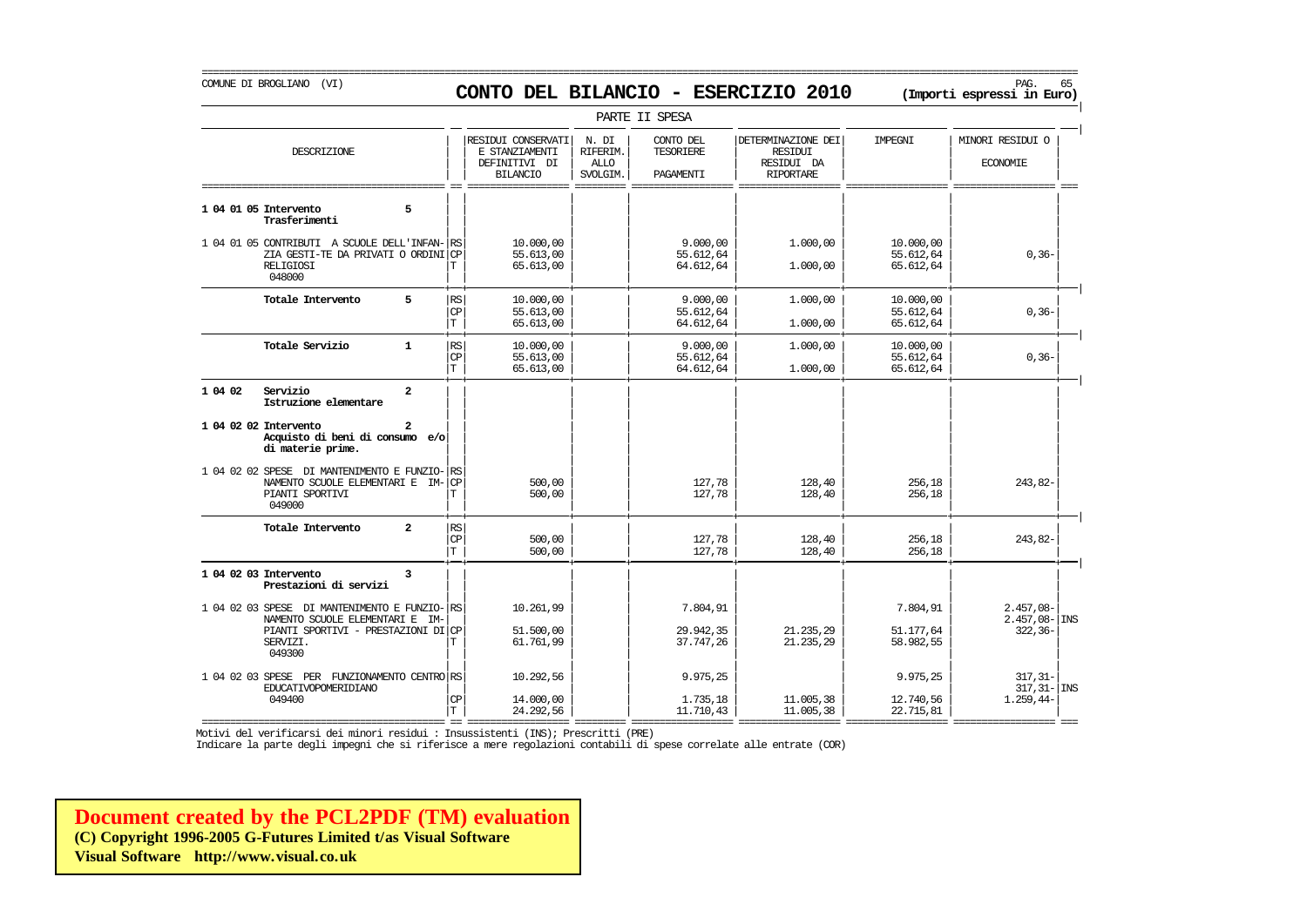## COMUNE DI BROGLIANO (VI) PAG. 66 **CONTO DEL BILANCIO - ESERCIZIO 2010 (Importi espressi in Euro)**

===========================================================================================================================================================

|                                                                                                                                                                                               |                                           |                                                                          |                                              | PARTE II SPESA                             |                                                                        |                                     |                                                          |
|-----------------------------------------------------------------------------------------------------------------------------------------------------------------------------------------------|-------------------------------------------|--------------------------------------------------------------------------|----------------------------------------------|--------------------------------------------|------------------------------------------------------------------------|-------------------------------------|----------------------------------------------------------|
| DESCRIZIONE                                                                                                                                                                                   |                                           | RESIDUI CONSERVATI<br>E STANZIAMENTI<br>DEFINITIVI DI<br><b>BILANCIO</b> | N. DI<br>RIFERIM.<br><b>ALLO</b><br>SVOLGIM. | CONTO DEL<br><b>TESORIERE</b><br>PAGAMENTI | DETERMINAZIONE DEI<br><b>RESIDUI</b><br>RESIDUI DA<br><b>RIPORTARE</b> | IMPEGNI                             | MINORI RESIDUI O<br><b>ECONOMIE</b>                      |
| 1 04 02 03 PROGRAMMA "ANZIANI SOCIALMENTE RS<br>UTILI" - AREA SCOLASTICA<br>050100                                                                                                            | CP<br>T                                   | 691,83<br>6.600,00<br>7.291,83                                           |                                              | 641,88<br>5.815,39<br>6.457,27             | 621,90<br>621,90                                                       | 641,88<br>6.437,29<br>7.079,17      | 49.95-<br>$49,95 -$ INS<br>$162, 71-$                    |
| Totale Intervento<br>$\overline{3}$                                                                                                                                                           | RS<br><b>CP</b><br>T                      | 21.246,38<br>72,100,00<br>93.346,38                                      |                                              | 18.422,04<br>37.492,92<br>55.914,96        | 32.862,57<br>32.862,57                                                 | 18.422,04<br>70.355,49<br>88.777,53 | $2.824, 34-$<br>$2.824, 34 - \vert$ INS<br>$1.744, 51 -$ |
| 5<br>1 04 02 05 Intervento<br>Trasferimenti<br>1 04 02 05 FORNITURA GRATUITA DI LIBRI AGLI RS<br>ALUNNI DELLA SCUOLA PRIMARIA<br>050000                                                       | <b>CP</b>                                 | 5.524,84<br>5.700.00                                                     |                                              | 5.430,70                                   | 5.220,65                                                               | 5.430,70<br>5.220,65                | $94.14-$<br>$94, 14 - \vert$ INS<br>$479,35-$            |
| 1 04 02 05 CONTRIBUTO ALL'ISTITUTO COMPREN-<br>SIVO DI CASTELGOMBERTO<br>050200                                                                                                               | T.<br>RS<br>CP<br>T.                      | 11.224,84<br>900,00<br>900,00                                            |                                              | 5.430,70<br>900,00<br>900,00               | 5.220,65                                                               | 10.651,35<br>900,00<br>900,00       |                                                          |
| 5<br>Totale Intervento                                                                                                                                                                        | $\mathbb{R}\mathbb{S}$<br><b>CP</b><br>T. | 5.524,84<br>6.600,00<br>12.124,84                                        |                                              | 5.430,70<br>900,00<br>6.330,70             | 5.220,65<br>5.220,65                                                   | 5.430,70<br>6.120, 65<br>11.551,35  | $94, 14-$<br>$94,14 -  \text{INS}$<br>$479, 35 -$        |
| 6<br>1 04 02 06 Intervento<br>Interessi passivi e oneri finan-<br>ziari diversi<br>1 04 02 06 INTERESSI PASSIVI PER MUTUI RE-<br>LATIVI AI SERVIZI COMPRESI NELLA<br><b>RUBRICA</b><br>054000 | RS<br><b>CP</b><br>Т                      | 15.500,00<br>15,500,00                                                   |                                              | 15.057,47<br>15.057.47                     |                                                                        | 15.057,47<br>15.057,47              | $442,53-$                                                |
| 6<br>Totale Intervento                                                                                                                                                                        | $\mathbb{R}\mathbb{S}$<br>CP<br>T.        | 15,500,00<br>15.500,00                                                   |                                              | 15.057,47<br>15.057,47                     |                                                                        | 15.057,47<br>15.057,47              | $442,53-$                                                |
| 1 04 02 09 Intervento<br>9<br>Ammortamenti di esercizio                                                                                                                                       |                                           |                                                                          |                                              |                                            |                                                                        |                                     |                                                          |

=========================================== == ================== ========= ================== ================== ================== ================== === Motivi del verificarsi dei minori residui : Insussistenti (INS); Prescritti (PRE)

Indicare la parte degli impegni che si riferisce a mere regolazioni contabili di spese correlate alle entrate (COR)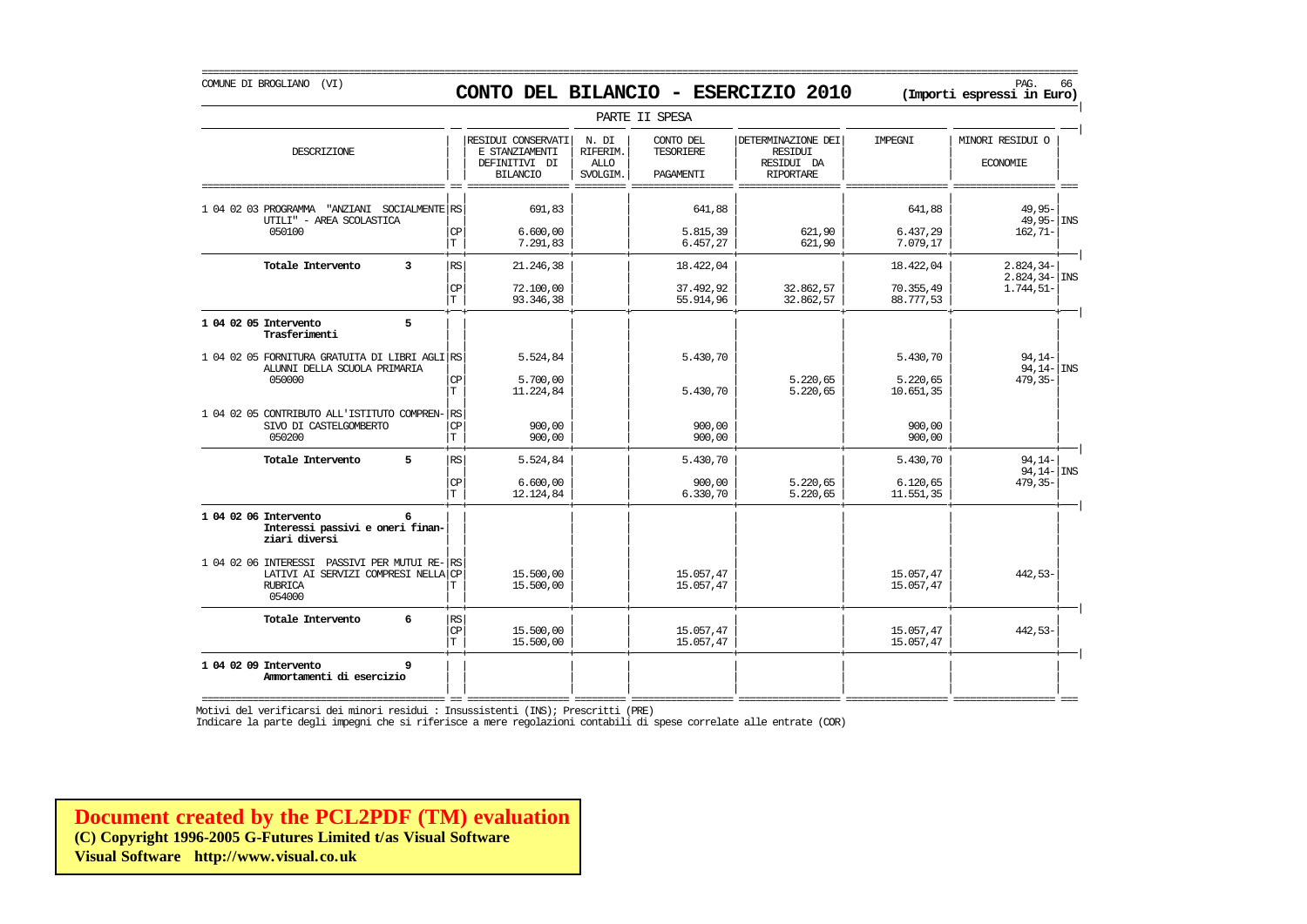### COMUNE DI BROGLIANO (VI) PAG. 67 **CONTO DEL BILANCIO - ESERCIZIO 2010 (Importi espressi in Euro)**

===========================================================================================================================================================

|         |                                                                                                                          |                         |                                    |                                                                          |                                              | PARTE II SPESA                             |                                                                 |                                     |                                         |
|---------|--------------------------------------------------------------------------------------------------------------------------|-------------------------|------------------------------------|--------------------------------------------------------------------------|----------------------------------------------|--------------------------------------------|-----------------------------------------------------------------|-------------------------------------|-----------------------------------------|
|         | DESCRIZIONE                                                                                                              |                         |                                    | RESIDUI CONSERVATI<br>E STANZIAMENTI<br>DEFINITIVI DI<br><b>BILANCIO</b> | N. DI<br>RIFERIM.<br><b>ALLO</b><br>SVOLGIM. | CONTO DEL<br><b>TESORIERE</b><br>PAGAMENTI | DETERMINAZIONE DEI<br>RESIDUI<br>RESIDUI DA<br><b>RIPORTARE</b> | IMPEGNI                             | MINORI RESIDUI O<br><b>ECONOMIE</b>     |
|         | 1 04 02 09 AMMORTAMENTO<br>D'ESERCIZIO<br>STRUZIONE ELEMENTARE<br>049200                                                 | I-                      | RS<br><b>CP</b><br>Iт              |                                                                          |                                              |                                            |                                                                 |                                     |                                         |
|         | Totale Intervento                                                                                                        | 9                       | RS<br>CP<br>T                      |                                                                          |                                              |                                            |                                                                 |                                     |                                         |
|         | Totale Servizio                                                                                                          | $\overline{a}$          | $\mathbb{R}\mathbb{S}$             | 26.771,22                                                                |                                              | 23.852,74                                  |                                                                 | 23.852,74                           | $2.918, 48-$<br>$2.918, 48 - \vert$ INS |
|         |                                                                                                                          |                         | CP<br>T.                           | 94.700,00<br>121.471,22                                                  |                                              | 53.578,17<br>77.430,91                     | 38.211,62<br>38, 211, 62                                        | 91.789,79<br>115.642,53             | $2.910, 21 -$                           |
| 1 04 03 | Servizio<br>Istruzione media                                                                                             | $\overline{\mathbf{3}}$ |                                    |                                                                          |                                              |                                            |                                                                 |                                     |                                         |
|         | 1 04 03 05 Intervento<br>Trasferimenti                                                                                   | 5                       |                                    |                                                                          |                                              |                                            |                                                                 |                                     |                                         |
|         | 1 04 03 05 CONTRIBUTO AL COMUNE DI CASTEL-<br>GOMBERTO PER FUNZIONAMENTO SCUO-<br>LA SECONDARIA DI PRIMO GRADO<br>050500 |                         | RS<br><b>CP</b><br>т               | 10.000,00<br>14.700,00<br>24,700,00                                      |                                              | 10.000,00<br>10.000,00                     | 14.700,00<br>14.700,00                                          | 10.000,00<br>14.700,00<br>24.700,00 |                                         |
|         | 1 04 03 05 CONTRIBUTO ALLA SCUOLA SECONDA-<br>RIA DI PRIMO GRADO DI CASTELGOM-<br><b>BERTO</b><br>050600                 |                         | l RS<br><b>CP</b><br>T             | 400,00<br>400,00                                                         |                                              | 400,00<br>400,00                           |                                                                 | 400,00<br>400,00                    |                                         |
|         | Totale Intervento                                                                                                        | 5                       | $\mathbb{R}\mathbb{S}$<br>CP<br>T. | 10,000,00<br>15.100,00<br>25,100,00                                      |                                              | 10.000,00<br>400,00<br>10.400,00           | 14.700,00<br>14.700,00                                          | 10.000,00<br>15.100,00<br>25,100,00 |                                         |
|         | Totale Servizio                                                                                                          | 3                       | $\mathbb{R}\mathbb{S}$<br>CP<br>Iт | 10.000,00<br>15,100,00<br>25.100,00                                      |                                              | 10.000,00<br>400,00<br>10,400,00           | 14.700,00<br>14.700,00                                          | 10.000,00<br>15,100,00<br>25,100,00 |                                         |
| 1 04 05 | Servizio<br>Assistenza scolastica, traspor-<br>to, refezione e altri servizi                                             | 5                       |                                    |                                                                          |                                              |                                            |                                                                 |                                     |                                         |
|         | 1 04 05 01 Intervento<br>Personale                                                                                       | $\mathbf{1}$            |                                    |                                                                          |                                              |                                            |                                                                 |                                     |                                         |

=========================================== == ================== ========= ================== ================== ================== ================== ===

Motivi del verificarsi dei minori residui : Insussistenti (INS); Prescritti (PRE)

Indicare la parte degli impegni che si riferisce a mere regolazioni contabili di spese correlate alle entrate (COR)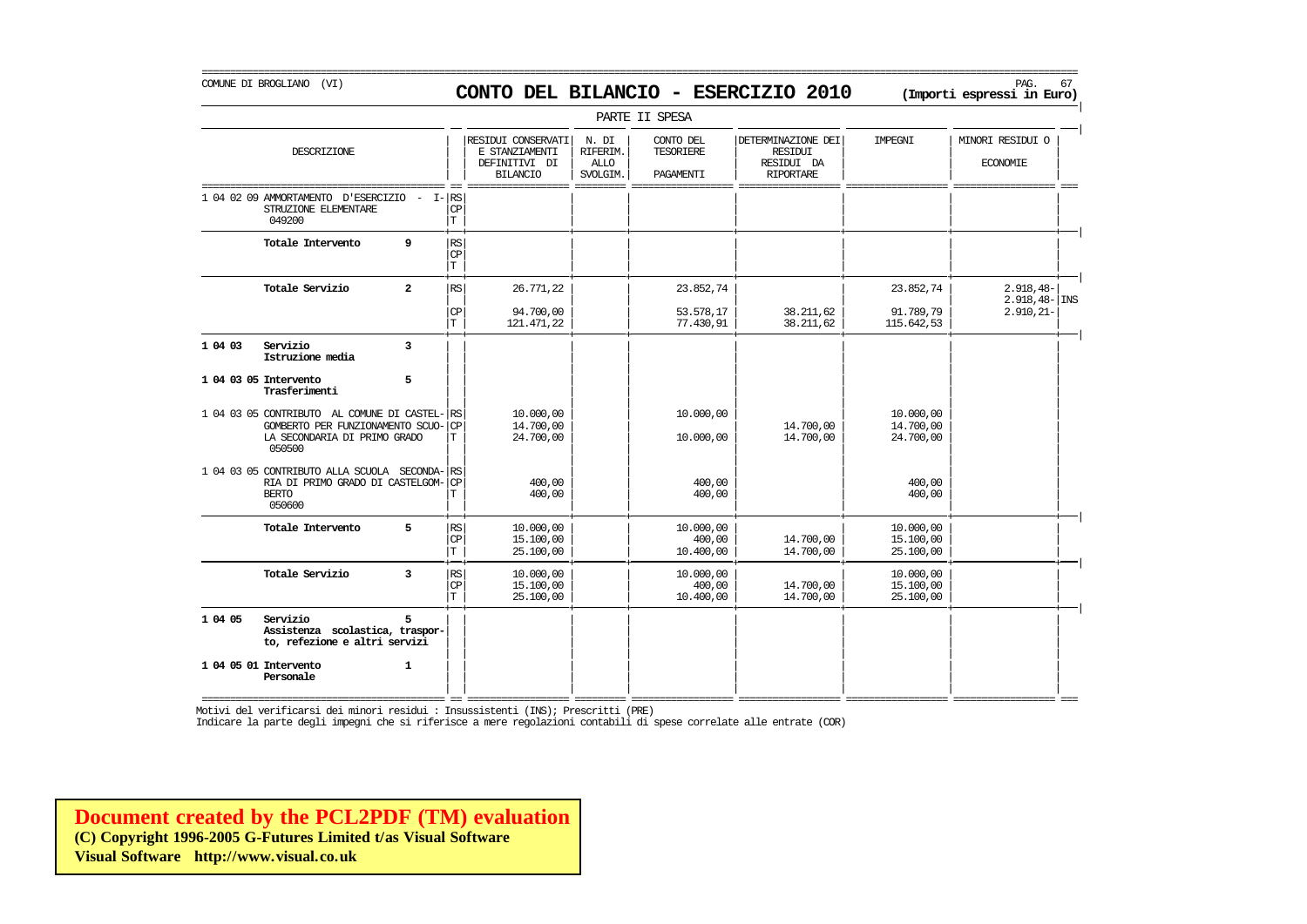### COMUNE DI BROGLIANO (VI) PAG. 68 **CONTO DEL BILANCIO - ESERCIZIO 2010 (Importi espressi in Euro)**

| PARTE II SPESA                                                                                                                                                      |                              |                                                                          |                                              |                                     |                                                                        |                                  |                                     |  |  |
|---------------------------------------------------------------------------------------------------------------------------------------------------------------------|------------------------------|--------------------------------------------------------------------------|----------------------------------------------|-------------------------------------|------------------------------------------------------------------------|----------------------------------|-------------------------------------|--|--|
| DESCRIZIONE                                                                                                                                                         |                              | RESIDUI CONSERVATI<br>E STANZIAMENTI<br>DEFINITIVI DI<br><b>BILANCIO</b> | N. DI<br>RIFERIM.<br><b>ALLO</b><br>SVOLGIM. | CONTO DEL<br>TESORIERE<br>PAGAMENTI | DETERMINAZIONE DEI<br><b>RESIDUI</b><br>RESIDUI DA<br><b>RIPORTARE</b> | IMPEGNI                          | MINORI RESIDUI O<br><b>ECONOMIE</b> |  |  |
| 1 04 05 01 STIPENDI ED ALTRI ASSEGNI<br>FISSI RS<br>AL PERSONALE - AUTISTA<br>051100                                                                                | <b>CP</b><br>T.              | 42.000,00<br>42.000,00                                                   |                                              | 40.927,02<br>40.927,02              |                                                                        | 40.927,02<br>40.927,02           | $1.072,98-$                         |  |  |
| 1 04 05 01 ONERI PREV. LI ECC. A CARICO DEL RS<br>COMUNE - AUTISTA<br>051200                                                                                        | <b>CP</b><br>T.              | 600,00<br>15,000,00<br>15.600,00                                         |                                              | 600,00<br>12.397,24<br>12.997,24    | 1.827,32<br>1.827,32                                                   | 600,00<br>14.224,56<br>14.824,56 | $775,44-$                           |  |  |
| 1 04 05 01 COMPENSO PER LAVORO STRAORDINA-<br>RIO - PER-SONALE AUTISTI<br>051300                                                                                    | <b>RS</b><br><b>CP</b><br>T. | 375,00<br>375,00                                                         |                                              | 375,00<br>375,00                    |                                                                        | 375,00<br>375,00                 |                                     |  |  |
| 1 04 05 01 INDENNITA'<br>SPESE RS<br>$\,$ E<br><b>RIMBORSO</b><br>VIAGGI - AUTISTA<br>051400                                                                        | <b>CP</b><br>T.              |                                                                          |                                              |                                     |                                                                        |                                  |                                     |  |  |
| 1 04 05 01 COMPENSO PER EMOLUMENTI ACCESSO-<br>RI DIVER-SI - PERSONALE AUTISTI<br>051600                                                                            | RS<br>CP<br>T                | 4.409.00<br>4.409,00                                                     |                                              | 2.745,77<br>2.745,77                | 1.559,49<br>1,559,49                                                   | 4.305,26<br>4.305,26             | 103,74-                             |  |  |
| 1 04 05 01 PROGETTI FINALIZZATI ALL'ISTITU-<br>ZIONE DI SERVIZI AGGIUNTIVI<br>PERSONALE AUTISTI<br>051700                                                           | <b>RS</b><br>CP<br>T         | 6.327,00<br>6.327,00                                                     |                                              |                                     | 6.327,00<br>6.327,00                                                   | 6.327,00<br>6.327,00             |                                     |  |  |
| Totale Intervento<br>$\mathbf{1}$                                                                                                                                   | RS<br>CP<br>T.               | 600,00<br>68,111,00<br>68.711,00                                         |                                              | 600,00<br>56.445,03<br>57.045,03    | 9.713,81<br>9.713,81                                                   | 600,00<br>66.158,84<br>66.758,84 | $1.952, 16-$                        |  |  |
| 1 04 05 02 Intervento<br>$\overline{a}$<br>Acquisto di beni di consumo e/o<br>di materie prime.                                                                     |                              |                                                                          |                                              |                                     |                                                                        |                                  |                                     |  |  |
| 1 04 05 02 SPESE PER LA GESTIONE DEGLI AU-<br>TOMEZZI DEL COMUNE (SCUOLABU-<br>$S$ )-CARBURANTE ED AL-TRI BENI DI T<br>CONSUMO<br>017000<br><rilev.iva></rilev.iva> | RS<br><b>CP</b>              | 837,00<br>6.000.00<br>6.837,00                                           |                                              | 837,00<br>4.909.20<br>5.746,20      | 475,00<br>475,00                                                       | 837,00<br>5.384.20<br>6.221, 20  | $615.80 -$                          |  |  |
| $\overline{a}$<br>Totale Intervento                                                                                                                                 | RS<br><b>CP</b><br>T.        | 837,00<br>6.000,00<br>6.837,00                                           |                                              | 837,00<br>4.909,20<br>5.746,20      | 475,00<br>475,00                                                       | 837,00<br>5.384,20<br>6.221, 20  | $615,80-$                           |  |  |
| 1 04 05 03 Intervento<br>3<br>Prestazioni di servizi                                                                                                                |                              |                                                                          |                                              |                                     |                                                                        |                                  |                                     |  |  |

=========================================== == ================== ========= ================== ================== ================== ================== === Motivi del verificarsi dei minori residui : Insussistenti (INS); Prescritti (PRE)

Indicare la parte degli impegni che si riferisce a mere regolazioni contabili di spese correlate alle entrate (COR)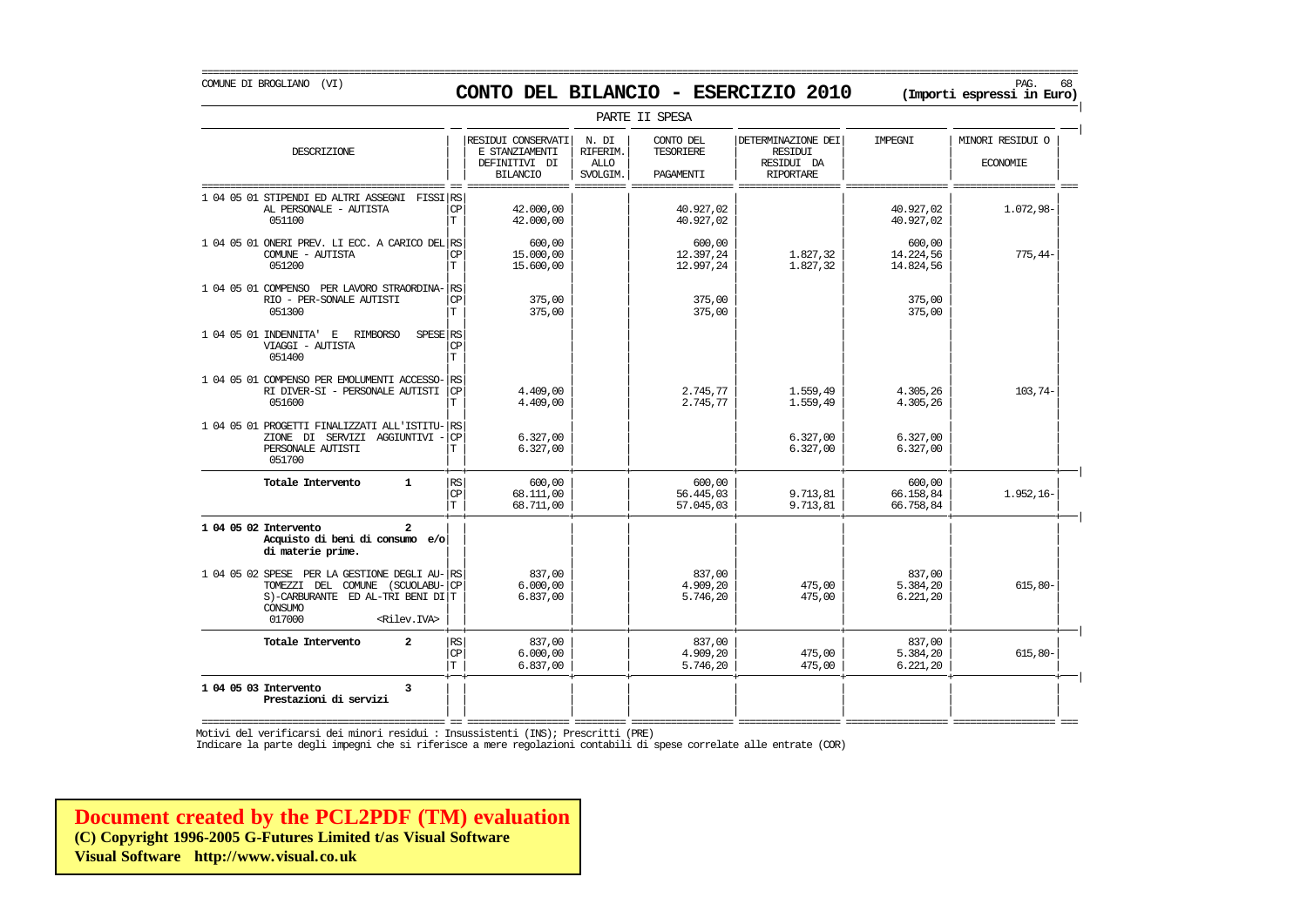| PARTE II SPESA | | | RESIDUI CONSERVATI | N. DI | CONTO DEL | | DETERMINAZIONE DEI | IMPEGNI | | MINORI RESIDUI O DESCRIZIONE E STANZIAMENTI RIFERIM. TESORIERE RESIDUI | | | | | | | | || DEFINITIVI DI | ALLO | | RESIDUI DA | | ECONOMIE | | | BILANCIO | SVOLGIM. | PAGAMENTI | RIPORTARE | | =========================================== == ================== ========= ================== ================== ================== ================== === 1 04 05 03 SPESE PER LA GESTIONE DEGLI AU- $|\text{RS}|$ <br>1.745,44 1.745,44 1.745,44 1.8 10.000.00 1.7259.78 2.052.00 9.311.78 1.745,44 688.22 TOMEZZI DEL COMUNE (SCUOLABUS)- $| \text{CP} |$  10.000,00 7.259,78 2.052,00 9.311,78 2.052,00 9.311,78 11.057,22 PRESTAZIONI DI SERVIZI<br>017100 017100 | | | | | | | | | | | | | | | | 1 04 05 03 SPESE PER IL TRASPORTO SCOLASTI- $|\text{cs}|$  500,00  $|\text{cs}|$  500,00  $|$  1  $|$  1  $|$  500,00  $|$  500,00  $|$  500,00  $|$ CO | | | | | | | | CP 500,00 500,00- 051000 <Rilev.IVA> | | | | | | | | T 500,00 | | | | | | | | 1 04 05 03 SPESE PER ATTIVITA' PARASCOLA- $\begin{bmatrix} \text{RS} \\ \text{SRI} \end{bmatrix}$  150,14  $\begin{bmatrix} 150 & 450 \\ 150 & 14 \end{bmatrix}$  150,14 54,00  $\begin{bmatrix} 41 & 44 \\ 41 & 14 \end{bmatrix}$  55,00 96,14 54,00 54,00 54,00 STICHE DIVERSE | | | | | | | | 54,00- INS 052000 | | | | | | | | CP 5.000,00 4.386,00 4.386,00 614,00-  $|\text{T}|$  5.150,14 4.427,14 55,00 4.482,14 | | | | | | | | 1 04 05 03 INDENNITA' E RIMBORSO SPESE| | | | | | | | RS VIAGGI - AU-TISTA (EX CAP. 514) | | | | | | | | CP 50,00 7,00 7,00 43,00- 052100 | | | | | | | | T 50,00 7,00 7,00 | | | | | | | | 1 04 05 03 SPESE PER SERVIZIO MENSA SCUOLA RS 5.473,48 5.473,48 5.465,46 5.465,46 5.465,46 5.465,46 5.465,46 8 PRIMARIA | | | | | | | | 8,02- INS 052500 <Rilev.IVA> | | | | | | | | CP 36.000,00 27.477,44 8.194,53 35.671,97 328,03-  $|\text{T}$  41.473,48  $|$  32.942,90 8.194,53 41.137,43 41.137 | | | | | | | | 1 04 05 03 SPESE PER CENTRO ESTIVO | | | | | | | | RS 405,00 405,00 405,00 079100 | | | | | | | | CP 31.350,00 31.283,96 31.283,96 66,04-  $|T|$  31.755,00  $|$  31.283,96 405,00 31.688,96 31.688,96 + + + + + + + + | **Totale Intervento 3** | | | | | | | | RS 7.774,06 7.252,04 460,00 7.712,04 62,02- | | | 62,02- | INS  $|\mathbb{CP}|$  82.900,00 | 70.414,18 10.246,53 80.660,71 2.239,29- $|\text{T}|$  90.674,06  $|$  77.666,22 10.706,53 88.372,75 9 + + + + + + + + | 1 04 05 05 Intervento 5<br>Trasferimenti **Trasferimenti** | | | | | | | | | | | | | | | | 1 04 05 05 TRASFERIMENTO CONTRIBUTO DAL MI-RS<br>
NISTERO DELL'INTERNO PER LIBRICP (6.500,00) (1 / 1,684,88-4.815,12 / 1,684,88-88-NISTERO DELL'INTERNO PER LIBRI $|\text{CP}|$  6.500,00 4.815,12 4.815,12 4.815,12 4.815,12 4.815,12 DI TESTO SCUOLE SECONDARIE DI 1^ $\vert$ T E 2^ GRADO E 2^ GRADO | | | | | | | | 050700 | | | | | | | | | | | | | | | | 1 04 05 05 TRASFERIMENTO CONTRIBUTO DAL MI- $\vert$ RS<br>
1 04 05 05 TRASFERIMENTO CONTRIBUTO DAL MI- $\vert$ RS
4.000,00-4.000,00 NISTERO DEL TESORO, DEL BILANCIO  $|CP|$   $=$  4.000,00 E DELLA PROGRAMMAZ. ECONOMICA  $|T|$   $=$  4.000,00 E DELLA PROGRAMMAZ. ECONOMICAT PER DIRITTO ALLO STUDIO 050800 050800 | | | | | | | |

=========================================== == ================== ========= ================== ================== ================== ================== === Motivi del verificarsi dei minori residui : Insussistenti (INS); Prescritti (PRE)

Indicare la parte degli impegni che si riferisce a mere regolazioni contabili di spese correlate alle entrate (COR)

**[Document created by the PCL2PDF \(TM\) evaluation](http://www.visual.co.uk) (C) Copyright 1996-2005 G-Futures Limited t/as Visual Software Visual Software http://www.visual.co.uk**

# COMUNE DI BROGLIANO (VI) PAG. 69 **CONTO DEL BILANCIO - ESERCIZIO 2010 (Importi espressi in Euro)**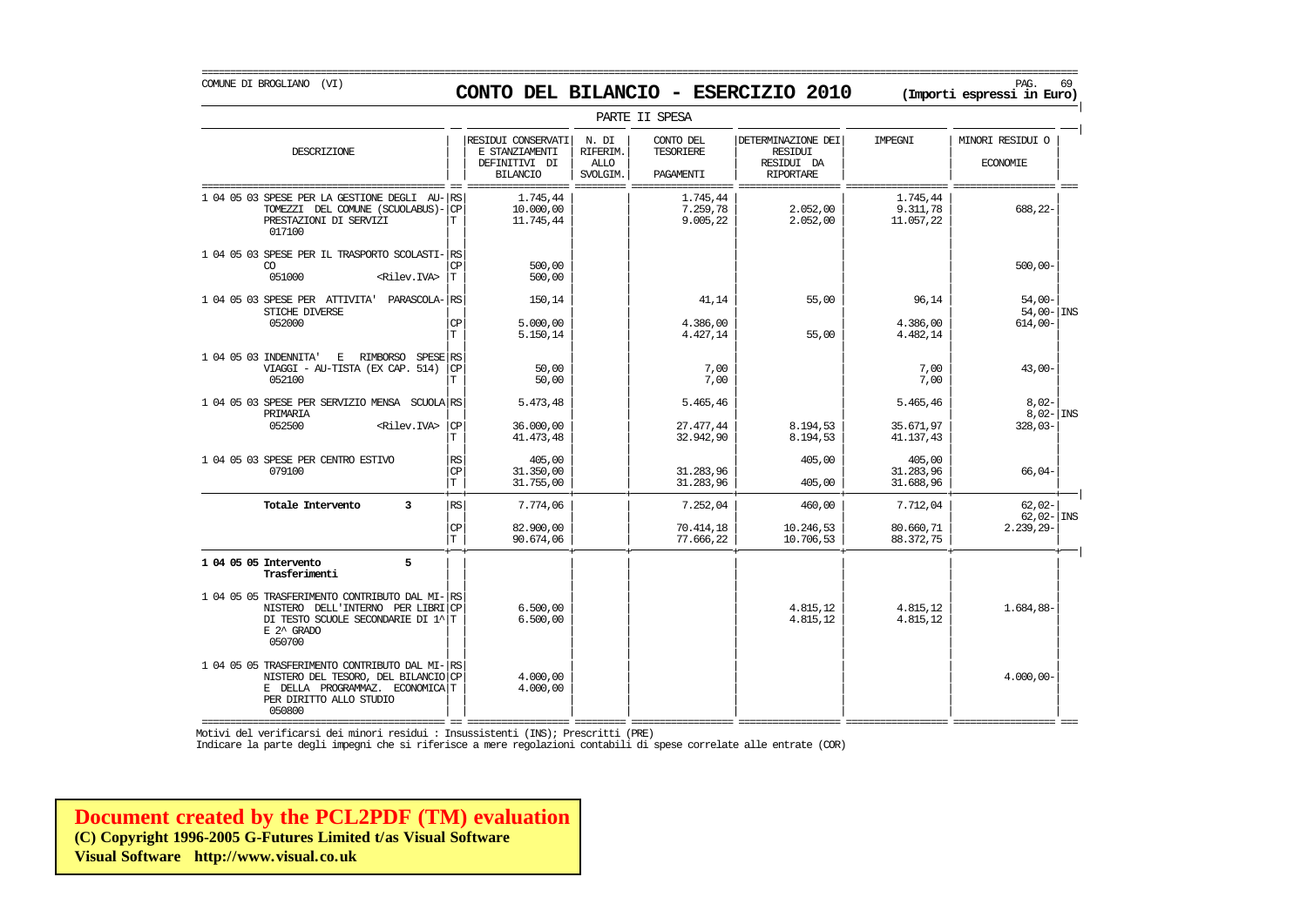### COMUNE DI BROGLIANO (VI) PAG. 70 **CONTO DEL BILANCIO - ESERCIZIO 2010 (Importi espressi in Euro)**

===========================================================================================================================================================

|         |                                                                                                                    |                         |                                  |                                                                          |                                              | PARTE II SPESA                      |                                                                 |                                    |                                              |  |
|---------|--------------------------------------------------------------------------------------------------------------------|-------------------------|----------------------------------|--------------------------------------------------------------------------|----------------------------------------------|-------------------------------------|-----------------------------------------------------------------|------------------------------------|----------------------------------------------|--|
|         | DESCRIZIONE                                                                                                        |                         |                                  | RESIDUI CONSERVATI<br>E STANZIAMENTI<br>DEFINITIVI DI<br><b>BILANCIO</b> | N. DI<br>RIFERIM.<br><b>ALLO</b><br>SVOLGIM. | CONTO DEL<br>TESORIERE<br>PAGAMENTI | DETERMINAZIONE DEI<br>RESIDUI<br>RESIDUI DA<br><b>RIPORTARE</b> | IMPEGNI                            | MINORI RESIDUI O<br><b>ECONOMIE</b>          |  |
|         | 1 04 05 05 CONTRIBUTI VOLTI AD AGEVOLARE IL RS<br>DIRITTOALLO STUDIO<br>053100                                     |                         | $\mathbf{CP}$<br>T               | 8.100,00<br>17.500,00<br>25.600,00                                       |                                              | 8.100,00<br>8.570,03<br>16.670,03   | 8.691,31<br>8.691,31                                            | 8.100,00<br>17.261,34<br>25.361,34 | $238,66-$                                    |  |
|         | Totale Intervento                                                                                                  | 5                       | <b>RS</b><br>$\mathbf{CP}$<br>T. | 8.100,00<br>28,000,00<br>36.100,00                                       |                                              | 8.100,00<br>8.570,03<br>16.670,03   | 13.506,43<br>13.506,43                                          | 8.100,00<br>22.076,46<br>30.176,46 | $5.923, 54-$                                 |  |
|         | 1 04 05 07 Intervento<br>Imposte e tasse                                                                           | 7                       |                                  |                                                                          |                                              |                                     |                                                                 |                                    |                                              |  |
|         | 1 04 05 07 PERSONALE AUTISTA - I. R. A. P. RS<br>EX S. S. N.<br>051500                                             |                         | $\mathbb{C}\mathbb{P}$<br>T      | 547,92<br>4.500,00<br>5.047,92                                           |                                              | 547,92<br>3.761,46<br>4.309,38      | 586,35<br>586,35                                                | 547,92<br>4.347,81<br>4.895,73     | $152, 19-$                                   |  |
|         | Totale Intervento                                                                                                  | 7                       | RS <br>$\mathbf{CP}$<br>T        | 547.92<br>4,500,00<br>5.047,92                                           |                                              | 547.92<br>3.761,46<br>4.309,38      | 586,35<br>586,35                                                | 547.92<br>4.347,81<br>4.895,73     | $152, 19-$                                   |  |
|         | Totale Servizio                                                                                                    | 5                       | RS                               | 17.858,98                                                                |                                              | 17.336,96                           | 460,00                                                          | 17.796,96                          | $62.02 -$<br>$62,02 -$ INS                   |  |
|         |                                                                                                                    |                         | $\mathbf{CP}$<br>T.              | 189.511,00<br>207.369,98                                                 |                                              | 144.099,90<br>161.436,86            | 34.528,12<br>34.988,12                                          | 178.628,02<br>196.424,98           | 10.882,98-                                   |  |
|         | Totale Funzione                                                                                                    | $\overline{\mathbf{4}}$ | RS                               | 64.630,20                                                                |                                              | 60.189,70                           | 1,460,00                                                        | 61.649,70                          | $2.980, 50 -$<br>$2.980, 50 -  $ INS         |  |
|         |                                                                                                                    |                         | $\mathbb{C}\mathbb{P}$<br>T      | 354.924,00<br>419.554,20                                                 |                                              | 253.690,71<br>313.880,41            | 87.439,74<br>88.899,74                                          | 341.130,45<br>402.780,15           | 13.793,55-                                   |  |
| 1 05    | Funzione<br>Funzioni relative alla cultura e<br>ai beniculturali                                                   |                         |                                  |                                                                          |                                              |                                     |                                                                 |                                    |                                              |  |
| 1 05 01 | Servizio<br>Biblioteche, musei e pinacoteche                                                                       | 1                       |                                  |                                                                          |                                              |                                     |                                                                 |                                    |                                              |  |
|         | 1 05 01 02 Intervento<br>Acquisto di beni di consumo e/o<br>di materie prime.                                      | $\mathbf{z}$            |                                  |                                                                          |                                              |                                     |                                                                 |                                    |                                              |  |
|         | 1 05 01 02 SPESE DI MANTENIMENTO E DI FUN- RS<br>ZIONAMENTODI BIBLIOTECHE - AC-<br><b>OUISTO DI BENI</b><br>055000 |                         | CP<br>T                          | 1.001,82<br>4,000,00<br>5.001,82                                         |                                              | 919,26<br>236,80<br>1.156,06        |                                                                 | 919,26<br>236,80<br>1.156,06       | $82,56-$<br>$82,56 -  $ INS<br>$3.763, 20 -$ |  |

=========================================== == ================== ========= ================== ================== ================== ================== === Motivi del verificarsi dei minori residui : Insussistenti (INS); Prescritti (PRE)

Indicare la parte degli impegni che si riferisce a mere regolazioni contabili di spese correlate alle entrate (COR)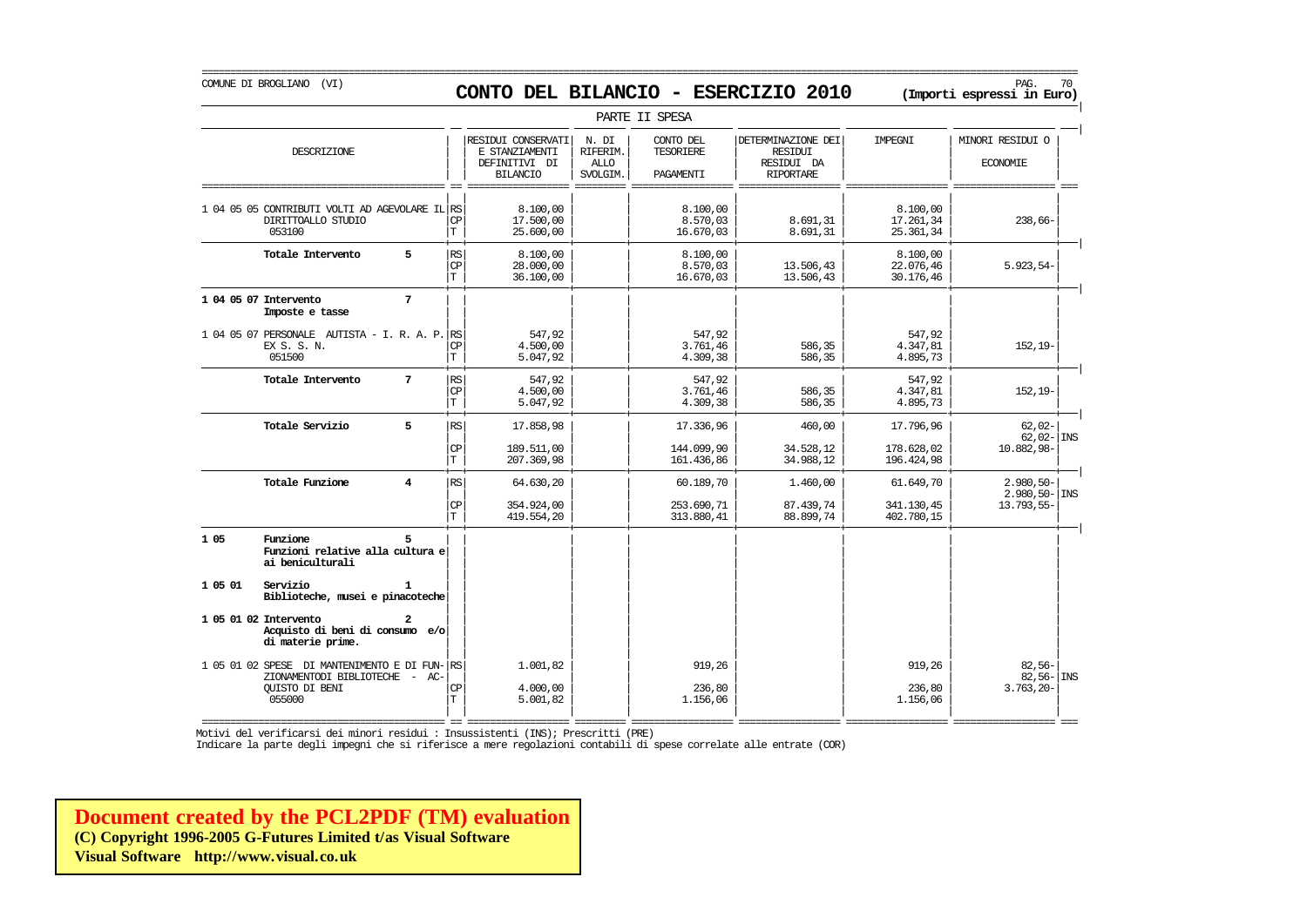## COMUNE DI BROGLIANO (VI) PAG. 71 **CONTO DEL BILANCIO - ESERCIZIO 2010 (Importi espressi in Euro)**

===========================================================================================================================================================

|                                                                                                                   |                                               |                                                                          |                                                    | PARTE II SPESA                             |                                                                        |                                    |                                          |
|-------------------------------------------------------------------------------------------------------------------|-----------------------------------------------|--------------------------------------------------------------------------|----------------------------------------------------|--------------------------------------------|------------------------------------------------------------------------|------------------------------------|------------------------------------------|
| DESCRIZIONE                                                                                                       |                                               | RESIDUI CONSERVATI<br>E STANZIAMENTI<br>DEFINITIVI DI<br><b>BILANCIO</b> | N. DI<br><b>RIFERIM</b><br><b>ALLO</b><br>SVOLGIM. | CONTO DEL<br><b>TESORIERE</b><br>PAGAMENTI | DETERMINAZIONE DEI<br><b>RESIDUI</b><br>RESIDUI DA<br><b>RIPORTARE</b> | IMPEGNI                            | MINORI RESIDUI O<br><b>ECONOMIE</b>      |
| 1 05 01 02 SPESE PER CATALOGAZIONE PATRIMO-<br>NIO LIBRARIO<br>055200                                             | RS<br>$_{\rm CP}$<br>T                        |                                                                          |                                                    |                                            |                                                                        |                                    |                                          |
| 1 05 01 02 VOLUME STORIA DI BROGLIANO<br>055400                                                                   | $\mathbb{R}\mathbb{S}$<br>$\mathbf{CP}$<br>T. | 18,000,00<br>7.300,00<br>25,300,00                                       |                                                    | 8.219,20<br>8.219,20                       | 9.780,80<br>7.300,00<br>17.080,80                                      | 18,000,00<br>7.300,00<br>25.300,00 |                                          |
| Totale Intervento<br>$\overline{2}$                                                                               | <b>RS</b>                                     | 19.001,82                                                                |                                                    | 9.138,46                                   | 9.780,80                                                               | 18.919,26                          | $82.56 -$<br>$82,56 - \vert$ INS         |
|                                                                                                                   | CP<br>T                                       | 11,300,00<br>30.301,82                                                   |                                                    | 236,80<br>9.375,26                         | 7.300,00<br>17.080,80                                                  | 7.536,80<br>26.456,06              | $3.763, 20 -$                            |
| 1 05 01 03 Intervento<br>3<br>Prestazioni di servizi                                                              |                                               |                                                                          |                                                    |                                            |                                                                        |                                    |                                          |
| 1 05 01 03 SPESE DI MANTENIMENTO E DI FUN- RS<br>ZIONAMENTODI BIBLIOTECHE - PRE-<br>STAZIONE DI SERVIZI<br>044900 | CP<br>Т                                       | 693,35<br>6.500,00<br>7.193,35                                           |                                                    | 649,39<br>4.410,27<br>5.059,66             | 1,460,18<br>1.460,18                                                   | 649,39<br>5.870,45<br>6.519,84     | $43,96-$<br>$43,96 -$ INS<br>$629,55-$   |
| 1 05 01 03 PROGRAMMA ANZIANI SOCIALMENTE U- RS<br>TILI - AREA SERVIZI BIBLIOTECA E<br>SERVIZI SOCIA-LI<br>055100  | CP<br>T                                       | 991,83<br>13.700,00<br>14.691,83                                         |                                                    | 921,88<br>12.332,49<br>13.254,37           | 861,40<br>861,40                                                       | 921,88<br>13.193,89<br>14.115,77   | $69,95-$<br>$69,95 -$ INS<br>$506, 11 -$ |
| 1 05 01 03 SPESE PER CATALOGAZIONE PATRIMO-<br>NIO LI- BRARIO (EX CAP. 552)<br>055300                             | <b>RS</b><br><b>CP</b><br>$\mathbf T$         | 1,500,00<br>1.500,00                                                     |                                                    |                                            | 1,480,20<br>1.480,20                                                   | 1.480,20<br>1.480,20               | $19,80-$                                 |
| Totale Intervento<br>3                                                                                            | $\mathbb{R}\mathbb{S}$                        | 1.685,18                                                                 |                                                    | 1.571,27                                   |                                                                        | 1.571,27                           | $113, 91 -$<br>$113, 91 -  $ INS         |
|                                                                                                                   | CP<br>T                                       | 21,700,00<br>23.385,18                                                   |                                                    | 16.742,76<br>18.314,03                     | 3.801,78<br>3.801,78                                                   | 20.544,54<br>22.115,81             | $1.155, 46-$                             |
| 1 05 01 09 Intervento<br>9<br>Ammortamenti di esercizio                                                           |                                               |                                                                          |                                                    |                                            |                                                                        |                                    |                                          |
| 1 05 01 09 AMMORTAMENTO D'ESERCIZIO<br>$- BI - RS$<br><b>BLIOTECA</b><br>055500                                   | СP<br>T                                       |                                                                          |                                                    |                                            |                                                                        |                                    |                                          |
| Totale Intervento<br>9                                                                                            | RS<br>$_{\rm CP}$<br>T.                       |                                                                          |                                                    |                                            |                                                                        |                                    |                                          |

=========================================== == ================== ========= ================== ================== ================== ================== === Motivi del verificarsi dei minori residui : Insussistenti (INS); Prescritti (PRE)

Indicare la parte degli impegni che si riferisce a mere regolazioni contabili di spese correlate alle entrate (COR)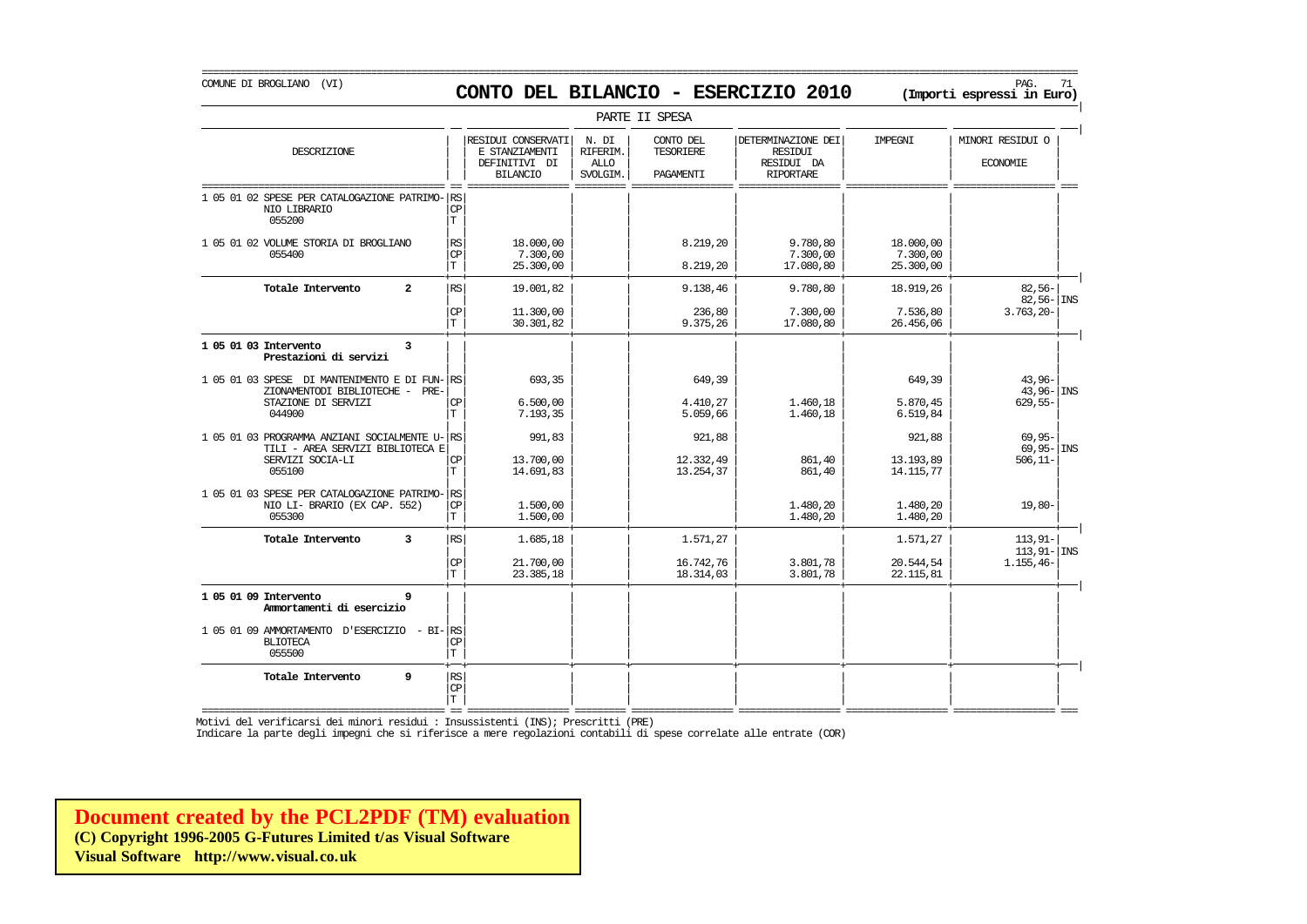## COMUNE DI BROGLIANO (VI) PAG. 72 **CONTO DEL BILANCIO - ESERCIZIO 2010 (Importi espressi in Euro)**

|         |                                                                                                                                        |                      |                                                                          |                                              | PARTE II SPESA                             |                                                                        |                                |                                     |
|---------|----------------------------------------------------------------------------------------------------------------------------------------|----------------------|--------------------------------------------------------------------------|----------------------------------------------|--------------------------------------------|------------------------------------------------------------------------|--------------------------------|-------------------------------------|
|         | DESCRIZIONE                                                                                                                            |                      | RESIDUI CONSERVATI<br>E STANZIAMENTI<br>DEFINITIVI DI<br><b>BILANCIO</b> | N. DI<br>RIFERIM.<br><b>ALLO</b><br>SVOLGIM. | CONTO DEL<br><b>TESORIERE</b><br>PAGAMENTI | DETERMINAZIONE DEI<br><b>RESIDUI</b><br>RESIDUI DA<br><b>RIPORTARE</b> | IMPEGNI                        | MINORI RESIDUI O<br><b>ECONOMIE</b> |
|         | Totale Servizio<br>$\mathbf{1}$                                                                                                        | RS                   | 20.687,00                                                                |                                              | 10.709,73                                  | 9.780,80                                                               | 20.490,53                      | $196,47-$<br>$196, 47 -$ INS        |
|         |                                                                                                                                        | <b>CP</b><br>T.      | 33,000,00<br>53.687,00                                                   |                                              | 16.979,56<br>27.689,29                     | 11.101,78<br>20.882,58                                                 | 28.081,34<br>48.571,87         | $4.918,66-$                         |
| 1 05 02 | Servizio<br>Teatri, attivita' culturali e<br>servizi diversi nel settore cul-<br>turale                                                |                      |                                                                          |                                              |                                            |                                                                        |                                |                                     |
|         | 1 05 02 03 Intervento<br>3<br>Prestazioni di servizi                                                                                   |                      |                                                                          |                                              |                                            |                                                                        |                                |                                     |
|         | 1 05 02 03 SPESE PER MANIFESTAZIONI, SPET-<br>TACOLI, RICORRENZE, RAPPRESEN-                                                           | RS                   | 966,40                                                                   |                                              | 939,74                                     |                                                                        | 939,74                         | $26,66-$<br>$26,66 -  $ INS         |
|         | TANZE E ATTIVITA' CULTURALI<br>013500                                                                                                  | <b>CP</b><br>T.      | 7.000,00<br>7.966,40                                                     |                                              | 4.260,23<br>5.199,97                       | 2.297,54<br>2.297,54                                                   | 6.557,77<br>7.497,51           | 442, 23-                            |
|         | 1 05 02 03 SPESE PER LA GESTIONE DEI LOCALI RS<br>ADIBITIA RIUNIONI<br>013700                                                          | <b>CP</b><br>T.      | 290,00<br>1,500,00<br>1,790,00                                           |                                              | 290,00<br>346,00<br>636,00                 | 69,92<br>69,92                                                         | 290,00<br>415,92<br>705,92     | 1.084,08-                           |
|         | 1 05 02 03 SPESE PER GEMELLAGGI<br>(EX CAP.<br>136)<br>013900                                                                          | RS<br>CP<br>T        |                                                                          |                                              |                                            |                                                                        |                                |                                     |
|         | Totale Intervento<br>3                                                                                                                 | RS                   | 1,256,40                                                                 |                                              | 1.229,74                                   |                                                                        | 1.229,74                       | $26.66-$<br>$26,66 -$ INS           |
|         |                                                                                                                                        | <b>CP</b><br>T.      | 8.500,00<br>9.756,40                                                     |                                              | 4.606,23<br>5.835,97                       | 2.367,46<br>2.367,46                                                   | 6.973,69<br>8.203,43           | $1.526, 31 -$                       |
|         | 5<br>1 05 02 05 Intervento<br>Trasferimenti                                                                                            |                      |                                                                          |                                              |                                            |                                                                        |                                |                                     |
|         | 1 05 02 05 CONTRIBUTI AD ISTITUZIONI,<br>E GRUPPIVARI PER ATTIVITA' SO-<br>CIALI, CULTURALI,<br>RICREATIVE T<br>$(PRO-LOCO)$<br>056500 | ENTI RS<br><b>CP</b> | 500,00<br>5.000,00<br>5.500,00                                           |                                              | 500,00<br>4.500,00<br>5.000,00             | 500,00<br>500,00                                                       | 500,00<br>5.000,00<br>5.500,00 |                                     |
|         | 5<br>Totale Intervento                                                                                                                 | RS<br>CP<br>T        | 500,00<br>5.000,00<br>5.500,00                                           |                                              | 500,00<br>4.500,00<br>5.000,00             | 500,00<br>500,00                                                       | 500,00<br>5.000,00<br>5.500,00 |                                     |

=========================================== == ================== ========= ================== ================== ================== ================== === Motivi del verificarsi dei minori residui : Insussistenti (INS); Prescritti (PRE)

Indicare la parte degli impegni che si riferisce a mere regolazioni contabili di spese correlate alle entrate (COR)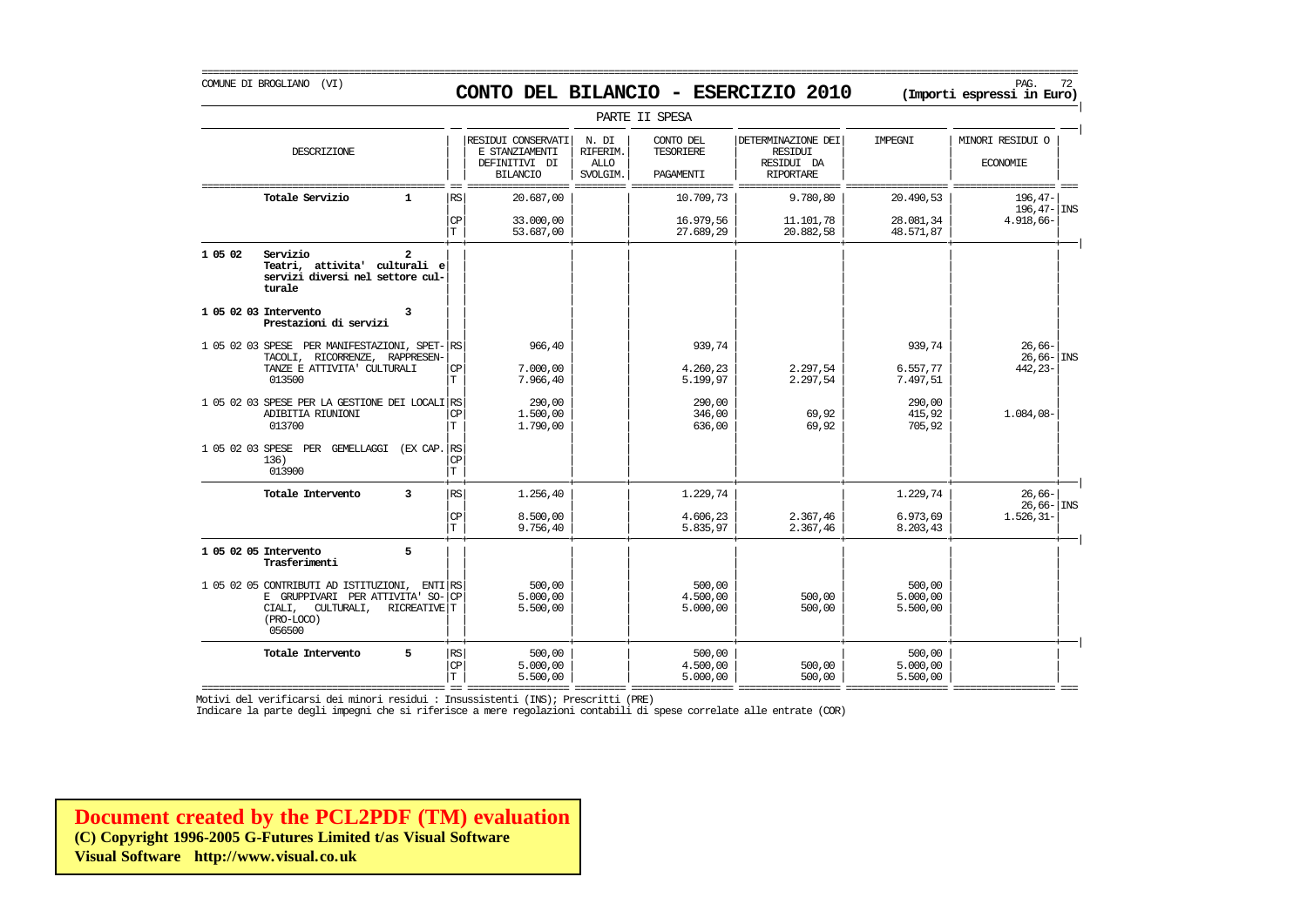# COMUNE DI BROGLIANO (VI) PAG. 73 **CONTO DEL BILANCIO - ESERCIZIO 2010 (Importi espressi in Euro)**

|         |                                                                                                            |                |                                    |                                                                          |                                              | PARTE II SPESA                             |                                                                        |                                    |                                     |
|---------|------------------------------------------------------------------------------------------------------------|----------------|------------------------------------|--------------------------------------------------------------------------|----------------------------------------------|--------------------------------------------|------------------------------------------------------------------------|------------------------------------|-------------------------------------|
|         | DESCRIZIONE                                                                                                |                |                                    | RESIDUI CONSERVATI<br>E STANZIAMENTI<br>DEFINITIVI DI<br><b>BILANCIO</b> | N. DI<br>RIFERIM.<br><b>ALLO</b><br>SVOLGIM. | CONTO DEL<br><b>TESORIERE</b><br>PAGAMENTI | DETERMINAZIONE DEI<br><b>RESIDUI</b><br>RESIDUI DA<br><b>RIPORTARE</b> | IMPEGNI                            | MINORI RESIDUI O<br><b>ECONOMIE</b> |
|         | Totale Servizio                                                                                            | 2              | RS                                 | 1.756,40                                                                 |                                              | 1.729,74                                   |                                                                        | 1.729,74                           | $26,66-$<br>$26,66 -  $ INS         |
|         |                                                                                                            |                | СP<br>T                            | 13.500,00<br>15.256,40                                                   |                                              | 9.106,23<br>10.835,97                      | 2.867,46<br>2.867,46                                                   | 11.973,69<br>13.703,43             | $1.526, 31-$                        |
|         | Totale Funzione                                                                                            | 5              | RS                                 | 22,443,40                                                                |                                              | 12.439,47                                  | 9.780,80                                                               | 22.220,27                          | $223, 13-$<br>$223.13 -$ INS        |
|         |                                                                                                            |                | CP<br>$\mathbf T$                  | 46.500,00<br>68.943,40                                                   |                                              | 26.085,79<br>38.525,26                     | 13.969,24<br>23.750,04                                                 | 40.055,03<br>62.275,30             | $6.444,97-$                         |
| 1 0 6   | Funzione<br>Funzioni nel settore sportivo e<br>ricreativo                                                  | 6              |                                    |                                                                          |                                              |                                            |                                                                        |                                    |                                     |
| 1 06 02 | Servizio<br>Stadio comunale, palazzo dello<br>sport ed altri impianti                                      |                |                                    |                                                                          |                                              |                                            |                                                                        |                                    |                                     |
|         | 1 06 02 02 Intervento<br>Acquisto di beni di consumo e/o<br>di materie prime.                              |                |                                    |                                                                          |                                              |                                            |                                                                        |                                    |                                     |
|         | 1 06 02 02 SPESE PER IL MANTENIMENTO E FUN- RS<br>ZIONAMEN-TO DI IMPIANTI SPORTIVI CP<br>075000            |                | $\mathbf T$                        |                                                                          |                                              |                                            |                                                                        |                                    |                                     |
|         | Totale Intervento                                                                                          | $\overline{a}$ | RS<br>CP<br>$\mathbf T$            |                                                                          |                                              |                                            |                                                                        |                                    |                                     |
|         | 1 06 02 03 Intervento<br>Prestazioni di servizi                                                            | 3              |                                    |                                                                          |                                              |                                            |                                                                        |                                    |                                     |
|         | 1 06 02 03 SPESE PER IL MANTENIMENTO E FUN- RS<br>ZIONAMEN-TO DEL CAMPO DA CALCIO CP<br>COMUNALE<br>075100 |                | Т                                  | 5.040,00<br>11.040,00<br>16.080,00                                       |                                              | 5.040,00<br>6.240,00<br>11.280,00          | 4.800,00<br>4.800,00                                                   | 5.040,00<br>11.040,00<br>16.080,00 |                                     |
|         | 1 06 02 03 SPESE PER IL MANTENIMENTO E FUN- RS<br>ZIONAMEN-TO DI IMPIANTI SPORTIVI CP<br>075200            |                | T                                  | 2.859,22<br>16,000,00<br>18.859,22                                       |                                              | 2.859,22<br>11.761,95<br>14.621,17         | 3.949.16<br>3.949,16                                                   | 2.859,22<br>15.711,11<br>18.570,33 | 288,89-                             |
|         | Totale Intervento                                                                                          | 3              | RS <br>$\mathbf{C}\mathbf{P}$<br>T | 7.899,22<br>27,040,00<br>34.939,22                                       |                                              | 7.899,22<br>18.001,95<br>25.901,17         | 8.749,16<br>8.749,16                                                   | 7.899,22<br>26.751,11<br>34.650,33 | 288,89-                             |

=========================================== == ================== ========= ================== ================== ================== ================== === Motivi del verificarsi dei minori residui : Insussistenti (INS); Prescritti (PRE)

Indicare la parte degli impegni che si riferisce a mere regolazioni contabili di spese correlate alle entrate (COR)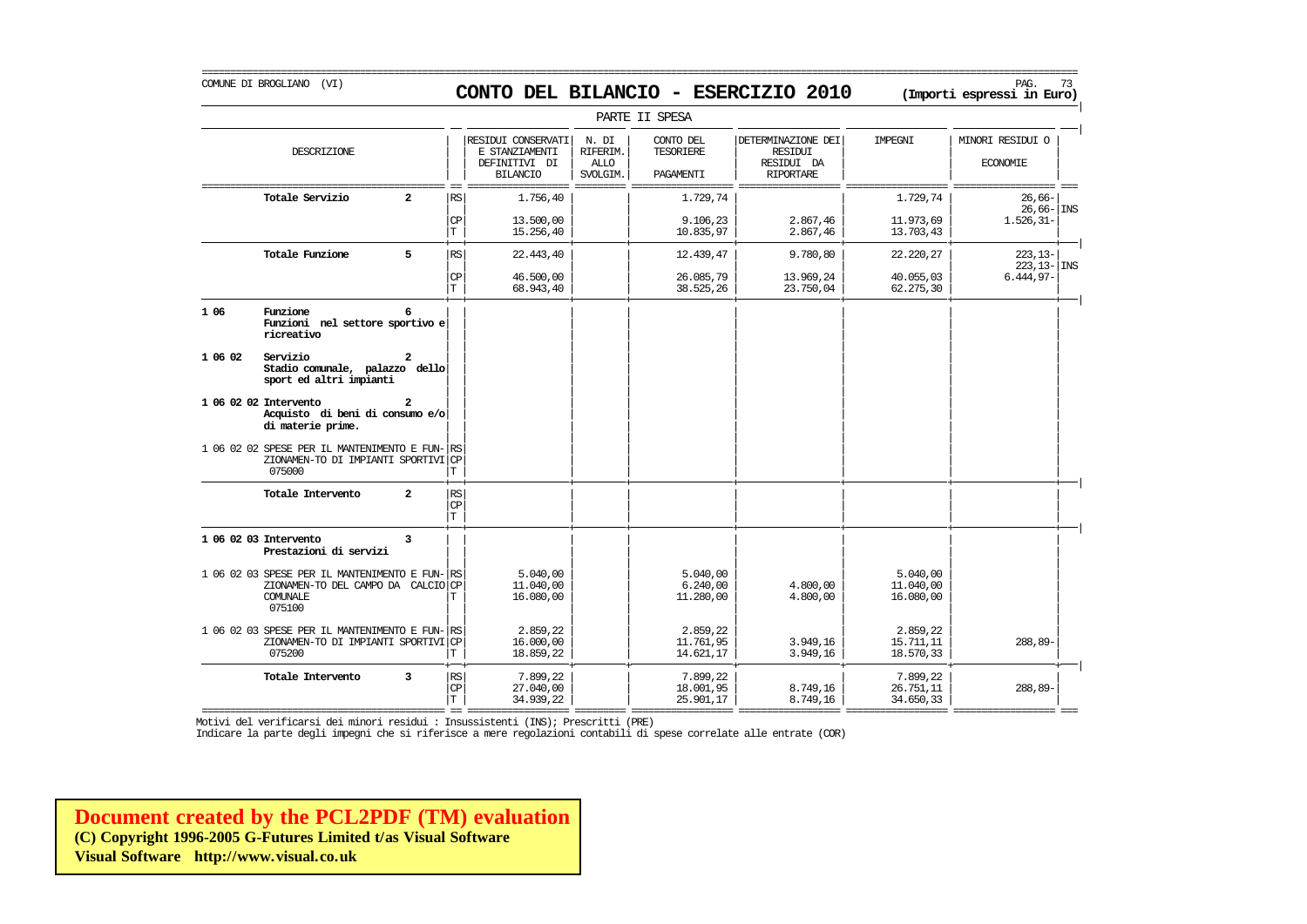# COMUNE DI BROGLIANO (VI) PAG. 74 **CONTO DEL BILANCIO - ESERCIZIO 2010 (Importi espressi in Euro)**

===========================================================================================================================================================

|                                                                                                                                                |                                           |                                                                          |                                       | PARTE II SPESA                             |                                                                        |                                    |                                     |
|------------------------------------------------------------------------------------------------------------------------------------------------|-------------------------------------------|--------------------------------------------------------------------------|---------------------------------------|--------------------------------------------|------------------------------------------------------------------------|------------------------------------|-------------------------------------|
| DESCRIZIONE                                                                                                                                    |                                           | RESIDUI CONSERVATI<br>E STANZIAMENTI<br>DEFINITIVI DI<br><b>BILANCIO</b> | N. DI<br>RIFERIM.<br>ALLO<br>SVOLGIM. | CONTO DEL<br><b>TESORIERE</b><br>PAGAMENTI | DETERMINAZIONE DEI<br><b>RESIDUI</b><br>RESIDUI DA<br><b>RIPORTARE</b> | IMPEGNI                            | MINORI RESIDUI O<br><b>ECONOMIE</b> |
| 1 06 02 05 Intervento<br>5<br>Trasferimenti                                                                                                    |                                           |                                                                          |                                       |                                            |                                                                        |                                    |                                     |
| 1 06 02 05 CONTRIBUTO AD ASSOCIAZIONE SPOR-<br>TIVA DI- LETTANTISTICA BROGLIANO CP<br>PER GESTIONE STRUTTURA COMUNALE T<br>(CHIOSCO)<br>075300 | <b>RS</b>                                 |                                                                          |                                       |                                            |                                                                        |                                    |                                     |
| Totale Intervento<br>5                                                                                                                         | RS<br><b>CP</b><br>T.                     |                                                                          |                                       |                                            |                                                                        |                                    |                                     |
| 1 06 02 06 Intervento<br>6<br>Interessi passivi e oneri finan-<br>ziari diversi                                                                |                                           |                                                                          |                                       |                                            |                                                                        |                                    |                                     |
| 1 06 02 06 QUOTE INTERESSI MUTUI IMPIANTI RS<br>SPORTIVI<br>078000                                                                             | CP<br>T                                   | 8.350,00<br>8.350,00                                                     |                                       | 8.330,19<br>8.330,19                       |                                                                        | 8.330,19<br>8.330,19               | $19,81-$                            |
| Totale Intervento<br>6                                                                                                                         | $\mathbb{RS}$<br><b>CP</b><br>T.          | 8.350,00<br>8.350,00                                                     |                                       | 8.330.19<br>8.330,19                       |                                                                        | 8.330.19<br>8.330,19               | $19,81-$                            |
| 1 06 02 09 Intervento<br>9<br>Ammortamenti di esercizio                                                                                        |                                           |                                                                          |                                       |                                            |                                                                        |                                    |                                     |
| 1 06 02 09 AMMORTAMENTO D'ESERCIZIO - SER-<br>VIZIO IMPIANTI SPORTIVI<br>077600                                                                | RS<br><b>CP</b><br>T                      |                                                                          |                                       |                                            |                                                                        |                                    |                                     |
| Totale Intervento<br>9                                                                                                                         | RS<br>CP<br>T.                            |                                                                          |                                       |                                            |                                                                        |                                    |                                     |
| Totale Servizio<br>$\overline{a}$                                                                                                              | $\mathbb{R}\mathbb{S}$<br><b>CP</b><br>T. | 7.899,22<br>35,390,00<br>43.289,22                                       |                                       | 7.899,22<br>26.332,14<br>34.231,36         | 8.749,16<br>8.749,16                                                   | 7.899,22<br>35.081,30<br>42.980,52 | $308,70-$                           |
| Servizio<br>1 06 03<br>3<br>Manifestazioni diverse nel set-<br>tore sportivo e ricreativo                                                      |                                           |                                                                          |                                       |                                            |                                                                        |                                    |                                     |

=========================================== == ================== ========= ================== ================== ================== ================== === Motivi del verificarsi dei minori residui : Insussistenti (INS); Prescritti (PRE)

Indicare la parte degli impegni che si riferisce a mere regolazioni contabili di spese correlate alle entrate (COR)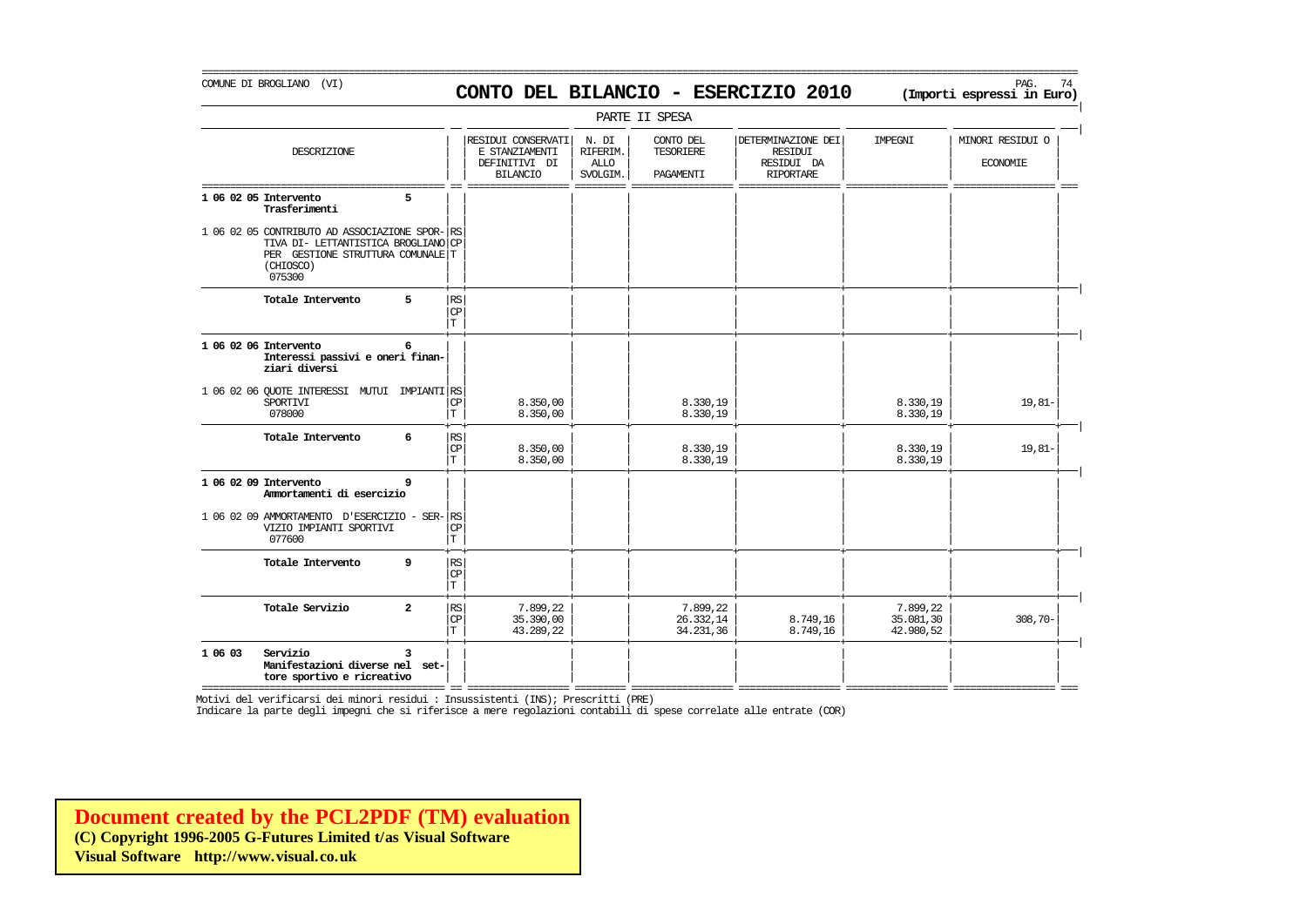### COMUNE DI BROGLIANO (VI) PAG. 75 **CONTO DEL BILANCIO - ESERCIZIO 2010 (Importi espressi in Euro)**

===========================================================================================================================================================

|                                            |                                                   |                                    |                                                                          |                                              | PARTE II SPESA                             |                                                                 |                                     |                                                  |
|--------------------------------------------|---------------------------------------------------|------------------------------------|--------------------------------------------------------------------------|----------------------------------------------|--------------------------------------------|-----------------------------------------------------------------|-------------------------------------|--------------------------------------------------|
|                                            | DESCRIZIONE                                       |                                    | RESIDUI CONSERVATI<br>E STANZIAMENTI<br>DEFINITIVI DI<br><b>BILANCIO</b> | N. DI<br>RIFERIM.<br><b>ALLO</b><br>SVOLGIM. | CONTO DEL<br><b>TESORIERE</b><br>PAGAMENTI | DETERMINAZIONE DEI<br><b>RESIDUI</b><br>RESIDUI DA<br>RIPORTARE | IMPEGNI                             | MINORI RESIDUI O<br><b>ECONOMIE</b>              |
| 1 06 03 02 Intervento<br>di materie prime. | $\overline{a}$<br>Acquisto di beni di consumo e/o |                                    |                                                                          |                                              |                                            |                                                                 |                                     |                                                  |
| SIONE DELLO SPORT<br>077000                | 1 06 03 02 SPESE PER LA PROMOZIONE E DIFFU- RS    | <b>CP</b><br>T.                    | 700,00<br>700,00                                                         |                                              | 565,20<br>565,20                           |                                                                 | 565,20<br>565,20                    | 134,80-                                          |
| Totale Intervento                          | $\overline{a}$                                    | RS<br>CP<br>T.                     | 700,00<br>700,00                                                         |                                              | 565,20<br>565,20                           |                                                                 | 565,20<br>565,20                    | $134,80-$                                        |
| 1 06 03 05 Intervento<br>Trasferimenti     | 5                                                 |                                    |                                                                          |                                              |                                            |                                                                 |                                     |                                                  |
| TIVE E RICREATIVE<br>076000                | 1 06 03 05 CONTRIBUTI PER INIZIATIVE SPOR- RS     | CP<br>T.                           | 20.630,00<br>11.700,00<br>32.330,00                                      |                                              | 18.421,65<br>18.421,65                     | 1.000,00<br>11.700,00<br>12,700,00                              | 19.421,65<br>11.700,00<br>31.121,65 | $1.208, 35-$<br>$1.208, 35 -  $ INS              |
| VO<br>076500                               | 1 06 03 05 CONTRIBUTI NEL SETTORE RICREATI-       | RS<br>CP<br>l T                    | 1,750,00<br>1,750,00                                                     |                                              | 1,750,00<br>1.750,00                       |                                                                 | 1.750,00<br>1,750,00                |                                                  |
| Totale Intervento                          | 5                                                 | RS<br><b>CP</b><br>T.              | 20.630,00<br>13.450,00<br>34.080,00                                      |                                              | 18.421,65<br>1,750,00<br>20.171,65         | 1,000,00<br>11.700,00<br>12.700,00                              | 19.421,65<br>13.450,00<br>32.871,65 | $1,208,35-$<br>$1.208, 35 -  $ INS               |
| Totale Servizio                            | $\overline{\mathbf{3}}$                           | RS<br>CP<br>İт.                    | 20.630,00<br>14.150,00<br>34.780,00                                      |                                              | 18.421,65<br>2.315,20<br>20.736,85         | 1,000,00<br>11.700,00<br>12,700,00                              | 19.421,65<br>14.015,20<br>33.436,85 | $1.208, 35-$<br>$1.208, 35 -  $ INS<br>$134,80-$ |
| Totale Funzione                            | 6                                                 | $\mathbb{R}\mathbb{S}$<br>CP<br>T. | 28.529,22<br>49.540,00<br>78.069,22                                      |                                              | 26.320,87<br>28.647,34<br>54.968,21        | 1.000,00<br>20.449,16<br>21, 449, 16                            | 27.320,87<br>49.096,50<br>76.417,37 | $1.208, 35 -$<br>$1,208,35 -$ INS<br>443,50-     |
| 1 07<br>Funzione                           | Funzioni nel campo turistico                      |                                    |                                                                          |                                              |                                            |                                                                 |                                     |                                                  |
| 1 07 01<br>Servizio<br>Servizi turistici.  | $\mathbf{1}$                                      |                                    |                                                                          |                                              |                                            |                                                                 |                                     |                                                  |

=========================================== == ================== ========= ================== ================== ================== ================== ===

Motivi del verificarsi dei minori residui : Insussistenti (INS); Prescritti (PRE)

Indicare la parte degli impegni che si riferisce a mere regolazioni contabili di spese correlate alle entrate (COR)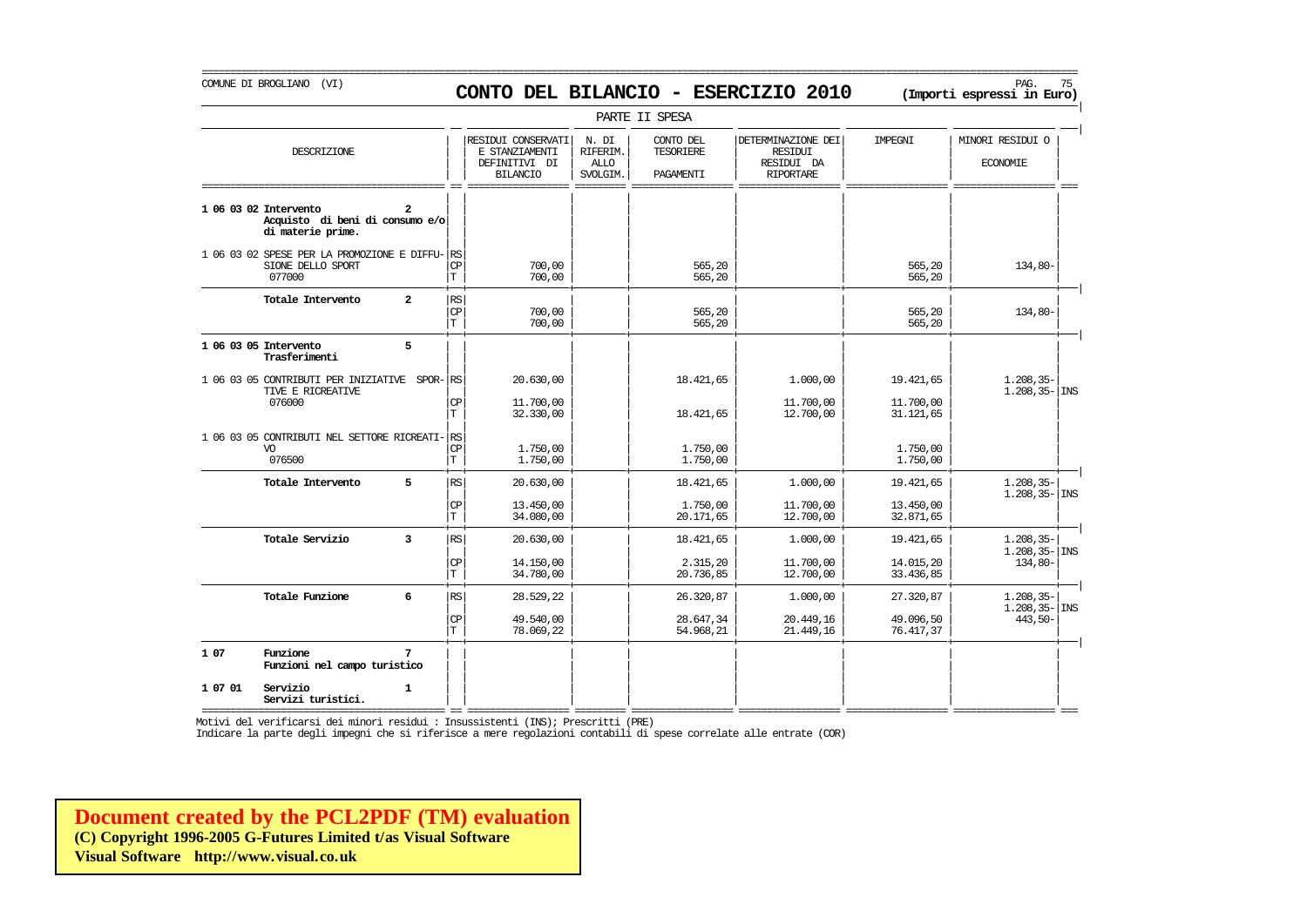# COMUNE DI BROGLIANO (VI) PAG. 76 **CONTO DEL BILANCIO - ESERCIZIO 2010 (Importi espressi in Euro)**

===========================================================================================================================================================

|         |                                                                                                          |                 |                              |                                                                          |                                              | PARTE II SPESA                             |                                                                        |                                |                                     |
|---------|----------------------------------------------------------------------------------------------------------|-----------------|------------------------------|--------------------------------------------------------------------------|----------------------------------------------|--------------------------------------------|------------------------------------------------------------------------|--------------------------------|-------------------------------------|
|         | DESCRIZIONE                                                                                              |                 |                              | RESIDUI CONSERVATI<br>E STANZIAMENTI<br>DEFINITIVI DI<br><b>BILANCIO</b> | N. DI<br>RIFERIM.<br><b>ALLO</b><br>SVOLGIM. | CONTO DEL<br><b>TESORIERE</b><br>PAGAMENTI | DETERMINAZIONE DEI<br><b>RESIDUI</b><br>RESIDUI DA<br><b>RIPORTARE</b> | IMPEGNI                        | MINORI RESIDUI O<br><b>ECONOMIE</b> |
|         | 1 07 01 05 Intervento<br>Trasferimenti                                                                   | 5               |                              |                                                                          |                                              |                                            |                                                                        |                                |                                     |
|         | 1 07 01 05 COFINANZIAMENTO SPESE PER RINNO-<br>VO SEGGIOVIA MONTE FALCONE A RE-<br>COARO TERME<br>079500 |                 | <b>RS</b><br><b>CP</b><br>T. |                                                                          |                                              |                                            |                                                                        |                                |                                     |
|         | Totale Intervento                                                                                        | 5               | RS<br>CP<br>T                |                                                                          |                                              |                                            |                                                                        |                                |                                     |
|         | Totale Servizio                                                                                          | $\mathbf{1}$    | $\mathbb{RS}$<br>CP<br>T.    |                                                                          |                                              |                                            |                                                                        |                                |                                     |
|         | Totale Funzione                                                                                          | $7\phantom{.0}$ | RS<br>CP<br>T                |                                                                          |                                              |                                            |                                                                        |                                |                                     |
| 1 08    | Funzione<br>Funzioni nel campo della viabi-<br>lita' e dei trasporti                                     | 8               |                              |                                                                          |                                              |                                            |                                                                        |                                |                                     |
| 1 08 01 | Servizio<br>Viabilita', circolazione strada-<br>le e servizi connessi                                    | 1               |                              |                                                                          |                                              |                                            |                                                                        |                                |                                     |
|         | 1 08 01 01 Intervento<br>Personale                                                                       | $\mathbf{1}$    |                              |                                                                          |                                              |                                            |                                                                        |                                |                                     |
|         | 1 08 01 01 STIPENDI ED ALTRI ASSEGNI FISSI RS<br>AL PERSONALE - OPERAIO<br>082400                        |                 | <b>CP</b><br>T.              | 18,000,00<br>18.000,00                                                   |                                              | 17.869,13<br>17.869,13                     |                                                                        | 17.869,13<br>17.869,13         | 130,87-                             |
|         | 1 08 01 01 ONERI PREV. LI ECC., A CARICO RS<br>DEL COMUNE-OPERAIO<br>082500                              |                 | CP<br>T.                     | 180,00<br>7.000,00<br>7.180,00                                           |                                              | 180,00<br>5.328,40<br>5.508,40             | 807,30<br>807,30                                                       | 180,00<br>6.135,70<br>6.315,70 | 864,30-                             |
|         | 1 08 01 01 INDENNITA' E<br>RIMBORSO<br>VIAGGI AL PERSONALE - OPERAIO<br>082701                           | SPESE RS        | <b>CP</b><br>T               |                                                                          |                                              |                                            |                                                                        |                                |                                     |

Motivi del verificarsi dei minori residui : Insussistenti (INS); Prescritti (PRE)

Indicare la parte degli impegni che si riferisce a mere regolazioni contabili di spese correlate alle entrate (COR)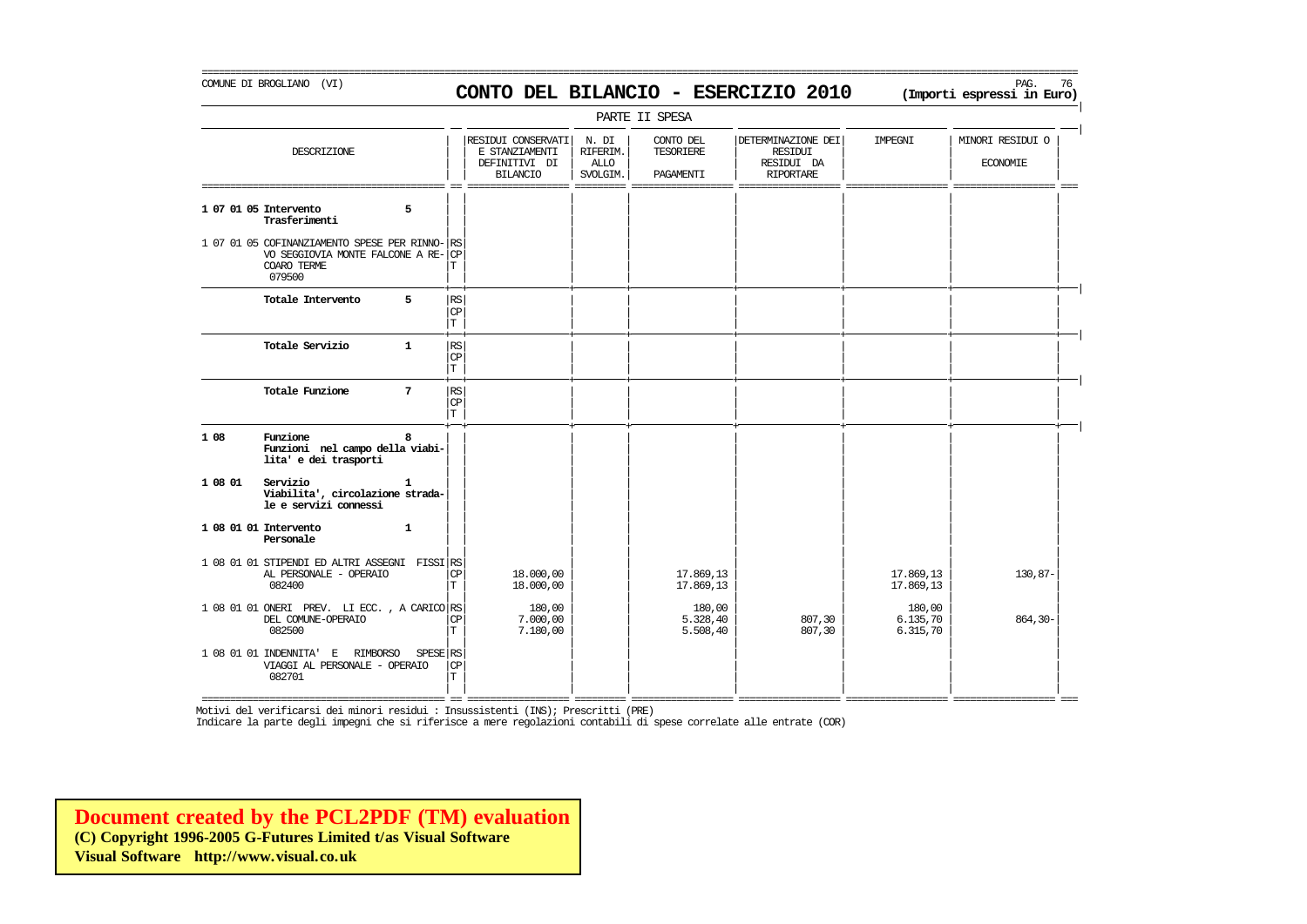# COMUNE DI BROGLIANO (VI) PAG. 77 **CONTO DEL BILANCIO - ESERCIZIO 2010 (Importi espressi in Euro)**

===========================================================================================================================================================

|                                                                                                                         |                                  |                                                                          |                                              | PARTE II SPESA                             |                                                                        |                                   |                                            |
|-------------------------------------------------------------------------------------------------------------------------|----------------------------------|--------------------------------------------------------------------------|----------------------------------------------|--------------------------------------------|------------------------------------------------------------------------|-----------------------------------|--------------------------------------------|
| DESCRIZIONE                                                                                                             |                                  | RESIDUI CONSERVATI<br>E STANZIAMENTI<br>DEFINITIVI DI<br><b>BILANCIO</b> | N. DI<br>RIFERIM.<br><b>ALLO</b><br>SVOLGIM. | CONTO DEL<br><b>TESORIERE</b><br>PAGAMENTI | DETERMINAZIONE DEI<br><b>RESIDUI</b><br>RESIDUI DA<br><b>RIPORTARE</b> | IMPEGNI                           | MINORI RESIDUI O<br><b>ECONOMIE</b>        |
| 1 08 01 01 COMPENSO<br>PER LAVORO STRAORDINA-<br>RIO - PER-SONALE MANUTENZIONE CP<br><b>STRADE</b><br>082900            | RS<br>T                          | 138,00<br>138,00                                                         |                                              | 138,00<br>138,00                           |                                                                        | 138,00<br>138,00                  |                                            |
| 1 08 01 01 COMPENSO PER EMOLUMENTI ACCESSO-<br>RI DIVER-SI - PERSONALE MANUTEN-<br>ZIONE STRADE<br>083100               | <b>RS</b><br>CP<br>T             | 2.173,00<br>2.173,00                                                     |                                              | 1.655,42<br>1.655,42                       | 517,58<br>517,58                                                       | 2.173,00<br>2.173,00              |                                            |
| 1 08 01 01 PROGETTI FINALIZZATI ALL'ISTITU-<br>ZIONE DI SERVIZI AGGIUNTIVI<br>PERSONALE MANUTEN- ZIONE STRADE<br>083200 | l RS<br><b>CP</b><br>T           | 500,00<br>500,00                                                         |                                              |                                            | 500,00<br>500,00                                                       | 500,00<br>500,00                  |                                            |
| Totale Intervento<br>$\mathbf{1}$                                                                                       | <b>RS</b><br>$\mathbf{CP}$<br>Iт | 180,00<br>27.811,00<br>27.991,00                                         |                                              | 180,00<br>24.990,95<br>25.170,95           | 1.824,88<br>1.824,88                                                   | 180,00<br>26.815,83<br>26.995,83  | $995, 17-$                                 |
| 1 08 01 02 Intervento<br>$\mathbf{z}$<br>Acquisto di beni di consumo e/o<br>di materie prime.                           |                                  |                                                                          |                                              |                                            |                                                                        |                                   |                                            |
| 1 08 01 02 SPESE VESTIARIO - SOUADRA OPERAI RS<br>082800                                                                | <b>CP</b><br>$\mathbf T$         | 999,37<br>1,000,00<br>1.999,37                                           |                                              | 999.37<br>999,37                           | 1,000,00<br>1,000,00                                                   | 999,37<br>1,000,00<br>1.999,37    |                                            |
| 1 08 01 02 MANUTENZIONE<br>ORDINARIA<br>DELLE RS<br>STRADE CO- MUNALI<br>084000                                         | CP<br>$\mathbf T$                | 2,000,00<br>7.000,00<br>9.000.00                                         |                                              | 1.999,60<br>4.146.69<br>6.146,29           | 2.849.11<br>2.849,11                                                   | 1.999,60<br>6.995.80<br>8.995,40  | $0,40-$<br>$0,40 -  $ INS<br>$4,20-$       |
| 1 08 01 02 SPESE PER LA DISCIPLINA<br>TRAFFICO STRADALE - ART. 393 RE-<br>GOLAMENTO C. S. -<br>086000                   | DEL RS<br><b>CP</b><br>Т         | 8.496,20<br>6.000,00<br>14.496,20                                        |                                              | 4.825,20<br>5.287,80<br>10.113,00          | 3.671,00<br>712,20<br>4.383,20                                         | 8.496,20<br>6.000,00<br>14.496,20 |                                            |
| 1 08 01 02 MANUTENZIONE ORDINARIA DEL PA-RS<br>TRIMONIO COMUNALE AI SENSI DEL-<br>L'ART. 16BIS L. 488/86<br>101100      | СP<br>T                          | 3.142,14<br>5.200,00<br>8.342,14                                         |                                              | 1.889,13<br>4.494,15<br>6.383,28           | 740,44<br>210,56<br>951,00                                             | 2.629,57<br>4.704,71<br>7.334,28  | $512, 57-$<br>$512, 57 -  $ INS<br>495,29- |
| $\overline{a}$<br>Totale Intervento                                                                                     | $\mathbb{R}\mathbb{S}$           | 14.637,71                                                                |                                              | 9.713,30                                   | 4.411,44                                                               | 14.124,74                         | $512.97-$<br>$512, 97 -$ INS               |
|                                                                                                                         | CP<br>m.                         | 19,200,00<br>22 227 71                                                   |                                              | 13.928,64<br>22,611,01                     | 4.771,87<br>0 1 0 2 2 1                                                | 18.700,51<br>22.925.25            | $499, 49-$                                 |

| | | | | | | | T 33.837,71 23.641,94 9.183,31 32.825,25 =========================================== == ================== ========= ================== ================== ================== ================== === Motivi del verificarsi dei minori residui : Insussistenti (INS); Prescritti (PRE)

Indicare la parte degli impegni che si riferisce a mere regolazioni contabili di spese correlate alle entrate (COR)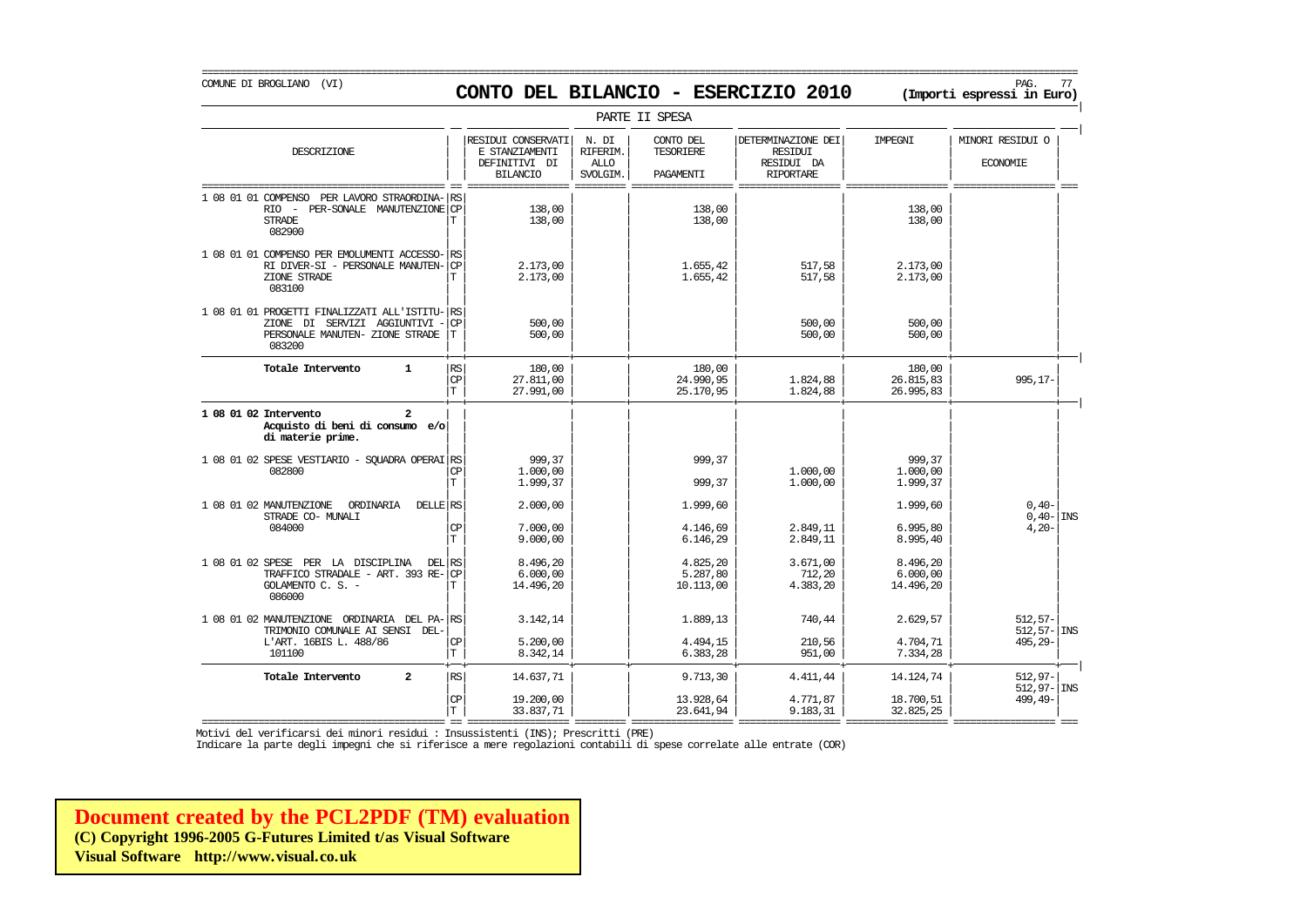# COMUNE DI BROGLIANO (VI) PAG. 78 **CONTO DEL BILANCIO - ESERCIZIO 2010 (Importi espressi in Euro)**

===========================================================================================================================================================

|                                                                                                                       |                                |                                                                          |                                              | PARTE II SPESA                                    |                                                                        |                                  |                                     |
|-----------------------------------------------------------------------------------------------------------------------|--------------------------------|--------------------------------------------------------------------------|----------------------------------------------|---------------------------------------------------|------------------------------------------------------------------------|----------------------------------|-------------------------------------|
| DESCRIZIONE                                                                                                           |                                | RESIDUI CONSERVATI<br>E STANZIAMENTI<br>DEFINITIVI DI<br><b>BILANCIO</b> | N. DI<br>RIFERIM.<br><b>ALLO</b><br>SVOLGIM. | CONTO DEL<br><b>TESORIERE</b><br><b>PAGAMENTT</b> | DETERMINAZIONE DEI<br><b>RESIDUI</b><br>RESIDUI DA<br><b>RIPORTARE</b> | <b>TMPRGNT</b>                   | MINORI RESIDUI O<br><b>ECONOMIE</b> |
| 1 08 01 03 Intervento<br>3<br>Prestazioni di servizi                                                                  |                                |                                                                          |                                              |                                                   |                                                                        |                                  |                                     |
| 1 08 01 03 MANUTENZIONE<br>ORDINARIA STRADE RS<br>COMUNALI - PRESTAZIONI DI SERVI-                                    |                                | 4.113,25                                                                 |                                              | 4.018,85                                          |                                                                        | 4.018,85                         | $94,40-$<br>$94,40 -$ INS           |
| ZT.<br>084100                                                                                                         | СP<br>T                        | 10,000,00<br>14.113,25                                                   |                                              | 5.905.92<br>9.924,77                              |                                                                        | 5.905,92<br>9.924,77             | 4.094,08-                           |
| 1 08 01 03 RIMOZIONE DELLA NEVE DALL'ABITA-<br><b>TO</b><br>087000                                                    | RS<br><b>CP</b><br>$\mathbf T$ | 650.53<br>24,000,00<br>24.650,53                                         |                                              | 650.53<br>13.848,00<br>14.498,53                  | 10.000,00<br>10.000,00                                                 | 650,53<br>23.848,00<br>24.498,53 | $152,00-$                           |
| 1 08 01 03 MANUTENZIONE ORDINARIA DEL PA-RS<br>TRIMONIO COMUNALE AI SENSI DEL-<br>L'ART. 16 BIS LEGGE488/86<br>100900 | <b>CP</b><br>Т                 | 153,72<br>5.000,00<br>5.153,72                                           |                                              | 153,72<br>2.514,25<br>2.667,97                    | 1.240,92<br>1.240,92                                                   | 153,72<br>3.755,17<br>3.908,89   | $1.244,83-$                         |
| Totale Intervento<br>3                                                                                                | <b>RS</b>                      | 4.917,50                                                                 |                                              | 4.823,10                                          |                                                                        | 4.823,10                         | $94,40-$<br>$94,40 -  $ INS         |
|                                                                                                                       | CP<br>$\mathbf T$              | 39,000,00<br>43.917,50                                                   |                                              | 22.268,17<br>27.091,27                            | 11.240,92<br>11.240,92                                                 | 33.509,09<br>38.332,19           | $5.490, 91 -$                       |
| 5<br>1 08 01 05 Intervento<br>Trasferimenti                                                                           |                                |                                                                          |                                              |                                                   |                                                                        |                                  |                                     |
| 1 08 01 05 CONTRIBUTI PER MANUTENZIONE FO- RS<br>GNATURA E STRADE COMUNALI/VICI-<br>NALI DI USO PUBBLICO<br>095100    | CP<br>Т                        | 6.292,79<br>6.292,79                                                     |                                              |                                                   | 6.292,79<br>6.292,79                                                   | 6.292,79<br>6.292,79             |                                     |
| 5<br>Totale Intervento                                                                                                | RS<br>$\mathbf{CP}$            | 6.292,79                                                                 |                                              |                                                   | 6.292,79                                                               | 6.292,79                         |                                     |
|                                                                                                                       | $\mathbf T$                    | 6.292,79                                                                 |                                              |                                                   | 6.292,79                                                               | 6.292,79                         |                                     |
| 1 08 01 06 Intervento<br>6<br>Interessi passivi e oneri finan-<br>ziari diversi                                       |                                |                                                                          |                                              |                                                   |                                                                        |                                  |                                     |
| 1 08 01 06 OUOTA INTERESSI<br>OPERE RS<br>MUTUI<br>STRADALI<br>092000                                                 | CP<br>T                        | 13,200,00<br>13,200,00                                                   |                                              | 13.164,02<br>13.164,02                            |                                                                        | 13.164,02<br>13.164,02           | $35,98-$                            |
| 6<br>Totale Intervento                                                                                                | RS <br>CP<br>$\mathbf T$       | 13,200,00<br>13,200,00                                                   |                                              | 13.164.02<br>13.164,02                            |                                                                        | 13.164,02<br>13.164,02           | $35,98-$                            |

=========================================== == ================== ========= ================== ================== ================== ================== === Motivi del verificarsi dei minori residui : Insussistenti (INS); Prescritti (PRE)

Indicare la parte degli impegni che si riferisce a mere regolazioni contabili di spese correlate alle entrate (COR)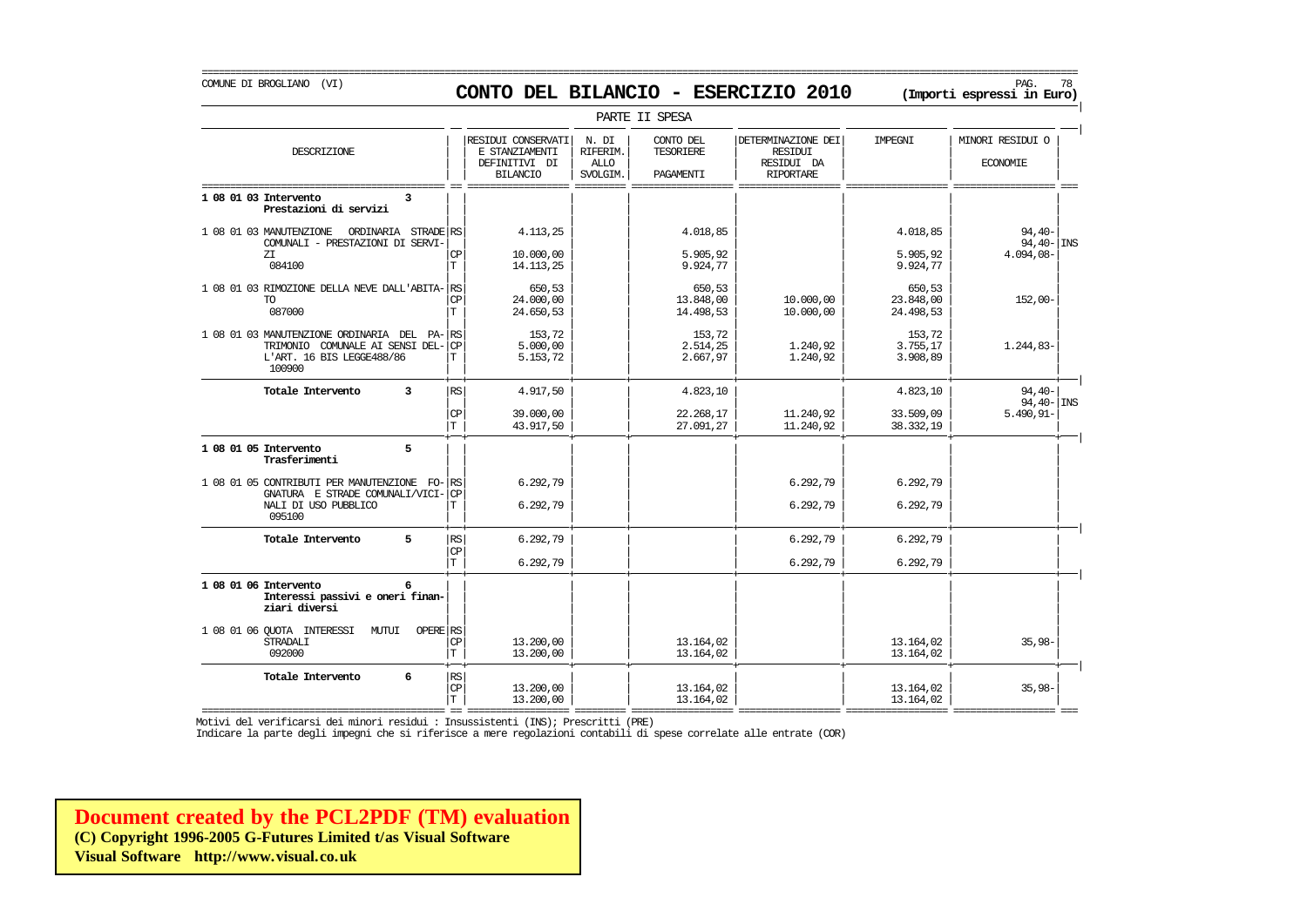# COMUNE DI BROGLIANO (VI) PAG. 79 **CONTO DEL BILANCIO - ESERCIZIO 2010 (Importi espressi in Euro)**

===========================================================================================================================================================

|                                                                                        |                          |                                                                          |                                                    | PARTE II SPESA                             |                                                                        |                                    |                                     |
|----------------------------------------------------------------------------------------|--------------------------|--------------------------------------------------------------------------|----------------------------------------------------|--------------------------------------------|------------------------------------------------------------------------|------------------------------------|-------------------------------------|
| DESCRIZIONE                                                                            |                          | RESIDUI CONSERVATI<br>E STANZIAMENTI<br>DEFINITIVI DI<br><b>BILANCIO</b> | N. DI<br><b>RIFERIM</b><br><b>ALLO</b><br>SVOLGIM. | CONTO DEL<br><b>TESORIERE</b><br>PAGAMENTI | DETERMINAZIONE DEI<br><b>RESIDUI</b><br>RESIDUI DA<br><b>RIPORTARE</b> | IMPEGNI                            | MINORI RESIDUI O<br><b>ECONOMIE</b> |
| 1 08 01 07 Intervento<br>7<br>Imposte e tasse                                          |                          |                                                                          |                                                    |                                            |                                                                        |                                    |                                     |
| 1 08 01 07 PERSONALE OPERAIO - I. R. A. P. RS<br>EX S. S. N.<br>082600                 | СP<br>T                  | 251,35<br>2,000,00<br>2.251,35                                           |                                                    | 251,35<br>1.584,83<br>1.836,18             | 257,98<br>257,98                                                       | 251,35<br>1.842,81<br>2.094,16     | 157,19-                             |
| 7<br>Totale Intervento                                                                 | $\mathbb{RS}$<br>CP<br>T | 251,35<br>2,000,00<br>2.251, 35                                          |                                                    | 251,35<br>1.584,83<br>1.836,18             | 257,98<br>257,98                                                       | 251,35<br>1.842,81<br>2.094,16     | $157, 19-$                          |
| 1 08 01 09 Intervento<br>9<br>Ammortamenti di esercizio                                |                          |                                                                          |                                                    |                                            |                                                                        |                                    |                                     |
| 1 08 01 09 AMMORTAMENTO D'ESERCIZIO - VIA-RS<br>BILITA' E SERVIZI CONNESSI<br>084200   | $_{\rm CP}$<br>T.        |                                                                          |                                                    |                                            |                                                                        |                                    |                                     |
| Totale Intervento<br>9                                                                 | RS<br>$_{\rm CP}$<br>T   |                                                                          |                                                    |                                            |                                                                        |                                    |                                     |
| Totale Servizio<br>$\mathbf{1}$                                                        | $\mathbb{RS}$            | 26, 279, 35                                                              |                                                    | 14.967,75                                  | 10.704,23                                                              | 25.671,98                          | $607, 37 -$<br>$607, 37 -  $ INS    |
|                                                                                        | $_{\rm CP}$<br>T         | 101.211,00<br>127,490,35                                                 |                                                    | 75.936,61<br>90.904,36                     | 18.095,65<br>28.799,88                                                 | 94.032,26<br>119.704,24            | 7.178,74-                           |
| 1 08 02<br>$\overline{a}$<br>Servizio<br>Illuminazione pubblica e servizi<br>connessi  |                          |                                                                          |                                                    |                                            |                                                                        |                                    |                                     |
| 1 08 02 03 Intervento<br>3<br>Prestazioni di servizi                                   |                          |                                                                          |                                                    |                                            |                                                                        |                                    |                                     |
| 1 08 02 03 CONSUMO DI ENERGIA ELETTRICA PER RS<br>LA PUB-BLICA ILLUMINAZIONE<br>090000 | $_{\mathrm{CP}}$<br>T    | 3.560,55<br>42.000,00<br>45.560,55                                       |                                                    | 3.560,55<br>25.569,17<br>29.129,72         | 16.430,83<br>16.430,83                                                 | 3.560,55<br>42.000,00<br>45.560,55 |                                     |
| 1 08 02 03 SPESE DI GESTIONE E DI MANUTEN- RS<br>ZIONE DE-GLI IMPIANTI DI PUBBLI-      |                          | 9.575,84                                                                 |                                                    | 9.446,15                                   |                                                                        | 9.446,15                           | $129.69-$<br>$129,69 -$ INS         |
| CA ILLUMINAZIONE<br>091000                                                             | $_{\mathrm{CP}}$<br>T    | 12,000,00<br>21.575,84                                                   |                                                    | 4.076,38<br>13.522,53                      | 7.923,62<br>7.923,62                                                   | 12,000,00<br>21, 446, 15           |                                     |

=========================================== == ================== ========= ================== ================== ================== ================== === Motivi del verificarsi dei minori residui : Insussistenti (INS); Prescritti (PRE)

Indicare la parte degli impegni che si riferisce a mere regolazioni contabili di spese correlate alle entrate (COR)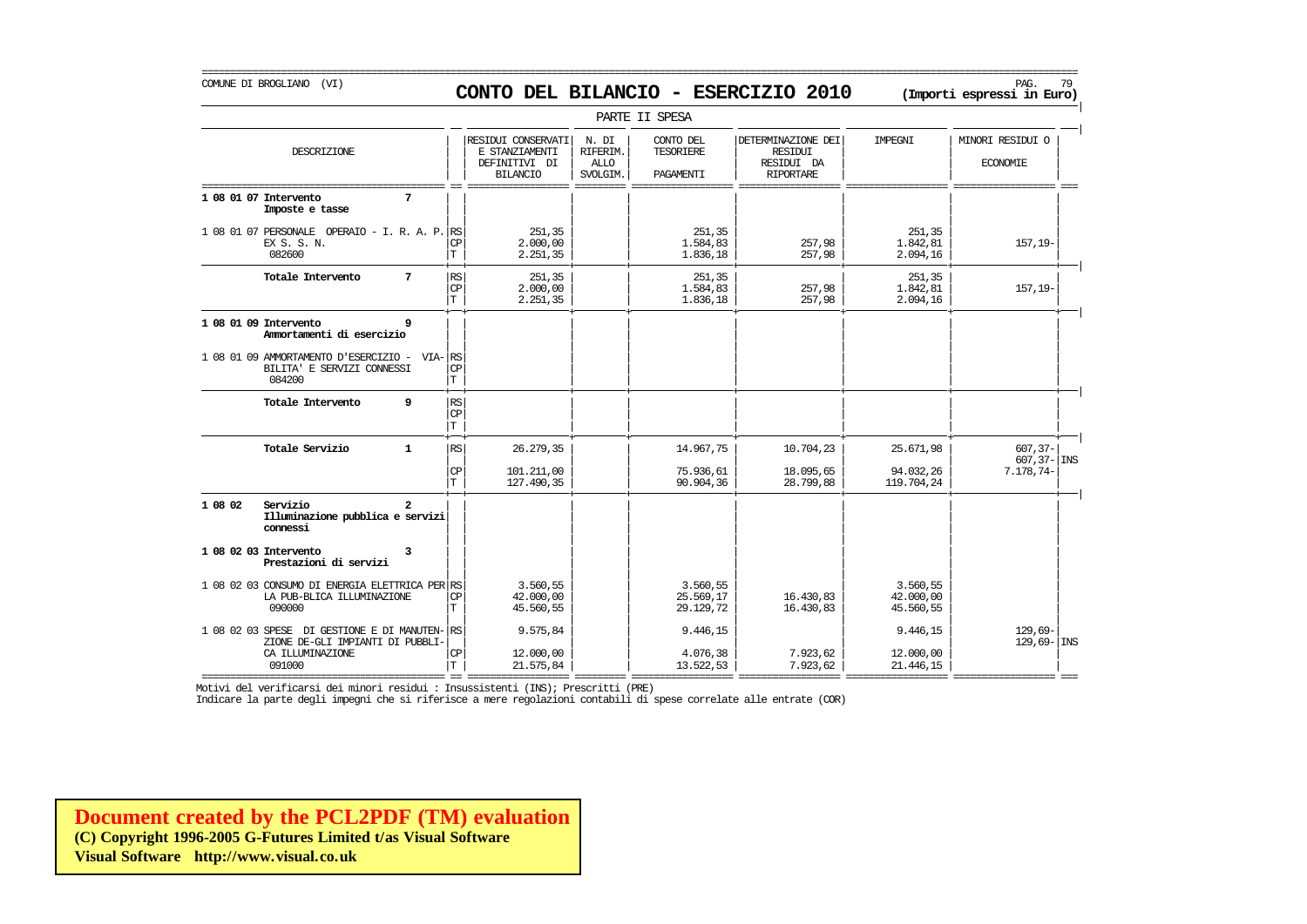COMUNE DI BROGLIANO (VI) PAG. 80 **CONTO DEL BILANCIO - ESERCIZIO 2010 (Importi espressi in Euro)** 

|         |                                                                                |                |                             |                                                                          |                                              | PARTE II SPESA                      |                                                                 |                          |                                     |
|---------|--------------------------------------------------------------------------------|----------------|-----------------------------|--------------------------------------------------------------------------|----------------------------------------------|-------------------------------------|-----------------------------------------------------------------|--------------------------|-------------------------------------|
|         | DESCRIZIONE                                                                    |                |                             | RESIDUI CONSERVATI<br>E STANZIAMENTI<br>DEFINITIVI DI<br><b>BILANCIO</b> | N. DI<br>RIFERIM.<br><b>ALLO</b><br>SVOLGIM. | CONTO DEL<br>TESORIERE<br>PAGAMENTI | DETERMINAZIONE DEI<br>RESIDUI<br>RESIDUI DA<br><b>RIPORTARE</b> | IMPEGNI                  | MINORI RESIDUI O<br><b>ECONOMIE</b> |
|         | Totale Intervento                                                              | 3              | RS                          | 13.136,39                                                                |                                              | 13.006,70                           |                                                                 | 13.006,70                | 129,69-<br>$129,69 -$ INS           |
|         |                                                                                |                | CP<br>T                     | 54.000,00<br>67.136,39                                                   |                                              | 29.645,55<br>42.652,25              | 24.354,45<br>24.354,45                                          | 54.000,00<br>67.006,70   |                                     |
|         | Totale Servizio                                                                | $\overline{a}$ | RS                          | 13.136,39                                                                |                                              | 13.006,70                           |                                                                 | 13.006,70                | $129,69-$<br>$129,69 -  $ INS       |
|         |                                                                                |                | $\mathbb{C}\mathbb{P}$<br>T | 54.000,00<br>67.136,39                                                   |                                              | 29.645,55<br>42.652,25              | 24.354,45<br>24.354,45                                          | 54.000,00<br>67.006,70   |                                     |
|         | Totale Funzione                                                                | 8              | RS                          | 39.415,74                                                                |                                              | 27.974,45                           | 10.704,23                                                       | 38.678,68                | $737,06-$<br>737,06-INS             |
|         |                                                                                |                | CP<br>$\mathbf T$           | 155.211,00<br>194.626,74                                                 |                                              | 105.582,16<br>133.556,61            | 42.450,10<br>53.154,33                                          | 148.032,26<br>186.710,94 | $7.178, 74-$                        |
| 1 09    | Funzione<br>Funzioni riguardanti la gestione<br>del territorio e dell'ambiente | 9              |                             |                                                                          |                                              |                                     |                                                                 |                          |                                     |
| 1 09 01 | Servizio<br>Urbanistica e gestione del ter-<br>ritorio                         | 1              |                             |                                                                          |                                              |                                     |                                                                 |                          |                                     |
|         | 1 09 01 03 Intervento<br>Prestazioni di servizi                                | 3              |                             |                                                                          |                                              |                                     |                                                                 |                          |                                     |
|         | 1 09 01 03 SPESE PER LE COMMISSIONI EDILI- RS<br>ZIA E URBANISTICA             |                |                             | 400,00                                                                   |                                              | 335,20                              |                                                                 | 335,20                   | $64,80-$<br>$64,80 -$ INS           |
|         | 057000                                                                         |                | СP<br>$\mathbf T$           | 400,00<br>800,00                                                         |                                              | 335,20                              | 400,00<br>400,00                                                | 400,00<br>735,20         |                                     |
|         | Totale Intervento                                                              | $\overline{3}$ | RS                          | 400,00                                                                   |                                              | 335,20                              |                                                                 | 335,20                   | $64,80-$<br>$64,80 - \vert$ INS     |
|         |                                                                                |                | $\mathbb{C}\mathbb{P}$<br>T | 400,00<br>800,00                                                         |                                              | 335,20                              | 400,00<br>400,00                                                | 400,00<br>735,20         |                                     |
|         | 1 09 01 05 Intervento<br>Trasferimenti                                         | 5              |                             |                                                                          |                                              |                                     |                                                                 |                          |                                     |
|         | 1 09 01 05 CORRISPETTIVO<br>ALL 'ANCI<br>PER SERVI-ZI<br>058200                | SA SRL RS      | СP<br>T                     |                                                                          |                                              |                                     |                                                                 |                          |                                     |
|         | Totale Intervento                                                              | 5              | RS<br>CP<br>T.              |                                                                          |                                              |                                     |                                                                 |                          |                                     |

=========================================== == ================== ========= ================== ================== ================== ================== === Motivi del verificarsi dei minori residui : Insussistenti (INS); Prescritti (PRE)

Indicare la parte degli impegni che si riferisce a mere regolazioni contabili di spese correlate alle entrate (COR)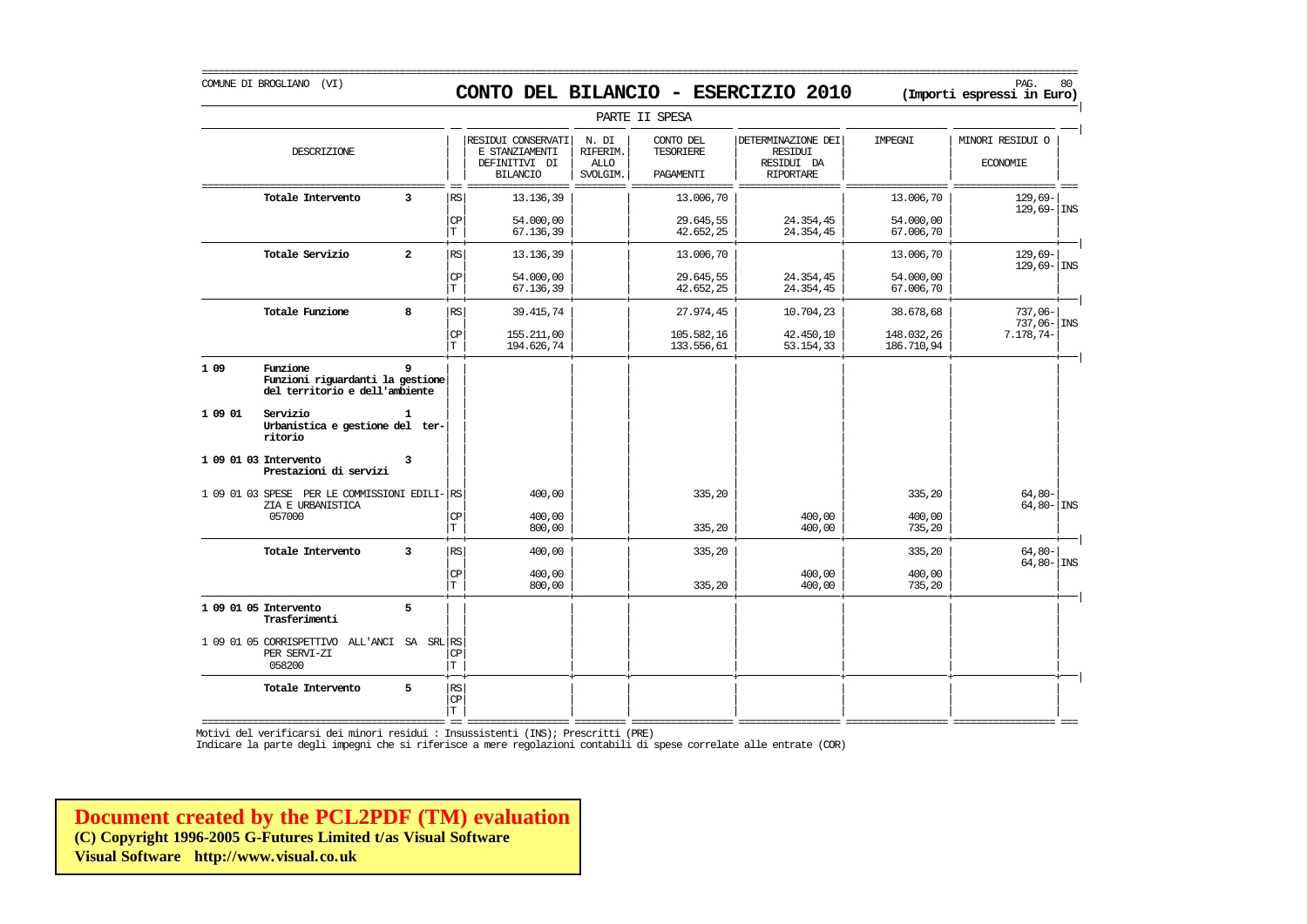# COMUNE DI BROGLIANO (VI) PAG. 81 **CONTO DEL BILANCIO - ESERCIZIO 2010 (Importi espressi in Euro)**

|                                                                                                                             |                           |                                                                          |                                              | PARTE II SPESA                      |                                                                        |                      |                                        |
|-----------------------------------------------------------------------------------------------------------------------------|---------------------------|--------------------------------------------------------------------------|----------------------------------------------|-------------------------------------|------------------------------------------------------------------------|----------------------|----------------------------------------|
| DESCRIZIONE                                                                                                                 |                           | RESIDUI CONSERVATI<br>E STANZIAMENTI<br>DEFINITIVI DI<br><b>BILANCIO</b> | N. DI<br>RIFERIM.<br><b>ALLO</b><br>SVOLGIM. | CONTO DEL<br>TESORIERE<br>PAGAMENTI | DETERMINAZIONE DEI<br><b>RESIDUI</b><br>RESIDUI DA<br><b>RIPORTARE</b> | IMPEGNI              | MINORI RESIDUI O<br><b>ECONOMIE</b>    |
| 1 09 01 08 Intervento<br>ឧ<br>Oneri straordinari della gestio-<br>ne corrente                                               |                           |                                                                          |                                              |                                     |                                                                        |                      |                                        |
| 1 09 01 08 SPESE PER LA FORMAZIONE, L'IN-<br>FORMATIZZA-ZIONE E L'ADEGUAMENTO<br>DI STRUMENTI URBA-NISTICI<br>058000        | RS<br><b>CP</b><br>T.     | 2.891,14<br>2.891,14                                                     |                                              |                                     | 2.891,14<br>2.891,14                                                   | 2.891,14<br>2.891,14 |                                        |
| 1 09 01 08 SPESE PER ELABORAZIONE INFORMA-<br>TIZZATA DEL P. R. G.<br>058100                                                | RS<br>CP<br>T             | 1,750,00<br>1.750,00                                                     |                                              |                                     |                                                                        |                      | $1.750,00 -$<br>$1.750,00 - \vert$ INS |
| Totale Intervento<br>8                                                                                                      | RS                        | 4.641,14                                                                 |                                              |                                     | 2.891,14                                                               | 2.891,14             | $1.750,00 -$<br>$1.750,00 - \vert$ INS |
|                                                                                                                             | СP<br>T.                  | 4.641,14                                                                 |                                              |                                     | 2.891,14                                                               | 2.891,14             |                                        |
| Totale Servizio<br>$\mathbf{1}$                                                                                             | RS                        | 5.041,14                                                                 |                                              | 335,20                              | 2.891,14                                                               | 3.226,34             | $1.814,80-$<br>$1.814, 80 - \vert$ INS |
|                                                                                                                             | <b>CP</b><br>T.           | 400,00<br>5.441,14                                                       |                                              | 335,20                              | 400,00<br>3.291,14                                                     | 400,00<br>3.626,34   |                                        |
| 1 09 02<br>Servizio<br>$\mathbf{2}$<br>Edilizia residenziale pubblica<br>locale e piani di edilizia eco-<br>nomico-popolare |                           |                                                                          |                                              |                                     |                                                                        |                      |                                        |
| 1 09 02 03 Intervento<br>3<br>Prestazioni di servizi                                                                        |                           |                                                                          |                                              |                                     |                                                                        |                      |                                        |
| 1 09 02 03 CONCORSO SPESE PER IL FUNZIONA-<br>MENTO DEL-LA COMMISSIONE ASSE-<br>GNAZIONE ALLOGGI<br>020600                  | RS<br><b>CP</b><br>T      | 216,00<br>216,00                                                         |                                              |                                     |                                                                        |                      | $216,00-$                              |
| $\overline{\mathbf{3}}$<br>Totale Intervento                                                                                | $\mathbb{RS}$<br>CP<br>T. | 216,00<br>216,00                                                         |                                              |                                     |                                                                        |                      | $216,00-$                              |
| Totale Servizio<br>$\overline{a}$                                                                                           | $\mathbb{RS}$<br>CP<br>T  | 216,00<br>216,00                                                         |                                              |                                     |                                                                        |                      | $216,00-$                              |

=========================================== == ================== ========= ================== ================== ================== ================== === Motivi del verificarsi dei minori residui : Insussistenti (INS); Prescritti (PRE)

Indicare la parte degli impegni che si riferisce a mere regolazioni contabili di spese correlate alle entrate (COR)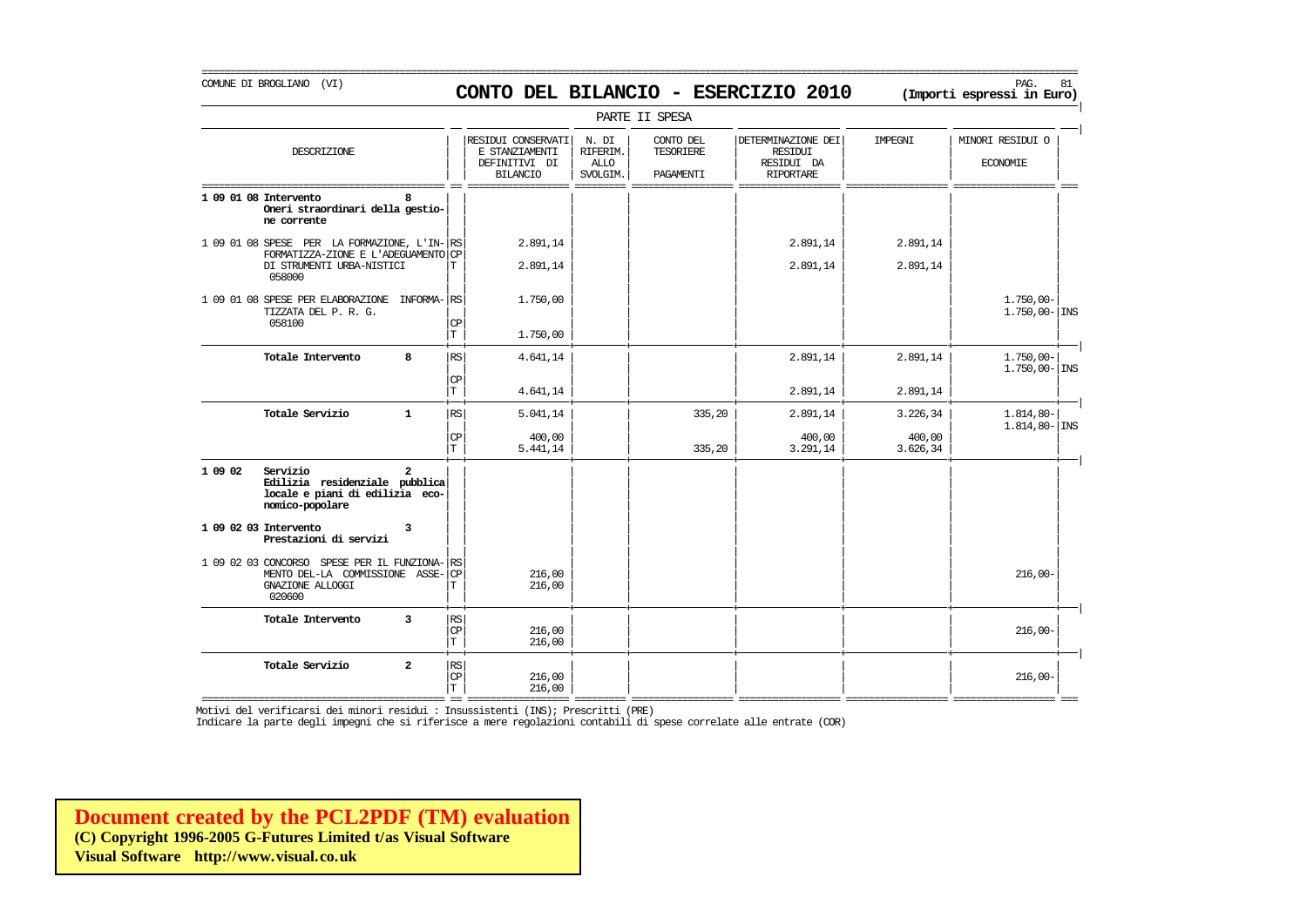# COMUNE DI BROGLIANO (VI) PAG. 82 **CONTO DEL BILANCIO - ESERCIZIO 2010 (Importi espressi in Euro)**

===========================================================================================================================================================

|         |                                                                                                                                           |                |                                       |                                                                          |                                       | PARTE II SPESA                      |                                                                 |                  |                                          |
|---------|-------------------------------------------------------------------------------------------------------------------------------------------|----------------|---------------------------------------|--------------------------------------------------------------------------|---------------------------------------|-------------------------------------|-----------------------------------------------------------------|------------------|------------------------------------------|
|         | DESCRIZIONE                                                                                                                               |                |                                       | RESIDUI CONSERVATI<br>E STANZIAMENTI<br>DEFINITIVI DI<br><b>BILANCIO</b> | N. DI<br>RIFERIM.<br>ALLO<br>SVOLGIM. | CONTO DEL<br>TESORIERE<br>PAGAMENTI | DETERMINAZIONE DEI<br>RESIDUI<br>RESIDUI DA<br><b>RIPORTARE</b> | IMPEGNI          | MINORI RESIDUI O<br><b>ECONOMIE</b>      |
| 1 09 03 | Servizio<br>Servizi di protezione civile                                                                                                  |                |                                       |                                                                          |                                       |                                     |                                                                 |                  |                                          |
|         | 1 09 03 02 Intervento<br>Acquisto di beni di consumo e/o<br>di materie prime.                                                             | 2              |                                       |                                                                          |                                       |                                     |                                                                 |                  |                                          |
|         | 1 09 03 02 ACQUISTO MATERIALE<br>PROTEZIO-NE CIVILE<br>059000                                                                             | PER SOUADRA RS | $\mathbb{C}\mathbb{P}$<br>T           | 1.500,00<br>1,500,00                                                     |                                       |                                     | 559,83<br>559,83                                                | 559,83<br>559,83 | 940,17-                                  |
|         | Totale Intervento                                                                                                                         | $\overline{a}$ | RS<br><b>CP</b><br>١T.                | 1,500,00<br>1,500,00                                                     |                                       |                                     | 559,83<br>559,83                                                | 559,83<br>559,83 | 940,17-                                  |
|         | 1 09 03 03 Intervento<br>Prestazioni di servizi                                                                                           | 3              |                                       |                                                                          |                                       |                                     |                                                                 |                  |                                          |
|         | 1 09 03 03 CONVENZIONE<br>CON LA COMUNITA' RS<br>MONTANA PER L'ESERCIZIO IN FORMA<br>ASSOCIATA DI SERVIZI MEDIANTE CP<br>DELEGA<br>058300 |                | Т                                     | 3.000,00<br>3.000,00                                                     |                                       |                                     |                                                                 |                  | $3.000,00 -$<br>$3.000,00 -  \text{INS}$ |
|         | 1 09 03 03 PROGETTAZIONE PIANO COMUNALE DI RS<br>PROTEZIONE CIVLE<br>058400                                                               |                | CP<br>T                               |                                                                          |                                       |                                     |                                                                 |                  |                                          |
|         | 1 09 03 03 SPESE PER INTERVENTI DI PROTEZ.<br><b>CIVILE</b><br>058600                                                                     |                | RS<br>CP<br>$\mathbb T$               | 1,000,00<br>1.000,00                                                     |                                       |                                     |                                                                 |                  | $1.000,00 -$                             |
|         | Totale Intervento                                                                                                                         | 3              | RS                                    | 3.000,00                                                                 |                                       |                                     |                                                                 |                  | $3.000,00 -$<br>$3.000,00 -  \text{INS}$ |
|         |                                                                                                                                           |                | $\mathbb{C}\mathbb{P}$<br>$\mathbf T$ | 1,000,00<br>4,000,00                                                     |                                       |                                     |                                                                 |                  | $1.000,00 -$                             |
|         | Totale Servizio                                                                                                                           | 3              | RS                                    | 3.000,00                                                                 |                                       |                                     |                                                                 |                  | $3.000,00 -$<br>$3.000,00 -  \text{INS}$ |
|         |                                                                                                                                           |                | $\mathbf{CP}$<br>$\mathbf T$          | 2.500,00<br>5.500,00                                                     |                                       |                                     | 559,83<br>559,83                                                | 559,83<br>559,83 | $1.940, 17-$                             |
| 1 09 04 | Servizio<br>Servizio idrico integrato                                                                                                     | $\overline{4}$ |                                       |                                                                          |                                       |                                     |                                                                 |                  |                                          |

=========================================== == ================== ========= ================== ================== ================== ================== === Motivi del verificarsi dei minori residui : Insussistenti (INS); Prescritti (PRE)

Indicare la parte degli impegni che si riferisce a mere regolazioni contabili di spese correlate alle entrate (COR)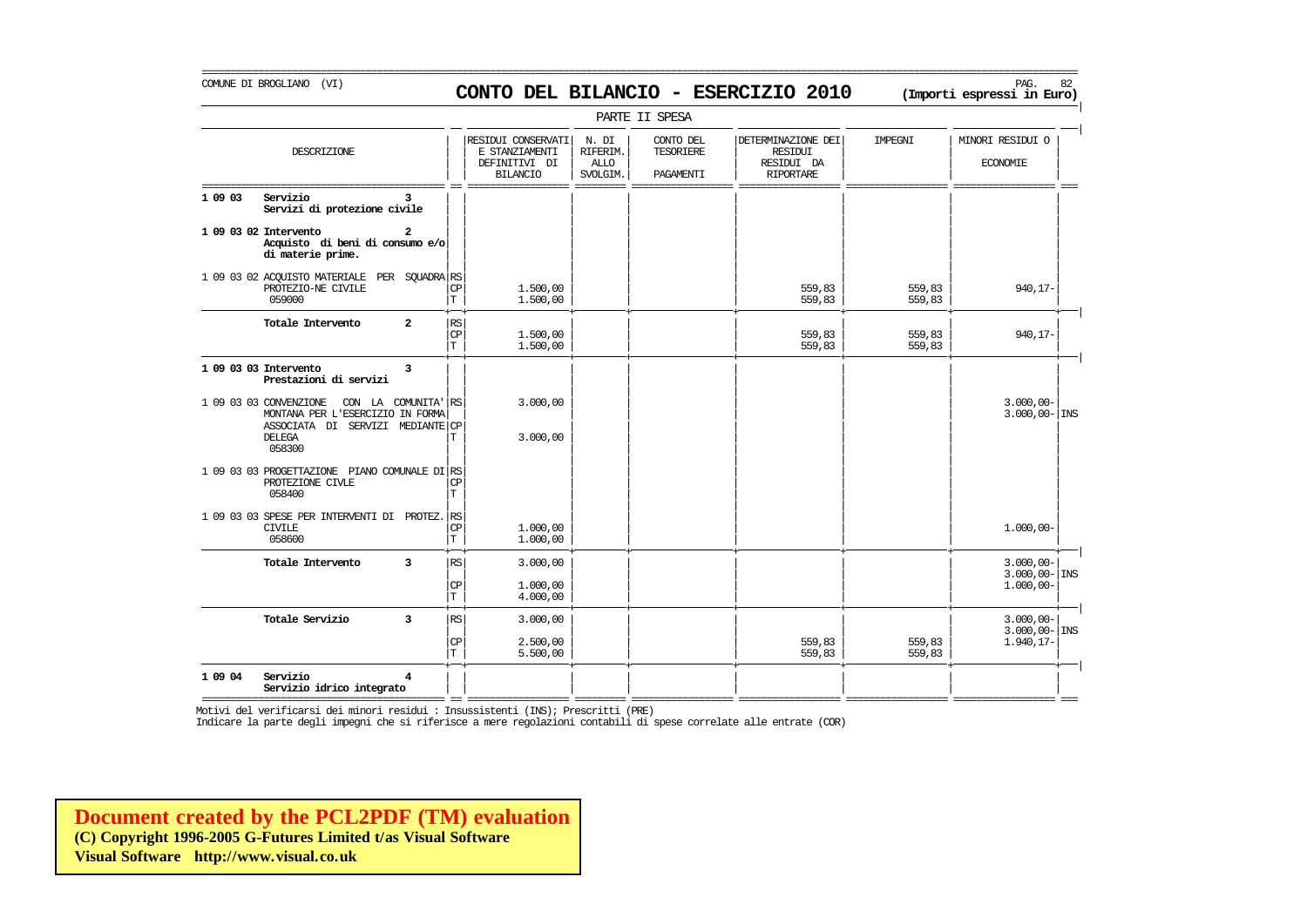#### COMUNE DI BROGLIANO (VI) PAG. 83 **CONTO DEL BILANCIO - ESERCIZIO 2010 (Importi espressi in Euro)**

===========================================================================================================================================================

|                                                                                 |                             |                                                                          |                                              | PARTE II SPESA                             |                                                                        |                      |                                     |
|---------------------------------------------------------------------------------|-----------------------------|--------------------------------------------------------------------------|----------------------------------------------|--------------------------------------------|------------------------------------------------------------------------|----------------------|-------------------------------------|
| DESCRIZIONE                                                                     |                             | RESIDUI CONSERVATI<br>E STANZIAMENTI<br>DEFINITIVI DI<br><b>BILANCIO</b> | N. DI<br>RIFERIM.<br><b>ALLO</b><br>SVOLGIM. | CONTO DEL<br><b>TESORIERE</b><br>PAGAMENTI | DETERMINAZIONE DEI<br><b>RESIDUI</b><br>RESIDUI DA<br><b>RIPORTARE</b> | IMPEGNI              | MINORI RESIDUI O<br><b>ECONOMIE</b> |
| 5<br>1 09 04 05 Intervento<br>Trasferimenti                                     |                             |                                                                          |                                              |                                            |                                                                        |                      |                                     |
| 1 09 04 05 QUOTE DI FUNZIONAMENTO A. A. T. RS<br>O. BACCHI- GLIONE<br>064100    | CP<br>T                     | 2,000,00<br>2,000,00                                                     |                                              | 1.950,23<br>1.950,23                       |                                                                        | 1.950,23<br>1.950,23 | $49,77-$                            |
| 5<br>Totale Intervento                                                          | RS<br><b>CP</b><br>IТ       | 2,000,00<br>2.000,00                                                     |                                              | 1.950,23<br>1.950,23                       |                                                                        | 1.950,23<br>1.950,23 | $49,77-$                            |
| 1 09 04 06 Intervento<br>6<br>Interessi passivi e oneri finan-<br>ziari diversi |                             |                                                                          |                                              |                                            |                                                                        |                      |                                     |
| 1 09 04 06 QUOTA INTERESSI MUTUI ACQUEDOTTI RS<br>064000                        | $\mathrm{CP}$<br>T          | 5.500,00<br>5.500,00                                                     |                                              | 5.454,05<br>5.454,05                       |                                                                        | 5.454,05<br>5.454,05 | $45,95-$                            |
| Totale Intervento<br>6                                                          | <b>RS</b><br>CP<br>T        | 5.500,00<br>5.500,00                                                     |                                              | 5.454,05<br>5.454,05                       |                                                                        | 5.454,05<br>5.454,05 | $45,95-$                            |
| 1 09 04 09 Intervento<br>9<br>Ammortamenti di esercizio                         |                             |                                                                          |                                              |                                            |                                                                        |                      |                                     |
| 1 09 04 09 AMMORTAMENTO DI ESERCIZIO - SER- RS<br>VIZIO IDRICO<br>063800        | <b>CP</b><br>$\mathbf T$    |                                                                          |                                              |                                            |                                                                        |                      |                                     |
| Totale Intervento<br>9                                                          | <b>RS</b><br><b>CP</b><br>T |                                                                          |                                              |                                            |                                                                        |                      |                                     |
| Totale Servizio<br>$\overline{\mathbf{4}}$                                      | RS <br><b>CP</b><br>T       | 7.500,00<br>7.500,00                                                     |                                              | 7.404,28<br>7.404,28                       |                                                                        | 7.404,28<br>7.404,28 | $95,72-$                            |
| 1 09 05<br>Servizio<br>5<br>Servizio smaltimento rifiuti                        |                             |                                                                          |                                              |                                            |                                                                        |                      |                                     |
| 1 09 05 03 Intervento<br>3<br>Prestazioni di servizi                            |                             |                                                                          |                                              |                                            |                                                                        |                      |                                     |

=========================================== == ================== ========= ================== ================== ================== ================== ===

Motivi del verificarsi dei minori residui : Insussistenti (INS); Prescritti (PRE)

Indicare la parte degli impegni che si riferisce a mere regolazioni contabili di spese correlate alle entrate (COR)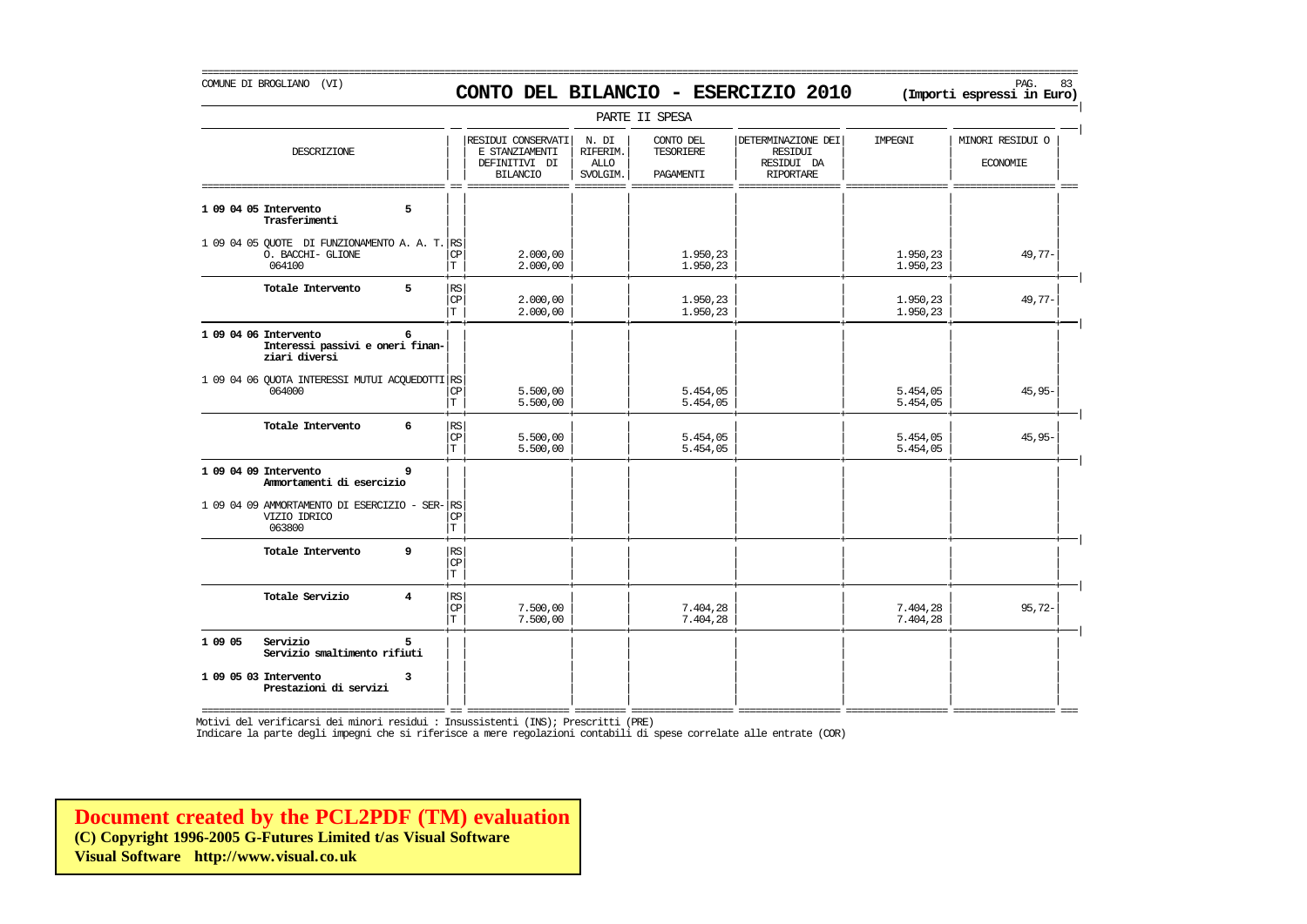| PARTE II SPESA | | | RESIDUI CONSERVATI | N. DI | CONTO DEL | | DETERMINAZIONE DEI | IMPEGNI | | MINORI RESIDUI O DESCRIZIONE E STANZIAMENTI RIFERIM. TESORIERE RESIDUI | | | | | | | | || DEFINITIVI DI | ALLO | | RESIDUI DA | | ECONOMIE | | | BILANCIO | SVOLGIM. | PAGAMENTI | RIPORTARE | | =========================================== == ================== ========= ================== ================== ================== ================== === 1 09 05 03 CONCORSO SPESE PER LO SMALTIMEN- RS TO DEI RR. SS. UU. MEDIANTE  $DI - CP$ <br>SCARICA SCARICA | | | | | | | | T 071003 <Rilev.IVA> | | | | | | | | | | | | | | | | 1 09 05 03 SPESE PER RACCOLTA E SWALTIMENTO RS 41.553,56 41.553,56 40.943,61 40.943,61 40.943,61 40.943,61 609,95-R. S. U. E RACCOLTA DIFFERENZIA- $\begin{vmatrix} \c & 280.000.00 \end{vmatrix}$  = 228.886.87 = 51.113.13 = 280.000.00 TA  $|\mathbb{CP}|$  280.000,00  $|$  228.886,87  $|$  51.113,13  $|$  280.000,00  $|$   $|$ 071600 <Rilev.IVA> | | | | | | | | T 321.553,56 269.830,48 51.113,13 320.943,61 | | | | | | | | 1 09 05 03 SPESE PER RACCOLTA E SMALTIMENTO RS<br>DI BENIDUREVOLI DI BENIDUREVOLI | | | | | | | | CP 071700 <Rilev.IVA> | | | | | | | | T + + + + + + + + | **Totale Intervento 3** | | | | | | | | RS 41.553,56 40.943,61 40.943,61 609,95- | | | 609,95- | INS  $|\mathbb{CP}|$  280.000,00  $|$  228.886,87 51.113,13 280.000,00  $|$  $|T|$  321.553,56  $|$  269.830,48 51.113,13 320.943,61  $|$ + + + + + + + + | **1 09 05 05 Intervento 5** | | | | | | | | **Trasferimenti** | | | | | | | | | | | | | | | | 1 09 05 05 CONTRIBUTO PER ACQUISTO PANNOLI-| | | | | | | | RS NI ECOLO-GICI | | | | | | | | CP 2.000,00 2.000,00 2.000,00 070900 | | | | | | | | T 2.000,00 2.000,00 2.000,00 | | | | | | | |  $1 \t09 \t05 \t05 \tTROSFERIMENTO SOME PER FUNZIONIRS \t\t 840,03 \t\t 840,03 \t\t 840,03-1$  and  $840,03-1$  and  $840,03-1$  and  $840,03-1$  and  $840,03-1$  and  $840,03-1$  and  $840,03-1$  and  $840,03-1$  and  $840,03-1$  and  $840,03-1$  and  $840,03-1$  and DI ENTEDI BACINO | | | | | | | | 840,03- INS 071100 <Rilev.IVA> | | | | | | | | CP 650,00 648,21 648,21 1,79-  $|T|$  1.490,03  $|$  648,21 648,21 648,21 648,21 648 | | | | | | | | 1 09 05 05 TRASFERIMENTO ALLA SOCIETA' AGNO RS<br>
CHIAMPO AMBIENTE A PARZIALE RIE-CP (5.400,00) (5.380,19) (5.380,19) (5.380,19) (5.380,19) (5.380,19) (19,81-CHIAMPO AMBIENTE A PARZIALE RIE- $|\mathbb{CP}|$  = 5.400,00 | | 5.380,19 | | 5.380,19 | 5.380,19 | 5.380,19 QUILIBRIO DEI COSTI<br>071200 071200 | | | | | | | | + + + + + + + + | **Totale Intervento 5** | | | | | | | | RS 840,03 840,03- | | | | | | | | 840,03- INS  $|\mathbb{CP}|$  8.050,00  $|$  6.028,40 2.000,00 8.028,40 21,60- $|T|$  8.890,03 6.028,40 8.028,40 8.028,40 8.028,40 + + + + + + + + | **1 09 05 09 Intervento 9** | | | | | | | | **Ammortamenti di esercizio** | | | | | | | | | | | | | | | |

=========================================== == ================== ========= ================== ================== ================== ================== === Motivi del verificarsi dei minori residui : Insussistenti (INS); Prescritti (PRE)

Indicare la parte degli impegni che si riferisce a mere regolazioni contabili di spese correlate alle entrate (COR)

**[Document created by the PCL2PDF \(TM\) evaluation](http://www.visual.co.uk) (C) Copyright 1996-2005 G-Futures Limited t/as Visual Software Visual Software http://www.visual.co.uk**

#### COMUNE DI BROGLIANO (VI) PAG. 84 **CONTO DEL BILANCIO - ESERCIZIO 2010 (Importi espressi in Euro)**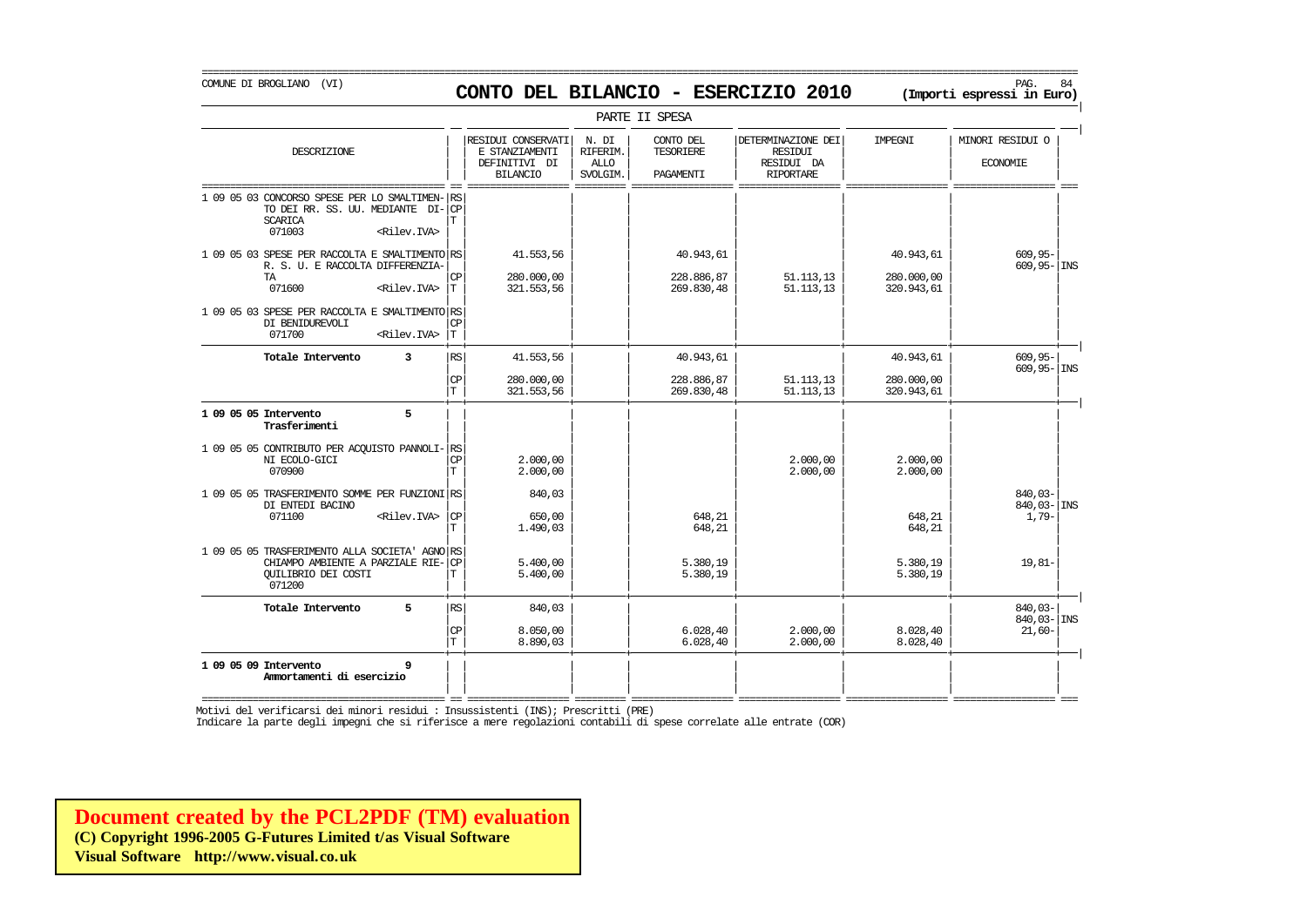# COMUNE DI BROGLIANO (VI) PAG. 85 **CONTO DEL BILANCIO - ESERCIZIO 2010 (Importi espressi in Euro)**

===========================================================================================================================================================

|                                                                         |                                     |                                       |                                                                          |                                              | PARTE II SPESA                             |                                                                        |                                |                                               |
|-------------------------------------------------------------------------|-------------------------------------|---------------------------------------|--------------------------------------------------------------------------|----------------------------------------------|--------------------------------------------|------------------------------------------------------------------------|--------------------------------|-----------------------------------------------|
| DESCRIZIONE                                                             |                                     |                                       | RESIDUI CONSERVATI<br>E STANZIAMENTI<br>DEFINITIVI DI<br><b>BILANCIO</b> | N. DI<br>RIFERIM.<br><b>ALLO</b><br>SVOLGIM. | CONTO DEL<br><b>TESORIERE</b><br>PAGAMENTI | DETERMINAZIONE DEI<br><b>RESIDUI</b><br>RESIDUI DA<br><b>RIPORTARE</b> | IMPEGNI                        | MINORI RESIDUI O<br><b>ECONOMIE</b>           |
| 1 09 05 09 AMMORTAMENTO D'ESERCIZIO<br>VIZIO RIFIUTI<br>072200          | $-$ SER- $ RS$                      | $\rm CP$<br>T                         |                                                                          |                                              |                                            |                                                                        |                                |                                               |
| Totale Intervento                                                       | 9                                   | RS<br>$\mathrm{CP}$<br>$\mathbf T$    |                                                                          |                                              |                                            |                                                                        |                                |                                               |
| Totale Servizio                                                         | 5                                   | RS                                    | 42.393,59                                                                |                                              | 40.943,61                                  |                                                                        | 40.943,61                      | 1.449,98-                                     |
|                                                                         |                                     | $\mathbb{C}\mathbb{P}$<br>İΤ          | 288.050,00<br>330.443,59                                                 |                                              | 234.915,27<br>275.858,88                   | 53.113,13<br>53.113,13                                                 | 288.028,40<br>328.972,01       | $1.449,98 -$ INS<br>$21,60-$                  |
| Servizio<br>1 09 06<br>ambientale del verde                             | 6<br>Parchi e servizi per la tutela |                                       |                                                                          |                                              |                                            |                                                                        |                                |                                               |
| 1 09 06 03 Intervento<br>Prestazioni di servizi                         | 3                                   |                                       |                                                                          |                                              |                                            |                                                                        |                                |                                               |
| 1 09 06 03 SPESE PER CUSTODIA E MANTENIMEN-<br>TO CANI RANDAGI          |                                     | l RS                                  | 1,602,76                                                                 |                                              | 1,55                                       |                                                                        | 1,55                           | $1.601, 21 -$<br>$1.601, 21 -  $ INS          |
| 058700                                                                  |                                     | $\mathrm{CP}$<br>$\mathbf T$          | 500,00<br>2.102,76                                                       |                                              | 1,55                                       |                                                                        | 1,55                           | $500.00 -$                                    |
| 1 09 06 03 SPESE PER LA MANUTENZIONE DEL RS<br>VERDE PUB-BLICO          |                                     |                                       | 2,500,00                                                                 |                                              | 500,00                                     |                                                                        | 500,00                         | $2.000,00 -$<br>$2.000.00 -$ INS              |
| 058800                                                                  |                                     | <b>CP</b><br>$\mathbf T$              | 5.000,00<br>7.500,00                                                     |                                              | 4.313,80<br>4.813,80                       | 501,69<br>501,69                                                       | 4.815,49<br>5.315,49           | $184,51-$                                     |
| 1 09 06 03 UTILIZZO PROVENTI DA SANZIONI RS                             | AMMINISTRATIVE PER DANNI AMBIEN-    |                                       | 8.798,96                                                                 |                                              |                                            |                                                                        |                                | 8.798,96-<br>$8.798, 96 -  $ INS              |
| TALI (D. LGS.490/99)<br>058900                                          |                                     | CP<br>ΙT                              | 8.798,96                                                                 |                                              |                                            |                                                                        |                                |                                               |
| 1 09 06 03 PROGRAMMA "ANZIANI<br>UTILI" - AREA VERDE PUBBLICO<br>073100 | SOCIALMENTE RS                      | $\mathbf{CP}$<br>T                    | 127,50<br>3.200,00<br>3.327,50                                           |                                              | 127,50<br>2.393,89<br>2.521,39             | 9,38<br>9,38                                                           | 127,50<br>2.403,27<br>2.530,77 | 796,73-                                       |
| Totale Intervento                                                       | 3                                   | RS                                    | 13.029,22                                                                |                                              | 629,05                                     |                                                                        | 629,05                         | 12,400,17-<br>$12.400, 17 - \vert \text{INS}$ |
|                                                                         |                                     | $\mathbf{C}\mathbf{P}$<br>$\mathbf T$ | 8,700,00<br>21.729,22                                                    |                                              | 6.707.69<br>7.336,74                       | 511,07<br>511,07                                                       | 7.218,76<br>7.847,81           | 1.481,24-                                     |

=========================================== == ================== ========= ================== ================== ================== ================== === Motivi del verificarsi dei minori residui : Insussistenti (INS); Prescritti (PRE)

Indicare la parte degli impegni che si riferisce a mere regolazioni contabili di spese correlate alle entrate (COR)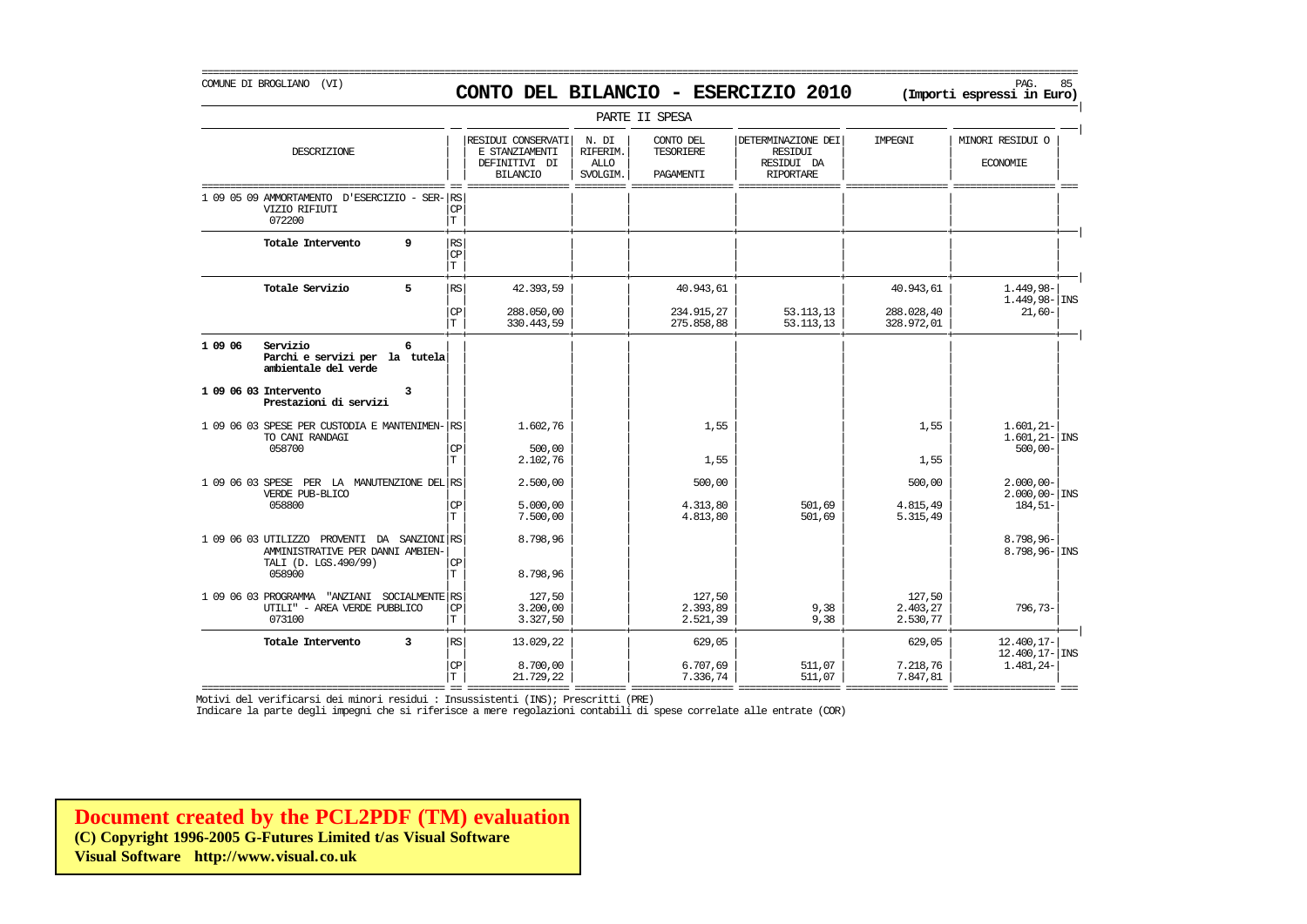# COMUNE DI BROGLIANO (VI) PAG. 86 **CONTO DEL BILANCIO - ESERCIZIO 2010 (Importi espressi in Euro)**

|                                                                                                                                                  |                                             |                                                                          |                                              | PARTE II SPESA                      |                                                                 |                                |                                     |
|--------------------------------------------------------------------------------------------------------------------------------------------------|---------------------------------------------|--------------------------------------------------------------------------|----------------------------------------------|-------------------------------------|-----------------------------------------------------------------|--------------------------------|-------------------------------------|
| DESCRIZIONE                                                                                                                                      |                                             | RESIDUI CONSERVATI<br>E STANZIAMENTI<br>DEFINITIVI DI<br><b>BILANCIO</b> | N. DI<br>RIFERIM.<br><b>ALLO</b><br>SVOLGIM. | CONTO DEL<br>TESORIERE<br>PAGAMENTI | DETERMINAZIONE DEI<br>RESIDUI<br>RESIDUI DA<br><b>RIPORTARE</b> | IMPEGNI                        | MINORI RESIDUI O<br><b>ECONOMIE</b> |
| 1 09 06 05 Intervento<br>5<br>Trasferimenti                                                                                                      |                                             |                                                                          |                                              |                                     |                                                                 |                                |                                     |
| 1 09 06 05 OUOTA DELLE SANZIONI AMM. VE DA RS<br>VERSARE AL FONDO PREV. LE E ASS. CP<br>LE DEL CORPO FORESTALE DELLO T<br><b>STATO</b><br>047200 |                                             | 110.52<br>500,00<br>610,52                                               |                                              | 110,52<br>110,52                    | 139,57<br>139,57                                                | 110,52<br>139,57<br>250,09     | $360, 43-$                          |
| 1 09 06 05 CONTRIBUTI AL VOLONTARIATO NEL RS<br>SETTORE DEGLI INTERVENTI PER MA-<br>NUTENZIONE PATRI-MONIO E TUTELA T<br>DELL'AMBIENTE<br>058500 | <b>CP</b>                                   | 3,000,00<br>3.000,00                                                     |                                              | 3.000,00<br>3.000,00                |                                                                 | 3.000,00<br>3.000,00           |                                     |
| 5<br>Totale Intervento                                                                                                                           | RS<br>$\mathbb{C}\mathbb{P}$<br>$\mathbf T$ | 110,52<br>3.500,00<br>3.610,52                                           |                                              | 110,52<br>3.000,00<br>3.110,52      | 139,57<br>139,57                                                | 110,52<br>3.139,57<br>3.250,09 | $360, 43-$                          |
| 1 09 06 06 Intervento<br>6<br>Interessi passivi e oneri finan-<br>ziari diversi                                                                  |                                             |                                                                          |                                              |                                     |                                                                 |                                |                                     |
| 1 09 06 06 OUOTA INTERESSI PER MUTUI OPERE RS<br>FOGNARIE<br>066000                                                                              | СP<br>$\mathbf T$                           | 10,600,00<br>10,600,00                                                   |                                              | 10.564,05<br>10.564,05              |                                                                 | 10.564,05<br>10.564,05         | $35,95-$                            |
| Totale Intervento<br>6                                                                                                                           | RS<br><b>CP</b><br>$\mathbf T$              | 10,600,00<br>10,600,00                                                   |                                              | 10.564,05<br>10.564,05              |                                                                 | 10.564,05<br>10.564,05         | $35,95-$                            |
| 1 09 06 09 Intervento<br>9<br>Ammortamenti di esercizio                                                                                          |                                             |                                                                          |                                              |                                     |                                                                 |                                |                                     |
| 1 09 06 09 AMMORTAMENTO<br>D'ESERCIZIO-VERDE RS<br><b>PUBBLICO</b><br>066100                                                                     | <b>CP</b><br>$\mathbb T$                    |                                                                          |                                              |                                     |                                                                 |                                |                                     |
| 9<br>Totale Intervento                                                                                                                           | RS<br>CP<br>T                               |                                                                          |                                              |                                     |                                                                 |                                |                                     |
| 6<br>Totale Servizio                                                                                                                             | $\mathbb{R}\mathbb{S}$                      | 13.139,74                                                                |                                              | 739,57                              |                                                                 | 739,57                         | 12.400,17-<br>$12.400, 17 -  $ INS  |
|                                                                                                                                                  | CP<br>T.                                    | 22,800,00<br>35.939,74                                                   |                                              | 20.271,74<br>21.011,31              | 650,64<br>650,64                                                | 20.922,38<br>21.661,95         | 1.877,62-                           |

=========================================== == ================== ========= ================== ================== ================== ================== === Motivi del verificarsi dei minori residui : Insussistenti (INS); Prescritti (PRE)

Indicare la parte degli impegni che si riferisce a mere regolazioni contabili di spese correlate alle entrate (COR)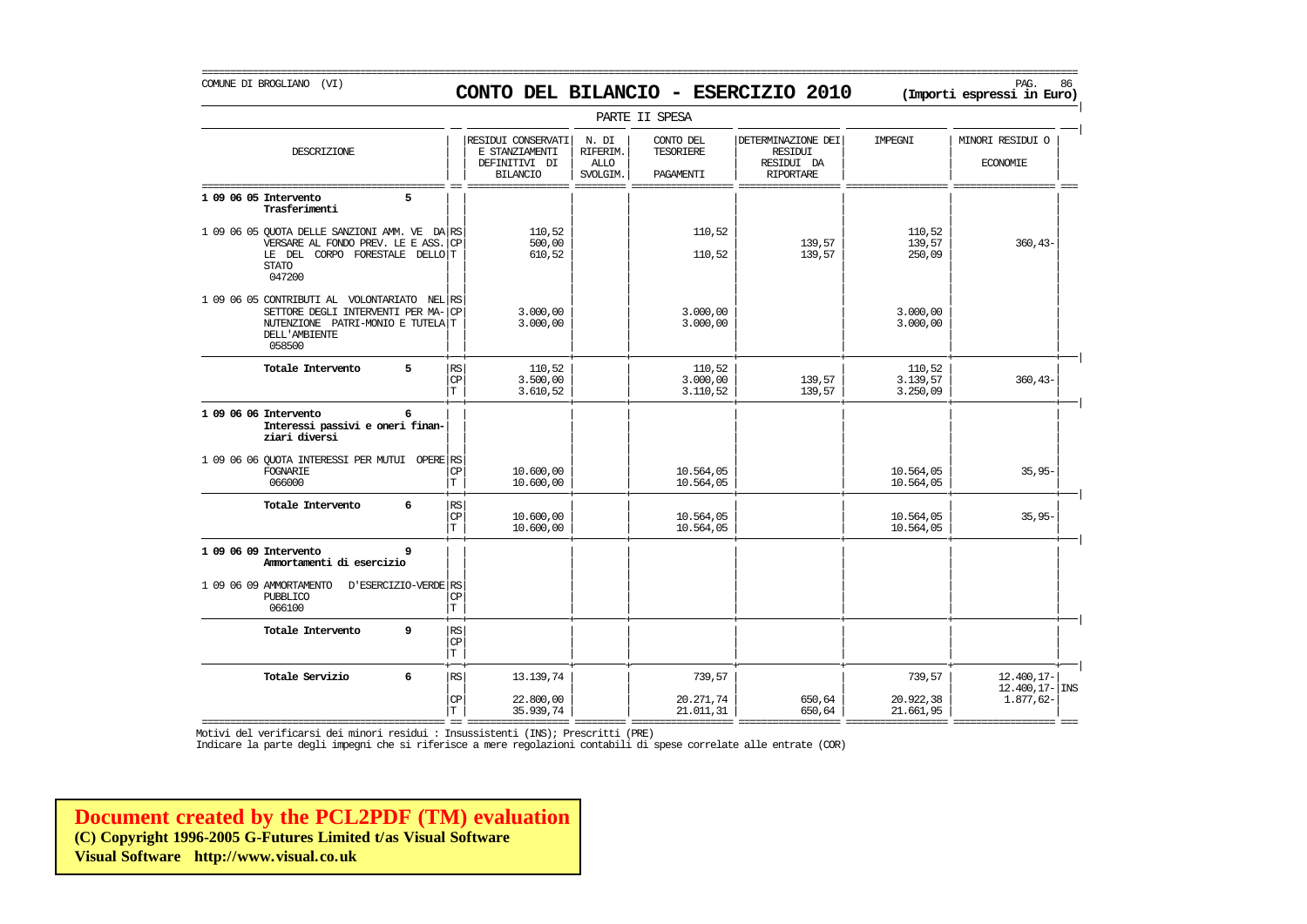# COMUNE DI BROGLIANO (VI) PAG. 87 **CONTO DEL BILANCIO - ESERCIZIO 2010 (Importi espressi in Euro)**

===========================================================================================================================================================

|         |                                                                                         |                |                                    |                                                                          |                                              | PARTE II SPESA                      |                                                                 |                          |                                                  |
|---------|-----------------------------------------------------------------------------------------|----------------|------------------------------------|--------------------------------------------------------------------------|----------------------------------------------|-------------------------------------|-----------------------------------------------------------------|--------------------------|--------------------------------------------------|
|         | DESCRIZIONE                                                                             |                |                                    | RESIDUI CONSERVATI<br>E STANZIAMENTI<br>DEFINITIVI DI<br><b>BILANCIO</b> | N. DI<br>RIFERIM.<br><b>ALLO</b><br>SVOLGIM. | CONTO DEL<br>TESORIERE<br>PAGAMENTI | DETERMINAZIONE DEI<br>RESIDUI<br>RESIDUI DA<br><b>RIPORTARE</b> | IMPEGNI                  | MINORI RESIDUI O<br><b>ECONOMIE</b>              |
|         | Totale Funzione                                                                         | 9              | RS                                 | 63.574,47                                                                |                                              | 42.018,38                           | 2.891,14                                                        | 44.909,52                | 18.664,95-<br>18.664,95- INS                     |
|         |                                                                                         |                | CP<br>IТ                           | 321.466,00<br>385.040,47                                                 |                                              | 262.591,29<br>304.609,67            | 54.723,60<br>57.614,74                                          | 317.314,89<br>362.224,41 | $4.151, 11-$                                     |
| 1 10    | Funzione<br>Funzioni nel settore sociale                                                | 10             |                                    |                                                                          |                                              |                                     |                                                                 |                          |                                                  |
| 1 10 01 | Servizio<br>Asilo nido, servizi per l'infan-<br>zia e per i minori                      | 1              |                                    |                                                                          |                                              |                                     |                                                                 |                          |                                                  |
|         | 1 10 01 03 Intervento<br>Prestazioni di servizi                                         | 3              |                                    |                                                                          |                                              |                                     |                                                                 |                          |                                                  |
|         | 1 10 01 03 SPESE PER GESTIONE CONVENZIONTA RS<br>ASILO NIDO (EX CAP. 478)<br>047900     |                | СP<br>$\mathbf T$                  |                                                                          |                                              |                                     |                                                                 |                          |                                                  |
|         | 1 10 01 03 SPESE PER LA GESTIONE DELL'ASILO RS<br>NIDO COMUNALE (EX CAP. 478)<br>048400 |                | СP                                 | 35.194,30<br>68,000,00                                                   |                                              | 32.217,98<br>34.365,64              | 33.032,08                                                       | 32.217,98<br>67.397,72   | $2.976, 32-$<br>$2.976, 32 -$ INS<br>$602, 28 -$ |
|         |                                                                                         |                | T                                  | 103.194,30                                                               |                                              | 66.583,62                           | 33.032,08                                                       | 99.615,70                |                                                  |
|         | Totale Intervento                                                                       | 3              | RS                                 | 35.194,30                                                                |                                              | 32.217,98                           |                                                                 | 32.217,98                | $2.976, 32 -$<br>$2.976, 32 -$ INS               |
|         |                                                                                         |                | $\mathsf{CP}$<br>$\mathbf T$       | 68.000,00<br>103.194,30                                                  |                                              | 34.365,64<br>66.583,62              | 33.032,08<br>33.032,08                                          | 67.397,72<br>99.615,70   | $602, 28 -$                                      |
|         | 1 10 01 04 Intervento<br>Utilizzo di beni di terzi.                                     | 4              |                                    |                                                                          |                                              |                                     |                                                                 |                          |                                                  |
|         | 1 10 01 04 SPESE PER GESTIONE ASILO NIDO RS<br>COMUNALE<br>047800                       |                | CP<br>IТ                           |                                                                          |                                              |                                     |                                                                 |                          |                                                  |
|         | Totale Intervento                                                                       | $\overline{4}$ | RS<br>$\mathbb{C}\mathbb{P}$<br>İΤ |                                                                          |                                              |                                     |                                                                 |                          |                                                  |
|         | 1 10 01 05 Intervento<br>Trasferimenti                                                  | 5              |                                    |                                                                          |                                              |                                     |                                                                 |                          |                                                  |
|         | 1 10 01 05 SPESE PER LA CONVENZIONE CON RS<br>L'ASILO NI-DO DI CASTELGOMBERTO<br>048100 |                | $\mathbb{C}\mathbb{P}$<br>T        |                                                                          |                                              |                                     |                                                                 |                          |                                                  |

=========================================== == ================== ========= ================== ================== ================== ================== === Motivi del verificarsi dei minori residui : Insussistenti (INS); Prescritti (PRE)

Indicare la parte degli impegni che si riferisce a mere regolazioni contabili di spese correlate alle entrate (COR)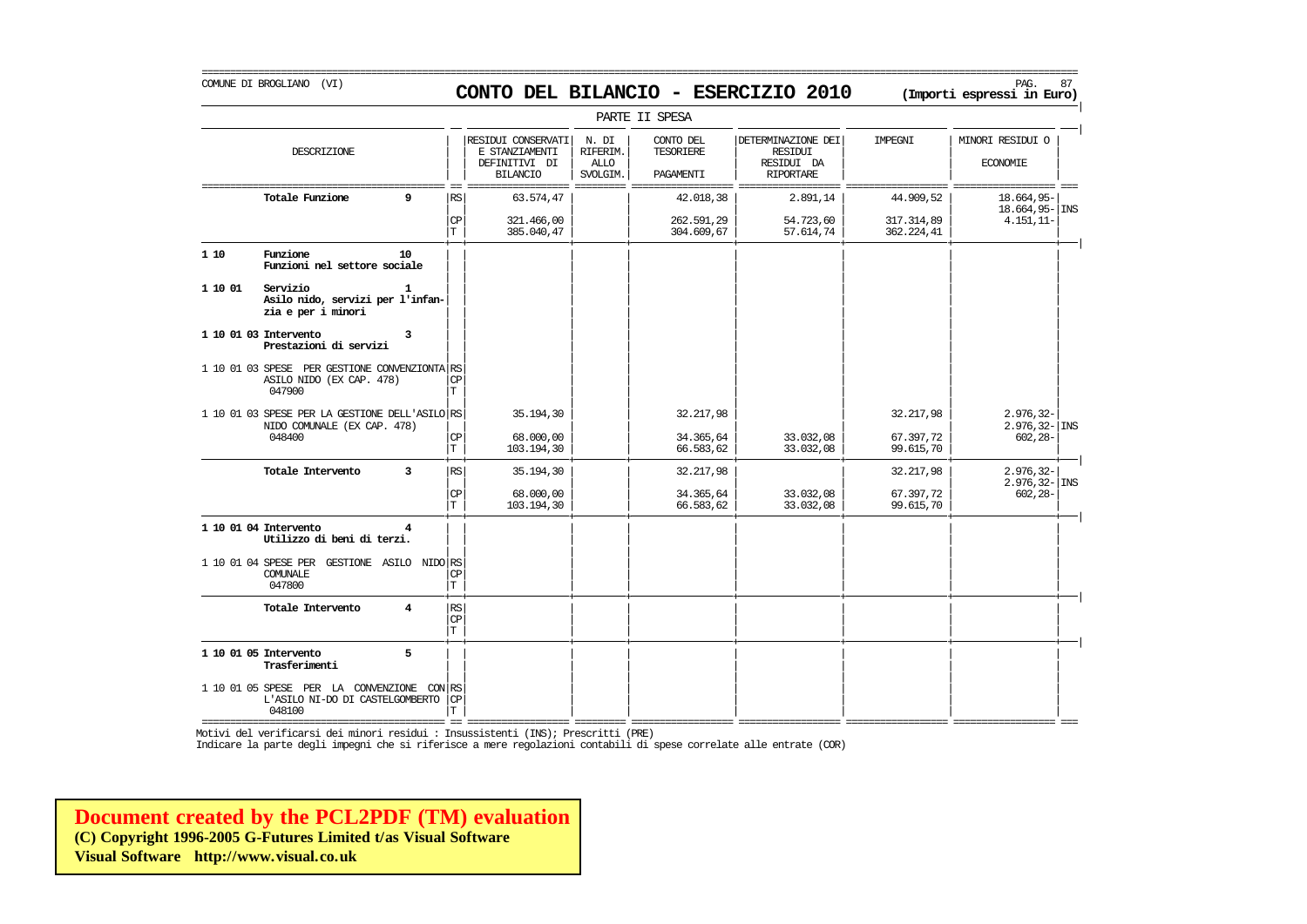PARTE II SPESA | | | | | | | | RESIDUI CONSERVATI N. DI CONTO DEL DETERMINAZIONE DEI IMPEGNI MINORI RESIDUI O DESCRIZIONE E STANZIAMENTI RIFERIM. TESORIERE RESIDUI | | | | | | | |  $\vert$  definitivi di  $\vert$  allo  $\vert$ 

|         |                                                                                                    |                |                                       | <b>BILANCIO</b>         | SVOLGIM. | PAGAMENTI              | <b>RIPORTARE</b>       |                        |                                      |
|---------|----------------------------------------------------------------------------------------------------|----------------|---------------------------------------|-------------------------|----------|------------------------|------------------------|------------------------|--------------------------------------|
|         | 1 10 01 05 TRASFERIMENTO CONTRIBUTO REGIO-<br>NALE PER GESTIONE ASILO NIDO CO-<br>MUNALE<br>048200 |                | <b>RS</b><br>CP<br>T                  |                         |          |                        |                        |                        |                                      |
|         | Totale Intervento                                                                                  | 5              | $\mathbb{RS}$<br>CP<br>$\mathbf T$    |                         |          |                        |                        |                        |                                      |
|         | Totale Servizio                                                                                    | $\mathbf{1}$   | RS                                    | 35.194,30               |          | 32.217,98              |                        | 32.217,98              | $2.976, 32 -$<br>$2.976, 32 -  $ INS |
|         |                                                                                                    |                | $\mathbf{CP}$<br>$\mathbf T$          | 68,000,00<br>103.194,30 |          | 34.365,64<br>66.583,62 | 33.032,08<br>33.032,08 | 67.397,72<br>99.615,70 | $602, 28 -$                          |
| 1 10 03 | Servizio<br>Strutture residenziali e di ri-<br>covero per anziani                                  | ર              |                                       |                         |          |                        |                        |                        |                                      |
|         | 1 10 03 03 Intervento<br>Prestazioni di servizi                                                    | 3              |                                       |                         |          |                        |                        |                        |                                      |
|         | 1 10 03 03 ASSISTENZA AGLI INDIGENTI INABI-<br>LI E AN- ZIANI RICOVERATI                           |                | RS                                    | 851,35                  |          | 450,36                 |                        | 450,36                 | 400,99-<br>$400,99 -  \text{INS}$    |
|         | 080000                                                                                             |                | $\mathbb{C}\mathbb{P}$<br>$\mathbf T$ | 5.000,00<br>5.851,35    |          | 3.547,84<br>3.998,20   | 246,31<br>246,31       | 3.794,15<br>4.244,51   | $1.205, 85 -$                        |
|         | Totale Intervento                                                                                  | 3              | RS <sup>I</sup>                       | 851,35                  |          | 450,36                 |                        | 450,36                 | $400.99 -$<br>$400,99 -  \text{INS}$ |
|         |                                                                                                    |                | $\mathsf{CP}$<br>T                    | 5.000,00<br>5.851,35    |          | 3.547,84<br>3.998,20   | 246,31<br>246,31       | 3.794,15<br>4.244,51   | $1.205, 85 -$                        |
|         | Totale Servizio                                                                                    | $\overline{3}$ | RS                                    | 851,35                  |          | 450,36                 |                        | 450,36                 | $400,99 -$<br>$400,99 -  \text{INS}$ |
|         |                                                                                                    |                | $\mathbb{C}\mathbb{P}$<br>$\mathbf T$ | 5.000,00<br>5.851,35    |          | 3.547,84<br>3.998,20   | 246,31<br>246,31       | 3.794,15<br>4.244,51   | $1.205, 85 -$                        |
| 1 10 04 | Servizio<br>Assistenza, beneficenza pubblica<br>e servizi diversi alla persona                     |                |                                       |                         |          |                        |                        |                        |                                      |
|         | 1 10 04 01 Intervento<br>Personale                                                                 | $\mathbf{1}$   |                                       |                         |          |                        |                        |                        |                                      |

Indicare la parte degli impegni che si riferisce a mere regolazioni contabili di spese correlate alle entrate (COR)

**[Document created by the PCL2PDF \(TM\) evaluation](http://www.visual.co.uk) (C) Copyright 1996-2005 G-Futures Limited t/as Visual Software Visual Software http://www.visual.co.uk**

#### COMUNE DI BROGLIANO (VI) PAG. 88 **CONTO DEL BILANCIO - ESERCIZIO 2010 (Importi espressi in Euro)**

|

|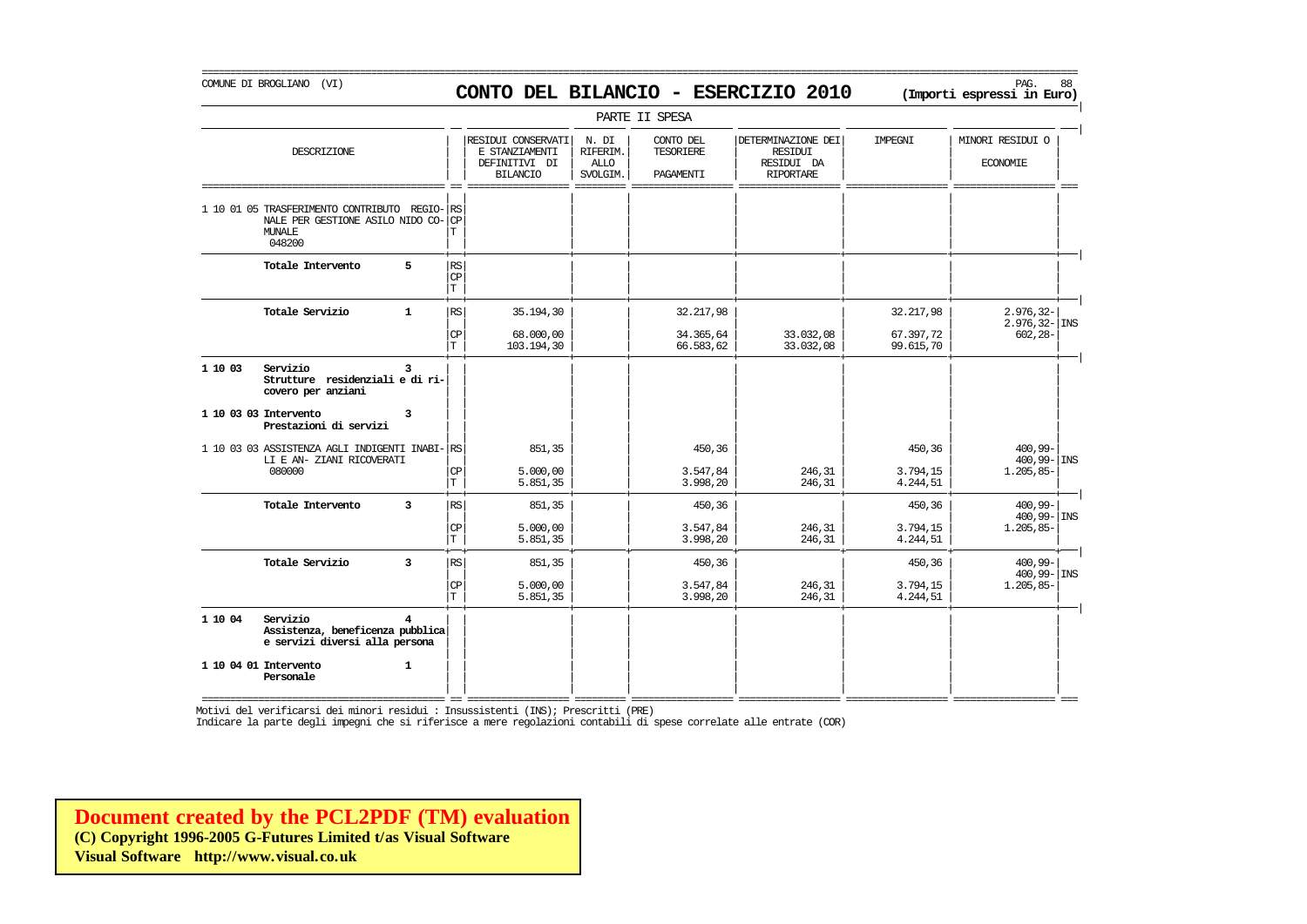PARTE II SPESA | | | | | | | | RESIDUI CONSERVATI N. DI CONTO DEL DETERMINAZIONE DEI IMPEGNI MINORI RESIDUI O DESCRIZIONE E STANZIAMENTI RIFERIM. TESORIERE RESIDUI | | | | | | | | || DEFINITIVI DI | ALLO | | RESIDUI DA | | ECONOMIE | | | BILANCIO | SVOLGIM. | PAGAMENTI | RIPORTARE | | =========================================== == ================== ========= ================== ================== ================== ================== === 1 10 04 01 SPESE AL PERSONALE PER PROGETTO RS<br>SERVIZIOCIVILE SERVIZIOCIVILE CP CP CP (CP ) and the contract of the contract of the contract of the contract of the contract of the contract of the contract of the contract of the contract of the contract of the contract of the contract 081000 | | | | | | | | T | | | | | | | |  $1 10 04 01$  ASSISTENZA SOCIALE IN FORMA CON- $\begin{vmatrix} \text{RS} \\ \text{S1} \end{vmatrix}$  = 4.891,18  $\begin{vmatrix} 4.891,18 \\ 1.202,50- \\ 1.202,50- \\ 1.202,50- \\ 1.202,50- \\ 1.202,50- \\ 1.202,50- \\ 1.202,50- \\ 1.202,50- \\ 1.202,50- \\ 1.202,50- \\ 1.202,50- \\$ VENZIONA-TA - RIMBORSO SPESE PER<br>| personale coman-pato PERSONALE COMAN-DATO | | | | | | | | CP  $081100$   $|T|$   $4.891,18$   $|$   $3.688,68$   $|$   $3.688,68$   $|$   $3.688,68$   $|$ + + + + + + + + | **Totale Intervento 1** | | | | | | | | RS 4.891,18 3.688,68 3.688,68 1.202,50- | | | | | | | | 1.202,50- INS  $|\mathbb{CP}|$   $|\mathbb{CP}|$  $|\text{T}|$  4.891,18  $|$  3.688,68  $|$  3.688,68 3.688,68 + + + + + + + + | **1 10 04 03 Intervento 3** | | | | | | | | **Prestazioni di servizi** | | | | | | | | | | | | | | | | 1 10 04 03 SPESA PER SERVIZIO DI ASSISTENTE RS<br>SOCIALE 6.80- INS SOCIALE | | | | | | | | 0,80- INS 080300 | | | | | | | | CP 19.800,00 18.075,20 1.643,20 19.718,40 81,60-  $|\text{T}|$  23.087,20  $|$  21.361,60 1.643,20 23.004,80 | | | | | | | | 1 10 04 03 PROGETTO "ANZIANI SOLI? NO GRA- $\begin{bmatrix} \text{RS} \\ \text{RSS} \end{bmatrix}$  1.818,29 1.045,24 1.045,24 1.045,24 773,05-ZIE" | | 173,05- | INS 080400 | | | | | | | | CP 500,00 500,00-  $|\text{T}|$  2.318,29 1.045,24 1.045,24 1.045,24 1.045,24 1.045 | | | | | | | | 1 10 04 03 SPESA PER PASTI AL DOMICILIO DI| | | | | | | | RS 1.673,07 1.455,30 1.455,30 217,77- UTENTI PRIVATI | | | | | | | | 217,77- INS 081200 | | | | | | | | CP 9.600,00 8.657,95 942,05 9.600,00  $|T|$  11.273,07 10.113,25 942,05 11.055,30 | | | | | | | | 1 10 04 03 SPESE PER IL SERVIZIO DI SEGRE- RS<br>TARIATO SOCIALE TARIATO SOCIALE | | | | | | | | CP 081500 | | | | | | | | T | | | | | | | | 1 10 04 03 SPESE PER CONVENZIONE CON I C. RS  $\begin{bmatrix} 1 & 0 & 0 & 0 \\ 0 & 0 & 0 & 0 \\ 0 & 0 & 0 & 0 \\ 0 & 0 & 0 & 0 \end{bmatrix}$   $\begin{bmatrix} 1 & 0 & 0 & 0 \\ 0 & 0 & 0 & 0 \\ 0 & 0 & 0 & 0 \\ 0 & 0 & 0 & 0 \end{bmatrix}$   $\begin{bmatrix} 1 & 0 & 0 & 0 \\ 0 & 0 & 0 & 0 \\ 0 & 0 & 0 & 0 \\ 0 & 0 & 0 &$ A. A. F. PERLA COMPILAZIONE DEI| | | | | | | | 180,00- INS  $\begin{array}{ccccccccc} \texttt{MODELLI} & \texttt{DI} & \texttt{CUI} & \texttt{AL} & \texttt{D} & \texttt{L} & \texttt{VO} & \texttt{CP} & & & & & & & & & & & & & 156,00 & & & & & & & & 300,00 \\ & & & & & & & & & & & & & & & & & & & & & 156,00 & & & & & & & & 372,00 \\ & & & & & & & & & & & & & & & & & & & 156,00 & & & & & & & 372,00 \\ \end{array}$  $109/98$   $|T|$  552,00  $|$  216,00  $156,00$  372,00  $|$ 081600 | | | | | | | | | | | | | | | | 1 10 04 03 ASSISTENZA SOCIALE IN FORMA CON-<br>VENZIONA-TA CON CASTELGOMBERTO VENZIONA-TA CON CASTELGOMBERTO 081700 081700 | | | | | | | | T

=========================================== == ================== ========= ================== ================== ================== ================== === Motivi del verificarsi dei minori residui : Insussistenti (INS); Prescritti (PRE)

| | | | | | | |

Indicare la parte degli impegni che si riferisce a mere regolazioni contabili di spese correlate alle entrate (COR)

**[Document created by the PCL2PDF \(TM\) evaluation](http://www.visual.co.uk) (C) Copyright 1996-2005 G-Futures Limited t/as Visual Software Visual Software http://www.visual.co.uk**

#### COMUNE DI BROGLIANO (VI) PAG. 89 **CONTO DEL BILANCIO - ESERCIZIO 2010 (Importi espressi in Euro)**

|

|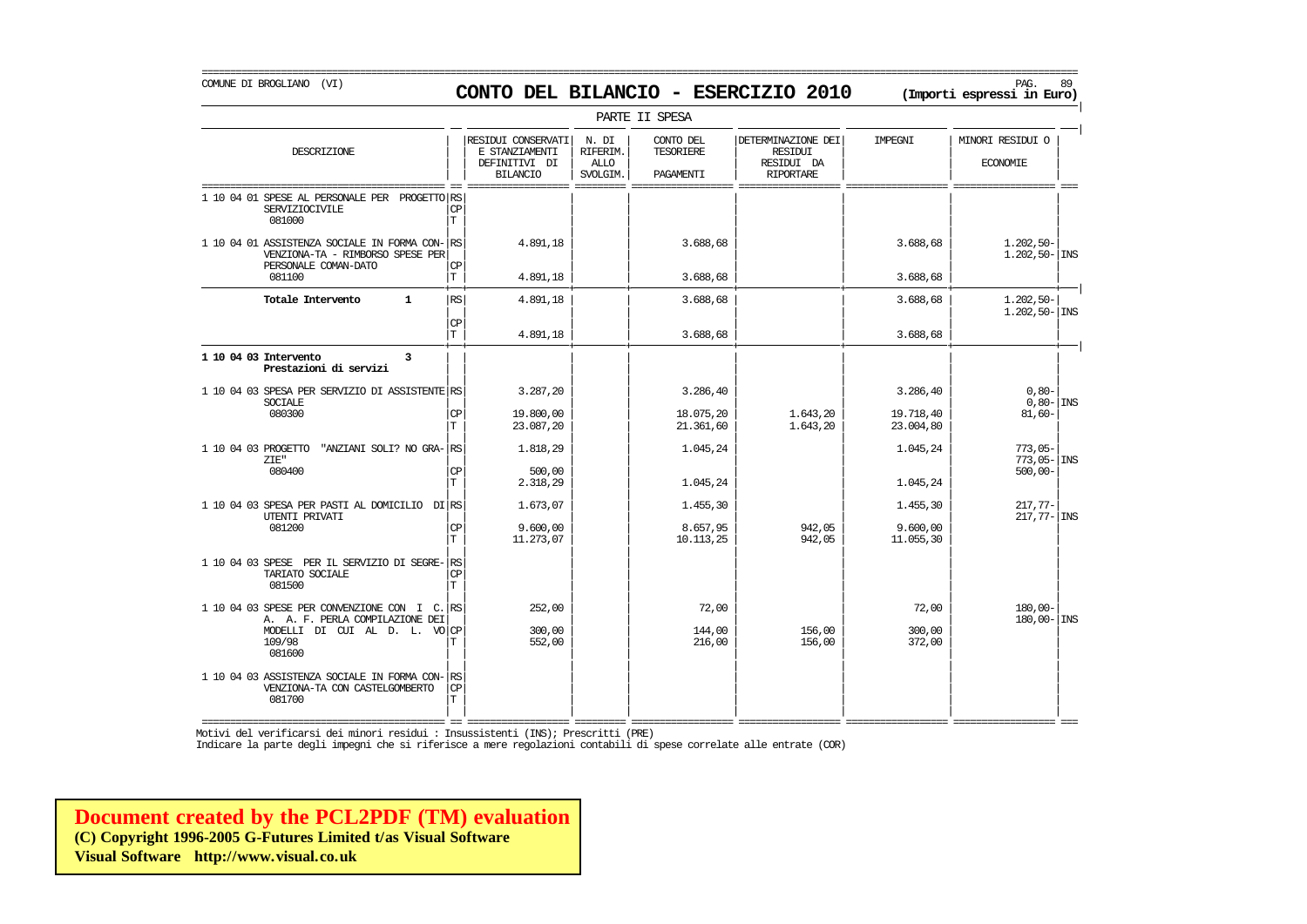COMUNE DI BROGLIANO (VI) PAG. 90 **CONTO DEL BILANCIO - ESERCIZIO 2010 (Importi espressi in Euro)** 

|                                                                                                                                                                                      | PARTE II SPESA                 |                                                                          |                                              |                                            |                                                                        |                                    |                                                  |  |  |  |  |
|--------------------------------------------------------------------------------------------------------------------------------------------------------------------------------------|--------------------------------|--------------------------------------------------------------------------|----------------------------------------------|--------------------------------------------|------------------------------------------------------------------------|------------------------------------|--------------------------------------------------|--|--|--|--|
| DESCRIZIONE                                                                                                                                                                          |                                | RESIDUI CONSERVATI<br>E STANZIAMENTI<br>DEFINITIVI DI<br><b>BILANCIO</b> | N. DI<br>RIFERIM.<br><b>ALLO</b><br>SVOLGIM. | CONTO DEL<br><b>TESORIERE</b><br>PAGAMENTI | DETERMINAZIONE DEI<br><b>RESIDUI</b><br>RESIDUI DA<br><b>RIPORTARE</b> | IMPEGNI                            | MINORI RESIDUI O<br><b>ECONOMIE</b>              |  |  |  |  |
| 1 10 04 03 SPESE<br>TRASPORTO SCOLASTICO RS<br>PER<br>MINORI DISABILI<br>081800                                                                                                      | <b>CP</b><br>T.                | 1,400,00<br>380,00<br>1,780,00                                           |                                              | 1.340,00<br>380,00<br>1.720,00             |                                                                        | 1.340,00<br>380,00<br>1,720,00     | $60,00 -$<br>$60.00 - 1$ INS                     |  |  |  |  |
| 1 10 04 03 SPESE PER IL SERVIZIO DI ASSI-<br>STENZA DO- MICILIARE<br>081900<br><rilev.iva></rilev.iva>                                                                               | RS<br><b>CP</b><br>$\mathbf T$ | 2.512,88<br>18,500,00<br>21.012,88                                       |                                              | 2.512,88<br>14.020,77<br>16.533,65         | 2.358,70<br>2.358,70                                                   | 2.512,88<br>16.379,47<br>18.892,35 | $2.120, 53 -$                                    |  |  |  |  |
| $\overline{3}$<br>Totale Intervento                                                                                                                                                  | RS<br>CP<br>T.                 | 10.943.44<br>49.080,00<br>60.023,44                                      |                                              | 9.711,82<br>41.277,92<br>50.989,74         | 5.099,95<br>5.099,95                                                   | 9.711,82<br>46.377,87<br>56.089,69 | $1.231,62-$<br>$1.231,62$ - INS<br>$2.702, 13 -$ |  |  |  |  |
| 5<br>1 10 04 05 Intervento<br>Trasferimenti                                                                                                                                          |                                |                                                                          |                                              |                                            |                                                                        |                                    |                                                  |  |  |  |  |
| 1 10 04 05 CONTRIBUTO ALL'ULSS PER FUNZIONI RS<br>DI CUI ALL'ART. 23 DPR 616/77<br>(FUNZIONI DELEGA-TE)<br>078800                                                                    | <b>CP</b><br>T                 | 17.690,00<br>17.690,00                                                   |                                              | 17.690,00<br>17.690,00                     |                                                                        | 17.690,00<br>17.690,00             |                                                  |  |  |  |  |
| 1 10 04 05 CONTRIBUTO ALL'ULSS PER FUNZIONI<br>PROPRTE<br>078900                                                                                                                     | RS<br><b>CP</b><br>T           | 73.500,00<br>73.500,00                                                   |                                              | 73.445.80<br>73.445,80                     |                                                                        | 73.445.80<br>73.445,80             | $54.20 -$                                        |  |  |  |  |
| 1 10 04 05 INTEGRAZIONE CON FONDI COMUNALI RS<br>DEL CON-TRIBUTO PER IL SOSTEGNO<br>$IN$ $T$<br>ALL'ACCESSO ALLE ABITAZIONI<br>LOCAZIONE DI CUI ALL'ART. 11 L.<br>431/1998<br>079300 | <b>CP</b>                      | 1,000,00<br>1,000,00                                                     |                                              | 1,000,00<br>1,000,00                       |                                                                        | 1,000,00<br>1,000,00               |                                                  |  |  |  |  |
| 1 10 04 05 TRASFERIMENTO CONTRIBUTO PER IL RS<br>SOSTEGNO ALL'ACCESSO DELLE ABI-<br>(ART.11 T)<br>TAZIONI IN LOCAZIONE<br>LEGGE 912/98 N. 431)<br>079400                             | <b>CP</b>                      | 9.500,00<br>9.500,00                                                     |                                              | 3.905.73<br>3.905,73                       |                                                                        | 3.905.73<br>3.905,73               | 5.594,27-                                        |  |  |  |  |
| 1 10 04 05 TRASFERIMENTO CONTRIBUTO REGIO-<br>NALE PER FAMIGLIE CON NUMERO DI<br>FIGLI PARI O SUPERIORE A OUATIRO T<br>079600                                                        | <b>RS</b><br><b>CP</b>         | 8,800,00<br>8.800,00                                                     |                                              |                                            | 8.768,00<br>8.768,00                                                   | 8.768,00<br>8.768,00               | $32,00-$                                         |  |  |  |  |

Motivi del verificarsi dei minori residui : Insussistenti (INS); Prescritti (PRE)

Indicare la parte degli impegni che si riferisce a mere regolazioni contabili di spese correlate alle entrate (COR)

**[Document created by the PCL2PDF \(TM\) evaluation](http://www.visual.co.uk) (C) Copyright 1996-2005 G-Futures Limited t/as Visual Software Visual Software http://www.visual.co.uk**

#### ===========================================================================================================================================================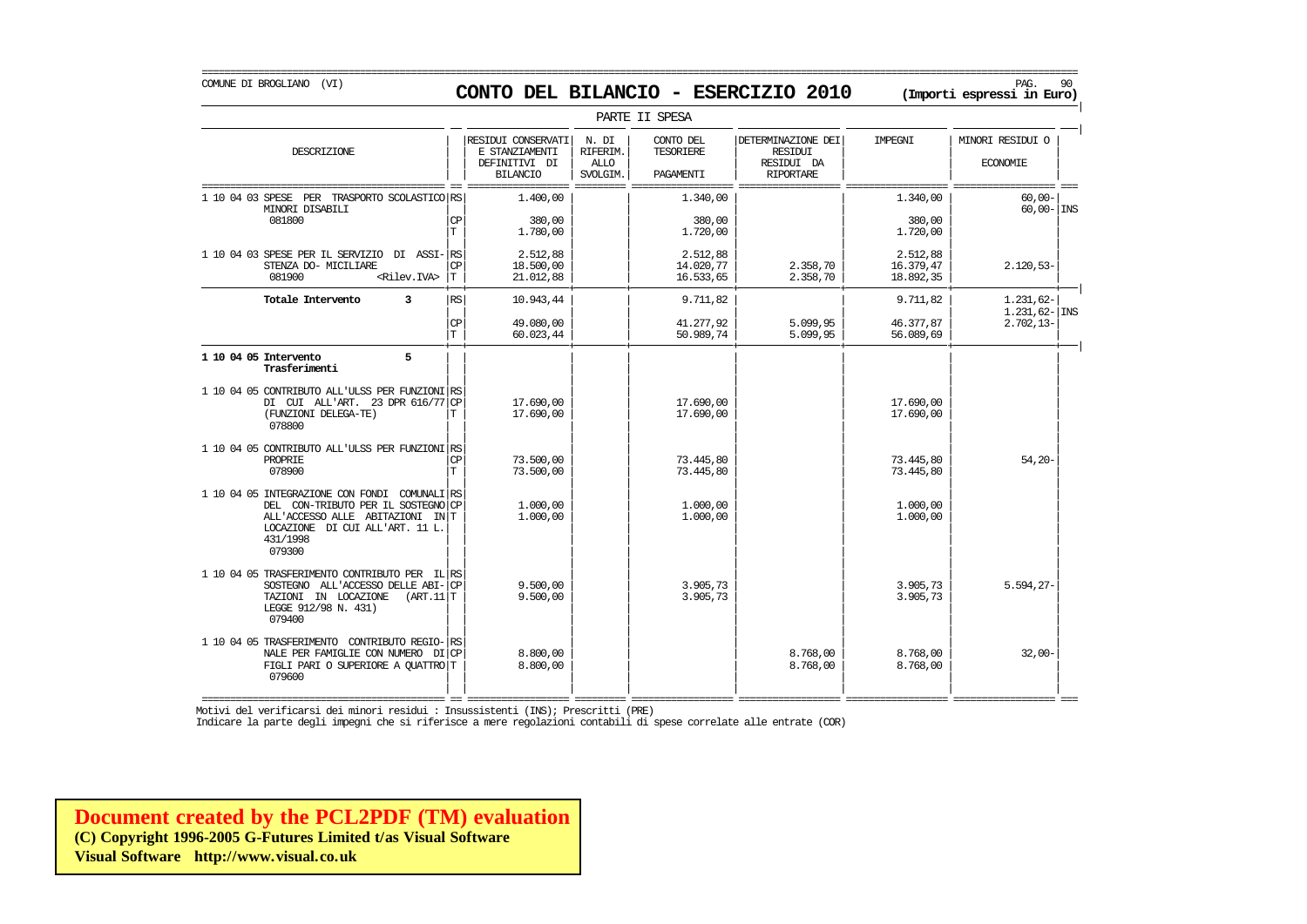COMUNE DI BROGLIANO (VI) PAG. 91 **CONTO DEL BILANCIO - ESERCIZIO 2010 (Importi espressi in Euro)** 

| PARTE II SPESA | | RESIDUI CONSERVATI | N. DI | CONTO DEL | | DETERMINAZIONE DEI | IMPEGNI | | MINORI RESIDUI O DESCRIZIONE E STANZIAMENTI RIFERIM. TESORIERE RESIDUI | | | | | | | | || DEFINITIVI DI | ALLO | | RESIDUI DA | | ECONOMIE | | | BILANCIO | SVOLGIM. | PAGAMENTI | RIPORTARE | | =========================================== == ================== ========= ================== ================== ================== ================== === 1 10 04 05 TRASFERIMENTO CONTRIBUTO AI CO- RS MUNI DI TRISSINO E CASTELGOMBER-CP TO PER PROGETTO ANZIANI SOLI? NO T GRAZIE **in die eerste gevolgde gehad in die verskap van die eerste gebeure in die verskap van die verskap van die v** 080500 | | | | | | | | | | | | | | | |  $1 10 04 05$  CONTRIBUTO A FAMIGLIE RESIDENTI $\begin{vmatrix} \text{RS} \\ \text{RES} \end{vmatrix}$   $1.416,40$   $1.296,40$   $1.296,40$   $1.296,40$   $1.296,40$   $1.296,40$   $1.296,40$   $1.296,40$   $1.296,40$ E/O ENTI PER PARTICOLARI SITUA-| | | | | | | | 120,00- INS  $\texttt{ZIONI \,\,SOCIALI} \qquad \qquad \texttt{[CP]} \qquad \texttt{5.000,00} \qquad \texttt{]} \qquad \texttt{3.602,18} \qquad \texttt{940,00} \qquad \texttt{4.542,18} \qquad \texttt{457,82-} \qquad \texttt{400,00} \qquad \texttt{4.542,18} \qquad \texttt{410,00} \qquad \texttt{420,00} \qquad \texttt{431,00} \qquad \texttt{442,00} \qquad \texttt{459,00} \qquad \texttt{$ 080600 | | | | | | | | T 6.416,40 4.898,58 940,00 5.838,58 | | | | | | | | 1 10 04 05 CONTRIBUTO PER INIZIATIVE IN FA- RS<br>VORE DEL-LA POPOLAZIONE ANZIANA VORE DEL-LA POPOLAZIONE ANZIANA<br>080700 080700 | | | | | | | | T | | | | | | | | 1 10 04 05 ACCANTONAMENTO DI CUI ALLA L. R. RS<br>22/1989 PER I RICOVERATION  $22/1989$  PER I RICOVERATI  $\begin{bmatrix} C & D \\ T & D \end{bmatrix}$ 080800 | | | | | | | | T | | | | | | | | 1 10 04 05 RIMBORSO TOTALE O PARZIALE DELLA  $\ket{RS}$  1.323,44  $\ket{1.109,28}$  1.109,28  $\ket{1.120,81}$  1.120,81 1.120,81 279.19 TARIFFARIFIUTI A FAMIGLIE DISA- $|\mathbb{CP}|$  1.400,00 1.120,00 1.120,81 1.120,81 1.120,81 1.120,81 1.120,81 1.120,81 1.120,81 1.120,81 1.120,81 1.120,81 1.120,81 1.120,81 1.120,81 1.120,81 1.120,81 1.120,81 1.120,81 1.120,81 1 GIATE E A SCUOLA DELL'INFANZIA 081300 081300 | | | | | | | | | | | | | | | | 1 10 04 05 RIMBORSO AL COMUNE DI CASTELGOM- $\begin{vmatrix} \text{RS} \\ \text{CER} \end{vmatrix}$  1.774,81 1.714,81 1.714,81 1.774,81 1.774,81 1.774,81 1.774,81 1.774,81 1.774,81 1.774,81 1.774,81 1.774,81 1.774,81 1.774,81 1.774,81 1.774,81 1.774,81 BERTO PERSPESE SERVIZIO CIVILE  $|\mathbb{CP}|$  800,00 70,00 716,61 716,61 786,61 786,61 786,61 786,61 786,61 786,61 786,61 786,61 786,61 786,61 786,61 786,61 786,61 786,61 786,61 786,61 71 2.551,42 081400  $\boxed{\text{T}}$  2.551,42  $\boxed{\text{T}}$  2.574,81 1.488,06 1.073,36 2.561,42 | | | | | | | | 1 10 04 05 CONTRIBUTI A PERSONE IN PARTICO- $|\text{rs}|$  11.836,00 11.836,00 11.836,00 11.836,00 11.836,00 11.836,00<br>25.023,00 25.023,00 25.023,00 25.023,00 11.8366 25.023,00 25.023,00 25.023,00 25.023,00 25.023,00 25.023 LARI SITUAZIONI DI DISAGIO A TI-| | | | | | | | CP 25.023,00 25.023,00 25.023,00 TOLO DI ASSEGNO DI CURA 082000 082000 | | | | | | | | | | | | | | | | 1 10 04 05 ATTIVITA' ASSISTENZIALI DIVERSE | | | | | | | | RS 50,00 50,00 50,00 082200 | | | | | | | | CP 300,00 300,00 300,00  $|T|$  350,00  $|$  350,00  $|$  350,00  $|$  350,00  $|$ | | | | | | | | 1 10 04 05 SPESA VINCOLATA AL 5 PER MILLE| | | | | | | | RS 6.980,00 2.128,00 4.852,00 6.980,00 GETTITO IRPEF  $|\text{CP}|$   $5.000,00$   $|\text{CP}|$   $5.000,00$   $|\text{CP}|$   $5.000,00$   $|\text{CP}|$   $5.000,00$   $|\text{CP}|$   $5.000,00$   $|\text{CP}|$   $5.000,00$   $|\text{CP}|$   $5.000,00$   $|\text{CP}|$   $5.000,00$   $|\text{CP}|$   $5.000,00$   $|\text{CP}|$   $5.000,00$   $|\text{CP}|$   $5.000,00$ 083000 | | | | | | | | T 11.980,00 2.128,00 4.852,00 6.980,00 + + + + + + + + | **Totale Intervento 5** |RS| 23.380,65 | | 17.837,74 | 5.422,91 | 23.260,65 | 120,00-| | | | 120,00- | INS  $|\mathbb{CP}|$  148.013,00 125.036,71 11.545,42 136.582,13 11.430,87-

 $|T|$  171.393,65 1 142.874,45 16.968,33 159.842,78 159.842,78

=========================================== == ================== ========= ================== ================== ================== ================== === Motivi del verificarsi dei minori residui : Insussistenti (INS); Prescritti (PRE)

Indicare la parte degli impegni che si riferisce a mere regolazioni contabili di spese correlate alle entrate (COR)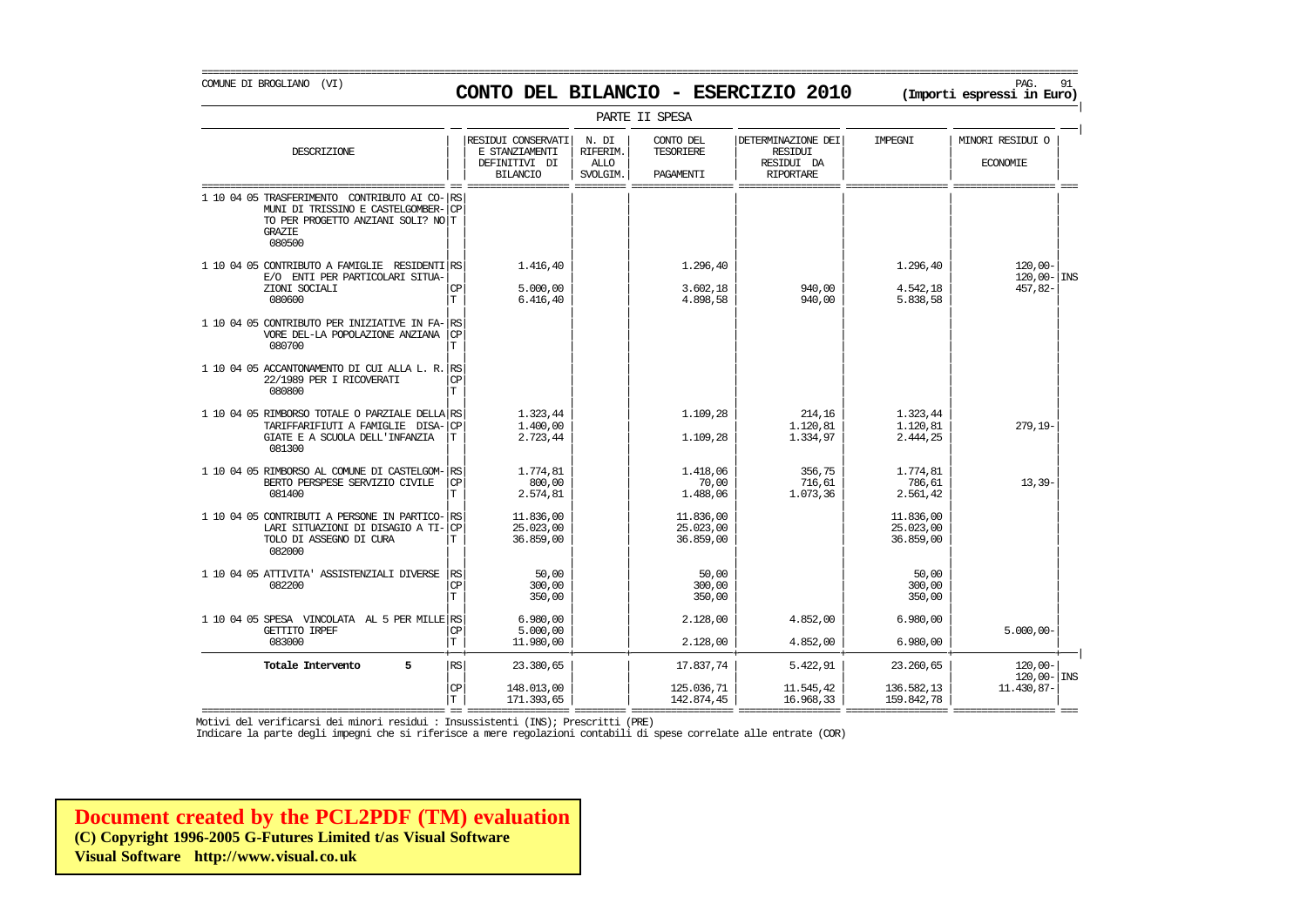# COMUNE DI BROGLIANO (VI) PAG. 92 **CONTO DEL BILANCIO - ESERCIZIO 2010 (Importi espressi in Euro)**

===========================================================================================================================================================

|         |                                                                                                |                |                                       |                                                                          |                                              | PARTE II SPESA                      |                                                                 |                          |                                     |
|---------|------------------------------------------------------------------------------------------------|----------------|---------------------------------------|--------------------------------------------------------------------------|----------------------------------------------|-------------------------------------|-----------------------------------------------------------------|--------------------------|-------------------------------------|
|         | DESCRIZIONE                                                                                    |                |                                       | RESIDUI CONSERVATI<br>E STANZIAMENTI<br>DEFINITIVI DI<br><b>BILANCIO</b> | N. DI<br>RIFERIM.<br><b>ALLO</b><br>SVOLGIM. | CONTO DEL<br>TESORIERE<br>PAGAMENTI | DETERMINAZIONE DEI<br>RESIDUI<br>RESIDUI DA<br><b>RIPORTARE</b> | IMPEGNI                  | MINORI RESIDUI O<br><b>ECONOMIE</b> |
|         | Totale Servizio                                                                                | 4              | <b>RS</b>                             | 39.215,27                                                                |                                              | 31.238,24                           | 5.422,91                                                        | 36.661,15                | $2.554, 12-$                        |
|         |                                                                                                |                | $\mathsf{CP}$<br>IТ                   | 197.093,00<br>236.308,27                                                 |                                              | 166.314,63<br>197.552,87            | 16.645,37<br>22.068,28                                          | 182.960,00<br>219.621,15 | $2.554, 12 -  $ INS<br>14.133,00-   |
| 1 10 05 | Servizio<br>Servizio necroscopico e cimite-<br>riale                                           | 5              |                                       |                                                                          |                                              |                                     |                                                                 |                          |                                     |
|         | 1 10 05 02 Intervento<br>Acquisto di beni di consumo e/o<br>di materie prime.                  | 2              |                                       |                                                                          |                                              |                                     |                                                                 |                          |                                     |
|         | 1 10 05 02 SPESE DI MANUTENZIONE ORDINARIE RS<br>E GESTIONE DEI CIMITERI COMUNALI CP<br>061000 |                | $\mathbf T$                           |                                                                          |                                              |                                     |                                                                 |                          |                                     |
|         | Totale Intervento                                                                              | $\overline{a}$ | RS<br>$\mathbf{CP}$<br>$\mathbf T$    |                                                                          |                                              |                                     |                                                                 |                          |                                     |
|         | 1 10 05 03 Intervento<br>Prestazioni di servizi                                                | 3              |                                       |                                                                          |                                              |                                     |                                                                 |                          |                                     |
|         | 1 10 05 03 SPESE PER LA GESTIONE DEI SERVI- RS<br>ZI CIMITERIALI<br>060900                     |                | <b>CP</b><br>$\mathbf T$              | 250,00<br>250,00                                                         |                                              |                                     |                                                                 |                          | $250,00-$                           |
|         | 1 10 05 03 SPESE DI MANUTENZIONE ORDINARIA RS<br>E GE-STIONE DEI CIMITERI COMUNA-              |                |                                       | 1.358,41                                                                 |                                              | 794,04                              |                                                                 | 794,04                   | $564, 37-$<br>$564, 37 -  $ INS     |
|         | LI - PRESTAZIONI DI SERVIZI. (EX CP<br>CAP. 610)<br>061300                                     |                | Т                                     | 4.800,00<br>6.158, 41                                                    |                                              | 2.365,41<br>3.159,45                | 2.270,33<br>2.270,33                                            | 4.635,74<br>5.429,78     | $164, 26 -$                         |
|         | Totale Intervento                                                                              | 3              | <b>RS</b>                             | 1.358,41                                                                 |                                              | 794,04                              |                                                                 | 794,04                   | $564, 37-$<br>$564, 37 -  $ INS     |
|         |                                                                                                |                | $\mathbb{C}\mathbb{P}$<br>$\mathbf T$ | 5.050,00<br>6.408, 41                                                    |                                              | 2.365,41<br>3.159,45                | 2.270,33<br>2.270,33                                            | 4.635,74<br>5.429,78     | $414,26-$                           |
|         | 1 10 05 06 Intervento<br>Interessi passivi e oneri finan-<br>ziari diversi                     | 6              |                                       |                                                                          |                                              |                                     |                                                                 |                          |                                     |
|         | 1 10 05 06 QUOTA INTERESSI MUTUI OPERE CI-RS<br>MITERIALI<br>062000                            |                | $\mathbb{C}\mathbb{P}$<br>$\mathbf T$ | 1.500,00<br>1.500,00                                                     |                                              | 1.492,63<br>1.492,63                |                                                                 | 1.492,63<br>1.492,63     | $7,37-$                             |

=========================================== == ================== ========= ================== ================== ================== ================== === Motivi del verificarsi dei minori residui : Insussistenti (INS); Prescritti (PRE)

Indicare la parte degli impegni che si riferisce a mere regolazioni contabili di spese correlate alle entrate (COR)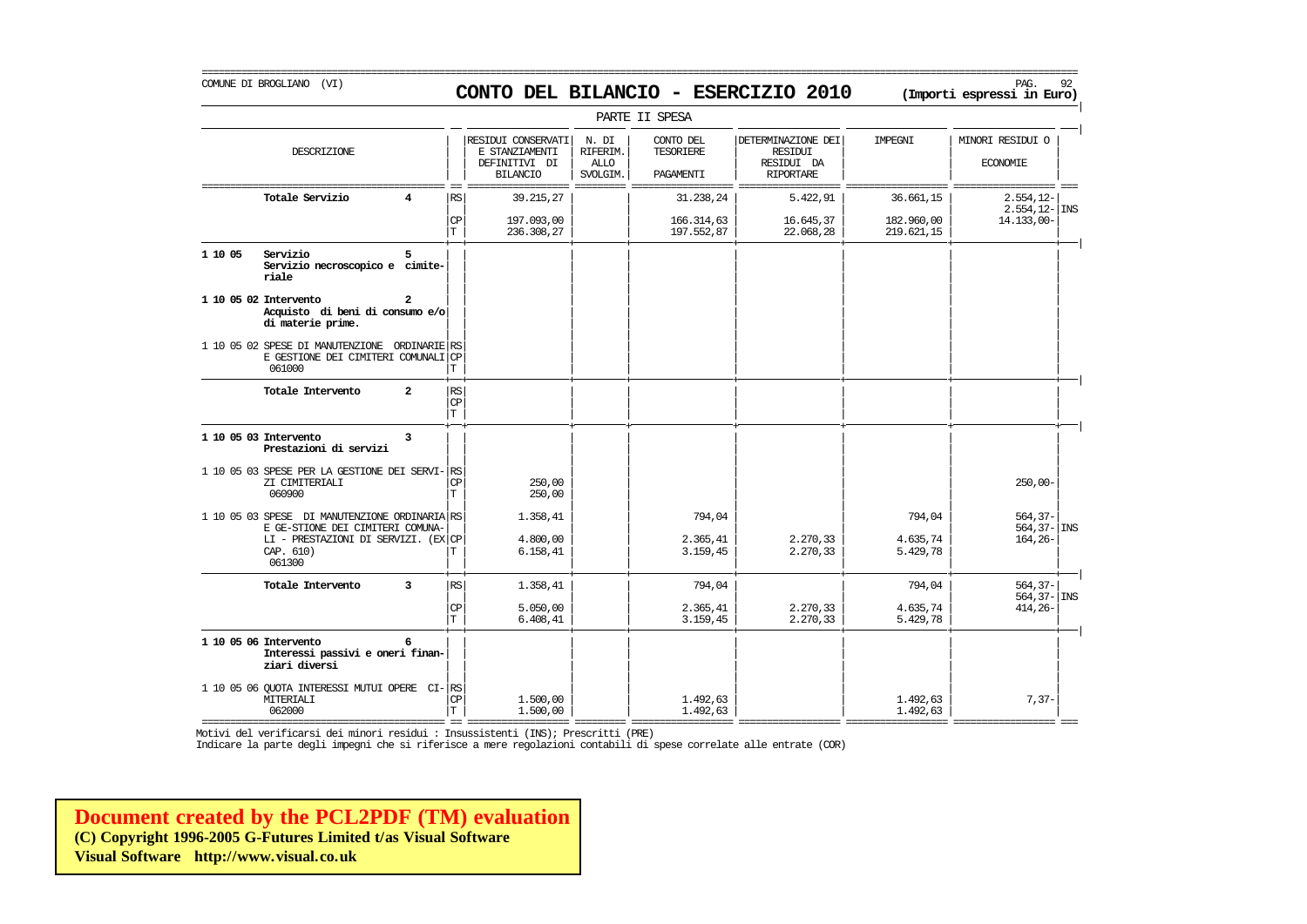#### COMUNE DI BROGLIANO (VI) PAG. 93 **CONTO DEL BILANCIO - ESERCIZIO 2010 (Importi espressi in Euro)**

===========================================================================================================================================================

|         |                                                                                                               |    |                                   |                                                                          |                                              | PARTE II SPESA                             |                                                                        |                          |                                        |
|---------|---------------------------------------------------------------------------------------------------------------|----|-----------------------------------|--------------------------------------------------------------------------|----------------------------------------------|--------------------------------------------|------------------------------------------------------------------------|--------------------------|----------------------------------------|
|         | DESCRIZIONE                                                                                                   |    |                                   | RESIDUI CONSERVATI<br>E STANZIAMENTI<br>DEFINITIVI DI<br><b>BILANCIO</b> | N. DI<br>RIFERIM.<br><b>ALLO</b><br>SVOLGIM. | CONTO DEL<br><b>TESORIERE</b><br>PAGAMENTI | DETERMINAZIONE DEI<br><b>RESIDUI</b><br>RESIDUI DA<br><b>RIPORTARE</b> | IMPEGNI                  | MINORI RESIDUI O<br><b>ECONOMIE</b>    |
|         | Totale Intervento                                                                                             | 6  | RS<br>CP<br>$\mathbf T$           | 1,500,00<br>1.500,00                                                     |                                              | 1.492,63<br>1.492,63                       |                                                                        | 1.492,63<br>1.492,63     | $7,37-$                                |
|         | 1 10 05 09 Intervento<br>Ammortamenti di esercizio                                                            | 9  |                                   |                                                                          |                                              |                                            |                                                                        |                          |                                        |
|         | 1 10 05 09 AMMORTAMENTO D'ESERCIZIO - SER- RS<br>VIZIO NE- CROSCOPICO E CIMITE-<br><b>RIALE</b><br>061200     |    | CP<br>T                           |                                                                          |                                              |                                            |                                                                        |                          |                                        |
|         | Totale Intervento                                                                                             | 9  | RS<br>$\mathbb{C}\mathbb{P}$<br>T |                                                                          |                                              |                                            |                                                                        |                          |                                        |
|         | Totale Servizio                                                                                               | 5  | RS                                | 1.358,41                                                                 |                                              | 794,04                                     |                                                                        | 794,04                   | $564, 37 -$<br>$564, 37 -  $ INS       |
|         |                                                                                                               |    | CP<br>T                           | 6.550,00<br>7.908,41                                                     |                                              | 3.858,04<br>4.652,08                       | 2.270,33<br>2.270,33                                                   | 6.128,37<br>6.922, 41    | $421,63-$                              |
|         | Totale Funzione                                                                                               | 10 | RS                                | 76.619,33                                                                |                                              | 64.700,62                                  | 5.422,91                                                               | 70.123,53                | $6.495,80-$<br>$6.495, 80 - \vert$ INS |
|         |                                                                                                               |    | CP<br>T                           | 276.643,00<br>353.262,33                                                 |                                              | 208.086,15<br>272.786,77                   | 52.194,09<br>57.617,00                                                 | 260.280,24<br>330.403,77 | 16.362,76-                             |
| 111     | Funzione<br>Funzioni nel campo dello svilup-<br>po econo mico                                                 | 11 |                                   |                                                                          |                                              |                                            |                                                                        |                          |                                        |
| 1 11 05 | Servizio<br>Servizi relativi al commercio.                                                                    |    |                                   |                                                                          |                                              |                                            |                                                                        |                          |                                        |
|         | 1 11 05 03 Intervento<br>Prestazioni di servizi                                                               | 3  |                                   |                                                                          |                                              |                                            |                                                                        |                          |                                        |
|         | 1 11 05 03 SPESA PER REDAZIONE DEL PIANO RS<br>COMUNALE DDEI PUBBLICI ESERCIZI.<br>L. R. N. 29/2007<br>093200 |    | CP<br>Т                           |                                                                          |                                              |                                            |                                                                        |                          |                                        |
|         | Totale Intervento                                                                                             | 3  | RS<br>$\mathbf{CP}$<br>T          |                                                                          |                                              |                                            |                                                                        |                          |                                        |

Motivi del verificarsi dei minori residui : Insussistenti (INS); Prescritti (PRE)

Indicare la parte degli impegni che si riferisce a mere regolazioni contabili di spese correlate alle entrate (COR)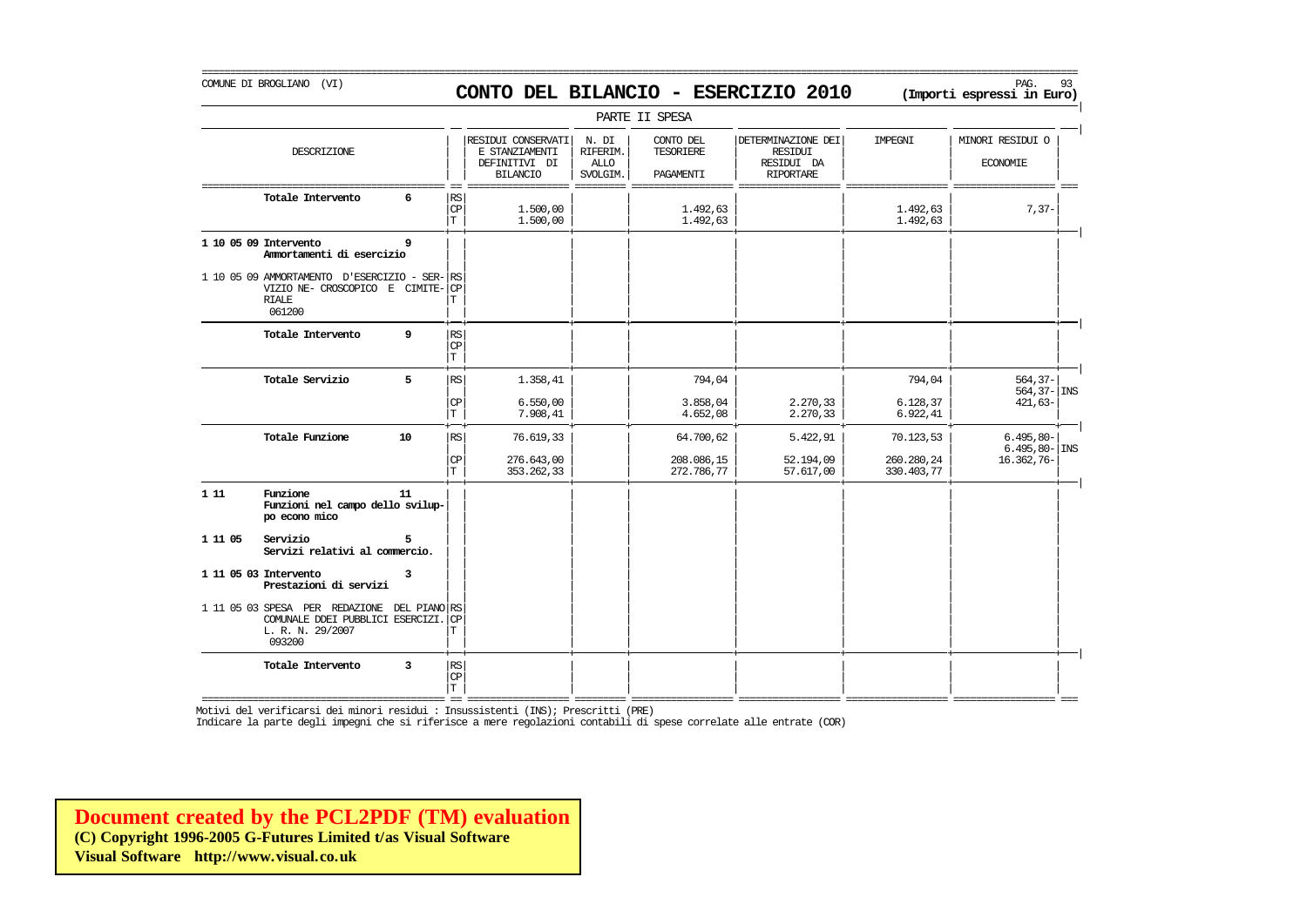# COMUNE DI BROGLIANO (VI) PAG. 94 **CONTO DEL BILANCIO - ESERCIZIO 2010 (Importi espressi in Euro)**

===========================================================================================================================================================

|              |                                                                                 |                 |                             |                                                                          |                                              | PARTE II SPESA                             |                                                                        |                    |                                     |
|--------------|---------------------------------------------------------------------------------|-----------------|-----------------------------|--------------------------------------------------------------------------|----------------------------------------------|--------------------------------------------|------------------------------------------------------------------------|--------------------|-------------------------------------|
|              | DESCRIZIONE                                                                     |                 |                             | RESIDUI CONSERVATI<br>E STANZIAMENTI<br>DEFINITIVI DI<br><b>BILANCIO</b> | N. DI<br>RIFERIM.<br><b>ALLO</b><br>SVOLGIM. | CONTO DEL<br><b>TESORIERE</b><br>PAGAMENTI | DETERMINAZIONE DEI<br><b>RESIDUI</b><br>RESIDUI DA<br><b>RIPORTARE</b> | IMPEGNI            | MINORI RESIDUI O<br><b>ECONOMIE</b> |
|              | 1 11 05 05 Intervento<br>Trasferimenti                                          | 5               |                             |                                                                          |                                              |                                            |                                                                        |                    |                                     |
|              | 1 11 05 05 SPESE PER ACCORDI DI PROGRAMMA RS<br>RELATIVI AI PATTI TERRITORIALI  |                 | СP                          | 654,24                                                                   |                                              | 654,24                                     |                                                                        | 654,24             |                                     |
|              | 093100                                                                          |                 | $\mathbb T$                 | 654,24                                                                   |                                              | 654,24                                     |                                                                        | 654,24             |                                     |
|              | Totale Intervento                                                               | 5               | RS<br>CP                    | 654,24                                                                   |                                              | 654,24                                     |                                                                        | 654,24             |                                     |
|              |                                                                                 |                 | T                           | 654,24                                                                   |                                              | 654,24                                     |                                                                        | 654,24             |                                     |
|              | Totale Servizio                                                                 | 5               | RS<br>$\mathbf{CP}$         | 654,24                                                                   |                                              | 654,24                                     |                                                                        | 654,24             |                                     |
|              |                                                                                 |                 | T.                          | 654,24                                                                   |                                              | 654,24                                     |                                                                        | 654,24             |                                     |
| 1 11 07      | Servizio<br>Servizi relativi all'agricoltu-<br>ra.                              | 7               |                             |                                                                          |                                              |                                            |                                                                        |                    |                                     |
|              | 1 11 07 05 Intervento<br>Trasferimenti                                          | 5               |                             |                                                                          |                                              |                                            |                                                                        |                    |                                     |
|              | 1 11 07 05 CONTRIBUTO PER LO SVILUPPO PRO-RS<br>DUTTIVO DELL'AGRICOLTURA ED AT- |                 |                             | 775,00                                                                   |                                              | 774,05                                     |                                                                        | 774,05             | $0,95-$<br>$0,95 -  $ INS           |
|              | TIVITA ' ZOOTECNICHE<br>094000                                                  |                 | CP<br>T                     | 775,00<br>1.550,00                                                       |                                              | 774,05                                     | 775,00<br>775,00                                                       | 775,00<br>1.549,05 |                                     |
|              | Totale Intervento                                                               | 5               | RS                          | 775,00                                                                   |                                              | 774,05                                     |                                                                        | 774,05             | $0,95-$                             |
|              |                                                                                 |                 | $\mathbb{C}\mathbb{P}$<br>T | 775,00<br>1.550,00                                                       |                                              | 774,05                                     | 775,00<br>775,00                                                       | 775,00<br>1.549,05 | $0,95 -  $ INS                      |
|              | Totale Servizio                                                                 | $7\phantom{.0}$ | RS                          | 775,00                                                                   |                                              | 774,05                                     |                                                                        | 774,05             | $0,95-$                             |
|              |                                                                                 |                 | $\mathbf{C}\mathbf{P}$<br>T | 775,00<br>1.550,00                                                       |                                              | 774,05                                     | 775,00<br>775,00                                                       | 775,00<br>1.549,05 | $0,95 -  $ INS                      |
|              | Totale Funzione                                                                 | 11              | RS                          | 1.429,24                                                                 |                                              | 1.428,29                                   |                                                                        | 1.428,29           | $0,95-$                             |
|              |                                                                                 |                 | <b>CP</b><br>T              | 775,00<br>2.204,24                                                       |                                              | 1.428,29                                   | 775,00<br>775,00                                                       | 775,00<br>2.203,29 | $0,95 -  $ INS                      |
| $\mathbf{1}$ | Riassunto Titolo<br>Spese correnti                                              | I.              |                             |                                                                          |                                              |                                            |                                                                        |                    |                                     |

=========================================== == ================== ========= ================== ================== ================== ================== === Motivi del verificarsi dei minori residui : Insussistenti (INS); Prescritti (PRE)

Indicare la parte degli impegni che si riferisce a mere regolazioni contabili di spese correlate alle entrate (COR)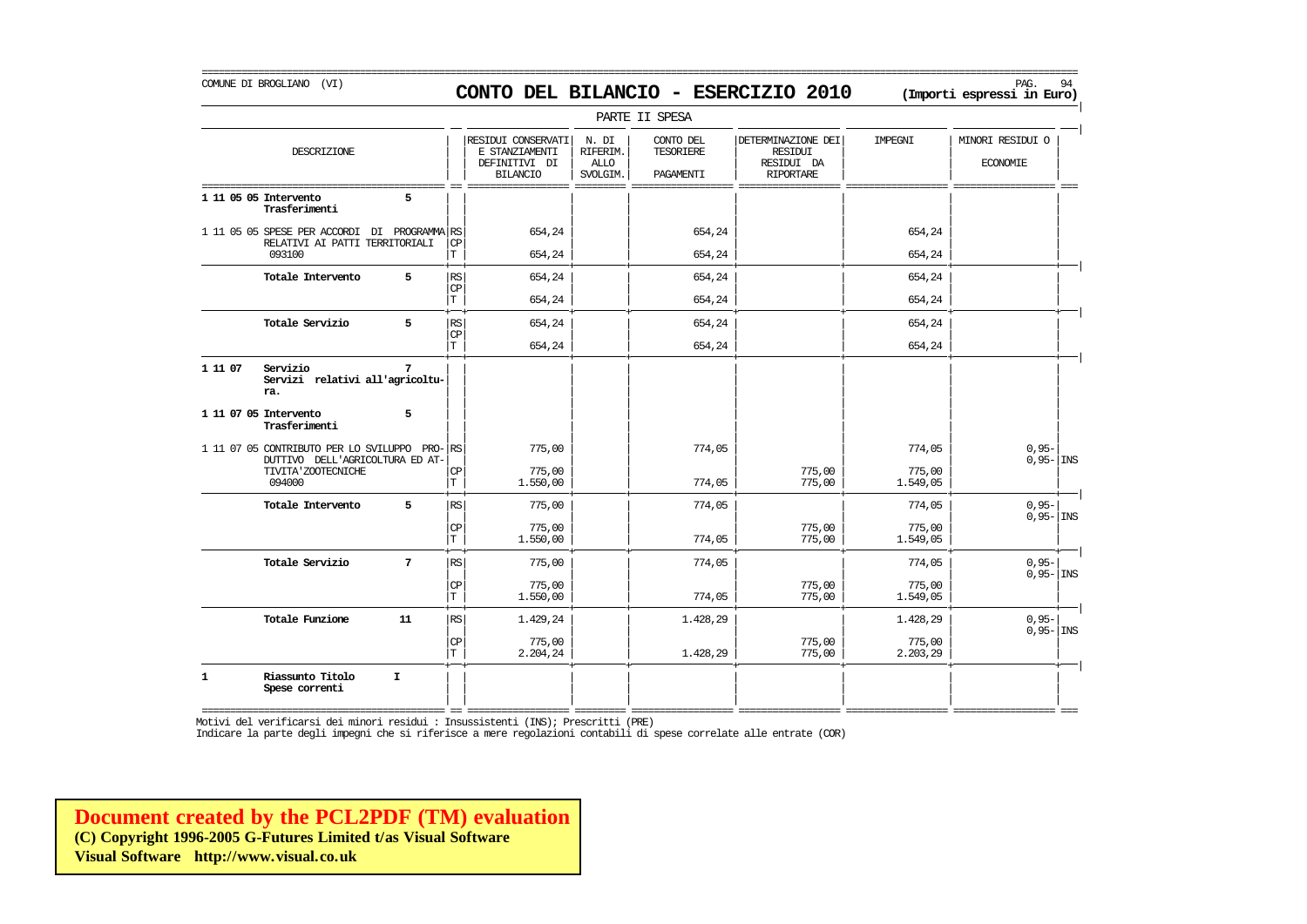# COMUNE DI BROGLIANO (VI) PAG. 95 **CONTO DEL BILANCIO - ESERCIZIO 2010 (Importi espressi in Euro)**

|       | PARTE II SPESA                                                                      |                                                        |                                                                          |                                              |                                            |                                                                        |                                        |                                                     |  |  |  |  |
|-------|-------------------------------------------------------------------------------------|--------------------------------------------------------|--------------------------------------------------------------------------|----------------------------------------------|--------------------------------------------|------------------------------------------------------------------------|----------------------------------------|-----------------------------------------------------|--|--|--|--|
|       | DESCRIZIONE                                                                         |                                                        | RESIDUI CONSERVATI<br>E STANZIAMENTI<br>DEFINITIVI DI<br><b>BILANCIO</b> | N. DI<br>RIFERIM.<br><b>ALLO</b><br>SVOLGIM. | CONTO DEL<br><b>TESORIERE</b><br>PAGAMENTI | DETERMINAZIONE DEI<br><b>RESIDUI</b><br>RESIDUI DA<br><b>RIPORTARE</b> | IMPEGNI                                | MINORI RESIDUI O<br><b>ECONOMIE</b>                 |  |  |  |  |
| 1 01  | Funzione<br>Funzioni generali di amministra-<br>zione di gestione e di controllo CP | RS<br>Т                                                | 150.761,03<br>783.092.13<br>933.853.16                                   |                                              | 90.188,46<br>610.593.98<br>700.782,44      | 39.287,21<br>118.158.79<br>157.446,00                                  | 129.475,67<br>728.752.77<br>858.228,44 | 21.285,36-<br>$21.285.36 - \vert$ INS<br>54.339,36- |  |  |  |  |
| 103   | Funzione<br>з.<br>Funzioni di polizia locale                                        | RS<br><b>CP</b><br>T                                   | 8.235,79<br>104,990,00<br>113.225,79                                     |                                              | 2.905,32<br>79.962.72<br>82.868,04         | 14.681.24<br>14.681,24                                                 | 2.905,32<br>94.643.96<br>97.549,28     | $5.330, 47-$<br>$5.330.47 -  JNS$<br>$10.346.04-$   |  |  |  |  |
| 1 04  | Funzione<br>Funzioni di istruzione pubblica                                         | RS.<br><b>CP</b><br>T                                  | 64.630,20<br>354.924,00<br>419.554.20                                    |                                              | 60.189,70<br>253.690.71<br>313.880,41      | 1,460,00<br>87.439.74<br>88.899,74                                     | 61.649,70<br>341.130.45<br>402.780,15  | $2.980, 50 -$<br>$2.980, 50 -  $ INS<br>13.793,55-  |  |  |  |  |
| 1 0 5 | Eunzione<br>Funzioni relative alla cultura e<br>ai beniculturali                    | RS<br>CP<br>T                                          | 22.443,40<br>46.500,00<br>68.943,40                                      |                                              | 12.439,47<br>26.085.79<br>38.525,26        | 9.780,80<br>13.969.24<br>23.750,04                                     | 22.220,27<br>40.055,03<br>62.275,30    | $223, 13-$<br>$223.13 -  $ INS<br>$6.444.97-$       |  |  |  |  |
| 1 0 6 | Funzione<br>Funzioni nel settore sportivo e<br>ricreativo                           | RS<br><b>CP</b><br>T                                   | 28.529,22<br>49.540,00<br>78.069.22                                      |                                              | 26.320,87<br>28.647,34<br>54.968,21        | 1,000,00<br>20.449,16<br>21.449,16                                     | 27.320,87<br>49.096,50<br>76.417,37    | $1.208, 35 -$<br>$1.208, 35 -  $ INS<br>$443,50-$   |  |  |  |  |
| 1 07  | Funzione<br>Funzioni nel campo turistico                                            | RS<br><b>CP</b><br>T.                                  |                                                                          |                                              |                                            |                                                                        |                                        |                                                     |  |  |  |  |
| 1 08  | Eunzione<br>Funzioni nel campo della viabi-<br>lita' e dei trasporti                | $\mathbb{R}\mathbb{S}$<br>$\mathbf{CP}$<br>$\mathbf T$ | 39.415,74<br>155.211,00<br>194.626,74                                    |                                              | 27.974,45<br>105.582,16<br>133.556,61      | 10.704,23<br>42.450,10<br>53.154,33                                    | 38.678,68<br>148.032,26<br>186.710,94  | $737.06 -$<br>$737.06 - \vert$ INS<br>$7.178,74-$   |  |  |  |  |
| 1 0 9 | Funzione<br>Funzioni riquardanti la gestione<br>del territorio e dell'ambiente      | RS<br><b>CP</b><br>T                                   | 63.574,47<br>321, 466, 00<br>385.040,47                                  |                                              | 42.018,38<br>262.591,29<br>304.609,67      | 2.891,14<br>54.723,60<br>57.614,74                                     | 44.909,52<br>317.314.89<br>362.224,41  | 18.664.95-<br>$18.664, 95 -$ INS<br>$4.151, 11-$    |  |  |  |  |
| 1 10  | Eunzione<br>10<br>Funzioni nel settore sociale                                      | RS<br><b>CP</b><br>T                                   | 76.619,33<br>276.643,00<br>353.262,33                                    |                                              | 64.700,62<br>208.086,15<br>272.786,77      | 5.422,91<br>52.194,09<br>57.617,00                                     | 70.123,53<br>260.280,24<br>330.403,77  | $6.495.80 -$<br>$6.495.80 -$ INS<br>$16.362,76-$    |  |  |  |  |

Motivi del verificarsi dei minori residui : Insussistenti (INS); Prescritti (PRE)

Indicare la parte degli impegni che si riferisce a mere regolazioni contabili di spese correlate alle entrate (COR)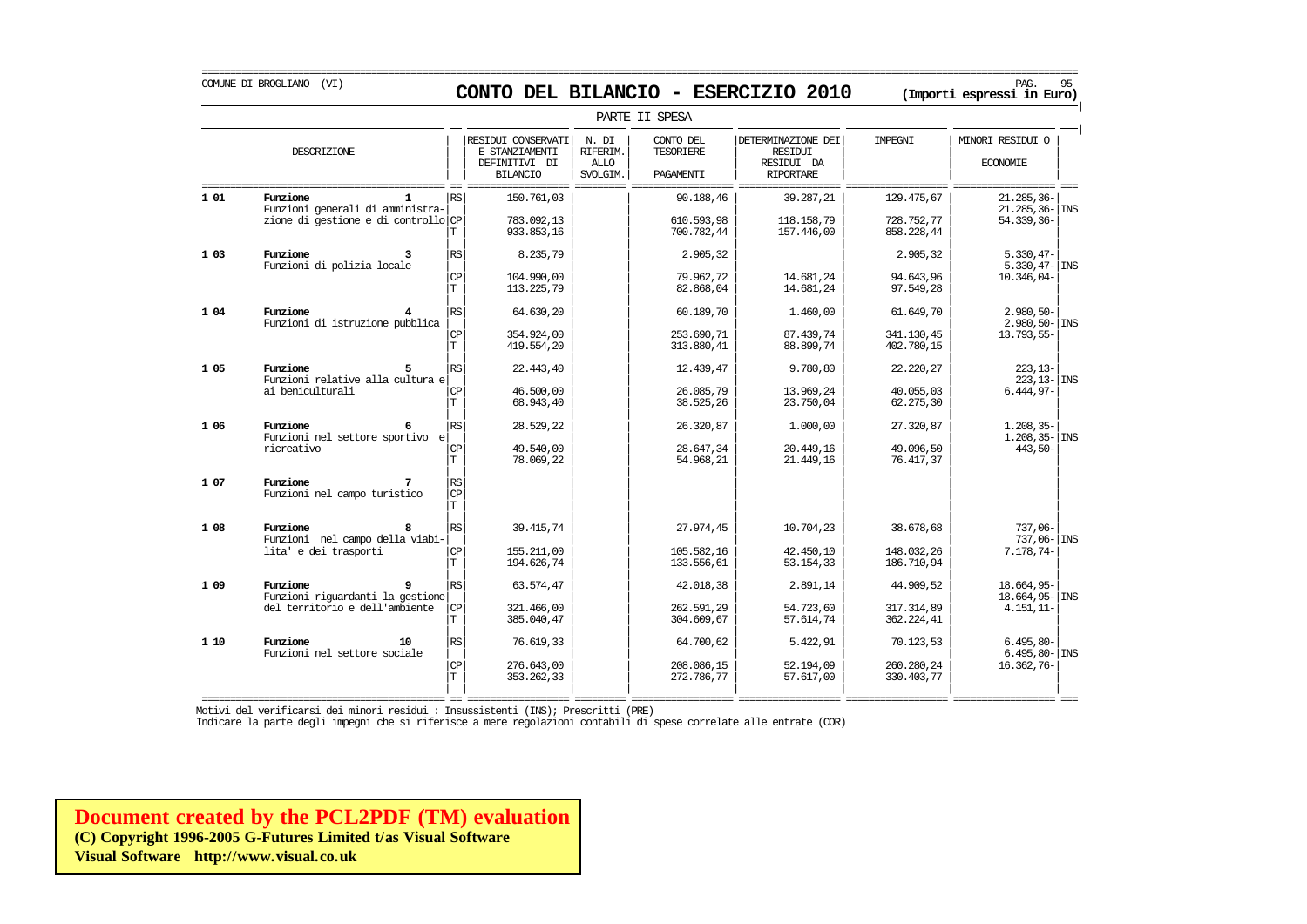### COMUNE DI BROGLIANO (VI) PAG. 96 **CONTO DEL BILANCIO - ESERCIZIO 2010 (Importi espressi in Euro)**

===========================================================================================================================================================

|              |                                                                                  |              |                                           |                                                                          |                                              | PARTE II SPESA                             |                                                                 |                                            |                                                       |  |
|--------------|----------------------------------------------------------------------------------|--------------|-------------------------------------------|--------------------------------------------------------------------------|----------------------------------------------|--------------------------------------------|-----------------------------------------------------------------|--------------------------------------------|-------------------------------------------------------|--|
|              | DESCRIZIONE                                                                      |              |                                           | RESIDUI CONSERVATI<br>E STANZIAMENTI<br>DEFINITIVI DI<br><b>BILANCIO</b> | N. DI<br>RIFERIM.<br><b>ALLO</b><br>SVOLGIM. | CONTO DEL<br>TESORIERE<br>PAGAMENTI        | DETERMINAZIONE DEI<br>RESIDUI<br>RESIDUI DA<br><b>RIPORTARE</b> | IMPEGNI                                    | MINORI RESIDUI O<br><b>ECONOMIE</b>                   |  |
| 1 1 1        | Funzione<br>Funzioni nel campo dello svilup-<br>po econo mico                    | 11           | <b>RS</b><br><b>CP</b><br>T.              | 1.429,24<br>775,00<br>2.204,24                                           |                                              | 1.428,29<br>1.428,29                       | 775,00<br>775,00                                                | 1.428,29<br>775,00<br>2.203,29             | $0,95-$<br>$0,95 -$ INS                               |  |
|              | Totale Titolo                                                                    | I.           | RS<br>CP<br>T                             | 455.638,42<br>2.093.141,13<br>2.548.779,55                               |                                              | 328.165,56<br>1.575.240,14<br>1.903.405,70 | 70.546,29<br>404.840,96<br>475.387,25                           | 398.711,85<br>1.980.081,10<br>2.378.792,95 | 56.926,57-<br>$56.926, 57 - \vert$ INS<br>113.060,03- |  |
| $\mathbf{2}$ | <b>TITOLO</b><br>Spese in conto capitale                                         | II           |                                           |                                                                          |                                              |                                            |                                                                 |                                            |                                                       |  |
| 2 00         | Funzione                                                                         | 0            |                                           |                                                                          |                                              |                                            |                                                                 |                                            |                                                       |  |
| 2 00 00      | Servizio                                                                         | 0            |                                           |                                                                          |                                              |                                            |                                                                 |                                            |                                                       |  |
|              | 2 00 00 00 Intervento                                                            | 0            |                                           |                                                                          |                                              |                                            |                                                                 |                                            |                                                       |  |
|              | 2 00 00 00 AMMORTAMENTO TECNICO<br><b>DOMANDA</b><br>108600                      | SERVIZI ARS  | CP<br>T                                   |                                                                          |                                              |                                            |                                                                 |                                            |                                                       |  |
|              | Totale Intervento                                                                | $\Omega$     | <b>RS</b><br>$\mathbb{C}\mathbb{P}$<br>T  |                                                                          |                                              |                                            |                                                                 |                                            |                                                       |  |
|              | Totale Servizio                                                                  | $\mathbf 0$  | <b>RS</b><br>$\mathbb{C}\mathbb{P}$<br>T. |                                                                          |                                              |                                            |                                                                 |                                            |                                                       |  |
|              | Totale Funzione                                                                  | $\Omega$     | <b>RS</b><br>CP<br>T                      |                                                                          |                                              |                                            |                                                                 |                                            |                                                       |  |
| 201          | Funzione<br>Funzioni generali di amministra-<br>zione di gestione e di controllo | $\mathbf{1}$ |                                           |                                                                          |                                              |                                            |                                                                 |                                            |                                                       |  |
| 2 01 01      | Servizio<br>Organi istituzionali, partecipa-<br>zione e decentramento.           | $\mathbf{1}$ |                                           |                                                                          |                                              |                                            |                                                                 |                                            |                                                       |  |
|              | 2 01 01 01 Intervento<br>Acquisizione di beni immobili.                          | 1            |                                           |                                                                          |                                              |                                            |                                                                 |                                            |                                                       |  |

=========================================== == ================== ========= ================== ================== ================== ================== === Motivi del verificarsi dei minori residui : Insussistenti (INS); Prescritti (PRE)

Indicare la parte degli impegni che si riferisce a mere regolazioni contabili di spese correlate alle entrate (COR)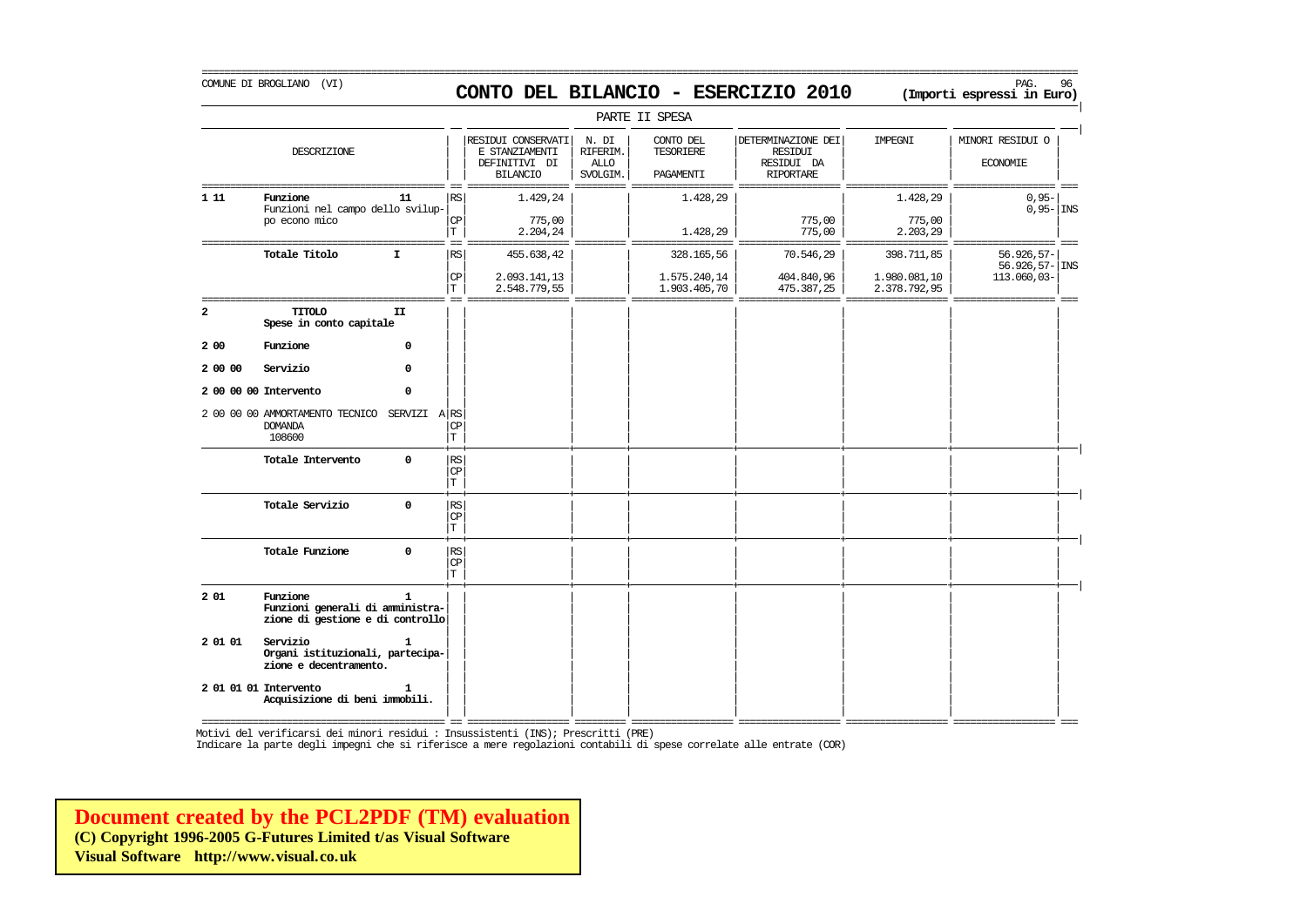# COMUNE DI BROGLIANO (VI) PAG. 97 **CONTO DEL BILANCIO - ESERCIZIO 2010 (Importi espressi in Euro)**

===========================================================================================================================================================

|                                                                                                                    |                  |                                                                          |                                              | PARTE II SPESA                             |                                                                        |                                        |                                     |
|--------------------------------------------------------------------------------------------------------------------|------------------|--------------------------------------------------------------------------|----------------------------------------------|--------------------------------------------|------------------------------------------------------------------------|----------------------------------------|-------------------------------------|
| DESCRIZIONE                                                                                                        |                  | RESIDUI CONSERVATI<br>E STANZIAMENTI<br>DEFINITIVI DI<br><b>BILANCIO</b> | N. DI<br>RIFERIM.<br><b>ALLO</b><br>SVOLGIM. | CONTO DEL<br><b>TESORIERE</b><br>PAGAMENTI | DETERMINAZIONE DEI<br><b>RESIDUI</b><br>RESIDUI DA<br><b>RIPORTARE</b> | <b>TMPRGNT</b>                         | MINORI RESIDUI O<br><b>ECONOMIE</b> |
| 2 01 01 01 REALIZZAZIONE NUOVA SEDE MUNICI- RS<br><b>PALE</b><br>101500                                            | <b>CP</b><br>T   | 460.403,61<br>460.403,61                                                 |                                              | 366.845,83<br>366.845,83                   | 93.557,78<br>93.557,78                                                 | 460.403,61<br>460.403,61               |                                     |
| 2 01 01 01 ACOUISTO CON PERMUTA IMMOBILE RS<br>PER COSTRUZIONE NUOVA SEDE MUNI- CP<br><b>CIPALE</b><br>101501      |                  |                                                                          |                                              |                                            |                                                                        |                                        |                                     |
| EDIFICI RS<br>2 01 01 01 MANUTENZIONE STRAORD.<br>COMUNALI (AVANZO AMM. NE)<br>102000                              | CP<br>T          |                                                                          |                                              |                                            |                                                                        |                                        |                                     |
| Totale Intervento<br>$\mathbf{1}$                                                                                  | RS<br>CP         | 460.403,61                                                               |                                              | 366.845,83                                 | 93.557,78                                                              | 460.403,61                             |                                     |
|                                                                                                                    | T.               | 460.403,61                                                               |                                              | 366.845,83                                 | 93.557,78                                                              | 460.403,61                             |                                     |
| 2 01 01 05 Intervento<br>5.<br>Acquisizione di beni mobili,<br>macchine ed attrezzature tecni-<br>co-scientifiche. |                  |                                                                          |                                              |                                            |                                                                        |                                        |                                     |
| 2 01 01 05 LAVORI E FORNITURE PER IL COM- RS<br>PLETAMENTO DEL NUOVO MUNICIPIO<br>101402                           | <b>CP</b><br>lΤ. | 100,000,00<br>100,000,00                                                 |                                              | 77.679,55<br>77.679,55                     | 22.320,45<br>22.320,45                                                 | 100.000,00<br>100.000,00               |                                     |
| 5<br>Totale Intervento                                                                                             | RS<br>CP<br>T    | 100,000,00<br>100,000,00                                                 |                                              | 77.679,55<br>77.679,55                     | 22.320,45<br>22.320,45                                                 | 100,000,00<br>100,000,00               |                                     |
| Totale Servizio<br>$\mathbf{1}$                                                                                    | RS<br>CP<br>ΙT.  | 460.403,61<br>100.000,00<br>560.403,61                                   |                                              | 366.845,83<br>77.679,55<br>444.525,38      | 93.557,78<br>22.320,45<br>115.878,23                                   | 460.403,61<br>100.000,00<br>560.403,61 |                                     |
| 2 01 02<br>Servizio<br>$\mathbf{z}$<br>Segreteria generale, personale e<br>organizzazione.                         |                  |                                                                          |                                              |                                            |                                                                        |                                        |                                     |
| 2 01 02 05 Intervento<br>5<br>Acquisizione di beni mobili,<br>macchine ed attrezzature tecni-<br>co-scientifiche.  |                  |                                                                          |                                              |                                            |                                                                        |                                        |                                     |

=========================================== == ================== ========= ================== ================== ================== ================== === Motivi del verificarsi dei minori residui : Insussistenti (INS); Prescritti (PRE)

Indicare la parte degli impegni che si riferisce a mere regolazioni contabili di spese correlate alle entrate (COR)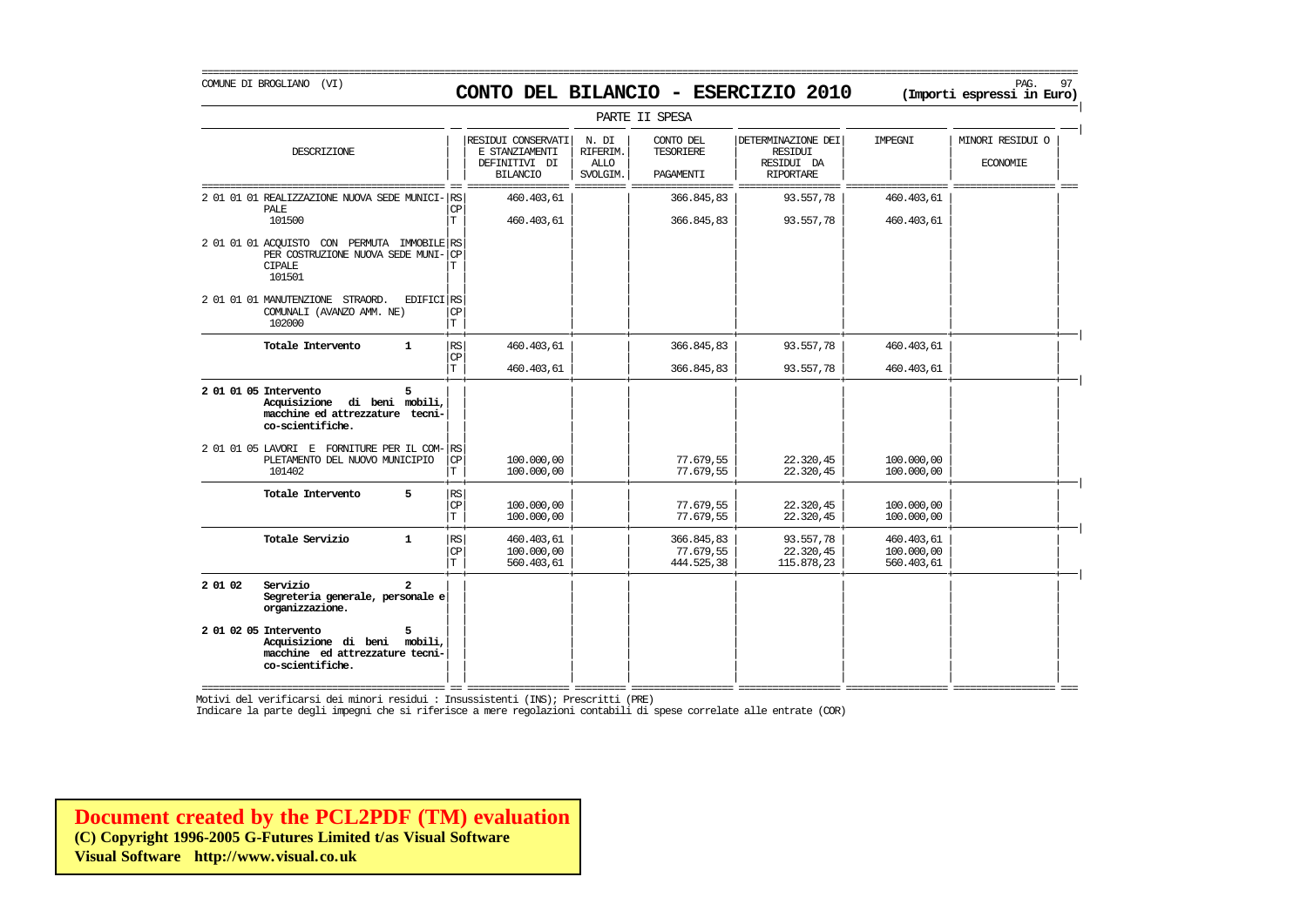#### COMUNE DI BROGLIANO (VI) PAG. 98 **CONTO DEL BILANCIO - ESERCIZIO 2010 (Importi espressi in Euro)**

|

|         |                                                                                                                                                                                                                                  |                                       |                                                                          |                                              | PARTE II SPESA                      |                                                                        |           |                                     |
|---------|----------------------------------------------------------------------------------------------------------------------------------------------------------------------------------------------------------------------------------|---------------------------------------|--------------------------------------------------------------------------|----------------------------------------------|-------------------------------------|------------------------------------------------------------------------|-----------|-------------------------------------|
|         | DESCRIZIONE                                                                                                                                                                                                                      |                                       | RESIDUI CONSERVATI<br>E STANZIAMENTI<br>DEFINITIVI DI<br><b>BILANCIO</b> | N. DI<br>RIFERIM.<br><b>ALLO</b><br>SVOLGIM. | CONTO DEL<br>TESORIERE<br>PAGAMENTI | DETERMINAZIONE DEI<br><b>RESIDUI</b><br>RESIDUI DA<br><b>RIPORTARE</b> | IMPEGNI   | MINORI RESIDUI O<br><b>ECONOMIE</b> |
|         | 2 01 02 05 ACQUISTO BENI DUREVOLI E ATTREZ- RS<br>ZATURE INFORMATICHE<br>/SOFTWARE CP<br>PER GLI UFFICI E SERVIZI COMUNA-T<br>LI ED EVENTUALI INTERVENTIDI RI-<br>PARAZIONE STRAORDINARIA (AVANZO<br>AM-MINISTRAZIONE)<br>101401 |                                       |                                                                          |                                              |                                     |                                                                        |           |                                     |
|         | Totale Intervento<br>5                                                                                                                                                                                                           | RS<br>CP<br>$\mathbf T$               |                                                                          |                                              |                                     |                                                                        |           |                                     |
|         | 2 01 02 06 Intervento<br>6<br>incarichi professionali esterni.                                                                                                                                                                   |                                       |                                                                          |                                              |                                     |                                                                        |           |                                     |
|         | 2 01 02 06 INCARICHI PER PROGETTAZIONI, DI-RS                                                                                                                                                                                    |                                       | 10.000,00                                                                |                                              | 1,000,00                            | 9.000,00                                                               | 10.000,00 |                                     |
|         | REZIONE LAVORI, COLLAUDI, ECC.<br>103300                                                                                                                                                                                         | CP<br>T                               | 10,000,00                                                                |                                              | 1,000,00                            | 9.000,00                                                               | 10,000,00 |                                     |
|         | Totale Intervento<br>6                                                                                                                                                                                                           | RS                                    | 10,000,00                                                                |                                              | 1,000,00                            | 9.000,00                                                               | 10.000,00 |                                     |
|         |                                                                                                                                                                                                                                  | <b>CP</b><br>T                        | 10,000,00                                                                |                                              | 1.000,00                            | 9.000,00                                                               | 10.000,00 |                                     |
|         | Totale Servizio<br>$\overline{a}$                                                                                                                                                                                                | RS                                    | 10.000,00                                                                |                                              | 1,000,00                            | 9.000,00                                                               | 10.000,00 |                                     |
|         |                                                                                                                                                                                                                                  | $\mathbf{CP}$<br>T                    | 10,000,00                                                                |                                              | 1,000,00                            | 9.000,00                                                               | 10,000,00 |                                     |
| 2 01 05 | Servizio<br>Gestione dei beni demaniali e<br>patrimoniali.                                                                                                                                                                       |                                       |                                                                          |                                              |                                     |                                                                        |           |                                     |
|         | 2 01 05 01 Intervento<br>Acquisizione di beni immobili.                                                                                                                                                                          |                                       |                                                                          |                                              |                                     |                                                                        |           |                                     |
|         | 2 01 05 01 INTERVENTI A FAVORE DEL PATRIMO- RS<br>NIO E DE-MANIO COMUNALE                                                                                                                                                        |                                       | 21.010,02                                                                |                                              |                                     | 17.533,68                                                              | 17.533,68 | $3.476, 34-$<br>$3.476, 34 -  $ INS |
|         | 101404                                                                                                                                                                                                                           | $\mathbb{C}\mathbb{P}$<br>$\mathbf T$ | 21,010,02                                                                |                                              |                                     | 17.533,68                                                              | 17.533,68 |                                     |
|         | Totale Intervento<br>$\mathbf{1}$                                                                                                                                                                                                | RS.                                   | 21,010,02                                                                |                                              |                                     | 17.533,68                                                              | 17.533,68 | $3.476, 34-$<br>$3.476, 34 -$ INS   |
|         |                                                                                                                                                                                                                                  | СP<br>$\mathbf T$                     | 21,010,02                                                                |                                              |                                     | 17.533,68                                                              | 17.533,68 |                                     |

=========================================== == ================== ========= ================== ================== ================== ================== === Motivi del verificarsi dei minori residui : Insussistenti (INS); Prescritti (PRE)

Indicare la parte degli impegni che si riferisce a mere regolazioni contabili di spese correlate alle entrate (COR)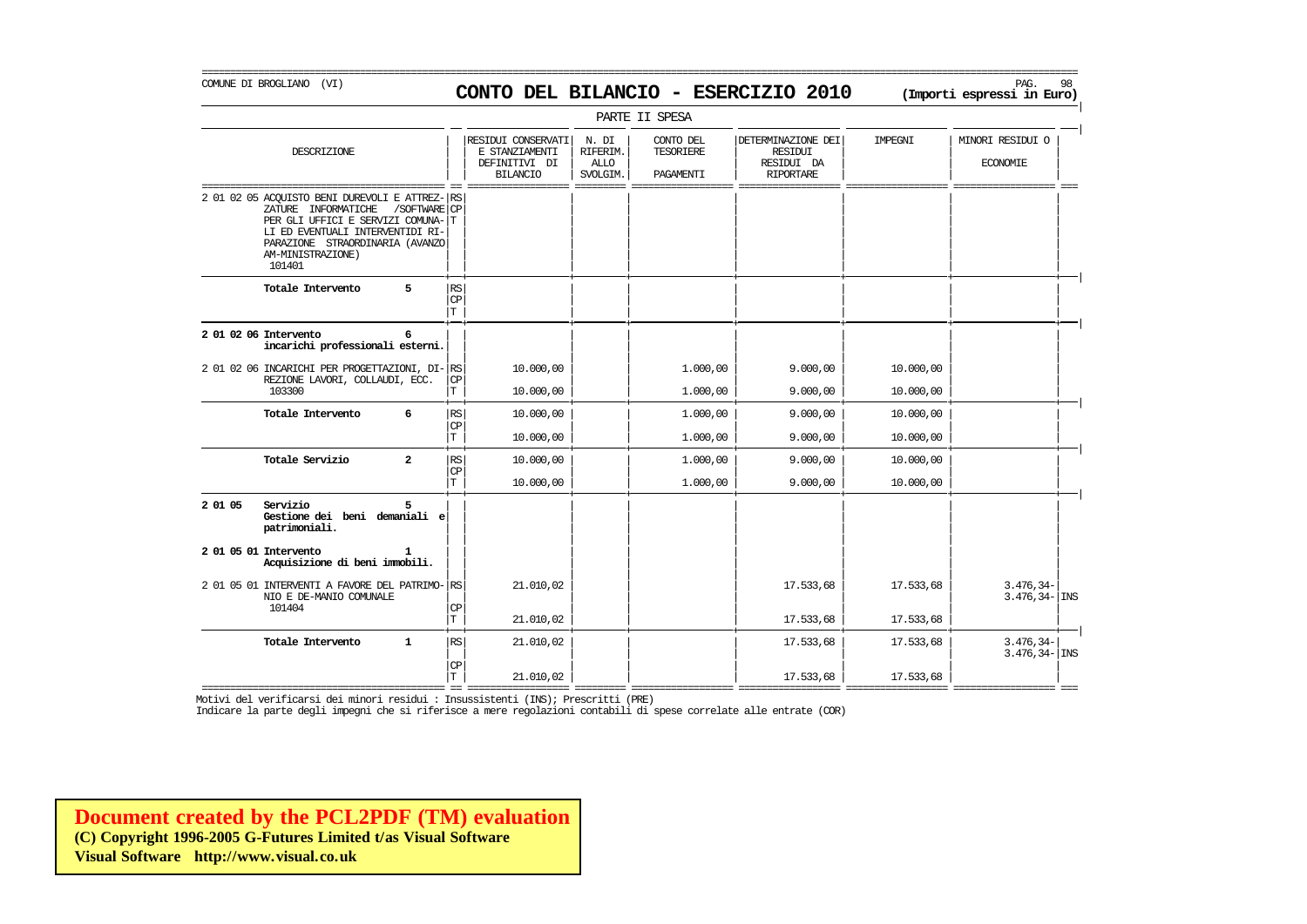# COMUNE DI BROGLIANO (VI) PAG. 99 **CONTO DEL BILANCIO - ESERCIZIO 2010 (Importi espressi in Euro)**

===========================================================================================================================================================

|                     |                                                                                                               |              |                              |                                                                          |                                              | PARTE II SPESA                      |                                                                        |           |                                     |
|---------------------|---------------------------------------------------------------------------------------------------------------|--------------|------------------------------|--------------------------------------------------------------------------|----------------------------------------------|-------------------------------------|------------------------------------------------------------------------|-----------|-------------------------------------|
|                     | DESCRIZIONE                                                                                                   |              |                              | RESIDUI CONSERVATI<br>E STANZIAMENTI<br>DEFINITIVI DI<br><b>BILANCIO</b> | N. DI<br>RIFERIM.<br><b>ALLO</b><br>SVOLGIM. | CONTO DEL<br>TESORIERE<br>PAGAMENTI | DETERMINAZIONE DEI<br><b>RESIDUI</b><br>RESIDUI DA<br><b>RIPORTARE</b> | IMPEGNI   | MINORI RESIDUI O<br><b>ECONOMIE</b> |
|                     | Totale Servizio                                                                                               | 5            | RS<br>CP                     | 21.010,02                                                                |                                              |                                     | 17.533,68                                                              | 17.533,68 | 3.476,34-<br>$3.476, 34 -  $ INS    |
|                     |                                                                                                               |              | T.                           | 21,010,02                                                                |                                              |                                     | 17.533,68                                                              | 17.533,68 |                                     |
| 2 01 07             | Servizio<br>Anagrafe, Stato Civile, Eletto-<br>rale, Leva e servizio statisti-<br>co.                         | 7            |                              |                                                                          |                                              |                                     |                                                                        |           |                                     |
|                     | 2 01 07 05 Intervento<br>Acquisizione di beni mobili,<br>macchine ed attrezzature tecni-<br>co-scientifiche.  | 5            |                              |                                                                          |                                              |                                     |                                                                        |           |                                     |
| 2 01 07 05 ACOUISTO | MATERIALE ELETTORALE RS                                                                                       |              | CP                           | 850,88                                                                   |                                              |                                     | 850,88                                                                 | 850,88    |                                     |
|                     | DURATURO NON RIMBORSABILE<br>113100                                                                           |              | T                            | 850,88                                                                   |                                              |                                     | 850,88                                                                 | 850,88    |                                     |
|                     | Totale Intervento                                                                                             | 5            | RS<br><b>CP</b>              | 850,88                                                                   |                                              |                                     | 850,88                                                                 | 850,88    |                                     |
|                     |                                                                                                               |              | T                            | 850,88                                                                   |                                              |                                     | 850,88                                                                 | 850,88    |                                     |
|                     | Totale Servizio                                                                                               | 7            | RS<br>$\mathbb{C}\mathbb{P}$ | 850,88                                                                   |                                              |                                     | 850,88                                                                 | 850,88    |                                     |
|                     |                                                                                                               |              | T                            | 850,88                                                                   |                                              |                                     | 850,88                                                                 | 850,88    |                                     |
| 2 01 08             | Servizio<br>Altri servizi generali.                                                                           | 8            |                              |                                                                          |                                              |                                     |                                                                        |           |                                     |
|                     | 2 01 08 01 Intervento<br>Acquisizione di beni immobili.                                                       |              |                              |                                                                          |                                              |                                     |                                                                        |           |                                     |
|                     | 2 01 08 01 MANUTENZIONE STRAORDINARIA FAB-<br>BRICATI - ADEGUAMENTO IMPIANTI<br>DI RISCALDAMENTO<br>101406    |              | RS<br><b>CP</b><br>T         |                                                                          |                                              |                                     |                                                                        |           |                                     |
|                     | 2 01 08 01 MANUTENZIONE STRAORDINARIA FAB-<br>BRICATI - ADEGUAMENTO IMPIANTI CP<br><b>ELETTRICI</b><br>101407 |              | RS<br>T                      |                                                                          |                                              |                                     |                                                                        |           |                                     |
|                     | Totale Intervento                                                                                             | $\mathbf{1}$ | RS<br>CP<br>T.               |                                                                          |                                              |                                     |                                                                        |           |                                     |

=========================================== == ================== ========= ================== ================== ================== ================== === Motivi del verificarsi dei minori residui : Insussistenti (INS); Prescritti (PRE)

Indicare la parte degli impegni che si riferisce a mere regolazioni contabili di spese correlate alle entrate (COR)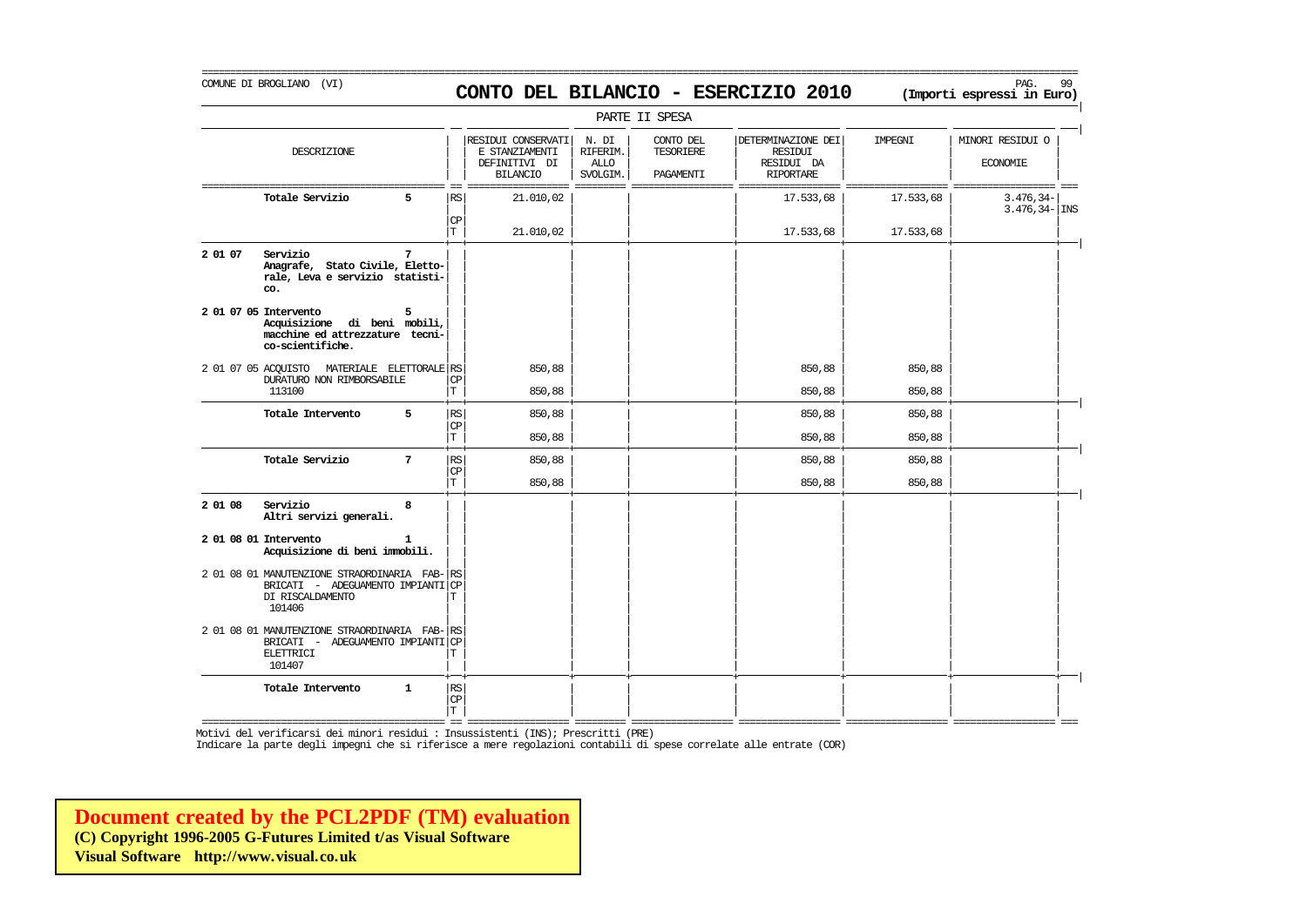### COMUNE DI BROGLIANO (VI) PAG. 100 **CONTO DEL BILANCIO - ESERCIZIO 2010 (Importi espressi in Euro)**

===========================================================================================================================================================

|         |                                                                                                                |                 |                                                        |                                                                          |                                              | PARTE II SPESA                        |                                                                        |                                        |                                     |
|---------|----------------------------------------------------------------------------------------------------------------|-----------------|--------------------------------------------------------|--------------------------------------------------------------------------|----------------------------------------------|---------------------------------------|------------------------------------------------------------------------|----------------------------------------|-------------------------------------|
|         | DESCRIZIONE                                                                                                    |                 |                                                        | RESIDUI CONSERVATI<br>E STANZIAMENTI<br>DEFINITIVI DI<br><b>BILANCIO</b> | N. DI<br>RIFERIM.<br><b>ALLO</b><br>SVOLGIM. | CONTO DEL<br>TESORIERE<br>PAGAMENTI   | DETERMINAZIONE DEI<br><b>RESIDUI</b><br>RESIDUI DA<br><b>RIPORTARE</b> | IMPEGNI                                | MINORI RESIDUI O<br><b>ECONOMIE</b> |
|         | 2 01 08 07 Intervento<br>Trasferimenti di capitale.                                                            | 7               |                                                        |                                                                          |                                              |                                       |                                                                        |                                        |                                     |
|         | 2 01 08 07 OPERE DI CULTO -<br><b>OUOTA</b><br>101600                                                          | DESTINAZIONE RS | <b>CP</b><br>$\mathbf T$                               | 2.000,00<br>2,000,00                                                     |                                              |                                       | 2,000,00<br>2,000,00                                                   | 2,000,00<br>2,000,00                   |                                     |
|         | Totale Intervento                                                                                              | 7               | $\mathbb{RS}$<br>$\mathbb{C}\mathbb{P}$<br>$\mathbf T$ | 2.000,00<br>2,000,00                                                     |                                              |                                       | 2,000,00<br>2.000,00                                                   | 2,000,00<br>2,000,00                   |                                     |
|         | Totale Servizio                                                                                                | 8               | RS<br>$\mathbb{C}\mathbb{P}$<br>T                      | 2.000,00<br>2.000,00                                                     |                                              |                                       | 2.000,00<br>2.000,00                                                   | 2.000,00<br>2.000,00                   |                                     |
|         | Totale Funzione                                                                                                | $\mathbf{1}$    | RS<br>$\mathbf{CP}$<br>$\mathbf T$                     | 492.264,51<br>102,000,00<br>594.264,51                                   |                                              | 367.845,83<br>77.679,55<br>445.525,38 | 120.942,34<br>24.320,45<br>145.262,79                                  | 488.788,17<br>102,000,00<br>590.788,17 | $3.476, 34-$<br>$3.476, 34 -  $ INS |
| 2 0 3   | Funzione<br>Funzioni di polizia locale                                                                         | 3               |                                                        |                                                                          |                                              |                                       |                                                                        |                                        |                                     |
| 2 03 01 | Servizio<br>Polizia Municipale.                                                                                | $\mathbf{1}$    |                                                        |                                                                          |                                              |                                       |                                                                        |                                        |                                     |
|         | 2 03 01 05 Intervento<br>Acquisizione di beni mobili,<br>macchine ed attrezzature tecni-<br>co-scientifiche.   | 5               |                                                        |                                                                          |                                              |                                       |                                                                        |                                        |                                     |
|         | 2 03 01 05 ACQUISTO ATTREZZATURE E AUTOMEZ- RS<br>ZI PER I SERVIZI DI POLIZIA MU-<br><b>NICIPALE</b><br>102400 |                 | CP<br>T                                                |                                                                          |                                              |                                       |                                                                        |                                        |                                     |
|         | Totale Intervento                                                                                              | 5               | RS <br>CP<br>$\mathbf T$                               |                                                                          |                                              |                                       |                                                                        |                                        |                                     |
|         | 2 03 01 07 Intervento<br>Trasferimenti di capitale.                                                            | 7               |                                                        |                                                                          |                                              |                                       |                                                                        |                                        |                                     |

=========================================== == ================== ========= ================== ================== ================== ================== === Motivi del verificarsi dei minori residui : Insussistenti (INS); Prescritti (PRE)

Indicare la parte degli impegni che si riferisce a mere regolazioni contabili di spese correlate alle entrate (COR)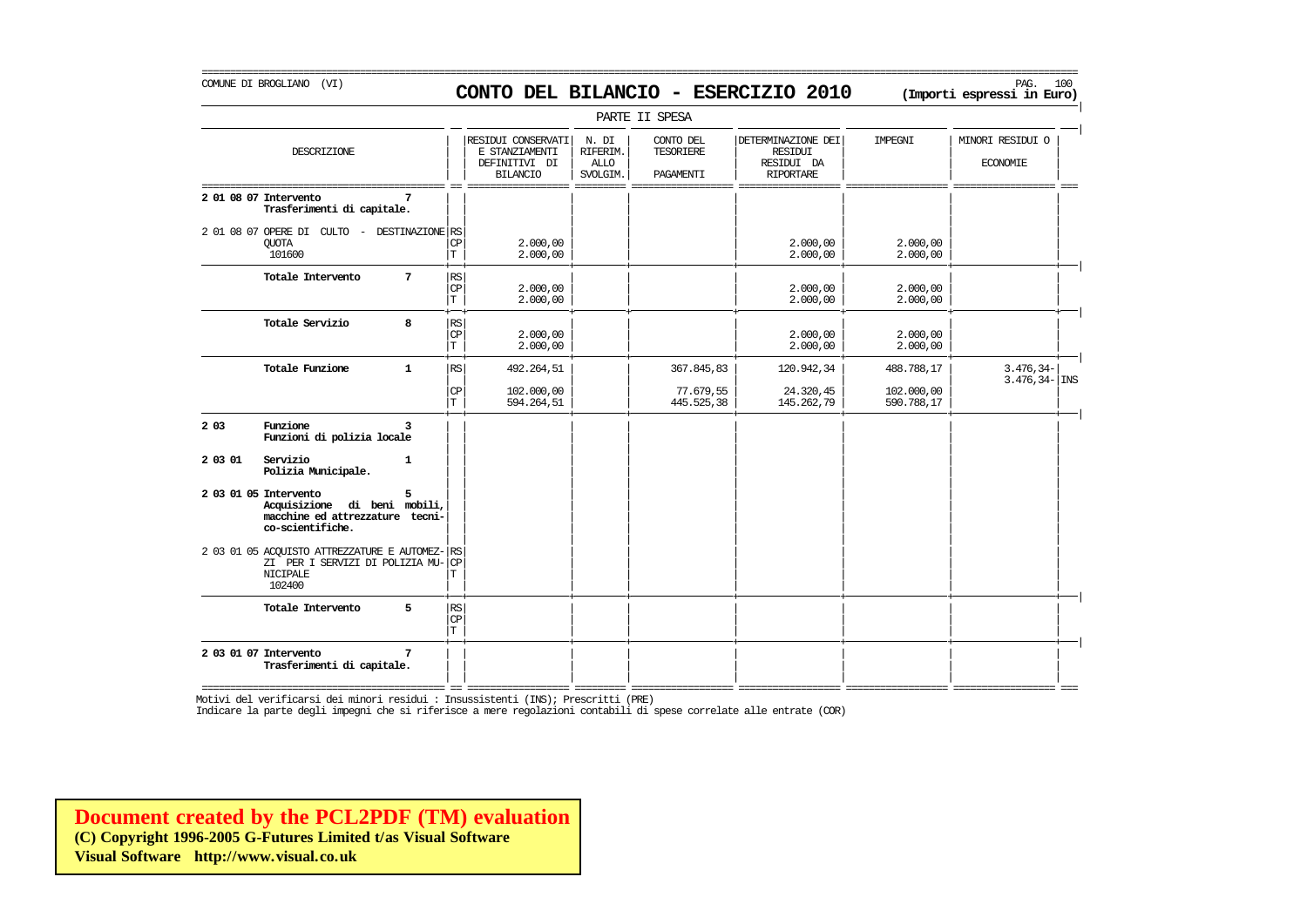#### COMUNE DI BROGLIANO (VI) PAG. 101 **CONTO DEL BILANCIO - ESERCIZIO 2010 (Importi espressi in Euro)**

|

|         | PARTE II SPESA                                                                                                                                                    |                         |                                   |                                                                                     |                                                |                                                 |                                                                             |                          |                                                                                                                                                                                                                                                                                                                                                                                                                                                                                                                        |  |
|---------|-------------------------------------------------------------------------------------------------------------------------------------------------------------------|-------------------------|-----------------------------------|-------------------------------------------------------------------------------------|------------------------------------------------|-------------------------------------------------|-----------------------------------------------------------------------------|--------------------------|------------------------------------------------------------------------------------------------------------------------------------------------------------------------------------------------------------------------------------------------------------------------------------------------------------------------------------------------------------------------------------------------------------------------------------------------------------------------------------------------------------------------|--|
|         | DESCRIZIONE                                                                                                                                                       |                         |                                   | RESIDUI CONSERVATI<br>E STANZIAMENTI<br>DEFINITIVI DI<br><b>BILANCIO</b><br>——————— | N. DI<br>RIFERIM.<br>ALLO<br>SVOLGIM.<br>$---$ | CONTO DEL<br>TESORIERE<br>PAGAMENTI<br>________ | DETERMINAZIONE DEI<br>RESIDUI<br>RESIDUI DA<br><b>RIPORTARE</b><br>———————— | IMPEGNI<br>============= | MINORI RESIDUI O<br><b>ECONOMIE</b><br>$\begin{minipage}{0.03\linewidth} \hspace*{0.03\linewidth} \hspace*{0.03\linewidth} \hspace*{0.03\linewidth} \hspace*{0.03\linewidth} \hspace*{0.03\linewidth} \hspace*{0.03\linewidth} \hspace*{0.03\linewidth} \hspace*{0.03\linewidth} \hspace*{0.03\linewidth} \hspace*{0.03\linewidth} \hspace*{0.03\linewidth} \hspace*{0.03\linewidth} \hspace*{0.03\linewidth} \hspace*{0.03\linewidth} \hspace*{0.03\linewidth} \hspace*{0.03\linewidth} \hspace*{0.03\linewidth} \hs$ |  |
| ======  | 2 03 01 07 CONCORSO SPESE PER RISTRUTTURA- RS<br>ZIONE STA-BILE SEDE DEL SERVIZIO CP<br>CONVENZIONATO DI POLIZIA MUNICI- T<br>PALE (AVANZO DI BILANCIO)<br>101200 |                         |                                   |                                                                                     |                                                |                                                 |                                                                             |                          |                                                                                                                                                                                                                                                                                                                                                                                                                                                                                                                        |  |
|         | Totale Intervento                                                                                                                                                 | $7\phantom{.0}$         | <b>RS</b><br>CP<br>T              |                                                                                     |                                                |                                                 |                                                                             |                          |                                                                                                                                                                                                                                                                                                                                                                                                                                                                                                                        |  |
|         | Totale Servizio<br>$\mathbf{1}$                                                                                                                                   |                         | RS<br><b>CP</b><br>T              |                                                                                     |                                                |                                                 |                                                                             |                          |                                                                                                                                                                                                                                                                                                                                                                                                                                                                                                                        |  |
|         | Totale Funzione                                                                                                                                                   | 3                       | <b>RS</b><br>CP<br>T              |                                                                                     |                                                |                                                 |                                                                             |                          |                                                                                                                                                                                                                                                                                                                                                                                                                                                                                                                        |  |
| 2 04    | Funzione<br>Funzioni di istruzione pubblica                                                                                                                       | 4                       |                                   |                                                                                     |                                                |                                                 |                                                                             |                          |                                                                                                                                                                                                                                                                                                                                                                                                                                                                                                                        |  |
| 2 04 01 | Servizio<br>$\mathbf{1}$<br>Scuola Materna.                                                                                                                       |                         |                                   |                                                                                     |                                                |                                                 |                                                                             |                          |                                                                                                                                                                                                                                                                                                                                                                                                                                                                                                                        |  |
|         | 2 04 01 07 Intervento<br>Trasferimenti di capitale.                                                                                                               | 7                       |                                   |                                                                                     |                                                |                                                 |                                                                             |                          |                                                                                                                                                                                                                                                                                                                                                                                                                                                                                                                        |  |
|         | 2 04 01 07 CONTRIBUTO STRAORDINARIO PER LA RS<br>REALIZZAZIONE DELL'AMPLIAMENTO CP<br>DELLA SCUOLA DEL-L'INFANZIA PAR-T<br><b>ROCCHIALE</b><br>102500             |                         |                                   |                                                                                     |                                                |                                                 |                                                                             |                          |                                                                                                                                                                                                                                                                                                                                                                                                                                                                                                                        |  |
|         | Totale Intervento                                                                                                                                                 | $7\phantom{.0}$         | RS<br>$\mathbb{C}\mathbb{P}$<br>T |                                                                                     |                                                |                                                 |                                                                             |                          |                                                                                                                                                                                                                                                                                                                                                                                                                                                                                                                        |  |
|         | Totale Servizio<br>$\mathbf{1}$                                                                                                                                   |                         | <b>RS</b><br>CP<br>T              |                                                                                     |                                                |                                                 |                                                                             |                          |                                                                                                                                                                                                                                                                                                                                                                                                                                                                                                                        |  |
| 2 04 02 | Servizio<br>Istruzione Elementare.                                                                                                                                | $\overline{\mathbf{2}}$ |                                   |                                                                                     |                                                |                                                 |                                                                             |                          |                                                                                                                                                                                                                                                                                                                                                                                                                                                                                                                        |  |
|         | 2 04 02 01 Intervento<br>1<br>Acquisizione di beni immobili.                                                                                                      |                         |                                   |                                                                                     |                                                |                                                 |                                                                             |                          |                                                                                                                                                                                                                                                                                                                                                                                                                                                                                                                        |  |

=========================================== == ================== ========= ================== ================== ================== ================== === Motivi del verificarsi dei minori residui : Insussistenti (INS); Prescritti (PRE)

Indicare la parte degli impegni che si riferisce a mere regolazioni contabili di spese correlate alle entrate (COR)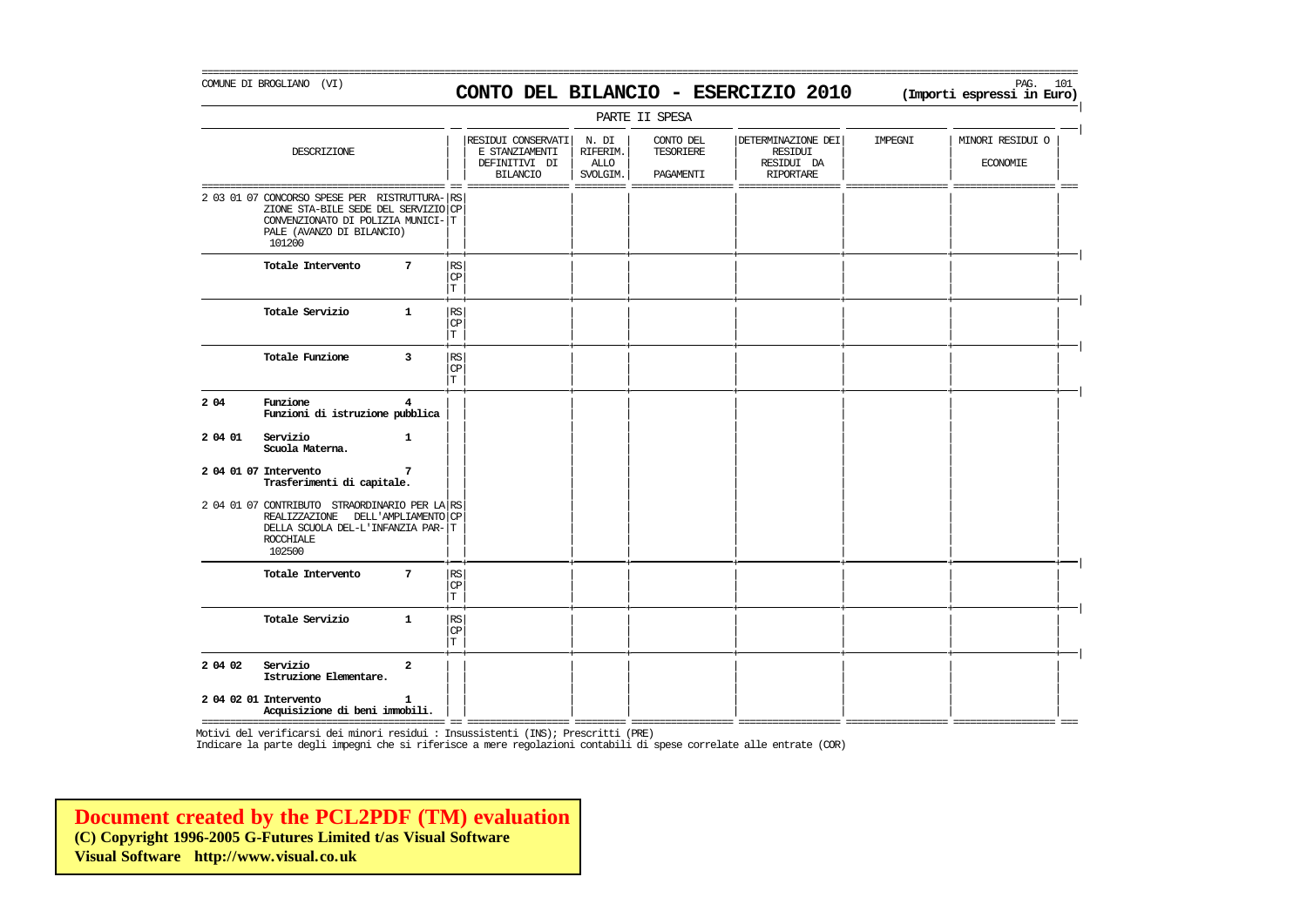COMUNE DI BROGLIANO (VI) PAG. 102 **CONTO DEL BILANCIO - ESERCIZIO 2010 (Importi espressi in Euro)** 

PARTE II SPESA | | RESIDUI CONSERVATI | N. DI | CONTO DEL | | DETERMINAZIONE DEI | IMPEGNI | | MINORI RESIDUI O DESCRIZIONE E STANZIAMENTI RIFERIM. TESORIERE RESIDUI | | | | | | | |  $\begin{tabular}{c|c|c|c|c|c} \hline \texttt{DEFINITION} & \texttt{DIF} & \texttt{ALLO} & & & \texttt{RESIDUL} & \texttt{DA} & & & \texttt{ECONOMET} \\ \hline \texttt{BILANCIO} & \texttt{SVOLGIN.} & \texttt{PAGAMENTI} & & \texttt{RIDORTARE} & & & & \texttt{PAPORTARE} & & & \texttt{PAPORTARE} \\ \hline \end{tabular}$ | | BILANCIO | SVOLGIM. | PAGAMENTI | RIPORTARE | | =========================================== == ================== ========= ================== ================== ================== ================== === | | | | | | | | 2 04 02 01 AREA SCOLASTICA: INTERVENTI VOL- RS<br>
TI AL MI-GLIORAMENTO DEL PLESSO CP (2000,00) (2000,00) (2000,00) (2000,000) (215.000,00 TI AL MI-GLIORAMENTO DEL PLESSO  $|\text{CP}|$  = 15.000,00 15.000,00 15.000,00 15.000,00 15.000,00 15.000,00 15.000,00  $102100$   $\boxed{\text{T}}$   $15.000,00$   $\boxed{\text{ }}$   $15.000,00$   $\boxed{\text{ }}$   $15.000,00$   $\boxed{\text{ }}$   $15.000,00$   $\boxed{\text{ }}$ | | | | | | | | 2 04 02 01 PERIZIA SUPPLETIVA E DI VARIANTE RS  $\begin{array}{lll} \text{IN} & \text{SANATORIA} & 1^\star \text{STRALCIO} & \text{NUVIE} \end{array} \begin{array}{lll} \text{CP} & \text{SCUOLE} & \text{ELEMENTARI} & \text{I}^\star \end{array}$ SCUOLE ELEMENTARI  $|\mathrm{T}|$   $|\mathrm{T}|$   $|\mathrm{T}|$   $|\mathrm{T}|$   $|\mathrm{T}|$   $|\mathrm{T}|$   $|\mathrm{T}|$   $|\mathrm{T}|$   $|\mathrm{T}|$   $|\mathrm{T}|$   $|\mathrm{T}|$   $|\mathrm{T}|$   $|\mathrm{T}|$   $|\mathrm{T}|$   $|\mathrm{T}|$   $|\mathrm{T}|$   $|\mathrm{T}|$   $|\mathrm{T}|$   $|\mathrm{T}|$   $|\mathrm{T}|$   $|\mathrm{T}|$   $|\mathrm{T}|$   $|\mathrm{T}|$   $|\mathrm{T}|$   $|\mathrm{T}|$   $|\mathrm{T}|$   $|\mathrm{T}|$   $|\mathrm{T}|$   $|\mathrm{T}|$  102200 | | | | | | | | | | | | | | | |  $2.04$  02.01 PERIZIA SUPPLETIVA E DI VARIANTE RS 2^ STRALCIO NUOVE SCUOLE ELEMEN- $|{\rm CP}\over {\rm T}$ TARI | | | | | | | | T 102300 | | | | | | | | | | | | | | | | 2 04 02 01 COMPLETAMENTO EDIFICIO SCUOLA RS<br>ELEMENTARE3^ STRALCIO  $\begin{array}{c|c}\n\text{ELEMENTARE3}^{\wedge} & \text{STRALClO} \\
\hline\n102401 & & \text{T}\n\end{array}$  $102401$   $|T|$   $|T|$   $|T|$   $|T|$   $|T|$   $|T|$   $|T|$   $|T|$   $|T|$   $|T|$   $|T|$   $|T|$   $|T|$   $|T|$   $|T|$   $|T|$   $|T|$   $|T|$   $|T|$   $|T|$   $|T|$   $|T|$   $|T|$   $|T|$   $|T|$   $|T|$   $|T|$   $|T|$   $|T|$   $|T|$   $|T|$   $|T|$   $|T|$   $|T|$   $|T|$   $|$ | | | | | | | | 2 04 02 01 INTERVENTI DI ADEGUAMENTO SCUOLE RS
ELEMEN-TARI ELEMEN-TARI | | | | | | | | CP  $102700$   $\boxed{\text{T}}$   $\boxed{\text{T}}$ | | | | | | | | 2 04 02 01 ACQUISTO TERRENO NECESSARIO PER| | | | | | | | RS 2.986,15 2.986,15 2.986,15 LA COSTRUZIONE NUOVA SCUOLA ELE-| | | | | | | | CP MENTARE 3^ STRALCIO | | | | | | | | T 2.986,15 2.986,15 2.986,15  $102800$  , and the set of the set of the set of the set of the set of the set of the set of the set of the set of the set of the set of the set of the set of the set of the set of the set of the set of the set of the set + + + + + + + + | **Totale Intervento 1** | | | | | | | | RS 2.986,15 2.986,15 2.986,15  $|\mathbb{CP}|$  15.000,00 | | 15.000,00 15.000,00 | |  $|T|$  17.986,15  $|$   $|$   $|$  17.986,15 17.986,15 17.986,15 17.986,15 17.986,15 17.986,15 17.986,15 17.986,15 17.986,15 17.986,15 17.986,15 17.986,15 17.986,15 17.986,15 17.986,15 17.986,15 17.986,15 17.986,15 17.986,15 17. + + + + + + + + | **2 04 02 05 Intervento 5** | | | | | | | | **Acquisizione di beni mobili,**| | | | | | | | macchine ed attrezzature tecni-<br>co-scientifiche. **co-scientifiche.** | | | | | | | | | | | | | | | | 2 04 02 05 ACQUISTO SCUOLABUS E MANUTENZIO- $\begin{vmatrix} \text{RS} \\ \text{RS} \end{vmatrix}$  39.693,22 39.693,22 39.693,22 39.693,22 39.693,22 39.693,22 39.693,22 39.693,22 39.693,22 39.693,22 39.693,22 39.693,22 39.693,22 39.693,22 39.693,22 39.

NE STRAORDINARIA AUTOMEZZI ESI- $|\mathbb{CP}|$   $\begin{array}{c|c} \mathbb{CP} & \mathbb{CP} \ \hline \end{array}$   $\begin{array}{c|c} \mathbb{CP} & \mathbb{CP} \ \mathbb{CP} & \mathbb{CP} \ \mathbb{CP} & \mathbb{CP} \ \mathbb{CP} & \mathbb{CP} \ \mathbb{CP} & \mathbb{CP} \ \mathbb{CP} & \mathbb{CP} \ \mathbb{CP} & \mathbb{CP} \ \mathbb{CP} & \mathbb{CP} \ \mathbb{CP} & \mathbb{CP} \ \mathbb{CP} & \mathbb{$ 

STENTI | | | | | | | | T 39.693,22 39.693,22 39.693,22  $102900$  , and the set of the set of the set of the set of the set of the set of the set of the set of the set of the set of the set of the set of the set of the set of the set of the set of the set of the set of the set

**Totale Intervento 5** | | | | | | | | RS 39.693,22 39.693,22 39.693,22

+ + + + + + + + |

 $|\mathbb{CP}|$  $|T|$  39.693,22  $|$  39.693,22  $|$  39.693,22 39.693,22  $|$ 

=========================================== == ================== ========= ================== ================== ================== ================== === Motivi del verificarsi dei minori residui : Insussistenti (INS); Prescritti (PRE)

Indicare la parte degli impegni che si riferisce a mere regolazioni contabili di spese correlate alle entrate (COR)

**[Document created by the PCL2PDF \(TM\) evaluation](http://www.visual.co.uk) (C) Copyright 1996-2005 G-Futures Limited t/as Visual Software Visual Software http://www.visual.co.uk**

|

|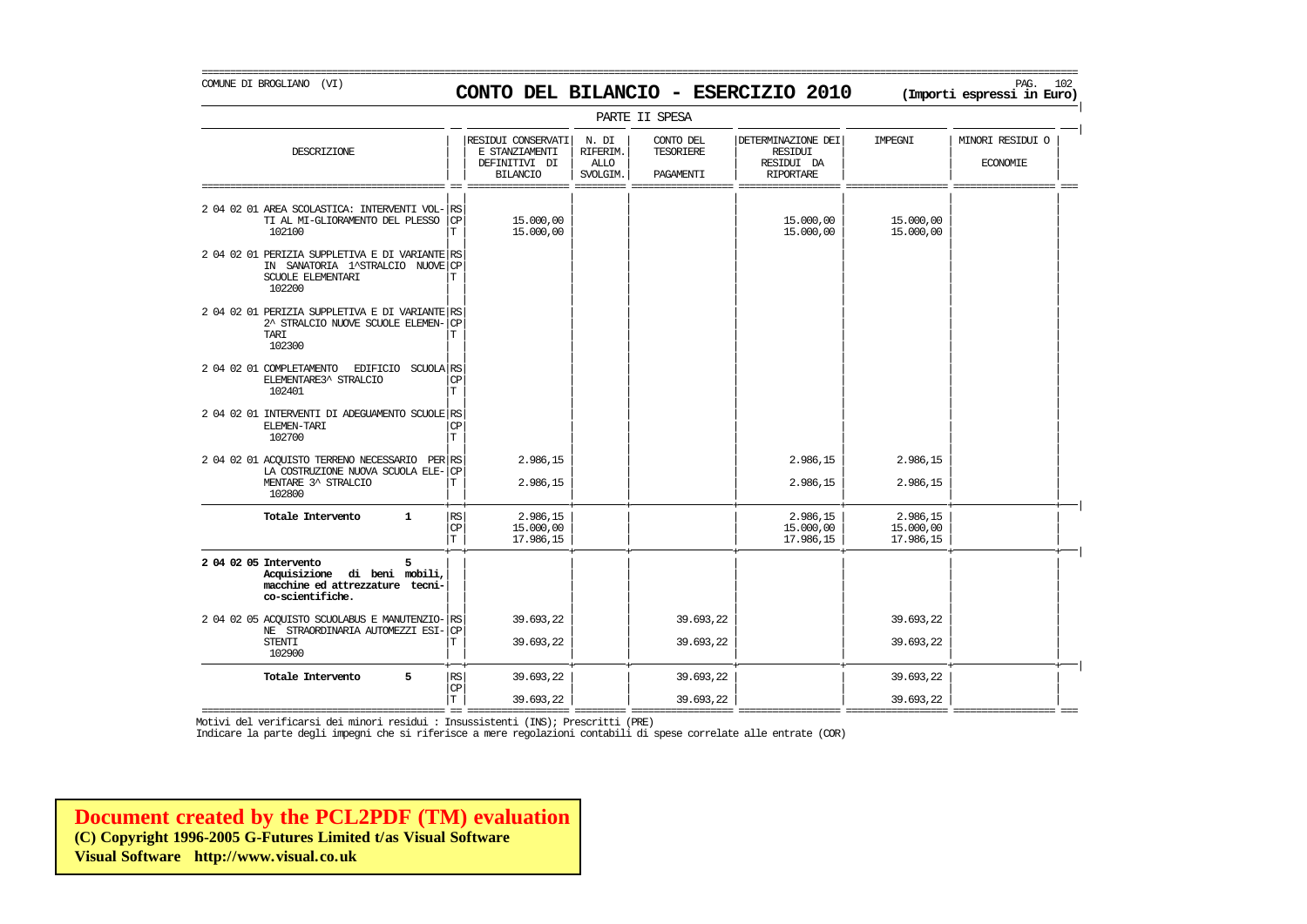# COMUNE DI BROGLIANO (VI) PAG. 103 **CONTO DEL BILANCIO - ESERCIZIO 2010 (Importi espressi in Euro)**

|         |                                                                                                                                                                                                          |                |                             |                                                                          |                                              | PARTE II SPESA                                    |                                                                        |                                       |                                     |
|---------|----------------------------------------------------------------------------------------------------------------------------------------------------------------------------------------------------------|----------------|-----------------------------|--------------------------------------------------------------------------|----------------------------------------------|---------------------------------------------------|------------------------------------------------------------------------|---------------------------------------|-------------------------------------|
|         | DESCRIZIONE                                                                                                                                                                                              |                |                             | RESIDUI CONSERVATI<br>E STANZIAMENTI<br>DEFINITIVI DI<br><b>BILANCIO</b> | N. DI<br>RIFERIM.<br><b>ALLO</b><br>SVOLGIM. | CONTO DEL<br><b>TESORIERE</b><br><b>PAGAMENTT</b> | DETERMINAZIONE DEI<br><b>RESIDUI</b><br>RESIDUI DA<br><b>RIPORTARE</b> | IMPEGNI                               | MINORI RESIDUI O<br><b>ECONOMIE</b> |
|         | Totale Servizio                                                                                                                                                                                          | 2              | RS<br>CP<br>T.              | 42.679,37<br>15,000,00<br>57.679,37                                      |                                              | 39.693,22<br>39.693,22                            | 2.986,15<br>15.000,00<br>17.986,15                                     | 42.679,37<br>15,000,00<br>57.679,37   |                                     |
| 2 04 05 | Servizio<br>Assistenza scolastica, traspor-<br>to, refezione ed altri servizi.                                                                                                                           | 5              |                             |                                                                          |                                              |                                                   |                                                                        |                                       |                                     |
|         | 2 04 05 01 Intervento<br>Acquisizione di beni immobili.                                                                                                                                                  | -1             |                             |                                                                          |                                              |                                                   |                                                                        |                                       |                                     |
|         | 2 04 05 01 REALIZZAZIONE NUOVA MENSA SCOLA-<br><b>STICA</b><br>103400                                                                                                                                    |                | <b>RS</b><br><b>CP</b><br>T |                                                                          |                                              |                                                   |                                                                        |                                       |                                     |
|         | 2 04 05 01 LAVORI DI SISTEMAZIONE PIANO IN-<br>TERRATO<br>SCUOLE ELEMENTARI DI<br>BROGLIANO CON LA REALIZZAZIONE<br>RICAVO DI LOCALI PER LA MENSA<br>(CONTRIBUTO REGIONALE CAT.<br>FONDI 2008)<br>103800 | $\overline{4}$ | RS<br><b>CP</b><br>т        | 82.500,00<br>82.500,00                                                   |                                              |                                                   | 82.500,00<br>82.500,00                                                 | 82.500,00<br>82.500,00                |                                     |
|         | 2 04 05 01 LAVORI DI SISTEMAZIONE PIANO IN-<br>SCUOLE ELEMENTARI DI<br>TERRATO<br>BROGLIANO CON LA REALIZZAZIONE T<br>DEL DRENAGGIO (CONTRIBUTO REGIO-<br>NALE CAT.1 FONDI 2009)<br>103900               |                | RS<br><b>CP</b>             | 54.725,00<br>54.725,00                                                   |                                              |                                                   | 54.725,00<br>54.725,00                                                 | 54.725,00<br>54.725,00                |                                     |
|         | Totale Intervento                                                                                                                                                                                        | $\mathbf{1}$   | RS<br>СP<br>T.              | 137.225,00<br>137.225,00                                                 |                                              |                                                   | 137.225,00<br>137, 225, 00                                             | 137.225,00<br>137.225,00              |                                     |
|         | Totale Servizio                                                                                                                                                                                          | 5              | RS<br>CP<br>T               | 137.225,00<br>137, 225, 00                                               |                                              |                                                   | 137.225,00<br>137.225,00                                               | 137.225,00<br>137.225,00              |                                     |
|         | Totale Funzione                                                                                                                                                                                          | 4              | $\mathbb{RS}$<br>CP<br>T    | 179.904,37<br>15,000,00<br>194.904,37                                    |                                              | 39.693,22<br>39.693,22                            | 140.211,15<br>15,000,00<br>155.211,15                                  | 179.904,37<br>15.000,00<br>194.904,37 |                                     |
| 2 0 5   | Funzione<br>Funzioni relative alla cultura e<br>ai beniculturali                                                                                                                                         | 5              |                             |                                                                          |                                              |                                                   |                                                                        |                                       |                                     |

=========================================== == ================== ========= ================== ================== ================== ================== === Motivi del verificarsi dei minori residui : Insussistenti (INS); Prescritti (PRE)

Indicare la parte degli impegni che si riferisce a mere regolazioni contabili di spese correlate alle entrate (COR)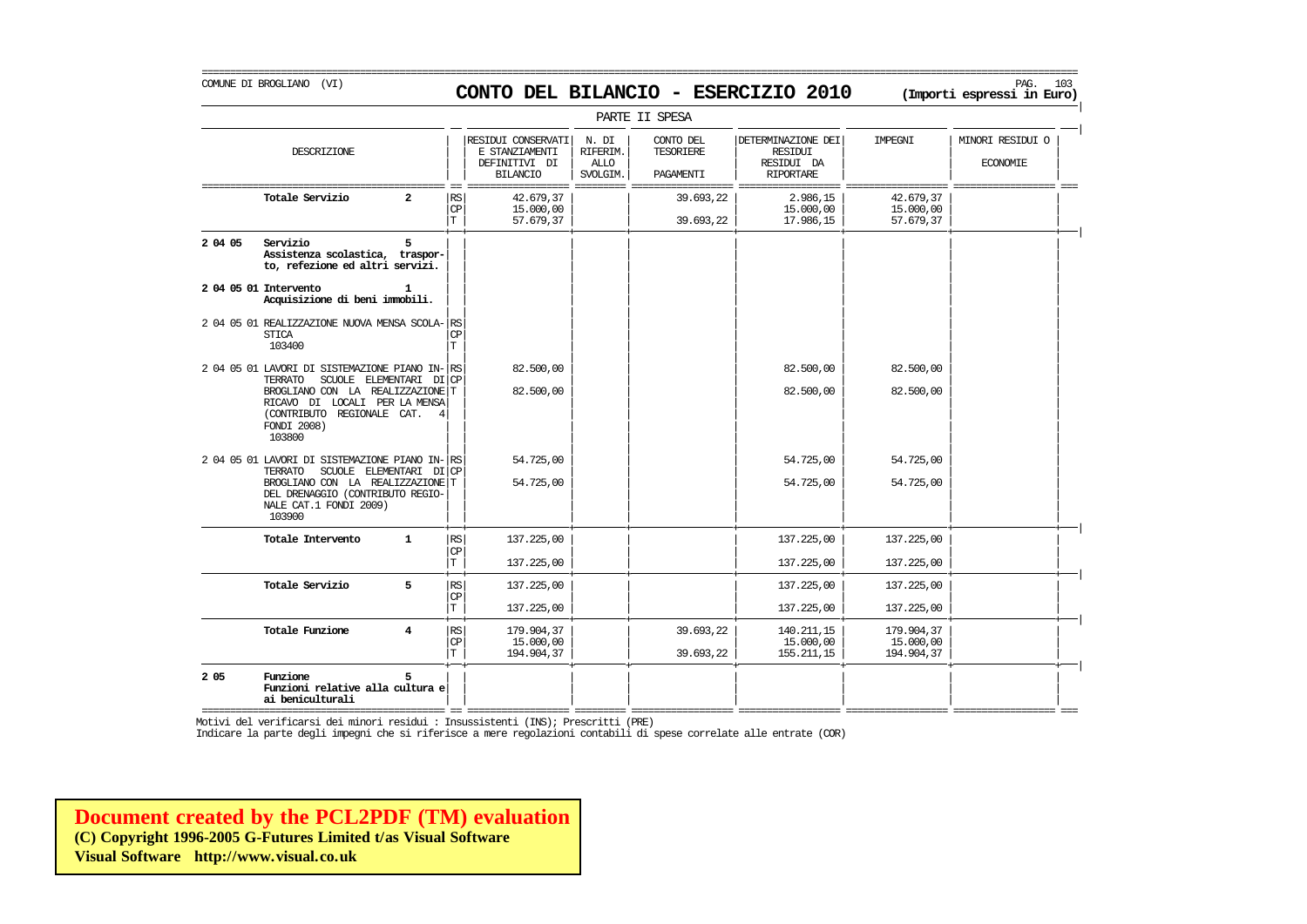# COMUNE DI BROGLIANO (VI) PAG. 104 **CONTO DEL BILANCIO - ESERCIZIO 2010 (Importi espressi in Euro)**

===========================================================================================================================================================

|         |                                                                                                                   |                                             |                                                                          |                                              | PARTE II SPESA                             |                                                                        |                      |                                     |
|---------|-------------------------------------------------------------------------------------------------------------------|---------------------------------------------|--------------------------------------------------------------------------|----------------------------------------------|--------------------------------------------|------------------------------------------------------------------------|----------------------|-------------------------------------|
|         | DESCRIZIONE                                                                                                       |                                             | RESIDUI CONSERVATI<br>E STANZIAMENTI<br>DEFINITIVI DI<br><b>BILANCIO</b> | N. DI<br>RIFERIM.<br><b>ALLO</b><br>SVOLGIM. | CONTO DEL<br><b>TESORIERE</b><br>PAGAMENTI | DETERMINAZIONE DEI<br><b>RESIDUI</b><br>RESIDUI DA<br><b>RIPORTARE</b> | IMPEGNI              | MINORI RESIDUI O<br><b>ECONOMIE</b> |
| 2 05 01 | Servizio<br>1.<br>Biblioteche, musei e pinacotec-<br>he.                                                          |                                             |                                                                          |                                              |                                            |                                                                        |                      |                                     |
|         | 2 05 01 01 Intervento<br>1.<br>Acquisizione di beni immobili                                                      |                                             |                                                                          |                                              |                                            |                                                                        |                      |                                     |
|         | 2 05 01 01 SISTEMAZIONE PIANO TERRA EDIFI- RS<br>CIO BIBLIOTECA COMUNALE PER CEN-<br>TRO ANZIANI<br>103600        | <b>CP</b><br>Т                              | 1.680,82<br>1.680,82                                                     |                                              | 612,00<br>612,00                           | 1.068,82<br>1.068,82                                                   | 1.680,82<br>1.680,82 |                                     |
|         | Totale Intervento<br>$\mathbf{1}$                                                                                 | RS<br>$\mathbb{C}\mathbb{P}$<br>$\mathbf T$ | 1.680,82<br>1.680,82                                                     |                                              | 612,00<br>612,00                           | 1.068,82<br>1.068,82                                                   | 1.680,82<br>1.680,82 |                                     |
|         | 2 05 01 05 Intervento<br>5<br>Acquisizione di beni mobili,<br>macchine ed attrezzature tecni-<br>co-scientifiche. |                                             |                                                                          |                                              |                                            |                                                                        |                      |                                     |
|         | 2 05 01 05 ACOUISTO ATTREZZATURE PER LA BI-RS<br>BLIOTECA PUBBLICA<br>103200                                      | <b>CP</b><br>T                              |                                                                          |                                              |                                            |                                                                        |                      |                                     |
|         | 5<br>Totale Intervento                                                                                            | RS<br>CP<br>T.                              |                                                                          |                                              |                                            |                                                                        |                      |                                     |
|         | Totale Servizio<br>$\mathbf{1}$                                                                                   | $\mathbb{RS}$<br><b>CP</b><br>$\mathbf T$   | 1.680,82<br>1,680,82                                                     |                                              | 612,00<br>612,00                           | 1.068,82<br>1,068,82                                                   | 1.680,82<br>1,680,82 |                                     |
| 2 05 02 | Servizio<br>$\mathbf{z}$<br>teatri, attivita' culturali e<br>servizi diversi nel settore cul-<br>turale.          |                                             |                                                                          |                                              |                                            |                                                                        |                      |                                     |
|         | 2 05 02 05 Intervento<br>Acquisizione di beni mobili,<br>macchine ed attrezzature tecni-<br>co-scientifiche.      |                                             |                                                                          |                                              |                                            |                                                                        |                      |                                     |

Motivi del verificarsi dei minori residui : Insussistenti (INS); Prescritti (PRE)

Indicare la parte degli impegni che si riferisce a mere regolazioni contabili di spese correlate alle entrate (COR)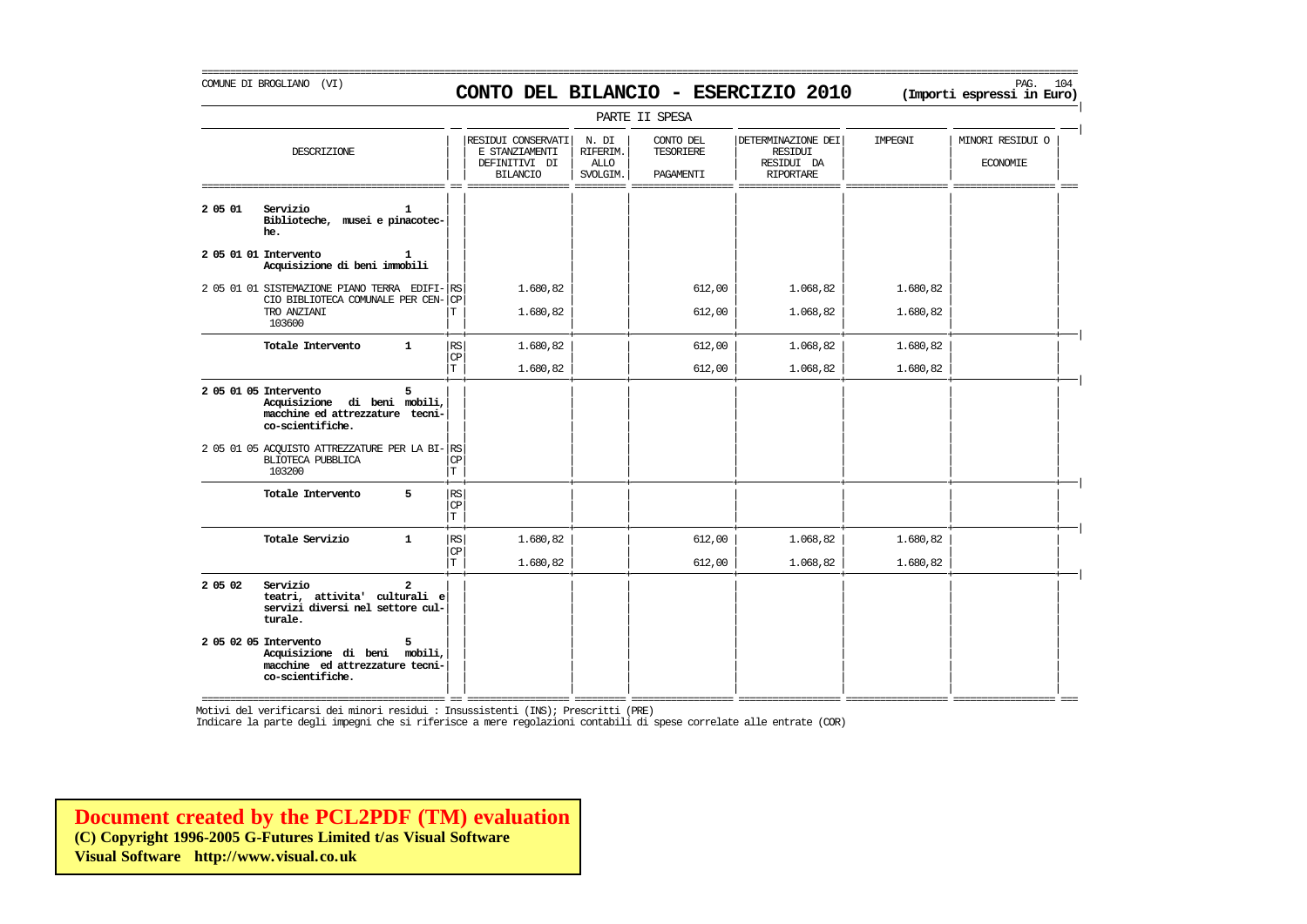#### COMUNE DI BROGLIANO (VI) PAG. 105 **CONTO DEL BILANCIO - ESERCIZIO 2010 (Importi espressi in Euro)**

===========================================================================================================================================================

|         |                                                                                      |                             |                                                                          |                                              | PARTE II SPESA                             |                                                                        |                |                                     |
|---------|--------------------------------------------------------------------------------------|-----------------------------|--------------------------------------------------------------------------|----------------------------------------------|--------------------------------------------|------------------------------------------------------------------------|----------------|-------------------------------------|
|         | DESCRIZIONE                                                                          |                             | RESIDUI CONSERVATI<br>E STANZIAMENTI<br>DEFINITIVI DI<br><b>BILANCIO</b> | N. DI<br>RIFERIM.<br><b>ALLO</b><br>SVOLGIM. | CONTO DEL<br><b>TESORIERE</b><br>PAGAMENTI | DETERMINAZIONE DEI<br><b>RESIDUI</b><br>RESIDUI DA<br><b>RIPORTARE</b> | <b>TMPRGNT</b> | MINORI RESIDUI O<br><b>ECONOMIE</b> |
|         | 2 05 02 05 STRUTTURA PER<br>PUBBLICIZZAZIONE RS<br>MANIFESTAZIONI<br>103700          | $\mathbb{C}\mathbb{P}$<br>T |                                                                          |                                              |                                            |                                                                        |                |                                     |
|         | Totale Intervento<br>5                                                               | RS<br>$_{\rm CP}$<br>T      |                                                                          |                                              |                                            |                                                                        |                |                                     |
|         | Totale Servizio<br>$\overline{a}$                                                    | <b>RS</b><br>CP<br>T        |                                                                          |                                              |                                            |                                                                        |                |                                     |
|         | Totale Funzione<br>5                                                                 | RS<br>CP                    | 1.680,82                                                                 |                                              | 612,00                                     | 1.068,82                                                               | 1.680,82       |                                     |
|         |                                                                                      | T                           | 1.680,82                                                                 |                                              | 612,00                                     | 1.068,82                                                               | 1.680,82       |                                     |
| 2 0 6   | Funzione<br>6<br>Funzioni nel settore sportivo e<br>ricreativo                       |                             |                                                                          |                                              |                                            |                                                                        |                |                                     |
| 2 06 02 | Servizio<br>Stadio comunale, palazzo dello<br>sport ed altri impianti.               |                             |                                                                          |                                              |                                            |                                                                        |                |                                     |
|         | 2 06 02 01 Intervento<br>Acquisizione di beni immobili.                              |                             |                                                                          |                                              |                                            |                                                                        |                |                                     |
|         | 2 06 02 01 INTERVENTI PER OMOLOGAZIONE PA-RS<br>LESTRA (FINANZIATO O. P. A. A.)      | CP                          | 8.487,95                                                                 |                                              |                                            | 8.487,95                                                               | 8.487,95       |                                     |
|         | 108000                                                                               |                             | 8.487,95                                                                 |                                              |                                            | 8.487,95                                                               | 8.487,95       |                                     |
|         | 2 06 02 01 PROGETTO PER ADEGUAMENTO TRIBUNE RS<br>E SPOGLIATOI DEL CAMPO SPORTIVO CP |                             | 55.633,41                                                                |                                              |                                            | 55.633,41                                                              | 55.633,41      |                                     |
|         | DEL CAPOLUOGO<br>108800                                                              | т                           | 55.633,41                                                                |                                              |                                            | 55.633,41                                                              | 55.633,41      |                                     |
|         | 2 06 02 01 TRIBUNE CAMPO DA CALCIO<br>110500                                         | RS<br>$\mathbf{CP}$         | 434.588,39                                                               |                                              | 282.741,08                                 | 151.847,31                                                             | 434.588,39     |                                     |
|         |                                                                                      | T.                          | 434.588,39                                                               |                                              | 282.741,08                                 | 151.847,31                                                             | 434.588,39     |                                     |
|         | Totale Intervento<br>$\mathbf{1}$                                                    | <b>RS</b><br>$_{\rm CP}$    | 498.709,75                                                               |                                              | 282.741,08                                 | 215.968,67                                                             | 498.709,75     |                                     |
|         |                                                                                      | T.                          | 498.709.75                                                               |                                              | 282.741.08                                 | 215.968.67                                                             | 498.709,75     |                                     |

=========================================== == ================== ========= ================== ================== ================== ================== === Motivi del verificarsi dei minori residui : Insussistenti (INS); Prescritti (PRE)

Indicare la parte degli impegni che si riferisce a mere regolazioni contabili di spese correlate alle entrate (COR)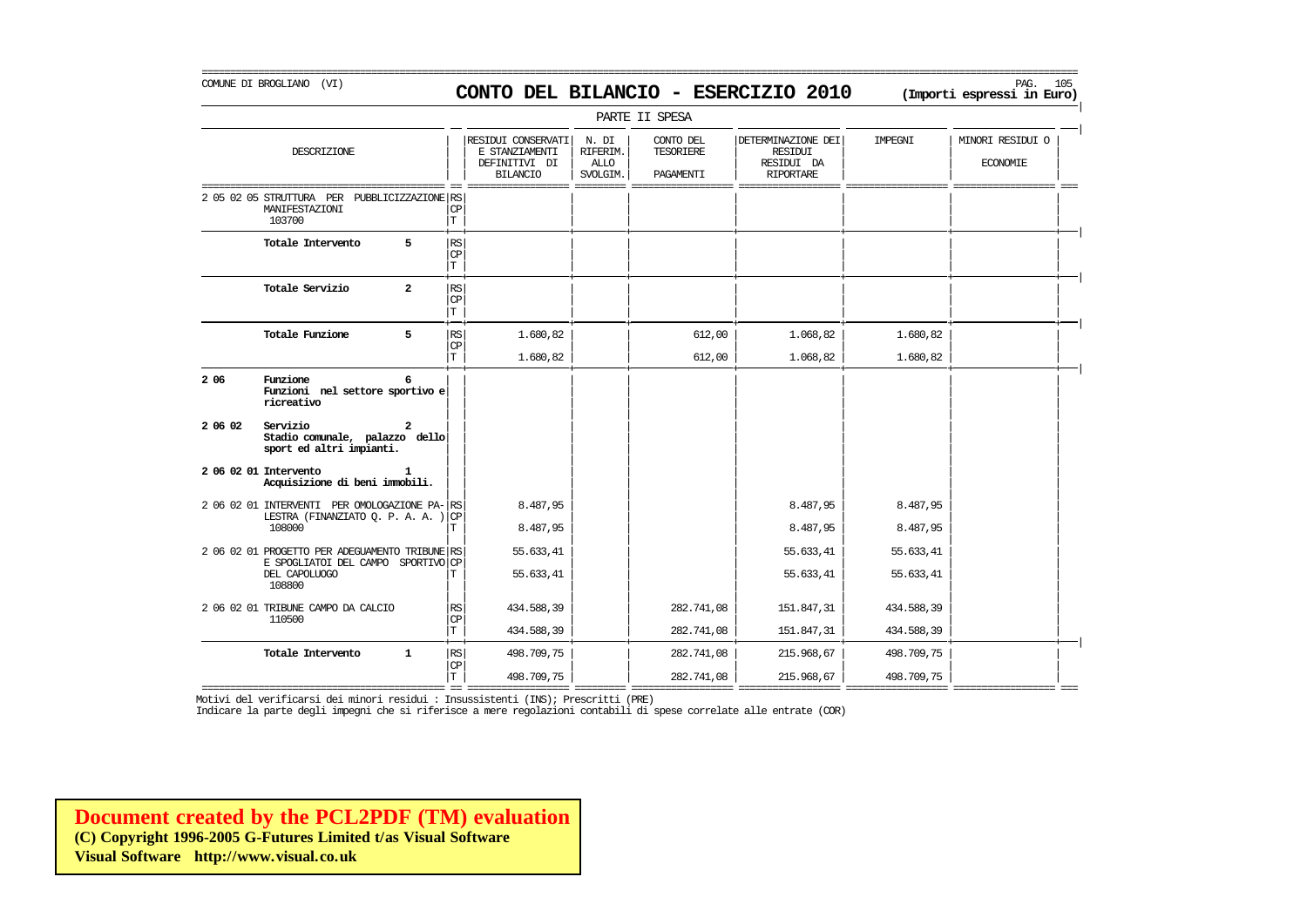# COMUNE DI BROGLIANO (VI) PAG. 106 **CONTO DEL BILANCIO - ESERCIZIO 2010 (Importi espressi in Euro)**

|         |                                                                                                                                                       |                |                         |                                                                          |                                              | PARTE II SPESA                      |                                                                 |                            |                                     |
|---------|-------------------------------------------------------------------------------------------------------------------------------------------------------|----------------|-------------------------|--------------------------------------------------------------------------|----------------------------------------------|-------------------------------------|-----------------------------------------------------------------|----------------------------|-------------------------------------|
|         | DESCRIZIONE                                                                                                                                           |                |                         | RESIDUI CONSERVATI<br>E STANZIAMENTI<br>DEFINITIVI DI<br><b>BILANCIO</b> | N. DI<br>RIFERIM.<br><b>ALLO</b><br>SVOLGIM. | CONTO DEL<br>TESORIERE<br>PAGAMENTI | DETERMINAZIONE DEI<br>RESIDUI<br>RESIDUI DA<br><b>RIPORTARE</b> | IMPEGNI                    | MINORI RESIDUI O<br><b>ECONOMIE</b> |
|         | 2 06 02 05 Intervento<br>Acquisizione di beni mobili,<br>macchine ed attrezzature tecni-<br>co-scientifiche.                                          |                |                         |                                                                          |                                              |                                     |                                                                 |                            |                                     |
|         | 2 06 02 05 ACOUISTO BENI DUREVOLI PER SCUO- RS<br>LE<br>101300                                                                                        |                | <b>CP</b><br>т          |                                                                          |                                              |                                     |                                                                 |                            |                                     |
|         | 2 06 02 05 ACOUISTO ATTREZZATURE SPORTIVE RS<br>(AVANZO DI AMMINISTRAZIONE)<br>108100                                                                 |                | <b>CP</b><br>т          | 1.496,88<br>1,496,88                                                     |                                              | 1.496,88<br>1.496,88                |                                                                 | 1.496,88<br>1.496,88       |                                     |
|         | 2 06 02 05 AMMORTAMENTO TECNICO SERVIZI ARS<br>DOMANDA INDIVIDUALE (PALESTRA E CP<br>IMPIANTI SPORTI-VI) - REIMPIEGO T<br>QUOTE ACCANTONATE<br>108500 |                |                         |                                                                          |                                              |                                     |                                                                 |                            |                                     |
|         | 2 06 02 05 ACQUISTO BENI DUREVOLI E ATTREZ- RS<br>ZATURE PER<br>SPOGLIATOI CAMPO CP<br>SPORTIVO<br>110200                                             |                |                         | 42,000,00<br>42,000,00                                                   |                                              | 5.740,33<br>5.740,33                | 36.259,67<br>36.259,67                                          | 42.000,00<br>42.000,00     |                                     |
|         | Totale Intervento                                                                                                                                     | 5              | RS<br>CP<br>$\mathbf T$ | 43.496,88<br>43.496,88                                                   |                                              | 7.237,21<br>7.237,21                | 36.259,67<br>36,259,67                                          | 43.496,88<br>43.496,88     |                                     |
|         | Totale Servizio                                                                                                                                       | $\overline{a}$ | <b>RS</b><br>CP         | 542, 206, 63                                                             |                                              | 289.978,29                          | 252.228,34                                                      | 542.206,63                 |                                     |
|         | Totale Funzione                                                                                                                                       | 6              | T<br><b>RS</b><br>CP    | 542.206,63<br>542.206,63                                                 |                                              | 289.978,29<br>289.978,29            | 252.228,34<br>252.228,34                                        | 542, 206, 63<br>542.206,63 |                                     |
|         |                                                                                                                                                       |                | $\mathbf T$             | 542.206,63                                                               |                                              | 289.978,29                          | 252.228,34                                                      | 542.206,63                 |                                     |
| 2 08    | Funzione<br>Funzioni nel campo della viabi-<br>lita' e dei trasporti                                                                                  |                |                         |                                                                          |                                              |                                     |                                                                 |                            |                                     |
| 2 08 01 | Servizio<br>Viabilita', circolazione strada-<br>le e servizi connessi.                                                                                |                |                         |                                                                          |                                              |                                     |                                                                 |                            |                                     |
|         | 2 08 01 01 Intervento<br>Acquisizione di beni immobili.                                                                                               | 1              |                         |                                                                          |                                              |                                     |                                                                 |                            |                                     |

=========================================== == ================== ========= ================== ================== ================== ================== === Motivi del verificarsi dei minori residui : Insussistenti (INS); Prescritti (PRE)

Indicare la parte degli impegni che si riferisce a mere regolazioni contabili di spese correlate alle entrate (COR)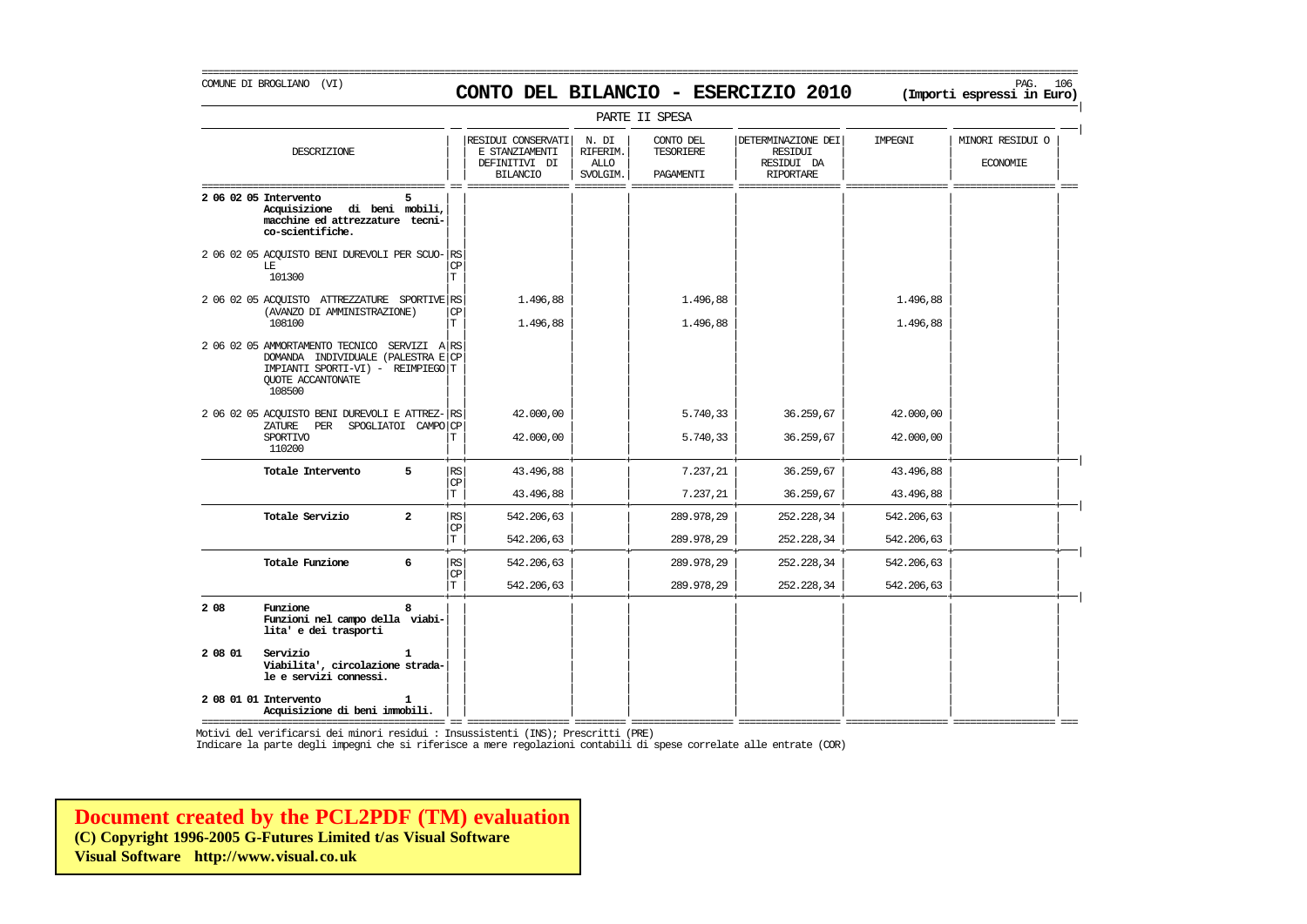| PARTE II SPESA | | | RESIDUI CONSERVATI | N. DI | CONTO DEL | | DETERMINAZIONE DEI | IMPEGNI | | MINORI RESIDUI O DESCRIZIONE E STANZIAMENTI RIFERIM. TESORIERE RESIDUI | | | | | | | | || DEFINITIVI DI | ALLO | | RESIDUI DA | | ECONOMIE | | | BILANCIO | SVOLGIM. | PAGAMENTI | RIPORTARE | | =========================================== == ================== ========= ================== ================== ================== ================== === | | | | | | | | 2 08 01 01 ACQUISIZIONE DI AREE E INDENNIZ- $|\text{cs}|$   $\text{750,00}$   $\text{750,00}$   $\text{750,00}$   $\text{750,00}$   $\text{750,00}$  $\begin{array}{c|c|c|c|c|c|c|c|c} \text{ZI } \text{PER O-PERE STRADALI VARIE} & \text{CP} & & & & & & \ & & \text{ZI} & & \text{ZI} & & \text{ZI} & & \text{ZI} & & \text{ZI} & & \text{ZI} & & \text{ZI} & & \text{ZI} & & \text{ZI} & & \text{ZI} & & \text{ZI} & & \text{ZI} & & \text{ZI} & & \text{ZI} & & \text{ZI} & & \text{ZI} & & \text{ZI} & & \text{ZI} & & \text{ZI} & & \text{ZI} & & \$ 108300 | | | | | | | | T 750,00 750,00 750,00 | | | | | | | | 2 08 01 01 LAVORI DI SISTEMAZIONE VIE GA- $\begin{vmatrix} 160.475,00 \\ 160.475,00 \end{vmatrix}$  7.473,10 153.001,90 160.475,00 RELLO-BRUNI | | | | | | | | CP 108400 | | | | | | | | T 160.475,00 7.473,10 153.001,90 160.475,00 | | | | | | | | 2 08 01 01 MANUTENZIONE E SISTEMAZIONE ES | 13.284,64 | | 520,27 | 12.764,36 | 13.284,63 | 0,01- | 1NS STRAORDINA- RIA DI VIE, PIAZZE,| | | | | | | | 0,01- INS MARCIAPIEDI | | | | | | | | CP 278.225,00 84.591,00 193.634,00 278.225,00  $10900$   $|T|$   $291.509,64$   $|$   $85.111,27$   $206.398,36$   $291.509,63$   $|$ | | | | | | | | 2 08 01 01 MANUTENZIONE E SISTEMAZIONE S<br>
STRAORDINA-RIANEL SETTORE DEL-CP 334.005.00 (2.02.98 ) 334.002.98 334.002.98 334.002.98 334.002.98 2.02-STRAORDINA- RIA NEL SETTORE DEL- $|\text{CP}|$  334.005,00 334.007,98 334.002,98 334.002,98 334.002,98 334.002,98 334.002,98 LA VIABILITA' | | | | | | | | T 334.005,00 334.002,98 334.002,98 109100 | | | | | | | | | | | | | | | | 2 08 01 01 ALLARGAMENTO DI VIA INDUSTRIA -  $\begin{vmatrix} 1 & 10.639 & 01 \\ 0 & 10.639 & 01 \end{vmatrix}$  10.639,01 10.639,01 10.639,01 OCCUPA- ZIONI | | | | | | | | CP  $109400$   $\boxed{\text{T}}$   $10.639,01$   $\boxed{\phantom{000}}$   $10.639,01$   $\boxed{\phantom{000}}$   $10.639,01$   $\boxed{\phantom{000}}$ | | | | | | | | 2 08 01 01 SISTEMAZIONE STRADE COMUNALI 2^| | | | | | | | RS 21.514,84 21.514,84 21.514,84  $SIRALCO(MJTUD) \, L. \, 212.000.000 \, I-|CP|$   $21.514.84$   $21.514.84$   $21.514.84$   $21.514.84$ STITUTO PREV. ZA) | | | | | | | | T 21.514,84 21.514,84 21.514,84 109500 | | | | | | | | | | | | | | | | 2 08 01 01 OPERE STRADALI VARIE (MUTUO L. RS 17.788,45 17.788,45 17.788,45 17.788,45 17.788,45 212000000 | | | | | | | | CP 109600 | | | | | | | | T 17.788,45 17.788,45 17.788,45 | | | | | | | | 2 08 01 01 INTERVENTI DI CUI ALLA L. R. RS 1.458,30 1.458,30 1.458,30 1.458,30 1.458,30 1.458,30 1.458,30 1.458 3/88 | | | | | | | | CP  $109800$   $\boxed{\text{T}}$   $1.458,30$   $\boxed{\phantom{000}}$   $1.458,30$   $\boxed{\phantom{000}}$   $1.458,30$   $\boxed{\phantom{000}}$ | | | | | | | |  $2080101$  STRADA PROV. LE N. 102 DI SAN RS MARTINO - MESSA IN SICUREZZA (A- $|\text{CP}$ VANZO AMM. NE) VANZO AMM. NE) | | | | | | | | T 110700 | | | | | | | | | | | | | | | | 2 08 01 01 ACQUISTO ATTREZZATURE PER SERVI- $\begin{vmatrix} 1.287,37 \end{vmatrix}$  (1.287,37 1.287,37 1.287,37 1.287,37 1.287,37 1.287,37 1.287,37 1.287,37 1.287,37 1.287,37 1.287,37 1.287,37 1.287,37 1.287,37 1.287,37 1.287,37 1.287,37 ZI TECNI-CI E MANUTENZIONE STRA- $\vert$  (2000,00  $\vert$  10.000,00  $\vert$  10.000,00  $\vert$  1 and 287,37- 2850,00  $\vert$  1.360,00  $\vert$  1.360,00  $\vert$  1.360,00  $\vert$  1.360,00  $\vert$  1.360,00  $\vert$  1.360,00  $\vert$  1.360,00  $\vert$  1.360,00  $\vert$  1. ORDINARIA (AVANZO DI AMMINISTRA-| | | | | | | | CP 10.000,00 8.640,00 8.640,00 1.360,00-  $ZIONE$ )  $|T|$   $11.287,37$   $|$   $8.640,00$   $8.640,00$   $8.640,00$ 

=========================================== == ================== ========= ================== ================== ================== ================== === Motivi del verificarsi dei minori residui : Insussistenti (INS); Prescritti (PRE)

110800 | | | | | | | |

Indicare la parte degli impegni che si riferisce a mere regolazioni contabili di spese correlate alle entrate (COR)

**[Document created by the PCL2PDF \(TM\) evaluation](http://www.visual.co.uk) (C) Copyright 1996-2005 G-Futures Limited t/as Visual Software Visual Software http://www.visual.co.uk**

### COMUNE DI BROGLIANO (VI) PAG. 107 **CONTO DEL BILANCIO - ESERCIZIO 2010 (Importi espressi in Euro)**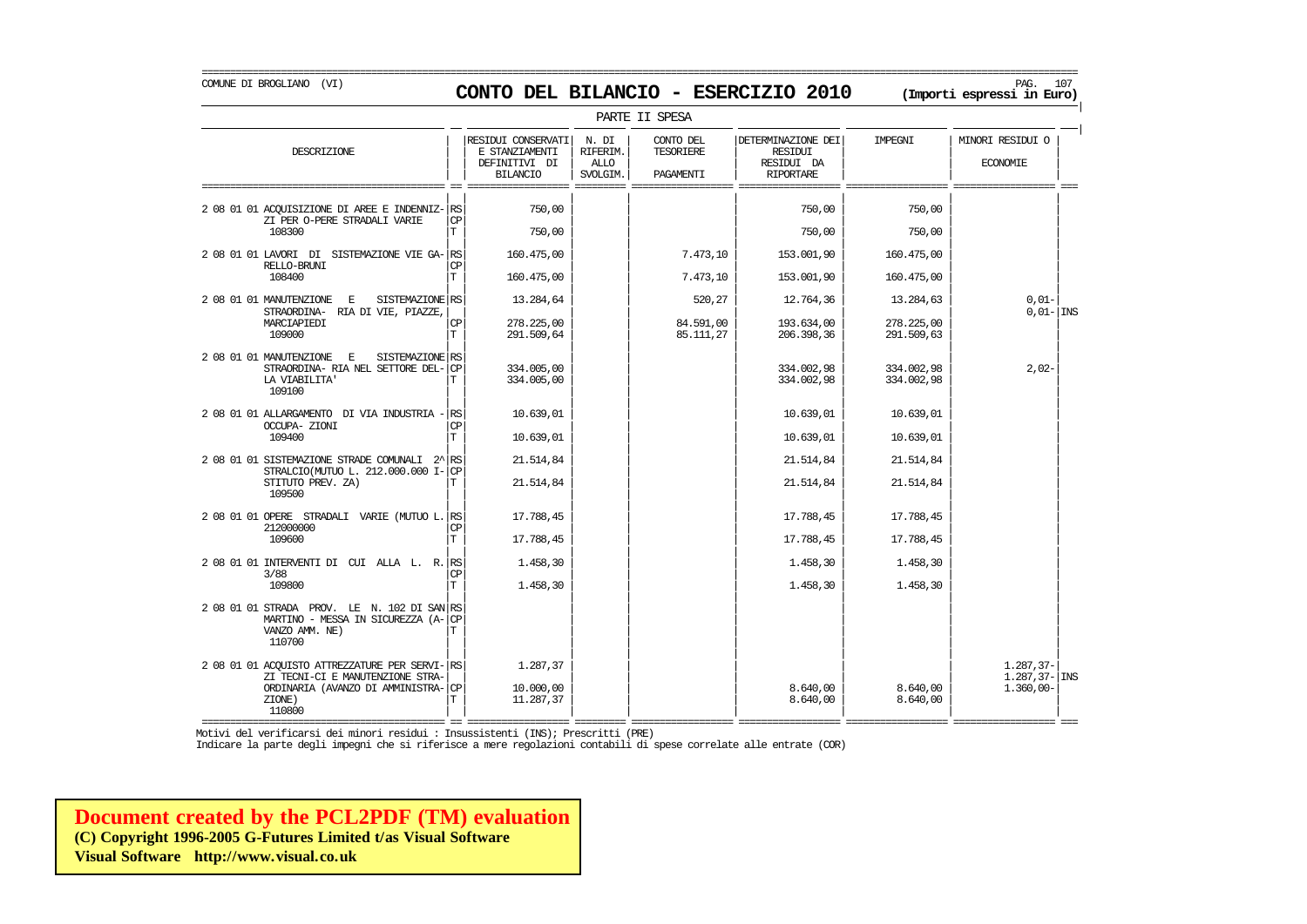# COMUNE DI BROGLIANO (VI) PAG. 108 **CONTO DEL BILANCIO - ESERCIZIO 2010 (Importi espressi in Euro)**

| PARTE II SPESA                                                                                                                                |                |                                                                          |                                              |                                     |                                                                 |                          |                                     |  |  |
|-----------------------------------------------------------------------------------------------------------------------------------------------|----------------|--------------------------------------------------------------------------|----------------------------------------------|-------------------------------------|-----------------------------------------------------------------|--------------------------|-------------------------------------|--|--|
| DESCRIZIONE                                                                                                                                   |                | RESIDUI CONSERVATI<br>E STANZIAMENTI<br>DEFINITIVI DI<br><b>BILANCIO</b> | N. DI<br>RIFERIM.<br><b>ALLO</b><br>SVOLGIM. | CONTO DEL<br>TESORIERE<br>PAGAMENTI | DETERMINAZIONE DEI<br>RESIDUI<br>RESIDUI DA<br><b>RIPORTARE</b> | IMPEGNI                  | MINORI RESIDUI O<br><b>ECONOMIE</b> |  |  |
| 2 08 01 01 REALIZZAZIONE OPERE DI URBANIZ- RS<br>ZAZIONE CON PROVENTI DA PRATICHE CP<br>EDILIZIE-OPERE STRADALI<br>111100                     | Т              | 68,000,00<br>68,000,00                                                   |                                              | 10.184,54<br>10.184,54              | 57.815,46<br>57.815,46                                          | 68,000,00<br>68,000,00   |                                     |  |  |
| 2 08 01 01 REALIZZAZIONE OPERE CON CONTRI- RS<br>BUTO ORDI-NARIO INVESTIMENTI<br>111300                                                       | <b>CP</b><br>T | 75.521,96<br>75.521,96                                                   |                                              |                                     | 75.521,96<br>75.521,96                                          | 75.521,96<br>75.521,96   |                                     |  |  |
| 2 08 01 01 REALIZZAZIONE PER INTERVENTO DI RS<br>MOBILI- TA' CICLISTICA - DESTRA CP<br>AGNO CON CONTRI-BUTO REGIONALE                         | Т              | 6.173, 30<br>6.173,30                                                    |                                              |                                     | 6.173,30<br>6.173,30                                            | 6.173,30<br>6.173,30     |                                     |  |  |
| 111600<br>2 08 01 01 REALIZZAZIONE MARCIAPIEDE ED AL-<br>TRE OPEREDI ARREDO URBANO IN VIA CP<br>MARCONI E IN VIASTAZIONE<br>111700            | RS<br>Т        |                                                                          |                                              |                                     |                                                                 |                          |                                     |  |  |
| 2 08 01 01 ADEGUAMENTO VIABILITA' A SERVI-RS<br>ZIO DELLA LOCALITA' TURISTICA CP<br>LAGO DI QUARGNENTA<br>111800                              | Т              |                                                                          |                                              |                                     |                                                                 |                          |                                     |  |  |
| 2 08 01 01 SISTEMAZIONE MOVIMENTI FRANOSI RS<br>DI VIA MENON<br>111900                                                                        | СP<br>Т        |                                                                          |                                              |                                     |                                                                 |                          |                                     |  |  |
| 2 08 01 01 REALIZZAZIONE TERZO STRALCIO PI- RS<br>STA CICLABILE.<br>112300                                                                    | СP<br>T        | 116.000,00<br>116,000,00                                                 |                                              |                                     | 116.000,00<br>116,000,00                                        | 116.000,00<br>116.000,00 |                                     |  |  |
| 2 08 01 01 OPERE<br>DI MESSA IN SICUREZZA RS<br>STRADA SAN MARTINO IN CORRISPON-<br>DENZA DEL NUCLEO UR-BANO (FONDI T<br>CIPE 2005)<br>112600 | CP             | 30.773,36<br>30.773,36                                                   |                                              |                                     | 30.773,36<br>30.773,36                                          | 30.773,36<br>30.773,36   |                                     |  |  |
| 2 08 01 01 REALIZZAZIONE MARCIAPIEDE VIA L. RS<br><b>GALVANI</b><br>112700                                                                    | <b>CP</b><br>T |                                                                          |                                              |                                     |                                                                 |                          |                                     |  |  |
| 2 08 01 01 INTERVENTO DI RIPRISTINO DISSE-<br>STO FRANO-SO VIA STELLA<br>116100                                                               | RS<br>СP<br>T  | 1.799,19<br>1.799.19                                                     |                                              |                                     | 1.799,19<br>1.799,19                                            | 1.799,19<br>1.799,19     |                                     |  |  |

=========================================== == ================== ========= ================== ================== ================== ================== ===

Motivi del verificarsi dei minori residui : Insussistenti (INS); Prescritti (PRE)

Indicare la parte degli impegni che si riferisce a mere regolazioni contabili di spese correlate alle entrate (COR)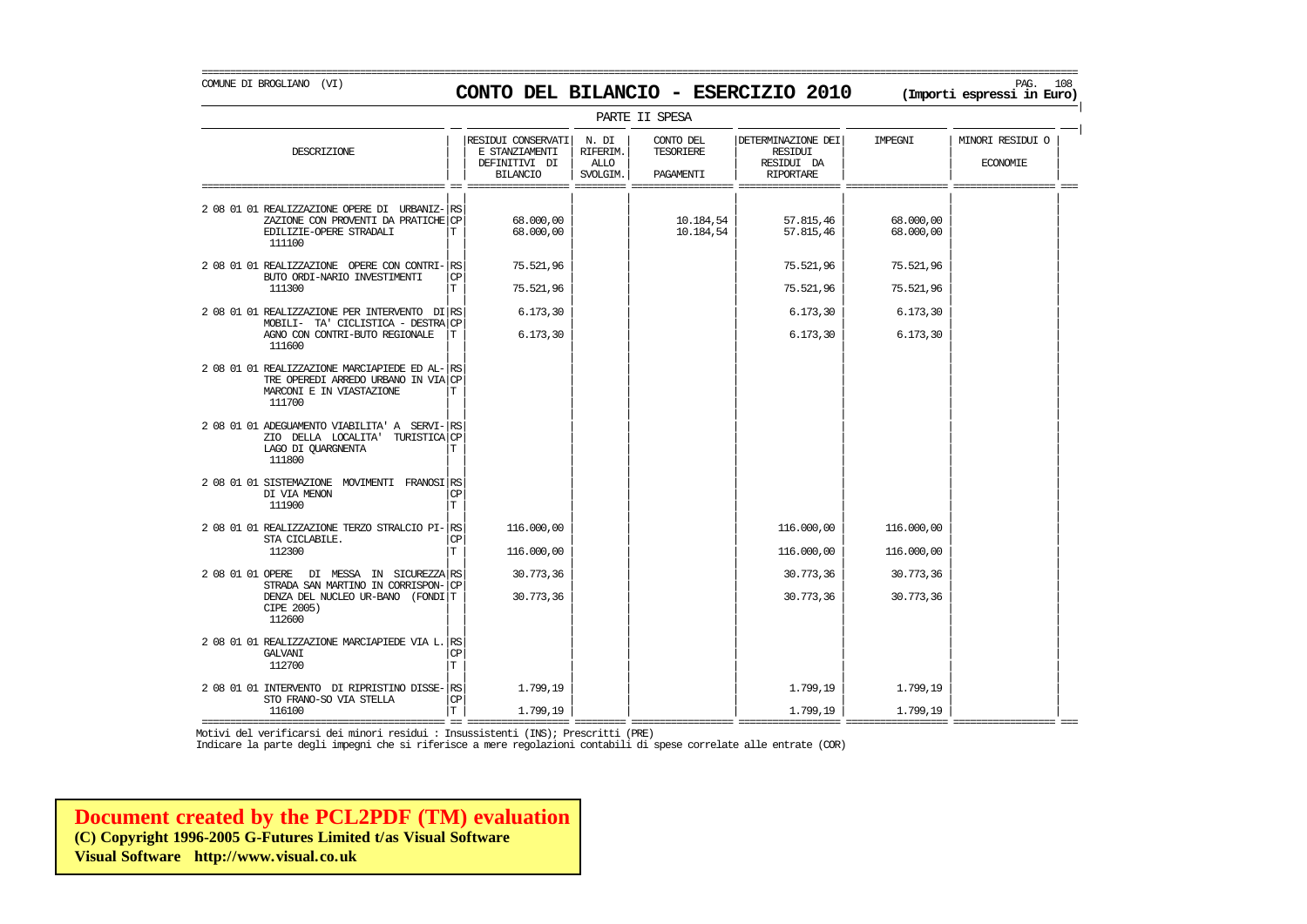# COMUNE DI BROGLIANO (VI) PAG. 109 **CONTO DEL BILANCIO - ESERCIZIO 2010 (Importi espressi in Euro)**

===========================================================================================================================================================

|         |                                                                                                                                                        |                      |                                                                          |                                              | PARTE II SPESA                      |                                                                 |                            |                                      |
|---------|--------------------------------------------------------------------------------------------------------------------------------------------------------|----------------------|--------------------------------------------------------------------------|----------------------------------------------|-------------------------------------|-----------------------------------------------------------------|----------------------------|--------------------------------------|
|         | DESCRIZIONE                                                                                                                                            |                      | RESIDUI CONSERVATI<br>E STANZIAMENTI<br>DEFINITIVI DI<br><b>BILANCIO</b> | N. DI<br>RIFERIM.<br><b>ALLO</b><br>SVOLGIM. | CONTO DEL<br>TESORIERE<br>PAGAMENTI | DETERMINAZIONE DEI<br>RESIDUI<br>RESIDUI DA<br><b>RIPORTARE</b> | IMPEGNI                    | MINORI RESIDUI O<br><b>ECONOMIE</b>  |
|         | 2 08 01 01 SISTEMAZIONE E RIBITUMATURA DI RS<br>VIA NARDI<br>116200                                                                                    | <b>CP</b><br>T       |                                                                          |                                              |                                     |                                                                 |                            |                                      |
|         | Totale Intervento<br>$\mathbf{1}$                                                                                                                      | RS                   | 457.465,42                                                               |                                              | 7.993,37                            | 448.184,67                                                      | 456.178,04                 | $1.287, 38 -$<br>$1.287, 38 -  $ INS |
|         |                                                                                                                                                        | CP<br>T              | 690.230,00<br>1.147.695,42                                               |                                              | 94.775,54<br>102.768,91             | 594.092,44<br>1.042.277,11                                      | 688.867,98<br>1.145.046,02 | $1.362,02-$                          |
|         | 2 08 01 05 Intervento<br>5<br>Acquisizione di beni mobili,<br>macchine ed attrezzature tecni-<br>co-scientifiche.                                      |                      |                                                                          |                                              |                                     |                                                                 |                            |                                      |
|         | 2 08 01 05 ACOUISTO ATTREZZATURE PER SERVI-<br>ZI TECNI-CI E MANUTENZIONE STRA-<br>ORDINARIA (AVANZO DI AMMINISTRA-<br>ZIONE) - EX CAP. 1108<br>110400 | RS<br><b>CP</b><br>T |                                                                          |                                              |                                     |                                                                 |                            |                                      |
|         | 2 08 01 05 INSTALLAZIONE IMPIANTO SEMAFORI-<br>CO IN VIALE STAZIONE<br>116300                                                                          | RS<br><b>CP</b><br>T | 4.570,00<br>4.570,00                                                     |                                              | 66,10<br>66,10                      | 4.503,90<br>4.503,90                                            | 4.570,00<br>4.570,00       |                                      |
|         | Totale Intervento<br>5                                                                                                                                 | RS                   | 4.570,00                                                                 |                                              | 66,10                               | 4.503,90                                                        | 4.570,00                   |                                      |
|         |                                                                                                                                                        | СP<br>T.             | 4.570,00                                                                 |                                              | 66,10                               | 4.503,90                                                        | 4.570,00                   |                                      |
|         | Totale Servizio<br>$\mathbf{1}$                                                                                                                        | $\mathbb{RS}$        | 462.035,42                                                               |                                              | 8.059,47                            | 452.688,57                                                      | 460.748,04                 | $1.287.38 -$                         |
|         |                                                                                                                                                        | CP<br>T.             | 690.230,00<br>1.152.265,42                                               |                                              | 94.775,54<br>102.835,01             | 594.092,44<br>1.046.781,01                                      | 688.867,98<br>1.149.616,02 | $1.287, 38 -$ INS<br>$1.362,02-$     |
| 2 08 02 | Servizio<br>$\mathbf{r}$<br>Illuminazione pubblica e servizi<br>connessi.                                                                              |                      |                                                                          |                                              |                                     |                                                                 |                            |                                      |
|         | 2 08 02 01 Intervento<br>Acquisizione di beni immobili.                                                                                                |                      |                                                                          |                                              |                                     |                                                                 |                            |                                      |
|         | 2 08 02 01 PUBBLICA ILLUMINAZIONE: INTER-<br>VENTI DI A-DEGUAMENTO E/O POTEN-<br>ZIAMENTO DELLE INFRASTRUTTURE<br>107900                               | RS<br>CP<br>T        | 646,47<br>24,000,00<br>24.646,47                                         |                                              |                                     | 24,000,00<br>24.000,00                                          | 24.000,00<br>24.000,00     | $646, 47-$<br>$646, 47 -  $ INS      |

=========================================== == ================== ========= ================== ================== ================== ================== === Motivi del verificarsi dei minori residui : Insussistenti (INS); Prescritti (PRE)

Indicare la parte degli impegni che si riferisce a mere regolazioni contabili di spese correlate alle entrate (COR)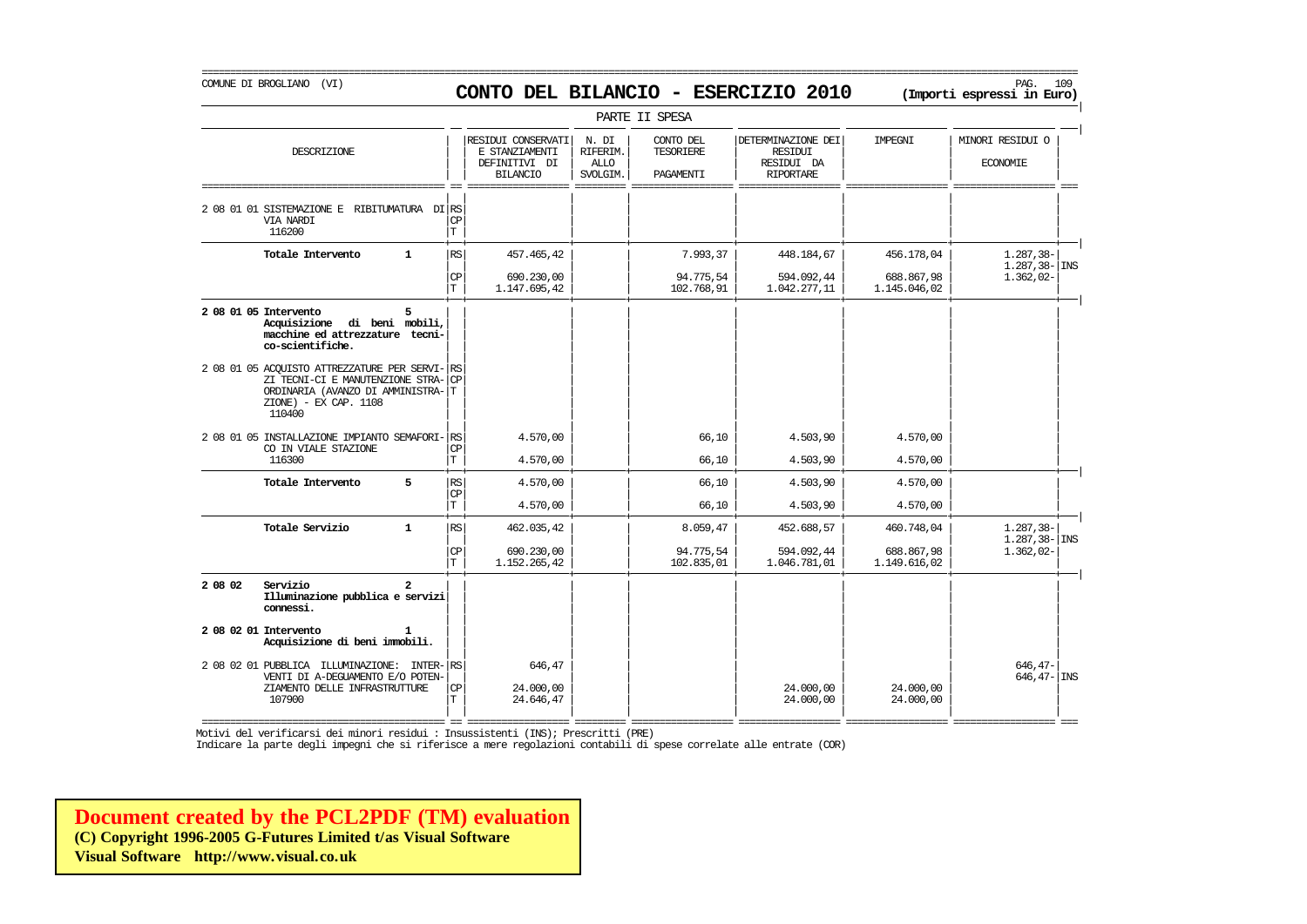## COMUNE DI BROGLIANO (VI) PAG. 110 **CONTO DEL BILANCIO - ESERCIZIO 2010 (Importi espressi in Euro)**

===========================================================================================================================================================

|         |                                                                                                             |                          |                                                                          |                                              | PARTE II SPESA                      |                                                                        |                            |                                     |
|---------|-------------------------------------------------------------------------------------------------------------|--------------------------|--------------------------------------------------------------------------|----------------------------------------------|-------------------------------------|------------------------------------------------------------------------|----------------------------|-------------------------------------|
|         | DESCRIZIONE                                                                                                 |                          | RESIDUI CONSERVATI<br>E STANZIAMENTI<br>DEFINITIVI DI<br><b>BILANCIO</b> | N. DI<br>RIFERIM.<br><b>ALLO</b><br>SVOLGIM. | CONTO DEL<br>TESORIERE<br>PAGAMENTI | DETERMINAZIONE DEI<br><b>RESIDUI</b><br>RESIDUI DA<br><b>RIPORTARE</b> | IMPEGNI                    | MINORI RESIDUI O<br><b>ECONOMIE</b> |
|         | 2 08 02 01 ILLUMINAZIONE INCROCIO S. P. SAN RS<br>MARTINO VIA BREGONZA<br>108200                            | CP<br>$\mathbf T$        |                                                                          |                                              |                                     |                                                                        |                            |                                     |
|         | 2 08 02 01 REALIZZAZIONE IMPIANTO PO. I. RS<br>VIE OLTRE AGNO, DE AMICIS, CO-<br>STA, SCOLADORI, FRA- ZIONE | <b>CP</b><br>Т           | 12.866,82<br>12.866,82                                                   |                                              |                                     | 12.866,82<br>12.866,82                                                 | 12.866,82<br>12.866,82     |                                     |
|         | 109700<br>Totale Intervento<br>$\mathbf{1}$                                                                 | <b>RS</b>                | 13.513,29                                                                |                                              |                                     | 12.866,82                                                              | 12.866,82                  | $646, 47-$<br>$646, 47 -  $ INS     |
|         |                                                                                                             | <b>CP</b><br>$\mathbf T$ | 24,000,00<br>37.513,29                                                   |                                              |                                     | 24,000,00<br>36.866,82                                                 | 24.000,00<br>36.866,82     |                                     |
|         | Totale Servizio<br>$\overline{a}$                                                                           | RS                       | 13.513,29                                                                |                                              |                                     | 12.866,82                                                              | 12.866,82                  | $646.47-$<br>$646, 47 -$ INS        |
|         |                                                                                                             | CP<br>$\mathbf T$        | 24,000,00<br>37.513,29                                                   |                                              |                                     | 24,000,00<br>36.866,82                                                 | 24,000,00<br>36.866,82     |                                     |
|         | Totale Funzione<br>8                                                                                        | <b>RS</b>                | 475.548,71                                                               |                                              | 8.059,47                            | 465.555,39                                                             | 473.614,86                 | $1.933,85-$<br>$1.933, 85 -$ INS    |
|         |                                                                                                             | <b>CP</b><br>T           | 714,230,00<br>1.189.778,71                                               |                                              | 94.775,54<br>102.835,01             | 618.092,44<br>1.083.647,83                                             | 712.867,98<br>1.186.482,84 | $1.362,02-$                         |
| 2 0 9   | Funzione<br>9<br>Funzioni riguardanti la gestione<br>del territorio e dell'ambiente                         |                          |                                                                          |                                              |                                     |                                                                        |                            |                                     |
| 2 09 01 | Servizio<br>1<br>Urbanistica e gestione del ter-<br>ritorio.                                                |                          |                                                                          |                                              |                                     |                                                                        |                            |                                     |
|         | 2 09 01 01 Intervento<br>Acquisizione di beni immobili.                                                     |                          |                                                                          |                                              |                                     |                                                                        |                            |                                     |
|         | 2 09 01 01 OPERA DI RIQUALIFICAZIONE DEL RS<br>COLLE BEL-VEDERE E DEL COLLE DEL CP                          |                          | 235.000,00                                                               |                                              |                                     | 235,000,00                                                             | 235.000,00                 |                                     |
|         | CASTELLO NEL CEN-TRO DI QUAR-T<br>GNENTA.<br>106600                                                         |                          | 235,000,00                                                               |                                              |                                     | 235,000,00                                                             | 235.000,00                 |                                     |
|         | 2 09 01 01 REALIZZAZIONE OPERE DI URBANIZ- RS<br>ZAZIONE E RISANAMENTO<br>COMPLESSI                         |                          | 478.849,00                                                               |                                              | 129.103,60                          | 346.198,25                                                             | 475.301,85                 | $3.547, 15-$<br>$3.547, 15 -  $ INS |
|         | <b>EDILIZI</b><br>111001                                                                                    | <b>CP</b><br>T           | 12.000,00<br>490.849,00                                                  |                                              | 129.103,60                          | 12,000,00<br>358.198,25                                                | 12,000,00<br>487.301,85    |                                     |

=========================================== == ================== ========= ================== ================== ================== ================== === Motivi del verificarsi dei minori residui : Insussistenti (INS); Prescritti (PRE)

Indicare la parte degli impegni che si riferisce a mere regolazioni contabili di spese correlate alle entrate (COR)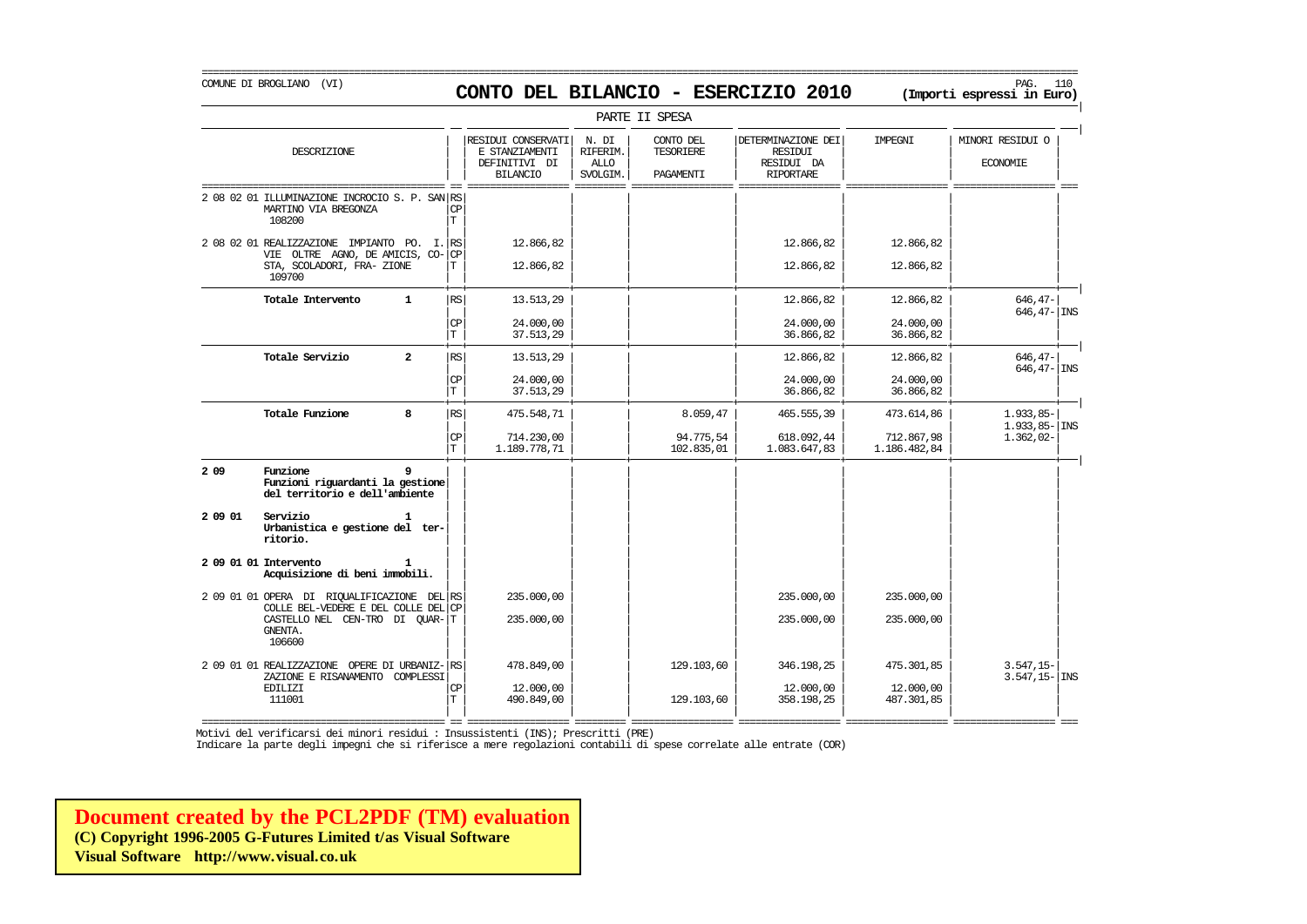=========================================================================================================================================================== COMUNE DI BROGLIANO (VI) PAG. 111 **CONTO DEL BILANCIO - ESERCIZIO 2010 (Importi espressi in Euro)** 

|

|                                                                                                                                                        |                                             |                                                                          |                                              | PARTE II SPESA                             |                                                                 |                                       |                                     |  |
|--------------------------------------------------------------------------------------------------------------------------------------------------------|---------------------------------------------|--------------------------------------------------------------------------|----------------------------------------------|--------------------------------------------|-----------------------------------------------------------------|---------------------------------------|-------------------------------------|--|
| DESCRIZIONE                                                                                                                                            |                                             | RESIDUI CONSERVATI<br>E STANZIAMENTI<br>DEFINITIVI DI<br><b>BILANCIO</b> | N. DI<br>RIFERIM.<br><b>ALLO</b><br>SVOLGIM. | CONTO DEL<br><b>TESORIERE</b><br>PAGAMENTI | DETERMINAZIONE DEI<br>RESIDUI<br>RESIDUI DA<br><b>RIPORTARE</b> | IMPEGNI                               | MINORI RESIDUI O<br><b>ECONOMIE</b> |  |
| 2 09 01 01 REALIZZAZIONE<br>OPERE DI URBANIZ-<br>ZAZIONE ACOUISTO VARIE AREE<br>$OC-$<br>CUPATE PER OPERE DI URBANIZZA-T<br>ZIONE<br>111002            | RS<br><b>CP</b>                             | 4.131,66<br>4.131,66                                                     |                                              |                                            | 4.131,66<br>4.131,66                                            | 4.131,66<br>4.131,66                  |                                     |  |
| 2 09 01 01 UTILIZZO PROVENTI DI CUI AL D. RS<br>L. 468/94<br>111003                                                                                    | CΡ                                          | 4.528,64<br>4.528,64                                                     |                                              |                                            | 4.528,64<br>4.528,64                                            | 4.528,64<br>4.528,64                  |                                     |  |
| 2 09 01 01 INTERVENTI RELATIVI AD OPERE DI RS<br>URBANIZ-ZAZIONE PRIMARIA<br>111400                                                                    | СP<br>T                                     | 850,42<br>850,42                                                         |                                              |                                            | 850,42<br>850,42                                                | 850,42<br>850,42                      |                                     |  |
| Totale Intervento<br>$\mathbf{1}$                                                                                                                      | $\mathbb{R}\mathbb{S}$<br>CP<br>Г           | 723.359,72<br>12,000,00<br>735.359,72                                    |                                              | 129.103,60<br>129.103,60                   | 590.708,97<br>12.000,00<br>602.708,97                           | 719.812,57<br>12.000,00<br>731.812,57 | $3.547, 15-$<br>$3.547, 15 -$ INS   |  |
| 2 09 01 06 Intervento<br>6<br>incarichi professionali esterni.                                                                                         |                                             |                                                                          |                                              |                                            |                                                                 |                                       |                                     |  |
| 2 09 01 06 SPESE PER PROGETTI FINALIZZATI RS<br>ALL'INFORMATIZZAZIONE DEL PIANO CP<br>REGOLATORE GENERALE<br>111200                                    |                                             | 65.000,00<br>65,000,00                                                   |                                              | 47.000,00<br>47.000,00                     | 18.000,00<br>18.000,00                                          | 65.000,00<br>65.000,00                |                                     |  |
| 6<br>Totale Intervento                                                                                                                                 | $\mathbb{R}\mathbb{S}$<br>СP<br>$\mathbf T$ | 65,000,00<br>65.000,00                                                   |                                              | 47.000,00<br>47.000,00                     | 18.000,00<br>18.000,00                                          | 65,000,00<br>65.000,00                |                                     |  |
| Totale Servizio<br>$\mathbf{1}$                                                                                                                        | RS<br><b>CP</b><br>l T                      | 788.359,72<br>12,000,00<br>800.359,72                                    |                                              | 176.103,60<br>176.103,60                   | 608.708,97<br>12.000,00<br>620.708,97                           | 784.812,57<br>12.000,00<br>796.812,57 | $3.547, 15-$<br>$3.547, 15 -  $ INS |  |
| 2 09 03<br>Servizio<br>Servizi di protezione civile.<br>2 09 03 07 Intervento<br>7                                                                     |                                             |                                                                          |                                              |                                            |                                                                 |                                       |                                     |  |
| Trasferimenti di capitale.<br>2 09 03 07 TRASFERIMENTO CONTRIBUTO DELLA RS<br>REGIONE PER DISSESTO IDROGEOLO-<br>GICO ED EVENTI AL-LUVIONALI<br>106300 | <b>CP</b><br>т                              | 111.583,95<br>111.583,95                                                 |                                              |                                            | 111.583,95<br>111.583,95                                        | 111.583,95<br>111.583,95              |                                     |  |

PARTE II SPESA

=========================================== == ================== ========= ================== ================== ================== ================== === Motivi del verificarsi dei minori residui : Insussistenti (INS); Prescritti (PRE)

Indicare la parte degli impegni che si riferisce a mere regolazioni contabili di spese correlate alle entrate (COR)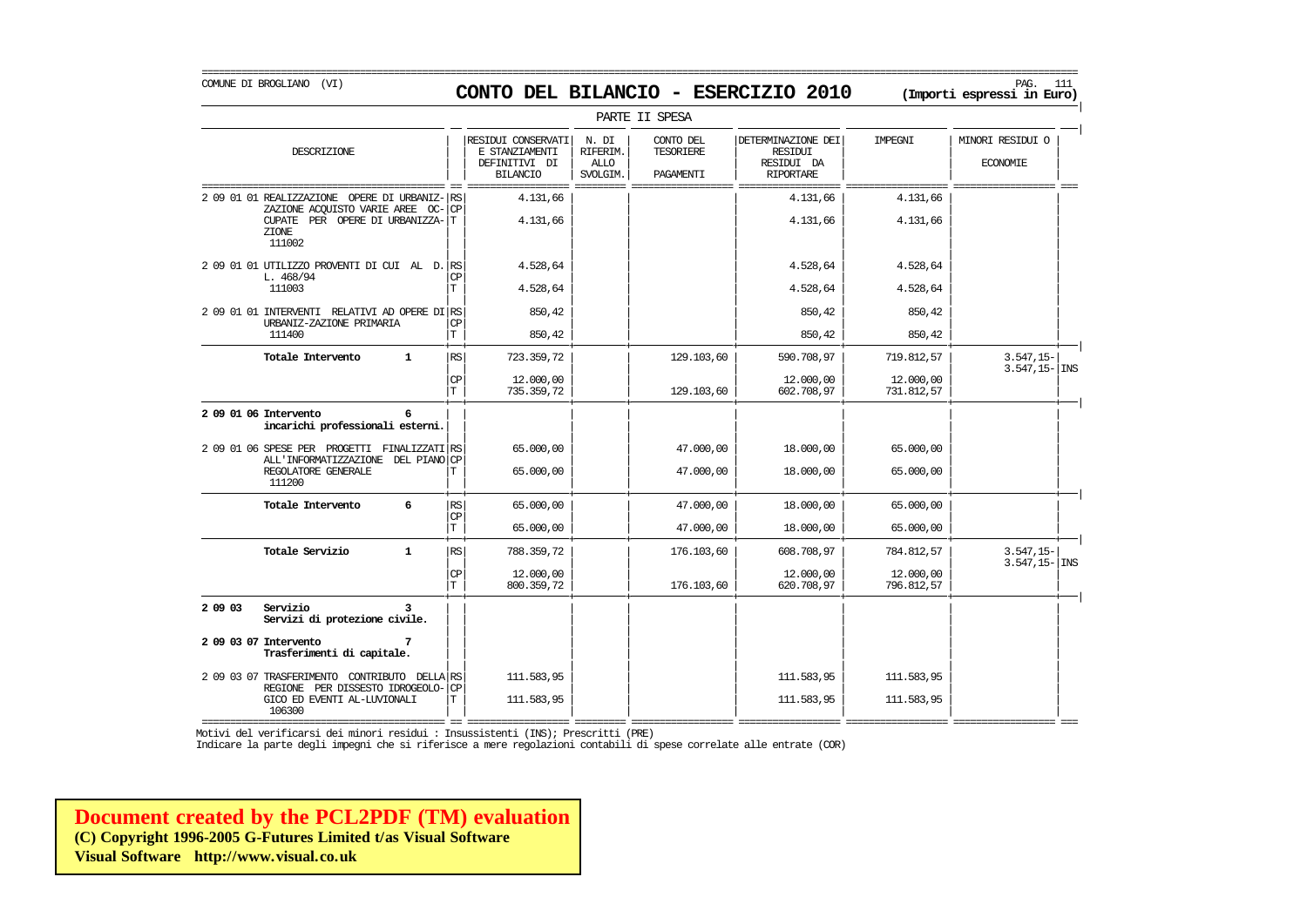# COMUNE DI BROGLIANO (VI) PAG. 112 **CONTO DEL BILANCIO - ESERCIZIO 2010 (Importi espressi in Euro)**

===========================================================================================================================================================

|         |                                                                                                                                                                |                 |                                                                          |                                              | PARTE II SPESA                      |                                                                 |            |                                     |
|---------|----------------------------------------------------------------------------------------------------------------------------------------------------------------|-----------------|--------------------------------------------------------------------------|----------------------------------------------|-------------------------------------|-----------------------------------------------------------------|------------|-------------------------------------|
|         | DESCRIZIONE                                                                                                                                                    |                 | RESIDUI CONSERVATI<br>E STANZIAMENTI<br>DEFINITIVI DI<br><b>BILANCIO</b> | N. DI<br>RIFERIM.<br><b>ALLO</b><br>SVOLGIM. | CONTO DEL<br>TESORIERE<br>PAGAMENTI | DETERMINAZIONE DEI<br>RESIDUI<br>RESIDUI DA<br><b>RIPORTARE</b> | IMPEGNI    | MINORI RESIDUI O<br><b>ECONOMIE</b> |
|         | Totale Intervento<br>7                                                                                                                                         | RS<br>CP        | 111.583,95                                                               |                                              |                                     | 111.583,95                                                      | 111.583,95 |                                     |
|         |                                                                                                                                                                | $\mathbf T$     | 111.583,95                                                               |                                              |                                     | 111.583,95                                                      | 111.583,95 |                                     |
|         | Totale Servizio<br>3                                                                                                                                           | RS<br><b>CP</b> | 111.583,95                                                               |                                              |                                     | 111.583,95                                                      | 111.583,95 |                                     |
|         |                                                                                                                                                                | T               | 111.583,95                                                               |                                              |                                     | 111.583,95                                                      | 111.583,95 |                                     |
| 2 09 04 | Servizio<br>4<br>Servizio idrico integrato.                                                                                                                    |                 |                                                                          |                                              |                                     |                                                                 |            |                                     |
|         | 2 09 04 01 Intervento<br>Acquisizione di beni immobili.                                                                                                        |                 |                                                                          |                                              |                                     |                                                                 |            |                                     |
|         | 2 09 04 01 SISTEMAZIONE ACQUEDOTTO<br>PRIMO RS<br><b>STRALCIO</b>                                                                                              | <b>CP</b>       | 7.277,19                                                                 |                                              |                                     | 7.277,19                                                        | 7.277,19   |                                     |
|         | 105000                                                                                                                                                         | T               | 7.277,19                                                                 |                                              |                                     | 7.277,19                                                        | 7.277,19   |                                     |
|         | 2 09 04 01 SISTEMAZIONE<br>CON SOSTITUZIONE RS<br>CONDOTTE IDRICHE FRAZIONE QUAR-CP                                                                            |                 | 7.438,07                                                                 |                                              |                                     | 7.438,07                                                        | 7.438,07   |                                     |
|         | <b>GNENTA</b><br>105400                                                                                                                                        |                 | 7.438,07                                                                 |                                              |                                     | 7.438,07                                                        | 7.438,07   |                                     |
|         | 2 09 04 01 OMPLETAMENTO<br>OPERE IDRICHE A RS<br>SERVIZIO DELLA LOCALITA' QUAR-CP                                                                              |                 | 849,02                                                                   |                                              |                                     | 849,02                                                          | 849,02     |                                     |
|         | <b>GNENTA</b><br>105600                                                                                                                                        | т               | 849,02                                                                   |                                              |                                     | 849,02                                                          | 849,02     |                                     |
|         | 2 09 04 01 SISTEMAZIONE ACQUEDOTTO FRAZIONE RS<br>OUARGNENTA E CAPOLUOGO (ZINI--<br>MONTE- OLTREAGNO)<br>105700                                                | CP              |                                                                          |                                              |                                     |                                                                 |            |                                     |
|         | 2 09 04 01 UTILIZZO QUOTE RESIDUE SU MUTUI RS<br>A CARICODELLO STATO - INTERVENTI CP<br>ORIGINARI PER SISTEMAZIONE AC-T<br>QUEDOTTO 1^ E 2^ STRALCIO<br>105900 |                 |                                                                          |                                              |                                     |                                                                 |            |                                     |
|         | Totale Intervento<br>$\mathbf{1}$                                                                                                                              | RS              | 15.564,28                                                                |                                              |                                     | 15.564,28                                                       | 15.564,28  |                                     |
|         |                                                                                                                                                                | CP<br>T         | 15.564.28                                                                |                                              |                                     | 15.564.28                                                       | 15.564.28  |                                     |

Indicare la parte degli impegni che si riferisce a mere regolazioni contabili di spese correlate alle entrate (COR)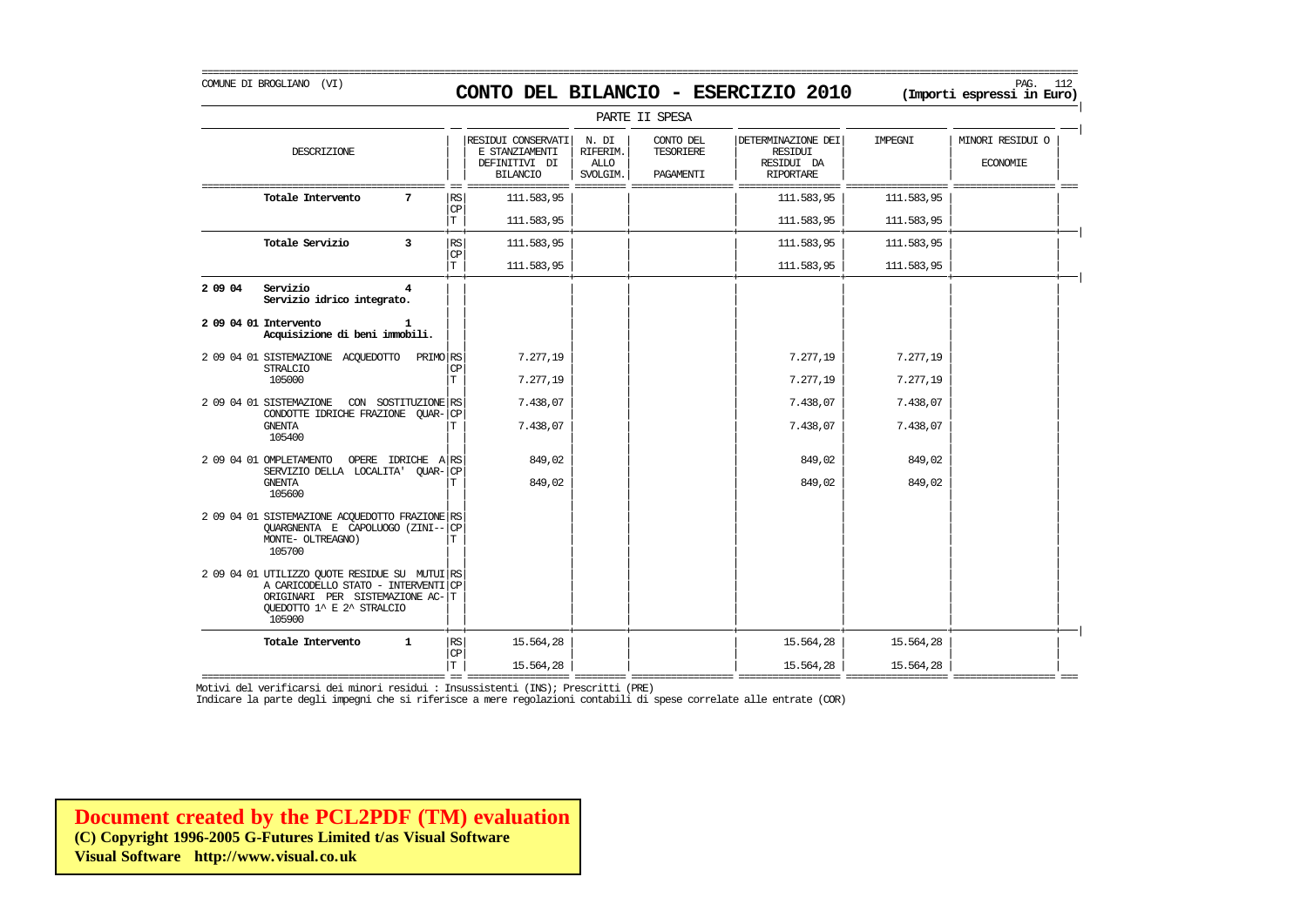# COMUNE DI BROGLIANO (VI) PAG. 113 **CONTO DEL BILANCIO - ESERCIZIO 2010 (Importi espressi in Euro)**

===========================================================================================================================================================

| PARTE II SPESA |                                                                                                              |              |                                   |                                                                          |                                              |                                     |                                                                        |                                       |                                     |  |
|----------------|--------------------------------------------------------------------------------------------------------------|--------------|-----------------------------------|--------------------------------------------------------------------------|----------------------------------------------|-------------------------------------|------------------------------------------------------------------------|---------------------------------------|-------------------------------------|--|
|                | DESCRIZIONE                                                                                                  |              |                                   | RESIDUI CONSERVATI<br>E STANZIAMENTI<br>DEFINITIVI DI<br><b>BILANCIO</b> | N. DI<br>RIFERIM.<br><b>ALLO</b><br>SVOLGIM. | CONTO DEL<br>TESORIERE<br>PAGAMENTI | DETERMINAZIONE DEI<br><b>RESIDUI</b><br>RESIDUI DA<br><b>RIPORTARE</b> | IMPEGNI                               | MINORI RESIDUI O<br><b>ECONOMIE</b> |  |
|                | 2 09 04 05 Intervento<br>Acquisizione di beni mobili,<br>macchine ed attrezzature tecni-<br>co-scientifiche. | 5.           |                                   |                                                                          |                                              |                                     |                                                                        |                                       |                                     |  |
|                | 2 09 04 05 AMMORTAMENTO TECNICO ACQUEDOTTO RS<br>$COM.$ LE $-$                                               |              | CP                                | 388,75                                                                   |                                              |                                     | 388,75                                                                 | 388,75                                |                                     |  |
|                | 105800                                                                                                       |              | T                                 | 388,75                                                                   |                                              |                                     | 388,75                                                                 | 388,75                                |                                     |  |
|                | Totale Intervento                                                                                            | 5            | RS<br>CP                          | 388,75                                                                   |                                              |                                     | 388,75                                                                 | 388,75                                |                                     |  |
|                |                                                                                                              |              | T.                                | 388,75                                                                   |                                              |                                     | 388,75                                                                 | 388,75                                |                                     |  |
|                | 2 09 04 09 Intervento<br>Conferimenti di capitale.                                                           | 9            |                                   |                                                                          |                                              |                                     |                                                                        |                                       |                                     |  |
|                | 2 09 04 09 RICAPITALIZZAZIONE SOCIETARIA A.<br>V. S. 2007-2009<br>106100                                     |              | <b>RS</b><br>CP<br>T              |                                                                          |                                              |                                     |                                                                        |                                       |                                     |  |
|                | Totale Intervento                                                                                            | 9            | RS<br>CP<br>T.                    |                                                                          |                                              |                                     |                                                                        |                                       |                                     |  |
|                | Totale Servizio                                                                                              | 4            | RS<br><b>CP</b>                   | 15.953,03                                                                |                                              |                                     | 15.953,03                                                              | 15.953,03                             |                                     |  |
|                |                                                                                                              |              | T.                                | 15.953,03                                                                |                                              |                                     | 15.953,03                                                              | 15.953,03                             |                                     |  |
| 2 09 05        | Servizio<br>Servizio smaltimento rifiuti.                                                                    | 5            |                                   |                                                                          |                                              |                                     |                                                                        |                                       |                                     |  |
|                | 2 09 05 01 Intervento<br>Acquisizione di beni immobili.                                                      |              |                                   |                                                                          |                                              |                                     |                                                                        |                                       |                                     |  |
|                | 2 09 05 01 REALIZZAZIONE NUOVO ECOCENTRO<br>106400                                                           |              | $\mathbb{R}\mathbb{S}$<br>CP<br>T | 22,000,00<br>100.000,00<br>122,000,00                                    |                                              |                                     | 22,000,00<br>100,000,00<br>122,000,00                                  | 22,000,00<br>100,000,00<br>122,000,00 |                                     |  |
|                | Totale Intervento                                                                                            | $\mathbf{1}$ | $\mathbb{RS}$<br><b>CP</b><br>T   | 22,000,00<br>100,000,00<br>122,000,00                                    |                                              |                                     | 22,000,00<br>100,000,00<br>122,000,00                                  | 22,000,00<br>100.000,00<br>122,000,00 |                                     |  |

Motivi del verificarsi dei minori residui : Insussistenti (INS); Prescritti (PRE)

Indicare la parte degli impegni che si riferisce a mere regolazioni contabili di spese correlate alle entrate (COR)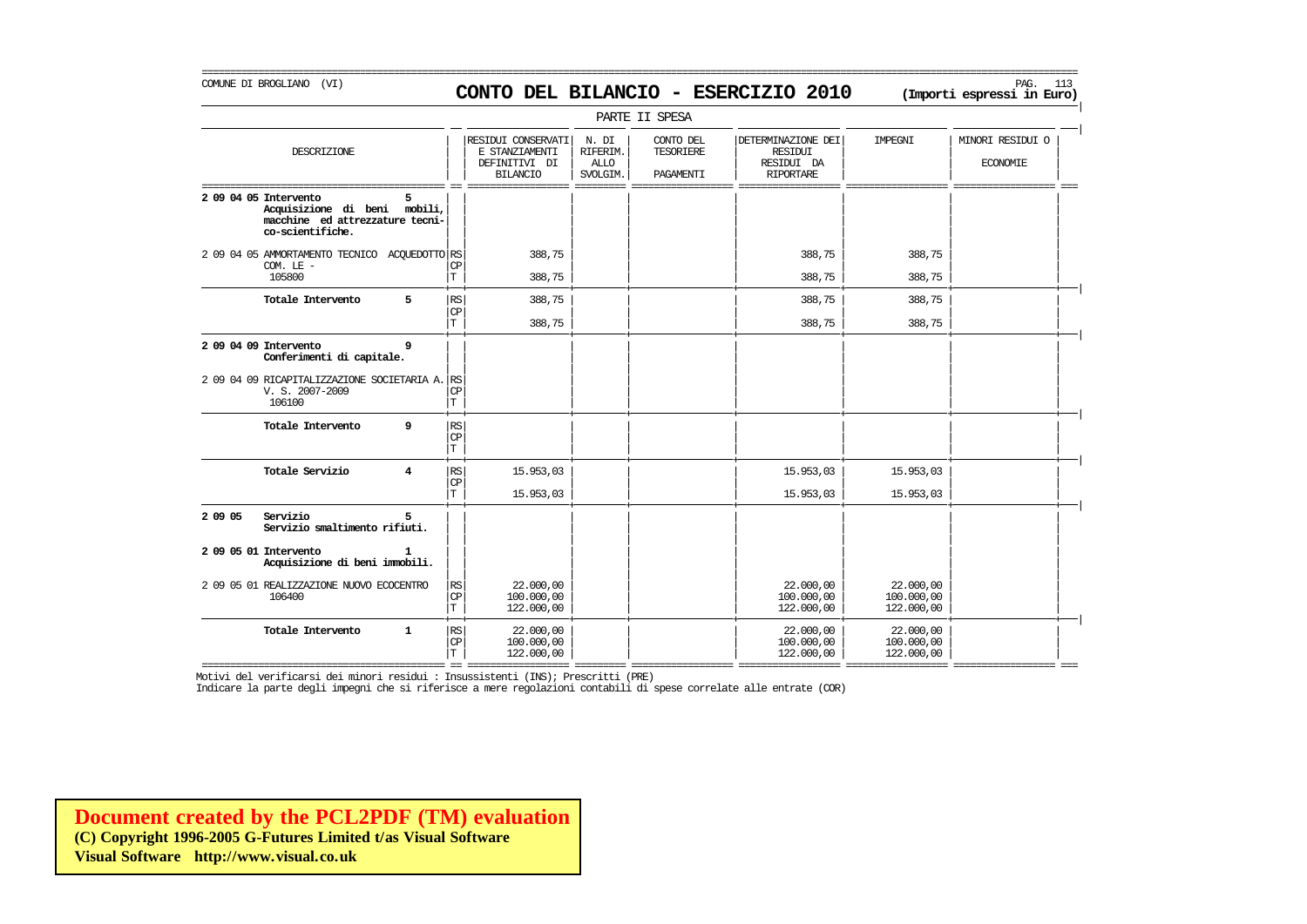# COMUNE DI BROGLIANO (VI) PAG. 114 **CONTO DEL BILANCIO - ESERCIZIO 2010 (Importi espressi in Euro)**

===========================================================================================================================================================

| PARTE II SPESA |                                                                                                                                           |   |                                             |                                                                          |                                              |                                            |                                                                 |                                       |                                     |  |  |
|----------------|-------------------------------------------------------------------------------------------------------------------------------------------|---|---------------------------------------------|--------------------------------------------------------------------------|----------------------------------------------|--------------------------------------------|-----------------------------------------------------------------|---------------------------------------|-------------------------------------|--|--|
|                | DESCRIZIONE                                                                                                                               |   |                                             | RESIDUI CONSERVATI<br>E STANZIAMENTI<br>DEFINITIVI DI<br><b>BILANCIO</b> | N. DI<br>RIFERIM.<br><b>ALLO</b><br>SVOLGIM. | CONTO DEL<br><b>TESORIERE</b><br>PAGAMENTI | DETERMINAZIONE DEI<br>RESIDUI<br>RESIDUI DA<br><b>RIPORTARE</b> | <b>TMPRGNT</b>                        | MINORI RESIDUI O<br><b>ECONOMIE</b> |  |  |
|                | 2 09 05 05 Intervento<br>Acquisizione di beni mobili,<br>macchine ed attrezzature tecni-<br>co-scientifiche.                              | 5 |                                             |                                                                          |                                              |                                            |                                                                 |                                       |                                     |  |  |
|                | 2 09 05 05 AMMORTAMENTO TECNICO RIFIUTI SO- RS<br>LIDI URBANI - REIMPIEGO QUOTE CP<br><b>ACCANTONATE</b><br>106500                        |   | Т                                           |                                                                          |                                              |                                            |                                                                 |                                       |                                     |  |  |
|                | Totale Intervento                                                                                                                         | 5 | RS<br>$\mathbf{C}\mathbf{P}$<br>$\mathbb T$ |                                                                          |                                              |                                            |                                                                 |                                       |                                     |  |  |
|                | Totale Servizio                                                                                                                           | 5 | RS<br>CP<br>İТ                              | 22,000,00<br>100,000,00<br>122.000,00                                    |                                              |                                            | 22,000,00<br>100,000,00<br>122,000,00                           | 22,000,00<br>100.000,00<br>122.000,00 |                                     |  |  |
| 2 09 06        | Servizio<br>Parchi e servizi per la tutela<br>ambientale del verde, altri ser-<br>vizi relativi al territorio ed<br>all'ambiente.         | 6 |                                             |                                                                          |                                              |                                            |                                                                 |                                       |                                     |  |  |
|                | 2 09 06 01 Intervento<br>Acquisizione di beni immobili.                                                                                   |   |                                             |                                                                          |                                              |                                            |                                                                 |                                       |                                     |  |  |
|                | 2 09 06 01 COSTRUZIONE DI NUOVE FOGNATURE E RS<br>AMPLIA-MENTO DELLA RETE ESISTEN-<br>TE.<br>106001                                       |   | <b>CP</b><br>т                              | 3.427,34<br>3.427,34                                                     |                                              |                                            | 3.427,34<br>3.427,34                                            | 3.427,34<br>3.427,34                  |                                     |  |  |
|                | 2 09 06 01 INVESTIMENTO PER OPERE FOGNANTI<br>106005                                                                                      |   | RS<br>CP<br>$\mathbf T$                     |                                                                          |                                              |                                            |                                                                 |                                       |                                     |  |  |
|                | 2 09 06 01 COSTRUZIONE ED INSTALLAZIONE DE-<br><b>PURATORE</b><br>106006                                                                  |   | RS<br>СP<br>Т                               | 1,689,57<br>1,689,57                                                     |                                              |                                            | 1.689,57<br>1.689,57                                            | 1.689,57<br>1.689,57                  |                                     |  |  |
|                | 2 09 06 01 COSTRUZIONE E MANUTENZIONE OPERE RS<br>PUBBLI-CHE DIVERSE CON CONTRIBU-<br>TO DEL B. I. M. (VEDI EX. CAP. T<br>1121)<br>112200 |   | l CP                                        | 13.040,00<br>5.960,00<br>19.000,00                                       |                                              | 11.389,60<br>3.292,00<br>14.681,60         | 1.650,40<br>2.668,00<br>4.318,40                                | 13.040,00<br>5.960,00<br>19.000,00    |                                     |  |  |

=========================================== == ================== ========= ================== ================== ================== ================== === Motivi del verificarsi dei minori residui : Insussistenti (INS); Prescritti (PRE)

Indicare la parte degli impegni che si riferisce a mere regolazioni contabili di spese correlate alle entrate (COR)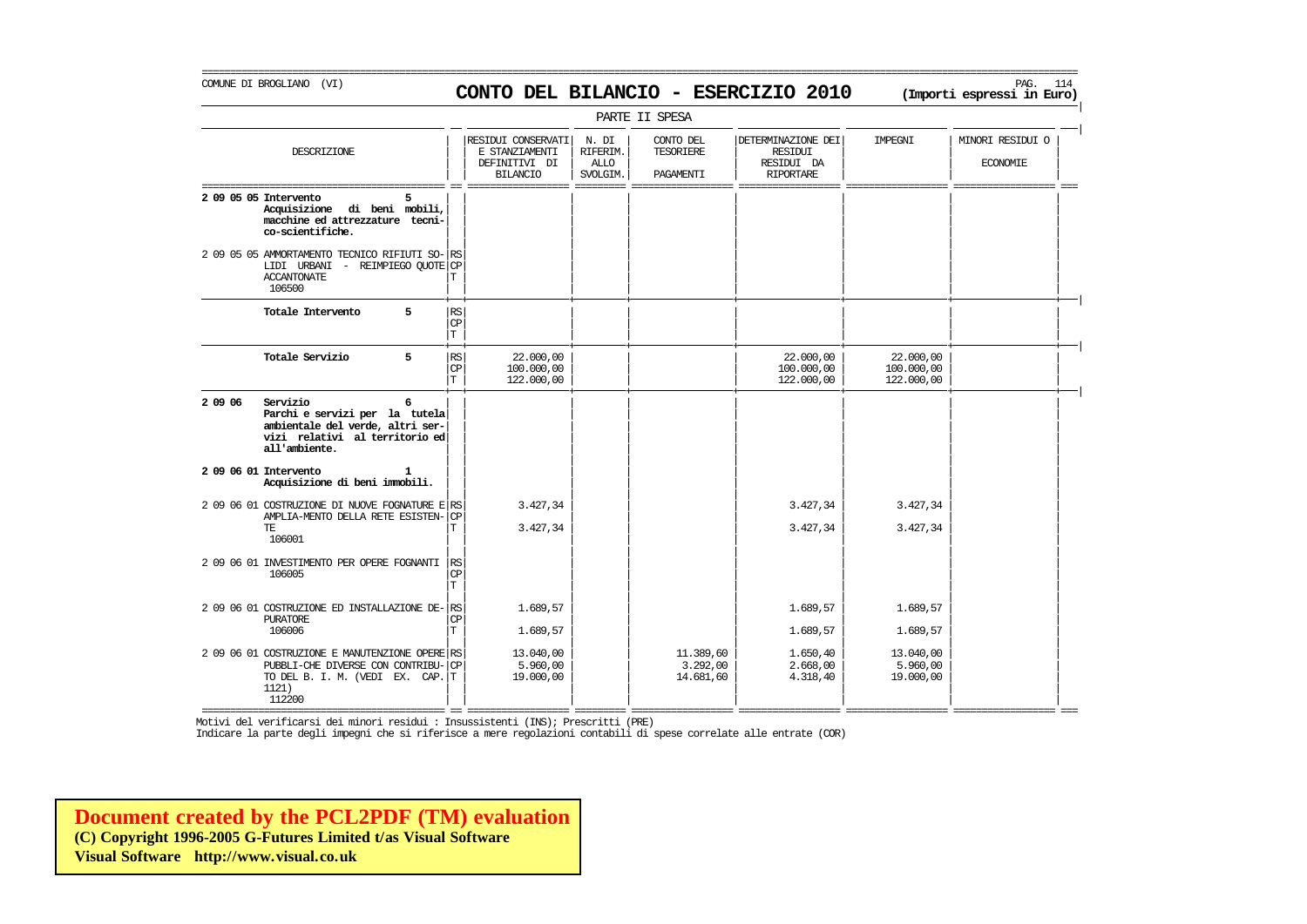# COMUNE DI BROGLIANO (VI) PAG. 115 **CONTO DEL BILANCIO - ESERCIZIO 2010 (Importi espressi in Euro)**

===========================================================================================================================================================

|                       |                                                                                                                 |                    |                                             |                                                                          |                                              | PARTE II SPESA                      |                                                                 |                                    |                                     |
|-----------------------|-----------------------------------------------------------------------------------------------------------------|--------------------|---------------------------------------------|--------------------------------------------------------------------------|----------------------------------------------|-------------------------------------|-----------------------------------------------------------------|------------------------------------|-------------------------------------|
|                       | DESCRIZIONE                                                                                                     |                    |                                             | RESIDUI CONSERVATI<br>E STANZIAMENTI<br>DEFINITIVI DI<br><b>BILANCIO</b> | N. DI<br>RIFERIM.<br><b>ALLO</b><br>SVOLGIM. | CONTO DEL<br>TESORIERE<br>PAGAMENTI | DETERMINAZIONE DEI<br>RESIDUI<br>RESIDUI DA<br><b>RIPORTARE</b> | IMPEGNI                            | MINORI RESIDUI O<br><b>ECONOMIE</b> |
|                       | Totale Intervento                                                                                               | $\mathbf{1}$       | <b>RS</b><br>CP<br>$\mathbf T$              | 18.156,91<br>5.960,00<br>24.116,91                                       |                                              | 11.389,60<br>3.292,00<br>14.681,60  | 6.767,31<br>2.668,00<br>9.435,31                                | 18.156.91<br>5.960,00<br>24.116,91 |                                     |
| 2 09 06 04 Intervento | Utilizzo di beni di terzi per<br>realizzazioni in economia.                                                     | 4                  |                                             |                                                                          |                                              |                                     |                                                                 |                                    |                                     |
|                       | 2 09 06 04 COSTRUZIONE E MANUTENZIONE OPERE RS<br>PUBBLI-CHE DIVERSE CON CONTRIBU-<br>TI DEL B. I. M.<br>112100 |                    | CP<br>Т                                     |                                                                          |                                              |                                     |                                                                 |                                    |                                     |
|                       | Totale Intervento                                                                                               | $\overline{\bf 4}$ | $\mathbb{R}\mathbb{S}$<br>CP<br>$\mathbf T$ |                                                                          |                                              |                                     |                                                                 |                                    |                                     |
| 2 09 06 05 Intervento | Acquisizione di beni mobili,<br>macchine ed attrezzature tecni-<br>co-scientifiche.                             | 5                  |                                             |                                                                          |                                              |                                     |                                                                 |                                    |                                     |
|                       | 2 09 06 05 MANUTENZIONE STRAORDINARIA AREE RS<br>VERDI, PARCHI E GIARDINI<br>106200                             |                    | <b>CP</b><br>$\mathbf T$                    |                                                                          |                                              |                                     |                                                                 |                                    |                                     |
|                       | Totale Intervento                                                                                               | 5                  | RS<br>CP<br>$\mathbf T$                     |                                                                          |                                              |                                     |                                                                 |                                    |                                     |
|                       | Totale Servizio                                                                                                 | 6                  | RS <br>CP<br>T                              | 18.156,91<br>5.960,00<br>24.116,91                                       |                                              | 11.389,60<br>3.292,00<br>14.681,60  | 6.767,31<br>2.668,00<br>9.435,31                                | 18.156,91<br>5.960,00<br>24.116,91 |                                     |
|                       | Totale Funzione                                                                                                 | 9                  | RS                                          | 956.053,61                                                               |                                              | 187.493,20                          | 765.013,26                                                      | 952.506,46                         | $3.547, 15-$<br>$3.547, 15 -$ INS   |
|                       |                                                                                                                 |                    | CP<br>$\mathbf T$                           | 117.960,00<br>1.074.013,61                                               |                                              | 3.292,00<br>190.785,20              | 114.668,00<br>879.681,26                                        | 117.960,00<br>1.070.466,46         |                                     |
| 2 10                  | Funzione<br>Funzioni nel settore sociale                                                                        | 10                 |                                             |                                                                          |                                              |                                     |                                                                 |                                    |                                     |
| 2 10 01               | Servizio<br>Asili nido, servizi per l'infan-<br>zia e peri minori.                                              | 1                  |                                             |                                                                          |                                              |                                     |                                                                 |                                    |                                     |

Motivi del verificarsi dei minori residui : Insussistenti (INS); Prescritti (PRE)

Indicare la parte degli impegni che si riferisce a mere regolazioni contabili di spese correlate alle entrate (COR)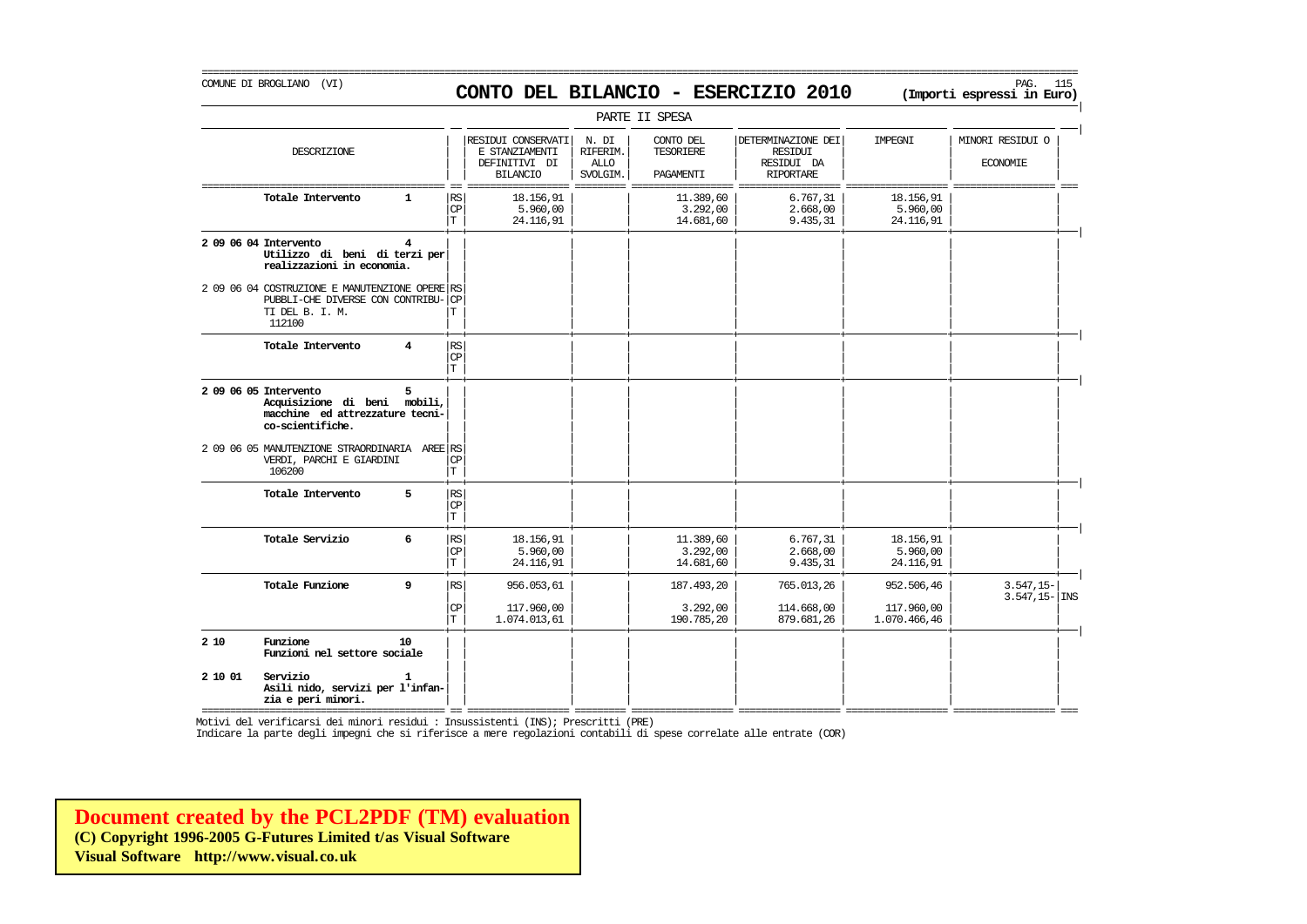# COMUNE DI BROGLIANO (VI) PAG. 116 **CONTO DEL BILANCIO - ESERCIZIO 2010 (Importi espressi in Euro)**

===========================================================================================================================================================

| PARTE II SPESA                                                                                                                |                 |                                              |                                                                          |                                              |                                            |                                                                        |                      |                                     |  |  |  |
|-------------------------------------------------------------------------------------------------------------------------------|-----------------|----------------------------------------------|--------------------------------------------------------------------------|----------------------------------------------|--------------------------------------------|------------------------------------------------------------------------|----------------------|-------------------------------------|--|--|--|
| DESCRIZIONE                                                                                                                   |                 |                                              | RESIDUI CONSERVATI<br>E STANZIAMENTI<br>DEFINITIVI DI<br><b>BILANCIO</b> | N. DI<br>RIFERIM.<br><b>ALLO</b><br>SVOLGIM. | CONTO DEL<br><b>TESORIERE</b><br>PAGAMENTI | DETERMINAZIONE DEI<br><b>RESIDUI</b><br>RESIDUI DA<br><b>RIPORTARE</b> | IMPEGNI              | MINORI RESIDUI O<br><b>ECONOMIE</b> |  |  |  |
| 2 10 01 01 Intervento<br>Acquisizione di beni immobili.                                                                       | 1               |                                              |                                                                          |                                              |                                            |                                                                        |                      |                                     |  |  |  |
| 2 10 01 01 REALIZZAZIONE ASILO NIDO COMUNA-RS<br>LE<br>106700                                                                 |                 | CP<br>$\mathbf T$                            |                                                                          |                                              |                                            |                                                                        |                      |                                     |  |  |  |
| 2 10 01 01 REALIZZAZIONE ASILO NIDO COMUNA- RS<br>LE NELLA FRAZIONE QUARGNENTA CON CP<br>PEREQUAZIONE UR-BANISTICA.<br>106900 |                 | Т                                            |                                                                          |                                              |                                            |                                                                        |                      |                                     |  |  |  |
| Totale Intervento                                                                                                             | $\mathbf{1}$    | RS<br>$\mathbb{C}\mathbb{P}$<br>$\mathbf T$  |                                                                          |                                              |                                            |                                                                        |                      |                                     |  |  |  |
| 2 10 01 07 Intervento<br>Trasferimenti di capitale.                                                                           | $7\phantom{.0}$ |                                              |                                                                          |                                              |                                            |                                                                        |                      |                                     |  |  |  |
| 2 10 01 07 CONCORSO SPESE PER GESTIONE CON-RS<br>VENZIONA-TA SERVIZIO DI ASILO CP<br>NIDO (AVANZO AMM.)<br>106800             |                 | Т                                            |                                                                          |                                              |                                            |                                                                        |                      |                                     |  |  |  |
| Totale Intervento                                                                                                             | 7               | RS <br>$\mathbb{C}\mathbb{P}$<br>$\mathbf T$ |                                                                          |                                              |                                            |                                                                        |                      |                                     |  |  |  |
| Totale Servizio                                                                                                               | $\mathbf{1}$    | RS <br>$\mathbb{C}\mathbb{P}$<br>$\mathbf T$ |                                                                          |                                              |                                            |                                                                        |                      |                                     |  |  |  |
| 2 10 05<br>Servizio<br>Servizio necroscopico e cimite-<br>riale.                                                              | 5               |                                              |                                                                          |                                              |                                            |                                                                        |                      |                                     |  |  |  |
| 2 10 05 01 Intervento<br>Acquisizione di beni immobili.                                                                       | 1               |                                              |                                                                          |                                              |                                            |                                                                        |                      |                                     |  |  |  |
| 2 10 05 01 COSTRUZIONE ED AMPLIAMENTO CIMI- RS<br>TERI<br>103000                                                              |                 | CP<br>Т                                      | 5.199,96<br>5.199,96                                                     |                                              |                                            | 5.199,96<br>5.199,96                                                   | 5.199,96<br>5.199,96 |                                     |  |  |  |

Motivi del verificarsi dei minori residui : Insussistenti (INS); Prescritti (PRE)

Indicare la parte degli impegni che si riferisce a mere regolazioni contabili di spese correlate alle entrate (COR)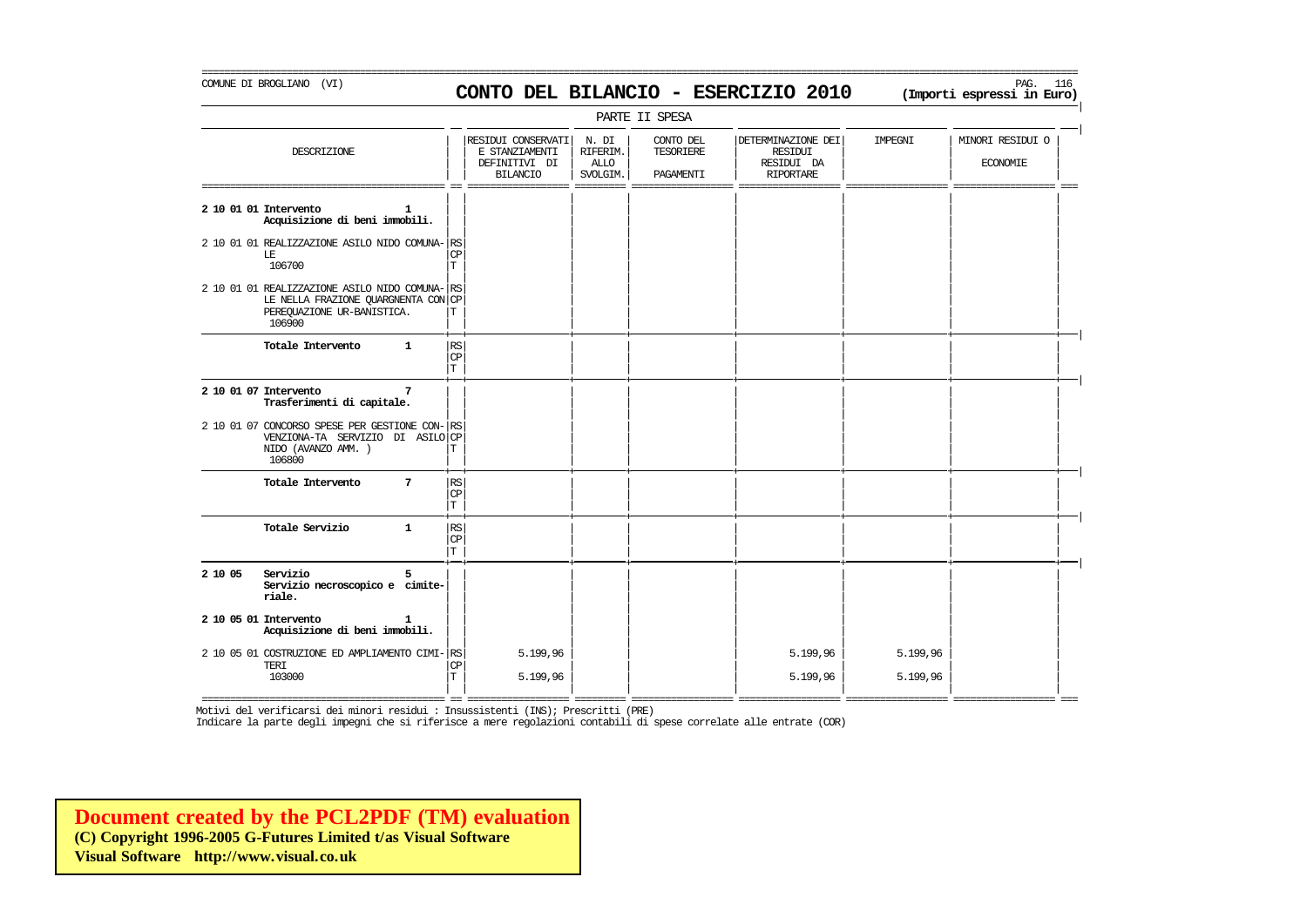# COMUNE DI BROGLIANO (VI) PAG. 117 **CONTO DEL BILANCIO - ESERCIZIO 2010 (Importi espressi in Euro)**

|                                                                                                                                                  | PARTE II SPESA   |                                               |                                                                          |                                              |                                                   |                                                                        |                                       |                                     |  |  |  |  |
|--------------------------------------------------------------------------------------------------------------------------------------------------|------------------|-----------------------------------------------|--------------------------------------------------------------------------|----------------------------------------------|---------------------------------------------------|------------------------------------------------------------------------|---------------------------------------|-------------------------------------|--|--|--|--|
| DESCRIZIONE                                                                                                                                      |                  |                                               | RESIDUI CONSERVATI<br>E STANZIAMENTI<br>DEFINITIVI DI<br><b>BILANCIO</b> | N. DI<br>RIFERIM.<br><b>ALLO</b><br>SVOLGIM. | CONTO DEL<br><b>TESORIERE</b><br><b>PAGAMENTT</b> | DETERMINAZIONE DEI<br><b>RESIDUI</b><br>RESIDUI DA<br><b>RIPORTARE</b> | <b>TMPRGNT</b>                        | MINORI RESIDUI O<br><b>ECONOMIE</b> |  |  |  |  |
| 2 10 05 01 REALIZZAZIONE<br>DI<br>NEL CIMITERO DI S. MARTINO - $2^{\wedge}$<br>LOTTO ESECUTIVO<br>103500                                         | N. 128 LOCULI RS | <b>CP</b><br>Т                                |                                                                          |                                              |                                                   |                                                                        |                                       |                                     |  |  |  |  |
| 2 10 05 01 COSTRUZIONE DI LOCULI, COLOMBA- RS<br>RI, ECC<br>104000                                                                               |                  | СP<br>T                                       | 5.848.14<br>5.848.14                                                     |                                              |                                                   | 5.848,14<br>5.848,14                                                   | 5.848,14<br>5.848,14                  |                                     |  |  |  |  |
| 2 10 05 01 COSTRUZIONE DI OPERE CIMITERIALI RS<br><b>VARTE</b><br>104502                                                                         |                  | CP<br>T.                                      | 93.136,05<br>92,000,00<br>185.136,05                                     |                                              |                                                   | 93.136,05<br>86.837,92<br>179.973,97                                   | 93.136,05<br>86.837,92<br>179.973,97  | $5.162,08-$                         |  |  |  |  |
| 2 10 05 01 RESTAURO AREA ESTERNA S. MARTINO RS<br>104800                                                                                         |                  | СP<br>$\mathbf T$                             | 3.212,36<br>3.212,36                                                     |                                              |                                                   | 3.212,36<br>3.212,36                                                   | 3.212,36<br>3.212,36                  |                                     |  |  |  |  |
| Totale Intervento                                                                                                                                | $\mathbf{1}$     | RS<br>CP<br>$\mathbf T$                       | 107.396,51<br>92.000,00<br>199.396,51                                    |                                              |                                                   | 107.396,51<br>86.837,92<br>194.234,43                                  | 107.396,51<br>86.837,92<br>194.234,43 | $5.162,08-$                         |  |  |  |  |
| 2 10 05 07 Intervento<br>Trasferimenti di capitale.                                                                                              | 7                |                                               |                                                                          |                                              |                                                   |                                                                        |                                       |                                     |  |  |  |  |
| 2 10 05 07 TRASFERIMENTO PER COMPARTECIPA-RS<br>ZIONE ALLE SPESE A CARICO DEL CP<br>COMUNE DI VICENZA PER NUOVO FOR-T<br>NO CREMATORIO<br>104900 |                  |                                               | 9,900,00<br>9.900,00                                                     |                                              |                                                   | 9.900,00<br>9.900,00                                                   | 9.900,00<br>9.900,00                  |                                     |  |  |  |  |
| Totale Intervento                                                                                                                                | $7\phantom{.0}$  | RS<br>$\mathbb{C}\mathbb{P}$<br>$\mathbf T$   | 9,900,00<br>9.900,00                                                     |                                              |                                                   | 9.900,00<br>9.900,00                                                   | 9.900,00<br>9.900,00                  |                                     |  |  |  |  |
| Totale Servizio                                                                                                                                  | 5                | $\mathbb{RS}$<br>$\mathrm{CP}$<br>$\mathbf T$ | 117.296,51<br>92.000,00<br>209.296,51                                    |                                              |                                                   | 117.296,51<br>86.837,92<br>204.134,43                                  | 117.296,51<br>86.837,92<br>204.134,43 | $5.162,08-$                         |  |  |  |  |
| Totale Funzione                                                                                                                                  | 10               | RS<br>CP<br>$\mathbf T$                       | 117.296,51<br>92,000,00<br>209.296,51                                    |                                              |                                                   | 117.296,51<br>86.837,92<br>204.134,43                                  | 117.296,51<br>86.837,92<br>204.134,43 | $5.162,08-$                         |  |  |  |  |
| 2 1 1<br>Funzione<br>Funzioni nel campo dello svilup-<br>po econo mico                                                                           | 11               |                                               |                                                                          |                                              |                                                   |                                                                        |                                       |                                     |  |  |  |  |

=========================================== == ================== ========= ================== ================== ================== ================== === Motivi del verificarsi dei minori residui : Insussistenti (INS); Prescritti (PRE)

Indicare la parte degli impegni che si riferisce a mere regolazioni contabili di spese correlate alle entrate (COR)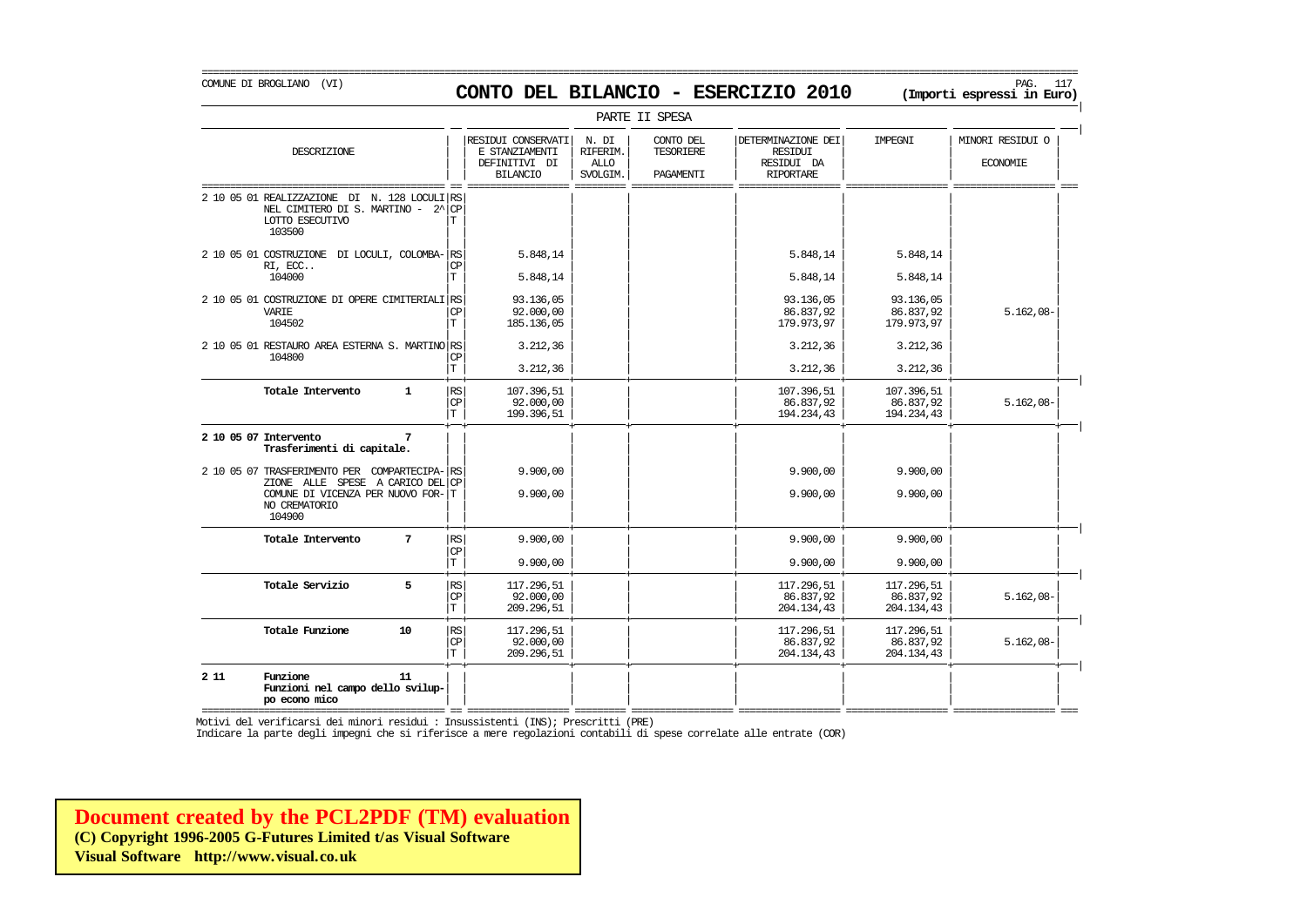## COMUNE DI BROGLIANO (VI) PAG. 118 **CONTO DEL BILANCIO - ESERCIZIO 2010 (Importi espressi in Euro)**

===========================================================================================================================================================

| PARTE II SPESA                  |                                                                                                                                                                                                                                                    |              |                                                        |                                                                          |                                       |                                     |                                                                        |         |                                     |  |  |
|---------------------------------|----------------------------------------------------------------------------------------------------------------------------------------------------------------------------------------------------------------------------------------------------|--------------|--------------------------------------------------------|--------------------------------------------------------------------------|---------------------------------------|-------------------------------------|------------------------------------------------------------------------|---------|-------------------------------------|--|--|
|                                 | DESCRIZIONE                                                                                                                                                                                                                                        |              |                                                        | RESIDUI CONSERVATI<br>E STANZIAMENTI<br>DEFINITIVI DI<br><b>BILANCIO</b> | N. DI<br>RIFERIM.<br>ALLO<br>SVOLGIM. | CONTO DEL<br>TESORIERE<br>PAGAMENTI | DETERMINAZIONE DEI<br><b>RESIDUI</b><br>RESIDUI DA<br><b>RIPORTARE</b> | IMPEGNI | MINORI RESIDUI O<br><b>ECONOMIE</b> |  |  |
| Servizio<br>2 11 04             | Servizi relativi all'industria.                                                                                                                                                                                                                    | 4            |                                                        |                                                                          |                                       |                                     |                                                                        |         |                                     |  |  |
| 2 11 04 07 Intervento           | Trasferimenti di capitale.                                                                                                                                                                                                                         | 7            |                                                        |                                                                          |                                       |                                     |                                                                        |         |                                     |  |  |
| 102600                          | 2 11 04 07 TRASFERIMENTO CONTRIBUTO REGIO-<br>NALE DOCUP 2000-2006. OBIETTIVO CP<br>2 MISURA 2.3. ATTIVITA' DI RI-T<br>CERCA E TRASFERIMENTO DI TEC-NO-<br>LOGIA. PROGETTO RECUPERO MATERIA<br>PRIMA DA PLASTICHE (PE) DI SCAR-<br>TO PER DEPOLIM. |              | RS.                                                    |                                                                          |                                       |                                     |                                                                        |         |                                     |  |  |
|                                 | Totale Intervento                                                                                                                                                                                                                                  | 7            | $\mathbb{RS}$<br>CP<br>T                               |                                                                          |                                       |                                     |                                                                        |         |                                     |  |  |
|                                 | Totale Servizio                                                                                                                                                                                                                                    | 4            | RS<br>CP<br>T                                          |                                                                          |                                       |                                     |                                                                        |         |                                     |  |  |
|                                 | Totale Funzione                                                                                                                                                                                                                                    | 11           | $\mathbb{R}\mathbb{S}$<br>CP<br>T                      |                                                                          |                                       |                                     |                                                                        |         |                                     |  |  |
| Funzione<br>2 1 2<br>produttivi | Funzioni relative ai servizi                                                                                                                                                                                                                       | 12           |                                                        |                                                                          |                                       |                                     |                                                                        |         |                                     |  |  |
| 2 12 06<br>Servizio             | Altri servizi produttivi.                                                                                                                                                                                                                          | 6            |                                                        |                                                                          |                                       |                                     |                                                                        |         |                                     |  |  |
| 2 12 06 01 Intervento           | Acquisizione di beni immobili.                                                                                                                                                                                                                     |              |                                                        |                                                                          |                                       |                                     |                                                                        |         |                                     |  |  |
| <b>OUARGNENTA</b><br>103100     | 2 12 06 01 SISTEMAZIONE E RECUPERO                                                                                                                                                                                                                 | PESA RS      | <b>CP</b><br>T                                         |                                                                          |                                       |                                     |                                                                        |         |                                     |  |  |
|                                 | Totale Intervento                                                                                                                                                                                                                                  | $\mathbf{1}$ | $\mathbb{R}\mathbb{S}$<br>$\mathbb{C}\mathbb{P}$<br>T. |                                                                          |                                       |                                     |                                                                        |         |                                     |  |  |

=========================================== == ================== ========= ================== ================== ================== ================== === Motivi del verificarsi dei minori residui : Insussistenti (INS); Prescritti (PRE)

Indicare la parte degli impegni che si riferisce a mere regolazioni contabili di spese correlate alle entrate (COR)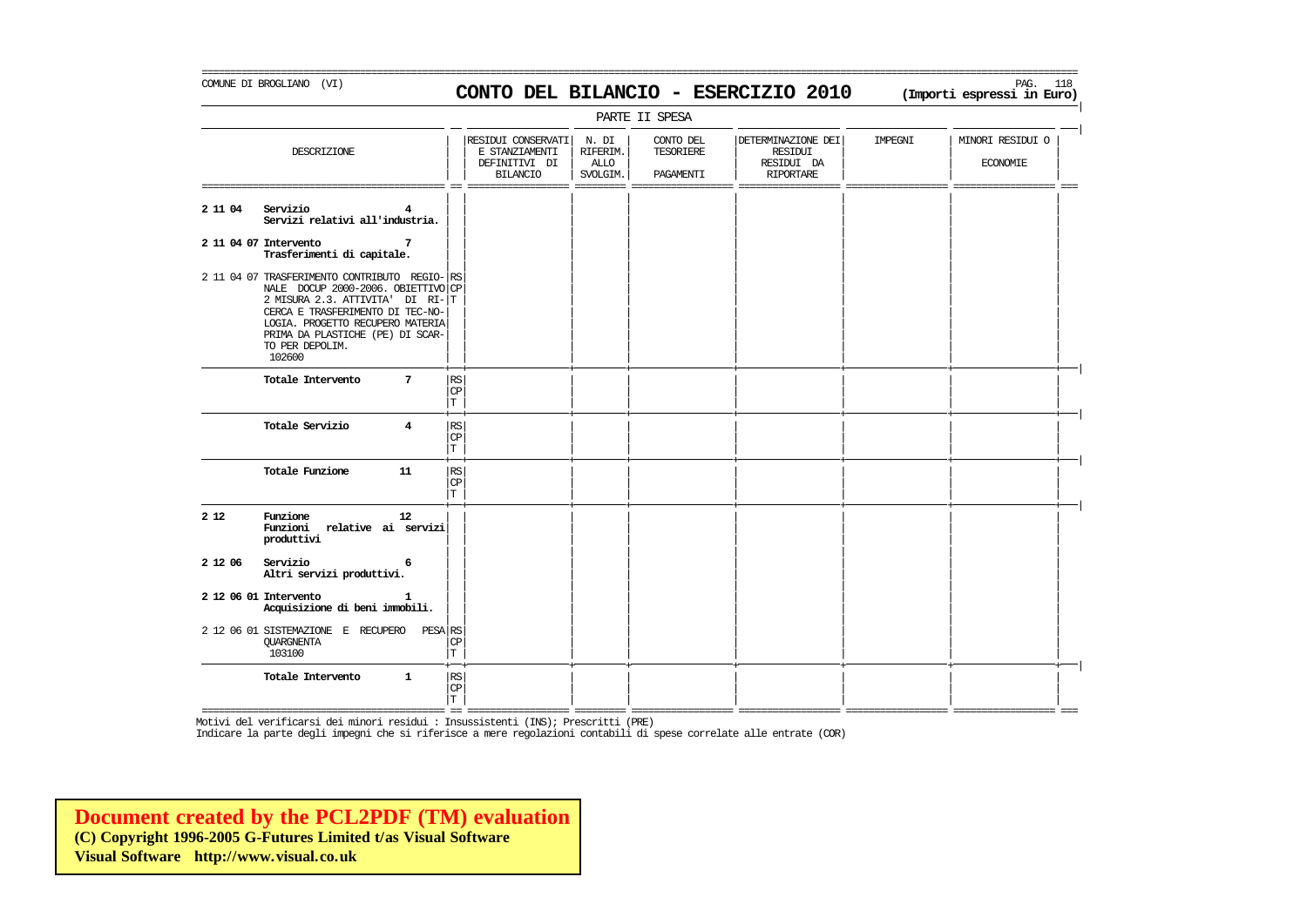# COMUNE DI BROGLIANO (VI) PAG. 119 **CONTO DEL BILANCIO - ESERCIZIO 2010 (Importi espressi in Euro)**

===========================================================================================================================================================

|                | PARTE II SPESA                                      |                                       |                                                                          |                                              |                                     |                                                                 |                                       |                                        |  |  |  |  |
|----------------|-----------------------------------------------------|---------------------------------------|--------------------------------------------------------------------------|----------------------------------------------|-------------------------------------|-----------------------------------------------------------------|---------------------------------------|----------------------------------------|--|--|--|--|
|                | DESCRIZIONE                                         |                                       | RESIDUI CONSERVATI<br>E STANZIAMENTI<br>DEFINITIVI DI<br><b>BILANCIO</b> | N. DI<br>RIFERIM.<br><b>ALLO</b><br>SVOLGIM. | CONTO DEL<br>TESORIERE<br>PAGAMENTI | DETERMINAZIONE DEI<br>RESIDUI<br>RESIDUI DA<br><b>RIPORTARE</b> | IMPEGNI                               | MINORI RESIDUI O<br><b>ECONOMIE</b>    |  |  |  |  |
|                | Totale Servizio<br>6                                | RS<br>$\mathbf{CP}$<br>$\mathbf T$    |                                                                          |                                              |                                     |                                                                 |                                       |                                        |  |  |  |  |
|                | Totale Funzione<br>$12 \overline{ }$                | <b>RS</b><br>CP<br>$\mathbf T$        |                                                                          |                                              |                                     |                                                                 |                                       |                                        |  |  |  |  |
| $\overline{a}$ | Riassunto Titolo<br>II<br>Spese in conto capitale   |                                       |                                                                          |                                              |                                     |                                                                 |                                       |                                        |  |  |  |  |
| 2 00           | Funzione<br>$\Omega$                                | RS<br>$\mathbf{CP}$<br>T.             |                                                                          |                                              |                                     |                                                                 |                                       |                                        |  |  |  |  |
| 201            | Funzione<br>1<br>Funzioni generali di amministra-   | $\mathbb{R}\mathbb{S}$                | 492.264,51                                                               |                                              | 367.845,83                          | 120.942,34                                                      | 488.788,17                            | $3.476, 34-$<br>$3.476, 34 -  $ INS    |  |  |  |  |
|                | zione di gestione e di controllo CP                 | T                                     | 102,000,00<br>594.264,51                                                 |                                              | 77.679,55<br>445.525,38             | 24.320,45<br>145.262,79                                         | 102,000,00<br>590.788,17              |                                        |  |  |  |  |
| 2 0 3          | Funzione<br>Funzioni di polizia locale              | RS<br>$\mathbf{CP}$<br>T.             |                                                                          |                                              |                                     |                                                                 |                                       |                                        |  |  |  |  |
| 2 04           | Funzione<br>Funzioni di istruzione pubblica         | RS<br>l CP<br>T                       | 179.904,37<br>15,000,00<br>194.904,37                                    |                                              | 39.693,22<br>39.693,22              | 140.211,15<br>15,000,00<br>155.211,15                           | 179.904,37<br>15,000,00<br>194.904,37 |                                        |  |  |  |  |
| 2 05           | Funzione<br>Funzioni relative alla cultura e CP     | RS                                    | 1.680,82                                                                 |                                              | 612,00                              | 1,068,82                                                        | 1.680,82                              |                                        |  |  |  |  |
|                | ai beniculturali                                    |                                       | 1,680,82                                                                 |                                              | 612,00                              | 1,068,82                                                        | 1.680,82                              |                                        |  |  |  |  |
| 2 0 6          | Funzione<br>6<br>Funzioni nel settore sportivo e CP | $\mathbb{RS}$                         | 542, 206, 63                                                             |                                              | 289.978,29                          | 252.228,34                                                      | 542.206,63                            |                                        |  |  |  |  |
|                | ricreativo                                          |                                       | 542, 206, 63                                                             |                                              | 289.978,29                          | 252.228.34                                                      | 542.206.63                            |                                        |  |  |  |  |
| 2 08           | Funzione<br>8<br>Funzioni nel campo della viabi-    | $\mathbb{RS}$                         | 475.548,71                                                               |                                              | 8.059,47                            | 465.555,39                                                      | 473.614,86                            | $1.933.85-$<br>$1.933, 85 - \vert$ INS |  |  |  |  |
|                | lita' e dei trasporti                               | $\mathbb{C}\mathbb{P}$<br>$\mathbf T$ | 714,230,00<br>1.189.778,71                                               |                                              | 94.775,54<br>102.835,01             | 618.092,44<br>1.083.647,83                                      | 712.867,98<br>1.186.482,84            | $1.362,02-$                            |  |  |  |  |
| 2 0 9          | Funzione<br>9<br>Funzioni riguardanti la gestione   | RS                                    | 956.053,61                                                               |                                              | 187.493,20                          | 765.013,26                                                      | 952.506,46                            | $3.547, 15-$<br>$3.547, 15 -  $ INS    |  |  |  |  |
|                | del territorio e dell'ambiente                      | CP<br>T.                              | 117.960,00<br>1.074.013,61                                               |                                              | 3.292,00<br>190.785,20              | 114,668,00<br>879.681,26                                        | 117,960,00<br>1.070.466,46            |                                        |  |  |  |  |

=========================================== == ================== ========= ================== ================== ================== ================== ===

Motivi del verificarsi dei minori residui : Insussistenti (INS); Prescritti (PRE)

Indicare la parte degli impegni che si riferisce a mere regolazioni contabili di spese correlate alle entrate (COR)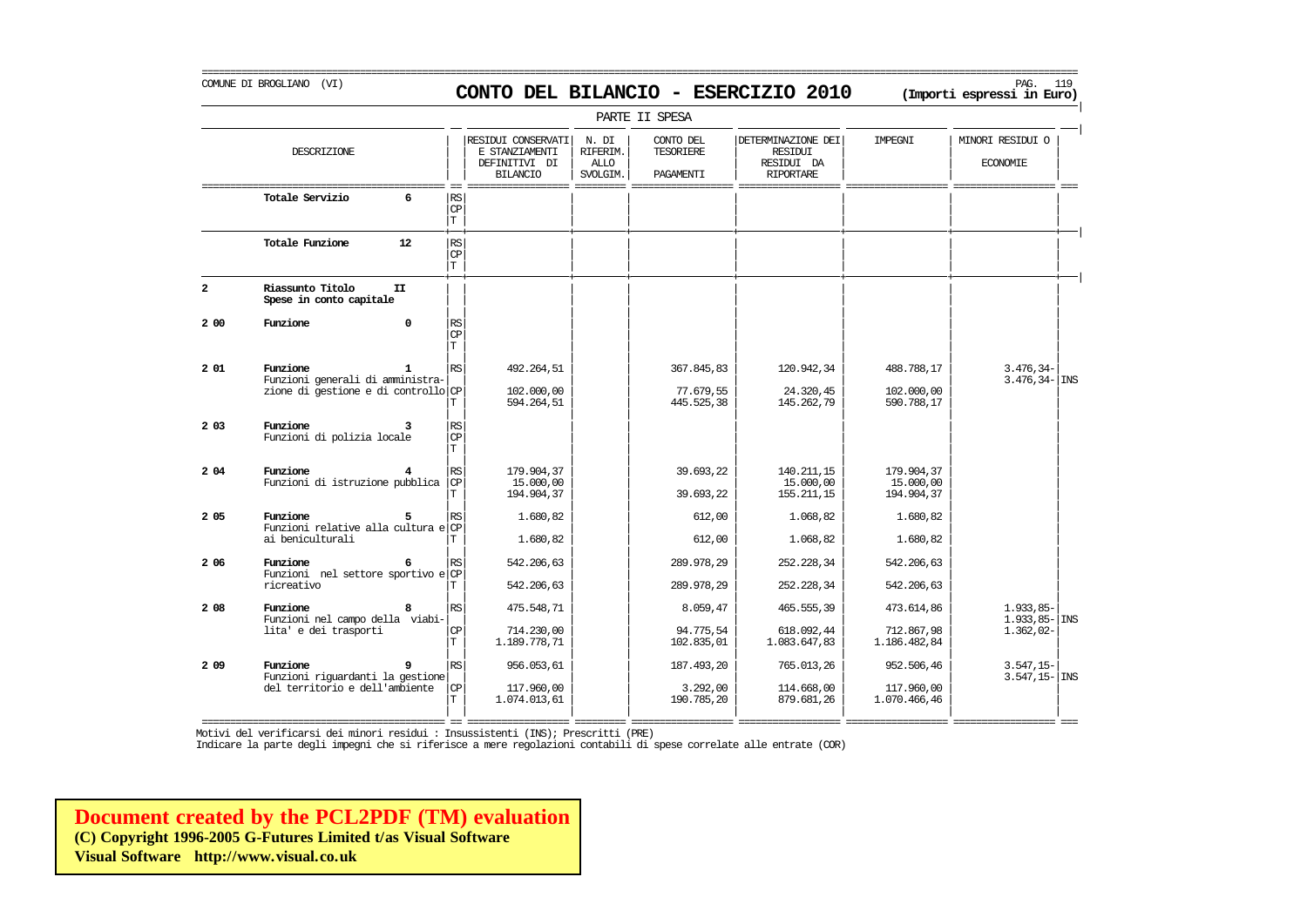# COMUNE DI BROGLIANO (VI) PAG. 120 **CONTO DEL BILANCIO - ESERCIZIO 2010 (Importi espressi in Euro)**

===========================================================================================================================================================

|         |                                                                                                            |                                   |                                                                          |                                              | PARTE II SPESA                             |                                                                        |                                       |                                     |
|---------|------------------------------------------------------------------------------------------------------------|-----------------------------------|--------------------------------------------------------------------------|----------------------------------------------|--------------------------------------------|------------------------------------------------------------------------|---------------------------------------|-------------------------------------|
|         | DESCRIZIONE                                                                                                |                                   | RESIDUI CONSERVATI<br>E STANZIAMENTI<br>DEFINITIVI DI<br><b>BILANCIO</b> | N. DI<br>RIFERIM.<br><b>ALLO</b><br>SVOLGIM. | CONTO DEL<br><b>TESORIERE</b><br>PAGAMENTI | DETERMINAZIONE DEI<br><b>RESIDUI</b><br>RESIDUI DA<br><b>RIPORTARE</b> | <b>TMPRGNT</b>                        | MINORI RESIDUI O<br><b>ECONOMIE</b> |
| 2 10    | Funzione<br>10<br>Funzioni nel settore sociale                                                             | RS<br>CP<br>$\mathbf T$           | 117.296,51<br>92.000,00<br>209.296,51                                    |                                              |                                            | 117.296,51<br>86.837,92<br>204.134,43                                  | 117.296,51<br>86.837,92<br>204.134,43 | $5.162,08-$                         |
| 2 1 1   | Funzione<br>11<br>Funzioni nel campo dello svilup-<br>po econo mico                                        | $\mathbb{R}\mathbb{S}$<br>CP<br>T |                                                                          |                                              |                                            |                                                                        |                                       |                                     |
| 2 1 2   | Funzione<br>12<br>Funzioni relative ai serviziCP<br>produttivi                                             | RS<br>T                           |                                                                          |                                              |                                            |                                                                        |                                       |                                     |
|         | Totale Titolo<br>II                                                                                        | RS.                               | 2.764.955,16                                                             |                                              | 893.682,01                                 | 1.862.315,81                                                           | 2.755.997,82                          | $8.957, 34-$<br>$8.957, 34 -  $ INS |
|         |                                                                                                            | $\mathbf{CP}$<br>Т                | 1.041.190,00<br>3.806.145,16                                             |                                              | 175.747,09<br>1.069.429,10                 | 858.918,81<br>2.721.234,62                                             | 1.034.665,90<br>3.790.663,72          | $6.524, 10-$                        |
| 3       | <b>TITOLO</b><br>III<br>Spese per rimborso di prestiti                                                     |                                   |                                                                          |                                              |                                            |                                                                        |                                       |                                     |
| 301     | Funzione<br>Funzioni generali di amministra-<br>zione di gestione e di controllo                           |                                   |                                                                          |                                              |                                            |                                                                        |                                       |                                     |
| 3 01 03 | Servizio<br>Gestione economica, finanziaria,<br>programmazione, provveditorato e<br>controllo di gestione. |                                   |                                                                          |                                              |                                            |                                                                        |                                       |                                     |
|         | 3 01 03 01 Intervento<br>Rimborso per anticipazioni di<br>cassa                                            |                                   |                                                                          |                                              |                                            |                                                                        |                                       |                                     |
|         | 3 01 03 01 RIMBORSO ANTICIPAZIONI DI TESO- RS<br><b>RERIA</b><br>112800                                    | $\mathbf{CP}$<br>T                |                                                                          |                                              |                                            |                                                                        |                                       |                                     |
|         | Totale Intervento<br>$\mathbf{1}$                                                                          | RS<br>$\mathbf{CP}$<br>T.         |                                                                          |                                              |                                            |                                                                        |                                       |                                     |
|         | 3 01 03 03 Intervento<br>3<br>Rimborso di quota capitale di<br>mutui e prestiti                            |                                   |                                                                          |                                              |                                            |                                                                        |                                       |                                     |

=========================================== == ================== ========= ================== ================== ================== ================== ===

Motivi del verificarsi dei minori residui : Insussistenti (INS); Prescritti (PRE)

Indicare la parte degli impegni che si riferisce a mere regolazioni contabili di spese correlate alle entrate (COR)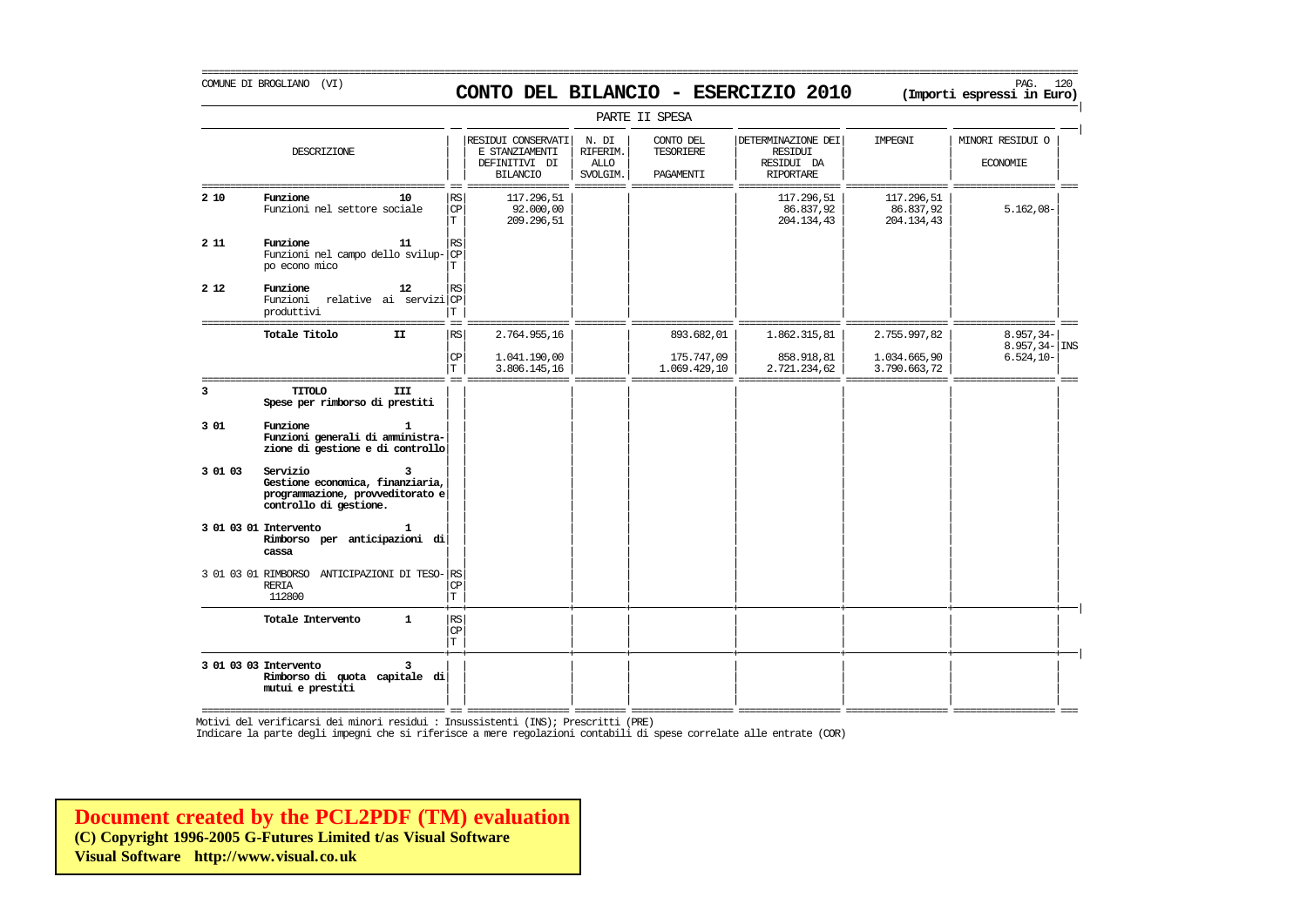|                  |                                                                                                            |                                    |                                                                          |                                              | PARTE II SPESA                             |                                                                        |                          |                                                |
|------------------|------------------------------------------------------------------------------------------------------------|------------------------------------|--------------------------------------------------------------------------|----------------------------------------------|--------------------------------------------|------------------------------------------------------------------------|--------------------------|------------------------------------------------|
|                  | DESCRIZIONE                                                                                                |                                    | RESIDUI CONSERVATI<br>E STANZIAMENTI<br>DEFINITIVI DI<br><b>BILANCIO</b> | N. DI<br>RIFERIM.<br><b>ALLO</b><br>SVOLGIM. | CONTO DEL<br><b>TESORIERE</b><br>PAGAMENTI | DETERMINAZIONE DEI<br><b>RESIDUI</b><br>RESIDUI DA<br><b>RIPORTARE</b> | IMPEGNI                  | MINORI RESIDUI O<br><b>ECONOMIE</b>            |
| 3 01 03 03 OUOTE | DI CAPITALE PER AMMORTA-<br>MENTO DI MUTUI PER INVESTIMENTI<br>113000                                      | RS<br>$\mathbf{CP}$<br>IТ          | 124.500,00<br>124.500,00                                                 |                                              | 123.910,35<br>123.910,35                   |                                                                        | 123.910,35<br>123.910,35 | 589,65-                                        |
|                  | Totale Intervento<br>3                                                                                     | RS<br><b>CP</b><br>$\mathbf T$     | 124,500,00<br>124,500,00                                                 |                                              | 123.910,35<br>123.910,35                   |                                                                        | 123.910,35<br>123.910,35 | $589,65-$                                      |
|                  | Totale Servizio<br>$\overline{\mathbf{3}}$                                                                 | RS<br>CP<br>T.                     | 124.500,00<br>124.500,00                                                 |                                              | 123.910,35<br>123.910,35                   |                                                                        | 123.910,35<br>123.910,35 | $589,65-$                                      |
|                  | $\mathbf{1}$<br>Totale Funzione                                                                            | RS<br>CP<br>T.                     | 124.500,00<br>124,500,00                                                 |                                              | 123.910,35<br>123.910,35                   |                                                                        | 123.910,35<br>123.910,35 | $589,65-$                                      |
| 3                | Riassunto Titolo<br><b>III</b><br>Spese per rimborso di prestiti                                           |                                    |                                                                          |                                              |                                            |                                                                        |                          |                                                |
| 3 01             | Funzione<br>1<br>Funzioni generali di amministra- CP<br>zione di gestione e di controllo T                 | RS                                 | 124,500,00<br>124.500,00                                                 |                                              | 123.910,35<br>123.910,35                   |                                                                        | 123.910,35<br>123.910,35 | 589,65-                                        |
|                  | Totale Titolo<br>III                                                                                       | RS<br>CP<br>Т                      | 124.500,00<br>124.500,00                                                 |                                              | 123.910,35<br>123.910,35                   |                                                                        | 123.910,35<br>123.910,35 | $589,65-$                                      |
| 4                | TITOLO<br>IV<br>Spese per servizi per conto ter-<br>zi                                                     |                                    |                                                                          |                                              |                                            |                                                                        |                          |                                                |
| 4 00 00 01       | Capitolo<br>1<br>Ritenute previdenziali ed assi-<br>stenziali al personale.                                |                                    |                                                                          |                                              |                                            |                                                                        |                          |                                                |
|                  | 4 00 00 01 VERSAMENTO DELLE RITENUTE PREVI- RS<br>DENZIALI, ASSISTENZIALI<br>PER IL<br>PERSONALE<br>115000 | CP<br>IТ                           | 112,81<br>55.000,00<br>55.112,81                                         |                                              | 40.779,91<br>40.779,91                     | 6.427,96<br>6.427,96                                                   | 47.207,87<br>47.207,87   | $112,81-$<br>$112, 81 -  $ INS<br>$7.792, 13-$ |
|                  | $\mathbf{1}$<br>Totale Capitolo                                                                            | $\mathbb{R}\mathbb{S}$<br>CP<br>Iт | 112,81<br>55,000,00<br>55.112,81                                         |                                              | 40.779,91<br>40.779,91                     | 6.427,96<br>6.427,96                                                   | 47.207,87<br>47.207,87   | $112.81 -$<br>$112, 81 -$ INS<br>$7.792, 13-$  |

=========================================== == ================== ========= ================== ================== ================== ================== === Motivi del verificarsi dei minori residui : Insussistenti (INS); Prescritti (PRE)

Indicare la parte degli impegni che si riferisce a mere regolazioni contabili di spese correlate alle entrate (COR)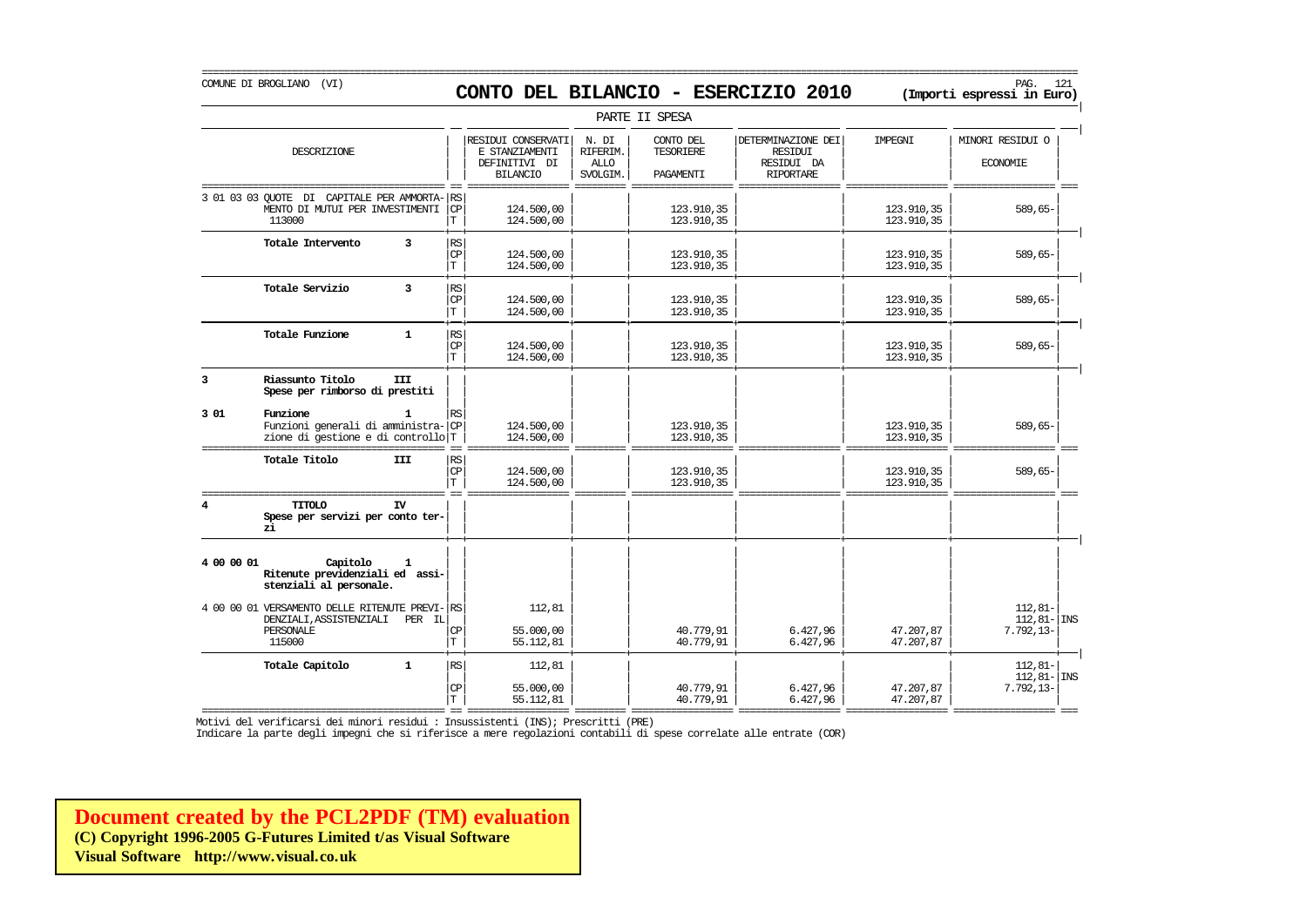# COMUNE DI BROGLIANO (VI) PAG. 122 **CONTO DEL BILANCIO - ESERCIZIO 2010 (Importi espressi in Euro)**

|                                                                                                                                                  |                                   |                                                                          |                                              | PARTE II SPESA                      |                                                                        |                                     |                                                |  |
|--------------------------------------------------------------------------------------------------------------------------------------------------|-----------------------------------|--------------------------------------------------------------------------|----------------------------------------------|-------------------------------------|------------------------------------------------------------------------|-------------------------------------|------------------------------------------------|--|
| DESCRIZIONE                                                                                                                                      |                                   | RESIDUI CONSERVATI<br>E STANZIAMENTI<br>DEFINITIVI DI<br><b>BILANCIO</b> | N. DI<br>RIFERIM.<br><b>ALLO</b><br>SVOLGIM. | CONTO DEL<br>TESORIERE<br>PAGAMENTI | DETERMINAZIONE DEI<br><b>RESIDUI</b><br>RESIDUI DA<br><b>RIPORTARE</b> | IMPEGNI                             | MINORI RESIDUI O<br><b>ECONOMIE</b>            |  |
| 4 00 00 02<br>$\overline{a}$<br>Capitolo<br>Ritenute erariali.                                                                                   |                                   |                                                                          |                                              |                                     |                                                                        |                                     |                                                |  |
| 4 00 00 02 VERSAMENTO DELLE RITENUTE<br><b>RIALI</b><br>116000                                                                                   | ERA-IRS<br>СP<br>$\mathbf T$      | 8.346,99<br>105.000,00<br>113.346,99                                     |                                              | 8.293,99<br>82.869,94<br>91.163,93  | 10.783,07<br>10.783,07                                                 | 8.293,99<br>93.653,01<br>101.947,00 | $53.00 -$<br>$53,00 - \vert$ INS<br>11.346,99- |  |
| 4 00 00 02 RITENUTE ERARIALI PER LAVORO AU-<br><b>TONOMO</b><br>116500                                                                           | RS<br><b>CP</b><br>IТ             | 40,000,00<br>40.000,00                                                   |                                              | 26.886,63<br>26.886,63              | 2.408,15<br>2.408,15                                                   | 29.294,78<br>29.294,78              | 10.705,22-                                     |  |
| Totale Capitolo<br>$\overline{a}$                                                                                                                | <b>RS</b>                         | 8.346,99                                                                 |                                              | 8.293,99                            |                                                                        | 8.293,99                            | $53,00-$<br>$53,00 -  $ INS                    |  |
|                                                                                                                                                  | CP<br>T                           | 145.000,00<br>153.346,99                                                 |                                              | 109.756,57<br>118.050,56            | 13.191,22<br>13.191,22                                                 | 122.947,79<br>131.241,78            | $22.052, 21 -$                                 |  |
| 4 00 00 03<br>Capitolo<br>3<br>Altre ritenute del personale per<br>conto di terzi.                                                               |                                   |                                                                          |                                              |                                     |                                                                        |                                     |                                                |  |
| 4 00 00 03 VERSAMENTO DI ALTRE RITENUTE AL RS<br>PERSONA-LE PER CONTO DI TERZI<br>117000                                                         | СP<br>T                           | 3.000,00<br>3.000,00                                                     |                                              | 1.902,56<br>1.902,56                |                                                                        | 1.902,56<br>1.902,56                | 1.097,44-                                      |  |
| 4 00 00 03 SPESE PER CONVENZIONE CON L'UF-RS<br>FICIO NAZIONALE PER IL SERVIZIO<br>CIVILE PER L'IMPIEGO DI OBIETTO-<br>RI DI COSCIENZA<br>117100 | CP<br>ΙT                          |                                                                          |                                              |                                     |                                                                        |                                     |                                                |  |
| $\overline{3}$<br>Totale Capitolo                                                                                                                | RS<br>CP<br>İΤ                    | 3,000,00<br>3.000,00                                                     |                                              | 1.902,56<br>1.902,56                |                                                                        | 1.902,56<br>1.902,56                | $1.097, 44-$                                   |  |
| 4 00 00 04<br>Capitolo<br>$\overline{4}$<br>Restituzione di depositi cauzio-<br>nali.                                                            |                                   |                                                                          |                                              |                                     |                                                                        |                                     |                                                |  |
| 4 00 00 04 RESTITUZIONE DI DEPOSITI CAUZIO- RS<br><b>NALT</b><br>118000                                                                          | CP<br>Гl                          | 20.184,31<br>10.000,00<br>30.184,31                                      |                                              | 502,22<br>103,29<br>605,51          | 19.682,09<br>406,58<br>20.088,67                                       | 20.184,31<br>509,87<br>20.694,18    | $9.490, 13 -$                                  |  |
| Totale Capitolo<br>$\overline{4}$                                                                                                                | RS<br>$\mathbf{C}\mathbf{P}$<br>T | 20.184,31<br>10,000,00<br>30.184,31                                      |                                              | 502,22<br>103,29<br>605,51          | 19.682,09<br>406,58<br>20.088,67                                       | 20.184,31<br>509,87<br>20.694,18    | $9.490, 13 -$                                  |  |

=========================================== == ================== ========= ================== ================== ================== ================== === Motivi del verificarsi dei minori residui : Insussistenti (INS); Prescritti (PRE)

Indicare la parte degli impegni che si riferisce a mere regolazioni contabili di spese correlate alle entrate (COR)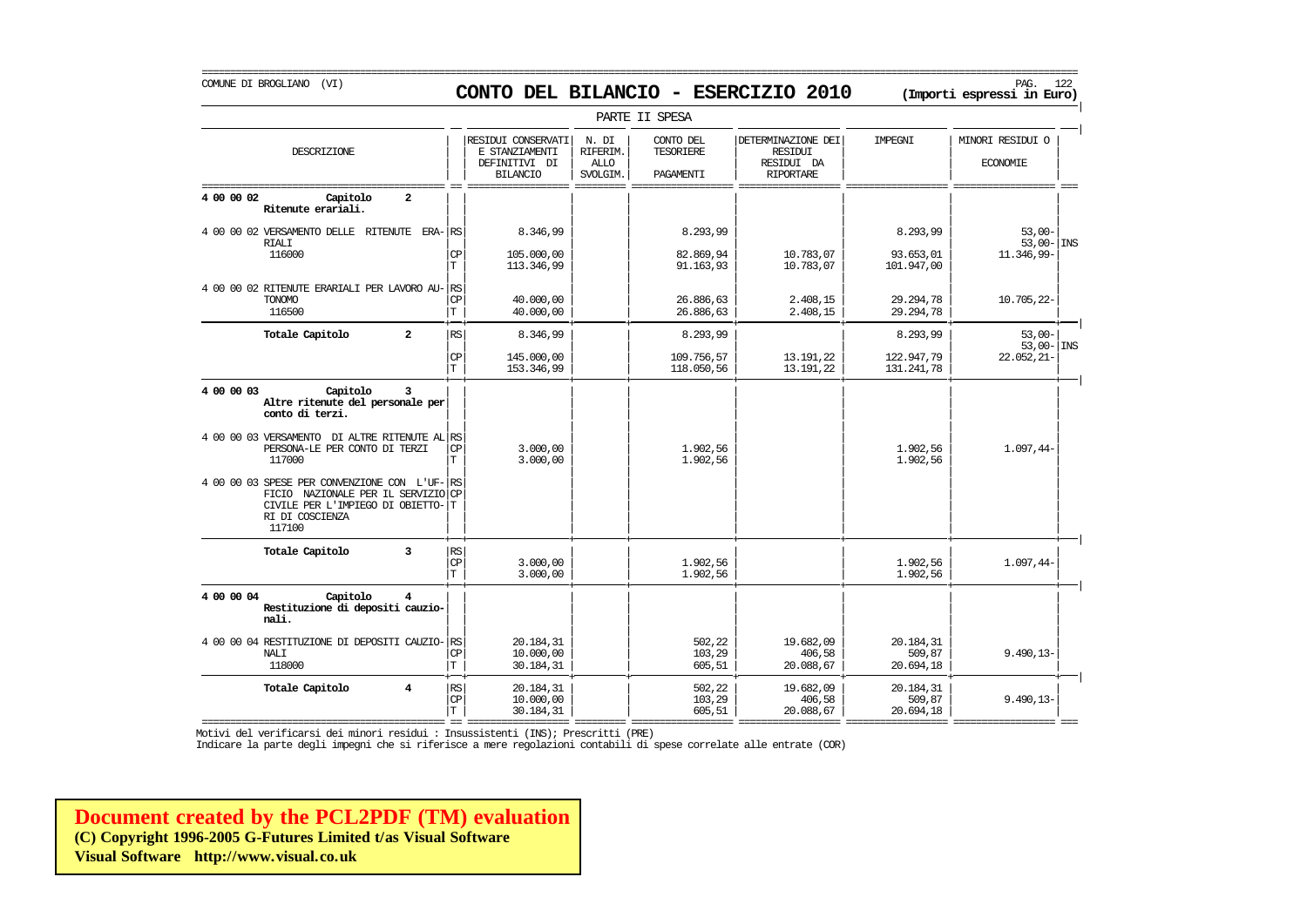# COMUNE DI BROGLIANO (VI) PAG. 123 **CONTO DEL BILANCIO - ESERCIZIO 2010 (Importi espressi in Euro)**

===========================================================================================================================================================

| PARTE II SPESA                                                                                                                                              |                         |                                                                          |                                              |                                            |                                                                        |                        |                                     |  |  |
|-------------------------------------------------------------------------------------------------------------------------------------------------------------|-------------------------|--------------------------------------------------------------------------|----------------------------------------------|--------------------------------------------|------------------------------------------------------------------------|------------------------|-------------------------------------|--|--|
| DESCRIZIONE                                                                                                                                                 |                         | RESIDUI CONSERVATI<br>E STANZIAMENTI<br>DEFINITIVI DI<br><b>BILANCIO</b> | N. DI<br>RIFERIM.<br><b>ALLO</b><br>SVOLGIM. | CONTO DEL<br><b>TESORIERE</b><br>PAGAMENTI | DETERMINAZIONE DEI<br><b>RESIDUI</b><br>RESIDUI DA<br><b>RIPORTARE</b> | IMPEGNI                | MINORI RESIDUI O<br><b>ECONOMIE</b> |  |  |
| 4 00 00 05<br>Capitolo<br>5<br>Spese per servizi per conto di<br>terzi.                                                                                     |                         |                                                                          |                                              |                                            |                                                                        |                        |                                     |  |  |
| 4 00 00 05 SPESE<br>PER PROGETTO SERVIZIO CI-RS<br><b>VILE</b><br>117200                                                                                    | CP<br>$\mathbf T$       |                                                                          |                                              |                                            |                                                                        |                        |                                     |  |  |
| 4 00 00 05 SERVIZI PER CONTO TERZI<br>119000                                                                                                                | RS                      | 7.473,90                                                                 |                                              | 5.423,46                                   | 19,98                                                                  | 5.443,44               | $2.030, 46 -$<br>$2.030, 46 -$ INS  |  |  |
|                                                                                                                                                             | CP<br>$\mathbf T$       | 25.000,00<br>32.473,90                                                   |                                              | 18.110,46<br>23.533,92                     | 1.828,96<br>1.848,94                                                   | 19.939,42<br>25.382,86 | $5.060, 58 -$                       |  |  |
| 4 00 00 05 TRASFERIMENTO CONTRIBUTO DAL MI-RS<br>NISTERO DELL'INTERNO PER LIBRICP                                                                           |                         | 6.834,07                                                                 |                                              | 4.443,32                                   | 2.390,75                                                               | 6.834,07               |                                     |  |  |
| DI TESTO SCUOLE SECONDARIE DI T<br>PRIMO E SECONDO GRADO<br>119100                                                                                          |                         | 6.834,07                                                                 |                                              | 4.443,32                                   | 2.390,75                                                               | 6.834,07               |                                     |  |  |
| 4 00 00 05 ACQUISIZIONE DI TERRENI PER LA- RS<br>VORI DI ALLARGAMENTO S. P. SELVA CP<br>119200                                                              | т                       |                                                                          |                                              |                                            |                                                                        |                        |                                     |  |  |
| 4 00 00 05 SERVIZI PER CONTO DELLO STATO E RS<br>PER CON-SULTAZIONI<br>ELETTORALI<br><b>DIVERSE</b><br>122000                                               | CP<br>$\mathbf T$       | 8.014,35<br>8.014,35                                                     |                                              |                                            |                                                                        |                        | $8.014, 35-$<br>$8.014, 35 -  $ INS |  |  |
| 4 00 00 05 SPESE PER ELEZIONI AMMINISTRATI-<br>VE, PRO- VINCIALI<br>122100                                                                                  | RS<br>CP<br>T           |                                                                          |                                              |                                            |                                                                        |                        |                                     |  |  |
| 4 00 00 05 TRASFERIMENTO CONTRIBUTO DAL MI-RS<br>NISTERO DEL TESORO, DEL BILANCIO CP<br>E DELLA PROGRAMMAZIONE ECON. PER T<br>DIRITTO ALLO STUDIO<br>122200 |                         |                                                                          |                                              |                                            |                                                                        |                        |                                     |  |  |
| 4 00 00 05 SPESE PER ELEZIONI AMMINISTRATI-<br>VE REGIO-NALI<br>122300                                                                                      | RS<br>CP<br>$\mathbf T$ | 15.000,00<br>15.000,00                                                   |                                              | 2.250,00<br>2.250,00                       |                                                                        | 2.250,00<br>2.250,00   | $12.750,00 -$                       |  |  |
| 4 00 00 05 TRASFERIMENTO CONTRIBUTO REGIO-RS<br>NALE L. R. $2/2001$ - CENTRI STO-CP<br><b>RICI</b><br>122400                                                | т                       |                                                                          |                                              |                                            |                                                                        |                        |                                     |  |  |

=========================================== == ================== ========= ================== ================== ================== ================== === Motivi del verificarsi dei minori residui : Insussistenti (INS); Prescritti (PRE)

Indicare la parte degli impegni che si riferisce a mere regolazioni contabili di spese correlate alle entrate (COR)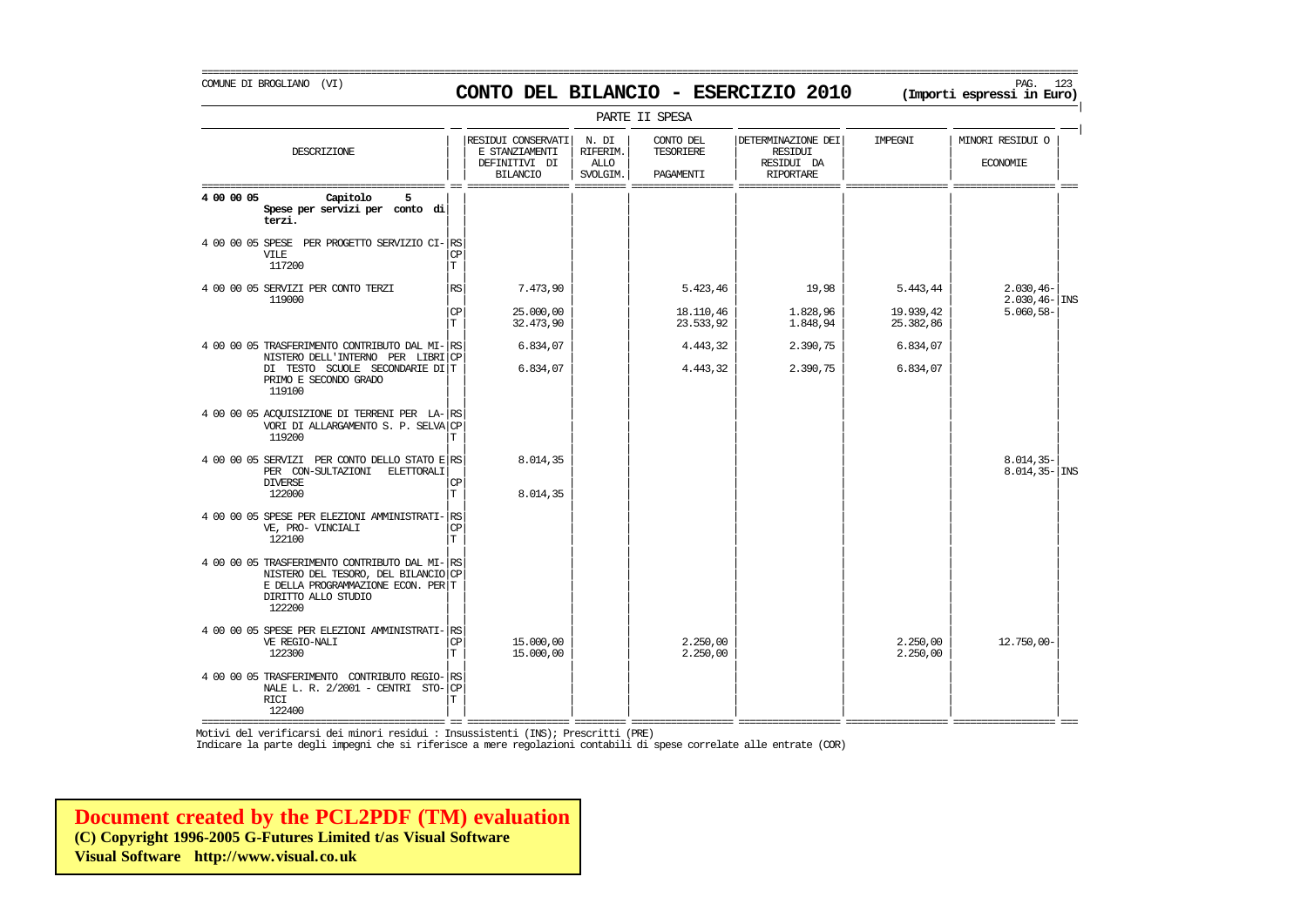COMUNE DI BROGLIANO (VI) PAG. 124 **CONTO DEL BILANCIO - ESERCIZIO 2010 (Importi espressi in Euro)** 

===========================================================================================================================================================

|                                                                                                                                                       |                 |                                                                          |                                              | PARTE II SPESA                      |                                                                 |                        |                                        |
|-------------------------------------------------------------------------------------------------------------------------------------------------------|-----------------|--------------------------------------------------------------------------|----------------------------------------------|-------------------------------------|-----------------------------------------------------------------|------------------------|----------------------------------------|
| DESCRIZIONE                                                                                                                                           |                 | RESIDUI CONSERVATI<br>E STANZIAMENTI<br>DEFINITIVI DI<br><b>BILANCIO</b> | N. DI<br>RIFERIM.<br><b>ALLO</b><br>SVOLGIM. | CONTO DEL<br>TESORIERE<br>PAGAMENTI | DETERMINAZIONE DEI<br>RESIDUI<br>RESIDUI DA<br><b>RIPORTARE</b> | IMPEGNI                | MINORI RESIDUI O<br><b>ECONOMIE</b>    |
| 4 00 00 05 TRASFERIMENTO CONTRIBUTO REGIO-<br>NALE PER ABBATTIMENTO BARRIERE CP<br>ARCHITETTONICHE<br>122500                                          | <b>RS</b><br>T  | 580,00<br>580,00                                                         |                                              |                                     | 573,67<br>573,67                                                | 573,67<br>573,67       | $6, 33-$                               |
| 4 00 00 05 TRASFERIMENTO CONTRIBUTO PER IL RS<br>SOSTEGNOALL'ACCESSO DELLE ABITA-<br>ZIONI IN LOCAZIO-NE (ART. 11 L. T<br>09.12.98 N.431)<br>122700   | l CP            |                                                                          |                                              |                                     |                                                                 |                        |                                        |
| 4 00 00 05 SPESE PER RILEVAZIONE SUI CONSU- RS<br>MI DELLE FAMIGLIE<br>123400                                                                         | СP<br>T         | 858,88                                                                   |                                              | 836,88                              |                                                                 | 836,88                 | $22,00-$<br>$22,00 -  $ INS            |
| 4 00 00 05 TRASFERIMENTO CONTRIBUTO REGIO-<br>NALE PER SCUOLA MATERNA PARROC-<br>CHIALE<br>123500                                                     | l RS<br>CP<br>Т | 858,88                                                                   |                                              | 836,88                              |                                                                 | 836,88                 |                                        |
| 4 00 00 05 SPESE PER IL 6^ CENSIMENTO DEL- RS<br>L'AGRICOL-TURA<br>123600                                                                             | <b>CP</b><br>T  | 2.000.00<br>2.000,00                                                     |                                              |                                     | 1.465,75<br>1.465,75                                            | 1.465,75<br>1.465,75   | $534.25 -$                             |
| 4 00 00 05 SPESE PER IL 16 CENSIMENTO DELLA RS<br>POPOLA ZIONE E 9^ CENSIMENTO IN-<br>DUSTRIA E SERVI-ZI<br>123700                                    | <b>CP</b><br>Т  |                                                                          |                                              |                                     |                                                                 |                        |                                        |
| 4 00 00 05 TRASFERIMENTO CONTRIBUTO DELLA RS<br>REGIONE PER LIBRI DI TESTO SCUO-<br>LA SECONDARIA DI PRIMO E SECONDO T<br>GRADO - 2^ FASCIA<br>123800 | CP              |                                                                          |                                              |                                     |                                                                 |                        |                                        |
| 5<br>Totale Capitolo                                                                                                                                  | <b>RS</b>       | 23.181,20                                                                |                                              | 10.703,66                           | 2.410,73                                                        | 13.114,39              | $10.066, 81 -$<br>$10.066, 81 -  $ INS |
|                                                                                                                                                       | CP<br>Iт        | 42.580,00<br>65.761,20                                                   |                                              | 20.360,46<br>31.064,12              | 3.868,38<br>6.279, 11                                           | 24.228,84<br>37.343,23 | 18.351,16-                             |
| Capitolo<br>6<br>4 00 00 06<br>Anticipazione di fondi per il<br>servizio economato.                                                                   |                 |                                                                          |                                              |                                     |                                                                 |                        |                                        |

=========================================== == ================== ========= ================== ================== ================== ================== === Motivi del verificarsi dei minori residui : Insussistenti (INS); Prescritti (PRE)

Indicare la parte degli impegni che si riferisce a mere regolazioni contabili di spese correlate alle entrate (COR)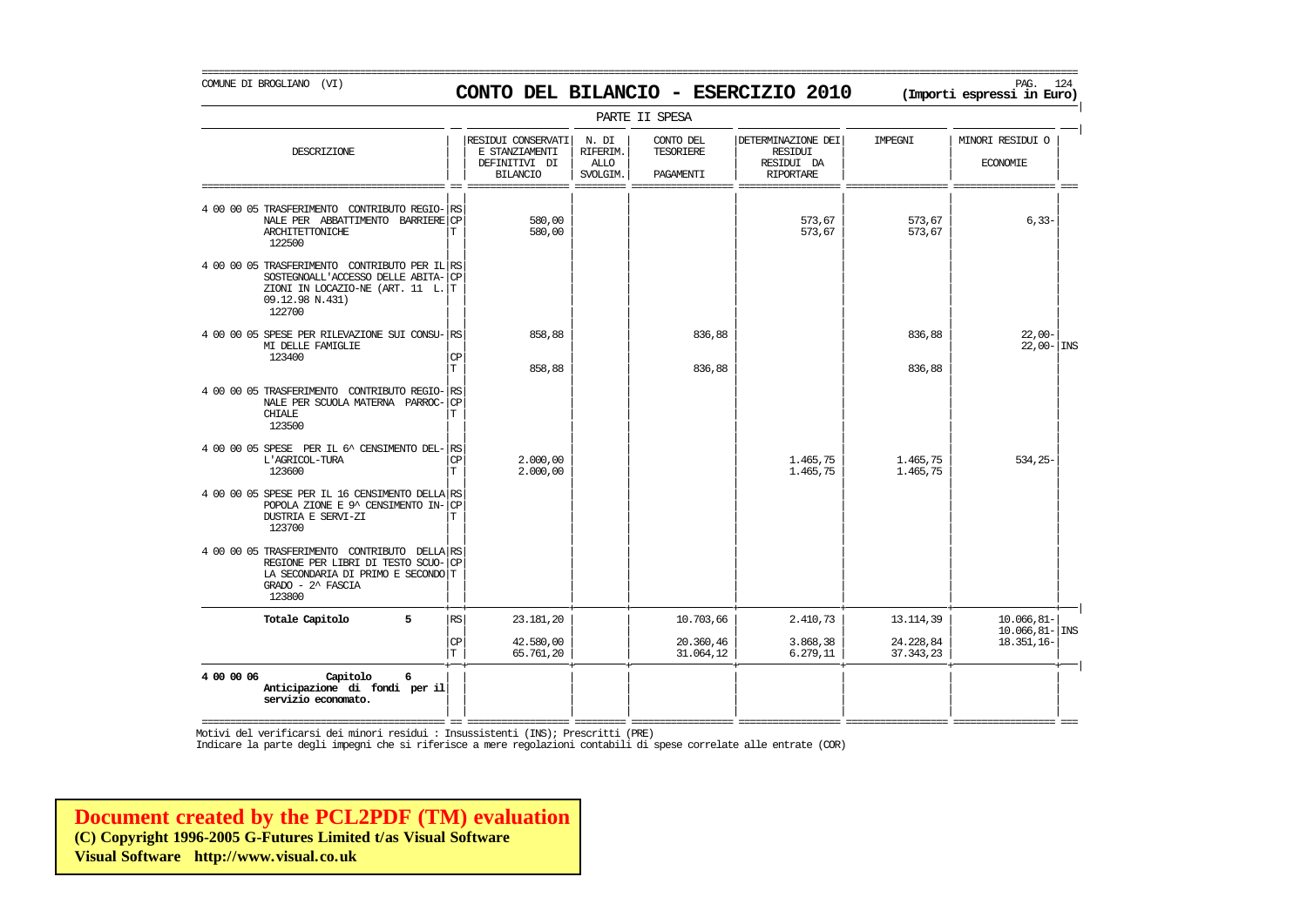## COMUNE DI BROGLIANO (VI) PAG. 125 **CONTO DEL BILANCIO - ESERCIZIO 2010 (Importi espressi in Euro)**

|                                                                         |     |                  |                                                                          |                                       | PARTE II SPESA                             |                                                                 |                                       |                                                 |
|-------------------------------------------------------------------------|-----|------------------|--------------------------------------------------------------------------|---------------------------------------|--------------------------------------------|-----------------------------------------------------------------|---------------------------------------|-------------------------------------------------|
| DESCRIZIONE                                                             |     |                  | RESIDUI CONSERVATI<br>E STANZIAMENTI<br>DEFINITIVI DI<br><b>BILANCIO</b> | N. DI<br>RIFERIM.<br>ALLO<br>SVOLGIM. | CONTO DEL<br>TESORIERE<br><b>PAGAMENTT</b> | DETERMINAZIONE DEI<br>RESIDUI<br>RESIDUI DA<br><b>RTPORTARE</b> | IMPEGNI                               | MINORI RESIDUI O<br><b>ECONOMIE</b>             |
| 4 00 00 06 ANTICIPAZIONE DI<br>FONDI<br>SERVIZIO DI ECONOMATO<br>120000 | PER | <b>IL RS</b>     | 5.164,00<br>5.164,00                                                     |                                       | 5.164,00<br>5.164,00                       |                                                                 | 5.164,00<br>5.164,00                  |                                                 |
| Totale Capitolo                                                         |     | <b>IRS</b><br>СP | 5.164,00<br>5.164,00                                                     |                                       | 5.164,00<br>5.164,00                       |                                                                 | 5.164,00<br>5.164,00                  |                                                 |
| Totale Titolo                                                           | IV  | l RS             | 51.825,31<br>260.744,00<br>312.569,31                                    |                                       | 19.499,87<br>178.066,79<br>197.566,66      | 22.092,82<br>23.894,14<br>45.986,96                             | 41.592,69<br>201.960,93<br>243.553,62 | $10.232,62-$<br>$10.232,62$ - INS<br>58.783,07- |

| | | | | | | | T 312.569,31 197.566,66 45.986,96 243.553,62 =========================================== == ================== ========= ================== ================== ================== ================== === Motivi del verificarsi dei minori residui : Insussistenti (INS); Prescritti (PRE)

Indicare la parte degli impegni che si riferisce a mere regolazioni contabili di spese correlate alle entrate (COR)